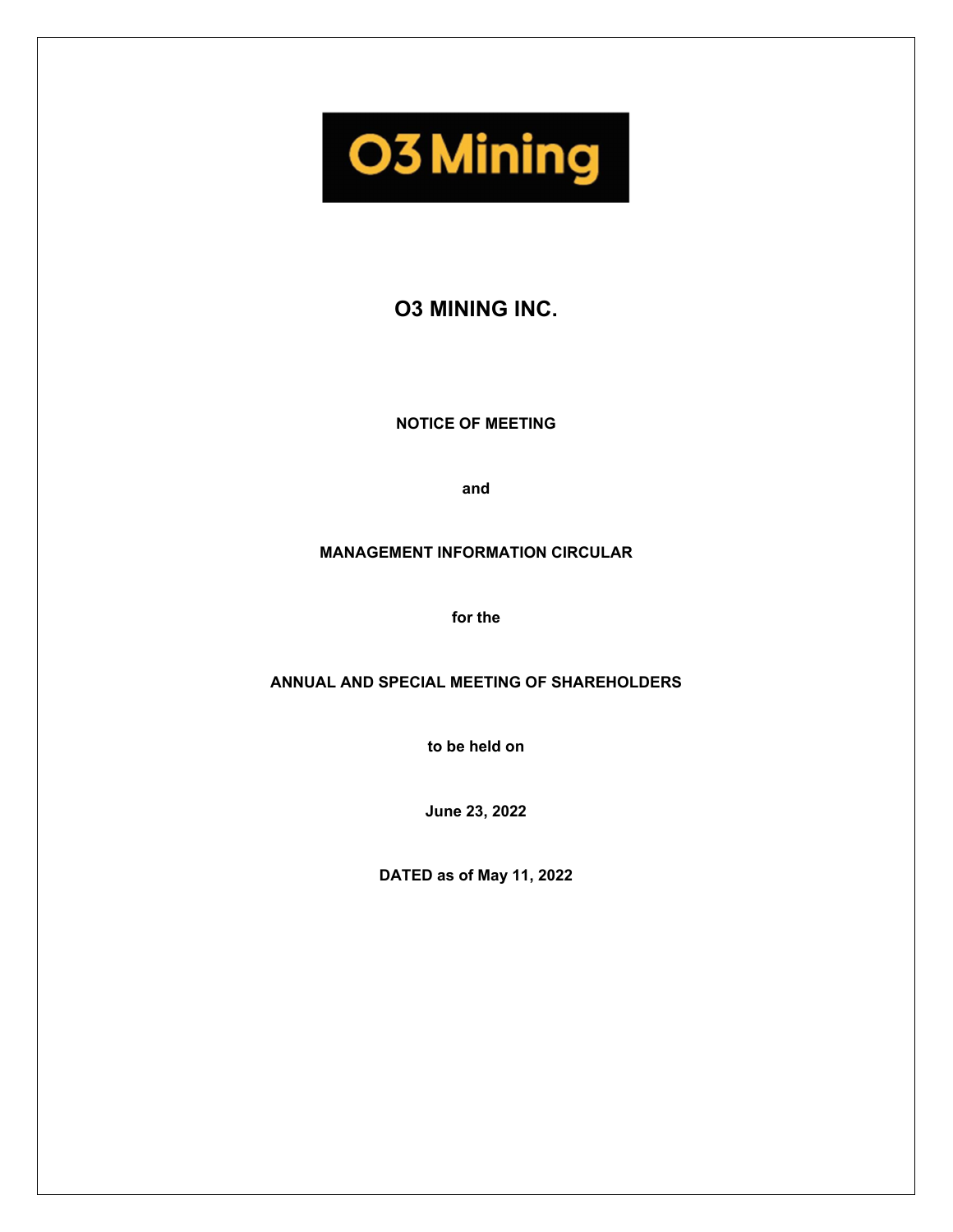### **O3 MINING INC.**

### **NOTICE OF ANNUAL AND SPECIAL MEETING OF SHAREHOLDERS**

Notice is hereby given that an annual and special meeting (the "**Meeting**") of the shareholders ("**Shareholders**") of O3 Mining Inc. (the "**Corporation**") will be held at the offices of Bennett Jones LLP at One First Canadian Place, Suite 3400, Toronto, Ontario, Canada, M5X 1A4 on June 23, 2022 at 10:00 a.m. (Toronto time).

The Meeting is held for the following purposes:

- 1. to receive and consider the financial statements of the Corporation for the year ended December 31, 2021 and the report of the auditors thereon;
- 2. to appoint PricewaterhouseCoopers LLP, Chartered Accountants as the auditor of the Corporation for the ensuing year and to authorize the directors to fix their remuneration;
- 3. to elect the directors of the Corporation for the ensuing year;
- 4. to consider, and if deemed advisable, to pass, with or without variation, an ordinary resolution to approve the 10% rolling Stock Option Plan of the Corporation, as amended, as more particularly described in the Circular;
- 5. to consider and, if deemed advisable, to pass, with or without variation, an ordinary resolution to approve the Employee Share Purchase Plan of the Corporation, as more particularly described in the Circular;
- 6. to consider and, if deemed advisable, to pass, with or without variation, an ordinary resolution of the disinterested Shareholders to approve the Restricted Share Unit Plan of the Corporation, as amended, as more particularly described in the Circular;
- 7. to consider and, if deemed advisable, to pass, with or without variation, an ordinary resolution of the disinterested Shareholders to approve the Deferred Share Unit Plan of the Corporation, as amended, as more particularly described in the Circular; and
- 8. to transact such other business as may properly come before the Meeting or any adjournments or postponements thereof.

The nature of the business to be transacted at the Meeting is described in further detail in the Circular.

The record date for the determination of Shareholders entitled to receive notice of, and to vote at, the Meeting or any adjournments or postponements thereof is May, 11, 2022 (the "**Record Date**"). Shareholders whose names have been entered in the register of Shareholders at the close of business on the Record Date will be entitled to receive notice of, and to vote at, the Meeting or any adjournments or postponements thereof.

**A Shareholder may attend the Meeting in person or may be represented by proxy. Shareholders who are unable to attend the Meeting or any adjournments or postponements thereof in person are requested to complete, date, sign and return the accompanying form of proxy for use at the Meeting or any adjournments or postponements thereof.** To be effective, the enclosed form of proxy must be mailed, hand delivered, faxed or voted online or by telephone so as to reach or be deposited with Computershare Investor Services Inc. at 100 University Avenue, 8th Floor, Toronto, Ontario, Canada, M5J 2Y1, not later than forty-eight (48) hours (excluding Saturdays, Sundays and statutory holidays in the City of Toronto, Ontario) prior to the time set for the Meeting or any adjournments or postponements thereof.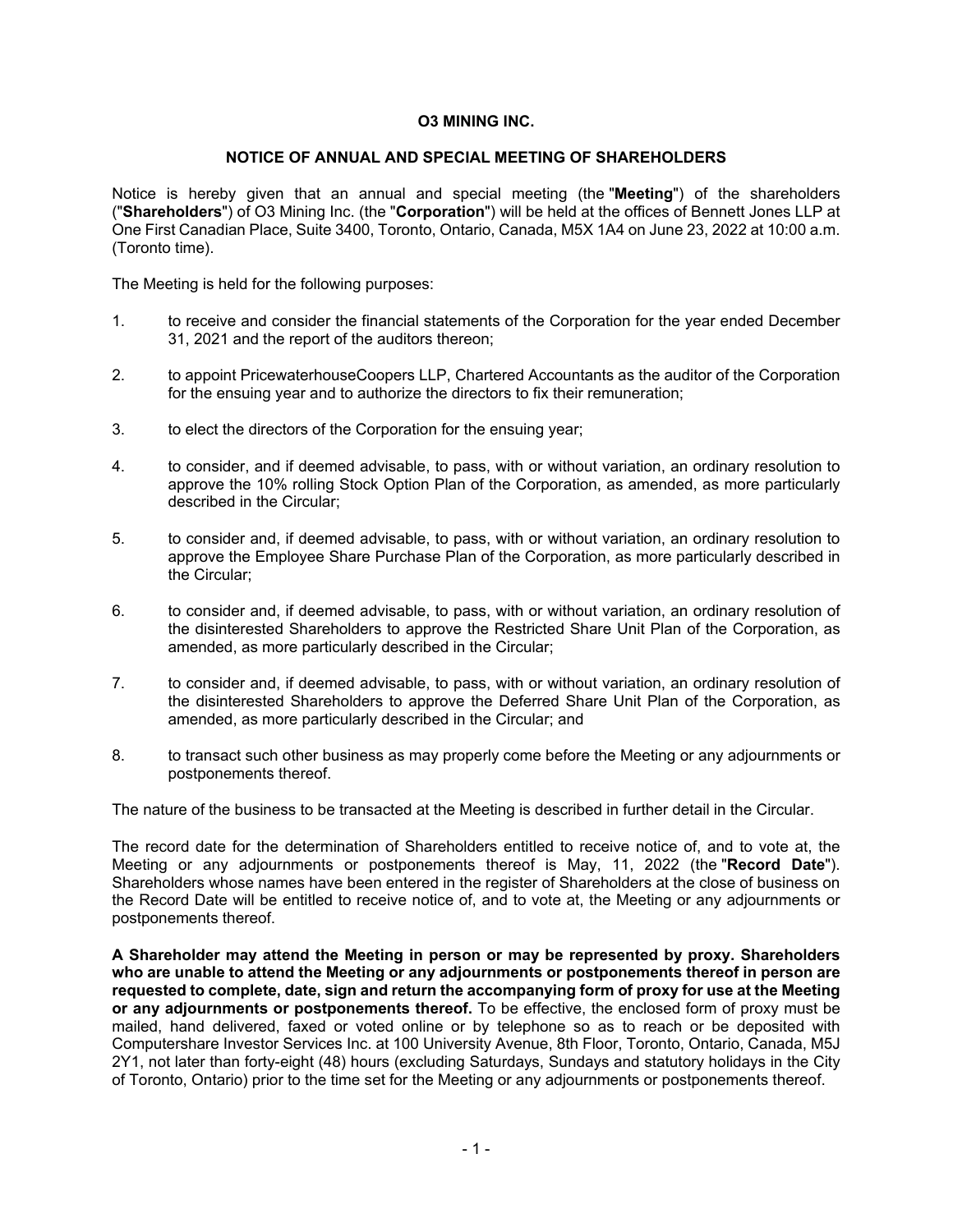DATED this 11<sup>th</sup> day of May 2022.

# **BY ORDER OF THE BOARD OF DIRECTORS OF O3 MINING INC.**

(signed) *"José Vizquerra Benavides"*

José Vizquerra Benavides President and Chief Executive Officer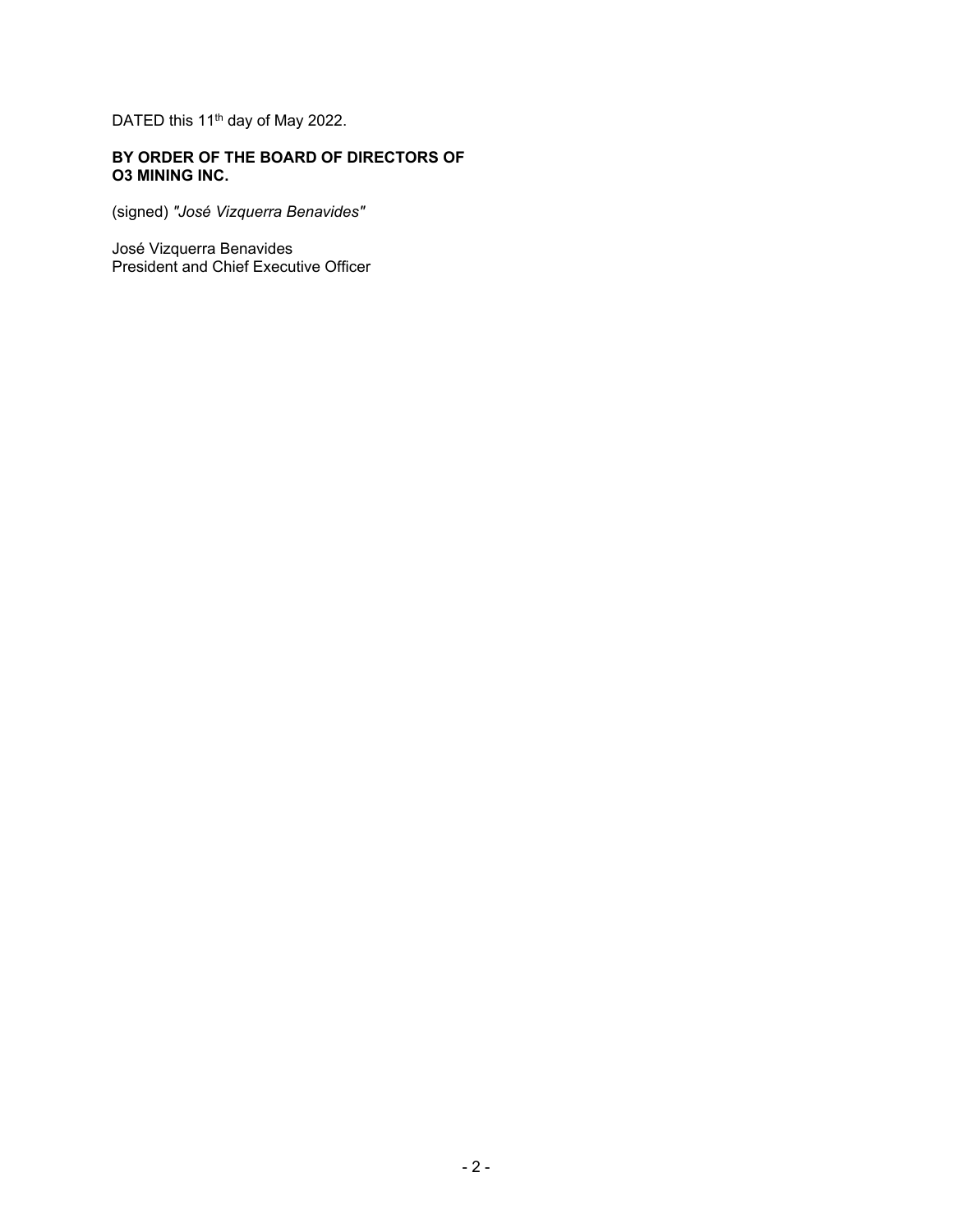| <b>INTEREST OF CERTAIN PERSONS OR COMPANIES IN MATTERS TO BE ACTED UPON 5</b> |  |
|-------------------------------------------------------------------------------|--|
|                                                                               |  |
|                                                                               |  |
|                                                                               |  |
|                                                                               |  |
|                                                                               |  |
|                                                                               |  |
|                                                                               |  |
|                                                                               |  |
|                                                                               |  |
|                                                                               |  |
|                                                                               |  |
|                                                                               |  |
|                                                                               |  |
|                                                                               |  |
|                                                                               |  |
|                                                                               |  |
|                                                                               |  |
|                                                                               |  |
| SECURITIES AUTHORIZED FOR ISSUANCE UNDER EQUITY COMPENSATION PLANS 31         |  |
|                                                                               |  |
|                                                                               |  |
|                                                                               |  |
|                                                                               |  |
|                                                                               |  |
|                                                                               |  |
|                                                                               |  |
|                                                                               |  |
|                                                                               |  |
|                                                                               |  |
|                                                                               |  |
|                                                                               |  |
|                                                                               |  |
|                                                                               |  |
|                                                                               |  |
|                                                                               |  |
|                                                                               |  |

### **TABLE OF CONTENTS**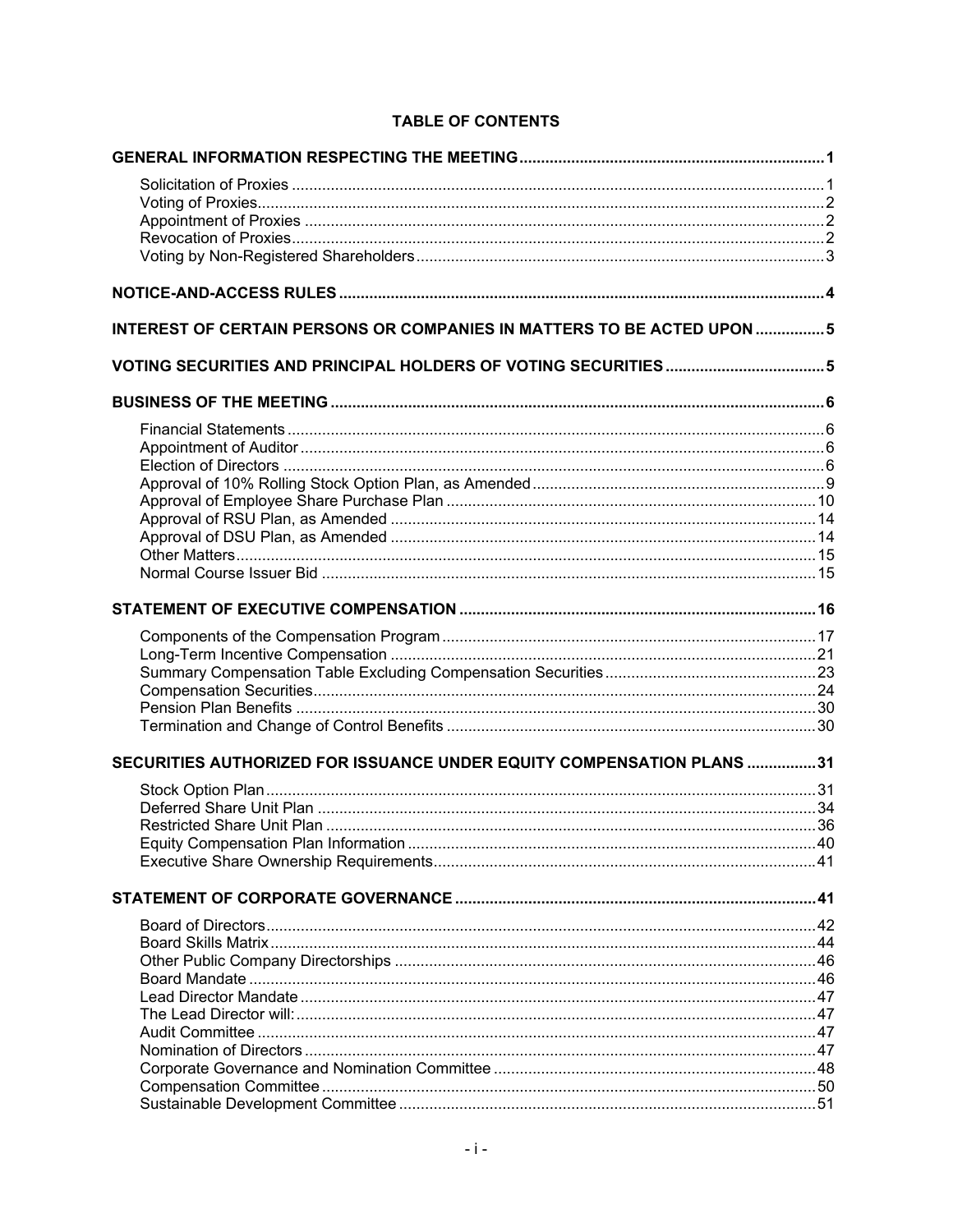| Reliance on Exemptions in NI 52-110 regarding De Minimis Non-Audit Services or on a |  |
|-------------------------------------------------------------------------------------|--|
|                                                                                     |  |
|                                                                                     |  |
|                                                                                     |  |
|                                                                                     |  |
|                                                                                     |  |
|                                                                                     |  |
|                                                                                     |  |
|                                                                                     |  |
|                                                                                     |  |
|                                                                                     |  |
|                                                                                     |  |
|                                                                                     |  |
|                                                                                     |  |
|                                                                                     |  |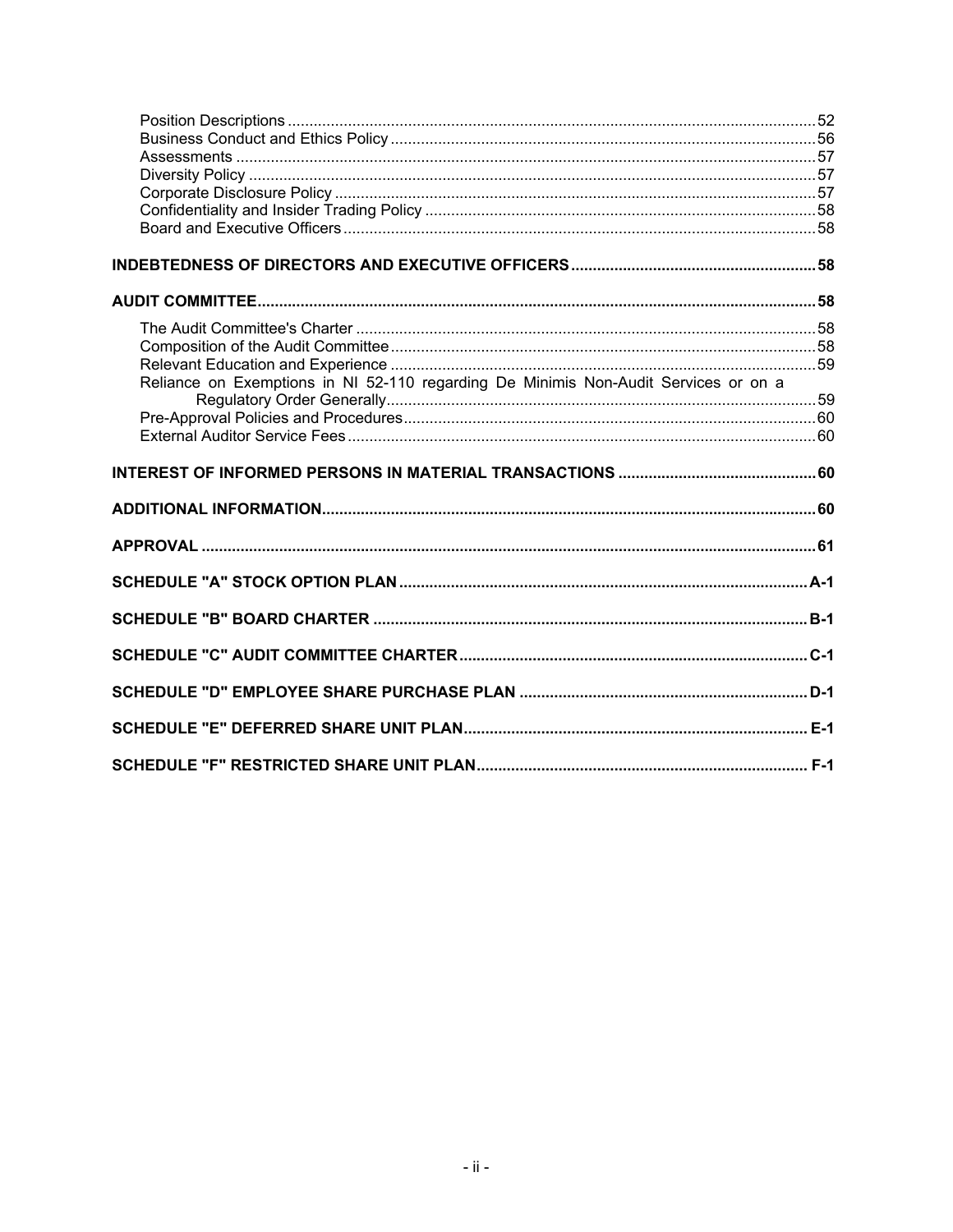### **GENERAL INFORMATION RESPECTING THE MEETING**

*In this management information circular ("Circular*"*) of O3 Mining Inc. (the "Corporation*"*) dated May 11, 2022, unless otherwise stated: (i) references to the "Meeting*" *(as defined herein) include any adjournment(s) or postponement(s) thereof, (ii) references to "\$*" *refer to Canadian dollars, and (iii) the information contained herein is provided as of the date hereof.* 

#### **Solicitation of Proxies**

This Circular is furnished in connection with the solicitation of proxies by the management of the Corporation for use at the annual and special meeting (the "**Meeting**") of the shareholders of the Corporation (the "**Shareholders**") to be held at 10:00 a.m. (Toronto time) on June 23, 2022 at the offices of Bennett Jones LLP, One First Canadian Place, Suite 3400, Toronto, Ontario, Canada, M5X 1A4, for the purposes set forth in the notice of meeting accompanying this Circular (the "**Notice**").

It is expected that the solicitation of proxies will be primarily by mail; however, proxies may also be solicited by the officers, directors and employees of the Corporation by telephone, telecopier or personally. These persons will receive no compensation for such solicitation other than their regular fees or salaries. The Corporation will bear all expenses in connection with the solicitation of proxies. In addition, the Corporation shall, upon request, reimburse brokerage firms and other custodians for their reasonable expenses in forwarding proxies and related material to beneficial owners of common shares of the Corporation ("**Common Shares**").

The board of directors of the Corporation (the "**Board**") has fixed the close of business on May 11, 2022 as the record date, being the date for the determination of the registered Shareholders entitled to receive notice of, and to vote at, the Meeting.

All duly completed and executed proxies must be received by the Corporation's registrar and transfer agent, Computershare Investor Services Inc. at 100 University Avenue, 8th Floor, Toronto, Ontario, M5J 2Y1, not later than forty-eight (48) hours (excluding Saturdays, Sundays and statutory holidays in the City of Toronto, Ontario) prior to the time set for the Meeting or any adjournments or postponements thereof.

You can vote your proxy (i) by mail, (ii) by hand delivery, (iii) by facsimile, or (iv) on the Internet, as follows:

#### *By Mail and Hand Delivery*

You can complete, sign and date your form of proxy and return it in the envelope provided to the offices of Computershare Investor Services Inc. at:

> Computershare Investor Services Inc. 100 University Avenue, 8th Floor Toronto, Ontario, M5J 2Y1

#### *By Facsimile*

You can complete, sign and date your form of proxy and return it by facsimile to Computershare Investor Services Inc. at: 1-866-249-7775.

#### *By Telephone*

You can vote by calling Computershare Investor Services Inc. at: 1-866-732-VOTE (8683).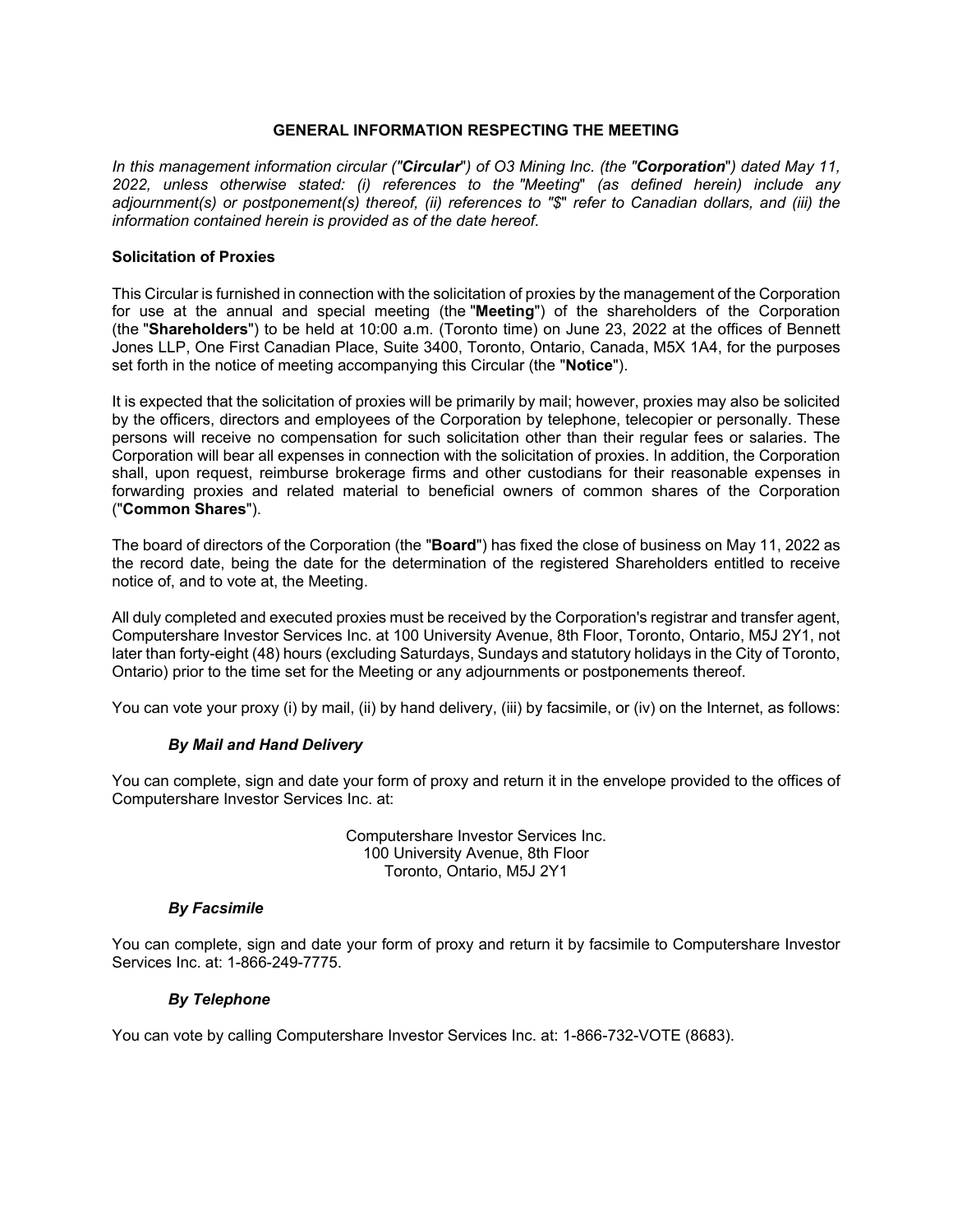#### *On the Internet*

You can vote on the Internet by going to www.investorvote.com and following the instructions on the screen, or scanning the QR code provided on your form of proxy. You will need your 15 digit control number which is noted on your form of proxy.

### **Voting of Proxies**

The Common Shares represented by the form of proxy (if same is properly executed and is received at the offices of Computershare Investor Services Inc. at the address provided herein, not later than forty-eight (48) hours (excluding Saturdays, Sundays and statutory holidays in the City of Toronto, Ontario) prior to the time set for the Meeting or any adjournment(s) or postponement(s) thereof), will be voted at the Meeting, and, where a choice is specified in respect of any matter to be acted upon, will be voted or withheld from voting in accordance with the specification made on any ballot that may be called for. **In the absence of such specification, proxies in favour of management will be voted in favour of all resolutions described below. The form of proxy confers discretionary authority upon the persons named therein with respect to amendments or variations to matters identified in the Notice and with respect to other matters which may properly come before the Meeting. As of the date of this Circular, management knows of no such amendments, variations or other matters to come before the Meeting.** However, if any other matters that are not now known to management should properly come before the Meeting, the form of proxy will be voted on such matters in accordance with the best judgment of the named proxies.

### **Appointment of Proxies**

The persons named in the form of proxy are officers and/or directors of the Corporation. **A Shareholder desiring to appoint some other person, who need not be a Shareholder, to represent him or her at the Meeting, may do so by inserting such person's name in the blank space provided in the form of proxy or by completing another proper form of proxy and, in either case, depositing the completed and executed proxy at the offices of Computershare Investor Services Inc., at the address provided herein, not later than forty-eight (48) hours (excluding Saturdays, Sundays and statutory holidays in the City of Toronto, Ontario) prior to the time set for the Meeting or any adjournment(s) or postponement(s) thereof.** 

A Shareholder forwarding the form of proxy may indicate the manner in which the appointee is to vote with respect to any specific item by checking the appropriate space. If the Shareholder giving the proxy wishes to confer a discretionary authority with respect to any item of business, then the space opposite the item is to be left blank. The Common Shares represented by the form of proxy submitted by a Shareholder will be voted in accordance with the directions, if any, given in the form of proxy.

To be valid, a form of proxy must be executed by a Shareholder or a Shareholder's attorney duly authorized in writing or, if the Shareholder is a body corporate, under its corporate seal or, by a duly authorized officer or attorney.

#### **Revocation of Proxies**

A proxy given pursuant to this solicitation may be revoked at any time prior to its use. A Shareholder who has given a proxy may revoke the proxy by:

- (a) completing, signing and dating a proxy bearing a later date, and depositing it at the offices of Computershare Investor Services Inc. at 100 University Avenue, 8th Floor, Toronto, Ontario, M5J 2Y1;
- (b) depositing an instrument in writing executed by the Shareholder or by the Shareholder's attorney duly authorized in writing or, if the Shareholder is a body corporate, under its corporate seal or by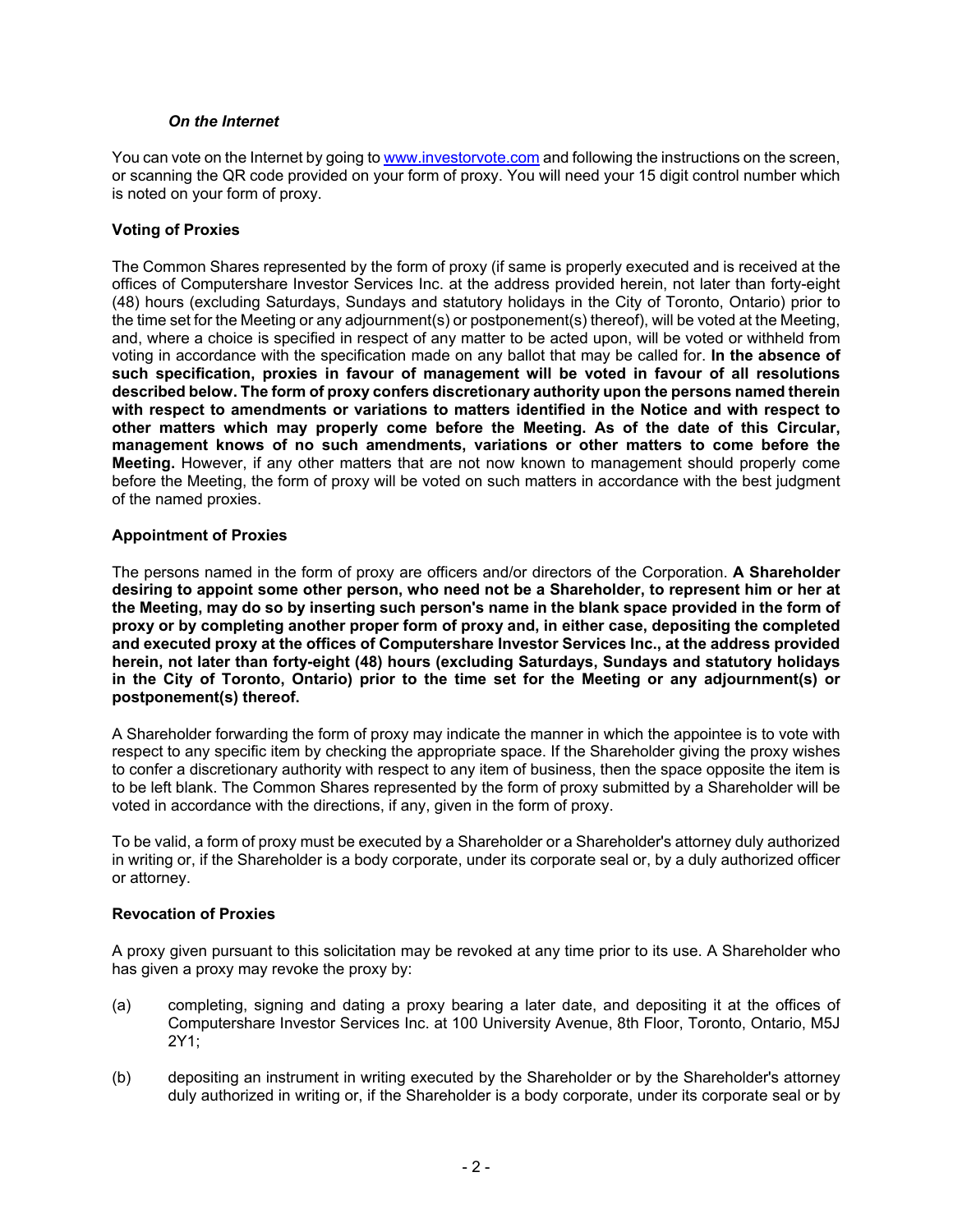a duly authorized officer or attorney either with (i) Computershare Investor Services Inc. at 100 University Avenue, 8th Floor, Toronto, Ontario, M5J 2Y1 at any time up to and including the last business day preceding the day of the Meeting or any adjournment(s) or postponement(s) thereof, or (ii) the Chairman of the Meeting prior to the commencement of the Meeting on the day of the Meeting or any adjournment(s) or postponement(s) thereof; or

(c) in any other manner permitted by law.

Such instrument will not be effective with respect to any matter on which a vote has already been cast pursuant to such proxy.

## **Voting by Non-Registered Shareholders**

Only registered Shareholders or the persons they appoint as their proxies are permitted to vote at the Meeting. Most Shareholders are "non-registered" Shareholders ("**Non-Registered Shareholders**") because the Common Shares they own are not registered in their names but are instead registered in the name of the brokerage firm, bank or trust company through which they purchased the Common Shares. Common Shares beneficially owned by a Non-Registered Shareholder are registered either: (i) in the name of an intermediary ("**Intermediary**") that the Non-Registered Shareholder deals with in respect of the Common Shares; or (ii) in the name of a clearing agency (such as The CDS Clearing and Depository Services Inc.) of which the Intermediary is a participant. In accordance with applicable securities law requirements, the Corporation will have distributed copies of the Notice, this Circular, the form of proxy and a request card for interim and annual materials (collectively, the "**Meeting Materials**") to the clearing agencies and Intermediaries for distribution to Non-Registered Shareholders.

Intermediaries are required to forward the Meeting Materials to Non-Registered Shareholders unless a Non-Registered Shareholder has waived the right to receive them. Intermediaries often use service companies to forward the Meeting Materials to Non-Registered Shareholders. Generally, Non-Registered Shareholders who have not waived the right to receive Meeting Materials will either:

- (a) be given a voting instruction form which is not signed by the Intermediary and which, when properly completed and signed by the Non-Registered Shareholder and returned to the Intermediary or its service company, will constitute voting instructions (often called a "**voting instruction form**") which the Intermediary must follow. Typically, the voting instruction form will consist of a one page preprinted form. The majority of brokers now delegate responsibility for obtaining instructions from clients to Broadridge Financial Solutions, Inc. ("**Broadridge**") in Canada. Broadridge typically prepares a machine-readable voting instruction form, mails those forms to Non-Registered Shareholders and asks Non-Registered Shareholders to return the forms to Broadridge or otherwise communicate voting instructions to Broadridge (by way of the Internet or telephone, for example). Additionally, the Corporation may utilize Broadridge's QuickVoteTM service to assist eligible Shareholders with voting their shares directly over the phone. Broadridge then tabulates the results of all instructions received and provides appropriate instructions respecting the voting of the Common Shares to be represented at the Meeting. Sometimes, instead of the one-page preprinted form, the voting instruction form will consist of a regular printed proxy form accompanied by a page of instructions which contains a removable label with a bar-code and other information. In order for this form of proxy to validly constitute a voting instruction form, the Non-Registered Shareholder must remove the label from the instructions and affix it to the form of proxy, properly complete and sign the form of proxy and submit it to the Intermediary or its service company in accordance with the instructions of the Intermediary or its service company; or
- (b) be given a form of proxy which has already been signed by the Intermediary (typically by a facsimile, stamped signature), which is restricted as to the number of Common Shares beneficially owned by the Non-Registered Shareholder but which is otherwise not completed by the Intermediary. Because the Intermediary has already signed the form of proxy, this form of proxy is not required to be signed by the Non-Registered Shareholder when submitting the proxy. In this case, the Non-Registered Shareholder who wishes to submit a proxy should properly complete the form of proxy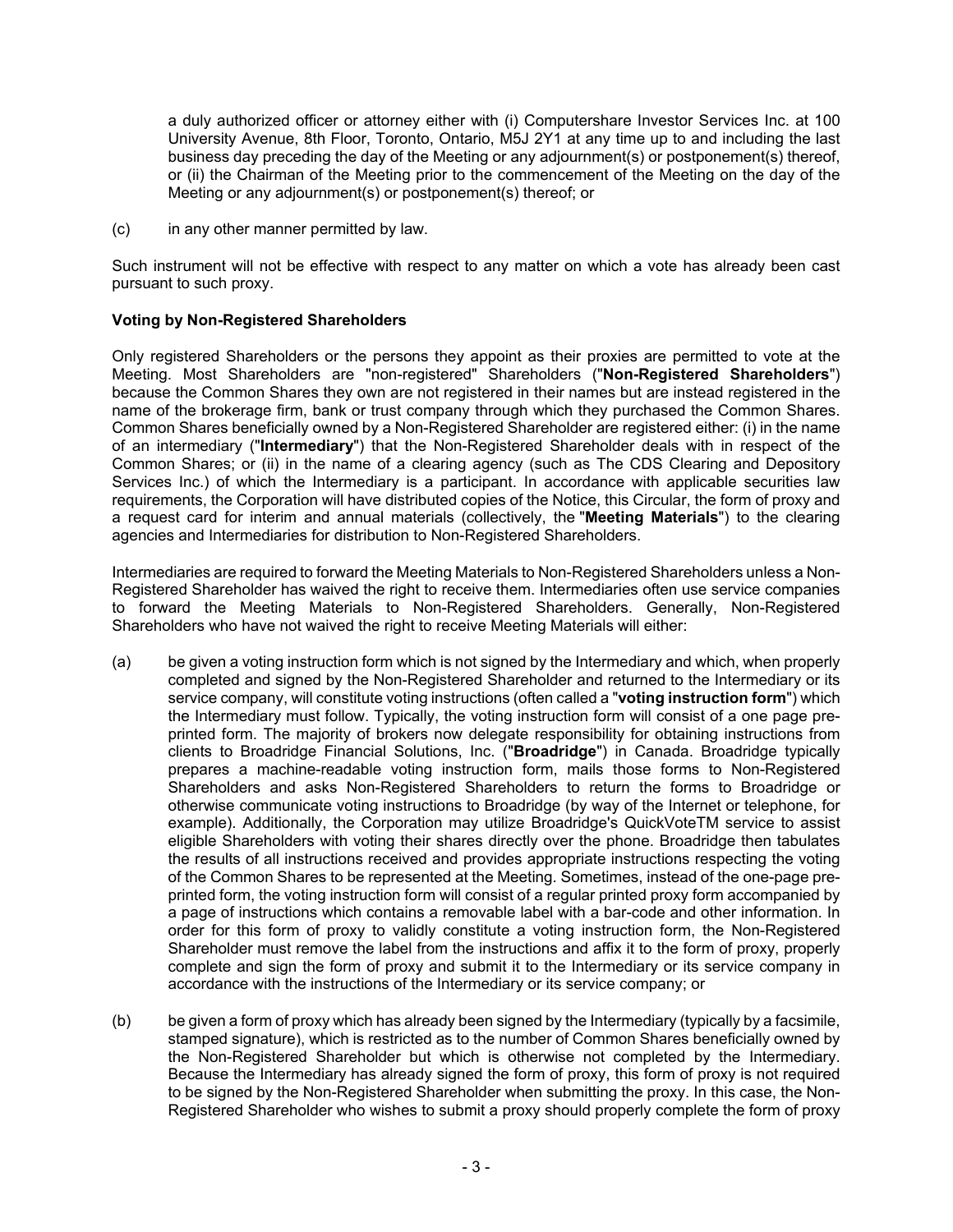and deposit it with Computershare Investor Services Inc. at 100 University Avenue, 8th Floor, Toronto, Ontario, M5J 2Y1.

In either case, the purpose of these procedures is to permit Non-Registered Shareholders to direct the voting of the Common Shares they beneficially own. Should a Non-Registered Shareholder who receives one of the above forms wish to vote at the Meeting, or any adjournment(s) or postponement(s) thereof (or have another person attend and vote on behalf of the Non-Registered Shareholder), the Non-Registered Shareholder should strike out the names of the persons named in the voting instruction form or form of proxy, as applicable, and insert the Non-Registered Shareholder's or such other person's name in the blank space provided. **In either case, Non-Registered Shareholders should carefully follow the instructions of their Intermediary, including those regarding when and where the voting instruction form is to be delivered.**

A Non-Registered Shareholder may revoke a voting instruction form by following the instructions of their Intermediary as instructions and timing may vary with each Intermediary.

Management of the Corporation does intend to pay for Intermediaries to forward to Non-Registered Shareholders under National Instrument 54-101 – *Communications with Beneficial Owners of Securities of a Reporting Issuer* ("**NI 54-101**") the proxy related materials and Form 54-101F7 – *Request for Voting Instructions Made by Intermediary*.

### **NOTICE-AND-ACCESS RULES**

The Corporation has elected to use the notice-and-access provisions under National Instrument 51-102 – *Continuous Disclosure Obligations* ("**NI 51-102**") and NI 54-101 (together with NI 51-102, the "**Notice-and-Access Provisions**") for the Meeting. The Notice-and-Access Provisions are a set of rules developed by the Canadian Securities Administrators that allows issuers to post electronic versions of proxy-related materials on-line, via the System for Electronic Document Analysis and Retrieval ("**SEDAR**") and one other website, rather than mailing paper copies of such materials to Shareholders.

Instead of receiving this Circular, Shareholders will receive a Notice of Meeting with the proxy or voting instruction form, as the case may be, along with instructions on how to access the Meeting materials online. The Corporation will send the Notice of Meeting and proxy form directly to registered Shareholders. The Corporation will pay for Intermediaries to deliver the Notice of Meeting, voting instruction form and other Meeting materials requested by Non-Registered Shareholders. The Circular and other relevant materials are available on the Corporation's website (www.o3mining.com) and on SEDAR (www.sedar.com) under the Corporation's issuer profile.

The Corporation will not be using stratification as it relates to Notice-and-Access.

If you would like to receive a paper copy of the current Meeting materials by mail, you must request one by June 9, 2022, as follows:

- Holders with a 15 digit control number: Toll Free, within North America 1-866-962-0498 or direct, from outside North America (514) 982-8716 and entering your control number as indicated on your form of proxy or voting instruction form.
- Holders with a 16 digit control number: Toll Free, within North America 1-877-907-7643 or direct, from outside North America (905) 507-5450 and entering your control number as indicated on your form of proxy or voting instruction form.
- To obtain paper copies of the materials after the Meeting date, please contact the Corporation as follows: by mail, O3 Mining Inc., 155 University Avenue, Suite 1440, Toronto, Ontario, M5H 3B7, Canada, or by telephone at 416-363-8653.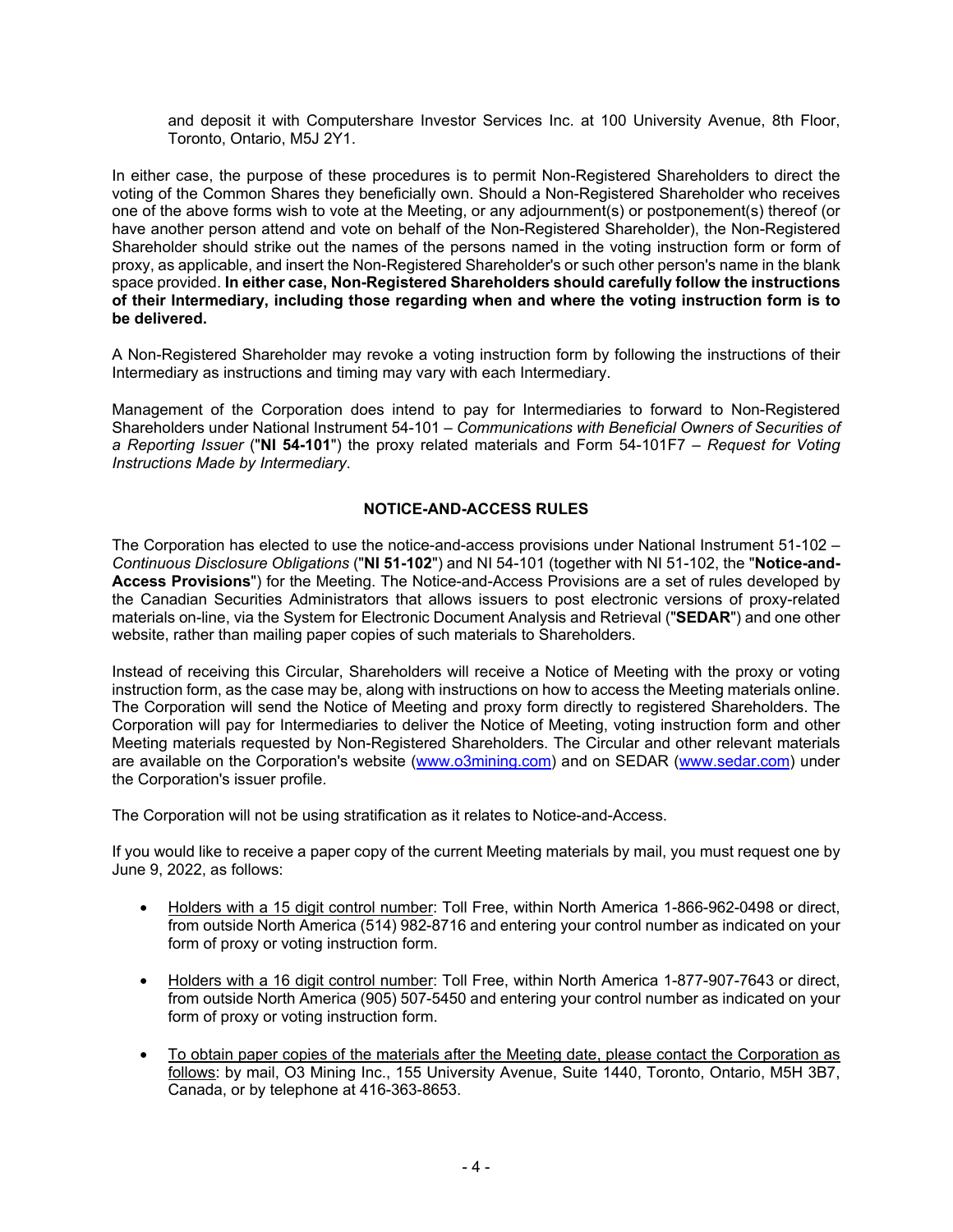### **INTEREST OF CERTAIN PERSONS OR COMPANIES IN MATTERS TO BE ACTED UPON**

Other than as disclosed herein, no director or executive officer of the Corporation who has held such position at any time since the beginning of the Corporation's last financial year, each proposed nominee for election as a director of the Corporation, and associates or affiliates of the foregoing persons, has any material interest, direct or indirect, by way of beneficial ownership of securities or otherwise, in any matters to be acted upon at the Meeting, other than the election of directors and the appointment of auditors.

### **VOTING SECURITIES AND PRINCIPAL HOLDERS OF VOTING SECURITIES**

The authorized share capital of the Corporation consists of an unlimited number of Common Shares. As of May 11, 2022, there are 68,485,439 Common Shares issued and outstanding.

Each Common Share entitles the holder thereof to one vote on all matters to be acted upon at the Meeting. The record date for the determination of Shareholders entitled to receive notice of the Meeting has been fixed at May 11, 2022 (the "**Record Date**"). All holders of Common Shares of record at the close of business on the Record Date are entitled either to attend the Meeting and vote the Common Shares held by them in person or, provided a completed and executed proxy shall have been delivered to the Corporation's transfer agent, Computershare Investor Services Inc., within the time specified in the attached Notice, to have a proxy attend and vote the Common Shares in accordance with the Shareholder's instructions.

To the knowledge of the directors and executive officers of the Corporation, as of the date hereof, no person or company beneficially owns, controls or directs, directly or indirectly, voting securities of the Corporation carrying 10% or more of the voting rights attached to all outstanding Common Shares, other than as set out below:

| Name of Shareholder               | Number of Common Shares <sup>(1)</sup> | Percentage of Common Shares <sup>(1)</sup> |
|-----------------------------------|----------------------------------------|--------------------------------------------|
| Osisko Mining Inc. <sup>(2)</sup> | 15.861.298                             | 23.2%                                      |

**Notes:** 

<sup>(1)</sup> The information as to Common Shares beneficially owned, controlled or directed, not being within the knowledge of the Corporation, has been obtained by the Corporation from publicly disclosed information and/or furnished by the Shareholder listed above.

<sup>(2)</sup> Osisko Mining Inc. is a mining company of which Messrs. John Burzynski, José Vizquerra Benavides, Patrick F.N. Anderson, Keith McKay, Bernardo Alvarez Calderon and Amy Satov are directors.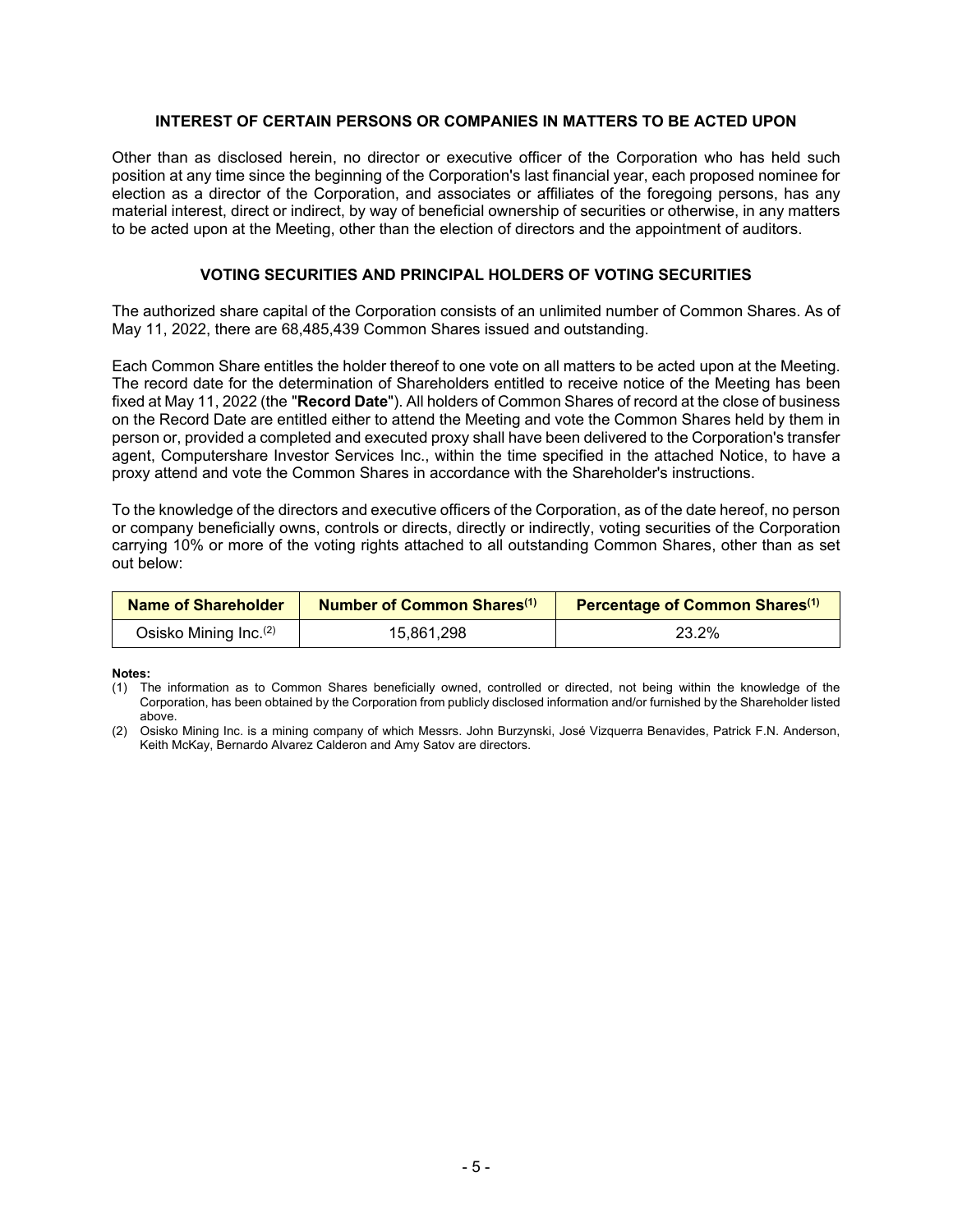### **BUSINESS OF THE MEETING**

### **Financial Statements**

The Shareholders will receive and consider the audited consolidated financial statements of the Corporation for the fiscal year ended December 31, 2021, together with the auditor's report thereon.

### **Appointment of Auditor**

The directors of the Corporation recommend, on the advice of the Audit Committee, that PricewaterhouseCoopers LLP, Chartered Professional Accountants ("**PwC**") be re-appointed as the auditor of the Corporation.

PwC were first appointed auditor of the Corporation on July 6, 2019, the day following the reverse takeover by Osisko Mining Inc. of Chantrell Ventures Corp, resulting in O3 Mining Inc., by way of a statutory plan of arrangement under Section 182 of the *Business Corporations Act* (Ontario) (the "**Arrangement**").

**Unless the Shareholder has specifically instructed in the form of proxy that the Common Shares represented by such proxy are to be withheld or voted otherwise, the persons named in the accompanying proxy will vote FOR the re-appointment of PwC as auditor of the Corporation to hold office until the next annual meeting of Shareholders or until a successor is appointed and to authorize the Board to fix the remuneration of the auditor.** 

### **Election of Directors**

The Corporation's articles provide that the Board consist of a minimum of three (3) and a maximum of fifteen (15) directors. At the Meeting, the nine (9) persons named hereunder will be proposed for election as directors of the Corporation. Management does not contemplate that any of the nominees will be unable to serve as a director, but if that should occur for any reason prior to the Meeting, it is intended that discretionary authority shall be exercised by the persons named in the proxy to vote the proxy for the election of any other person or persons in place of any nominee or nominees unable to serve. Each director elected will hold office until the close of the next annual meeting of Shareholders, or until his or her successor is duly elected unless prior thereto he or she resigns or his or her office becomes vacant by reason of death or other cause.

#### *Nominees*

The following table sets forth the name of all persons proposed to be nominated for election as directors, their place of residence, position held, and periods of service with, the Corporation, or any of its affiliates, their principal occupations and the number of securities they hold, either in the form of Common Shares, deferred share units ("**DSUs**"), restricted share units ("**RSUs**") options to purchase Common Shares ("**Options**"), and warrants to purchase Common Shares ("**Warrants**"), and beneficially owned, controlled or directed, directly or indirectly, by them as of the date hereof.

Shareholders have the option to: (i) vote for all of the directors of the Corporation listed in the table below; (ii) vote for some of the directors and withhold for others; or (iii) withhold for all of the directors. **Unless the Shareholder has specifically instructed in the form of proxy that the Common Shares represented by such proxy are to be withheld or voted otherwise, the persons named in the proxy will vote FOR the election of each of the proposed nominees set forth below as directors of the Corporation.**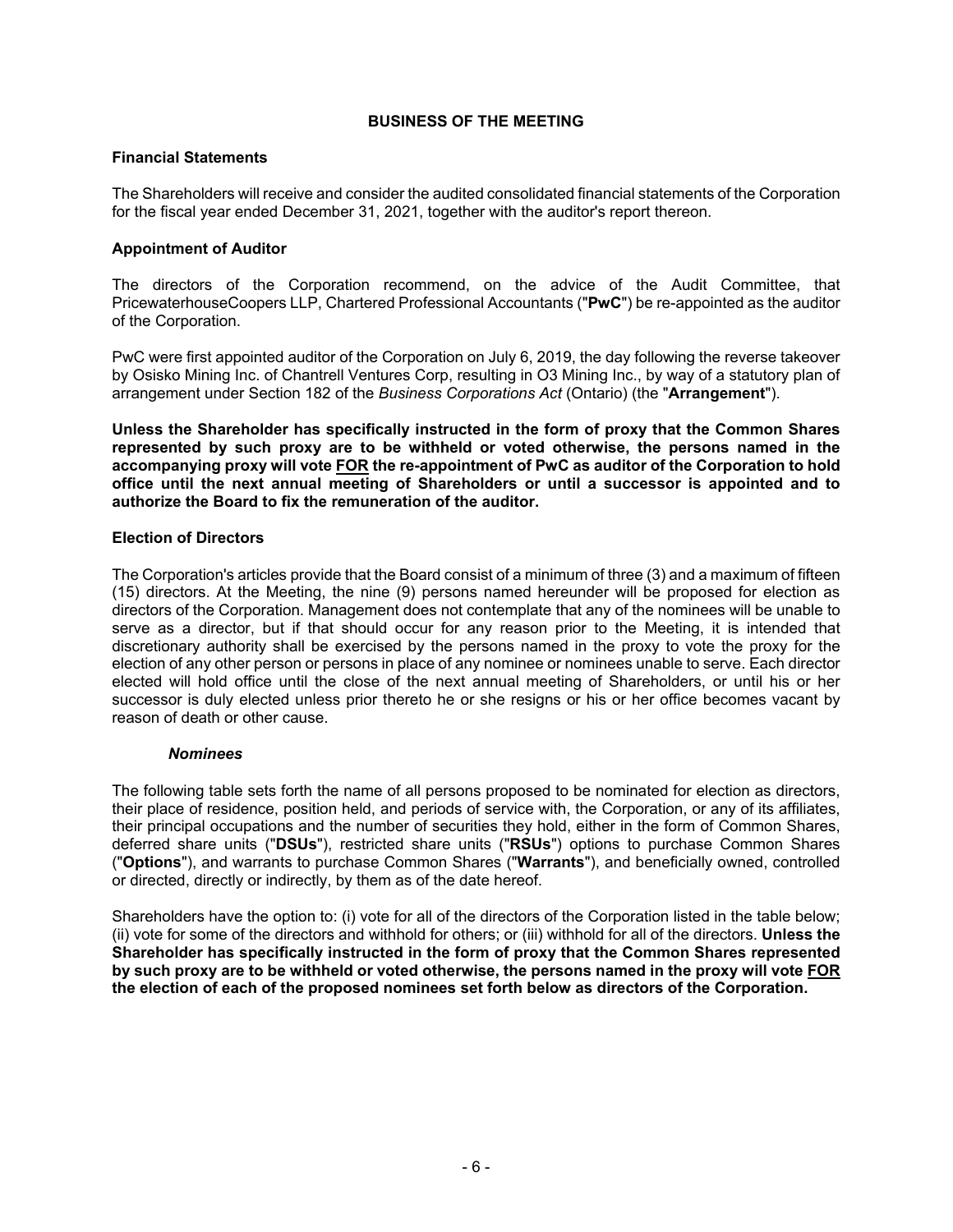| <b>Name, Province or</b><br><b>State and Country</b><br>of Residence | <b>Director</b><br><b>Since</b> | <b>Present Principal Occupation and Positions</b><br><b>Held during the Preceding Five Years</b>                                                                                                                                                                                                                                                                                         | Holdings <sup>(1)</sup>                                                                                        |
|----------------------------------------------------------------------|---------------------------------|------------------------------------------------------------------------------------------------------------------------------------------------------------------------------------------------------------------------------------------------------------------------------------------------------------------------------------------------------------------------------------------|----------------------------------------------------------------------------------------------------------------|
| John Burzynski <sup>(2)(8)</sup><br>Ontario, Canada                  | July 5,<br>2019                 | CEO of Osisko Mining Inc. since August 2015 and<br>Chair since September 2020; formerly Senior Vice<br>President, New Business Development of Osisko<br>Gold Royalties Ltd from June 2014 to August 2016.                                                                                                                                                                                | 15,300 Common<br>Shares <sup>(3)</sup><br>215,000 Options<br>72,211 DSUs<br>25,700 Warrants                    |
| José Vizquerra<br>Benavides <sup>(4)</sup><br>Ontario, Canada        | July 5,<br>2019                 | President and CEO of O3 Mining Inc. since July<br>2019,<br>Executive<br>Vice<br>President,<br>Strategic<br>Development of Osisko Mining Inc. from June 2016<br>to November 2019; formerly Senior Vice President<br>and COO of Osisko Mining Inc. and, prior to that,<br>President and CEO of Osisko Mining Inc.                                                                          | 4,607,955 Common<br>Shares <sup>(5)</sup><br>795,000Options<br>325,000 RSUs<br>826,100 Warrants <sup>(5)</sup> |
| Murray John(4)(6)(8)<br>Ontario, Canada                              | July 5,<br>2019                 | Retired. Up to December 2015 President and CEO<br>of Dundee Resources Limited; Managing Director<br>and Portfolio Manager, Goodman & Company,<br>Investment Counsel Inc.; President and CEO,<br>Corona Gold Corporation; President and CEO,<br>Ryan Gold Corp.                                                                                                                           | 140,000 Common<br><b>Shares</b><br>175,000 Options<br>73,066 DSUs                                              |
| Patrick F.N.<br>Anderson <sup>(6)</sup><br>Ontario, Canada           | July 5,<br>2019                 | CEO, Dalradian Resources Inc. since October 2009.                                                                                                                                                                                                                                                                                                                                        | 167,500Options<br>27,500 DSUs                                                                                  |
| <b>Bernardo Alvarez</b><br>Calderon $(2)(4)$<br>Lima, Peru           | July 5,<br>2019                 | President and CEO, Analytica Mineral Services<br>since January 2005.                                                                                                                                                                                                                                                                                                                     | 53,658 Common<br>Shares<br>167,500 Options<br>82,287 DSUs<br>38,658 Warrants                                   |
| <b>Mélissa Desrochers</b><br>Québec, Canada                          | April 8,<br>2021                | Public Affairs, Communications and Stakeholder<br>Engagement Consultant since November 2020;<br>formerly Director of Government Relations and<br>External Communications for Agnico Eagle Mines<br>Limited from October 2017 to August 2020, and,<br>prior to that, Communications and Community<br>Relations Manager for Canadian Malartic Mine from<br>January 2015 to September 2017. | 27,500 Options<br>33,326 DSUs                                                                                  |
| Keith McKay <sup>(7)</sup><br>Ontario, Canada                        | July 5,<br>2019                 | CFO, Dalradian Resources Inc. since June 2010.                                                                                                                                                                                                                                                                                                                                           | 1,288 Common<br><b>Shares</b><br>167,500 Options<br>90,034 DSUs<br>1,288 Warrants                              |
| Amy Satov <sup>(2)(6)(7)</sup><br>Québec, Canada                     | July 5,<br>2019                 | General Counsel, Balcan Innovations Inc. from<br>March 2021, Senior Legal Counsel,<br>Nuvei<br>Technologies Corp. from April 2020 to March 2021,<br>formerly CEO, BL Solutions Inc. from November                                                                                                                                                                                        | 167,500 Options<br>33,458 DSUs                                                                                 |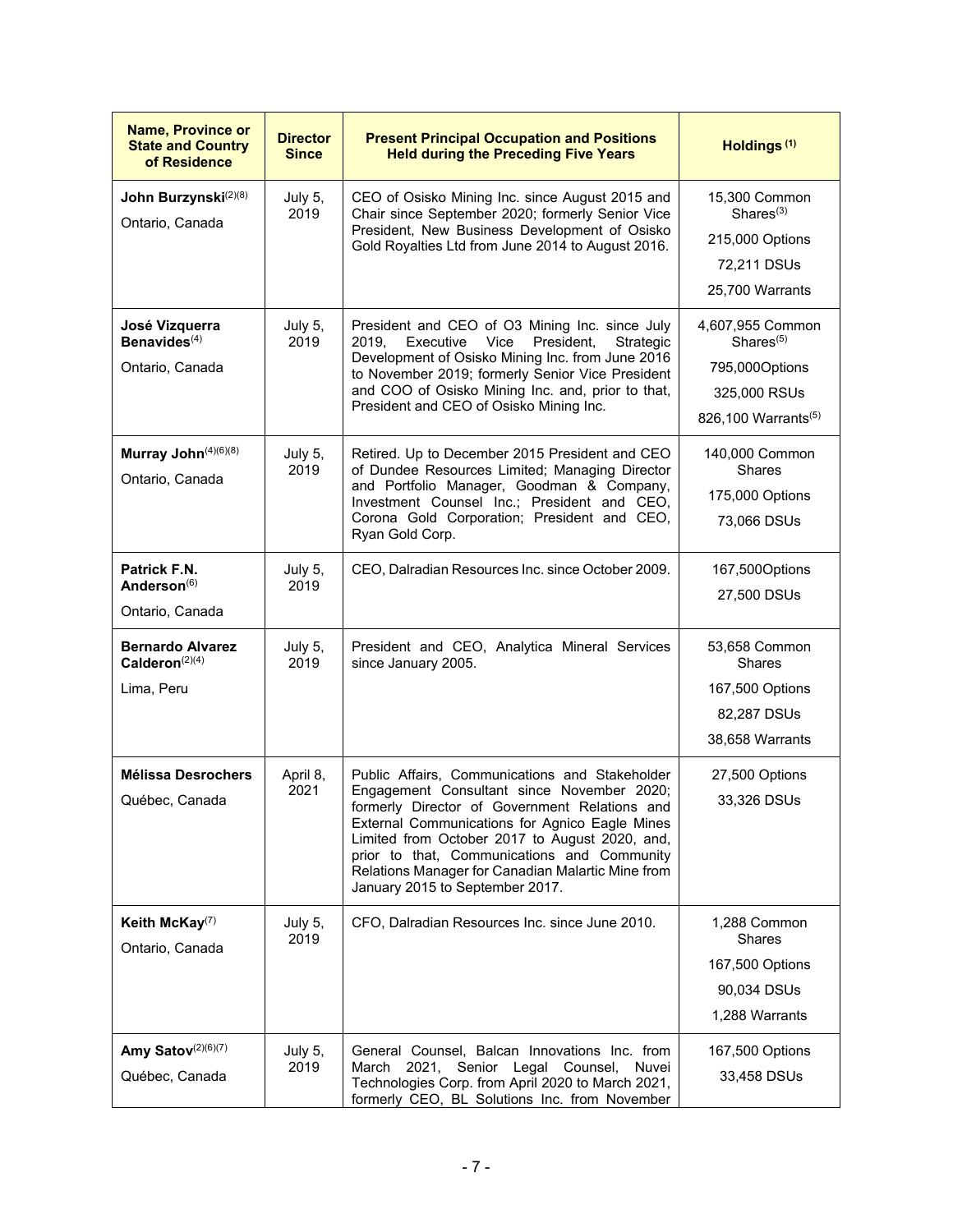| <b>Name, Province or</b><br><b>State and Country</b><br>of Residence | <b>Director</b><br><b>Since</b> | <b>Present Principal Occupation and Positions</b><br><b>Held during the Preceding Five Years</b>                                                                           | Holdings <sup>(1)</sup>                                           |
|----------------------------------------------------------------------|---------------------------------|----------------------------------------------------------------------------------------------------------------------------------------------------------------------------|-------------------------------------------------------------------|
|                                                                      |                                 | 2019 to March 2020, formerly CEO of Litron<br>Distributors Ltd. since 2014.                                                                                                |                                                                   |
| Elijah Tyshynski $(7)$<br>Ontario, Canada                            | July 5,<br>2019                 | Advisor of the Conceptium Group since 2019;<br>formerly Senior Principal, Emerging Markets with<br>Ontario Teachers' Pension Plan from September<br>2014 to February 2019. | 49,250 Common<br>$Shares^{(9)}$<br>167,500 Options<br>33,456 DSUs |

**Notes:** 

- (1) The information with respect to Common Shares beneficially owned, controlled or directed has been furnished by the respective individuals.
- (2) Member of the Compensation Committee. Ms. Satov is the Chair of the Compensation Committee.
- (3) Includes holdings of John Burzynski through Archean Capital Corp.
- (4) Member of the Sustainable Development Committee. Mr. Alvarez Calderon is the Chair of the Sustainable Development Committee.
- (5) Includes holdings of José Vizquerra Benavides and Mercedes Vizquerra.
- (6) Member of the Corporate Governance and Nominating ("**CG&N**") Committee. Mr. John is the Chair of the CG&N Committee.
- (7) Member of the Audit Committee. Mr. McKay is the Chair of the Audit Committee.
- (8) Mr. Burzynski is Chairman of the Board of the Corporation and Mr. John is Lead Director of the Corporation.
- (9) Includes holdings of Elijah Tyshynski, Jai Tyshynski, Milla Tyshynski and STM Malta.

As a group, the current and proposed directors beneficially own, control or direct, directly or indirectly, 4,867,451 Common Shares, representing approximately 7.1% of the issued and outstanding Common Shares as of the date hereof.

#### *Directors' Equity Ownership Policy*

On November 11, 2019, the Board approved the Directors' Equity Ownership Policy ("**DEOP**") to ensure that each non-executive director holds a meaningful equity ownership interest, focus on the long-term interests of the Corporation. The DEOP requires each non-executive Director to hold common shares of O3 with aggregate acquisition cost or market value equal to at least two times annual base retainer fee for serving as director. Deferred share units of O3 shall be counted towards meeting the requirements in this policy, but not options or RSUs. The DEOP stipulates compliance within 3 years of the DEOP becoming effective or assuming the position of Director.

#### *Corporate Cease Trade Orders, Bankruptcies, Penalties or Sanctions*

No individual set forth in the above table is, as at the date hereof, or was, within 10 years before the date hereof, a director, chief executive officer or chief financial officer of any company (including the Corporation) that:

- (a) was subject to a cease trade order, an order similar to a cease trade order or an order that denied the relevant company access to any exemption under securities legislation, that was in effect for a period of more than 30 consecutive days and that was issued while such individual was acting in the capacity as director, chief executive officer or chief financial officer; or
- (b) was subject to a cease trade order, an order similar to a cease trade order or an order that denied the relevant company access to any exemption under securities legislation, that was in effect for a period of more than 30 consecutive days, that was issued after such individual ceased to be a director, chief executive officer or chief financial officer, and which resulted from an event that occurred while such individual was acting in the capacity as director, chief executive officer or chief financial officer.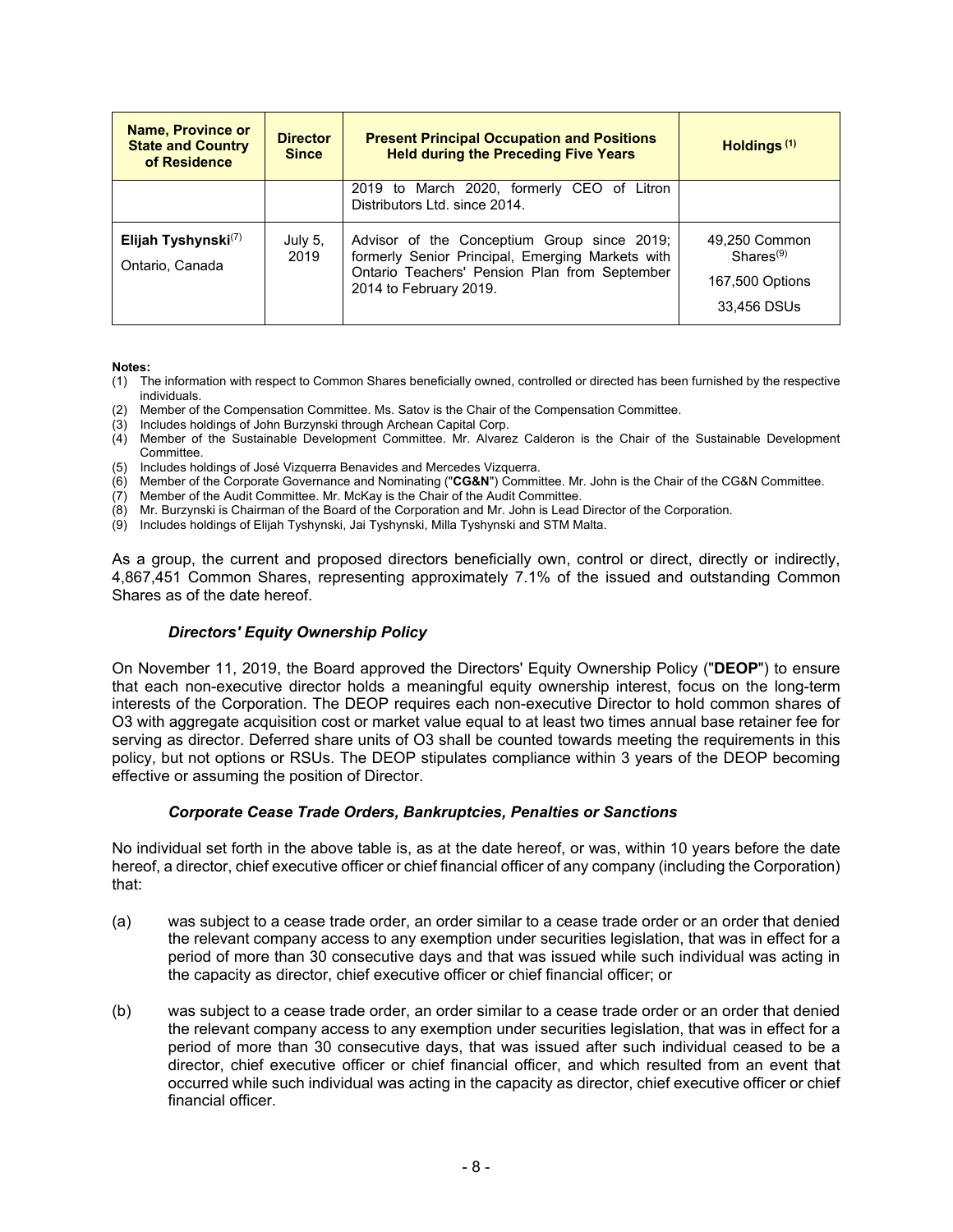Other than as set out below, no individual set forth in the above table, nor any personal holding company of any such individual:

- (c) is, as of the date hereof, or has been within 10 years before the date hereof, a director or executive officer of any company (including the Corporation) that, while such individual was acting in that capacity, or within a year of such individual ceasing to act in that capacity, became bankrupt, made a proposal under any legislation relating to bankruptcy or insolvency, was subject to or instituted any proceedings, arrangement or compromise with creditors, or had a receiver, receiver manager or trustee appointed to hold its assets; or
- (d) has, within the 10 years before the date hereof, become bankrupt, made a proposal under any legislation relating to bankruptcy or insolvency, become subject to or instituted any proceedings, arrangement or compromise with creditors, or had a receiver, receiver manager or trustee appointed to hold the assets of such individual; or
- (e) has been subject to (i) any penalties or sanctions imposed by a court relating to securities legislation or by a securities regulatory authority, or has entered into a settlement agreement with a securities regulatory authority; or (ii) any other penalties or sanctions imposed by a court or regulatory body that would likely be considered important to a reasonable security holder in deciding whether to vote for a proposed director.

Ms. Amy Satov, a director of the Corporation, was previously a director and CEO of Litron Distributors Ltd., a small privately-held company, deemed bankrupt on March 15, 2019.

Mr. Murray John, a director of the Corporation, was previously a director of African Minerals Limited, a company incorporated under the laws of Bermuda and listed on the London Stock Exchange (prior to its delisting on April 7, 2015). On March 26, 2015, Deloitte LLP was appointed to act as the insolvency administrator for African Minerals Limited. The affairs, business and property of African Minerals Limited continue to be managed by Deloitte LLP, as administrator.

Certain of the officers and directors of the Corporation also serve as directors and/or officers of other companies involved in the mineral exploration and development business, and consequently there exists the possibility for such officers or directors to be in a position of conflict. Any decision made by any such officers or directors involving the Corporation will be made in accordance with their duties and obligations under the laws of the Province of Ontario and Canada.

### **Approval of 10% Rolling Stock Option Plan, as Amended**

The Corporation's rolling Stock Option Plan (the "**Option Plan**") was last approved by the Shareholders on June 4, 2021.

A summary of each of the Option Plan, the Restricted Share Unit Plan (the "**RSU Plan**") and the Deferred Share Unit Plan (the "**DSU Plan**"), (collectively, the "**Equity Compensation Plans**") is included below under the heading "*Securities Authorized for Issuance Under Equity Compensation Plans*".

Section 3.9(c) of the TSX Venture Corporate Finance Manual provides that rolling stock option plans must receive Shareholder approval yearly, at the Corporation's annual general meeting. Each of the Equity Compensation Plans is "**rolling plan**". The aggregate number of issuances under the Equity Compensation Plans shall not exceed 10% of the number of Common Shares then issued and outstanding. The full text of the Option Plan is attached hereto as Schedule "A" to this Circular.

As at the date of this Circular, 68,485,439 Common Shares are outstanding, meaning the maximum aggregate number of Common Shares reserved by the Corporation for issuance and which may be purchased upon the exercise of all compensation securities pursuant to the Equity Compensation Plans shall not exceed 6,848,543. As at the date of this Circular, 5,186,666 Options, 1,045,000 RSUs and 454,342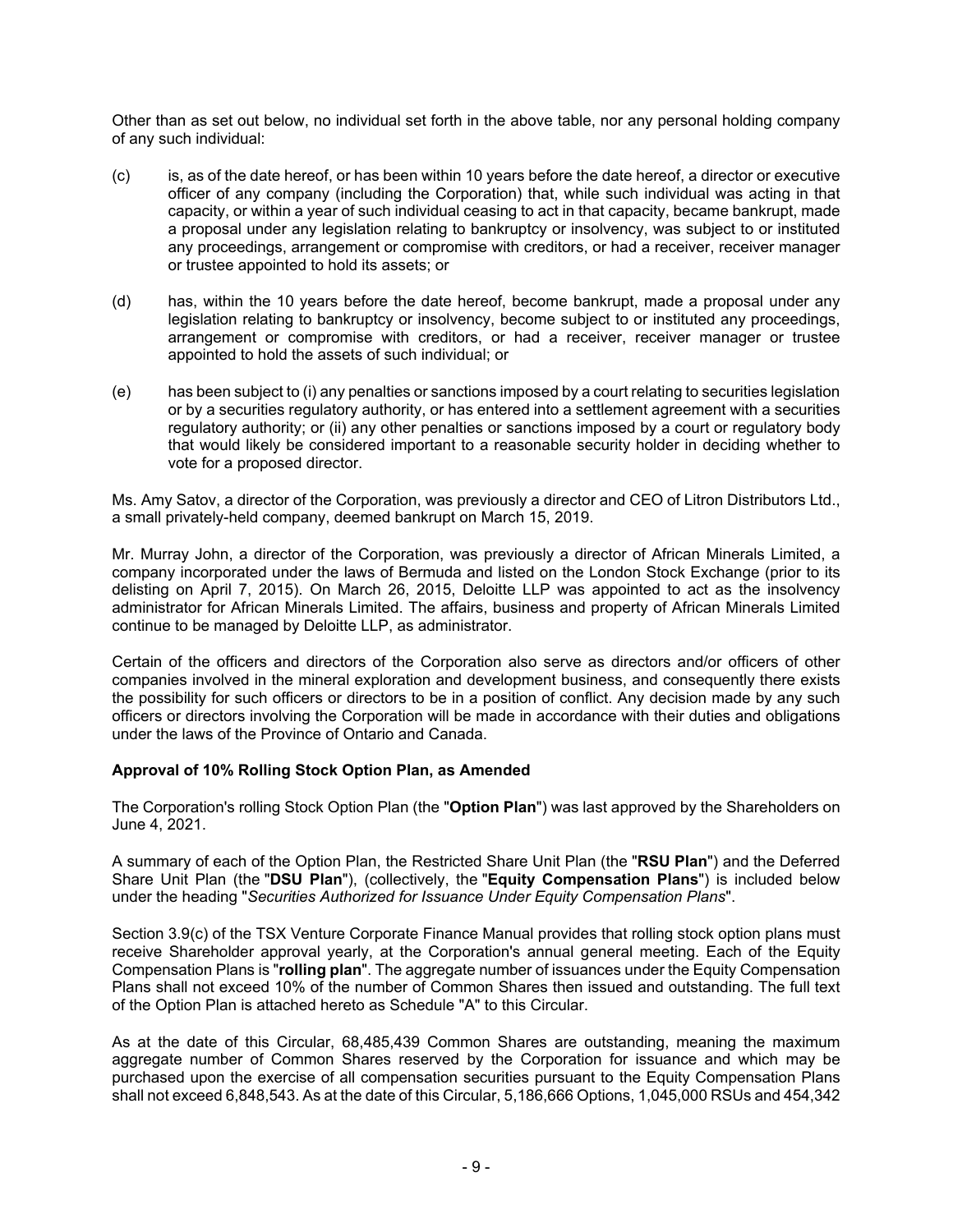DSUs were outstanding, representing approximately 9.8% of the issued and outstanding Common Shares, with a total of 162,535 compensation securities available for issuance under the Equity Compensation Plans.

At the Meeting, the Shareholders will be asked to consider, and if deemed advisable, to pass, with or without variation, a resolution ratifying the Option Plan (the "**Stock Option Resolution**"), and the options and other entitlements thereunder.

The text of the Stock Option Resolution to be submitted to Shareholders at the Meeting is set forth below:

### "**NOW THEREFORE BE IT RESOLVED BY ORDINARY RESOLUTION THAT**:

- (a) the rolling 10% Stock Option Plan of the Corporation, a copy of which is attached as Schedule "A" to this Circular, be and hereby is, ratified, confirmed and approved; and
- (b) all options under the Stock Option Plan be, and hereby are, ratified, confirmed and approved."

The Board recommends that Shareholders vote **FOR** the Stock Option Resolution. To be effective, the Stock Option Resolution must be approved by not less than a majority of the votes cast by the holders of Common Shares present in person or represented by proxy, at the Meeting. The nominees named in the accompanying form of proxy will vote the shares represented thereby FOR such resolution, unless the Shareholder has given contrary instructions in such form of proxy.

If approval of the Stock Option Resolution is obtained at the Meeting, the Corporation will not be required to seek further approval of the grant of Options and entitlements under the Option Plan until the Corporation's next annual Shareholders' meeting. If approval of the Stock Option Resolution is not obtained at the Meeting, then any Options and entitlements that have not been allocated under the Option Plan as of June 23, 2022 and any Options that are outstanding as of June 23, 2022 and are subsequently cancelled, terminated or exercised will not be available for a new grant of Options. Previously allocated Options will continue to be unaffected by the approval or disapproval of the resolution.

### **Approval of Employee Share Purchase Plan**

On May 3, 2022, the Board adopted the Employee Share Purchase Plan (the "**ESP Plan**"), a copy of which is attached hereto as Schedule "D", subject to receipt of the requisite approvals of the TSXV and the Shareholders. The ESP Plan provides eligible employees of the Corporation and certain of the Corporation's designated affiliates, who wish to participate in the ESP Plan (each, an "**ESPP Participant**"), with a cost efficient vehicle to acquire Common Shares and participate in the equity of the Corporation through payroll deductions, for the purposes of: (i) advancing the interests of the Corporation through the motivation, attraction and retention of employees and officers of the Corporation and its designated affiliates; and (ii) aligning the interests of the employees of the Corporation with those of the Shareholders of the Corporation.

Shareholders will be asked at the Meeting to pass ordinary resolutions approving, ratifying and confirming the ESP Plan, and approving the issuance of up to 2,000,000 Common Shares under the ESP Plan (collectively, the ESP Plan Resolutions).

The following is a summary of the principal terms of the ESP Plan, which is qualified in its entirety by reference to the text of the ESP Plan, a copy of which is attached hereto as Schedule "D":

• A maximum of 2,000,000 Common Shares (representing approximately 2.9% of the total issued and outstanding Common Shares as of the date of this Circular, calculated on an undiluted basis) are reserved for issuance under the ESP Plan, provided, however, that the number of Common Shares reserved for issuance from treasury under the ESP Plan and pursuant to all other securitybased compensation arrangements of the Corporation and its subsidiaries shall, in the aggregate,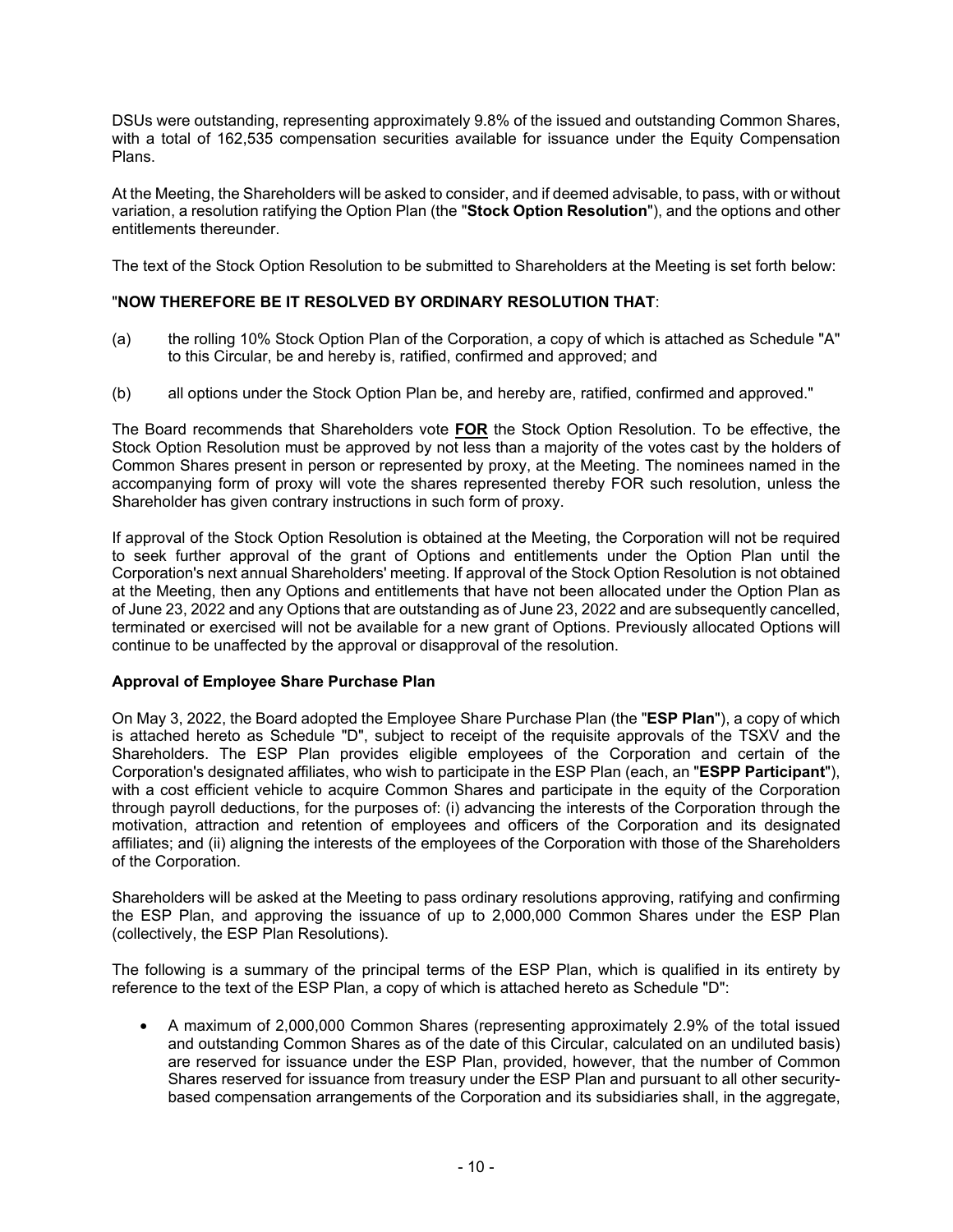not exceed 10% of the number of Common Shares then issued and outstanding. In the event there is any change in the Common Shares, whether by reason of a stock dividend, consolidation, subdivision, reclassification or otherwise, an appropriate adjustment shall be made in the number of Common Shares available under the ESP Plan.

- The Common Shares issuable under the ESP Plan is subject to a number of restrictions:
	- o the aggregate number of Common Shares issuable at any time to Insiders (as defined in the ESP Plan) under the ESP Plan and all other security-based compensation arrangements of the Corporation and its subsidiaries shall not, in the aggregate, exceed 10% of the issued and outstanding Common Shares, calculated on a non-diluted basis;
	- o within any one-year period, the Corporation shall not issue to Insiders under the ESP Plan and all other security-based compensation arrangements of the Corporation and its subsidiaries, in the aggregate, a number of Common Shares exceeding 10% of the issued and outstanding Common Shares, calculated on a non-diluted basis; and
	- o within any one-year period, the Corporation shall not issue to any one Person (and companies wholly-owned by that Person) under the ESP Plan and all other Security Based Compensation Arrangements of the Corporation and its Subsidiaries, in the aggregate, a number of Common Shares exceeding five percent (5%) of the issued and outstanding Common Shares, calculated on a non-diluted basis.
- Any eligible employee may elect to participate in the ESP and contribute money (the "**ESPP Participant Contribution**") to the ESP Plan in any calendar quarter by delivering to the Corporation a completed and executed "Enrolment and Contribution Election Form" authorizing the Corporation to deduct the ESPP Participant Contribution from the ESPP Participant's Base Annual Salary (as defined in the ESP Plan) in equal instalments beginning in the first quarterly period in which the eligible employee enrolls in the ESP Plan. Such direction will remain effective until: (i) the ESPP Participant's employment is terminated (as described more fully below), (ii) the ESPP Participant's Retirement (as defined in the ESP Plan), (iii) the ESPP Participant elects to withdraw from the ESP Plan by delivering a completed and executed "Withdrawal Form", or (iv) the Board terminates or suspends the ESP Plan, whichever is earlier.
- The ESPP Participant Contribution, as determined by the ESPP Participant, shall be a minimum of \$250 per month and must not exceed 15% of the ESPP Participant's Base Annual Salary (before deductions). The ESPP Participant Contribution may be changed by the ESPP Participant once each calendar year by delivering a completed and executed "Contribution Adjustment Form" to the Corporation.
- For each quarterly period during a calendar year, the Corporation will credit (or notionally credit) each ESPP Participant's account (each, an "ESP Account") with an amount equal to 60% of the amount of the ESPP Participant Contribution (the "Corporation Contribution"), where the Corporation Contribution represents 37.5% of the overall contribution.
- The Corporation will credit an ESPP Participant's ESP Account with notional grants of Common Shares for each quarterly period in an amount equal to the quotient obtained when (i) the aggregate contribution then held by the Corporation in trust for an ESPP Participant at the end of each quarterly period, is divided by (ii) the "Market Value" of the Common Shares as at the end of each quarterly period. Appropriate adjustments to ESP Account notional credits will be made in the event of changes in the Common Shares, whether by reason of a stock dividend, consolidation, subdivision, reclassification or otherwise. For purposes of the ESP Plan, "**Market Value**" means, on any date, the volume weighted average price of the Common Shares traded on the TSXV for the five (5) consecutive trading days prior to such date or, if the Common Shares are not then listed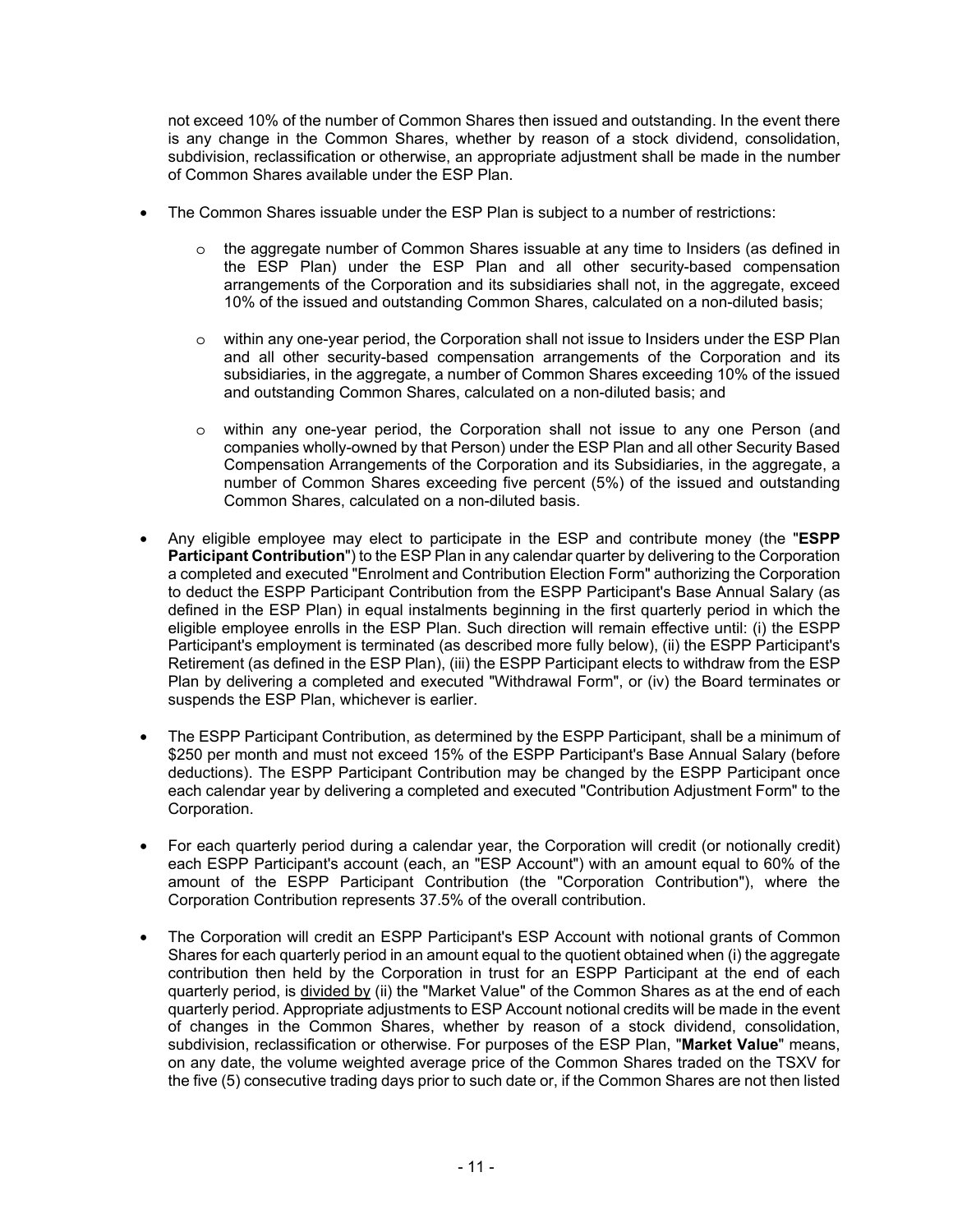on the TSXV, on such other stock exchange as determined for that purpose by the Board (or such other committee of the directors appointed to administer the ESP Plan) in its discretion.

- Additional notional Common Shares will be credited to an ESP Account in respect of the existing notional Common Shares then credited whenever cash or other dividends are paid on the Common Shares. Additional notional Common Shares credited on this basis shall be an amount equal to the quotient obtained when (i) the aggregate value of the cash or other dividends that would have been paid to such ESPP Participant if the notional Common Shares then credited to the ESP Account of such ESPP Participant as at the record date for the dividend had been Common Shares, is divided by (ii) the Market Value of the Common Shares as at the date on which the dividend is paid on the Common Shares.
- An ESPP Participant shall only be entitled to receive Common Shares upon the notional Common Shares recorded in his or her ESP Account becoming vested. Notional Common Shares credited to the ESPP Participant's ESP Account will vest as follows:
	- o In respect of the ESPP Participant Contribution, notional Common Shares will vest immediately upon the earlier of (i) a Change of Control (as defined in the ESP Plan) of the Corporation, (ii) the Retirement of the ESPP Participant, (iii) the commencement of the total disability of the ESPP Participant, (iv) the death of the ESPP Participant, and (v) December 31st of any calendar year.
	- o In respect of the Corporation Contribution, notional Common Shares will vest immediately upon the earlier of (i) a Change of Control of the Corporation, (ii) the Retirement of the ESPP Participant, (iii) the commencement of the total disability of the ESPP Participant, (iv) the death of the ESPP Participant, and (v) December 31st of any calendar year, provided that such ESPP Participant has not (a) been terminated by the Corporation or a designated affiliate (with or without cause), or (b) ceased employment with the Corporation or a designated affiliate as a result of resignation or some other reason other than Retirement ("**Termination**" or "**Terminated**") prior to December 31st of such calendar year.
	- o If an ESPP Participant is Terminated prior to the notional Common Shares credited to his or her ESP Account becoming vested, the amount of the Corporation Contribution shall be credited (or notionally credited) back to the Corporation.
- To settle notional Common Shares, the Corporation, in its sole discretion, shall either:
	- $\circ$  within ten (10) days from the end of each calendar year, issue for the account of each ESPP Participant, fully paid and non-assessable Common Shares equal to the number of notional Common Shares credited to the ESP Account of such ESPP Participant as at December 31st of such calendar year;
	- o within ten (10) days from the end of each calendar year, purchase or arrange for the purchase on the market, on behalf of each ESPP Participant, such number of Common Shares equal to the number of notional Common Shares credited to the ESP Account of such ESPP Participant as at December 31st of such calendar year; or
	- o within ten (10) days from the end of each calendar year, settle notional Common Shares by some combination of issuing and purchasing in accordance with the above.
- Common Shares issued to ESPP Participants under the ESP Plan may be made subject to any holding period as deemed appropriate or as required under applicable securities laws.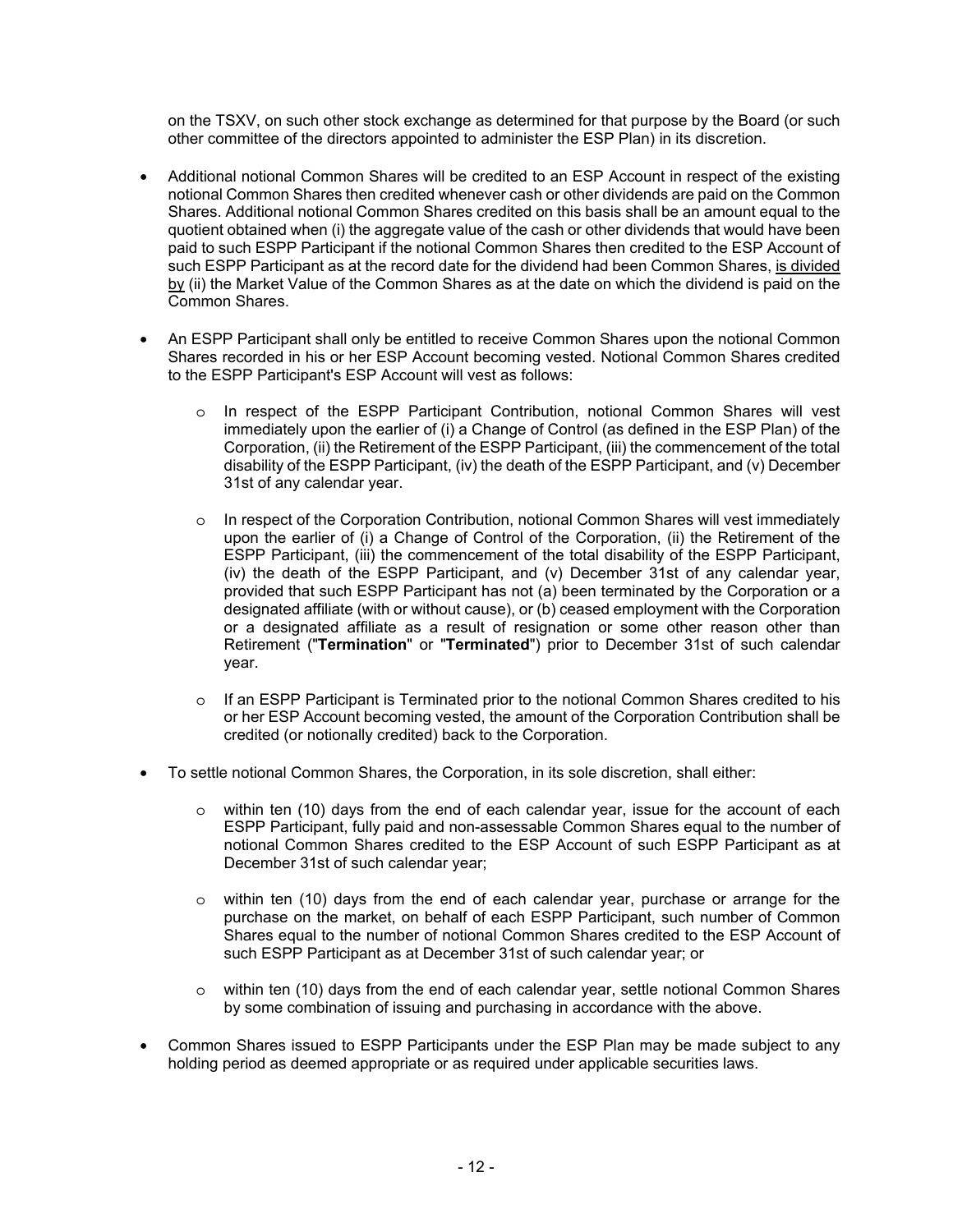- In the event of the Termination of an ESPP Participant, the ESPP Participant shall automatically cease to be entitled to participate in the ESP Plan.
- The Board (or such other committee of the directors appointed to administer the ESP Plan) may from time to time amend, suspend or terminate (and re-instate) the ESP Plan in whole or in part without approval of the Shareholders of the Corporation, but subject to the receipt of all required regulatory approvals including, without limitation, the approval of the TSXV.
- The Board has broad discretion to amend the ESP Plan without seeking the approval of Shareholders, including, without limitation, amendments to the ESP Plan to rectify typographical errors and/or to include clarifying provisions for greater certainty. However, the Corporation may not make the following amendments to the ESP Plan without the approval of Shareholders and the TSXV: (i) an amendment to remove or exceed the insider participation limit prescribed by the TSXV Corporate Finance Manual; (ii) an amendment to increase the maximum number of Common Shares issuable under the ESP Plan; and (iii) an amendment to an amending provision within the ESP Plan.
- Except as otherwise may be expressly provided for under the ESP Plan or pursuant to a will or by the laws of descent and distribution, no right or interest of an ESPP Participant under the ESP Plan is assignable or transferable.

The above summary is qualified in its entirety by the full text of the ESP Plan, which is set out in Schedule "D" to this Circular. The Board encourages Shareholders to read the full text of the ESP Plan before voting on the ESP Plan Resolutions.

On May 3, 2022, the Board unanimously passed a resolution approving the ESP Plan and the issuance of up to 2,000,000 Common Shares under the ESP Plan. The Board recommends that Shareholders vote for the ESP Plan Resolutions. As of the date of this Circular, there are no entitlements outstanding under the ESP Plan.

The ESP Plan Resolutions are ordinary resolutions, which must be passed by more than 50% of the votes cast by those Shareholders entitled to vote, whether case in person or by proxy. **In the absence of contrary instructions, the persons named in the accompanying form of proxy intend to vote the Common Shares represented thereby FOR the ESP Plan Resolutions.**

The text of the ESP Plan Resolutions to be submitted to Shareholders at the Meeting is set forth below:

### "**NOW THEREFORE BE IT RESOLVED BY ORDINARY RESOLUTION THAT**:

- (a) the ESP Plan of the Corporation, a copy of which is attached as Schedule "D" to this Circular, be and hereby is, ratified, confirmed and approved;
- (b) the issuance of up to 2,000,000 Common Shares under the ESP Plan be, and hereby is, ratified, confirmed and approved;
- (c) the Corporation be, and hereby is, authorized and directed to issue Common Shares pursuant to the ESP Plan as fully paid and non-assessable common shares of the Corporation; and
- (d) any one director or officer of the Corporation is hereby authorized and directed for and on behalf of the Corporation to execute or cause to be executed and to deliver or cause to be delivered all such documents, and to do or cause to be done all such acts and things, as such director or officer may deem necessary or desirable in connection with the foregoing resolution."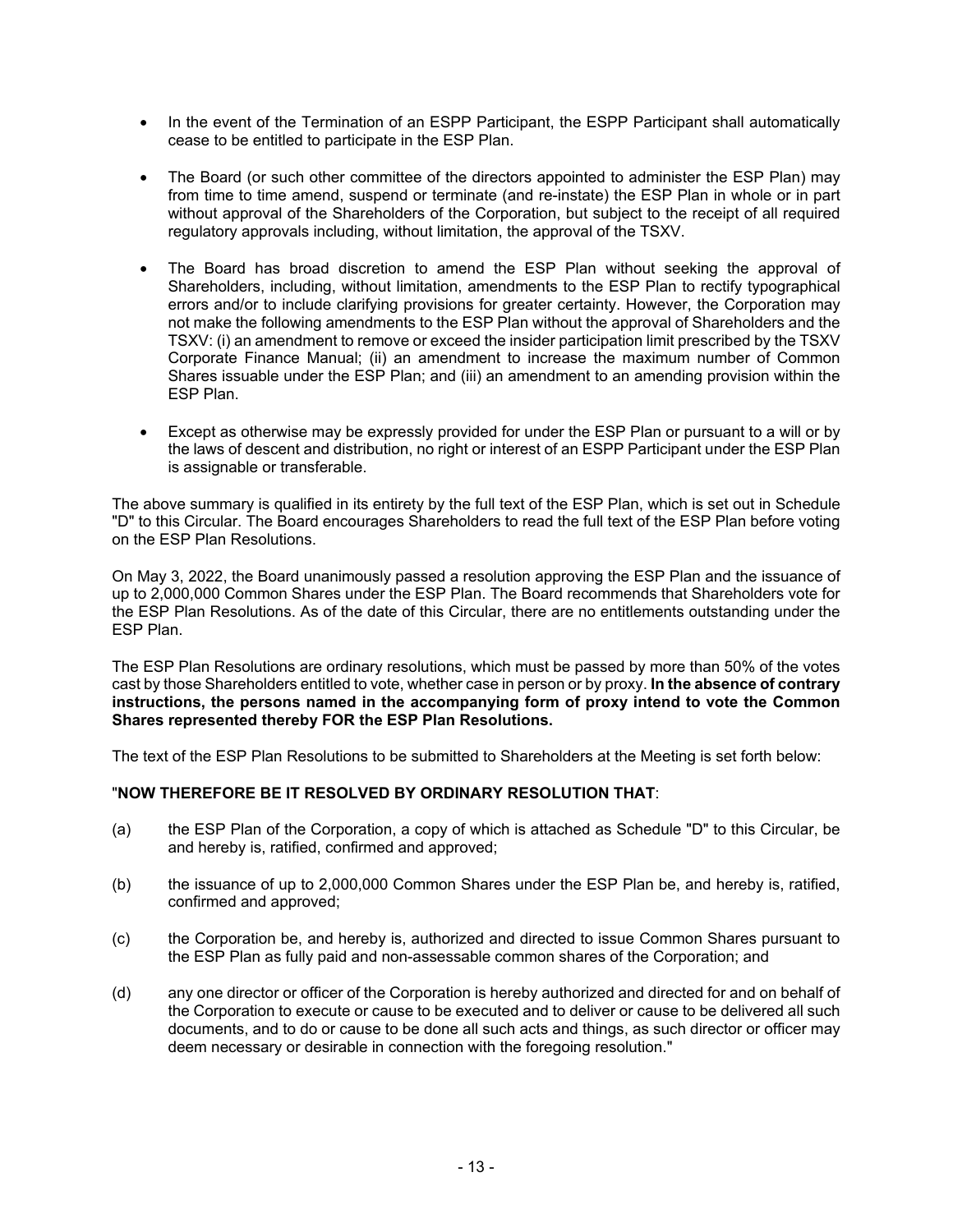The Board recommends that Shareholders vote in favour of the ESP Plan Resolutions. Unless a Shareholder directs that his or her Common Shares are to be voted against this resolution, the persons named in the enclosed form of proxy intend vote **FOR** the ESP Plan Resolutions.

### **Approval of RSU Plan, as Amended**

At the Corporation's annual and special meeting of Shareholders held on June 28, 2019, the Shareholders approved and ratified the RSU Plan for the Corporation.

Pursuant to the policies of the TSXV, the Corporation is required to obtain disinterested Shareholder approval to amend its RSU Plan in order to change the number of Common Shares reserved for issuance under the RSU Plan.

At the Meeting, disinterested Shareholders will be asked to approve an amendment to the RSU Plan. The Corporation is proposing to amend the RSU Plan, subject to TSXV approval, to decrease the maximum number of Common Shares that may be issued under the RSU Plan by 1,000,000 Common Shares from 3,500,000 to 2,500,000 (the "**RSU Plan Amendment**"), representing approximately 3.7% of the issued and outstanding Common Shares as of the date of this Circular. On May 3, 2022, the Board approved and adopted the RSU Plan Amendment, subject to TSXV and disinterested Shareholder approval.

At the Meeting, the disinterested Shareholders will be asked to consider, and if deemed advisable, to pass, with or without variation, a resolution ratifying the RSU Plan Amendment (the "**RSU Plan Amendment Resolution**").

The text of the RSU Plan Amendment Resolution to be submitted to disinterested Shareholders at the Meeting is set forth below:

#### "**NOW THEREFORE BE IT RESOLVED BY ORDINARY RESOLUTION OF THE DISINTERESTED SHAREHOLDERS THAT:**

- (a) the amended RSU Plan of the Corporation, a copy of which is attached as Schedule "F" to this Circular, be, and hereby is, ratified, confirmed and approved;
- (b) for the avoidance of doubt, the decrease in the maximum number of Common Shares made available for issuance from treasury under the existing RSU Plan of the Corporation, from 3,500,000 to 2,500,000, pursuant to the amended RSU Plan of the Corporation, be, and hereby is, ratified, confirmed and approved; and
- (c) any one director or officer of the Corporation is hereby authorized and directed for and on behalf of the Corporation to execute or cause to be executed and to deliver or cause to be delivered all such documents, and to do or cause to be done all such acts and things, as such director or officer may deem necessary or desirable in connection with the foregoing resolution."

The Board recommends that Shareholders vote **FOR** the RSU Plan Amendment Resolution. To be effective, the RSU Plan Resolution must be approved by not less than a majority of the votes cast by the disinterested holders of Common Shares present in person or represented by proxy, at the Meeting. The nominees named in the accompanying form of proxy will vote the shares represented thereby FOR such resolution, unless the Shareholder has given contrary instructions in such form of proxy.

#### **Approval of DSU Plan, as Amended**

At the Corporation's annual and special meeting of Shareholders held on June 28, 2019, the Shareholders approved and ratified the DSU Plan for the Corporation.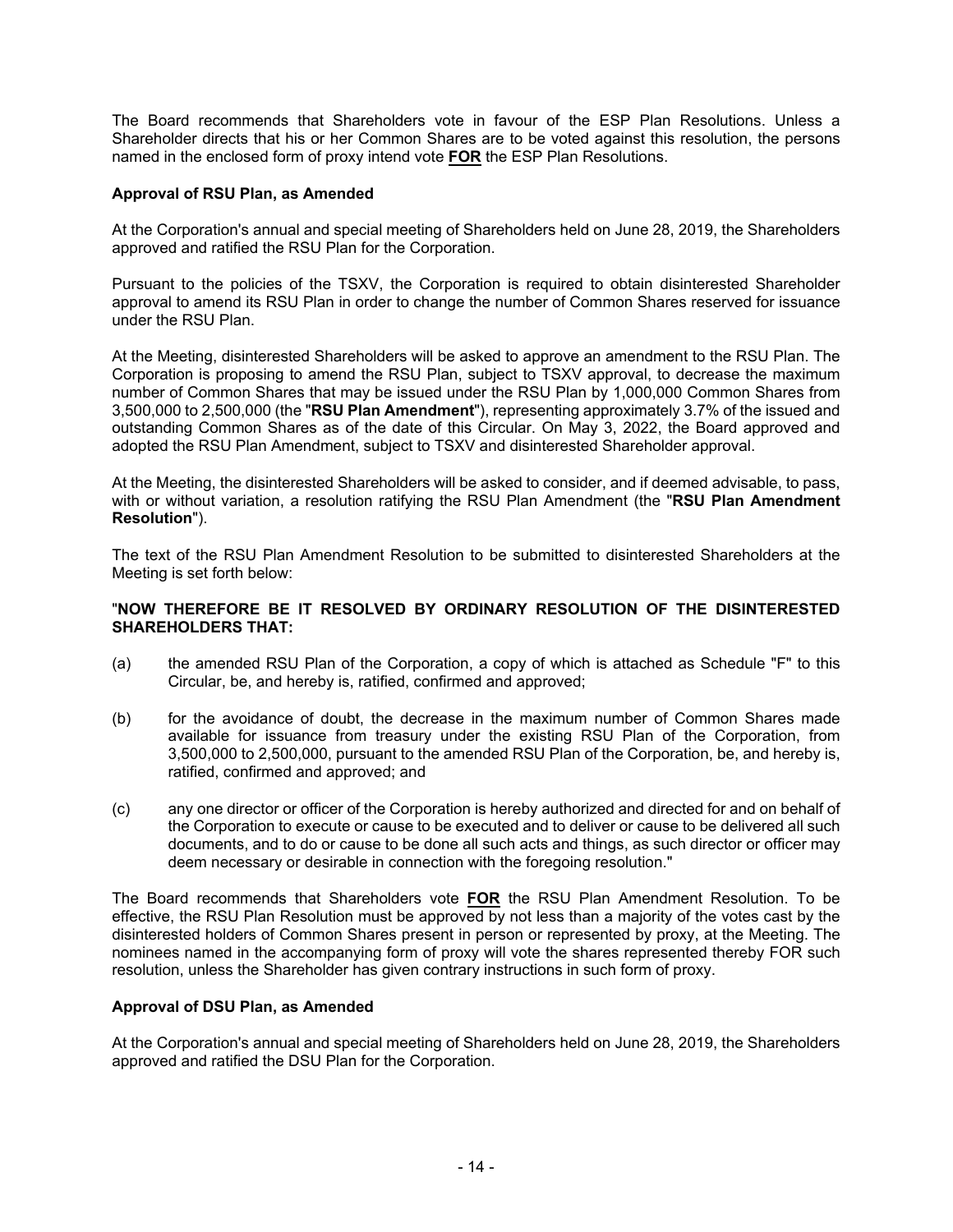Pursuant to the policies of the TSXV, the Corporation is required to obtain disinterested Shareholder approval to amend its DSU Plan in order to change the number of Common Shares reserved for issuance under the DSU Plan.

At the Meeting, disinterested Shareholders will be asked to approve an amendment to the DSU Plan. The Corporation is proposing to amend the DSU Plan, subject to TSXV approval, to decrease the maximum number of Common Shares that may be issued under the DSU Plan by 1,500,000 Common Shares from 3,500,000 to 2,000,000 (the "DSU Plan Amendment"), representing approximately 2.9% of the issued and outstanding Common Shares as of the date of this Circular. On May 3, 2022, the Board approved and adopted the DSU Plan Amendment, subject to TSXV and disinterested Shareholder approval.

At the Meeting, the disinterested Shareholders will be asked to consider, and if deemed advisable, to pass, with or without variation, a resolution ratifying the DSU Plan Amendment (the "**DSU Plan Amendment Resolution**").

The text of the DSU Plan Amendment Resolution to be submitted to disinterested Shareholders at the Meeting is set forth below:

### "**NOW THEREFORE BE IT RESOLVED BY ORDINARY RESOLUTION OF THE DISINTERESTED SHAREHOLDERS THAT:**

- (a) the amended DSU Plan of the Corporation, a copy of which is attached as Schedule "E" to this Circular, be, and hereby is, ratified, confirmed and approved;
- (b) for the avoidance of doubt, the decrease in the maximum number of Common Shares made available for issuance from treasury under the existing DSU Plan of the Corporation, from 3,500,000 to 2,000,000, pursuant to the amended DSU Plan of the Corporation, be, and hereby is, ratified, confirmed and approved; and
- (c) any one director or officer of the Corporation is hereby authorized and directed for and on behalf of the Corporation to execute or cause to be executed and to deliver or cause to be delivered all such documents, and to do or cause to be done all such acts and things, as such director or officer may deem necessary or desirable in connection with the foregoing resolution."

The Board recommends that Shareholders vote **FOR** the DSU Plan Amendment Resolution. To be effective, the DSU Plan Resolution must be approved by not less than a majority of the votes cast by the disinterested holders of Common Shares present in person or represented by proxy, at the Meeting. The nominees named in the accompanying form of proxy will vote the shares represented thereby FOR such resolution, unless the Shareholder has given contrary instructions in such form of proxy.

### **Other Matters**

Management of the Corporation knows of no amendment, variation or other matter to come before the Meeting other than the matters referred to in the Notice. However, if any other matter properly comes before the Meeting, the form of proxy furnished by the Corporation will be voted on such matters in accordance with the best judgment of the persons voting the proxy.

#### **Normal Course Issuer Bid**

With the approval of the TSXV, the Corporation commenced a normal course issuer bid (the "**NCIB**") on October 1, 2021 which will terminate on September 30, 2022 or earlier in the event that the Corporation has acquired the maximum number of Common Shares that may be purchased under the NCIB. The Corporation may also terminate the NCIB earlier if it feels appropriate to do so. Under the NCIB, the Corporation may purchase for cancellation, from time to time, as it considers advisable, up to 4,482,072 of its Common Shares, representing 10% of the Corporation's "public float". As of May 11, 2022, the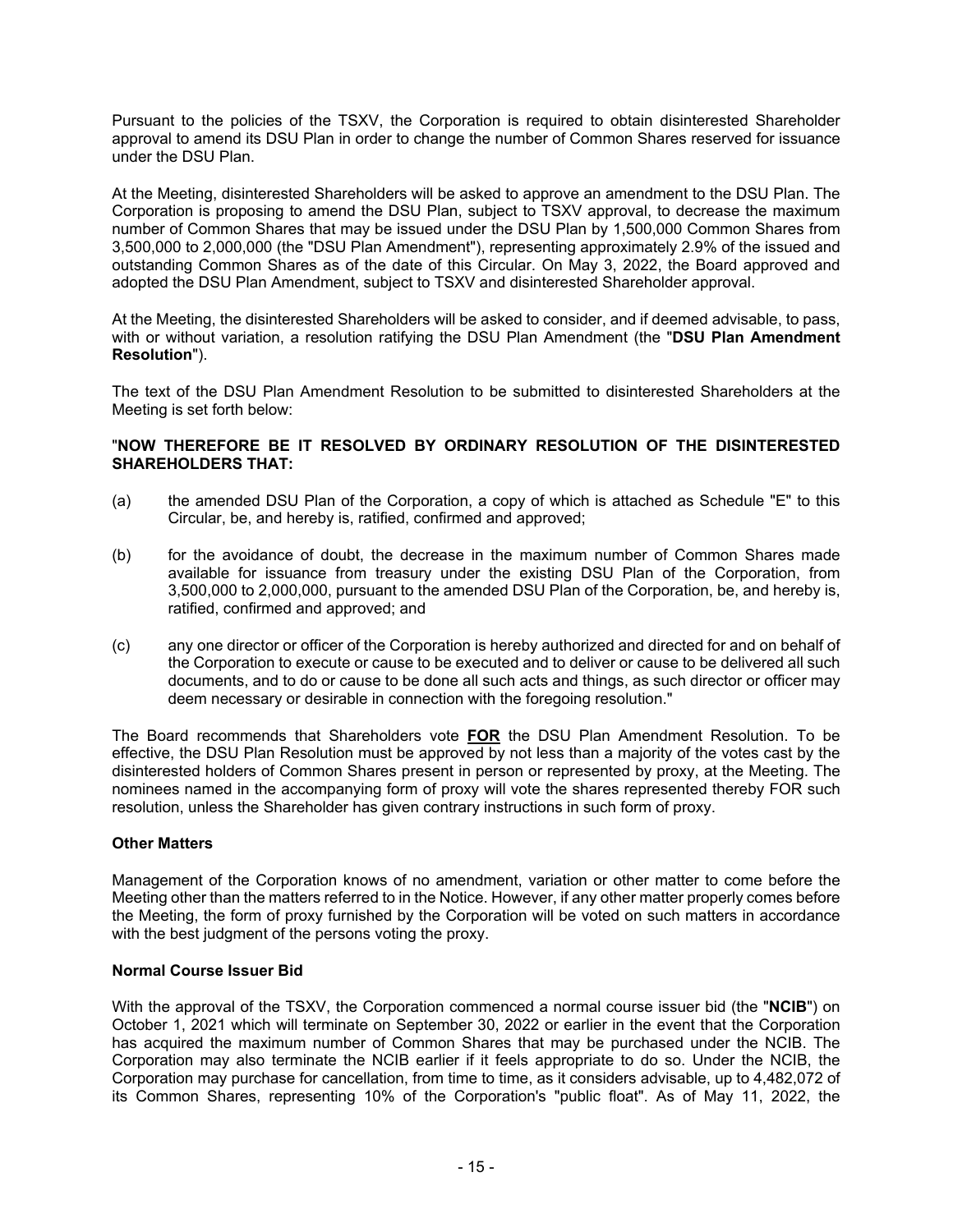Corporation has purchased 0 Common Shares pursuant to the NCIB. The Corporation has engaged BMO Nesbitt Burns Inc. to act as its agent to conduct the NCIB transactions.

Shareholders may obtain, without charge, a copy of the "Notice of Intention to Make a Normal Course Issuer Bid" filed by the Corporation with the TSXV by contacting the Corporation.

### **STATEMENT OF EXECUTIVE COMPENSATION**

The purpose of this Statement of Executive Compensation is to provide information about the Corporation's compensation philosophy, objectives, and processes and to discuss compensation decisions relating to the Corporation's directors as well as Chief Executive Officer, Chief Financial Officer, and, if applicable, its three most highly compensated individuals acting as, or in a like capacity as, executive officers of the Corporation whose total compensation for the most recently completed financial year was individually equal to more than \$150,000 (the "**NEOs**" or "**Named Executive Officers**"), during the Corporation's most recently completed financial year, being the 2021 Financial Year.

- On July 5, 2019, the Corporation (formerly known as Chantrell Ventures Corp. ("**Chantrell**")) and Osisko Mining Inc. completed their spin-out transaction, which resulted in, among other things, Osisko Mining Inc. transferring certain of its non-core assets to Chantrell in exchange for common shares of Chantrell by way of a statutory plan of arrangement under Section 182 of the *Business Corporations Act* (Ontario). In connection with the Arrangement, all the directors and officers of the Corporation resigned and the board and management of the Corporation were reconstituted on July 5, 2019. The NEOs of the Corporation during the year ended December 31, 2020 and December 31, 2021 are:
- José Vizquerra Benavides, the President and Chief Executive Officer of the Corporation since July 5, 2019;
- Blair Zaritsky, the Chief Financial Officer of the Corporation since July 5, 2019; and
- Louis Gariepy, the Vice President, Exploration since November 11, 2019.

### *Directors' Compensation*

The Board determines the level of compensation for directors, based on recommendations from the compensation committee (the "**Compensation Committee**"). The Board is responsible for reviewing the compensation of members of the Board to ensure that the compensation realistically reflects the responsibilities and risks involved in being an effective director. The Board has established a cash compensation program for its non-executive directors with respect to general directors' duties, meeting attendance or for additional service on Board committees. Non-executive directors are eligible to participate in certain of the Corporation's share incentive plans, being the Option Plan (as defined below), and the DSU Plan (as defined below). Directors' fees are paid each quarter, are reviewed periodically and may be changed from time to time. Non-executive directors may elect to receive their respective directors' fees in the form of cash, DSUs or a combination thereof.

In respect of the financial year ended December 31, 2021, the Board approved an annual retainer to be paid to each non-executive director of the Corporation in the amount of \$50,000. In addition, the Board approved additional annual retainers for the Chairman of the Board, Lead Director and the Audit Committee chair, of \$15,000. The chair of the Corporate Governance committee, the Compensation Committee and the Sustainable Development committee receive an additional \$10,000.

#### *Compensation Committee*

The Compensation Committee is appointed by the Board to assist in fulfilling its corporate governance responsibilities under applicable laws, to assist the Board in setting director and senior executive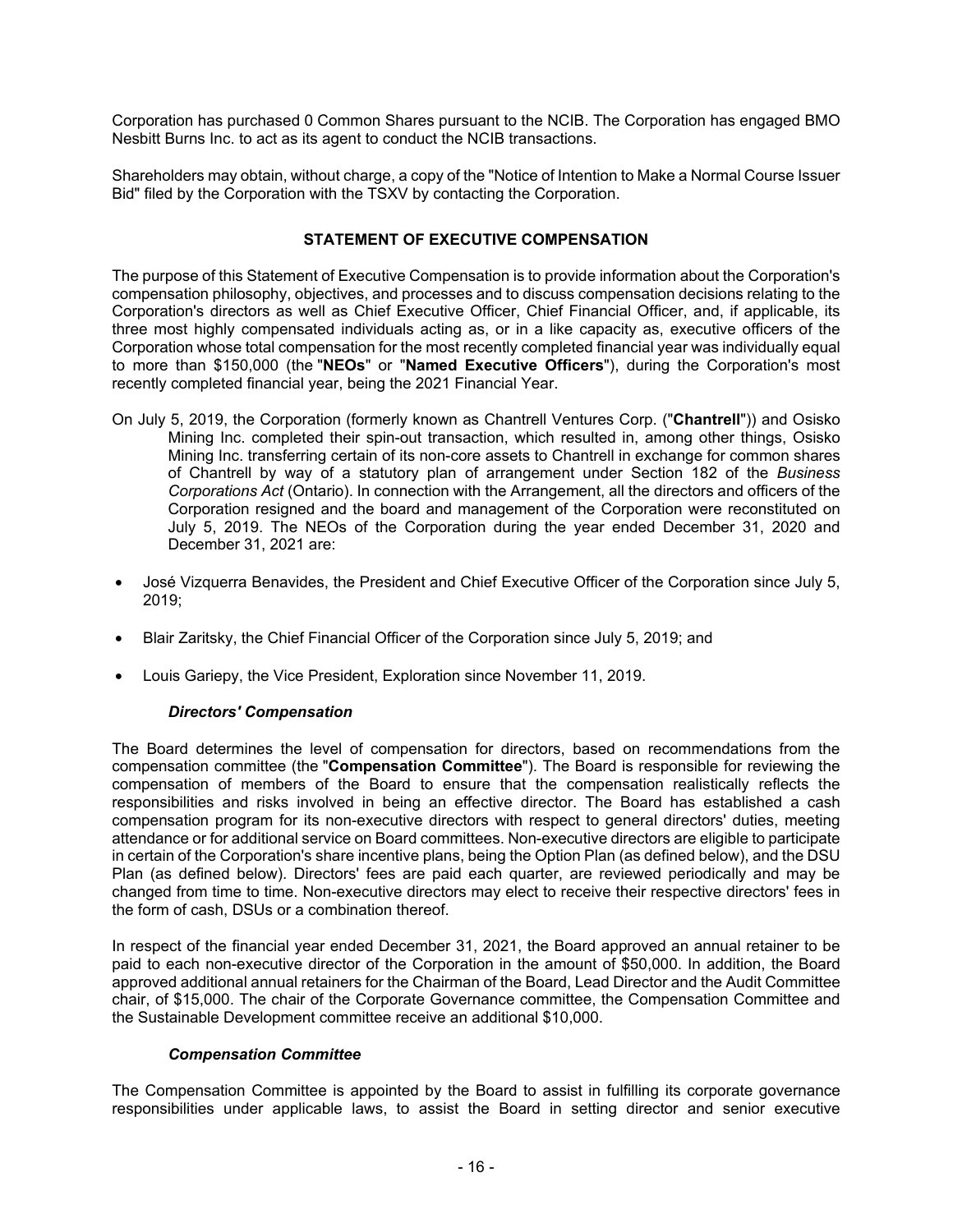compensation, and to develop and submit to the Board recommendations with respect to other employee benefits as the Compensation Committee sees fit.

The Compensation Committee is currently comprised of Amy Satov (Chair), Bernardo Alvarez Calderon, and John Burzynski. Ms. Satov and Mr. Alvarez Calderon are independent within the meaning of National Instrument 58-101 – *Disclosure of Corporate Governance Practices* ("**NI 58-101**").

### *Compensation Process*

The Board relies on the knowledge and experience of the members of the Compensation Committee to set, review and recommend appropriate levels of compensation for senior officers. The Compensation Committee adopted a compensation process whereby it will review annually the total remuneration (including benefits) and the main components thereof for the officers and directors, and may compare such remuneration with that of peers in the same industry, and review periodically the Equity Compensation Plans and consider these in light of new trends and practices of peers in the same industry. The Compensation Committee's recommendations regarding director and officer compensation are presented to the Board for its consideration and approval. The Board is responsible for reviewing the compensation of members of senior management to ensure that they are competitive within the industry and that the form of compensation aligns the interests of each such individual with those of the Corporation.

### *Compensation Program*

### *Principles/Objectives of the Compensation Program*

The primary goal of the Corporation's executive compensation program is to attract, motivate and retain top quality individuals at the executive level. The program is designed to ensure that the compensation provided to the Corporation's senior officers is determined with regard to the Corporation's business strategy and objectives and financial resources, and with the view of aligning the financial interests of the senior officers with those of the Shareholders. The Compensation Committee has focused on ensuring that the members of the senior management team successfully create significant value for the Corporation given their knowledge of the industry, their past execution track record and their demonstrated ability to work as part of a team in an entrepreneurial culture.

In the performance of its duties, the Compensation Committee is guided by the following principles:

- establishing sound corporate governance practices that are in the interests of Shareholders and that contribute to effective and efficient decision-making;
- offering competitive compensation to attract, retain and motivate the very best qualified executives in order for the Corporation to meet its goals; and
- acting in the interests of the Corporation and the Shareholders by being fiscally responsible.

The Compensation Committee recognizes the positive benefits of having an entrepreneurial senior executive team. Since the Arrangement, the senior executive team was responsible for the successful completion of equity financings in the aggregate amount of over \$86 million, which has provided the Corporation with the funding necessary to execute its business objectives.

### **Components of the Compensation Program**

The compensation program consists of the four following distinct elements aimed at aligning the interests of the senior executives with those of the Shareholders: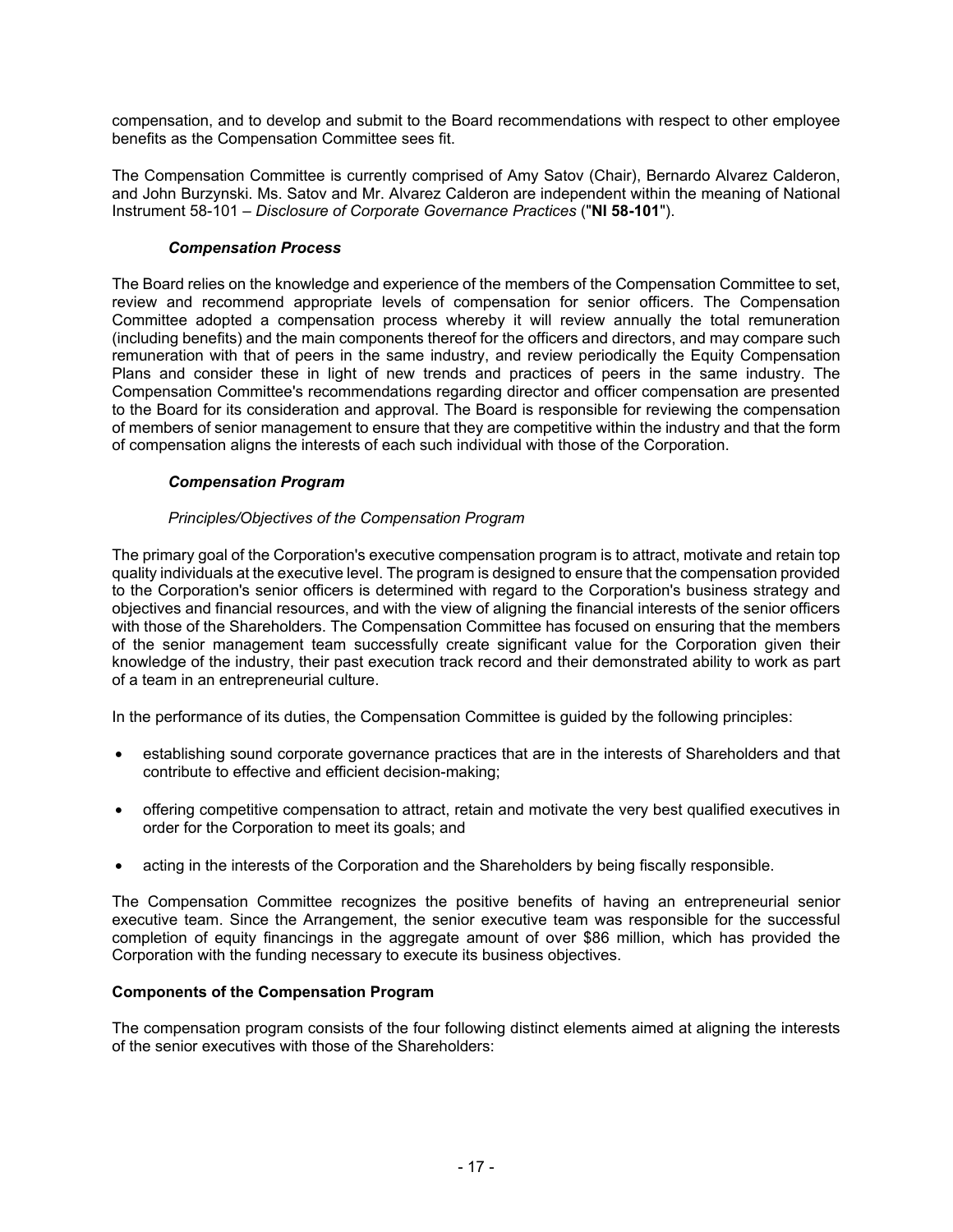|                                       | As % of Total Compensation |               |  |
|---------------------------------------|----------------------------|---------------|--|
| <b>Components of Compensation</b>     | <b>First Year</b>          | <b>Target</b> |  |
| Base salary                           | 25 to 28                   | 25            |  |
| Annual incentive (bonus) compensation | 25 to 28                   | 25            |  |
| Long-term incentive compensation      | 44 to 50                   | 50            |  |
| Perquisites and personal benefits     | $\leq 1$                   | $\leq 1$      |  |

### *Base Salary*

The Corporation provides senior officers with base salaries that represent their minimum compensation for services rendered, or expected to be rendered. NEOs' base compensation depends on the scope of their experience, responsibilities, leadership skills, performance, length of service, general industry trends and practices, competitiveness, and the Corporation's existing financial resources. Base salaries are reviewed annually by the Compensation Committee.

Base salary is a fixed element of compensation that is payable to each NEO for performing the specific duties of the position. The amount of base salary is determined through negotiation of employment terms with each NEO and is determined on an individual basis. While base salary is intended to fit into the Corporation's overall compensation objectives by serving to attract and retain talented executive officers, the Corporation's financial position, ability to pay, and the level of executive fees generally known to be paid by other companies in the industry. The Board's reasonable assessment also impacts the level of base salary.

The following sets out the annualized base salary of each of the NEOs during the 2021 Financial Year.

| <b>Named Executive Officer</b>                                  | <b>Annual Base Salary (\$)</b> |
|-----------------------------------------------------------------|--------------------------------|
| José Vizquerra Benavides, President and Chief Executive Officer | 500,000                        |
| Blair Zaritsky, Chief Financial Officer <sup>(1)</sup>          | 125.000                        |
| Louis Gariepy, VP Exploration                                   | 225,000                        |

**Notes:** 

(1) Mr. Zaritsky became Chief Financial Officer of the Corporation on July 5, 2019. Pursuant to an agreement between the Corporation and Osisko Mining Inc. (where Mr. Zaritsky is the CFO), 33.3% of Mr. Zaritsky's annual base salary is charged back to the Corporation.

### *Annual Incentive (Bonus) Compensation*

The annual incentive program for the NEOs is based on their performance as a team against corporate objectives approved by the Board. Bonuses are approved by the Board, at its sole discretion, based on the recommendation of the Compensation Committee. The target for annual incentive compensation for NEOs has been established within a range of 50% to 100% of their respective base salaries, as more particularly described herein.

As part of its duties and responsibilities and in conjunction with year-end assessments, the Compensation Committee reviews the realization of the Corporation's objectives and thereafter meets with management for discussion and consideration of each element contained in the corporate objectives.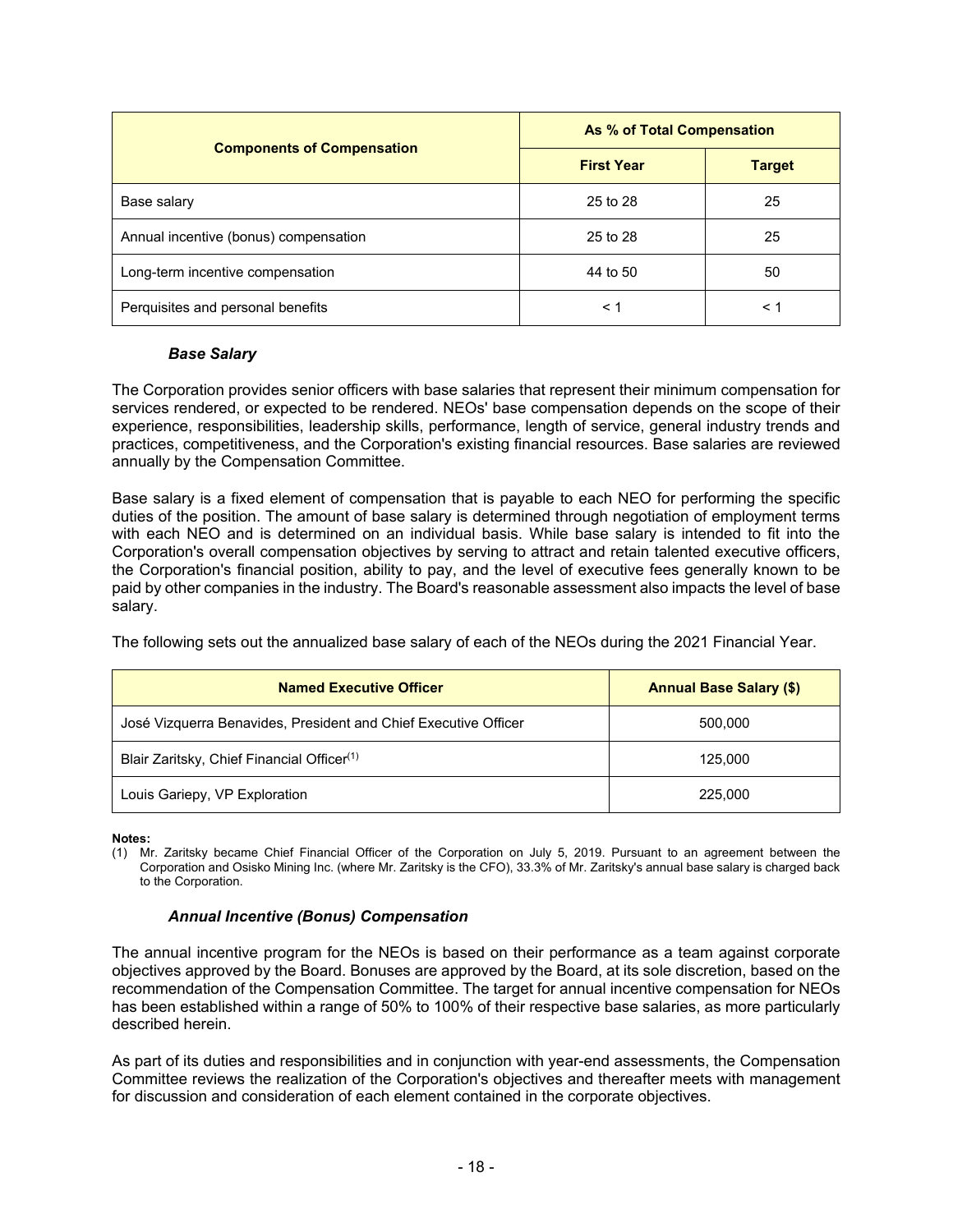The Corporation's key objectives for 2021 (the "**2021 Key Objectives**") were as follows:

| <b>OBJECTIVE</b>                    |            | <b>DESCRIPTION</b>                                                                                                |  |
|-------------------------------------|------------|-------------------------------------------------------------------------------------------------------------------|--|
| <b>SHAREHOLDER</b><br><b>RETURN</b> | 5%         | Coverage by at least 10 Analysts                                                                                  |  |
| $(30\%)$                            | <b>25%</b> | Increase share price by 50% from 2020 VWAP \$2.45                                                                 |  |
| <b>ASSETS</b><br>(50%)              | 25%        | Increase overall resource base by 500,000 oz. Au through exploration<br>drilling, expand potential of known zones |  |
|                                     | 25%        | Successfully complete the divestment of the Garrison project for more<br>than C\$40 million valuation             |  |
| <b>FINANCIAL</b><br>(5%)            | 5%         | Maintain a cash balance over \$40 million                                                                         |  |
| <b>SUSTAINABILITY</b><br>(15%)      | 5%         | Safe work environment, maintain at the best 25% within the H&S metrics                                            |  |
|                                     | 5%         | Maintain and respect Environmental Protocols, obtain ECOLOGO<br>certification                                     |  |
|                                     | 5%         | Good Governance (publish Sustainability Report 2021)                                                              |  |

In December 2021, the Compensation Committee assessed the Corporation's achievement of the abovenoted 2021 Key Objectives, which included a weighting of the 2021 Key Objectives, to determine the awards paid to the NEOs, other than the CEO. The Compensation Committee and Board approved a bonus award representing the total achieved status for the Vice President, Exploration.

See below for more detail on the achievements and assessment of the 2021 Key Objectives.

| <b>OBJECTIVE ALLOCATION</b>               |            | <b>DESCRIPTION</b>                                                                                                      | <b>STATUS</b> | <b>DETAILS</b>                                                                               |
|-------------------------------------------|------------|-------------------------------------------------------------------------------------------------------------------------|---------------|----------------------------------------------------------------------------------------------|
| <b>SHAREHOLDER</b><br><b>RETURN (30%)</b> | 5%         | Coverage by at least 10 Analysts                                                                                        | 0%            | Coverage by 7 Analysts. Two<br>institutions have confirmed<br>initiation of coverage in 2022 |
|                                           | 25%        | Increase share price by 50% from<br>2020 VWAP \$2.45                                                                    | 0%            | Target price was \$3.67. Year<br>End price was \$2.00                                        |
| <b>ASSETS (50%)</b>                       | <b>25%</b> | Increase overall resource base by<br>500,000 oz. Au through<br>exploration drilling, expand<br>potential of known zones | 100%          | Total resource increase of<br>520, 000 oz. Au in conversion<br>at Marban                     |
|                                           | 25%        | Successfully complete the<br>divestment of the Garrison project<br>for more than \$40 million valuation                 | 137%          | Garrison project was sold for<br>\$54.6 million on January 14,<br>2021                       |
| <b>FINANCIAL (5%)</b>                     | 5%         | Maintain a cash balance over \$40<br>million                                                                            | 100%          | Maintained a cash balance of<br>\$82.5 million as of December<br>15, 2021                    |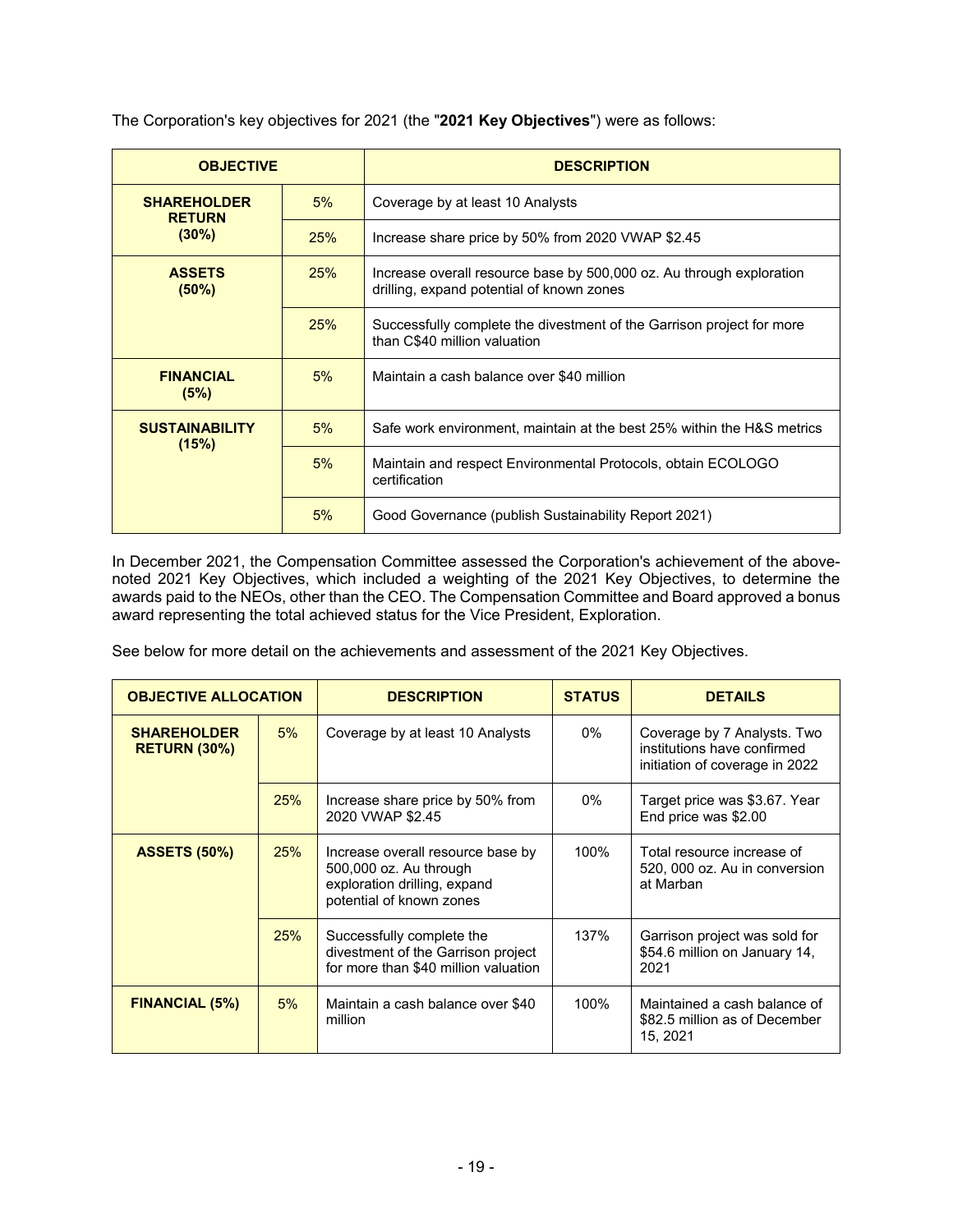| <b>OBJECTIVE ALLOCATION</b>    |    | <b>DESCRIPTION</b>                                                               | <b>STATUS</b> | <b>DETAILS</b>                                                                                                         |
|--------------------------------|----|----------------------------------------------------------------------------------|---------------|------------------------------------------------------------------------------------------------------------------------|
| <b>SUSTAINABILITY</b><br>(15%) | 5% | Safe work environment, maintain<br>at the best 25% within the H&S<br>metrics     | 100%          | Implemented protocols for<br>health and safe and work<br>environment. Zero COVID<br>cases                              |
|                                | 5% | Maintain and respect<br>Environmental Protocols, obtain<br>ECOLOGO certification | 100%          | Obtained ECOLOGO<br>certification                                                                                      |
|                                | 5% | Good Governance (publish<br>Sustainability Report 2021)                          | 100%          | We are complying with Glass<br>Lewis and ISS governance,<br>and we published our first<br><b>Sustainability Report</b> |
|                                |    | <b>TOTAL ACHIEVED</b>                                                            | 79%           |                                                                                                                        |

The following annual incentive awards were approved for each NEO of the Corporation:

| <b>NEO</b>               | <b>Base Salary (\$)</b> | <b>Award Paid (\$)</b> |
|--------------------------|-------------------------|------------------------|
| José Vizquerra Benavides | 500,000                 | $395,000^{(1)(2)}$     |
| <b>Blair Zaritsky</b>    | 125,000                 | 73,765(3)              |
| Louis Gariepy            | 225,000                 | 88,875(1)(4)           |

#### **Notes:**

- (1) The Compensation Committee recommended year-end 2021 bonus payments such that the cash bonus awards representing 79% of the corporate objectives for 2021.
- (2) Mr. Vizquerra Benavides' annual incentive compensation has been established at 100% of his base salary.
- (3) Mr. Zaritsky's salary and bonus are paid by Osisko Mining Inc., of which 1/3rd is charged back to O3 Mining. To that end, Mr. Zaritsky was paid (i) a base salary of \$375,000 by Osisko Mining Inc., of which \$125,000 was charged-back to O3 Mining, and (ii) a cash bonus of \$221,295 by Osisko Mining Inc., of which \$73,765 was charged-back to O3 Mining. The target objectives for the cash bonus paid to Mr. Zaritsky are determined and paid with reference to the target objectives of Osisko Mining Inc. and not O3 Mining. Mr. Zaritsky is incentivized by O3 Mining through its long-term compensation program and grants of Options under the Option Plan.
- (4) Mr. Gariepy's annual incentive compensation has been established at 50% of his base salary.

Given the Corporation's development since the beginning of the 2021 Financial Year, the objectives of the Corporation for future periods may differ.

In January 2022, the Compensation Committee and Board approved management's targets for corporate objectives for 2022 for the calculation of 2022 year-end cash bonus awards, with the following weightings:

### *2021 Objective Allocation*

| Shareholder Return | 40% |
|--------------------|-----|
| Assets             | 35% |
| Financial          | 10% |
| Sustainability     | 15% |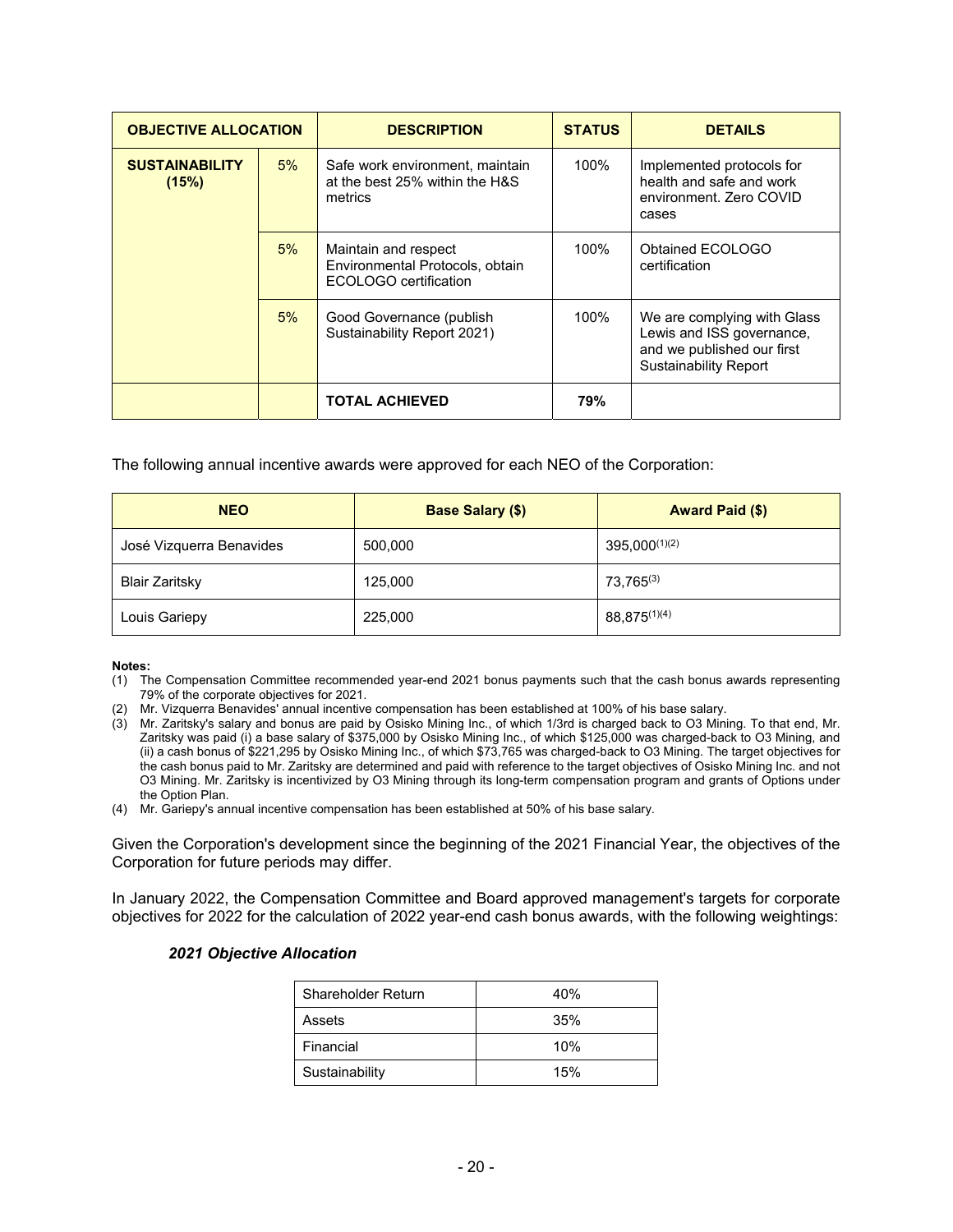### **Long-Term Incentive Compensation**

The Option Plan, RSU Plan, and the DSU Plan are considered long-term incentive plans of the Corporation. The Corporation's long-term compensation program ensures the alignment of the NEOs with the Shareholders and other stakeholders in the value creation process. The long-term compensation program provides an effective retention measure for key senior executives.

#### *Option Plan*

On June 26, 2020, the Shareholders approved the option plan (the "**Option Plan**") which is designed to advance the interests of the Corporation by, among other things, encouraging stock ownership by certain eligible individuals, including employees, officers, and consultants of the Corporation. The Option Plan is administered by the Board or a duly appointed committee of the Board, consisting of not less than three directors, all of whom are independent. The Option Plan is as an integral component of the Corporation's executive compensation arrangements. In general, Options are granted, at the discretion of the Board, and generally vest in three equal tranches: one-third on the first anniversary of the date of grant, one-third second anniversary of the date of grant, and one-third on the third anniversary of the grant date.

The Board believes that the grant of Options to senior officers serves to align their interests with those of the Shareholders and motivate the achievement of the Corporation's long-term strategic objectives, which will benefit Shareholders. Options may be awarded by the Board to directors, officers, employees and consultants of the Corporation, on the basis of the recommendation of the Compensation Committee. Option grants are based on a number of factors, including the individual's level of responsibility and their contribution towards the Corporation's goals and objectives. In addition, Options may be granted in recognition of the achievement of a particular goal or extraordinary service. The Board considers, among other things, prior Option grants and the overall number of Options that are outstanding relative to the number of outstanding Common Shares in determining whether to grant any additional Options, and the size of such grants. The Corporation intends to depart from the practice of granting Options to nonexecutive directors.

A summary of the principal terms of the Option Plan are more particularly described under the heading "*Securities Authorized for Issuance Under Equity Compensation Plans*" below.

#### *DSU Plan*

On June 28, 2019, the Shareholders approved and adopted the DSU Plan. The DSU Plan has been established to enhance the Corporation's ability to attract and retain talented individuals to serve as members of the Board and to increase the proprietary interests of non-executive directors in the Corporation and to align the interests of non-executive directors with the interests of Shareholders generally. The DSU Plan is administered by the Board or a duly appointed committee of the Board, consisting of not less that three directors, all of whom are independent. In general, DSUs are granted at the discretion of the Board and are settled upon the termination of the mandate of the non-executive director as a member of the Board for any reason, including resignation or death.

A summary of the principal terms of the DSU Plan are more specifically described under the heading "*Securities Authorized for Issuance Under Equity Compensation Plans*" below.

#### *RSU Plan*

On June 28, 2019, the Shareholders approved and adopted the RSU Plan. The purpose of the RSU Plan is to assist the Corporation in attracting, retaining individuals with experience and ability, to allow certain employees to participate in the long-term success of the Corporation and to promote a greater alignment of interests between the employees designated as participants under the RSU Plan and those of Shareholders. RSUs generally vest in their entirety over three years.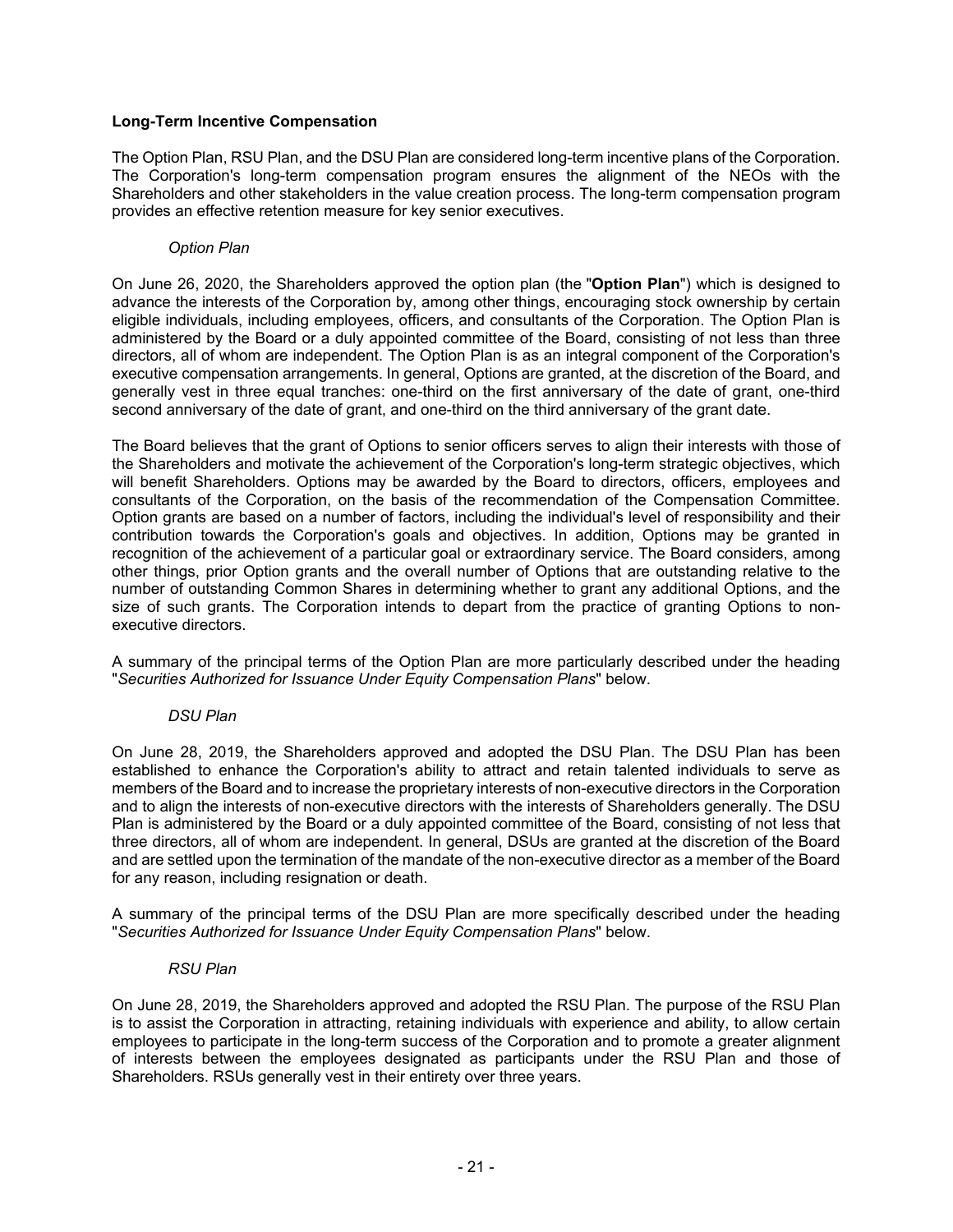A summary of the principal terms of the RSU Plan are more specifically described under the heading "*Securities Authorized for Issuance Under Equity Compensation Plans*" below.

### *Perquisites and Personal Benefits*

Perquisites and personal benefits comprise of less than 1% of total compensation. The Corporation does provide basic perquisites and personal benefits to certain of its NEOs. These perquisites and personal benefits are determined through negotiation of an executive employment agreement with each NEO. While perquisites and personal benefits are intended to fit the Corporation's overall compensation objectives by serving to attract and retain talented executive officers, the size of the Corporation and the nature and stage of its business also impacts the level of perquisites and benefits. Currently a benefit program with life insurance and health benefits is offered to all NEOs.

### *Termination and Change of Control Benefits*

For a description of the termination and change of control benefits provided by the Corporation to the NEOs, please see "**Statement of Executive Compensation – Termination and Change of Control Benefits**" below.

### *Compensation Risk Considerations*

The Compensation Committee structures the components of the compensation program in order to generate adequate incentives to increase Shareholder value in the long term while maintaining a balance to limit excessive risk taking.

As part of measures in place to mitigate risk related to compensation structure, the Compensation Committee establishes the total compensation of the NEOs based on a balanced approach between fixed and variable compensation components. The use of multiple components limits the risks associated with having the focus on one specific component and provides flexibility to compensate short to medium term goals and long-term objectives in order to maximize Shareholder value.

In respect of the 2021 Financial Year, the fixed component of the NEOs' compensation composed of the base salary which is aimed to represent approximately one quarter of total compensation. The components forming the remaining three quarters aim at rewarding short to long-term objectives and are composed of (i) an annual incentive (bonus) compensation (100% performance based, determined on a yearly basis), and (ii) long-term incentive compensation in the form of Options and RSU grants.

The annual incentive compensation is based a discussion and negotiation between the NEO and the Board.

In respect of the 2021 Financial Year, long-term compensation was comprised of Option awards and RSU awards. The Compensation Committee considers that the granting and vesting policies provide sufficient incentives to motivate NEOs in the long term to increase the overall value of the Corporation and thereby provide an adequate alignment of their interest with those of the Shareholders.

The Corporation has not adopted any retirement plan or pension plan for its directors and officers.

Based on the review performed in the last financial year, no risks associated with the Corporation's compensation policies and practices that are reasonably likely to have a material adverse effect on the Corporation were identified. The Compensation Committee considers that the procedures and guidelines currently in place to mitigate key risks relating to compensation are adequately managed and do not encourage excessive risk-taking that would be reasonably likely to have a material adverse effect on the Corporation. The Compensation Committee will continue to monitor and review the Corporation's compensation policies and practices annually to ensure that no component of the NEOs' compensation constitutes a risk.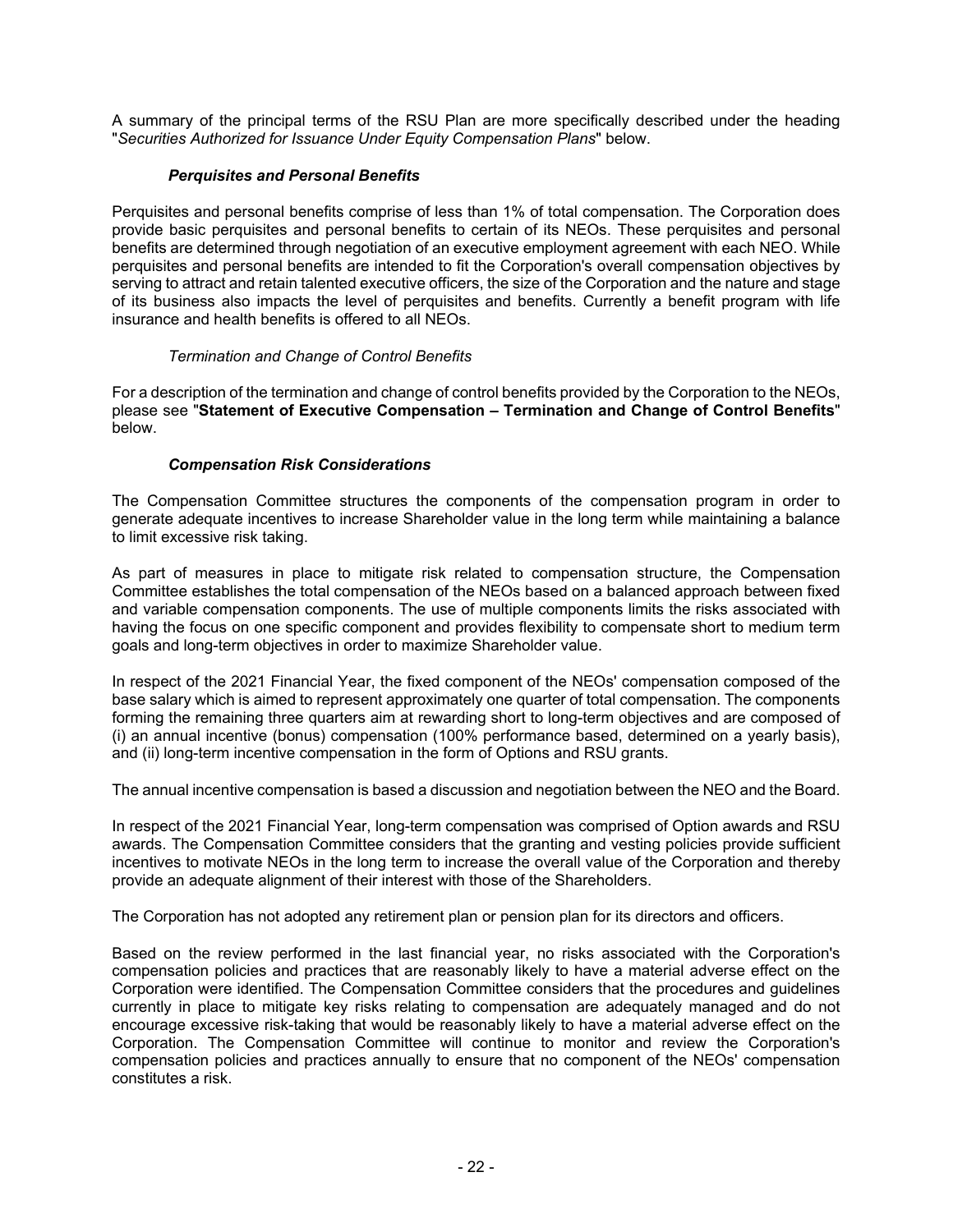The Corporation has a policy that restricts directors and NEOs from purchasing the Corporation's financial instruments in an amount greater than \$150,000, including, for greater certainty, prepaid variable forward contracts, equity swaps, collars, or units of exchange funds that are designed to hedge against or offset a decrease in market value of equity. To the knowledge of the Corporation, as of the date of hereof, no director or NEO of the Corporation has participated in the purchase of such financial instruments.

### **Summary Compensation Table Excluding Compensation Securities**

The following table sets forth all compensation of directors and NEOs in respect of the financial years ended December 31, 2021 and December 31, 2020.

Messrs. Vizquerra, Anderson, McKay, Alvarez Calderon and Ms. Satov are also compensated as directors of Osisko Mining Inc. The compensation in the following table only relates to compensation securities provided in their capacities with the Corporation. Mr. Vizquerra was previously the Executive Vice-President, Strategic Development of Osisko Mining Inc. until November 1, 2019. Following the formation of O3 Mining pursuant to a spin out transaction, he became executive director of the Corporation starting July 5, 2019. He ceased to be an executive of Osisko Mining Inc. on November 1, 2019, but continued to serve as a director of Osisko Mining Inc. The compensation in the following table only relates to compensation securities provided to Mr. Vizquerra in his capacity with the Corporation. Mr. Zaritsky is also the Chief Financial Officer of Osisko Mining Inc. The compensation in this table only relates to the compensation securities provided to Mr. Zaritsky in his capacity with the Corporation.

| Table of Compensation Excluding Compensation Securities        |      |                                                                                         |                         |                                                                 |                                           |                                                  |                                                |
|----------------------------------------------------------------|------|-----------------------------------------------------------------------------------------|-------------------------|-----------------------------------------------------------------|-------------------------------------------|--------------------------------------------------|------------------------------------------------|
| Name and<br>Position <sup>(1)</sup>                            | Year | Salary,<br><b>Consulting Fee,</b><br><b>Retainer or</b><br><b>Commission</b><br>$($ \$) | <b>Bonus</b><br>$($ \$) | <b>Committee</b><br>or Meeting<br>Fees <sup>(5)</sup><br>( \$ ) | Value of<br><b>Perquisites</b><br>$($ \$) | Value of all<br>other<br>compensation<br>$($ \$) | <b>Total</b><br><b>Compensation</b><br>$($ \$) |
| José Vizquerra<br>Benavides $(2)$                              | 2021 | 500,000                                                                                 | 395,000(6)              | Nil                                                             | Nil                                       | Nil                                              | 895,000                                        |
| President &<br><b>Chief Executive</b><br>Officer               | 2020 | 500,000                                                                                 | $500.000^{(6)}$         | Nil                                                             | Nil                                       | Nil                                              | 1,000,000                                      |
| <b>Blair Zaritsky</b> <sup>(3)</sup><br><b>Chief Financial</b> | 2021 | 125,000                                                                                 | 73.695                  | Nil                                                             | Nil                                       | Nil                                              | 198,695                                        |
| Office                                                         | 2020 | 91,250                                                                                  | 95,594                  | Nil                                                             | Nil                                       | Nil                                              | 186,844                                        |
| Louis<br>Gariepy $(4)$                                         | 2021 | 225,000                                                                                 | 88,875                  | Nil                                                             | Nil                                       | Nil                                              | 313,875                                        |
| <b>Vice President</b><br>Exploration                           | 2020 | 215,625                                                                                 | 135,766                 | Nil                                                             | Nil                                       | Nil                                              | 351,391                                        |
| John<br><b>Burzynski</b>                                       | 2021 | Nil                                                                                     | Nil                     | 70,000                                                          | Nil                                       | Nil                                              | 70,000                                         |
| Chairman &<br><b>Director</b>                                  | 2020 | Nil                                                                                     | Nil                     | 70,000                                                          | Nil                                       | Nil                                              | 70,000                                         |
| Murray John<br><b>Lead Director</b>                            | 2021 | Nil                                                                                     | Nil                     | 85,000                                                          | Nil                                       | Nil                                              | 85,000                                         |
|                                                                | 2020 | Nil                                                                                     | Nil                     | 90,000                                                          | Nil                                       | Nil                                              | 90,000                                         |
| Patrick F.N.<br>Anderson                                       | 2021 | Nil                                                                                     | Nil                     | 55,000                                                          | Nil                                       | Nil                                              | 55,000                                         |
| <b>Director</b>                                                | 2020 | Nil                                                                                     | Nil                     | 55,000                                                          | Nil                                       | Nil                                              | 55,000                                         |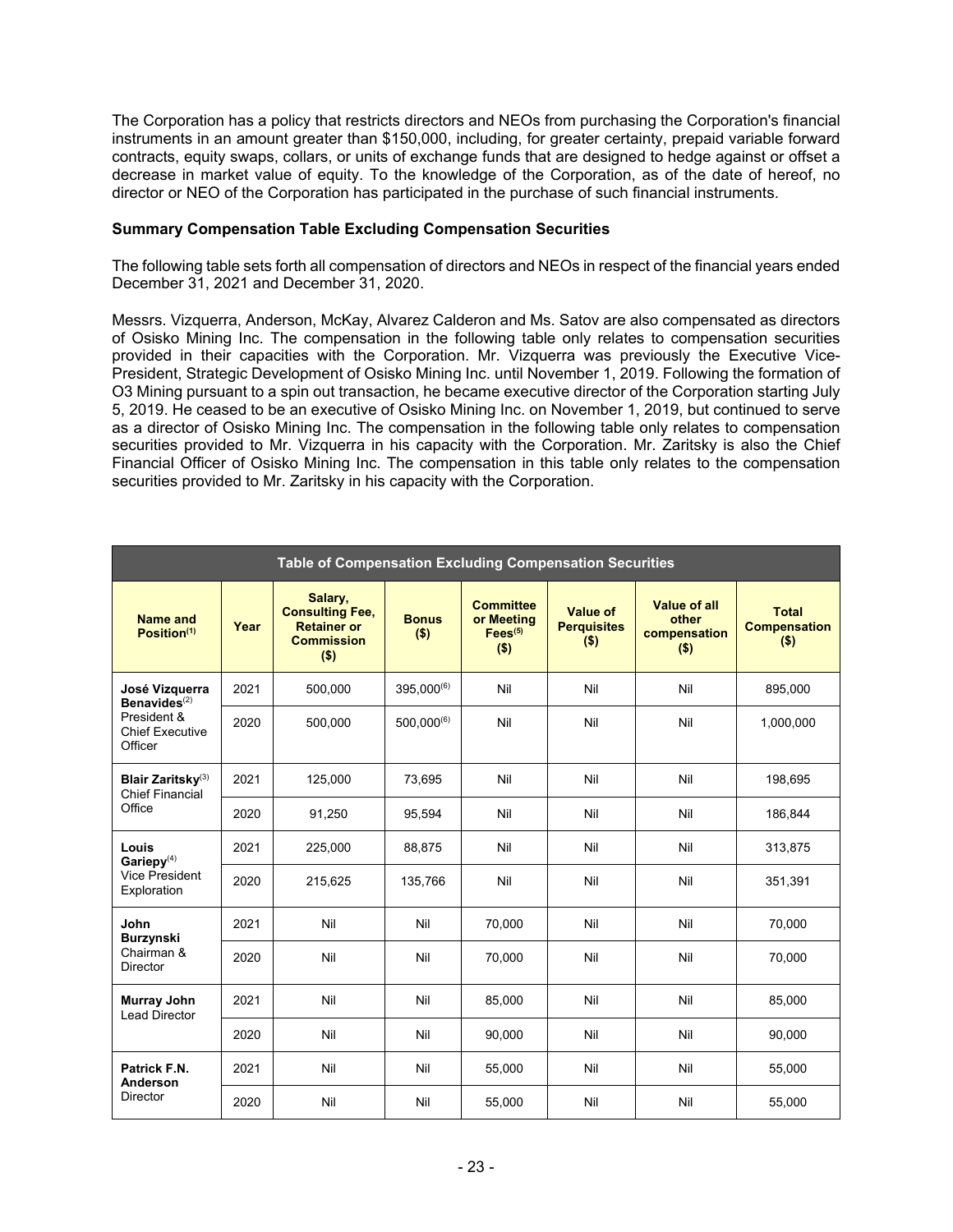| Table of Compensation Excluding Compensation Securities |      |                                                                                         |                         |                                                                  |                                           |                                                  |                                                |
|---------------------------------------------------------|------|-----------------------------------------------------------------------------------------|-------------------------|------------------------------------------------------------------|-------------------------------------------|--------------------------------------------------|------------------------------------------------|
| Name and<br>Position <sup>(1)</sup>                     | Year | Salary,<br><b>Consulting Fee,</b><br><b>Retainer or</b><br><b>Commission</b><br>$($ \$) | <b>Bonus</b><br>$($ \$) | <b>Committee</b><br>or Meeting<br>Fees <sup>(5)</sup><br>$($ \$) | Value of<br><b>Perquisites</b><br>$($ \$) | Value of all<br>other<br>compensation<br>$($ \$) | <b>Total</b><br><b>Compensation</b><br>$($ \$) |
| <b>Bernardo</b><br><b>Alvarez</b>                       | 2021 | Nil                                                                                     | Nil                     | 70,000                                                           | Nil                                       | Nil                                              | 70,000                                         |
| Calderon<br>Director                                    | 2020 | Nil                                                                                     | Nil                     | 70,000                                                           | Nil                                       | Nil                                              | 70,000                                         |
| <b>Mélissa</b><br>Desrochers $(7)$                      | 2021 | N/A                                                                                     | Nil                     | 39,526                                                           | Nil                                       | Nil                                              | 39,526                                         |
| <b>Director</b>                                         | 2020 | N/A                                                                                     | Nil                     | N/A                                                              | Nil                                       | Nil                                              | N/A                                            |
| <b>Keith McKay</b><br>Director                          | 2021 | Nil                                                                                     | Nil                     | 70,000                                                           | Nil                                       | Nil                                              | 70,000                                         |
|                                                         | 2020 | Nil                                                                                     | Nil                     | 70,000                                                           | Nil                                       | Nil                                              | 70,000                                         |
| Amy Satov<br><b>Director</b>                            | 2021 | Nil                                                                                     | Nil                     | 70,000                                                           | Nil                                       | Nil                                              | 70,000                                         |
|                                                         | 2020 | Nil                                                                                     | Nil                     | 70,000                                                           | Nil                                       | Nil                                              | 70,000                                         |
| Elijah<br>Tyshynski                                     | 2021 | Nil                                                                                     | Nil                     | 55,000                                                           | Nil                                       | Nil                                              | 55,000                                         |
| <b>Director</b>                                         | 2020 | Nil                                                                                     | Nil                     | 55,000                                                           | Nil                                       | Nil                                              | 55,000                                         |

#### **Notes:**

- (1) On July 5, 2019, the Corporation (formerly known as Chantrell Ventures Corp.) and Osisko Mining Inc. completed their spin-out transaction, which resulted in, among other things, Osisko Mining Inc. transferring certain of its non-core assets to Chantrell in exchange for common shares of Chantrell by way of a statutory plan of arrangement under Section 182 of the *Business Corporations Act* (Ontario). In connection with the Arrangement, all the directors and officers of the Corporation resigned, and the board and management of the Corporation were reconstituted on July 5, 2019.
- (2) Mr. Vizquerra was previously the Executive Vice-President, Strategic Development of Osisko Mining Inc. Following the formation of O3 Mining pursuant to a spin out transaction, he became a full-time executive director of the Corporation starting July 5, 2019. He ceased to be an executive of Osisko Mining Inc. on November 1, 2019, but continued to serve as a director of Osisko Mining Inc. The compensation in this table only relates to compensation provided to Mr. Vizquerra only in his capacity with the Corporation.
- (3) Mr. Zaritsky is also the Chief Financial Officer at Osisko Mining Inc. The compensation in this table only relates to the compensation provided to Mr. Zaritsky in his capacity with the Corporation.
- (4) Mr. Gariepy became the Vice President, Exploration of the Corporation on November 11, 2019.
- (5) Represents board and committee member fees paid to non-executive directors. Fees are paid out in cash, DSUs, or a combination thereof. In respect of the 2020 financial year end, Messrs. McKay, Alvarez Calderon and Tyshynski elected to take all or a portion of their director fees in DSUs.
- (6) Although the Compensation Committee recommended 2020 Year End bonus payments to NEOs such that the cash bonus awards represent 131% of the corporate objectives for 2020, at the CEOs request, the Compensation Committee and Board approved a bonus award to the CEO representing 100% of the corporate objectives for 2020.
- (7) Ms. Desrochers joined as a Director of the Corporation in April 2021.

#### **Compensation Securities**

The following table provides information regarding all compensation securities granted or issued to each director and NEO as of December 31, 2021.

Messrs. Vizquerra, Anderson, McKay, Alvarez Calderon and Ms. Satov are also compensated as directors of Osisko Mining Inc. The compensation in the following table only relates to compensation securities provided in their capacities with the Corporation. Mr. Vizquerra was previously the Executive Vice-President, Strategic Development of Osisko Mining Inc. until November 1, 2019. Following the formation of O3 Mining pursuant to a spin out transaction, he became executive director of the Corporation starting July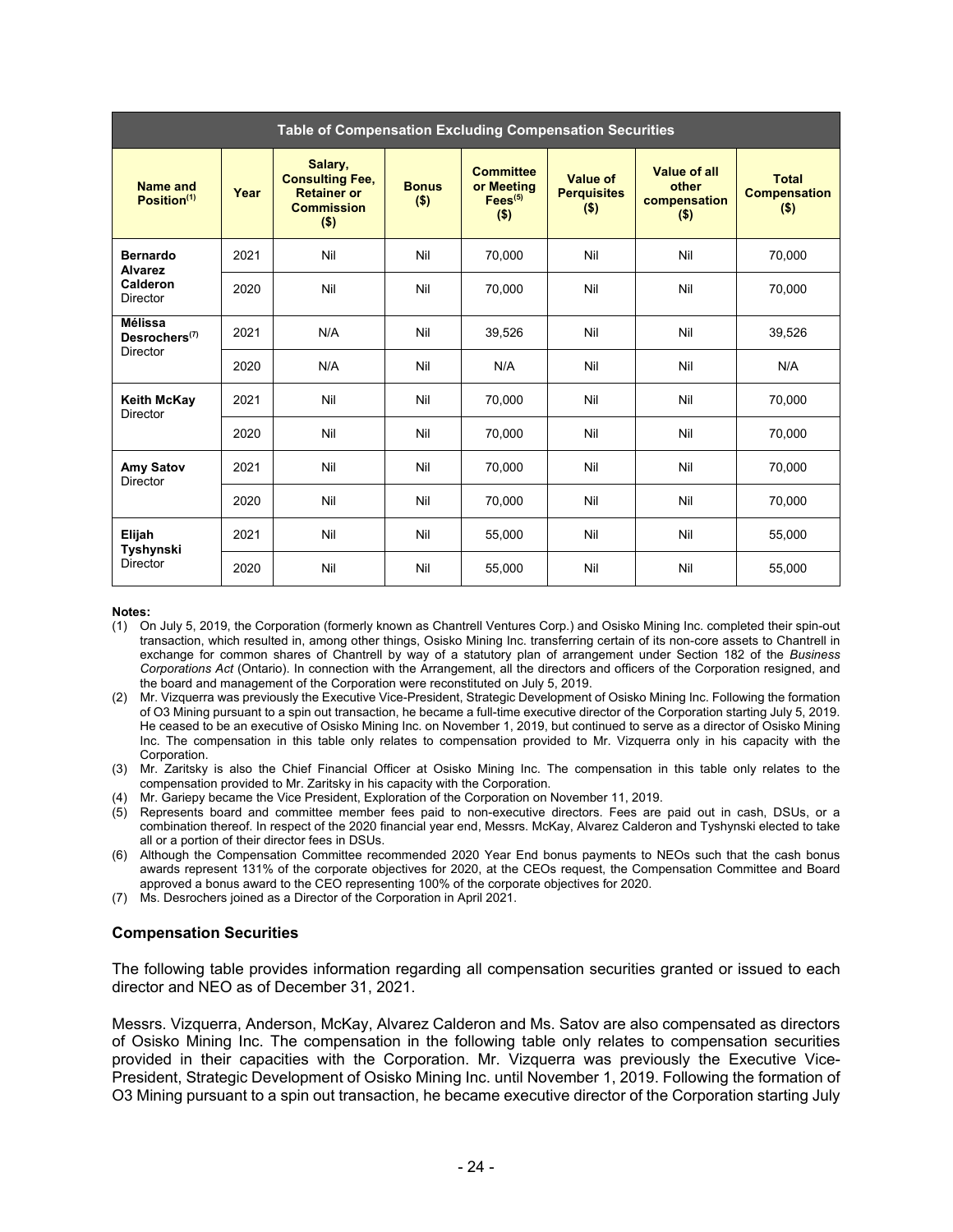5, 2019. He ceased to be an executive of Osisko Mining Inc. on November 1, 2019, but continued to serve a director of Osisko Mining Inc. The compensation in the following table only relates to compensation securities provided to Mr. Vizquerra in his capacity with the Corporation. Mr. Zaritsky is also the Chief Financial Officer of Osisko Mining Inc. The compensation in this table only relates to the compensation securities provided to Mr. Zaritsky in his capacity with the Corporation.

| <b>Compensation Securities</b>        |                                                        |                                                                                                                                       |                           |                                                             |                                                                                                       |                                                                                               |                              |
|---------------------------------------|--------------------------------------------------------|---------------------------------------------------------------------------------------------------------------------------------------|---------------------------|-------------------------------------------------------------|-------------------------------------------------------------------------------------------------------|-----------------------------------------------------------------------------------------------|------------------------------|
| <b>Name and</b><br><b>Position</b>    | <b>Type of</b><br>Comp-<br>ensation<br><b>Security</b> | <b>Number of</b><br><b>Compensation</b><br>Securities,<br>number of<br>underlying<br>securities, and<br>percentage of<br><b>class</b> | Date of issue or<br>grant | Issue,<br>convers<br>ion or<br>exercise<br>price<br>$($ \$) | <b>Closing</b><br>price of<br>security or<br>underlying<br>security on<br>date of<br>grant<br>$($ \$) | <b>Closing</b><br>price of<br>security or<br>underlying<br>security at<br>year end<br>$($ \$) | <b>Expiry</b><br><b>Date</b> |
| José<br>Vizquerra<br><b>Benavides</b> | Options                                                | $80,000^{(1)}$                                                                                                                        | January 5, 2021           | 3.26                                                        | 3.26                                                                                                  | 2.05                                                                                          | January 5,<br>2026           |
| President &<br>Chief<br>Executive     | <b>RSUs</b>                                            | $40,000^{(2)}$                                                                                                                        | January 5, 2021           | N/A                                                         | 2.21                                                                                                  | 2.05                                                                                          | January 5,<br>2024           |
| Officer                               | Options                                                | $180,000^{(3)}$                                                                                                                       | February 14, 2020         | 2.50                                                        | 2.50                                                                                                  | 2.05                                                                                          | February<br>14, 2025         |
|                                       | <b>RSUs</b>                                            | $50,000^{(4)}$                                                                                                                        | February 14, 2020         | N/A                                                         | 2.50                                                                                                  | 2.05                                                                                          | February<br>14, 2025         |
|                                       | Options                                                | $400,000^{(5)}$                                                                                                                       | August 13, 2019           | 3.07                                                        | 3.12                                                                                                  | 2.05                                                                                          | August 13,<br>2024           |
|                                       | <b>RSUs</b>                                            | $100,000^{(6)}$                                                                                                                       | August 13, 2019           | N/A                                                         | 3.12                                                                                                  | 2.05                                                                                          | August 13,<br>2022           |
| <b>Blair</b><br>Zaritsky<br>Chief     | Options                                                | $70.000^{(1)}$                                                                                                                        | January 5, 2021           | 3.26                                                        | 3.26                                                                                                  | 2.05                                                                                          | January 5,<br>2026           |
| Financial<br>Officer                  | <b>RSUs</b>                                            | $30,000^{(2)}$                                                                                                                        | January 5, 2021           | N/A                                                         | 2.21                                                                                                  | 2.05                                                                                          | January 5,<br>2024           |
|                                       | Options                                                | $140,000^{(3)}$                                                                                                                       | February 14, 2020         | 2.50                                                        | 2.50                                                                                                  | 2.05                                                                                          | February<br>14, 2025         |
|                                       | <b>RSUs</b>                                            | $30,000^{(4)}$                                                                                                                        | February 14, 2020         | N/A                                                         | 2.50                                                                                                  | 2.05                                                                                          | February<br>14, 2025         |
|                                       | Options                                                | $300,000^{(5)}$                                                                                                                       | August 13, 2019           | 3.07                                                        | 3.07                                                                                                  | 2.05                                                                                          | August 13,<br>2024           |
|                                       | <b>RSUs</b>                                            | 75,000(6)                                                                                                                             | August 13, 2019           | N/A                                                         | 3.12                                                                                                  | 2.05                                                                                          | August 13,<br>2022           |
| Louis<br>Gariepy<br>Vice              | Options                                                | $60,000^{(1)}$                                                                                                                        | January 5, 2021           | 3.26                                                        | 3.26                                                                                                  | 2.05                                                                                          | January 5,<br>2026           |
| President,<br>Exploration             | <b>RSUs</b>                                            | $20,000^{(2)}$                                                                                                                        | January 5, 2021           | N/A                                                         | 2.21                                                                                                  | 2.05                                                                                          | January 5,<br>2024           |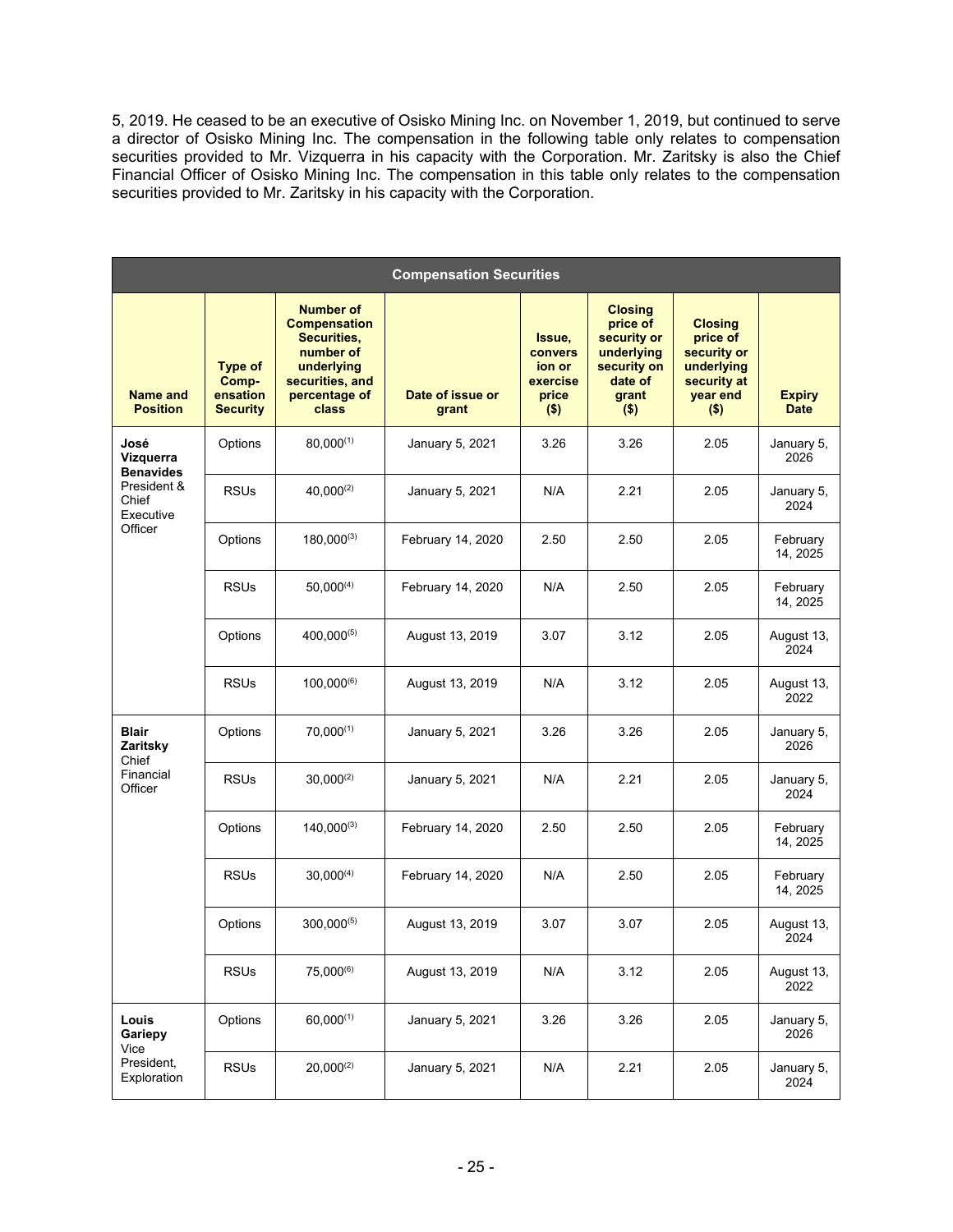| <b>Compensation Securities</b>       |                                                        |                                                                                                                                |                           |                                                                    |                                                                                                       |                                                                                               |                              |
|--------------------------------------|--------------------------------------------------------|--------------------------------------------------------------------------------------------------------------------------------|---------------------------|--------------------------------------------------------------------|-------------------------------------------------------------------------------------------------------|-----------------------------------------------------------------------------------------------|------------------------------|
| <b>Name and</b><br><b>Position</b>   | <b>Type of</b><br>Comp-<br>ensation<br><b>Security</b> | <b>Number of</b><br><b>Compensation</b><br>Securities,<br>number of<br>underlying<br>securities, and<br>percentage of<br>class | Date of issue or<br>grant | Issue,<br><b>convers</b><br>ion or<br>exercise<br>price<br>$($ \$) | <b>Closing</b><br>price of<br>security or<br>underlying<br>security on<br>date of<br>grant<br>$($ \$) | <b>Closing</b><br>price of<br>security or<br>underlying<br>security at<br>year end<br>$($ \$) | <b>Expiry</b><br><b>Date</b> |
|                                      | Options                                                | $100,000^{(3)}$                                                                                                                | February 14, 2020         | 2.50                                                               | 2.50                                                                                                  | 2.05                                                                                          | February<br>14, 2025         |
|                                      | <b>RSUs</b>                                            | $30,000^{(4)}$                                                                                                                 | February 14, 2020         | N/A                                                                | 2.50                                                                                                  | 2.05                                                                                          | February<br>14, 2025         |
|                                      | Options                                                | $100,000^{(7)}$                                                                                                                | November 8, 2019          | 2.44                                                               | 2.44                                                                                                  | 2.05                                                                                          | November<br>8, 2024          |
| John<br><b>Burzynski</b><br>Chairman | Options                                                | $50,000^{(1)}$                                                                                                                 | January 5, 2021           | 3.26                                                               | 3.26                                                                                                  | 2.05                                                                                          | January 5,<br>2026           |
| and Director                         | <b>DSUs</b>                                            | 7,142                                                                                                                          | March 31, 2021            | N/A                                                                | 2.45                                                                                                  | 2.05                                                                                          | N/A                          |
|                                      |                                                        | 7,743                                                                                                                          | June 30, 2021             | N/A                                                                | 2.31                                                                                                  | 2.05                                                                                          | N/A                          |
|                                      |                                                        | 8,706                                                                                                                          | September 30, 2021        | N/A                                                                | 1.98                                                                                                  | 2.05                                                                                          | N/A                          |
|                                      |                                                        | 8,620                                                                                                                          | December 31, 2021         | N/A                                                                | 2.06                                                                                                  | 2.05                                                                                          | N/A                          |
|                                      | Options                                                | $50,000^{(3)}$                                                                                                                 | February 14, 2020         | 2.50                                                               | 2.50                                                                                                  | 2.05                                                                                          | February<br>14, 2025         |
|                                      | Options                                                | $75,000^{(5)}$                                                                                                                 | August 13, 2019           | 3.07                                                               | 3.12                                                                                                  | 2.05                                                                                          | August 13,<br>2024           |
| Murray John<br>Lead Director         | Options                                                | $40.000^{(1)}$                                                                                                                 | January 5, 2021           | 3.26                                                               | 3.26                                                                                                  | 2.05                                                                                          | January 5,<br>2026           |
|                                      | <b>DSUs</b>                                            | 7,625                                                                                                                          | March 31, 2021            | N/A                                                                | 2.45                                                                                                  | 2.05                                                                                          | N/A                          |
|                                      |                                                        | 9,402                                                                                                                          | June 30, 2021             | N/A                                                                | 2.31                                                                                                  | 2.05                                                                                          | N/A                          |
|                                      |                                                        | 10,572                                                                                                                         | September 30, 2021        | N/A                                                                | 1.98                                                                                                  | 2.05                                                                                          | N/A                          |
|                                      |                                                        | 10,467                                                                                                                         | December 31, 2021         | N/A                                                                | 2.06                                                                                                  | 2.05                                                                                          | N/A                          |
|                                      | Options                                                | $40,000^{(3)}$                                                                                                                 | February 14, 2020         | 2.50                                                               | 2.50                                                                                                  | 2.05                                                                                          | February<br>14, 2025         |
|                                      | Options                                                | $60,000^{(5)}$                                                                                                                 | August 13, 2019           | 3.07                                                               | 3.12                                                                                                  | 2.05                                                                                          | August 13,<br>2024           |
| Patrick F.N.<br>Anderson<br>Director | Options                                                | $40,000^{(1)}$                                                                                                                 | January 5, 2021           | 3.26                                                               | 3.26                                                                                                  | 2.05                                                                                          | January 5,<br>2026           |
|                                      | Options                                                | $40,000^{(3)}$                                                                                                                 | February 14, 2020         | 2.50                                                               | 2.50                                                                                                  | 2.05                                                                                          | February<br>14, 2025         |
|                                      | Options                                                | 60,000(5)                                                                                                                      | August 13, 2019           | 3.07                                                               | 3.12                                                                                                  | 2.05                                                                                          | August 13,<br>2024           |
| <b>Bernardo</b><br><b>Alvarez</b>    | Options                                                | $40,000^{(1)}$                                                                                                                 | January 5, 2021           | 3.26                                                               | 3.26                                                                                                  | 2.05                                                                                          | January 5,<br>2026           |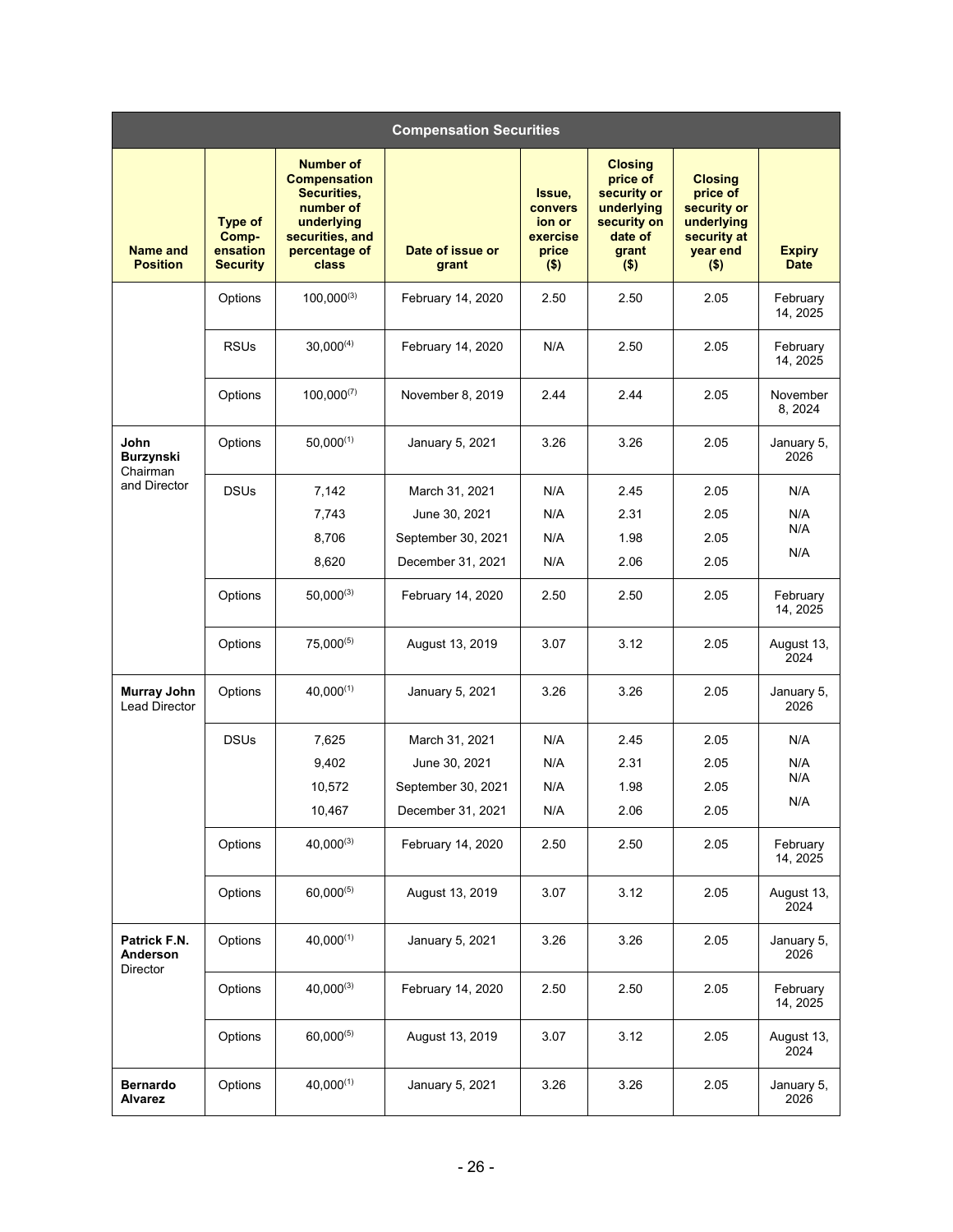| <b>Compensation Securities</b>     |                                                        |                                                                                                                                |                           |                                                             |                                                                                                       |                                                                                               |                              |
|------------------------------------|--------------------------------------------------------|--------------------------------------------------------------------------------------------------------------------------------|---------------------------|-------------------------------------------------------------|-------------------------------------------------------------------------------------------------------|-----------------------------------------------------------------------------------------------|------------------------------|
| <b>Name and</b><br><b>Position</b> | <b>Type of</b><br>Comp-<br>ensation<br><b>Security</b> | <b>Number of</b><br><b>Compensation</b><br>Securities,<br>number of<br>underlying<br>securities, and<br>percentage of<br>class | Date of issue or<br>grant | Issue,<br>convers<br>ion or<br>exercise<br>price<br>$($ \$) | <b>Closing</b><br>price of<br>security or<br>underlying<br>security on<br>date of<br>grant<br>$($ \$) | <b>Closing</b><br>price of<br>security or<br>underlying<br>security at<br>year end<br>$($ \$) | <b>Expiry</b><br><b>Date</b> |
| Calderon<br>Director               | <b>DSUs</b>                                            | 7,142                                                                                                                          | March 31, 2021            | N/A                                                         | 2.45                                                                                                  | 2.05                                                                                          | N/A                          |
|                                    |                                                        | 7,743                                                                                                                          | June 30, 2021             | N/A                                                         | 2.31                                                                                                  | 2.05                                                                                          | N/A                          |
|                                    |                                                        | 8,706                                                                                                                          | September 30, 2021        | N/A                                                         | 1.98                                                                                                  | 2.05                                                                                          | N/A                          |
|                                    |                                                        | 8,620                                                                                                                          | December 31, 2021         | N/A                                                         | 2.06                                                                                                  | 2.05                                                                                          | N/A                          |
|                                    | Options                                                | $40,000^{(3)}$                                                                                                                 | February 14, 2020         | 2.50                                                        | 2.50                                                                                                  | 2.05                                                                                          | February<br>14, 2025         |
|                                    | <b>DSUs</b>                                            | 5,609                                                                                                                          | March 31, 2020            | N/A                                                         | 1.56                                                                                                  | 2.05                                                                                          | N/A                          |
|                                    |                                                        | 3,630                                                                                                                          | June 30, 2020             | N/A                                                         | 2.42                                                                                                  | 2.05                                                                                          | N/A                          |
|                                    |                                                        | 2,986                                                                                                                          | September 30, 2020        | N/A                                                         | 3.12                                                                                                  | 2.05                                                                                          | N/A                          |
|                                    |                                                        | 2,936                                                                                                                          | December 31, 2020         | N/A                                                         | 3.08                                                                                                  | 2.05                                                                                          | N/A                          |
|                                    | Options                                                | $60,000^{(5)}$                                                                                                                 | August 13, 2019           | 3.07                                                        | 3.12                                                                                                  | 2.05                                                                                          | August 13,<br>2024           |
| <b>Keith McKay</b><br>Director     | Options                                                | $40,000^{(1)}$                                                                                                                 | January 5, 2021           | 3.26                                                        | 3.26                                                                                                  | 2.05                                                                                          | January 5,<br>2026           |
|                                    | <b>DSUs</b>                                            | 7,142                                                                                                                          | March 31, 2021            | N/A                                                         | 2.45                                                                                                  | 2.05                                                                                          | N/A                          |
|                                    |                                                        | 7.743                                                                                                                          | June 30, 2021             | N/A                                                         | 2.31                                                                                                  | 2.05                                                                                          | N/A                          |
|                                    |                                                        | 8,706                                                                                                                          | September 30, 2021        | N/A                                                         | 1.98                                                                                                  | 2.05                                                                                          | N/A                          |
|                                    |                                                        | 8,620                                                                                                                          | December 31, 2021         | N/A                                                         | 2.06                                                                                                  | 2.05                                                                                          | N/A                          |
|                                    | Options                                                | $40,000^{(3)}$                                                                                                                 | February 14, 2020         | 2.50                                                        | 2.50                                                                                                  | 2.05                                                                                          | February<br>14, 2025         |
|                                    | <b>DSUs</b>                                            | 11,218                                                                                                                         | March 31, 2020            | N/A                                                         | 1.56                                                                                                  | 2.05                                                                                          | N/A                          |
|                                    |                                                        | 7,261                                                                                                                          | June 30, 2020             | N/A                                                         | 2.42                                                                                                  | 2.05                                                                                          | N/A                          |
|                                    |                                                        | 5,972                                                                                                                          | September 30, 2020        | N/A                                                         | 3.12                                                                                                  | 2.05                                                                                          | N/A                          |
|                                    |                                                        | 5,872                                                                                                                          | December 31, 2020         | N/A                                                         | 3.08                                                                                                  | 2.05                                                                                          | N/A                          |
|                                    | Options                                                | $60,000^{(5)}$                                                                                                                 | August 13, 2019           | 3.07                                                        | 3.12                                                                                                  | 2.05                                                                                          | August 13,<br>2024           |
| Elijah<br>Tyshynski                | Options                                                | $40,000^{(1)}$                                                                                                                 | January 5, 2021           | 3.26                                                        | 3.26                                                                                                  | 2.05                                                                                          | January 5,<br>2026           |
| Director                           | Options                                                | $40,000^{(3)}$                                                                                                                 | February 14, 2020         | 2.50                                                        | 2.50                                                                                                  | 2.05                                                                                          | February<br>14, 2025         |
|                                    | <b>DSUs</b>                                            | 2,204                                                                                                                          | March 31, 2020            | N/A                                                         | 1.56                                                                                                  | 2.05                                                                                          | N/A                          |
|                                    |                                                        | 1,426                                                                                                                          | June 30, 2020             | N/A                                                         | 2.42                                                                                                  | 2.05                                                                                          | N/A                          |
|                                    |                                                        | 1,173                                                                                                                          | September 30, 2020        | N/A                                                         | 3.12                                                                                                  | 2.05                                                                                          | N/A                          |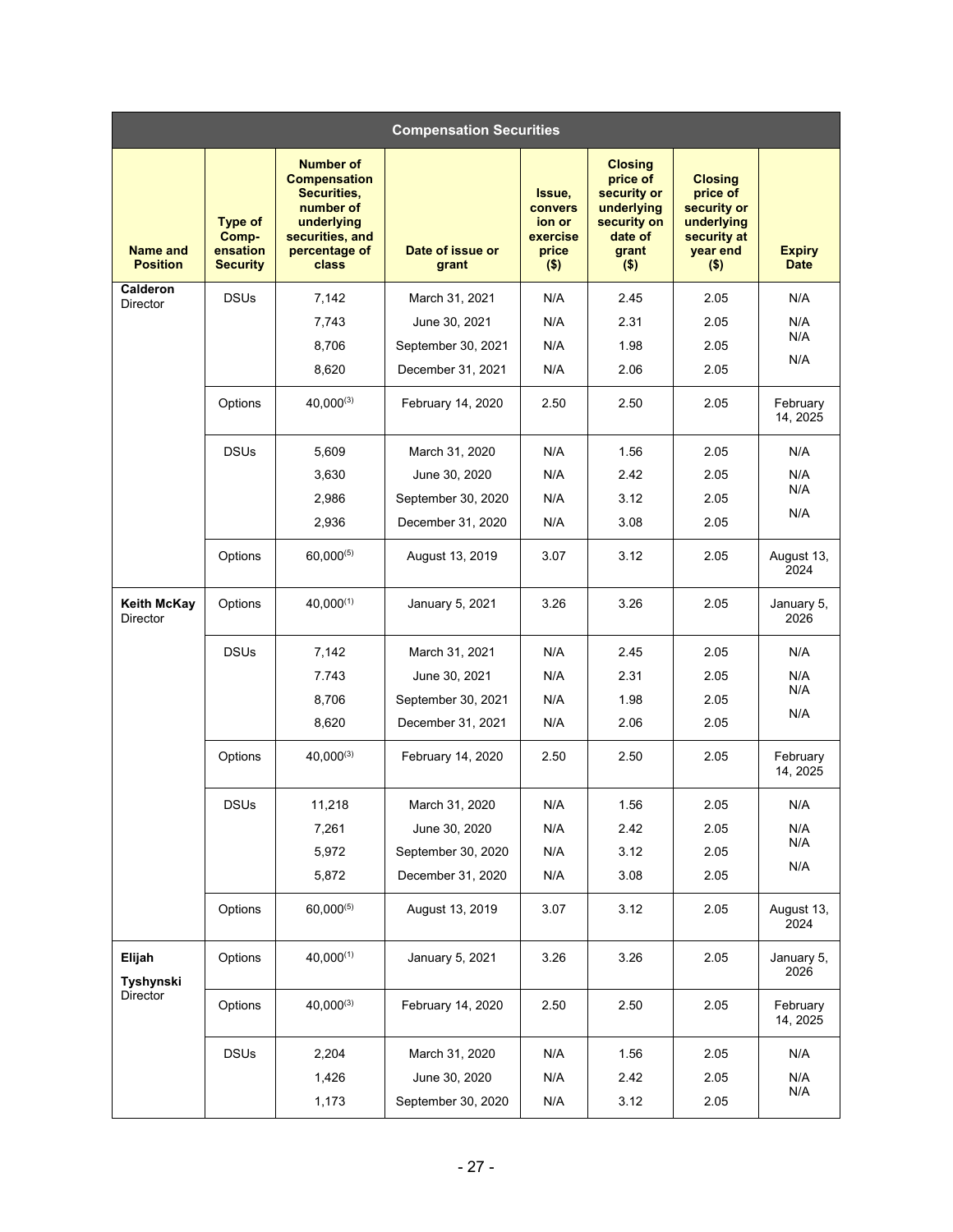| <b>Compensation Securities</b> |                                                        |                                                                                                                                |                           |                                                             |                                                                                                       |                                                                                               |                              |
|--------------------------------|--------------------------------------------------------|--------------------------------------------------------------------------------------------------------------------------------|---------------------------|-------------------------------------------------------------|-------------------------------------------------------------------------------------------------------|-----------------------------------------------------------------------------------------------|------------------------------|
| Name and<br><b>Position</b>    | <b>Type of</b><br>Comp-<br>ensation<br><b>Security</b> | <b>Number of</b><br><b>Compensation</b><br>Securities,<br>number of<br>underlying<br>securities, and<br>percentage of<br>class | Date of issue or<br>grant | Issue,<br>convers<br>ion or<br>exercise<br>price<br>$($ \$) | <b>Closing</b><br>price of<br>security or<br>underlying<br>security on<br>date of<br>grant<br>$($ \$) | <b>Closing</b><br>price of<br>security or<br>underlying<br>security at<br>year end<br>$($ \$) | <b>Expiry</b><br><b>Date</b> |
|                                |                                                        | 1,153                                                                                                                          | December 31, 2020         | N/A                                                         | 3.08                                                                                                  | 2.05                                                                                          | N/A                          |
|                                | Options                                                | $60,000^{(5)}$                                                                                                                 | August 13, 2019           | 3.07                                                        | 3.12                                                                                                  | 2.05                                                                                          | August 13,<br>2024           |
| Amy Satov<br><b>Director</b>   | Options                                                | $40,000^{(1)}$                                                                                                                 | January 5, 2021           | 3.26                                                        | 3.26                                                                                                  | 2.05                                                                                          | January 5,<br>2026           |
|                                | Options                                                | $40.000^{(3)}$                                                                                                                 | February 14, 2020         | 2.50                                                        | 2.50                                                                                                  | 2.05                                                                                          | February<br>14, 2025         |
|                                | Options                                                | $60,000^{(5)}$                                                                                                                 | August 13, 2019           | 3.07                                                        | 3.12                                                                                                  | 2.05                                                                                          | August 13,<br>2024           |

#### **Notes**

- (1) On January 5, 2021, the Corporation granted 40,000 Options to each of Patrick F.N. Anderson, Bernardo Alvarez Calderon, Keith McKay, Murray John, Amy Satov, and Elijah Tyshynski, 50,000 to John Burzynski, 60,000 to Louis Gariepy, 70,000 to Blair Zaritsky and 80,000 to José Vizquerra Benavides. These Options have an exercise price of \$3.26 per Common Share, have a five-year term with an expiry date of January 5, 2026, and vest annually in equal thirds on the first, second and third anniversaries from the date of grant. The fair value of these Options at \$1.81 per Option, as at the date of grant, was estimated using the Black-Scholes option pricing model with the following assumptions: five year expected term; 84.25% volatility; risk-free interest rate of 0.79% per annum; and a dividend yield of 0%.
- (2) On January 5, 2021, the Corporation granted 40,000 RSUs to José Vizquerra Benavides, 30,000 RSUs to Blair Zaritsky and. 20,000 RSUs to Louis Gariepy. The RSUs have been fair valued at \$3.26 at the Corporation's closing share price on the date of grant and vest on the third anniversary date from the date of grant.
- (3) On February 14, 2020, the Corporation granted 40,000 Options to each of Patrick F.N. Anderson, Bernardo Alvarez Calderon, Keith McKay, Murray John, Amy Satov, and Elijah Tyshynski, 50,000 to John Burzynski, 140,000 to Blair Zaritsky and 180,000 to José Vizquerra Benavides. These Options have an exercise price of \$2.50 per Common Share, have a five-year term with an expiry date of February 14, 2024, and vest annually in equal thirds on the first, second and third anniversaries from the date of grant. The fair value of these Options at \$1.40 per Option, as at the date of grant, was estimated using the Black-Scholes option pricing model with the following assumptions: five year expected term; 77.42% volatility; risk-free interest rate of 1.41% per annum; and a dividend yield of 0%.
- (4) On February 14, 2020, the Corporation granted 390,000 RSUs to management, including 50,000 to José Vizquerra Benavides, 30,000 to Louis Gariepy and 40,000 to Blair Zaritsky. The RSUs have been fair valued at \$2.50 at the Corporation's closing share price on the date of grant and vest in their entirety on the third anniversary date from the date of grant.
- (5) On August 13, 2019, the Corporation granted 60,000 Options to each of Patrick F.N. Anderson, Bernardo Alvarez Calderon, Keith McKay, Murray John, Amy Satov, Elijah Tyshynski, 75,000 to John Burzynski, 300,000 to Blair Zaritsky and 400,000 to José Vizquerra Benavides. These Options have an exercise price of \$3.07 per Common Share, have a five-year term with an expiry date of August 13, 2024, and vest annually in equal thirds on date of grant and first and second anniversaries from the date of grant. The fair value of these Options at \$1.66 per Option, as at the date of grant, was estimated using the Black-Scholes option pricing model with the following assumptions: five year expected term; 78.0% volatility; risk-free interest rate of 1.34% per annum; and a dividend yield of 0%.
- (6) On August 13, 2019, the Corporation granted 100,000 RSUs to José Vizquerra Benavides and 75,000 RSUs to Blair Zaritsky. The RSUs have been fair valued at \$3.07 at the Corporation's closing share price on the date of grant and vest on the third anniversary date from the date of grant.
- (7) On November 8, 2019, 100,000 Options were granted to Louis Gariepy. These Options have an exercise price of \$2.44 per Common Share, have a five year term with an expiry date November 8, 2024, and vest annually in equal thirds on first, second and third anniversaries from the date of grant.

The following table sets forth each exercise of compensation securities by all the directors and NEOs of the Corporation during the year ended December 31, 2021.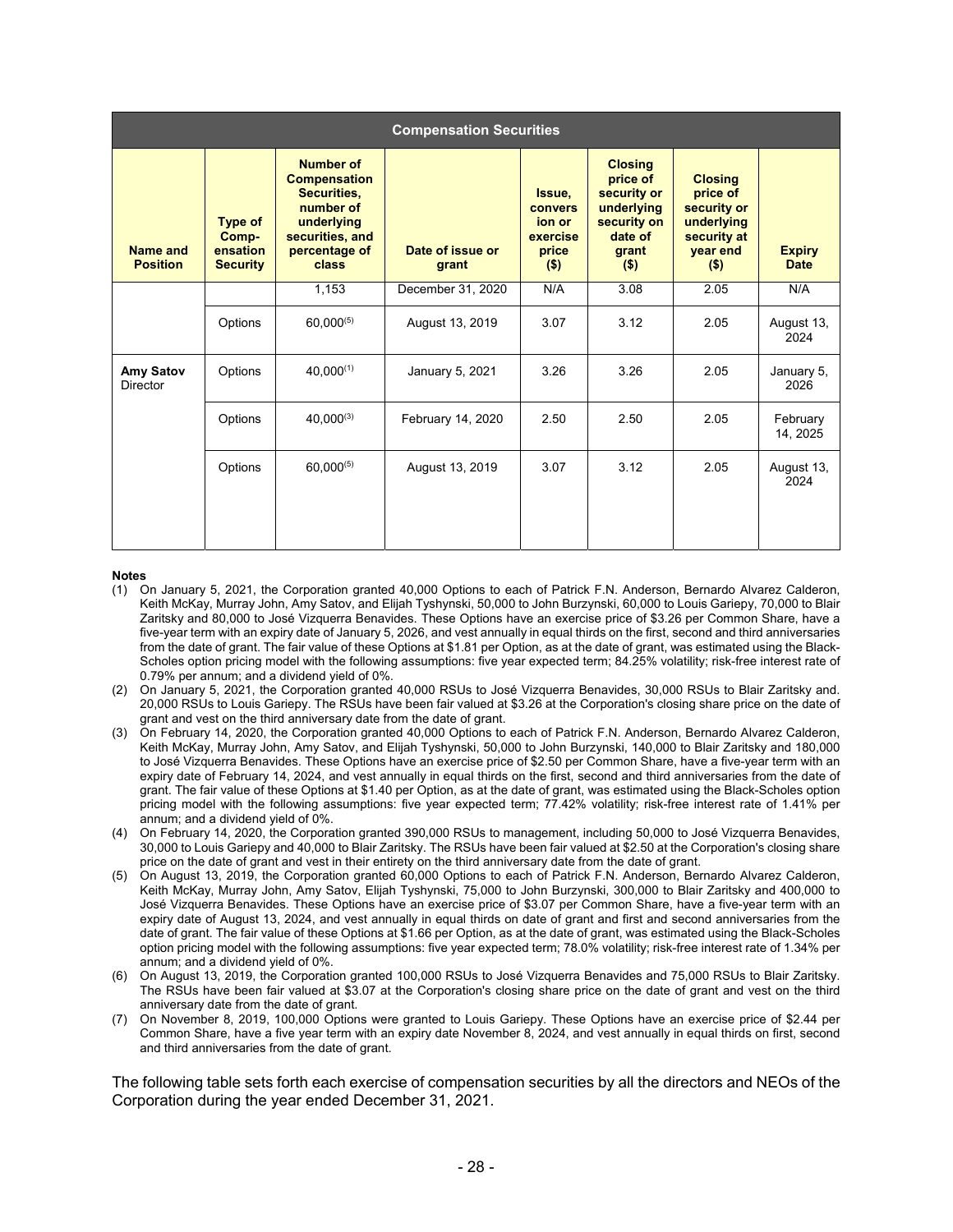|                                                                                                   | <b>Exercise of Compensation Securities by Directors and NEOs</b> |                                                                  |                                                                   |                            |                                                                              |                                                                                                                 |                                                         |  |
|---------------------------------------------------------------------------------------------------|------------------------------------------------------------------|------------------------------------------------------------------|-------------------------------------------------------------------|----------------------------|------------------------------------------------------------------------------|-----------------------------------------------------------------------------------------------------------------|---------------------------------------------------------|--|
| Name and<br><b>Position</b>                                                                       | <b>Type of</b><br><b>Compensation</b><br><b>Security</b>         | <b>Number of</b><br>underlying<br><b>securities</b><br>exercised | <b>Exercise</b><br><b>Price per</b><br><b>security</b><br>$($ \$) | Date of<br><b>Exercise</b> | <b>Closing</b><br>price per<br>security on<br>date of<br>exercise<br>$($ \$) | <b>Difference</b><br><b>between</b><br>exercise price<br>and closing<br>price on date of<br>exercise<br>$($ \$) | <b>Total</b><br>value on<br>exercise<br>date<br>$($ \$) |  |
| José<br>Vizquerra<br><b>Benavides</b><br>President &<br>Chief<br>Executive<br>Office $r^{(1)(2)}$ | N/A                                                              | N/A                                                              | N/A                                                               | N/A                        | N/A                                                                          | N/A                                                                                                             | N/A                                                     |  |
| <b>Blair Zaritsky</b><br>Chief<br>Financial<br>Office $r^{(3)}$                                   | N/A                                                              | N/A                                                              | N/A                                                               | N/A                        | N/A                                                                          | N/A                                                                                                             | N/A                                                     |  |
| Louis<br>Gariepy<br>Vice President<br>Exploration                                                 | N/A                                                              | N/A                                                              | N/A                                                               | N/A                        | N/A                                                                          | N/A                                                                                                             | N/A                                                     |  |
| John<br><b>Burzynski</b><br>Chairman &<br>Director                                                | N/A                                                              | N/A                                                              | N/A                                                               | N/A                        | N/A                                                                          | N/A                                                                                                             | N/A                                                     |  |
| Patrick F.N.<br>Anderson<br>Director <sup>(1)</sup>                                               | N/A                                                              | N/A                                                              | N/A                                                               | N/A                        | N/A                                                                          | N/A                                                                                                             | N/A                                                     |  |
| <b>Bernardo</b><br><b>Alvarez</b><br><b>Calderon</b><br>Director <sup>(1)</sup>                   | N/A                                                              | N/A                                                              | N/A                                                               | N/A                        | N/A                                                                          | N/A                                                                                                             | N/A                                                     |  |
| Mélissa<br><b>Desrochers</b><br>Director                                                          | N/A                                                              | N/A                                                              | N/A                                                               | N/A                        | N/A                                                                          | N/A                                                                                                             | N/A                                                     |  |
| <b>Murray John</b><br>Director                                                                    | N/A                                                              | N/A                                                              | N/A                                                               | N/A                        | N/A                                                                          | N/A                                                                                                             | N/A                                                     |  |
| <b>Keith McKay</b><br>Director <sup>(1)</sup>                                                     | N/A                                                              | N/A                                                              | N/A                                                               | N/A                        | N/A                                                                          | N/A                                                                                                             | N/A                                                     |  |
| Amy Satov<br>Director <sup>(1)</sup>                                                              | N/A                                                              | N/A                                                              | N/A                                                               | N/A                        | N/A                                                                          | N/A                                                                                                             | N/A                                                     |  |
| Elijah<br>Tyshynski<br>Director                                                                   | N/A                                                              | N/A                                                              | N/A                                                               | N/A                        | N/A                                                                          | N/A                                                                                                             | N/A                                                     |  |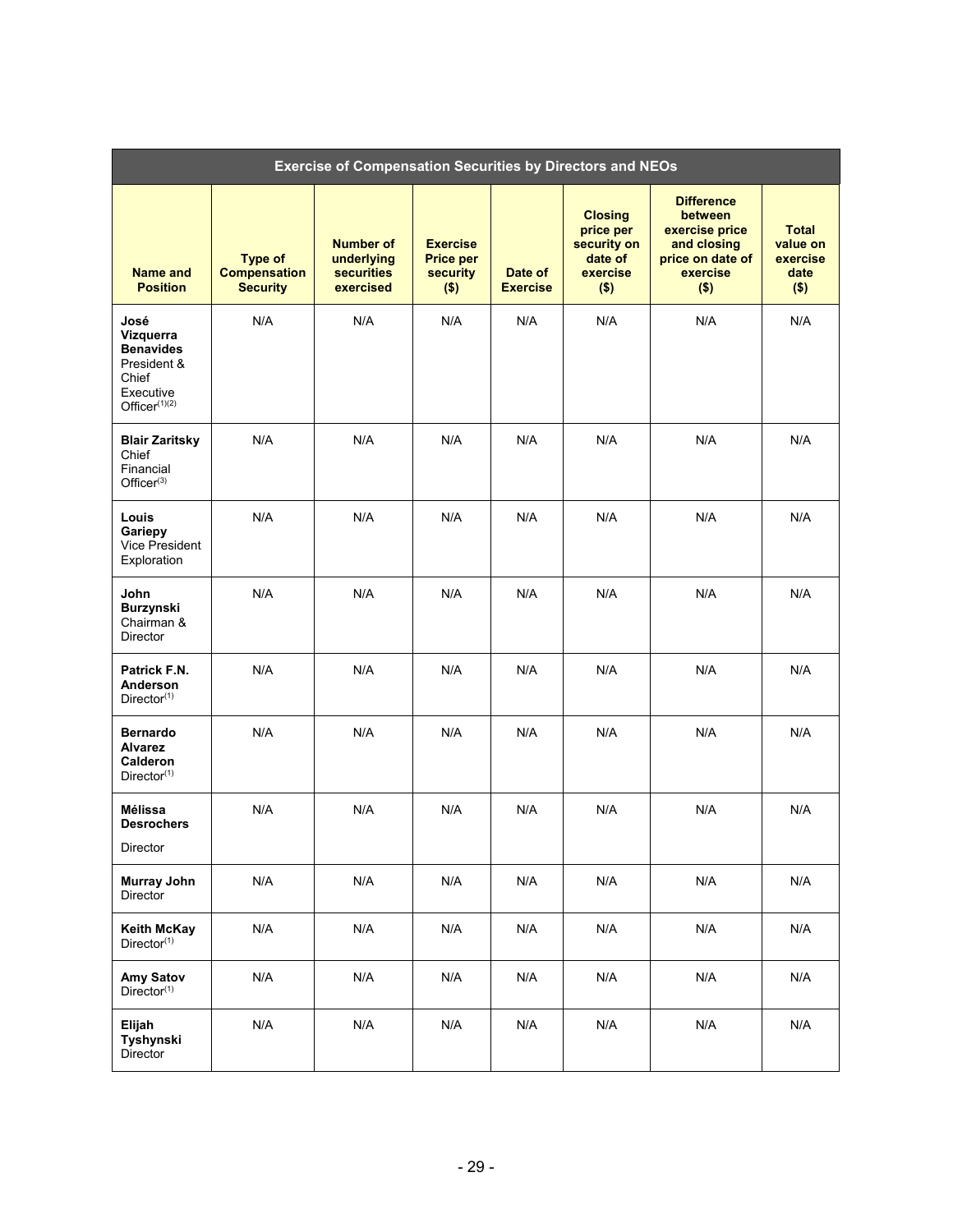### **Pension Plan Benefits**

As at the date of this Circular, the Corporation does not have any pension plans.

### **Termination and Change of Control Benefits**

For the purpose of this section, a "**Change of Control**" means the occurrence of any one or more of the following events: (i) the Corporation is not the surviving entity in a merger, amalgamation or other reorganization (or survives only as a subsidiary of an entity other than a previously wholly-owned subsidiary of the Corporation); (ii) the Corporation sells all or substantially all of its assets to any other person or entity (other than a wholly-owned subsidiary of the Corporation); (iii) the Corporation is to be dissolved and liquidated; (iv) any person, entity or group of persons, or entities acting jointly or in concert acquires or gains ownership or control (including, without limitation, the power to vote) over more than 30% of the Corporation's outstanding voting securities; or (v) as a result of or in connection with (A) the contested election of directors or (B) a transaction referred to above whereby the persons who were directors of the Corporation before such election or transaction shall cease to constitute a majority of the Board.

### *José Vizquerra Benavides*

Pursuant to an employment agreement between the Corporation and José Vizquerra Benavides dated November 1, 2019, in the event that Mr. Vizquerra's employment is terminated by the Corporation without cause, the Corporation shall pay Mr. Vizquerra a lump sum amount equal to: (i) any amounts which may be due and remaining unpaid at the time of termination properly accrued to the termination date; and (ii) a payment equal to twenty-four (24) months of annual salary and a payment of the average annualized bonus paid or declared in the last two years, in lieu of notice. The Corporation shall also continue all of Mr. Vizquerra's benefits for a corresponding period of two (2) years from the cessation of his employment (the "**Extended Benefit Period**"). In addition to Options already vested, as applicable, Mr. Vizquerra shall be entitled to exercise Options vesting during the Extended Benefit Period pursuant to the provisions of the Option Plan. In addition to the payment referred to above, Mr. Vizquerra will be entitled to a bonus payment that is pro-rated for the year in which the termination occurred. If the termination of the employment of Mr. Vizquerra is initiated by the Corporation for any reason (other than for cause, but including by way of constructive dismissal) within twenty-four (24) months of the completion of a Change of Control, Mr. Vizquerra shall be deemed to have been terminated without cause under his employment agreement. Mr. Vizquerra shall receive a lump sum payment amounting to: (i) any amounts which may be due and remaining unpaid at the time of termination properly accrued to the termination date; and (ii) a payment equal to twenty-four (24) months of annual salary and a payment of the average annualized bonus paid or declared in the last two years, in lieu of notice. The Corporation shall also continue all of Mr. Vizquerra's benefits for a corresponding period of two (2) years from the cessation of his employment. In addition to Options already vested, as applicable, Mr. Vizquerra shall be entitled to exercise Options vesting during the Extended Benefit Period pursuant to the provisions of the Option Plan. In addition to the payment referred to above, Mr. Vizquerra will be entitled to a bonus payment that is pro-rated for the year in which the termination occurred. Any cash amounts due and owing to Mr. Vizquerra shall be paid within thirty (30) days of the cessation of his employment. Mr. Vizquerra shall have no obligation to mitigate his damages with respect to these payments and benefits. Under both termination without cause or pursuant to a Change of Control, Mr. Vizquerra is entitled to be reimbursed for "out placement" expenses up to a maximum of \$25,000 for appropriate invoices within a maximum of two (2) years of the employment termination date.

### *Louis Gariepy*

Pursuant to an employment agreement between the Corporation and Louis Gariepy dated November 1, 2019, in the event that Mr. Gariepy's employment is terminated by the Corporation without cause, the Corporation shall pay Mr. Gariepy a lump sum amount equal to: (i) any amounts which may be due and remaining unpaid at the time of termination properly accrued to the termination date; and (ii) a payment equal to twelve (12) months of base salary and a payment of the average annualized bonus paid or declared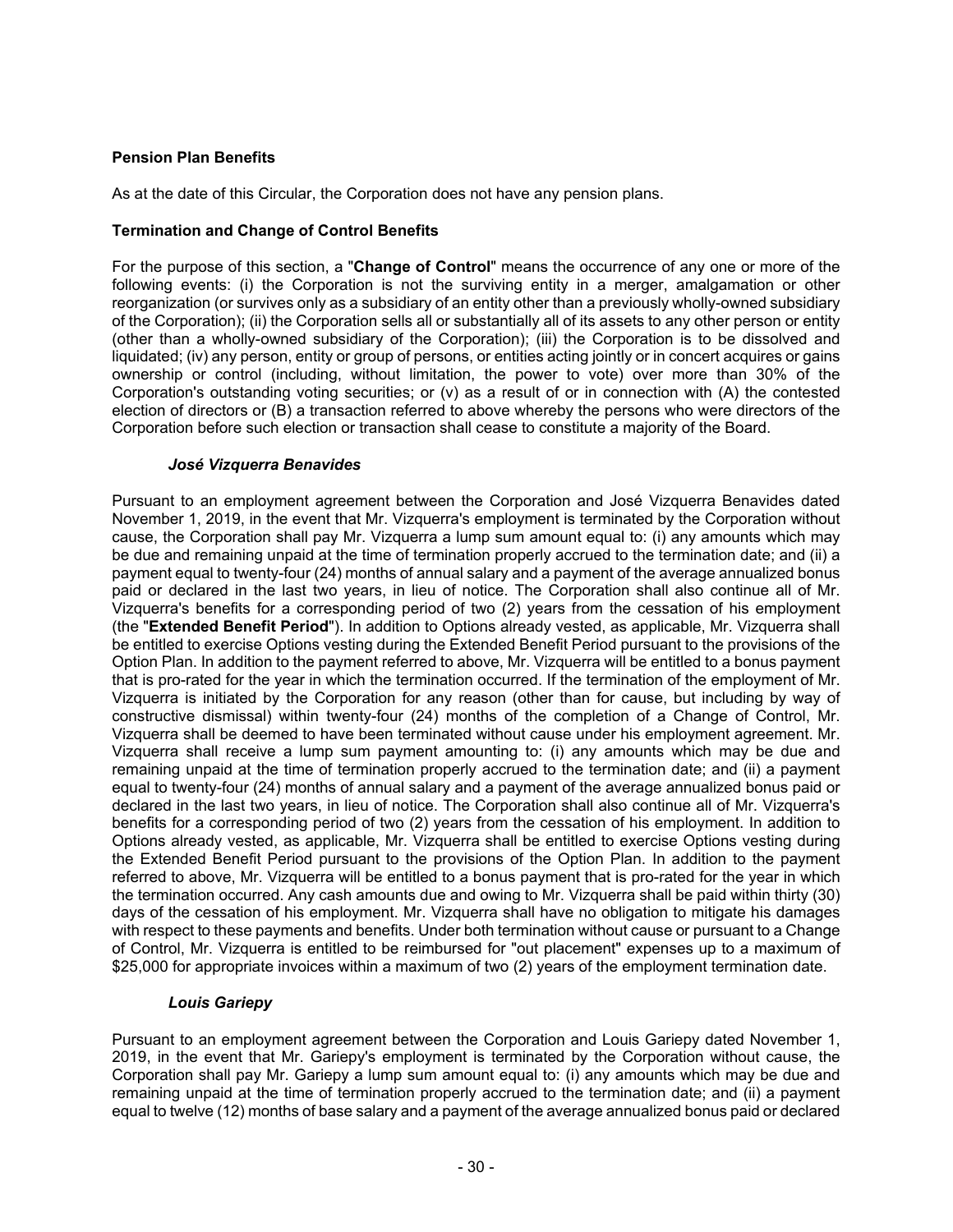in the last one (1) year, in lieu of notice. The Corporation shall also continue all of Mr. Vizquerra's benefits for a corresponding period of one (1) year from the cessation of his employment (the "**Extended Benefit Period**"). In addition to Options already vested, as applicable. Mr. Gariepy shall be entitled to exercise Options vesting during the Extended Benefit Period pursuant to the provisions of the Option Plan. In addition to the payment referred to above, Mr. Gariepy will be entitled to a bonus payment that is pro-rated for the year in which the termination occurred. If the termination of the employment of Mr. Gariepy is initiated by the Corporation for any reason (other than for cause, but including by way of constructive dismissal) within twelve (12) months of the completion of a Change of Control, Mr. Gariepy shall be deemed to have been terminated without cause under his employment agreement. Mr. Gariepy shall receive a lump sum payment amounting to: (i) any amounts which may be due and remaining unpaid at the time of termination properly accrued to the termination date; and (ii) a payment equal to twelve (12) months of base salary and a payment of the average annualized bonus paid or declared in the last one (1) year, in lieu of notice. The Corporation shall also continue all of Mr. Vizquerra's benefits for a corresponding period of one (1) year from the cessation of his employment. In addition to Options already vested, as applicable, Mr. Gariepy shall be entitled to exercise Options vesting during the Extended Benefit Period pursuant to the provisions of the Option Plan. In addition to the payment referred to above, Mr. Gariepy will be entitled to a bonus payment that is pro-rated for the year in which the termination occurred. Mr. Gariepy shall have no obligation to mitigate his damages with respect to these payments and benefits. Under both termination without cause or pursuant to a Change of Control, Mr. Gariepy is entitled to be reimbursed for "out placement" expenses up to a maximum of \$25,000 for appropriate invoices within a maximum of two (2) years of the employment termination date.

The following shows the estimated incremental payments that would be payable to each of the NEOs of the Corporation in the event of a Change of Control or termination without cause of such NEOs on December 31, 2021.

|                          | <b>Estimated Change of</b><br><b>Control Payment</b> | <b>Estimated Termination</b><br><b>Without Cause Payment</b> |  |  |
|--------------------------|------------------------------------------------------|--------------------------------------------------------------|--|--|
| <b>Name</b>              | $($ \$)                                              | $($ \$)                                                      |  |  |
| José Vizquerra Benavides |                                                      |                                                              |  |  |
| <b>Base Salary</b>       | 1,000,000                                            | 1,000,000                                                    |  |  |
| Average Annualized Bonus | 895,000                                              | 895,000                                                      |  |  |
| Louis Gariepy            |                                                      |                                                              |  |  |
| <b>Base Salary</b>       | 225,000                                              | 225,000                                                      |  |  |
| Average Annualized Bonus | 88,875                                               | 88,875                                                       |  |  |

# **SECURITIES AUTHORIZED FOR ISSUANCE UNDER EQUITY COMPENSATION PLANS**

### **Stock Option Plan**

The Option Plan is a rolling stock option plan, under which 10% of the outstanding Common Shares at any given time are available for issuance. The purpose of the Option Plan is to attract, retain and motivate persons as directors, officers, employees and consultants of the Corporation and any subsidiaries (hereinafter "**Optionees**"), and to advance the interests of the Corporation by providing such persons with the opportunity, through Options, to acquire an increased proprietary interest in the Corporation.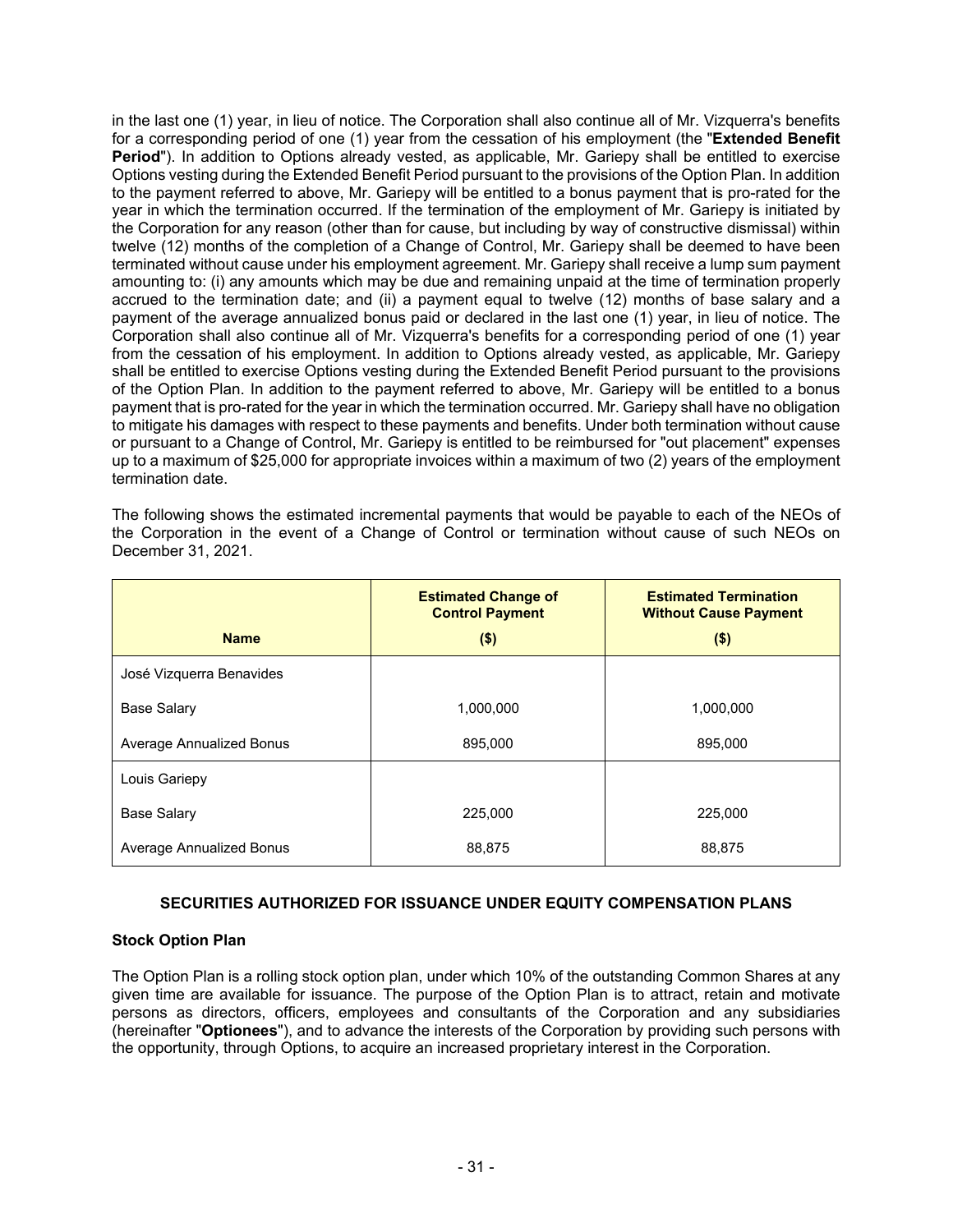The following information is intended to be a brief description and summary of the material features of the Option Plan, which is qualified in its entirely by reference to the text of the Option Plan, a copy of which is attached as Schedule "A" to this Circular.

The maximum aggregate number of Common Shares reserved by the Corporation for issuance and which may be purchased upon the exercise of all Options shall not exceed 10% of the issued and outstanding Common Shares (on a non-diluted basis). As a result, should the Corporation issue additional Common Shares in the future, the number of Common Shares issuable under the Option Plan will increase accordingly. The Option Plan is considered an "**evergreen**" plan, since the Common Shares covered by Options which have been exercised shall be available for subsequent grants under the Option Plan, and the number of Options available to grant increases as the number of issued and outstanding Common Shares increases.

- 1. Options may be granted by the Corporation pursuant to the recommendations of the Board from time to time, provided and to the extent that such decisions are approved by the Board. Subject to the provisions of the Option Plan, the number of Common Shares subject to each Option, the Price (as defined in the Option Plan), the expiration date of each Option, the extent to which each Option is exercisable from time to time during the term thereof, and other terms and conditions relating to each such Option, shall be determined by the Board. At no time shall the period during which an Option is exercisable exceed five years, and the Price shall in no circumstances be lower than the market price (being the closing price of the shares of the Corporation on the TSXV) of the Common Shares. Options cannot be assigned or transferred.
- 2. The maximum number of Common Shares which may be issued to any one Optionee under the Option Plan together with any Share Compensation Arrangement (as defined in the Option Plan) in any 12 month period shall not exceed 5% of the number of Common Shares outstanding (on a non-diluted basis) from time to time, unless disinterested Shareholder approval is obtained pursuant to the requirements of the TSXV Corporate Finance Manual, and if applicable, the NEX policies. In addition, the participation of non-employee directors in the Option Plan shall be subject to the following limitations: (i) grants to any individual non-employee director of the Corporation under the Option Plan, when combined with grants under all of the other security-based compensation arrangements of the Corporation, shall not exceed \$150,000 annually, with no more than \$100,000 in grant date value provided in the form of Options under the Option Plan; and (b) the aggregate number of shares made available for issuance from treasury to all non-employee directors under the Option Plan, when combined with grants under all other security-based compensation arrangements of the Common Shares, shall not exceed one percent (1%) of the total issued and outstanding shares of the Corporation.
- 3. The maximum number of Common Shares which may be issuable to all Insiders (as defined in the Option Plan) at any time under the Option Plan together with any other Share Compensation Arrangement shall not exceed 10% of the Common Shares outstanding (on a non-diluted basis). The number of Common Shares issued to Insiders within any one year period pursuant to all of the Corporation's Share Compensation Arrangements shall not exceed 10% of the number of outstanding Common Shares on a non-diluted basis.
- 4. Options granted to any director, officer, employee or consultant must expire within 90 days after such person ceases to be in at least one of those categories (or within 30 days for an investor relations employee), or such longer period as may be determined by the Board or reduced in accordance with any agreement pursuant to which the Option is granted, provided that such extension shall not be granted beyond the original expiry date of the Option. Options shall not be affected by any change of employment or status of the Optionee where the Optionee remains eligible for participation in the Option Plan.
- 5. In the event of certain transactions affecting the ownership or assets of the Corporation, Optionees may, upon notice from the Corporation and as allowed by the Board, be entitled to exercise their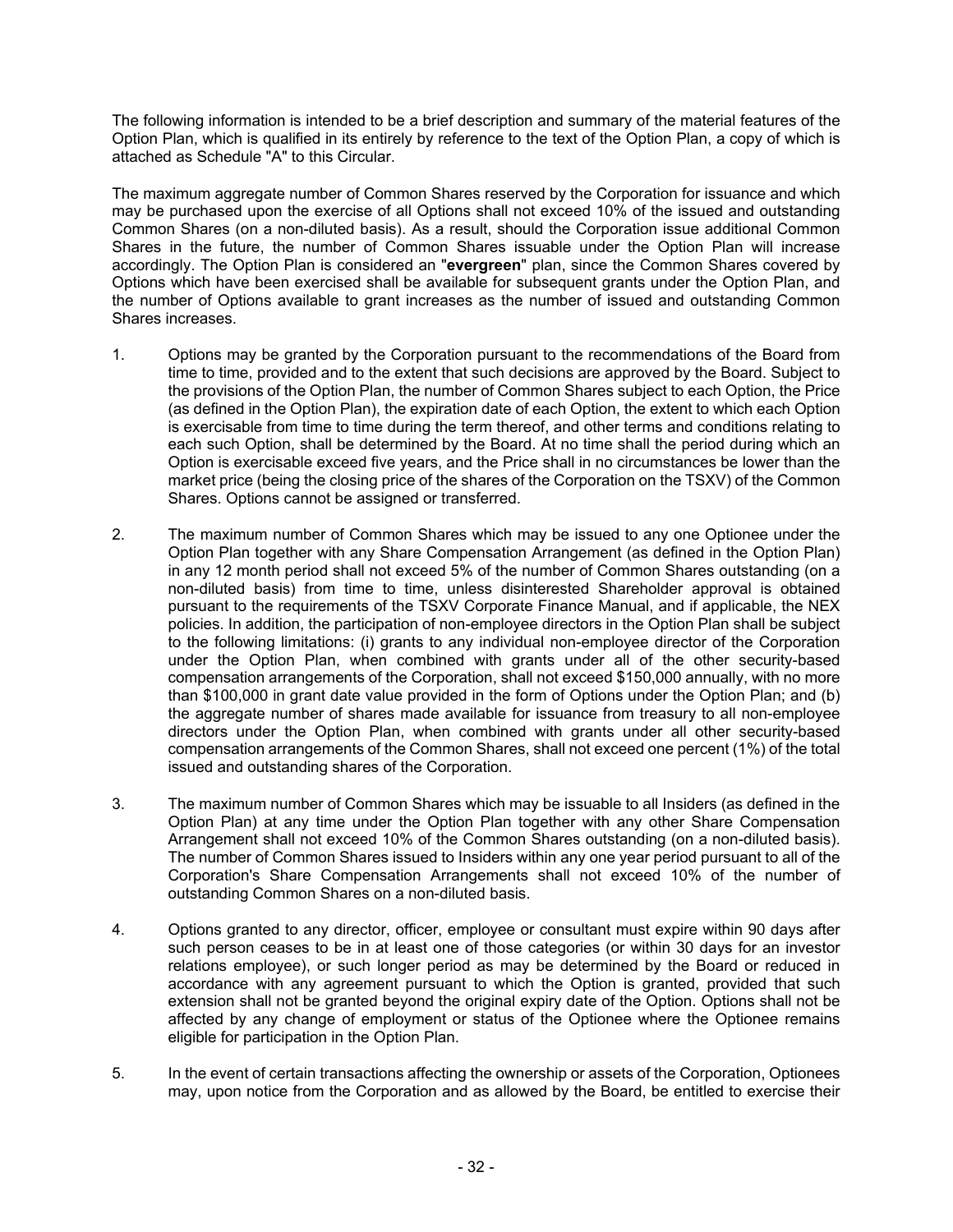Options to the full amount of the Common Shares remaining at that time during the period provided by the notice (but in no event later than the expiry date of the Option).

- 6. In the event that no specific determination is made by the Board, any Options granted shall vest on the date of the grant, subject to limited exceptions.
- 7. The Board may from time to time amend, suspend or terminate (or re-instate) the Option Plan, and without Shareholder approval; provided however, that no such amendment may materially and adversely affect any Option previously granted to an Optionee without the consent of the Optionee, except to the extent required by law. Any such amendment shall be subject to the receipt of requisite regulatory approval including, without limitation, the approval of any stock exchange upon which the shares may trade from time to time; provided, however, that no such amendment may: (i) increase the maximum number of Common Shares that may be optioned under the Option Plan; (ii) change the manner of determining the minimum Price; (iii) effect a reduction in the exercise price or extension of the term of any Options; (iv) remove or exceed the insider participation limit prescribed by the TSXV Corporate Finance Manual; (v) broaden the definition of "**Eligible Person**" under the Option Plan; (vi) broaden or increase the annual participation limit of any non-employee director of the Corporation under the Option Plan; (vii) permit an Optionee to transfer Options to another person that is not under such Optionee's ownership or control; or (viii) modify this amendment provision, unless Shareholder and regulatory approval is obtained. Any amendments to the terms of an Option under the Option Plan shall also require regulatory approval, including without limitation, the approval of any stock exchange upon which the shares may trade from time to time. For greater certainty, the board of directors may make the following amendments without seeking the approval of the Shareholders:
	- (a) amendments to the Option Plan to rectify typographical errors and/or to include clarifying provisions for greater certainty;
	- (b) amendments to the vesting provisions of a security or the Option Plan, subject to prior written approval of the TSXV, if applicable;
	- (c) amendments to the termination provisions of a security or the Option Plan which does not entail an extension beyond the original expiry date thereof, subject to prior written approval of the TSXV, if applicable;
	- (d) amendments necessary as a result of changes in securities laws and other laws applicable to the Corporation;
	- (e) if the Corporation becomes listed or quoted on a stock exchange or stock market senior to TSXV, it may make such amendments as may be required by the policies of such senior stock exchange or stock market;
	- (f) amendments to the exercise price (so long as any reduction does not cause the exercise price to go below the market price of the Common Shares (as defined in the Option Plan), unless such amendment would benefit "insiders" as defined in the *Securities Act* (Ontario);
	- (g) the inclusion of cashless exercise provisions in the Option Plan or in any option granted thereunder, which provide for a full deduction of the number of underlying securities from the Option Plan reserve; and
	- (h) amendments that reduce, and do not increase, the benefits of this Option Plan to services providers.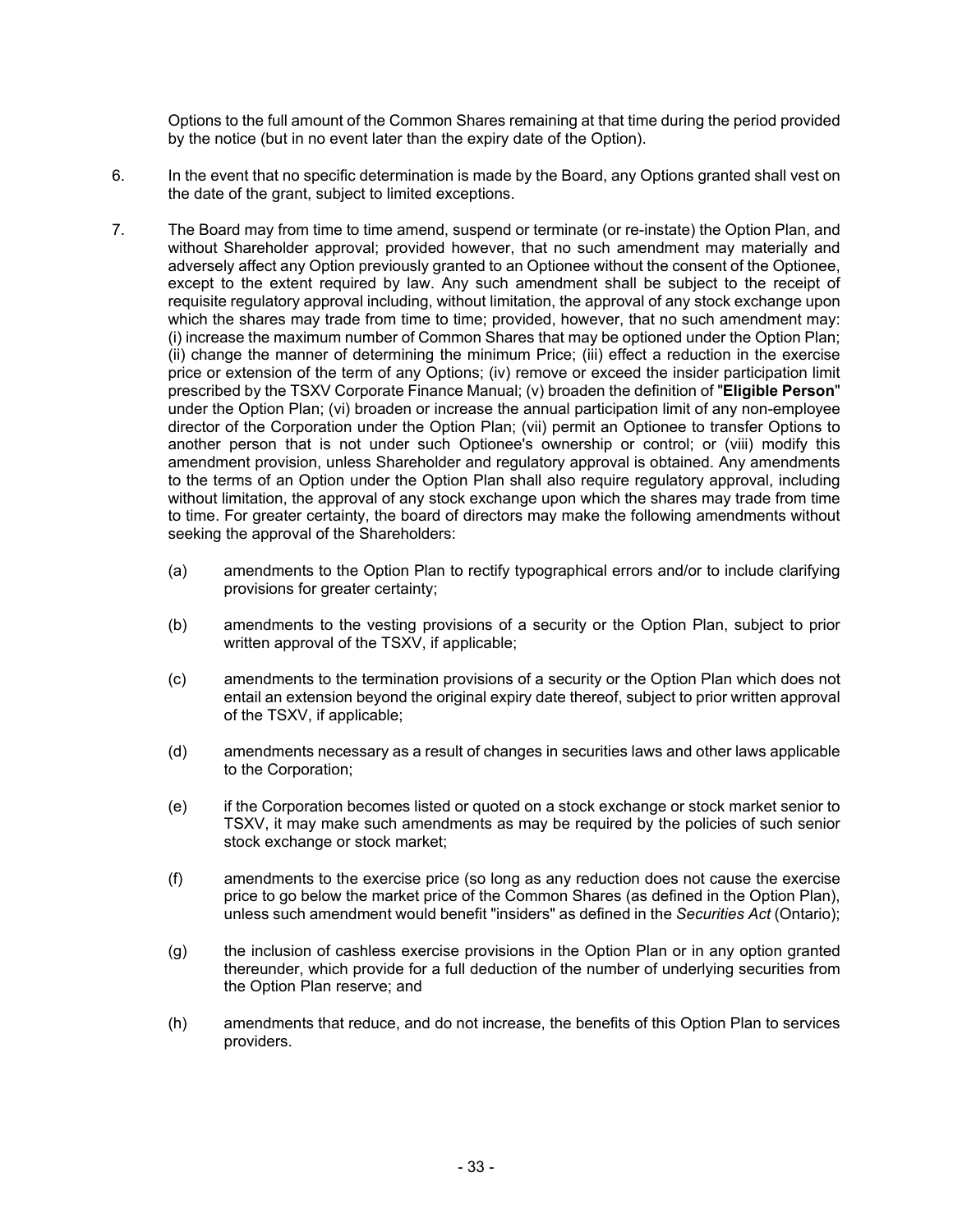8. If an Option expiration date falls within the blackout period described in the Option Plan, then the expiry date shall be the date which is tenth business day following the conclusion of the blackout period.

As of December 31, 2021, there were 4,650,876 Options issued and outstanding. As of the date of this Circular, there were 5,186,666 Options issued and outstanding.

### **Deferred Share Unit Plan**

On June 28, 2019, the Corporation's Shareholders approved and adopted the DSU Plan. The purpose of the DSU Plan is to advance the interests of the Corporation and its subsidiaries by: (i) increasing the proprietary interests of non-executive directors in the Corporation; (ii) aligning the interests of non-executive directors with the interests of the Shareholders generally; and (iii) furnishing non-executive directors with additional incentive in their efforts on behalf of the Corporation.

The following is a summary of the principal terms of the DSU Plan, which is qualified in its entirety by reference to the text of the DSU Plan, a copy of which is attached as Schedule "E" to this Circular.

- 1. The maximum number of Common Shares made available for issuance from treasury under the DSU Plan, subject to certain adjustments described in the DSU Plan, shall not exceed 3,500,000 Common Shares (representing approximately 5.1% of the total issued and outstanding Common Shares as of the date of this Circular, calculated on an undiluted basis), provided, however, that the number of Common Shares reserved for issuance from treasury under the DSU Plan and pursuant to all other security-based compensation arrangements of the Corporation and its subsidiaries shall, in the aggregate, not exceed 10% of the number of Common Shares then issued and outstanding
- 2. Non-executive members of the Board who are designated by the Board (or such other committee of the directors appointed to administer the DSU Plan) may participate in the DSU Plan ("**DSUP Participants**"). DSUP Participants may be granted DSUs, represented by a notional bookkeeping entry on the books of the Corporation with each DSU having a value equal, on any particular date, equal to the volume weighted average trading price of the Common Shares for the five (5) consecutive trading days prior to such date ("**Market Value**").
- 3. In addition, DSUP Participants may elect to receive DSUs in lieu of cash remuneration in respect of his or her annual board retainer, committee retainer and/or meeting fees (or any portion thereof), by delivering an Allocation Notice (as defined in the DSU Plan) to the Corporation. The number of DSUs to be credited to DSUP Participants in lieu of cash remuneration shall be determined on a quarterly basis, as of the final day of any quarterly period, calculated as the quotient obtained when (i) the aggregate value of the cash remuneration that would have been paid to such DSUP Participant, is divided by (ii) the Market Value of the Common Shares as of the last day of such quarterly period.
- 4. The grant of DSUs under the DSU Plan is subject to a number of restrictions:
	- (a) the aggregate number of Common Shares issuable at any time to Insiders (as defined in the DSU Plan) under the DSU Plan and all other security-based compensation arrangements of the Corporation and its subsidiaries shall not, in the aggregate, exceed 10% of the issued and outstanding Common Shares, calculated on a non-diluted basis;
	- (b) within any twelve (12) month period, the Corporation shall not issue to Insiders under the DSU Plan and all other security-based compensation arrangements of the Corporation and its subsidiaries, in the aggregate, a number of Common Shares exceeding 10% of the issued and outstanding Common Shares, calculated on a non-diluted basis;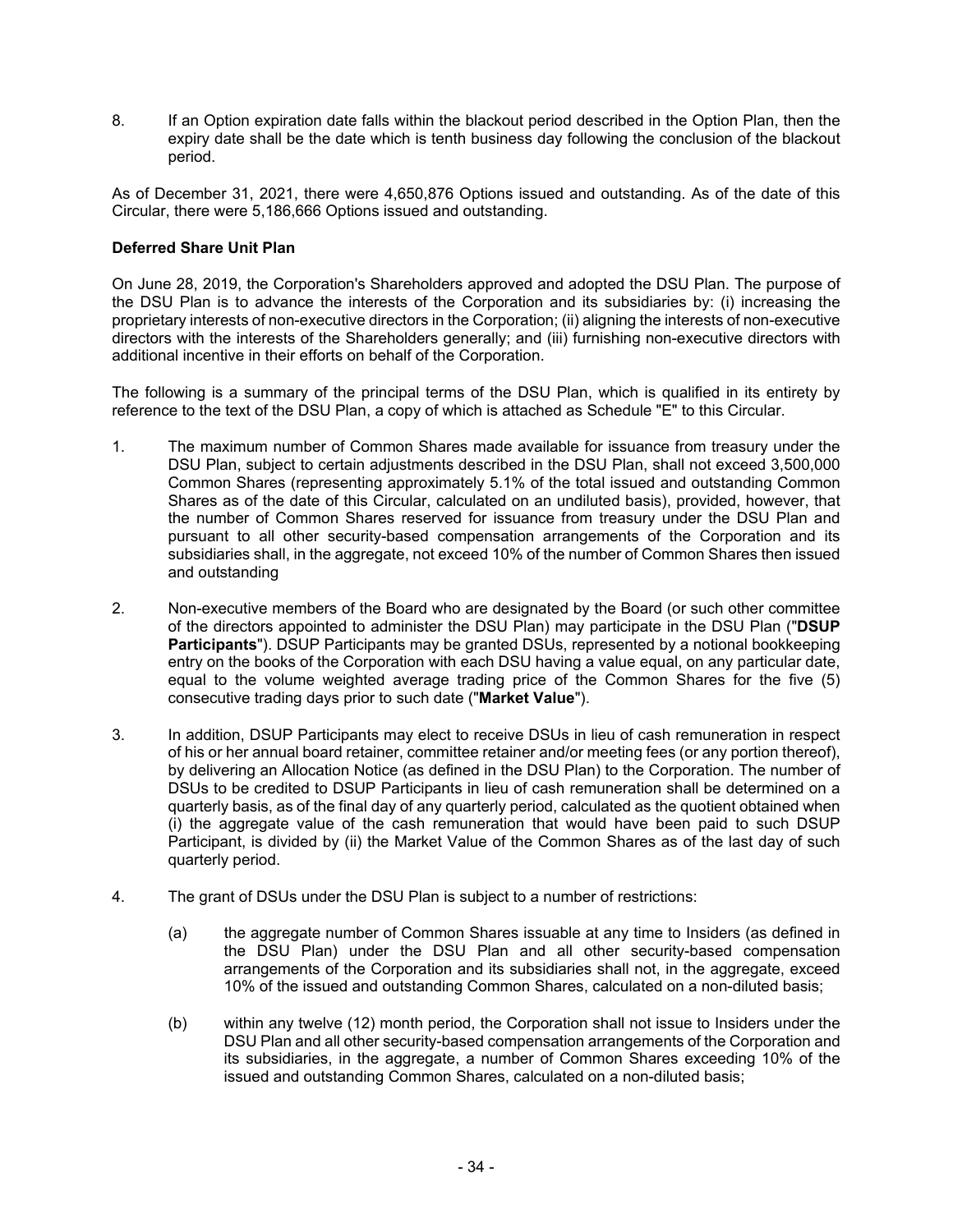- (c) within any twelve (12) month period, the Corporation shall not issue to any one person (and companies wholly-owned by that person) under the DSU Plan and all other security-based compensation arrangement of the Corporation and its subsidiaries, in aggregate, the number of shares exceeding five percent (5%) of the issued and outstanding Common Shares, calculated on a non-diluted basis;
- (d) the aggregate number of Common Shares made available for issuance from treasury to all non-employee directors of the Corporation under the DSU Plan (alone or when combined with all of the other security-based compensation arrangements of the Corporation and its subsidiaries) shall not exceed 1% of the Corporation's total issued and outstanding Common Shares; and
- (e) the value of Common Shares associated with grants to any individual non-employee director of the Corporation under the DSU Plan (alone or when combined with grants under all of the other security-based compensation arrangements of the Corporation and its subsidiaries) shall not exceed \$150,000 annually. However, the yearly limitation set forth in the DSU Plan shall not apply to the initial grant of securities under the security-based compensation arrangements to new non-employee directors.
- (f) The Board (or such other committee of the directors appointed to administer the DSU Plan) shall determine, at its sole discretion, the size of grants in respect of any DSUP Participant.
- 5. Whenever cash or other dividends are paid on Common Shares, additional DSUs will be automatically granted to each DSUP Participant who holds DSUs on the record date for such dividends. The number of such DSUs to be credited to such DSUP Participant as of the date on which the dividend is paid on the Common Shares shall be an amount equal to the quotient obtained when (i) the aggregate value of the cash or other dividends that would have been paid to such DSUP Participant if the DSUP Participant's DSUs as of the record date for the dividend had been Common Shares, is divided by (ii) the Market Value of the Common Shares as of the date on which the dividend is paid on the Common Shares.
- 6. DSUs shall be adjusted (at the Board's sole discretion) to reflect changes affecting the Corporation as a result of any stock dividend, stock split, combination or exchange of shares, merger, consolidation, recapitalization, amalgamation, plan of arrangement, reorganization, spin off or other distribution (other than normal cash dividends) of the Corporation's assets to Shareholders or any other change affecting the Common Shares.
- 7. A DSUP Participant may select a date to receive settlement for his or her DSUs on any date following his or her termination, but no later than December 15 of the calendar year following such Termination (as defined in the DSU Plan) (the "**Settlement Date**"), by completing and delivering a "**Redemption Notice**" to the Corporation upon a minimum notice of five (5) business days from the proposed Settlement Date.
- 8. On the Settlement Date, the DSUP Participant (or his or her successor) shall be entitled to receive, in accordance with the prior election of such DSUP Participant, either: (i) one (1) Common Share for each DSU credited to the DSUP Participant's account on the Settlement Date, (ii) a lump sum cash payment equal to the Market Value on the Settlement Date of one (1) Common Share for each DSU credited to the DSUP Participant's account on the Settlement Date, or (iii) any combination of the foregoing (subject to the discretion Board (or such other committee of directors appointed to administer the DSU Plan) to settle by alternative form provided for under the DSU Plan).
- 9. The Corporation will deduct or withhold from any payment or settlement in Common Shares, for the benefit of a DSUP Participant, any amount required in order to comply with the applicable provisions of any federal or provincial law relating to the withholding of tax or the making of any other source deductions, including on the amount, if any, included in income of a DSUP Participant.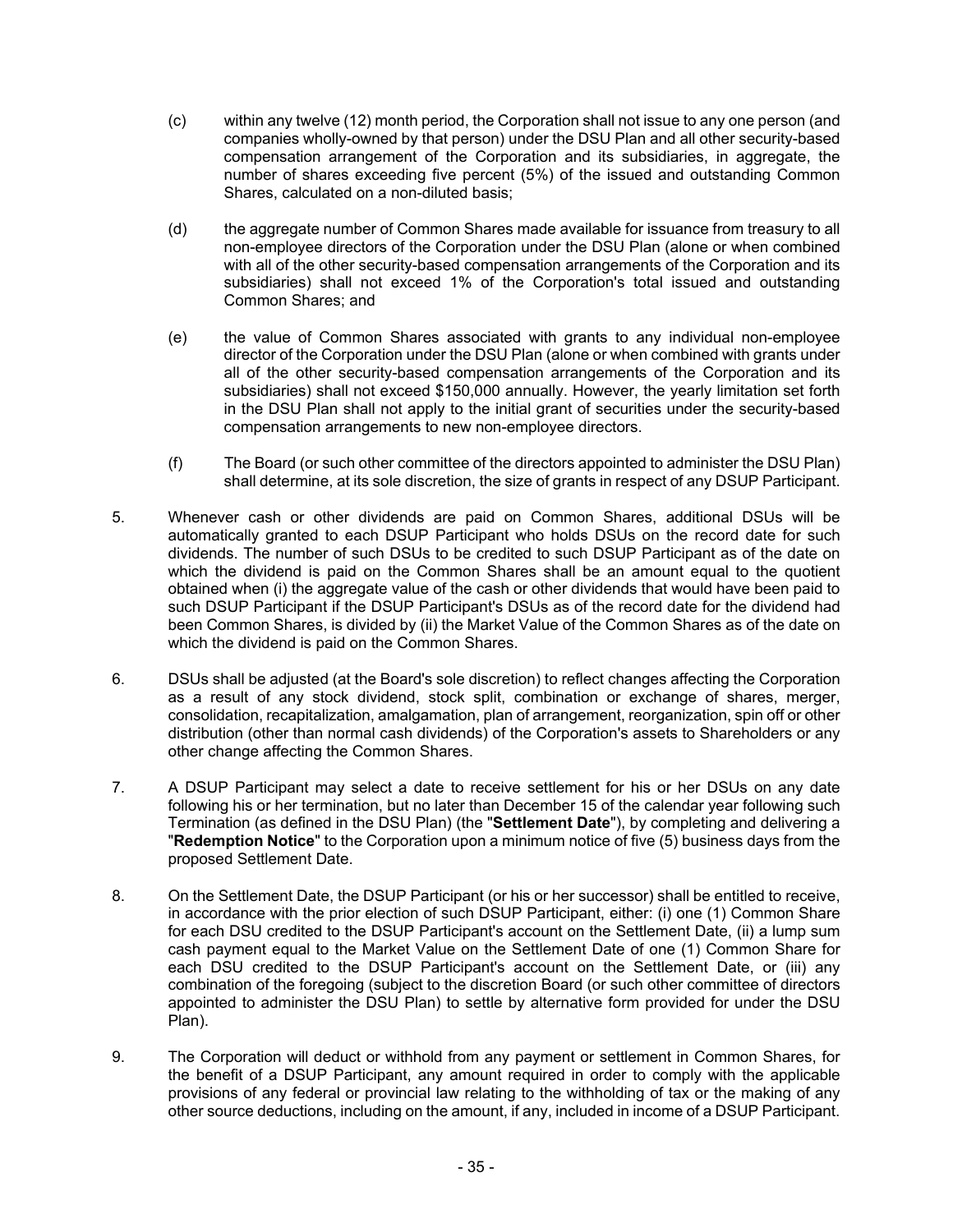The obligation of the Corporation to deliver payment or Common Shares in settlement of DSUs, for the benefit of a DSUP Participant, is conditional upon the DSUP Participant paying such amount as may be requested for the purpose of satisfying any liability in respect of such withholding.

- 10. Upon a Change of Control (as defined in the DSU Plan), all outstanding DSUs will remain outstanding, unless the DSUP Participant's Board mandate is terminated as a result of the Change of Control.
- 11. DSUP Participants have no claim or right to any Common Shares pursuant to the DSU Plan. DSUs shall not be considered Common Shares nor shall they entitle any DSUP Participant to exercise voting rights or any other rights attaching to the ownership or control of Common Shares.
- 12. The Board (or such other committee of the directors appointed to administer the DSU Plan) may from time to time amend, suspend or terminate (and re-instate) the DSU Plan in whole or in part or amend the terms of DSUs credited in accordance with the DSU Plan, without approval of the Shareholders, but subject to the receipt of all required regulatory approvals including, without limitation, the approval of the TSXV. If any such amendment, suspension or termination will materially or adversely affect the rights of a DSUP Participant with respect to DSUs credited to such DSUP Participant, then the written consent of such DSUP Participant to such amendment, suspension or termination shall be obtained. However, a DSUP Participant's written consent to an amendment, suspension or termination materially or adversely affecting his or her rights with respect to any credited DSUs will not be required if such amendment, suspension or termination is required in order to comply with applicable laws, regulations, rules, orders of government or regulatory authorities or the requirements of any stock exchange on which shares of the Corporation are listed.
- 13. The Board has broad discretion to amend the DSU Plan without seeking the approval of Shareholders. However, the Corporation may not make the following amendments to the DSU Plan without the approval of Shareholders: (i) an amendment to remove or exceed the insider participation limit prescribed by the TSXV Corporate Finance Manual; (ii) an amendment to increase the maximum number of Common Shares made available for issuance from treasury under the DSU Plan; (iii) an amendment to modify the definition of "**Eligible Director**" in the DSU Plan; or (iv) an amendment to the amending provision within the DSU Plan.
- 14. If the Board (or such other committee of the directors appointed to administer the DSU Plan) terminates the DSU Plan, DSUs previously credited to DSUP Participants will remain outstanding and in effect and be settled in due course in accordance with the terms of the DSU Plan on the Settlement Date.
- 15. Except as otherwise may be expressly provided for under the DSU Plan or pursuant to a will or by the laws of descent and distribution, no right or interest of a DSUP Participant under the DSU Plan is assignable or transferable.
- 16. All DSUs granted under the DSU Plan shall be and remain subject to any incentive compensation clawback or recoupment policy currently in effect or as may be adopted by the Board (or a committee of the Board) and, in each case, as may be amended from time to time.

As at December 31, 2021, 186,139 DSUs were outstanding under the DSU Plan. As of the date of this Circular, there are 454,342 DSUs issued and outstanding under the DSU Plan.

### **Restricted Share Unit Plan**

On June 28, 2017, the Corporation's Shareholders adopted the RSU Plan. The purpose of the RSU Plan is to advance the interests of the Corporation and its subsidiaries by: (i) assisting the Corporation and its subsidiaries in attracting and retaining executive officers and key employees with experience and ability,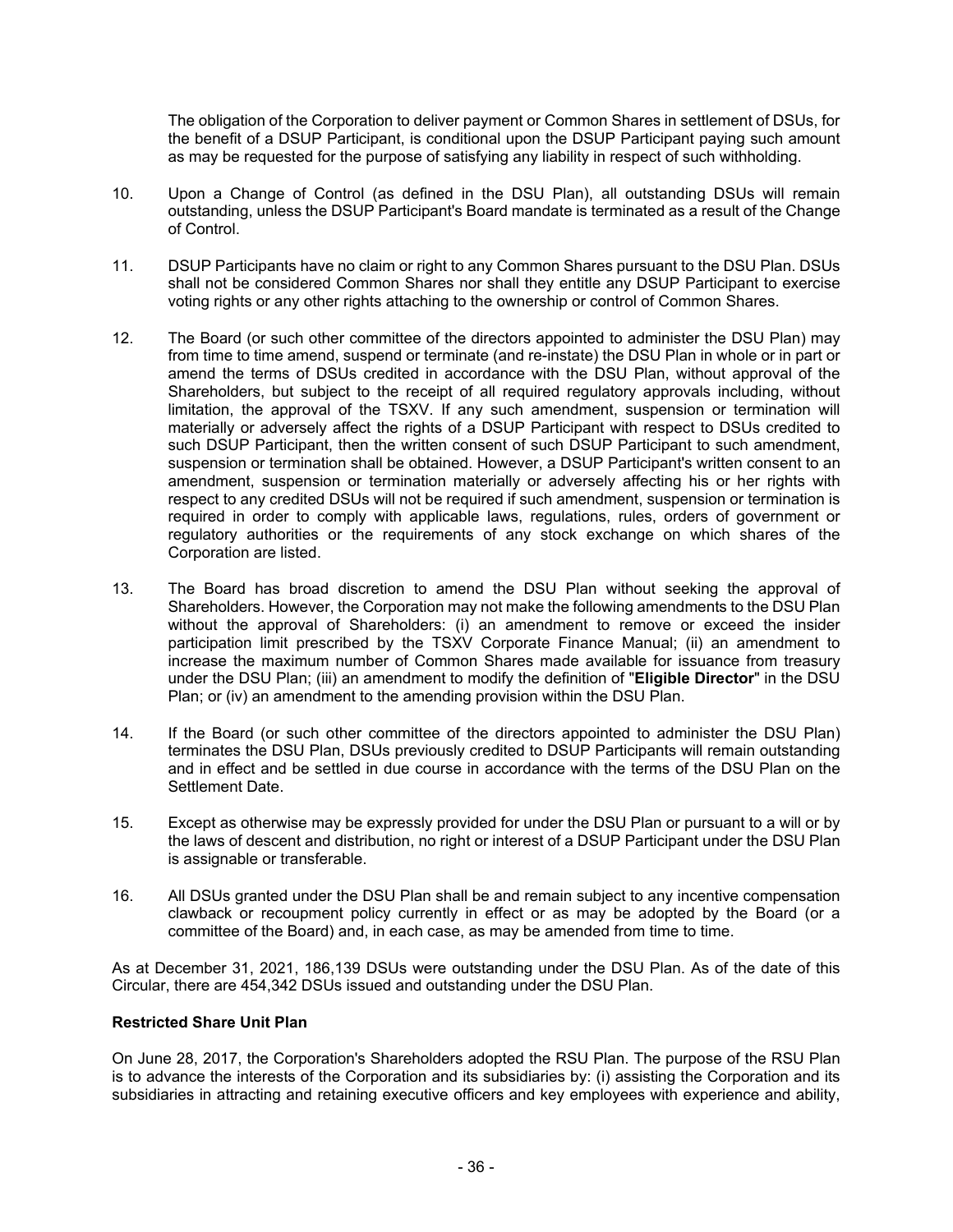(ii) allowing certain executive officers, key employees and consultants of the Corporation and its subsidiaries to participate in the long term success of the Corporation, and (iii) promoting a greater alignment of interests between the executive officers, consultants and key employees designated under the RSU Plan and the Shareholders.

The following is a summary of the principal terms of the RSU Plan, which is qualified in its entirety by reference to the text of the RSU Plan, , a copy of which is attached as Schedule "F"Schedule "F" to this **Circular** 

The maximum number of Common Shares made available for issuance from treasury under the RSU Plan, subject to certain adjustments described in the RSU Plan, shall not exceed 3,500,000 Common Shares (representing approximately 5.1% of the total issued and outstanding Common Shares as of the date of this Circular, calculated on an undiluted basis), provided, however, that the number of Common Shares reserved for issuance from treasury under the RSU Plan and pursuant to all other security-based compensation arrangements of the Corporation and its subsidiaries shall, in the aggregate, not exceed 10% of the number of Common Shares then issued and outstanding.

- 1. The Board (or such other committee of the directors appointed to administer the RSU Plan), upon recommendation from the President and/or Chief Executive Officer, from time to time in their sole discretion designates the executives and key employees entitled to participate in the RSU Plan ("**RSUP Participants**"). RSUs are granted to RSUP Participants at the discretion of the Compensation Committee.
- 2. The grant of RSUs under the RSU Plan is subject to a number of restrictions:
	- (a) the aggregate number of Common Shares issuable at any time to Insiders (as defined in the RSU Plan) under the RSU Plan and all other security-based compensation arrangements of the Corporation and its subsidiaries shall not, in the aggregate, exceed 10% of the issued and outstanding Common Shares, calculated on a non-diluted basis;
	- (b) within any twelve (12) month period, the Corporation shall not issue to Insiders under the RSU Plan and all other security-based compensation arrangements of the Corporation and its subsidiaries, in the aggregate, a number of Common Shares exceeding 10% of the issued and outstanding Common Shares, calculated on a non-diluted basis;
	- (c) within any twelve (12) month period, the Corporation shall not issue to any one person (and companies wholly-owned by that person) under the RSU Plan and all other security-based arrangements of the Corporation and its subsidiaries, in the aggregate, a number of Common Shares exceeding five percent (5%) of the issued and outstanding Common Shares, calculated on a non-diluted basis;
	- (d) within any twelve (12) month period, the Corporation shall not issue to a consultant under the RSU Plan and all other security-based arrangements of the Corporation and its subsidiaries, in the aggregate, a number of Common Shares exceeding two percent (2%) of the issued and outstanding Common Shares, calculated on a non-diluted basis;
	- (e) within any twelve (12) month period, the Corporation shall not issue to any person retained to provide investor relations activities, under the RSU Plan and all other security-based arrangements of the Corporation and its subsidiaries, in the aggregate, a number of Common Shares exceeding two percent (2%) of the issued and outstanding Common Shares, calculated on a non-diluted basis;
	- (f) the aggregate number of Common Shares made available for issuance from treasury to all non-employee directors of the Corporation under the RSU Plan (alone or when combined with all of the other security-based compensation arrangements of the Corporation and its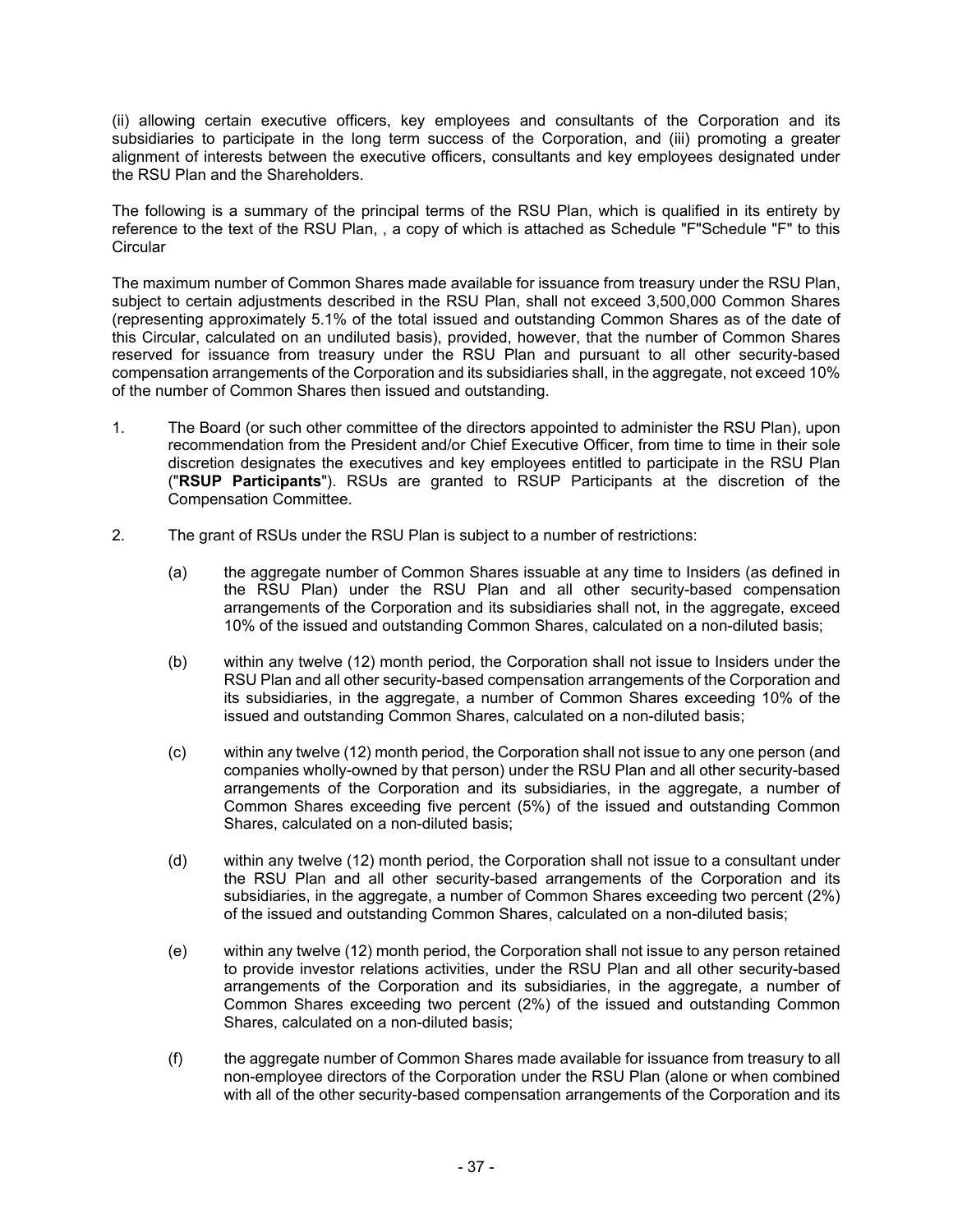subsidiaries) shall not exceed 1% of the Corporation's total issued and outstanding Common Shares; and

- (g) the value of Common Shares associated with grants to any individual non-employee director of the Corporation under the RSU Plan (alone or when combined with grants under all of the other security-based compensation arrangements of the Corporation and its subsidiaries) shall not exceed \$150,000 annually. However, the yearly limitation set forth in the RSU Plan shall not apply to the initial grant of securities under the security-based compensation arrangements to new non-employee directors.
- 3. Whenever cash or other dividends are paid on Common Shares, additional RSUs will be automatically granted to each RSUP Participant who holds RSUs on the record date for such dividends. The number of such RSUs (rounded to the nearest whole RSU) to be credited to such RSUP Participant as of the date on which the dividend is paid on the Common Shares shall be an amount equal to the quotient obtained when (i) the aggregate value of the cash or other dividends that would have been paid to such RSUP Participant if his or her RSUs as of the record date for the dividend had been Common Shares, is divided by (ii) the Market Value (as defined in the RSU Plan) of the Common Shares as of the date on which the dividend is paid on the Common Shares. RSUs granted to a RSUP Participant by reason of cash or other dividends paid on Common Shares are subject to the same vesting conditions (time and performance, as applicable) as the RSUs to which they relate.
- 4. Vesting and settlement provisions under the RSU Plan are as follows:
	- (a) Subject to the discretion of the Board (or such other committee of the directors appointed to administer the RSU Plan), RSUs will vest in their entirety over three years (one-third on each of the first, second and third anniversary of the date a RSU is awarded).
	- (b) The RSUs may vest according to time and/or performance vesting conditions. The RSUs that are subject to the time vesting condition shall be deemed to have been 100% satisfied if the RSUP Participant is employed by the Corporation and/or a subsidiary on the date specified in the RSU Award Agreement (as defined in the RSU Plan). The RSUs that are subject to the performance vesting condition(s) (as applicable) shall also vest on the date specified in the RSU Award Agreement, provided that such number of vested RSUs shall be multiplied by the performance percentage determined by the Board (or such other committee of the directors appointed to administer the RSU Plan), all in accordance with the RSU Award Agreement.
	- (c) Within ten (10) days from the vesting date, the RSUP Participant (or his or her successor) shall be entitled to receive, in accordance with the prior election of such RSUP Participant, either: (i) one (1) Common Share for each RSU credited to the RSUP Participant's account on the Settlement Date, (ii) a lump sum cash payment equal to the Market Value on the Settlement Date of one (1) Common Share for each RSU credited to the RSUP Participant's account on the Settlement Date, or (iii) any combination of the foregoing (subject to the discretion Board (or such other committee of directors appointed to administer the RSU Plan) to settle by alternative form provided for under the RSU Plan).
	- (d) Upon a Change of Control (as defined in the RSU Plan), all outstanding RSUs shall vest immediately, irrespective of any performance vesting conditions.
- 5. RSUs will be adjusted to reflect changes affecting the Common Shares as a result of any stock dividend, stock split, combination or exchange of shares, merger, consolidation, recapitalization, amalgamation, plan of arrangement, reorganization, spin off or other distribution (other than normal cash dividends) of the Corporation's assets to Shareholders or any other change affecting the Common Shares.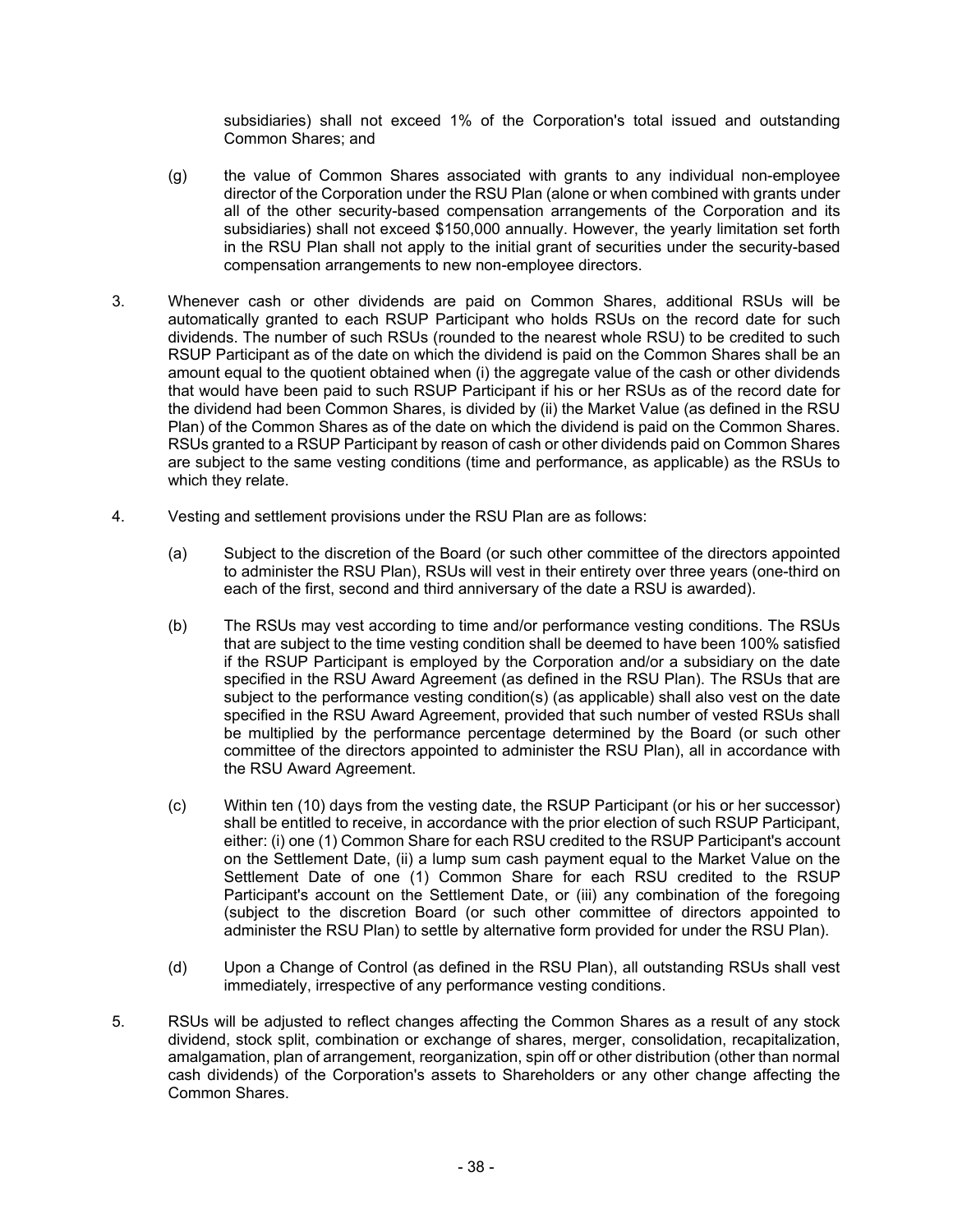- 6. If a RSUP Participant ceases to be an employee as a result of termination for cause, or as a result of a voluntary termination, all of the RSUP Participant's outstanding RSUs will be terminated.
- 7. If a RSUP Participant ceases to be an employee of the Corporation or a subsidiary as a result of death, termination not for cause, retirement or long-term disability, the time vesting component of RSUs will be subject to the following considerations:
	- (a) In the event the RSUP Participant is not entitled to a Benefits Extension Period (as defined in the RSU Plan), then the time vesting component of each RSU grant will be pro-rated based on the number of days actually worked from the date of grant of such RSUs until the date of death, termination not for cause, retirement or long-term disability, over the number of days in the original vesting schedule in relation to such RSU grant.
	- (b) In the event the RSUP Participant is entitled to a Benefits Extension Period, then the time vesting component of each RSU grant will be pro-rated based on the sum of (i) the number of days actually worked from the date of grant up until the date of death, termination not for cause, retirement or long-term disability, and (ii) the number of days included in the Benefits Extension Period, over the number of days in the original vesting schedule in relation to such grant.
- 8. If a RSUP Participant ceases to be an employee of the Corporation or a subsidiary as a result of death, termination not for cause, retirement or long-term disability, the performance vesting component of RSUs will be subject to the following considerations:
	- (a) In the event the RSUP Participant is not entitled to a Benefits Extension Period, then the performance vesting component of each RSU grant will be pro-rated based on the number of days actually worked from the date of grant until the date of death, termination not for cause, retirement or long-term disability, over the number of days in the original vesting schedule in relation to such grant; the number of vested RSUs resulting from such prorated calculation will be multiplied by the performance percentage determined by the Committee.
	- (b) In the event the RSUP Participant is entitled to a Benefits Extension Period, then the performance vesting component of each RSU grant will be pro-rated based on the sum of (i) the number of days actually worked from the date of grant up until the date of death, termination not for cause, retirement or long-term disability, and (ii) the number of days included in the Benefits Extension Period, over the number of days of the original vesting schedule set forth in relation to such grant.
- 9. A voluntary resignation will be considered as retirement if the RSUP Participant has reached normal retirement age under the Corporation's benefit plans or policies, unless the Committee decides otherwise at its sole discretion.
- 10. The Committee may from time to time amend, suspend or terminate (and re-instate) the RSU Plan in whole or in part or amend the terms of RSUs credited in accordance with the RSU Plan, without approval of the Shareholders, but subject to the receipt of all required regulatory approvals including, without limitation, the approval of the TSXV. If any such amendment, suspension or termination will materially or adversely affect the rights of a RSUP Participant with respect to RSUs credited to such RSUP Participant, then the written consent of such RSUP Participant to such amendment, suspension or termination shall be obtained. However, a RSUP Participant's written consent to an amendment, suspension or termination materially or adversely affecting his or her rights with respect to any credited RSUs will not be required if such amendment, suspension or termination is required in order to comply with applicable laws, regulations, rules, orders of government or regulatory authorities or the requirements of any stock exchange on which shares of the Corporation are listed.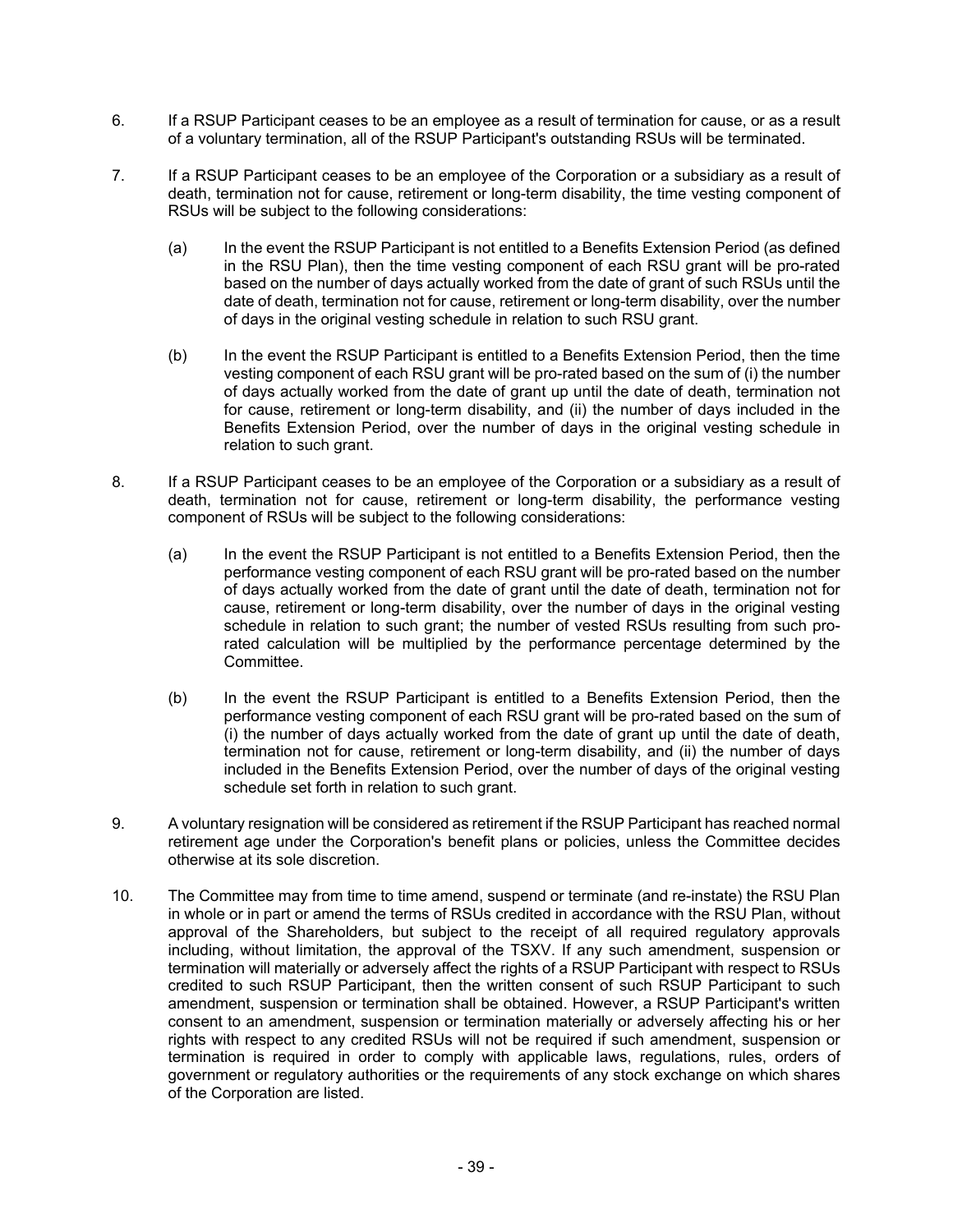- 11. If the Board (or such other committee of directors appointed to administer the RSU Plan) terminates the RSU Plan, RSUs previously credited to RSUP Participants will remain outstanding and in effect and be settled in due course in accordance with the terms of the RSU Plan.
- 12. Except as otherwise may be expressly provided for under the RSU Plan or pursuant to a will or by the laws of descent and distribution, no right or interest of a RSUP Participant under the RSU Plan is assignable or transferable.

As of December 31, 2021, there were 580,000 RSUs issued and outstanding under the RSU Plan. As of the date of this Circular, there are 1,045,000 RSUs issued and outstanding under the RSU Plan.

#### **Equity Compensation Plan Information**

The following table provides details, as of December 31, 2021, aggregated information for the Corporation's Equity Compensation Plans under which equity securities of the Corporation are authorized for issuance from treasury. As of December 31, 2021, there were 68,160,439 Common Shares issued and outstanding. The total number of Common Shares made available for issuance from treasury under all share-based compensation arrangements of the Corporation shall not exceed 10% of the number of Common Shares then issued and outstanding.

| <b>Option Plan</b><br><b>Category</b>                                          | <b>Number of Common</b><br><b>Shares to be issued</b><br>upon exercise of<br>outstanding Options,<br><b>Warrants and rights (a)</b> | <b>Weighted-average</b><br>exercise price of<br>outstanding Options,<br><b>Warrants and rights</b><br>(b) | <b>Number of Common Shares</b><br>remaining available for future<br><b>issuance under Equity</b><br><b>Compensation Plans (excluding</b><br>securities reflected in column<br>$(a))^{(1)}$ |
|--------------------------------------------------------------------------------|-------------------------------------------------------------------------------------------------------------------------------------|-----------------------------------------------------------------------------------------------------------|--------------------------------------------------------------------------------------------------------------------------------------------------------------------------------------------|
| Equity compensation<br>plans approved by<br>securityholders                    |                                                                                                                                     |                                                                                                           |                                                                                                                                                                                            |
| Option Plan <sup>(2)</sup>                                                     | 4,650,876                                                                                                                           | \$2.91                                                                                                    |                                                                                                                                                                                            |
| $RSU$ Plan $(4)$                                                               | 580,000                                                                                                                             | N/A                                                                                                       |                                                                                                                                                                                            |
| $DSU$ Plan $(5)$                                                               | 186,139                                                                                                                             | N/A                                                                                                       |                                                                                                                                                                                            |
| Equity compensation<br>plans not approved by<br>securityholders <sup>(3)</sup> | N/A                                                                                                                                 | N/A                                                                                                       |                                                                                                                                                                                            |
| Total                                                                          | 5,417,015                                                                                                                           | \$2.91                                                                                                    | 1,399,028                                                                                                                                                                                  |

#### **Notes:**

<sup>(1)</sup> Based on a total of 6,816,043 Common Shares issuable pursuant to all share-based compensation arrangements representing 10% of the Corporation's issued and outstanding share capital of 68,160,439 Common Shares as at December 31, 2021.

<sup>(2)</sup> Stock option plans and other security-based compensation arrangements which have been adopted prior to an issuer listing on TSXV and are in effect upon listing on the TSXV must be in compliance with TSXV requirements. However, such arrangements do not need to be approved by the security holders at the time of listing on the TSXV. According to Policy 4.4 of the TSXV Corporate Finance Manual, listed issuers must obtain security holder approval yearly at the Corporation's annual general meeting for rolling stock option plans in order to continue to grant awards.

<sup>(3)</sup> There are no equity compensation plans of the Corporation that have not been approved by Shareholders.

<sup>(4)</sup> The maximum number of Common Shares issuable from treasury under the RSU Plan shall not exceed 3.5 million Common Shares. Pursuant to the terms of the RSU Plan, settlement of RSUs can be made in the form of Common Shares, cash or a combination thereof. The weighted average exercise price for RSUs is not applicable, given that the RSU settlement date is based on the volume weighted average price of the Common Shares traded on the TSXV for the five consecutive trading days prior to such date.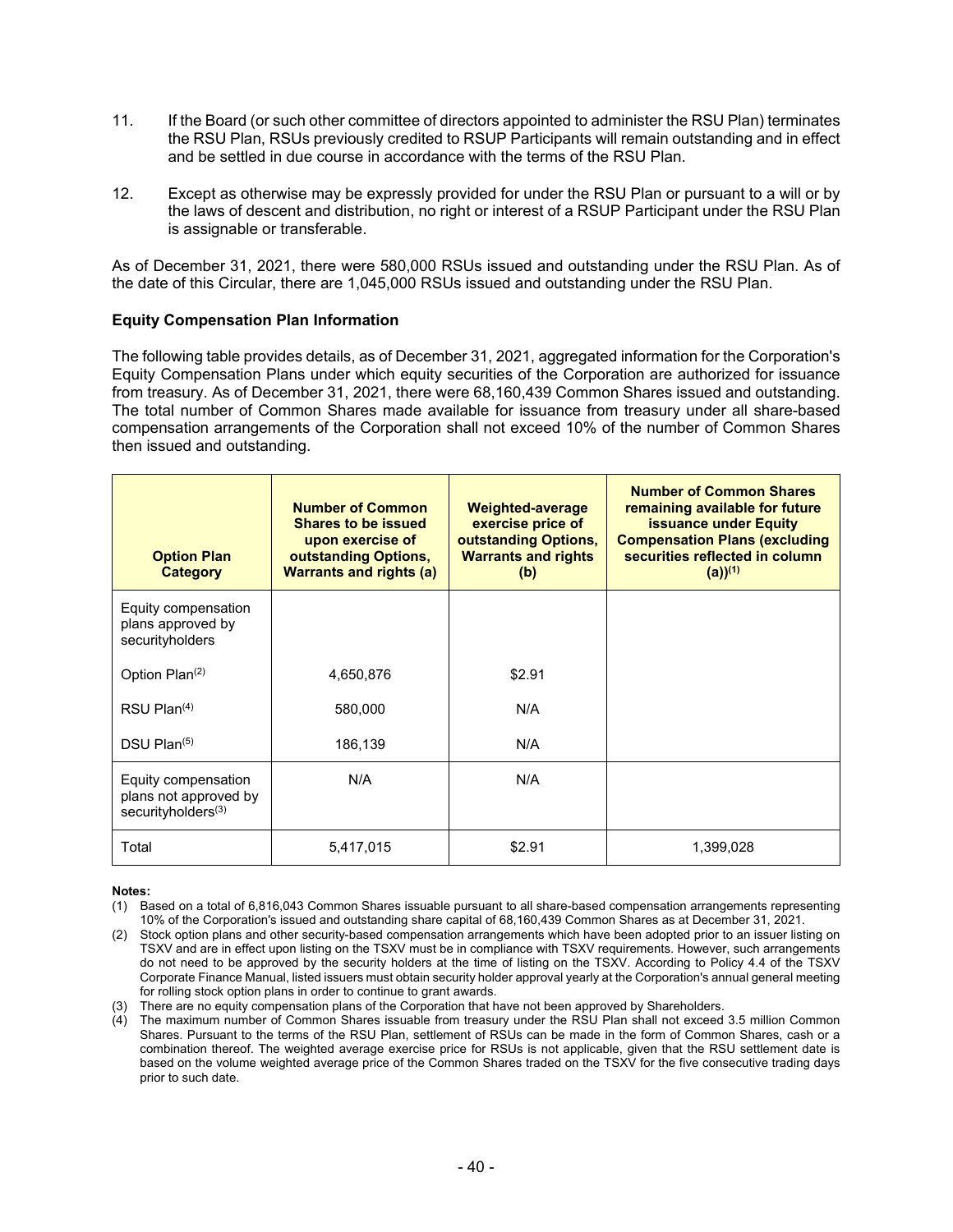(5) The maximum number of Common Shares issuable from treasury under the DSU Plan shall not exceed 3.5 million Common Shares. Pursuant to the terms of the DSU Plan, settlement of DSUs can be made in the form of Common Shares, cash or a combination thereof.

As at December 31, 2021, the Corporation had 4,650,876 Options outstanding representing approximately 6.8% of the issued and outstanding Common Shares then outstanding. As at December 31, 2021, the Corporation had 580,000 RSUs outstanding representing approximately 0.9% of the issued and outstanding Common Shares then outstanding. As at December 31, 2021, the Corporation had 186,139 DSUs outstanding, representing approximately 0.3% of the issued and outstanding Common Shares then outstanding.

In respect of the financial year ended December 31, 2021, the annual burn rate of the Option Plan was 1.3%, the annual burn rate of the RSU Plan was 0.1% and the annual burn rate of the DSU Plan was 0.2%. The annual burn rate is calculated by dividing the number of Options, RSUs or DSUs granted during the applicable fiscal year by the weighted average number of Common Shares outstanding for the applicable fiscal year. In respect of the financial year ended December 31, 2020, the annual burn rate of the Option Plan was 2.0%, the annual burn rate of the RSU Plan was 0.2% and the annual burn rate of the DSU Plan was 0.1%. The Option Plan, RSU Plan and DSU Plan were established in 2019.

### **Executive Share Ownership Requirements**

The board believes that it is important that certain executive officers of the Corporation have long-term interests that are aligned with the long-term interests of the Corporation and its Shareholders. Effective March, 11, 2020, the Board approved the Equity Ownership Policy for Executives which requires the CEO to hold Common Shares with an aggregate acquisition cost or market value (assessed at year end) equal to at least three times his annual base salary, the CFO to hold Common Shares with an aggregate acquisition cost or market value equal to at least one times his annual base salary and the Vice President, Exploration to hold Common Shares with an aggregate acquisition cost or market value equal to at least 50% of his annual base salary. In general, executives have five years to comply with this policy.

# **STATEMENT OF CORPORATE GOVERNANCE**

The Corporation and its Board consider good corporate governance to be central to the effective and efficient operation of the Corporation in order that the Corporation may achieve its goals of enhancing Shareholder value over the long term by conducting its business activities in a valuable, ethical and transparent manner. The Board is committed to a high standard of corporate governance practices and believes that this commitment is not only in the best interest of the Shareholders, but that it also promotes successful decision making at the Board level. The Board has adopted a Business Conduct and Ethics Policy to encourage and promote a culture of ethical business conduct amongst the directors, officers, employees and consultants of the Corporation. The Business Conduct and Ethics Policy is available on the Corporation's website at www.o3mining.com.

The Board encourages and promotes an overall culture of ethical business conduct by promoting compliance with applicable laws, rules and regulations, and advocating awareness of the guidelines and policies detailed in the Business Conduct and Ethics Policy. Through its meetings with management and other informal discussions with management, the Board believes the Corporation's management team likewise promotes and encourages a culture of ethical business conduct throughout the Corporation's operations, and the management team is expected to monitor the activities of the Corporation's employees, consultants and agents in that regard.

The Corporation is pleased to provide, in this Circular, an overview of its corporate governance practices, as assessed in the context of NI 58-101, National Policy 58-201 – *Corporate Governance Guidelines* ("**NP 58-201**") and National Instrument 52-110 – *Audit Committees and Companion Policy* ("**NI 52-110**").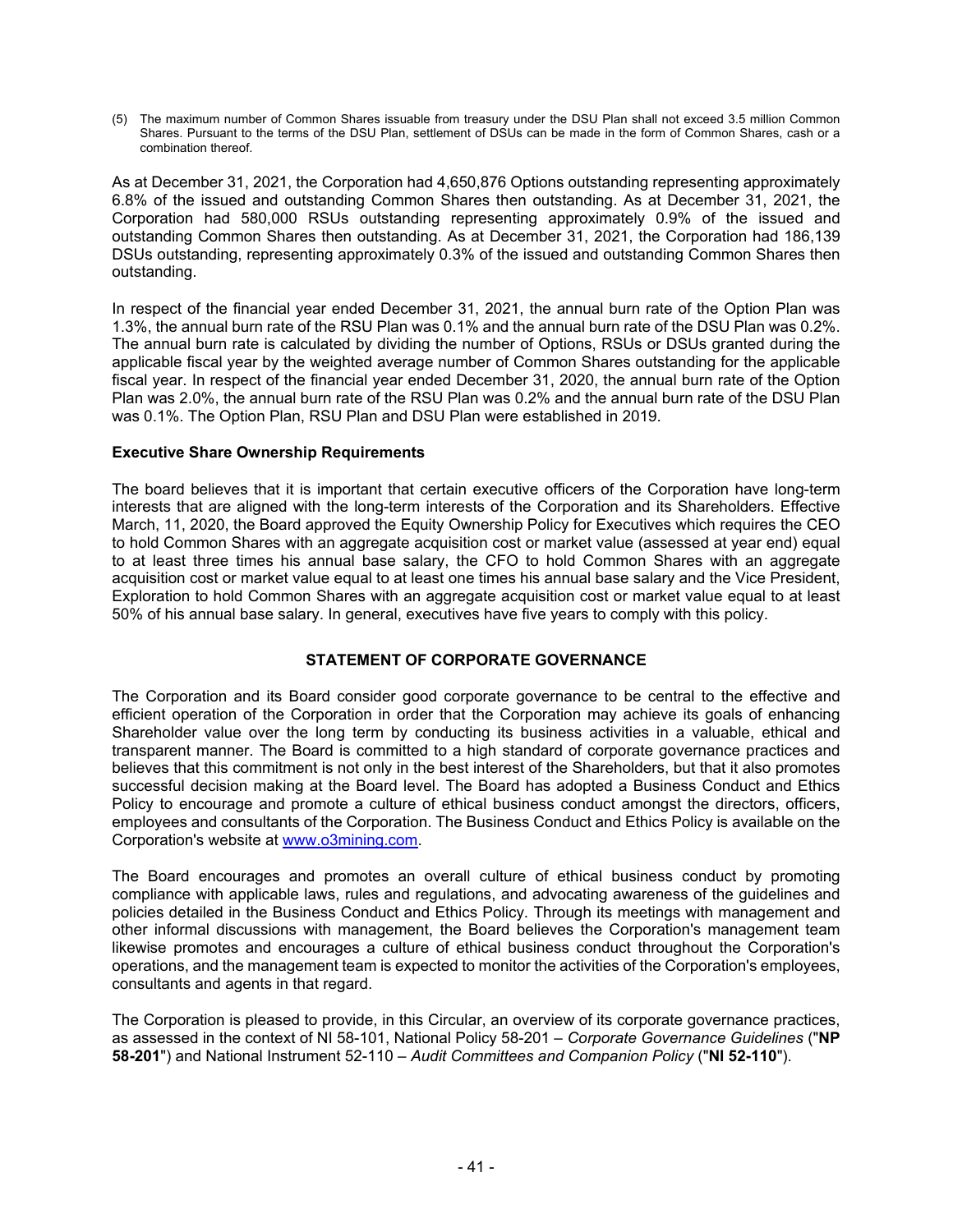### **Board of Directors**

The Board believes that it functions independently of management and reviews its procedures on an ongoing basis to ensure that it is functioning independently of management. The Board meets without management present, on a regular basis. When conflicts arise, interested parties are precluded from voting on matters in which they may have an interest. In light of the suggestions contained in NP 58-201, the Board convenes meetings, as deemed necessary, of the independent directors, at which non-independent directors and members of management are not in attendance. The Board discharges its responsibilities directly and through the committees of the Board:

- the Audit Committee, comprised of three independent Board members;
- the Corporate Governance and Nominating Committee (the "**CG&N Committee**"), comprised of three independent Board members;
- the Compensation Committee, comprised of three Board members two of whom are independent; and
- the Sustainable Development Committee, comprised of three Board members two of whom are independent.

Each committee of the Board operates under a formal charter or mandate which is reviewed, and updated as necessary, on an annual or more frequent basis if necessary. A copy of each mandate can be found on the Corporation's website at www.o3mining.com. In fulfilling its responsibilities, the Board delegates dayto-day authority to management of the Corporation, while reserving the ability to review management decisions and exercise final judgement on any matter. In accordance with applicable legal requirements and historical practice, all matters of a material nature are presented by management to the Board for approval.

The Board is currently comprised of nine directors, 78% of which are independent, effective as of the date of this Circular. NI 58-101 defines an "**independent director**" as a director who has no direct or indirect "**material relationship**" with the issuer. A "**material relationship**" is as a relationship which could be, in the view of the board of directors of a company, reasonably expected to interfere with the exercise of a member's independent judgment. Each of Bernardo Alvarez Calderon, Patrick Anderson, Mélissa Desrochers, Murray John, Keith McKay, Amy Satov and Elijah Tyshynski are considered to be independent within the meaning of NI 58-101. José Vizquerra Benavides and John Burzynski are not independent as they are officers of the Corporation and/or officers of the parent of the Corporation within the last three years.

### *John Burzynski*

Mr. Burzynski is a Director and Chairman of the Board of the Corporation. He currently serves as Executive Chairman, and has been since August 2015 Chief Executive Officer and Director of Osisko Mining Inc., and has been a director of Osisko Mining Inc. (formerly Oban Mining Corporation) since incorporation in February 2010. Mr. Burzynski is currently a director of Osisko Gold Royalties Ltd. and, from June 2014 to August 2016, also served as the Senior Vice President, New Business Development. Mr. Burzynski holds a Bachelor of Science (Honours) degree in Geology from Mount Allison University and a Master of Science in exploration and mineral economics (MINEX) from Queen's University. He is a registered P.Geo. in the province of Québec, and has over 30 years of experience as a professional geologist on international mining and development projects.

### *José Vizquerra Benavides*

Mr. Vizquerra is President and Chief Executive Officer, and a director of the Corporation. Prior to his appointment at the Corporation, Mr. Vizquerra was Executive Vice President of Strategic Development for Osisko Mining Inc. Mr. Vizquerra joined Osisko Mining Inc. from Oban Mining Corporation, where, as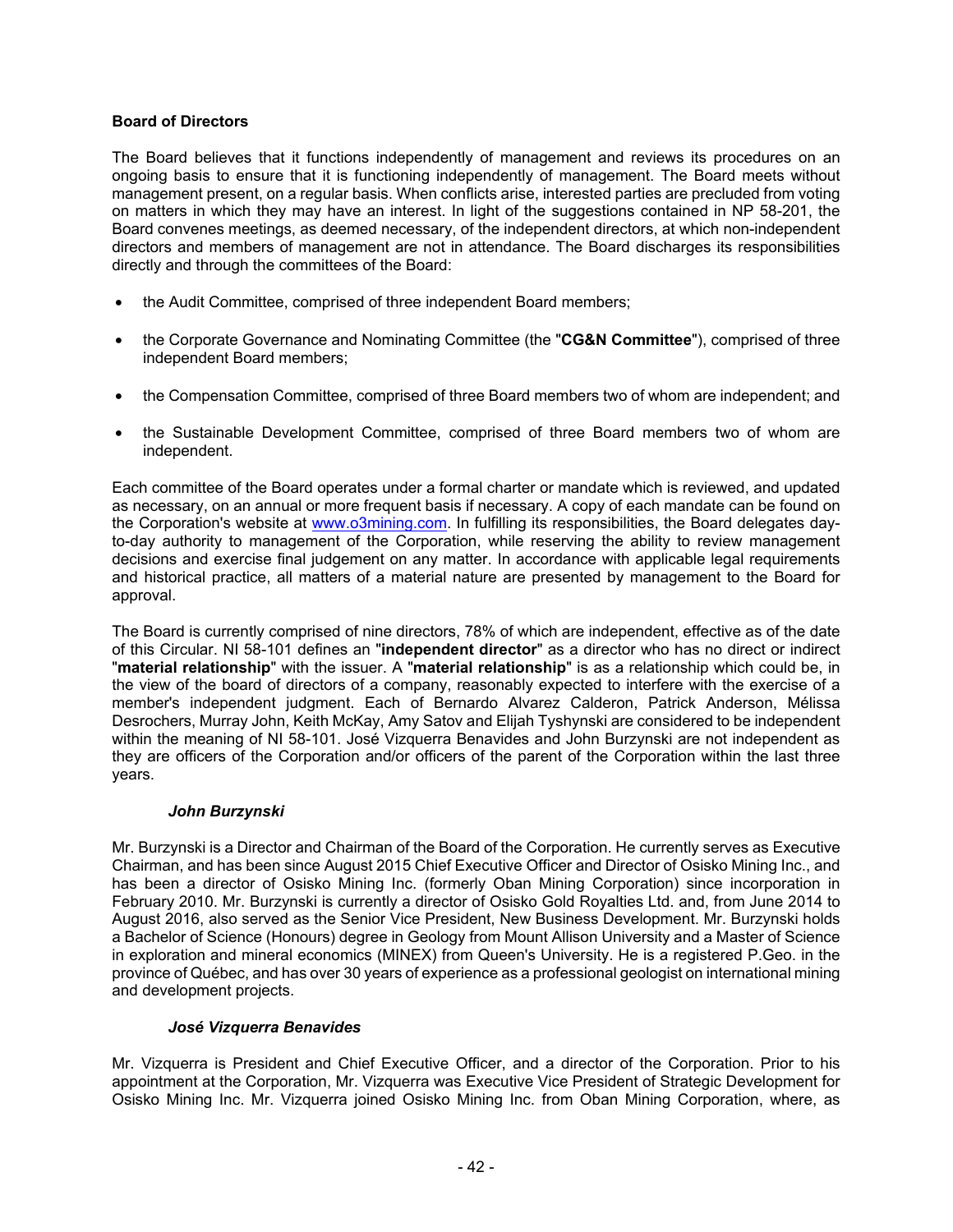President and Chief Executive Officer, he played a leading role in the combination of Oban Mining Corporation, Corona Gold Corporation, Eagle Hill Exploration Corporation, and Ryan Gold Corporation to form Osisko Mining Inc. Through ambitious drilling and prudent capital raising, Osisko Mining Inc. has become the highly valued proponent of the world-class Windfall gold project. Before that, Mr. Vizquerra was Head of Business Development for Compañia de Minas Buenaventura. Previously, he was a production and exploration geologist at the Red Lake gold mine in Ontario.

Mr. Vizquerra currently serves as a director of Osisko Mining Inc and Silver Mountain Resources Inc., and as an advisor to the boards of Discovery Metals Corporation and Palamina Resources. The Young Mining Professionals recognized Mr. Vizquerra as one of their Young Mining Professionals of the year with the 2019 Peter Munk Award.

Mr. Vizquerra is an alumnus of the General Management Program and the Advanced Finance Program , at the Wharton School of Business. He holds an MSc in Mineral Exploration from Queens University and a B.Sc in Civil Engineering from UPC Universidad Peruana de Ciencias Aplicadas. Mr. Vizquerra is a "qualified person" for purposes of National Instrument 43-101 – *Standards of Disclosure for Mineral Projects*.

# *Murray John*

Mr. John currently serves as a Lead Director of the Corporation, Chair of the Board of Discovery Metals Corp., Chairman and Director of Prime Mining Corp. and as a Director of Osisko Gold Royalties Ltd. Mr. John is also a former director of Osisko Mining Inc. from August 2015 to June 2018. Prior to his retirement in December 2015, Mr. John was the President and Chief Executive Officer of Dundee Resources Limited, a private resource-focused investment company, and Managing Director and a Portfolio Manager with Goodman & Company, Investment Counsel Inc. Mr. John was also the former President and Chief Executive Officer of Corona Gold Corporation and Ryan Gold Corporation up to 2015. He has been involved with the resource investment industry since 1992 and has worked as an investment banker, buy-side mining analyst, sell-side mining analyst, and portfolio manager. Mr. John graduated from the Camborne School of Mines in 1980. He also received a Master of Business Administration from the University of Toronto in 1993.

### *Patrick F.N. Anderson*

Mr. Anderson currently serves as a director of the Corporation. He was appointed as a director of Osisko Mining Inc. in August 2012. He founded Dalradian Resources Inc. and has served as its Chief Executive Officer from October 2009 to present. Mr. Anderson is an exploration geologist, entrepreneur, and business executive with over 20 years of experience working in the resource sector. Previously, Mr. Anderson was a director, President, Chief Executive Officer and co-founder of Aurelian Resources Inc.

# *Bernardo Alvarez Calderon*

Mr. Alvarez Calderon currently serves as a director of the Corporation, and is also a director of Osisko Mining Inc., since April 2014. He is also the Chief Executive Officer of Analytica Mineral Services, having served in that role since January 2005. Mr. Alvarez Calderon has taken the Owners/President Management Program at the Harvard Business School and holds a Bachelor of Science in geological engineering from the Colorado School of Mines.

### *Mélissa Desrochers*

Mélissa Desrochers currently serves as director of the Corporation and is a Public Affairs, Communications and Stakeholders Engagement Consultant for a Québec company. She is an experienced consultant with a background in strategic communications and stakeholder engagement for major and complex projects within the mining industry. Her expertise lies in communications, government relations and enhancing companies Environmental, Social and Governance (ESG) activities. Her previous work experience includes Director of Government Relations and External Communication for Agnico Eagle Mines Limited,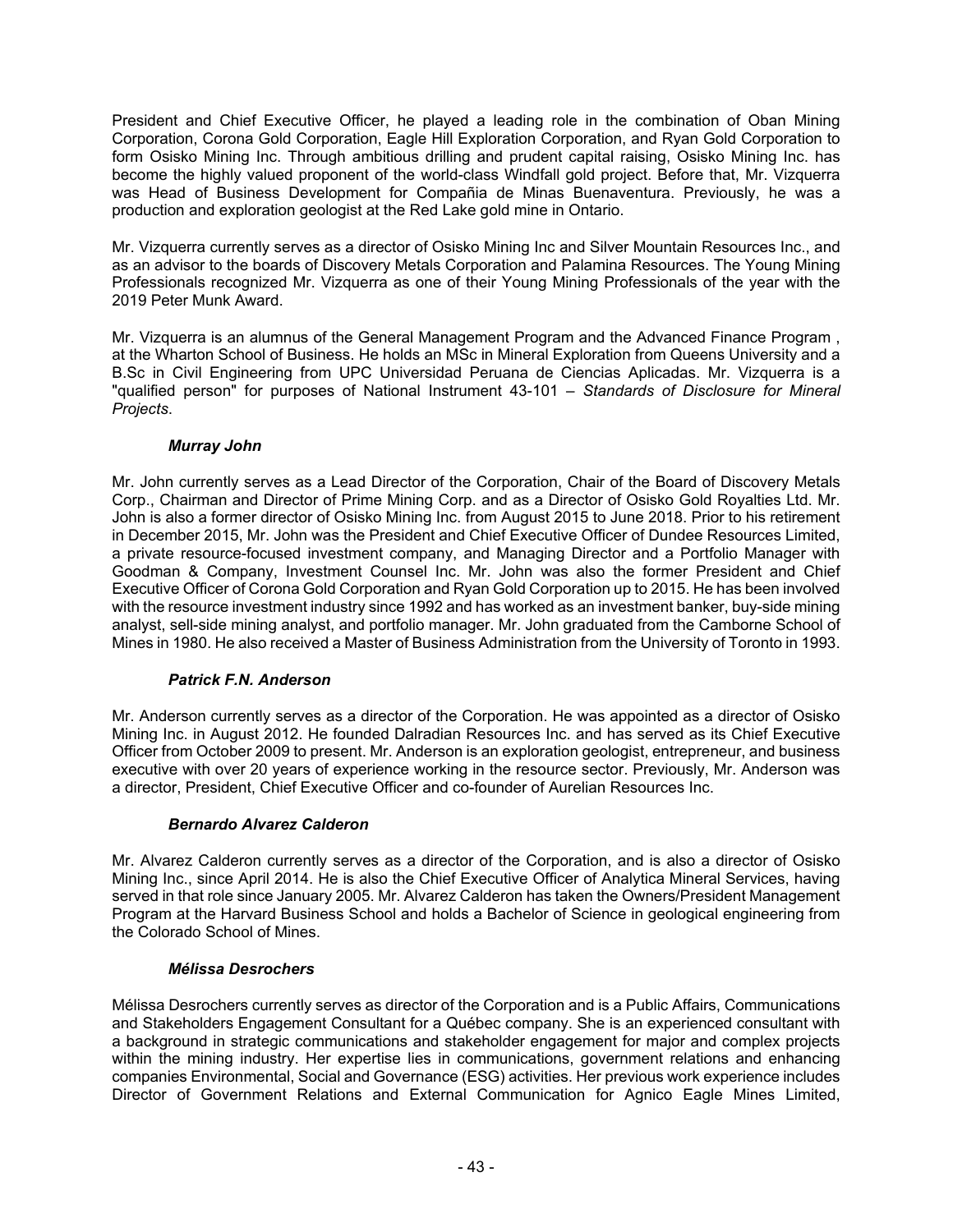Communications and Community Relations Manager for Canadian Malartic Mine, and formerly co-owning a communications firm for several years in which she worked closely with stakeholders from the natural resources sector. Ms. Desrochers studied communications, indigenous affairs, management and holds a Graduate degree in Project Management from the Université du Québec en Abitibi-Témiscamingue.

### *Keith McKay*

Mr. McKay currently serves as a director of the Corporation and has been a director of Osisko Mining Inc. since August 2012. His current principal occupation is Chief Financial Officer of Dalradian Resources Inc. since June 2010. Mr. McKay is a Chartered Professional Accountant with extensive experience in the mining industry, including public company reporting requirements, financing, and merger and acquisition transactions. Mr. McKay received his C.A. designation in 1981 with Coopers & Lybrand (now PricewaterhouseCoopers LLP) and holds a Bachelor of Arts Degree from Western University.

### *Amy Satov*

Ms. Satov, B.A., LL.B., M.B.A., is General Counsel of Balcan Innovations Inc. and currently serves as a Director of the Corporation, director of each of Osisko Mining Inc., Osisko Metals Inc., and Brunswick Exploration Inc. Ms. Satov was Senior Legal Counsel of Nuvei Technologies Corp. from April 2020 to March 2021. Formerly, Ms. Satov served as Chief Executive Officer of BL Solutions Inc., a national lighting distributor, from November 2019 to March 2020, a director and chair of the audit committee of Cannara Biotech Inc. up to January 2020, and Chief Executive Officer of Litron Distributors Ltd. up to April 2020. Prior to 2012, Ms. Satov was the Executive Vice President of Legal, Compliance and Distribution and Corporate Secretary of DundeeWealth Inc., a wealth management company with \$80 billion of assets under management that was acquired by The Bank of Nova Scotia in 2011. Ms. Satov advised on all M&A activities as well as securities, regulatory and other corporate commercial matters. In 2010, Ms. Satov was recognized by Strathmore's "Who's Who" for excellence and achievement in her profession, and in 2020 was named one of Canada's "Top 100 Canadian Professionals".

### *Elijah Tyshynski*

Mr. Tyshynski currently serves as a director of the Corporation. He has almost two decades of experience in International Capital Markets as a Structurer, Trader, and Portfolio Manager. Mr. Tyshynski was a Senior Principal (Portfolio Manager) for the Ontario Teachers' Pension Plan until 2019, where he managed the funds exposure to Emerging Markets. He has also served as Director, Head of Trading, for the Standard Bank of South Africa, in Johannesburg, where he gained considerable exposure to Infrastructure and Commodity Financing on the African Continent. Prior to this, he served as a VP at Morgan Stanley & The Royal Bank of Canada in London, England. Mr. Tyshynski graduated from McGill University with a Bachelor of Arts degree in Economics.

### **Board Skills Matrix**

The Board ensures that the skill set developed by directors, through their business expertise and experience, meets the needs of the Board. The following table exemplifies the current skills that each nominee possesses: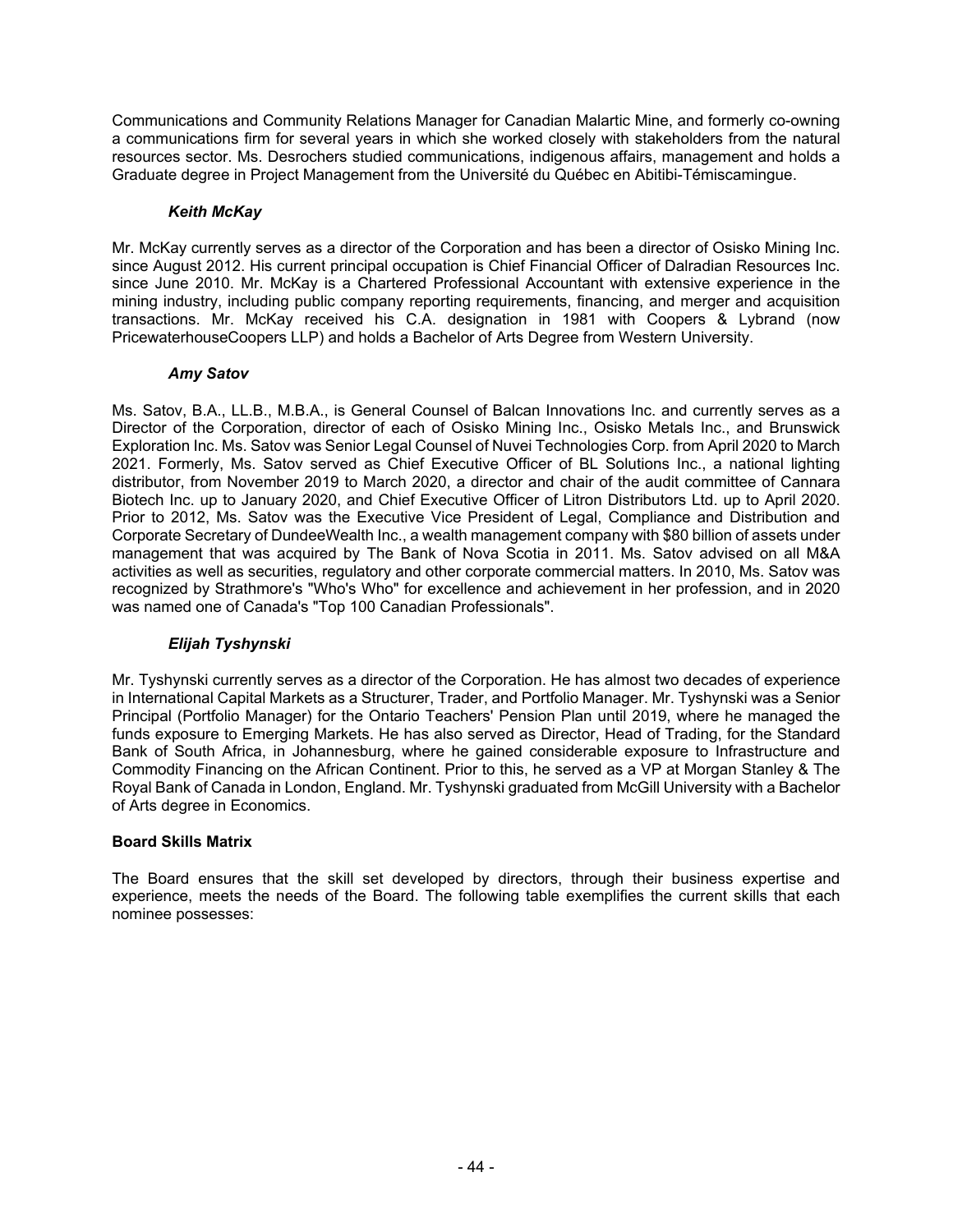| <b>REPORTING OF DIRECTORS' SKILLS/COMPETENCIES</b><br><b>Directors</b> |                                 |                                              |                       |                                           |                                    |              |                                                      |               |                                               |
|------------------------------------------------------------------------|---------------------------------|----------------------------------------------|-----------------------|-------------------------------------------|------------------------------------|--------------|------------------------------------------------------|---------------|-----------------------------------------------|
| <b>Technical Skills and</b><br><b>Experience</b>                       | <b>John</b><br><b>Burzynski</b> | José<br><b>Vizquerra</b><br><b>Benavides</b> | <b>Murray</b><br>John | <b>Patrick</b><br>F.N.<br><b>Anderson</b> | <b>Keith</b><br><b>McKay Satov</b> | Amy          | <b>Bernardo</b><br><b>Alvarez</b><br><b>Calderon</b> | <b>Elijah</b> | <b>Mélissa</b><br><b>Tyshynski Desrochers</b> |
| Financial $(1)$                                                        | $\checkmark$                    | $\checkmark$                                 | $\checkmark$          | $\checkmark$                              | $\checkmark$                       | $\checkmark$ | $\checkmark$                                         | $\checkmark$  | $\checkmark$                                  |
| Risk <sup>(2)</sup>                                                    | $\checkmark$                    |                                              |                       | $\checkmark$                              | $\checkmark$                       | $\checkmark$ | $\checkmark$                                         | $\checkmark$  | $\checkmark$                                  |
| $M&A^{(3)}$                                                            | $\checkmark$                    | $\checkmark$                                 | $\checkmark$          | $\checkmark$                              | $\checkmark$                       | $\checkmark$ |                                                      | $\checkmark$  |                                               |
| Technical/Mining <sup>(4)</sup>                                        | $\checkmark$                    | $\checkmark$                                 | $\checkmark$          | $\checkmark$                              | $\checkmark$                       |              | $\checkmark$                                         |               |                                               |
| Government <sup>(5)</sup>                                              | $\checkmark$                    |                                              |                       | $\checkmark$                              |                                    |              |                                                      |               | $\checkmark$                                  |
| Corporate Governance <sup>(6)</sup>                                    | $\checkmark$                    | $\checkmark$                                 | $\checkmark$          | $\checkmark$                              | $\checkmark$                       | $\checkmark$ | $\checkmark$                                         | $\checkmark$  | $\checkmark$                                  |
| Human Resources <sup>(7)</sup>                                         | $\checkmark$                    | $\checkmark$                                 | $\checkmark$          | $\checkmark$                              | $\checkmark$                       | $\checkmark$ | $\checkmark$                                         |               |                                               |
| Sustainability <sup>(8)</sup>                                          | $\checkmark$                    | $\checkmark$                                 | $\checkmark$          | $\checkmark$                              | $\checkmark$                       | $\checkmark$ | $\checkmark$                                         |               | $\checkmark$                                  |
| Management <sup>(9)</sup>                                              | $\checkmark$                    | $\checkmark$                                 | $\checkmark$          | $\checkmark$                              | $\checkmark$                       | $\checkmark$ | $\checkmark$                                         | $\checkmark$  | $\checkmark$                                  |
| Strategy<br>Development/Implementation(10)                             | $\checkmark$                    | $\checkmark$                                 | $\checkmark$          | $\checkmark$                              | $\checkmark$                       | $\checkmark$ | $\checkmark$                                         | $\checkmark$  | $\sqrt{ }$                                    |
| Legal <sup>(11)</sup>                                                  |                                 |                                              |                       |                                           |                                    | $\checkmark$ |                                                      |               |                                               |
| IT/OT <sup>(12)</sup>                                                  |                                 |                                              |                       | $\checkmark$                              | $\checkmark$                       |              |                                                      | $\checkmark$  |                                               |

#### **Notes:**

(1) Financial: Ability to understand: (i) financial statements; (ii) financial controls and measures; (iii) capital markets; and (iv) financing options.

(2) Risk: Knowledge and experience in the field of risk management as it relates to mining industry.

(3) Mergers and Acquisitions: Understanding of: (i) capital markets in friendly and unfriendly transactions; (ii) complexity of integration post-business continuation; and (iii) general legal requirements in M&A.

(4) Technical/Mining: Understanding of: (i) exploration activities; (ii) mine operations, including risks/challenges/opportunities (mining, milling); (iii) ability to have knowledge of construction/development/planning/scheduling/monitoring of construction/contract administration/forecasting; and (iv) understanding of marketing of metals.

(5) Government Relations: Understanding of: (i) legislative and decision-making process of governments; and (ii) experience in dealing with governments (policy-making, lobbying, etc.).

(6) Corporate Governance: Understanding of (i) the requirements/process for oversight of management; (ii) various stakeholder requirements; and (iii) evolving trends with respect to governance of public companies.

(7) Human Resource: Ability to: (i) review management structure for large organization; (ii) develop/assess/monitor remuneration packages (salary, benefits, long-term and short-term incentives); and (iii) understand how to motivate people.

(8) Sustainability: Understanding of (i) environmental risks in the mining industry; (ii) government regulations with respect to environmental, health & safety; and (iii) understanding of and experience in community relations and stakeholder involvement.

(9) Management: Ability to plan, operate and control various activities of a business.

(10) Strategy Development/Implementation: Ability to apply/generate strategic thinking of relevance to the company.

(11) Legal: Experience as a current or former lawyer, solicitor or barrister.

(12) Information Technology/Operational Technology: Understanding of (i) current and future technology trends in the mining industry (e.g., asset cybersecurity, artificial intelligence, etc.); and ii) digital innovation and initiatives (e.g., automation, robotics and operational hardware).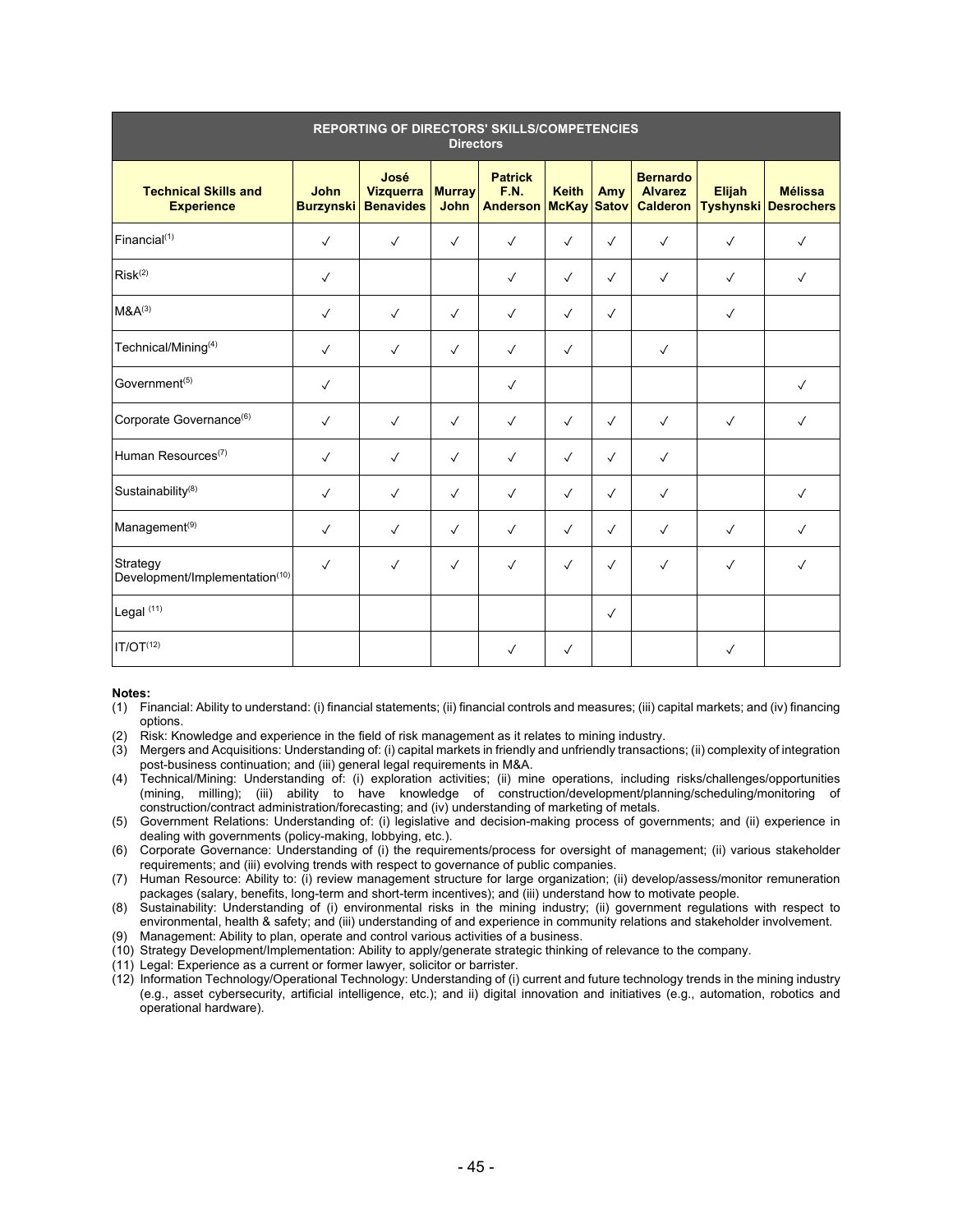# **Other Public Company Directorships**

The following members of the Board currently hold directorships with other reporting issuers as set forth below.

| <b>Name of Director</b>                    | <b>Name of Reporting Issuers</b>                             | <b>Director Since</b> | <b>Markets</b> |
|--------------------------------------------|--------------------------------------------------------------|-----------------------|----------------|
| John Burzynski                             | Osisko Mining Inc.                                           | February 2010         | <b>TSX</b>     |
|                                            | Osisko Green Acquisition Limited                             | September 2021        | <b>TSXV</b>    |
| José Vizquerra                             | Osisko Mining Inc.                                           | December 2011         | <b>TSX</b>     |
| <b>Benavides</b>                           | Silver Mountain Resources Inc.                               | February 2022         | <b>TSXV</b>    |
| <b>Murray John</b>                         | Discovery Metals Corp.                                       | <b>June 2017</b>      | <b>TSXV</b>    |
|                                            | Osisko Gold Royalties Ltd.                                   | February 2020         | <b>TSX</b>     |
|                                            | Prime Mining Corp.                                           | May 2020              | <b>TSXV</b>    |
| <b>Bernardo Alvarez</b><br><b>Calderon</b> | Osisko Mining Inc.                                           | April 2014            | <b>TSX</b>     |
| <b>Mélissa Desrochers</b>                  | N/A                                                          | N/A                   | N/A            |
| <b>Patrick F.N. Anderson</b>               | Osisko Mining Inc.                                           | August 2012           | <b>TSX</b>     |
|                                            | Cornish Metals Inc. (formerly Strongbow Exploration<br>Inc.) | September 2016        | <b>TSXV</b>    |
| <b>Keith McKay</b>                         | Osisko Mining Inc.                                           | August 2012           | <b>TSX</b>     |
| <b>Amy Satov</b>                           | Brunswick Exploration Inc.                                   | September 2020        | <b>TSXV</b>    |
|                                            | Osisko Mining Inc.                                           | March 2017            | <b>TSX</b>     |
|                                            | Osisko Metals Incorporated                                   | August 2017           | <b>TSXV</b>    |
| Elijah Tyshynski                           | Tri Origin Exploration Ltd.<br>January 2021                  |                       | <b>TSXV</b>    |

### **Board Mandate**

The Board's primary responsibility is to develop and adapt the strategic direction of the Corporation and to, at least annually, review and approve a strategic plan as developed and proposed by management, which takes into account the business opportunities and risks of the Corporation. The Board is responsible for reviewing and approving the Corporation's financial objectives, plans and actions, including significant capital allocations and expenditures. The Board is also responsible for, among other things: (i) monitoring corporate performance against the strategic and business plans; (ii) identifying principal business risks and implementing appropriate systems to manage such risks; (iii) monitoring and ensuring internal control and procedures; (iv) ensuring appropriate standards of corporate conduct; (v) reviewing and approving financial statements and management's discussion and analysis; (vi) reviewing compensation of the members of the Board; (vii) reviewing and approving material transactions and annual budgets; (viii) developing the Corporation's approach to corporate governance; and (ix) assessing its own effectiveness in fulfilling its mandate. The full text of the Board charter is attached hereto as Schedule "B" to this Circular.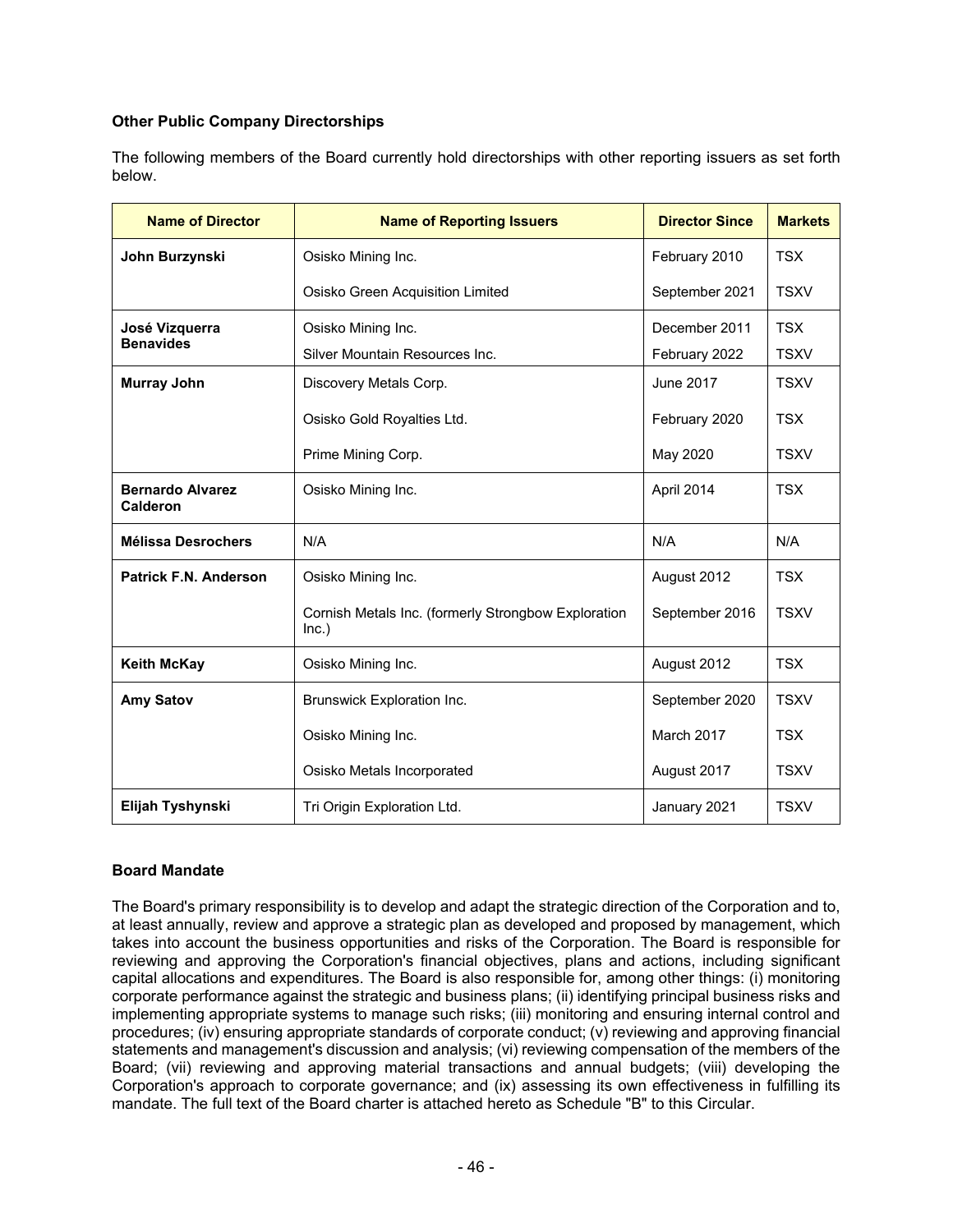#### **Lead Director Mandate**

On November 8, 2019, the Board appointed Murray John as Lead Director of the Corporation. Mr. John is considered independent within the meaning of NI-58-101.

#### **The Lead Director will:**

- (a) in conjunction with the Chair of the Corporate Governance and Nominating Committee, provide leadership to ensure that the Board functions independently of management of the Corporation;
- (b) chair meetings of independent directors or non-management directors held following Board meetings;
- (c) in the absence of the Chairman, act as chair of meetings of the Board;
- (d) recommend, where necessary, the holding of special meetings of the Board;
- (e) review with the Chairman and the CEO items of importance for consideration by Board;
- (f) consult and meet with any or all of the Corporation's independent directors, at the discretion of either party and with or without the attendance of the Chairman, and represent such directors in discussions with management of the Corporation concerning corporate governance issues and other matters;
- (g) together with the Chairman, ensure that all business required to come before the Board is brought before the Board, such that the Board is able to carry out all of its duties to supervise the management of the business and affairs of the Corporation, and together with the Chairman and the CEO, formulate an agenda for each Board meeting;
- (h) together with the Chairman and the Chair of the Corporate Governance and Nominating Committee, ensure that the Board, committees of the Board, individual directors and senior management of the Corporation understand and discharge their duties and obligations under the approach to corporate governance adopted by the Board from time to time;
- (i) mentor and counsel new members of the Board to assist them in becoming active and effective directors;
- (j) facilitate the process of conducting director evaluations;
- (k) promote best practices and high standards of corporate governance; and
- (l) perform such other duties and responsibilities as may be delegated to the Lead Director by the Board from time to time.

#### **Audit Committee**

The Audit Committee is comprised of Keith McKay (Chair), Elijah Tyshynski, and Amy Satov. All members of the Audit Committee are independent. The full text of the charter of the Audit Committee is attached hereto as Schedule "C" to this Circular.

#### **Nomination of Directors**

The Board, the CG&N Committee and the individual directors hold the responsibility for the nomination and assessment of new directors. The Board seeks to achieve a balance of knowledge, experience and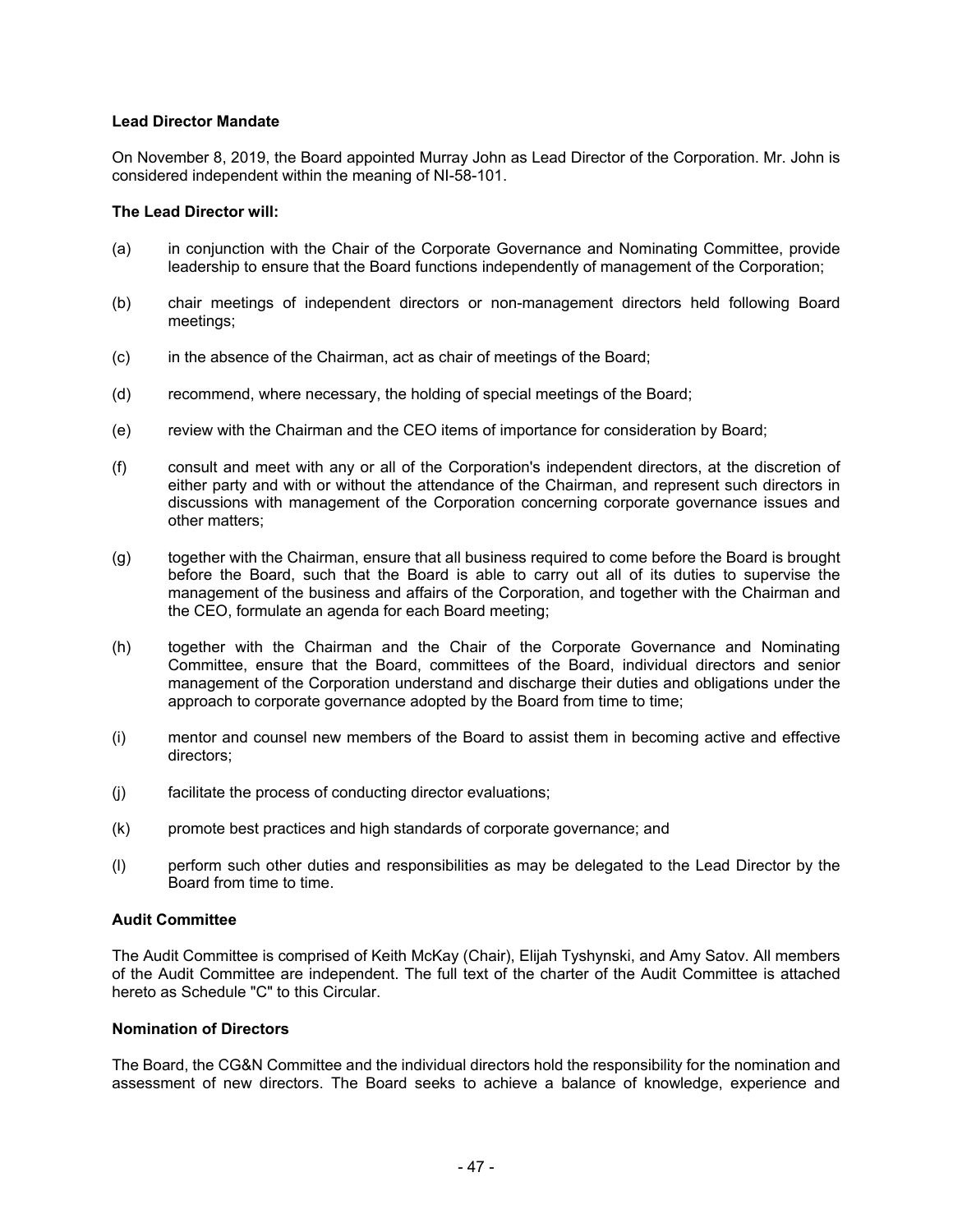capability among the members of the Board. When presenting Shareholders with a slate of nominees for election, the Board considers the following:

- the competencies and skills necessary for the Board as a whole to possess;
- the competencies and skills necessary for each individual director to possess;
- competencies and skills which each new nominee to the Board is expected to bring; and
- whether the proposed nominees to the Board will be able to devote sufficient time and resources to the Corporation.

The Board also recommends the number of directors on the Board to Shareholders for approval, subject to compliance with the requirements of the OBCA and the Corporation's articles and by-laws. Between annual Shareholder meetings, the Board may appoint directors to serve until the next annual Shareholder meeting, subject to compliance with the requirements of the OBCA. Individual directors are responsible for assisting the Board in identifying and recommending new nominees for election to the Board, as needed or appropriate.

The Board will periodically assess the appropriate number of directors on the Board and whether any vacancies on the Board are expected due to retirement or otherwise. If vacancies are anticipated, or otherwise arise, or the size of the Board is expanded, the Board will consider various potential candidates for director. Candidates may come to the attention of the Board through current directors or management, Shareholders or other persons. These candidates will be evaluated at a regular or special meeting of the Board, and may be considered at any point during the year.

#### **Corporate Governance and Nomination Committee**

The CG&N Committee assists the Board with respect to corporate governance and director nomination matters. The CG&N Committee is currently comprised of Murray John (Chair), Patrick Anderson, and Amy Satov. All members of the CG&N Committee are independent.

The CG&N Committee's responsibilities include:

- (a) recommending suitable candidates for nominees for election or appointment as directors and specifying the criteria governing the overall composition of the Board and governing the desirable individual characteristics for directors, form the basis of each recommendation;
- (b) maintaining an overview of the entire membership of the Board ensuring that qualifications required under any applicable laws are maintained and advising the Chairman on the disposition of a tender of resignation which a director is expected to offer:
	- (i) when such director does not meet the eligibility rules under the conflict of interest guidelines; or
	- (ii) when the credentials underlying the appointment of such director change;
- (c) reviewing annually the credentials of nominees for re-election to be named for re-election considering: (i) an evaluation of the effectiveness of the Board and the performance of each director; (ii) the continuing validity of the credentials underlying the appointment of each director; and (iii) continuing compliance with the eligibility rules under the conflict of interest guidelines;
- (d) whenever considered appropriate, directing the Chairman and/or Lead Director, if any, to advise each candidate prior to the appointment of the credentials underlying the recommendation of the candidate's appointment;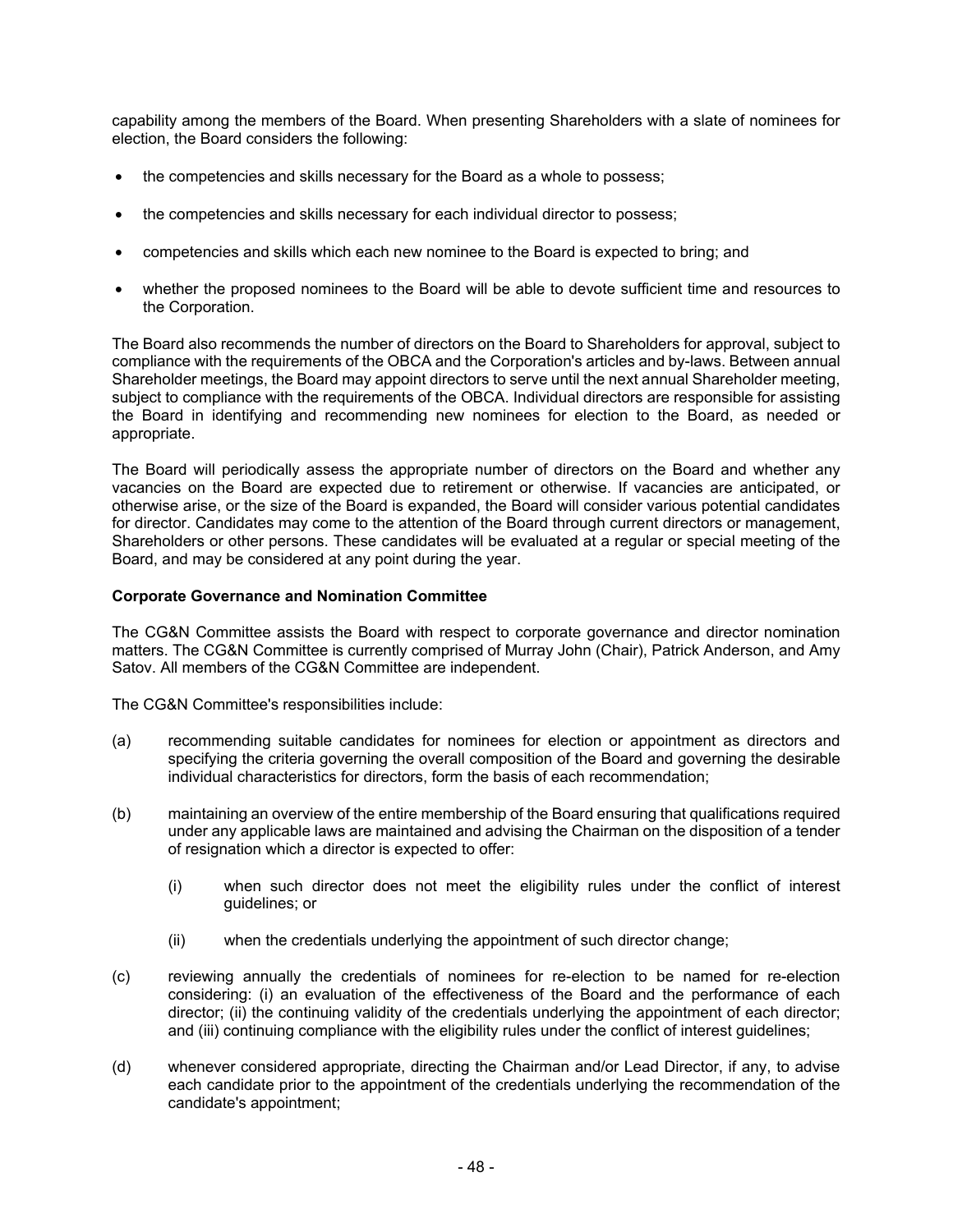- (e) recommending to the Board at the annual meeting of the Directors, the allocation of Board members to each of the Board committees and, where a vacancy occurs at any time in the membership of any Board committee, recommend to the Board a member to fill such vacancy;
- (f) having sole authority to retain and terminate any search firm to be used to identify director candidates, including sole authority to approve fees and other terms of the retention;
- (g) annually assessing the performance of the Board, its committees and Board members and making recommendations to the Board; and
- (h) monitoring on a continuing basis and, whenever considered appropriate, making recommendations to the Board concerning the corporate governance of the Corporation, including: (i) reviewing at least annually the corporate governance practices and recommend appropriate policies, practices and procedures; (ii) reviewing at least annually the adequacy and effectiveness of the Board of Directors' governance policies and make appropriate recommendations for their improvement; (iii) reviewing the corporate governance sections of the Corporation's management information circular distributed to Shareholders, including the statement of corporate governance practices; and (iv) assessing Shareholder proposals as necessary for inclusion in the Corporation's management information circular, and making appropriate recommendations to the Board.

The CG&N Committee's responsibilities also include:

- (i) unless otherwise delegated to another committee by the Board, approving all transactions involving the Corporation and "**related parties**" as that term is defined in Multilateral Instrument 61-101 – *Protection of Minority Securityholders in Special Transactions* (collectively, "**Related Party Transactions**");
- (j) unless otherwise delegated to another committee by the Board, monitoring any Related Party Transactions and report to the Board on a regular basis regarding the nature and extent of the Related Party Transactions;
- (k) establishing guidelines and parameters within which the Corporation and its subsidiaries shall be entitled to engage in Related Party Transactions without specific prior approval of the CG&N Committee;
- (l) implementing structures from time to time to ensure that the directors can function independently of management;
- (m) providing an appropriate orientation program for new directors and continuing education opportunities to existing directors so that individual directors can maintain and enhance their abilities and ensure that their knowledge of the business of the Corporation remains current;
- (n) responding to requests by, and if appropriate, authorizing, individual directors to engage outside advisors at the expense of the Corporation;
- (o) implementing a process for assessing the effectiveness of the Board as a whole, the committees of the directors and individual directors based upon: (i) for directors and committee members, the mandate of the Board and charters of the appropriate committees, respectively; and (ii) for individual directors, their respective position descriptions (if any) as well as the skills and competencies which directors are expected to bring to the Board;
- (p) considering on a regular basis the number of directors of the Corporation, having in mind the competencies required on the Board as a whole;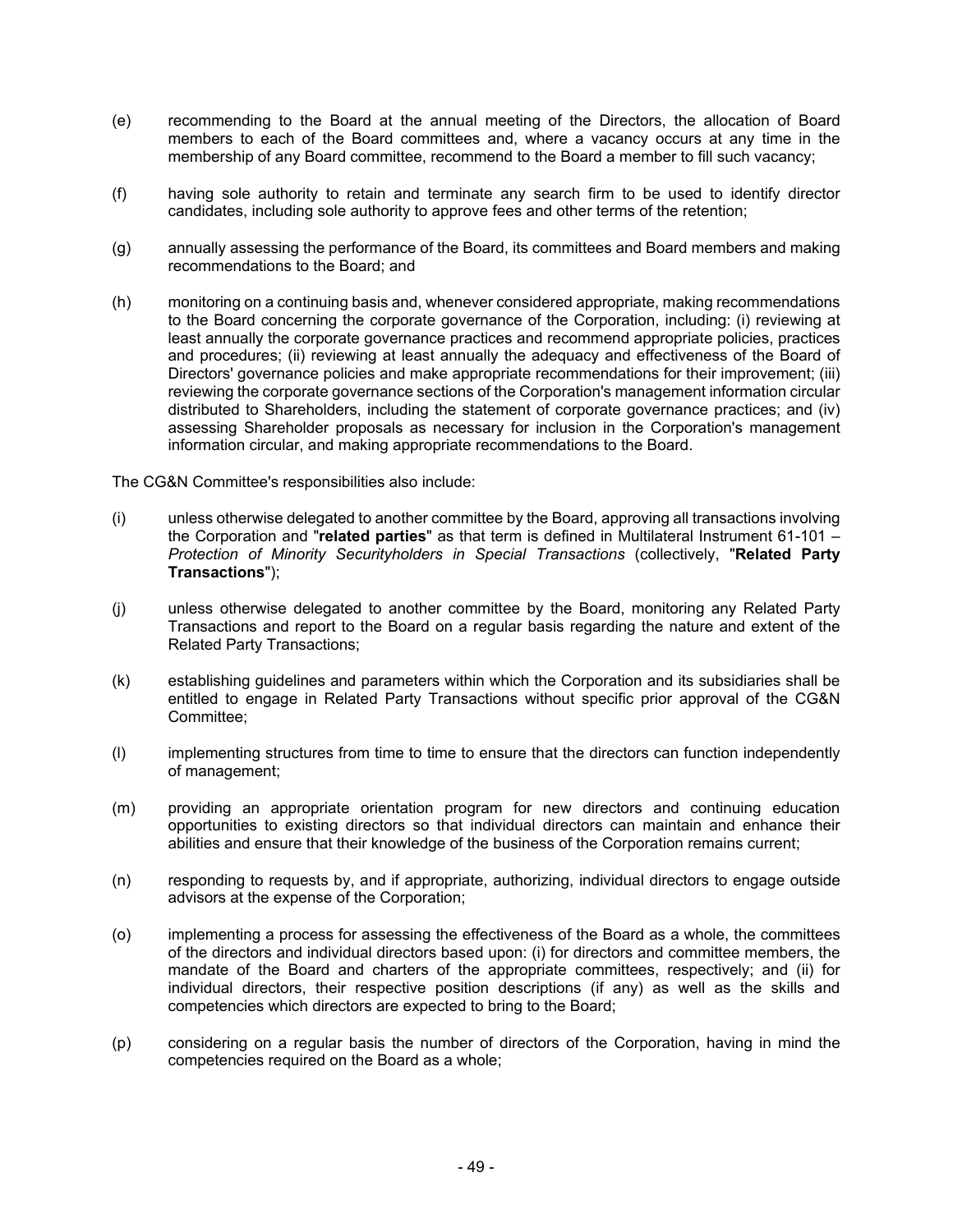- (q) overseeing and monitoring any litigation, claim, or regulatory investigation or proceeding involving the Corporation;
- (r) developing an annual work plan that ensures that the CG&N Committee carries out its responsibilities.
- (s) implementing, as well as periodically reviewing, assessing and updating, the Corporation's policies and procedures, as established and amended from time to time, including: (i) the Corporate Disclosure Policy, Confidentiality and Insider Trading Policy, Whistleblower Policy and Anti-Bribery and Anti-Corruption Policy; and (ii) periodically evaluating the effectiveness of the Corporation's disclosure controls and procedures, including but not limited to, assessing the adequacy of the controls and procedures in place.

#### **Compensation Committee**

The Compensation Committee reviews the compensation of the directors and senior officers. Further details on director and executive compensation can be found under the heading "*Statement of Executive Compensation*". The Compensation Committee reviews and makes recommendations to the Board regarding the granting of awards pursuant to any of the Corporation's compensation plans to directors and senior officers, compensation for senior officers, including the CEO and directors' fees, if any, from time to time. The Compensation Committee is currently comprised of Amy Satov (Chair), John Burzynski and Bernardo Alvarez Calderon. Amy Satov and Bernardo Alvarez Calderon are independent within the meaning of NI 58-101 and all of whom the Board believes have direct and indirect expertise, experience, and education relevant to their role as members thereof.

The Compensation Committee's responsibilities are as follows:

- (a) annually reviewing, approving and recommending to the Board for approval the remuneration of the senior executives of the Corporation, namely, any executives in the offices of Chief Executive Officer, President, Vice-Presidents, Chief Financial Officer and any senior executives of the Corporation having comparable positions as may be specified by the Board (collectively, the "**Senior Executives**");
- (b) reviewing the Chief Executive Officer's goals and objectives for the upcoming year and to provide an appraisal of the Chief Executive Officer's performance at the end of the year;
- (c) reviewing, with the Chief Executive Officer, the goals and objectives of other Senior Executives and their compensation and performance;
- (d) reviewing and recommending to the Board for approval employment offers for Chief Executive Officer or any senior executive employment offer, or any offer that contains special terms including, but not limited to, any retiring or other allowance agreements, equity based compensation and any proposed change of control provisions;
- (e) at its discretion, to propose to the Board the engagement of, and manage and supervise compensation consultants to assist in the evaluation of Senior Executives' and Directors' compensation, including fees and other terms of retention;
- (f) reviewing and recommending to the Board for its approval the remuneration and other incentive plans of directors. The Compensation Committee seeks to ensure that such compensation and benefits reflect the responsibilities and risks involved in being a director of the Corporation and align the interests of the directors with the best interests of the Corporation;
- (g) reviewing on an annual basis the remuneration policies of the Corporation, including the total remuneration (including benefits) and the main components thereof for the directors and Senior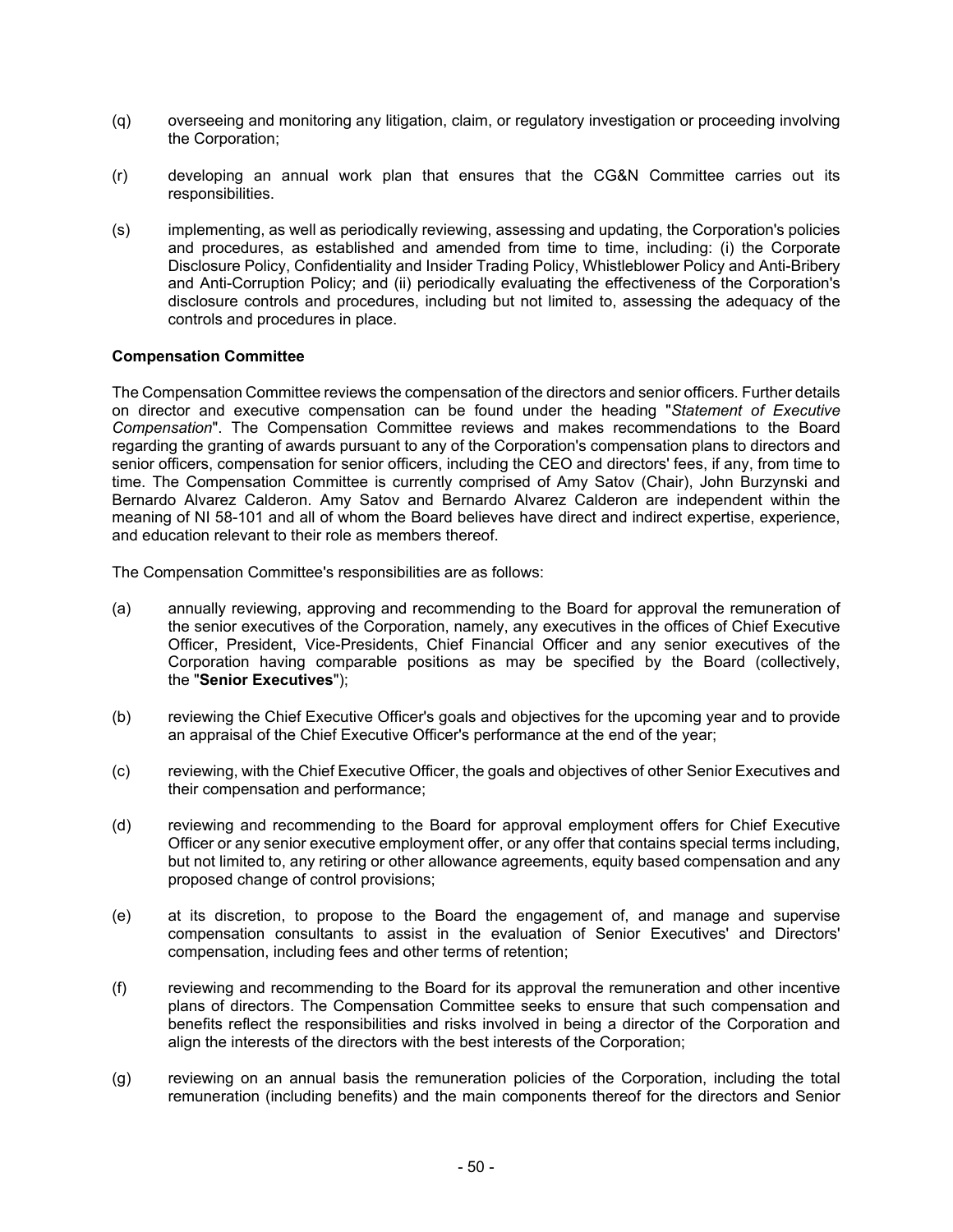Executives, and to compare such remuneration policies with the remuneration practices of peers in the same industry. The Compensation Committee may employ independent experts periodically as determined necessary to review remuneration policies for directors and Senior Executives;

- (h) reviewing periodically bonus plans and the Option Plan and consider these in light of new trends and practices of peers in the same industry;
- (i) reviewing and recommending to the Board for its approval the disclosure required in any management information circular of the Corporation in respect of executive compensation;
- (j) subject to the powers of the Board, Shareholder approval of all share compensation plans and receipt of all necessary regulatory approvals, determining those directors, officers, employees and consultants of the Corporation who will participate in long term incentive plans; determining the number of shares of the Corporation allocated to each participant under such plan; determining the time or times when ownership of such shares will vest for each participant; and administering all matters relating to any long term incentive plan and any employee bonus plan to which the Compensation Committee has been delegated authority pursuant to the terms of such plans or any resolutions passed by the Board;
- (k) making recommendations annually regarding the Chief Executives' and senior executives' entitlement to be paid a bonus under any employment bonus plan;
- (l) reporting regularly to the Board in relation to any matters arising from its review of compensation practices of the Corporation;
- (m) reviewing and assessing its mandate and recommend any proposed changes to the Board on an annual basis; and
- (n) evaluating the function of the Committee on an annual basis.

For additional information, please also see "**Statement of Executive Compensation**".

#### **Sustainable Development Committee**

In addition to the Audit Committee, the CG&N Committee and the Compensation Committee, the Board also has a Sustainable Development Committee. The Sustainable Development Committee is comprised of Bernardo Alvarez Calderon (Chair), Murray John, and José Vizquerra Benavides.

The Sustainable Development Committee is tasked with the following responsibilities:

- (a) reviewing and discussing with management the safety, health, environment and sustainability policies of the Corporation and, where appropriate, recommend revisions to those policies to the Board;
- (b) receiving and reviewing updates from management regarding the safety, health, environment and sustainability performance of the Corporation on behalf of the Board, to ensure that management is taking appropriate measures to comply with relevant laws and regulations concerning the Corporation's safety, health, environment and sustainability policies;
- (c) reviewing and reporting to the Board on the results of any material safety, health, environment or sustainability incident at any of the Corporation's operations;
- (d) reviewing and reporting to the Board on the results of any health, safety, environment and sustainability audits performed at any of the Corporation's operations;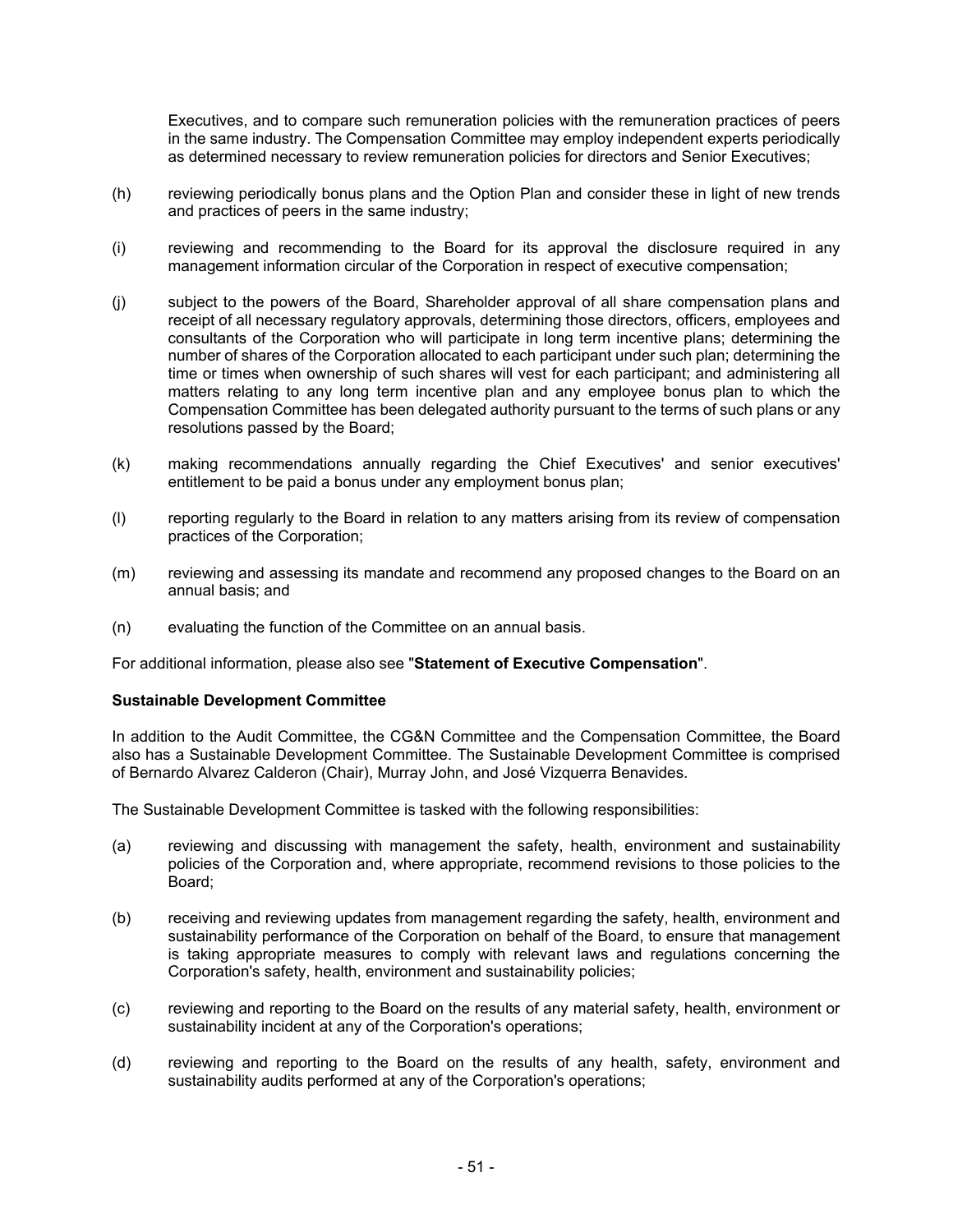- (e) reviewing management's response to all health, safety, environment and sustainability audits and material incidents;
- (f) investigating, or causing to be investigated, material negative safety, health, environment or sustainability performance;
- (g) the committee's best efforts to make annual visits by at least one member of the Sustainable Development Committee, to each of the Corporation's material projects, in order to review relevant safety, health, environment and sustainability objectives, procedures and performance;
- (h) periodically reviewing and reporting to the Board on the sufficiency of the resources available for carrying out the Corporation's health, safety, environment and sustainability responsibilities and obligations;
- (i) periodically reviewing and reporting to the Board on the safety, health, environment and sustainability risks associated with the Corporation's operations, and the procedures and plans designed to manage and mitigate those risks;
- (j) periodically reviewing management's assessment of trends and the impact of proposed laws, regulations and voluntary codes or initiatives affecting safety, health, environment and sustainability matters; and
- (k) periodically reviewing management's plans and actions with respect to sustainable development and support for communities within the area of the Corporation's operations.

The Sustainable Development Committee's responsibilities with respect to corporate social responsibility matters include:

- (l) ensuring management develops, adopts and implements social policies, programs, procedures and activities in communities where the Corporation conducts its business that are based consistent with industry best practice and are based on the Corporation's desire to be an industry leader;
- (m) receiving reports from management on the Corporation's corporate social responsibility programs, including significant sustainable development, community relations and security policies and procedures;
- (n) satisfying itself that management of the Corporation monitors trends and reviews current and emerging issues in the corporate social responsibility field and evaluates the impact on the Corporation; and
- (o) receiving reports from management on the Corporation's corporate social responsibility performance to assess the effectiveness of the corporate social responsibility program.

The Sustainable Development Committee is also responsible for certain human resources matters including overseeing the implementation of the Corporation's recruitment and retention objectives and corporate culture strategies.

#### **Position Descriptions**

#### *Chairman of the Board*

John Burzynski currently acts as the Chairman of the Board. The Board has developed and adopted a written position description for the Chairman of the Board, which is described within the Board mandate. Pursuant to the written description, the Chairman is responsible for, among other things: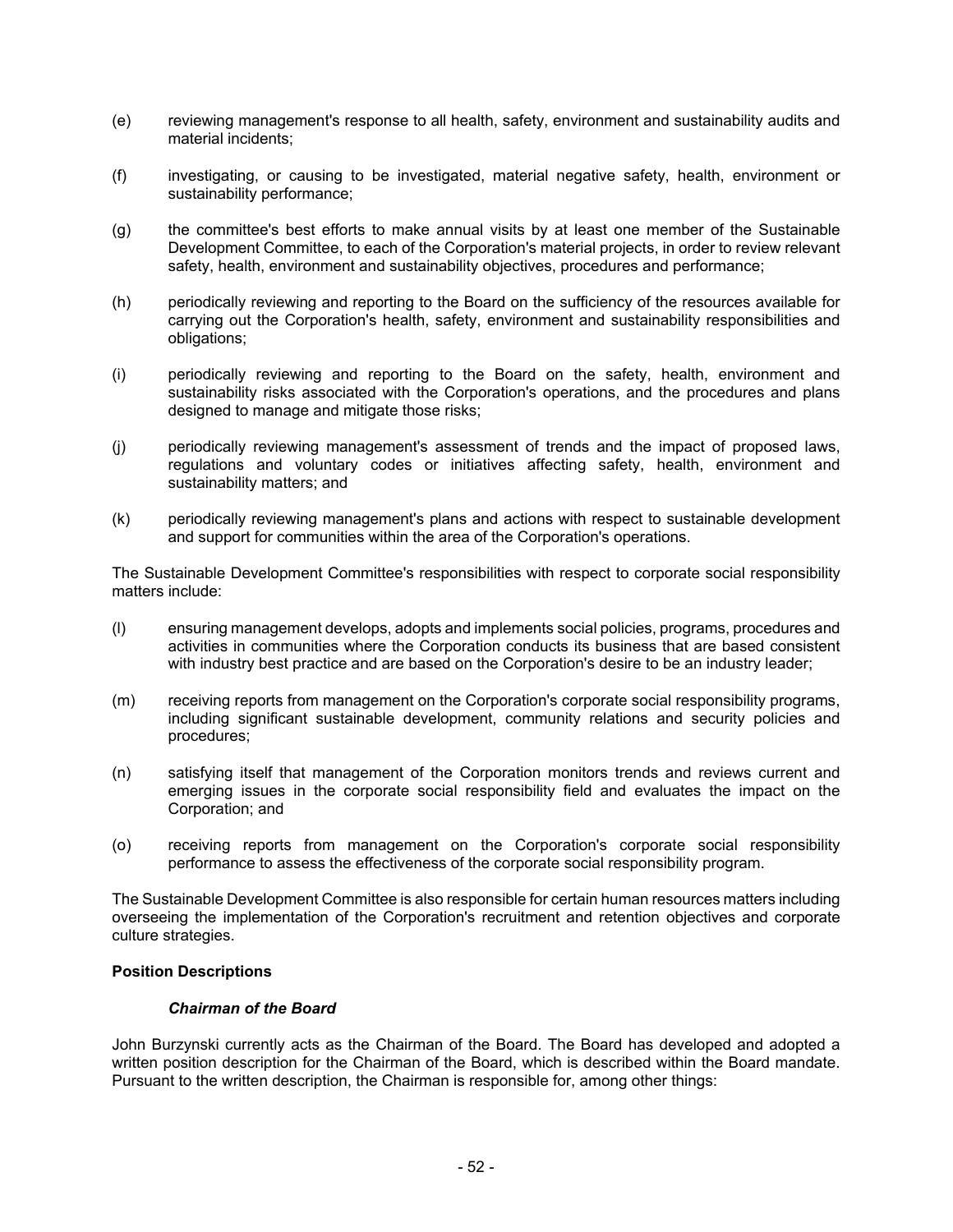- (a) chair all meetings of the Board in a manner that promotes meaningful discussion.
- (b) Provide leadership to the Board to enhance the Board's effectiveness, including:
	- (i) ensure that the responsibilities of the Board are well understood by both management and the Board;
	- (ii) ensure that the Board works as a cohesive team with open communication;
	- (iii) ensure that the resources available to the Board (in particular timely and relevant information) are adequate to support its work;
	- (iv) together with the Corporate Governance and Compensation Committee, ensure that a process is in place by which the effectiveness of the Board and its committees (including size and composition) is assessed at least annually; and
	- (v) together with the Corporate Governance and Compensation Committee, ensure that a process is in place by which the contribution of each individual director to the effectiveness of the Board is assessed at least annually.
- (c) Manage the Board, including:
	- (i) prepare the agenda of the Board meetings and ensure pre-meeting material is distributed in a timely manner and is appropriate in terms of relevance, efficient format and detail;
	- (ii) adopt procedures to ensure that the Board can conduct its work effectively and efficiently, including committee structure and composition, scheduling, and management of meetings;
	- (iii) ensure meetings are appropriate in terms of frequency, length and content;
	- (iv) ensure that, where functions are delegated to appropriate committees, the functions are carried out and results are reported to the Board;
	- (v) ensure that a succession planning process is in place to appoint senior members of management and directors when necessary;
	- (vi) ensure procedures are established to identify, assess and recommend new nominees for appointment to the Board and its committees; and
	- (vii) together with any special committee appointed for such purpose, approach potential candidates once potential candidates are identified, to explore their interest in joining the Board and proposing new nominees for appointment to the Board and its committees.
- (d) If the Chairman is an independent director, the Chairman will:
	- (i) in conjunction with the chair of the Corporate Governance & Nominating Committee, provide leadership to ensure that the Board functions independently of management of the Corporation;
	- (ii) chair meetings of independent directors or non-management directors held following Board meetings;
	- (iii) recommend, where necessary, the holding of special meetings of the Board;
	- (iv) review items of importance for consideration by Board with the CEO;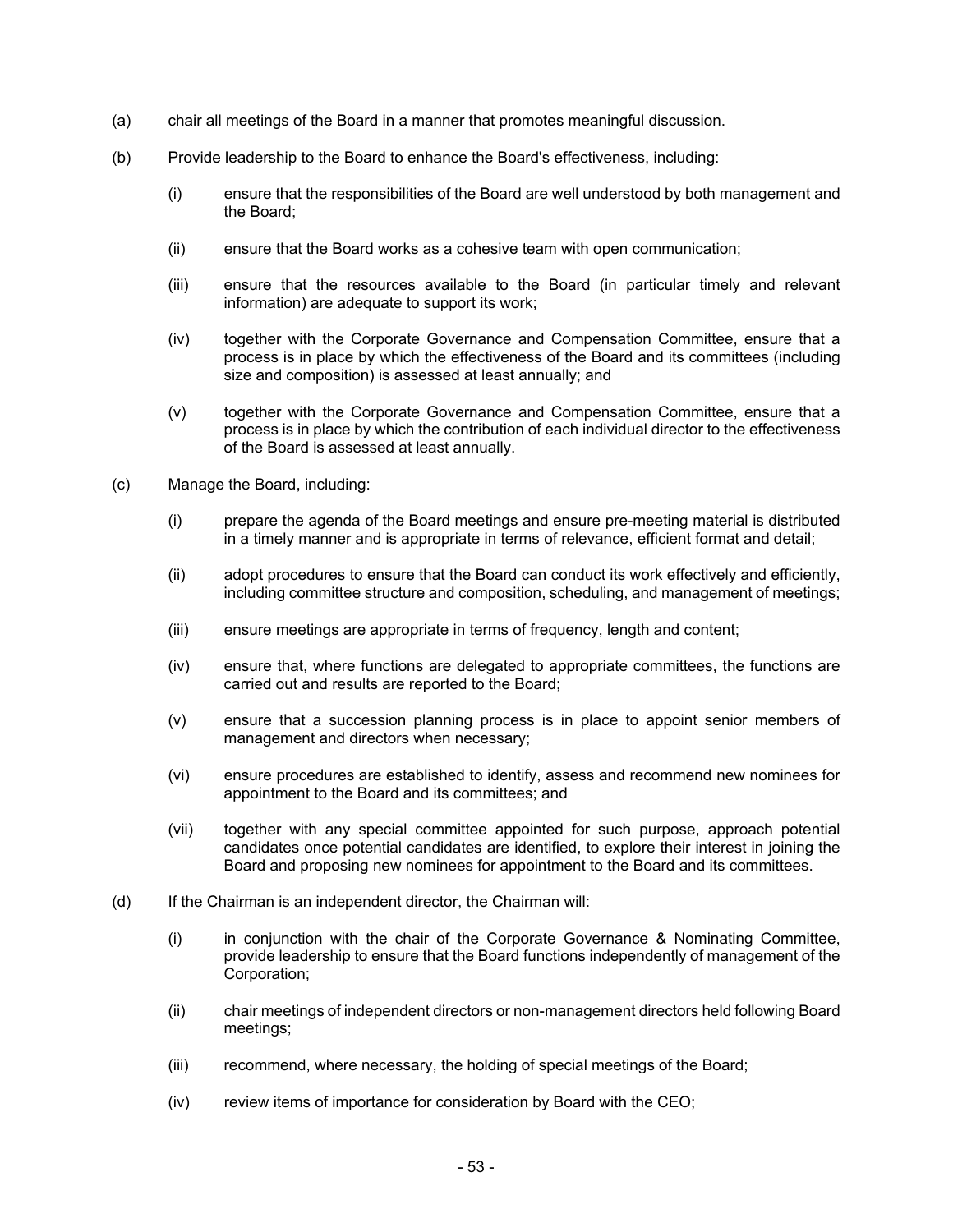- (v) consult and meet with any or all of the Corporation's independent directors, at the discretion of either party and represent such directors in discussions with management of the Corporation concerning corporate governance issues and other matters;
- (vi) ensure that all business required to come before the Board is brought before the Board, such that the Board is able to carry out all of its duties to supervise the management of the business and affairs of the Corporation, and together with the CEO, formulate an agenda for each Board meeting;
- (vii) together with the chair of the Corporate Governance & Nominating Committee, ensure that the Board, committees of the Board, individual directors and senior management of the Corporation understand and discharge their duties and obligations under the approach to corporate governance adopted by the Board from time to time;
- (viii) mentor and counsel new members of the Board to assist them in becoming active and effective directors;
- (ix) facilitate the process of conducting director evaluations; and
- (x) promote best practices and high standards of corporate governance.
- (e) Act as liaison between the Board and management to ensure that relationships between the Board and management are conducted in a professional and constructive manner. This involves working with the Corporate Governance & Nominating Committee to ensure that the Corporation is building a healthy governance culture.
- (f) At the request of the Board, represent the Corporation to external groups such as Shareholders and other stakeholders, including community groups and governments.

### *Chief Executive Officer*

The Chief Executive Officer of the Corporation is currently José Vizquerra Benavides. The Board has developed and adopted a role statement for the Chief Executive Officer. The Chief Executive Officer's primary role is to take overall supervisory and managerial responsibility for the day to day operations of the Corporation's business and manage the Corporation to achieve the goals and objectives determined by the Board, as developed in the Corporation's strategic plan. The Chief Executive Officer's responsibilities include, but are not limited to:

- (a) co-ordinate the preparation of an annual business plan or strategic plan;
- (b) maintain and develop with the Board strategic plans for the Corporation and implement such plans to the best abilities of the Corporation;
- (c) provide high-level policy options, orientations and discussions for consideration by the Board;
- (d) provide support, co-ordination and guidance to various responsible officers and managers of the Corporation;
- (e) implement, oversee and guide the investor relations program for the Corporation, which shall, among other things, ensure communications between the Corporation and major stakeholders, including and most importantly the Corporation's Shareholders, are managed in an optimum way and are done in accordance with applicable securities laws;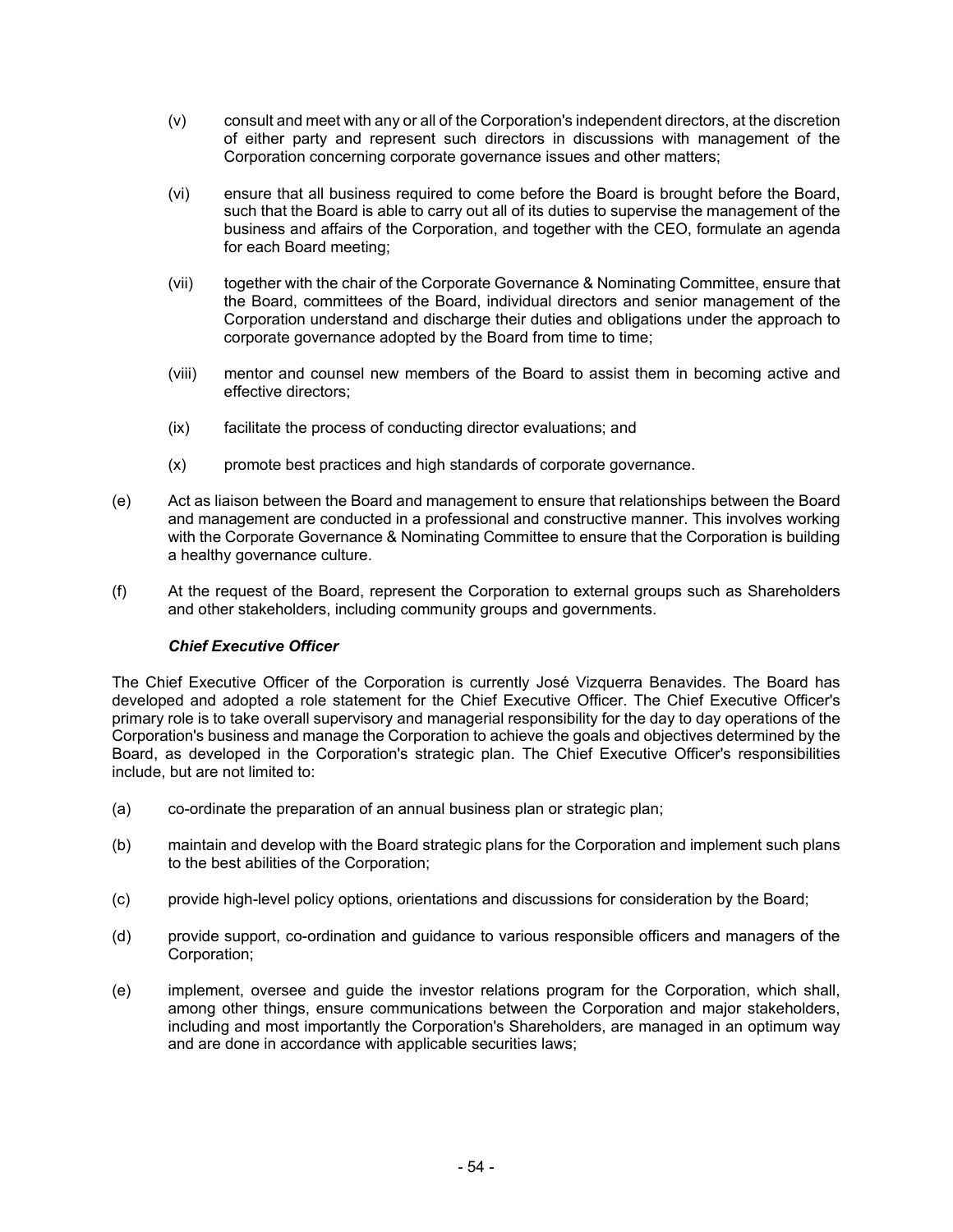- (f) provide timely strategic, operational and reporting information to the Board and implement its decisions in accordance with good governance, with the Corporation's policies and procedures, and within budget;
- (g) take primary responsibility for the administration of all of the Corporation's subareas and administrative practices;
- (h) together with any special committee appointed for such purpose, maintain existing and develop new strategic alliances and consider possible merger or acquisition transactions with other mining companies which will be constructive for the Corporation's business and will help enhance Shareholder value;
- (i) ensure appropriate governance skills development and resources are made available to the Board;
- (j) implement workplace policies and procedures that ensure compliance with the provisions of this Manual by all the Corporation's officers, directors, employees, customers and contractors;
- (k) provide quality leadership to the Corporation's staff and ensure that the Corporation's human resources are managed properly;
- (l) develop and maintain the Corporation's goal to operate to the highest standards of the industry;
- (m) act as an entrepreneur and innovator within the strategic goals of the Corporation; and
- (n) provide a culture of high ethics throughout the organization.

#### *Chairmen of the Board's Committees*

The Board has developed and adopted a written position description for the Chairman of each of the Audit Committee, the CG&N Committee, the Compensation Committee and the Sustainable Development Committee that delineate the role and responsibility of each Chairman and outline specific tasks, duties and responsibilities of the respective Chairman and committee in accordance with the recommendations set forth in NP 58-201.

#### *Chairman of the Audit Committee*

The Chairman of the Audit Committee is currently Keith McKay. The following are the primary responsibilities of the Chairman of the Audit Committee: (i) chairing all meetings of the committee in a manner that promotes meaningful discussion; (ii) ensuring adherence to the Audit Committee's charter and that the adequacy of the Audit Committee's charter is reviewed annually; (iii) providing leadership to the committee to enhance its effectiveness; (iv) ensuring that procedures as determined by the committee are in place for dealing with complaints received by the Corporation regarding accounting, internal controls and auditing matters, and for employees to submit confidential anonymous concerns; (v) managing the committee; and (vi) performing such other duties as may be delegated from time to time to the Chairman by the Board.

#### *Chairman of the Corporate Governance and Nominating Committee*

The Chairman of the CG&N Committee is currently Murray John. The following are the primary responsibilities of the Chairman of the CG&N Committee: (i) scheduling, setting the agenda and chairing all meetings of the committee in a manner that promotes meaningful discussion; (ii) retaining, in consultation with the Chairman of the Board or Lead Director, as appropriate, expert consultants on behalf of the Committee, as needed; (ii) ensuring that committee members are receiving written information and are exposed to presentations from management consistent with fulfilling the mandate of the committee; (iv)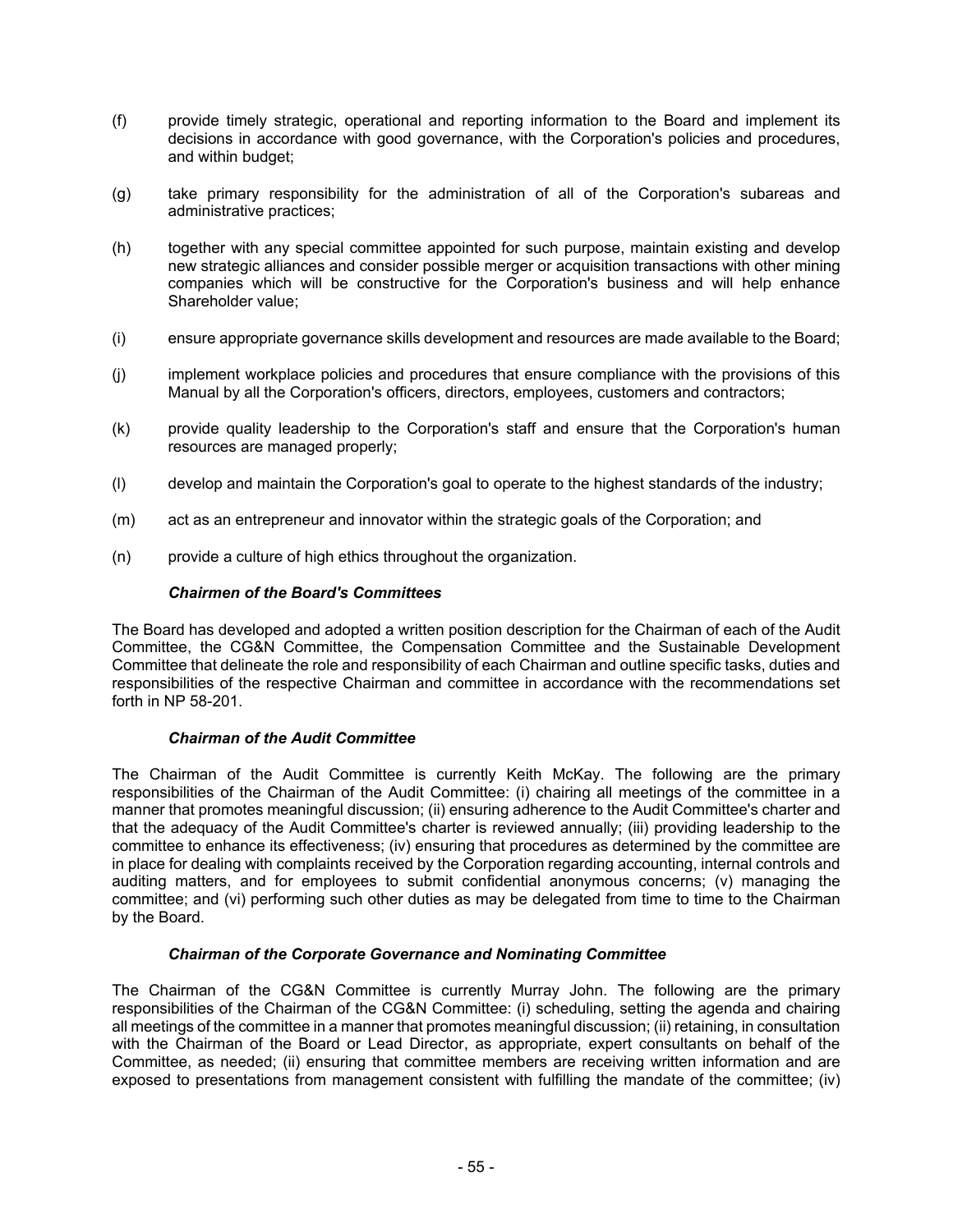communicate with appropriate members of management in fulfilling the mandate of the committee; and (v) annually overseeing the assessment of the performance of the committee.

### *Chairman of the Compensation Committee*

The Chairman of the Compensation Committee is currently Amy Satov. The following are the primary responsibilities of the Chairman of the Compensation Committee: (i) scheduling, setting the agenda and chairing all meetings of the committee in a manner that promotes meaningful discussion; (ii) retaining, in consultation with the Chairman of the Board or Lead Director, as appropriate, expert consultants on behalf of the Committee, as needed; (ii) ensuring that committee members are receiving written information and are exposed to presentations from management consistent with fulfilling the mandate of the committee; (iv) communicate with appropriate members of management in fulfilling the mandate of the committee; and (v) annually overseeing the assessment of the performance of the committee.

### *Chairman of the Sustainable Development Committee*

The Chairman of the Sustainable Development Committee is currently Bernardo Alvarez Calderon. The following are the primary responsibilities of the Chairman of the Sustainable Development Committee: (i) scheduling, setting the agenda and chairing all meetings of the committee in a manner that promotes meaningful discussion; (ii) retaining, in consultation with the Chairman of the Board or Lead Director, as appropriate, expert consultants on behalf of the Committee, as needed; (ii) ensuring that committee members are receiving written information and are exposed to presentations from management consistent with fulfilling the mandate of the committee; (iv) communicate with appropriate members of management in fulfilling the mandate of the committee; and  $(v)$  annually overseeing the assessment of the performance of the committee.

# *Orientation and Continuing Education*

The Board, together with the CG&N Committee, is responsible for providing a comprehensive orientation and education program for new directors that deals with the role of the Board and its committees; the nature and operation of the business of the Corporation; and the contribution that individual directors are expected to make to the Board in terms of both time and resource commitments.

The Corporation is committed to a continuing education program for all directors.

The Sustainable Development Committee mandate stipulates that directors who are members of the Sustainable Development Committee make best efforts to make annual visits to the Corporation's material projects by at least one member of the Sustainable Development Committee.

In addition, in the event of significant regulatory or other industry developments that may affect the Corporation, the Corporation, in conjunction with the CG&N Committee, will arrange for an appropriate member of management, the independent auditor, outside legal counsel and/or other experts, as deemed appropriate, to present an overview of the changes to the Board and the ways in which they may impact the Corporation, Shareholders and/or the Board.

Directors may also participate in seminars and educational programs at the expense of the Corporation which can enhance their abilities to fulfill their roles as Board or committee members.

### **Business Conduct and Ethics Policy**

The Board is responsible for ensuring compliance with the Business Conduct and Ethics Policy, and there have been no departures from the policy since its adoption on July 5, 2019.

To ensure the directors exercise independent judgment in considering transactions and agreements in which a director or officer has a material interest, all such matters are considered and approved by the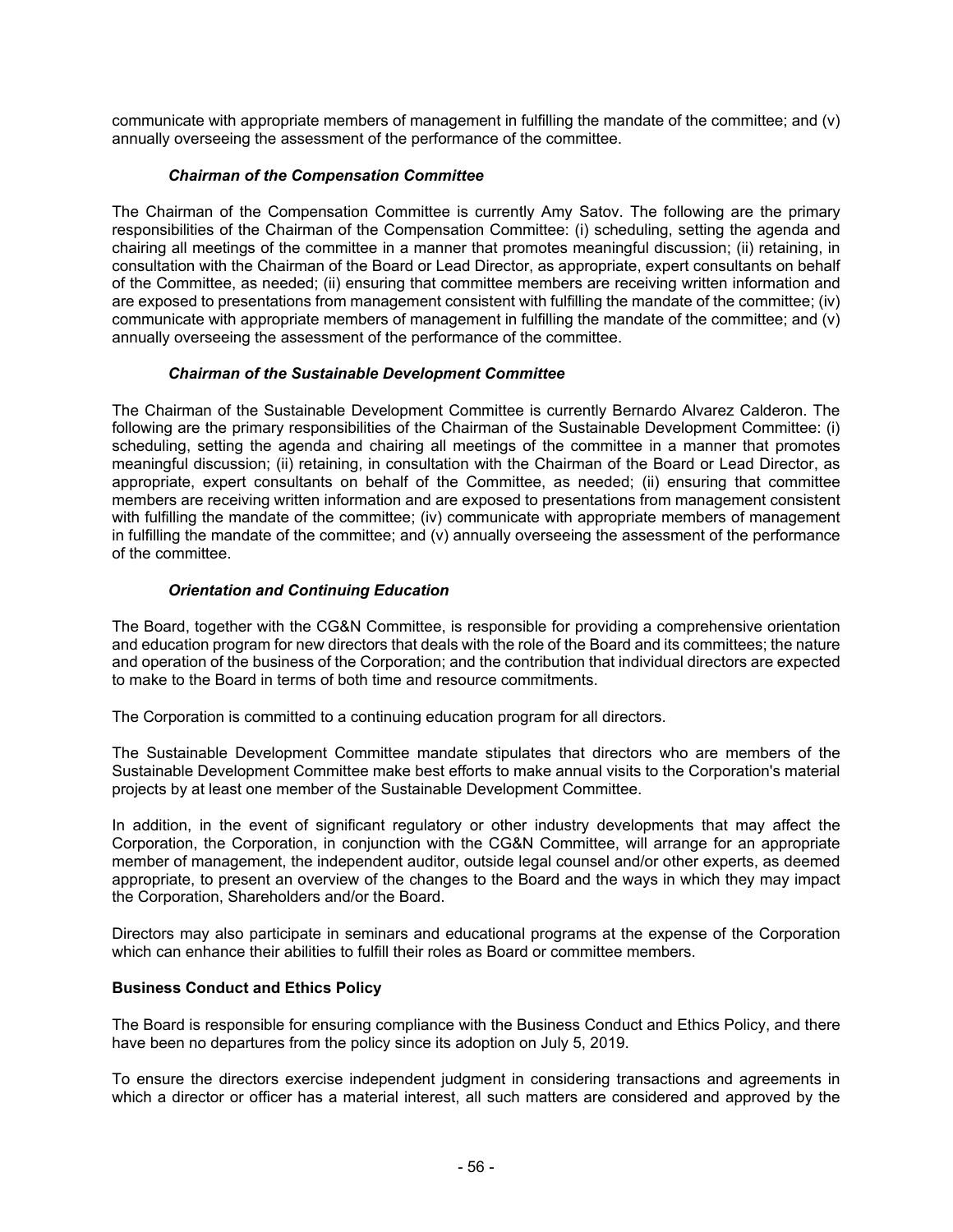independent directors. Any interested director would be required to declare the nature and extent of his interest and would not be entitled to vote at meetings of directors which evoke such a conflict.

The Corporation believes that it has adopted corporate governance procedures and policies which encourage ethical behavior by the Corporation's directors, officers and employees.

#### **Assessments**

The CG&N Committee has a mandate and responsibility to annually assess the performance of the Board, its committees and individual Board members and make recommendations to the Board. Assessment of individual board member effectiveness is the principal criteria for board member retention and as a result, the Corporation does not have a formal term limit retirement age for directors.

### **Diversity Policy**

The Corporation is committed to diversity on its Board and recognizes that gender diversity is a significant aspect of diversity and acknowledges the important role that women with appropriate and relevant skills and experience can play in contributing to the diversity of perspective on the Board.

On November 8, 2019, the Board adopted a Diversity Policy (the "**Diversity Policy**"). The purpose of the Diversity Policy is to communicate the importance that the Corporation places on the diversity of its Board.

The Corporation has set an objective of reaching 40% representation of women on the Board by December 31, 2022. In this regard, the CG&N Committee is guided by the following principals:

- (a) maintain an evergreen list of potential candidates for election to the Board of Directors which list includes parity between men and women candidates; this list shall take into account that qualified candidates may be found in a broad array of organizations;
- (b) periodically assess the effectiveness of the nomination process at achieving the Corporation's diversity objectives outlined in this Policy; and
- (c) in order to support the specific objective of gender diversity, considers the level of representation of women on the Board and ensures that women are included in the short list of candidates being considered for a Board position.

When identifying potential candidates for the Board of Directors, the Corporate Governance and Nominating Committee considers the selection criteria approved by the Board, as well as its analysis of the Board's needs based on the above criteria. These selection criteria are reviewed periodically.

On April 8, 2021, Ms. Mélissa Desrochers was appointed to the Board. The CG&N Committee and Board actively continue to recruit female representation on the Board.

A copy of the Diversity Policy is available on the Corporation's website (www.o3mining.com).

#### **Corporate Disclosure Policy**

The Board has adopted a Corporate Disclosure Policy (the "**Disclosure Policy**") that was designed to formalize the Corporation's policies and procedures relating to the dissemination of material information. The Disclosure Policy extends to all employees, directors, officers, and consultants, where applicable. A copy of the Disclosure Policy is available on the Corporation's website (www.o3mining.com).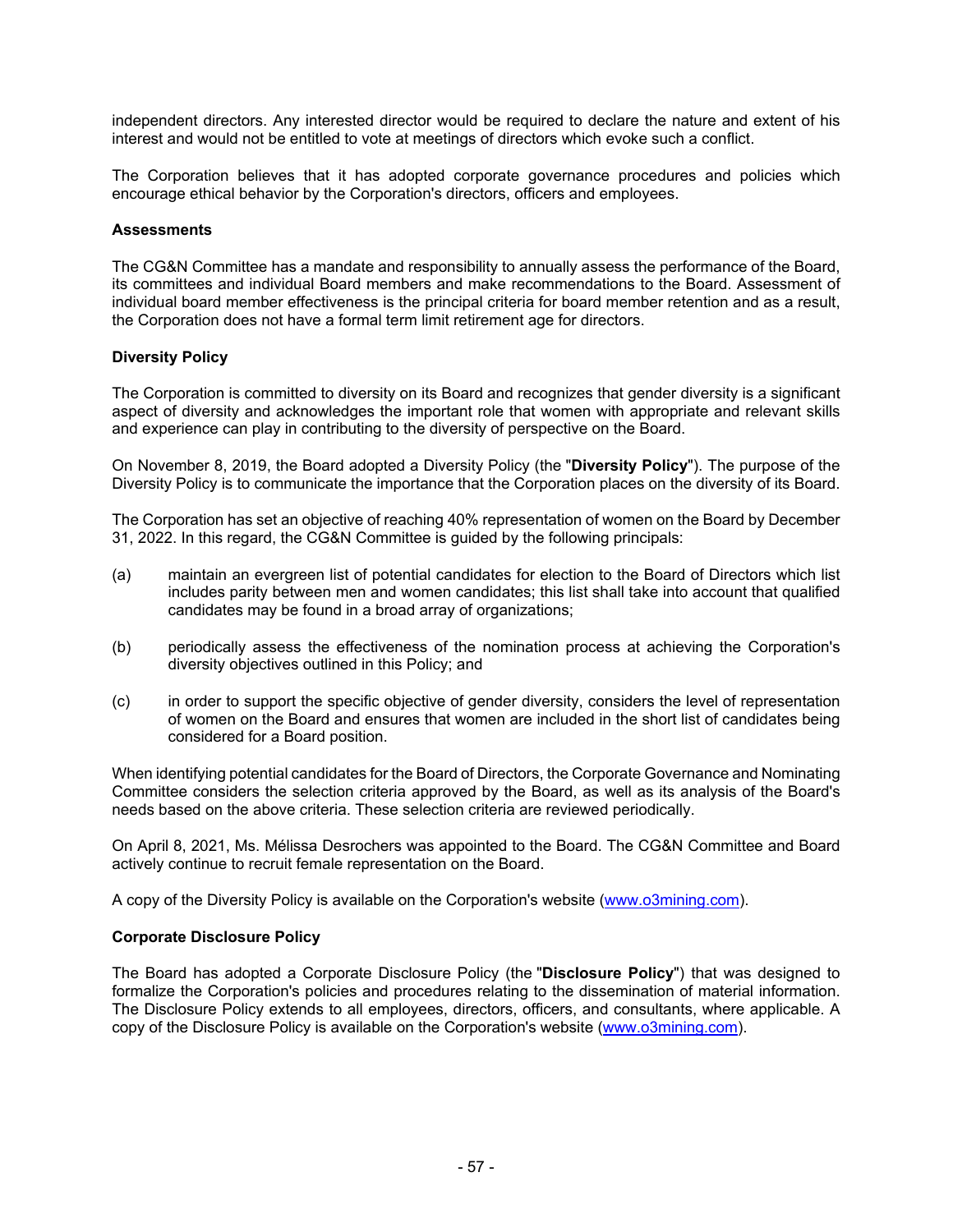### **Confidentiality and Insider Trading Policy**

The Board has adopted a Confidentiality and Insider Trading Policy that was designed to prevent improper insider trading and the improper communication of undisclosed material information regarding the Corporation and to ensure that directors, officers, employees and persons or companies related to or controlled by them act, and are perceived to act, in accordance with applicable laws and the highest ethical standards and professional behavior. A copy of the Confidentiality and Insider Trading Policy is available on the Corporation's website (www.o3mining.com).

#### **Board and Executive Officers**

The Board is comprised of nine (9) directors, seven (7) of whom are considered independent at this time. For more information refer to the section "**Statement of Corporate Governance – Board of Directors**". The members of the Board have diverse backgrounds and expertise, and were selected on the belief that the Corporation and its stakeholders would benefit materially from such a broad range of talent and experience. As the need for new directors or executive officers arises, the Board and the CG&N Committee assess candidates on the basis of knowledge, industry experience, financial literacy, professional ethics and business acumen, among other factors. The Board and the CG&N Committee recognize the potential benefits from new perspectives that could manifest through greater gender diversity and recognizes that diversity can enhance culture and create value for the Corporation and its stakeholders. While the Corporation has not set a target with respect to the appointment of female executive officers, the Corporation is committed to providing an environment in which all employees and directors are treated with fairness and respect, and have equal access to opportunities for advancement based on skills and aptitude.

#### **INDEBTEDNESS OF DIRECTORS AND EXECUTIVE OFFICERS**

No director, executive officer, or employee of the Corporation or any of its subsidiaries, former director, executive officer, or employee of the Corporation or any of its subsidiaries, proposed nominee for election as director of the Corporation, or any associate of any of the foregoing, (i) has been or is indebted to the Corporation or any of its subsidiaries, at any time during its last completed fiscal year, or (ii) has had any indebtedness to another entity at any time during its last completed fiscal year which has been the subject of a guarantee, support agreement, letter of credit, or other similar arrangement provided by the Corporation or any of its subsidiaries.

### **AUDIT COMMITTEE**

#### **The Audit Committee's Charter**

The Board has adopted a Charter for the Audit Committee, which sets out the Audit Committee's mandate, organization, powers and responsibilities. The full text of the Audit Committee Charter is attached hereto as Schedule "C".

#### **Composition of the Audit Committee**

The members of the Audit Committee are Keith McKay (Chair), Amy Satov, and Elijah Tyshynski. All of the members of the Audit Committee are '"independent" and all of the members of the Audit Committee are considered "financially literate" (as such terms are defined in National Instrument 52-110).

| <b>Name of Member</b> | Independent <sup>(1)</sup> | <b>Financially Literate<sup>(2)</sup></b> |  |  |
|-----------------------|----------------------------|-------------------------------------------|--|--|
| Keith McKay (Chair)   | Yes<br>Yes                 |                                           |  |  |
| Amy Satov             | Yes                        | Yes                                       |  |  |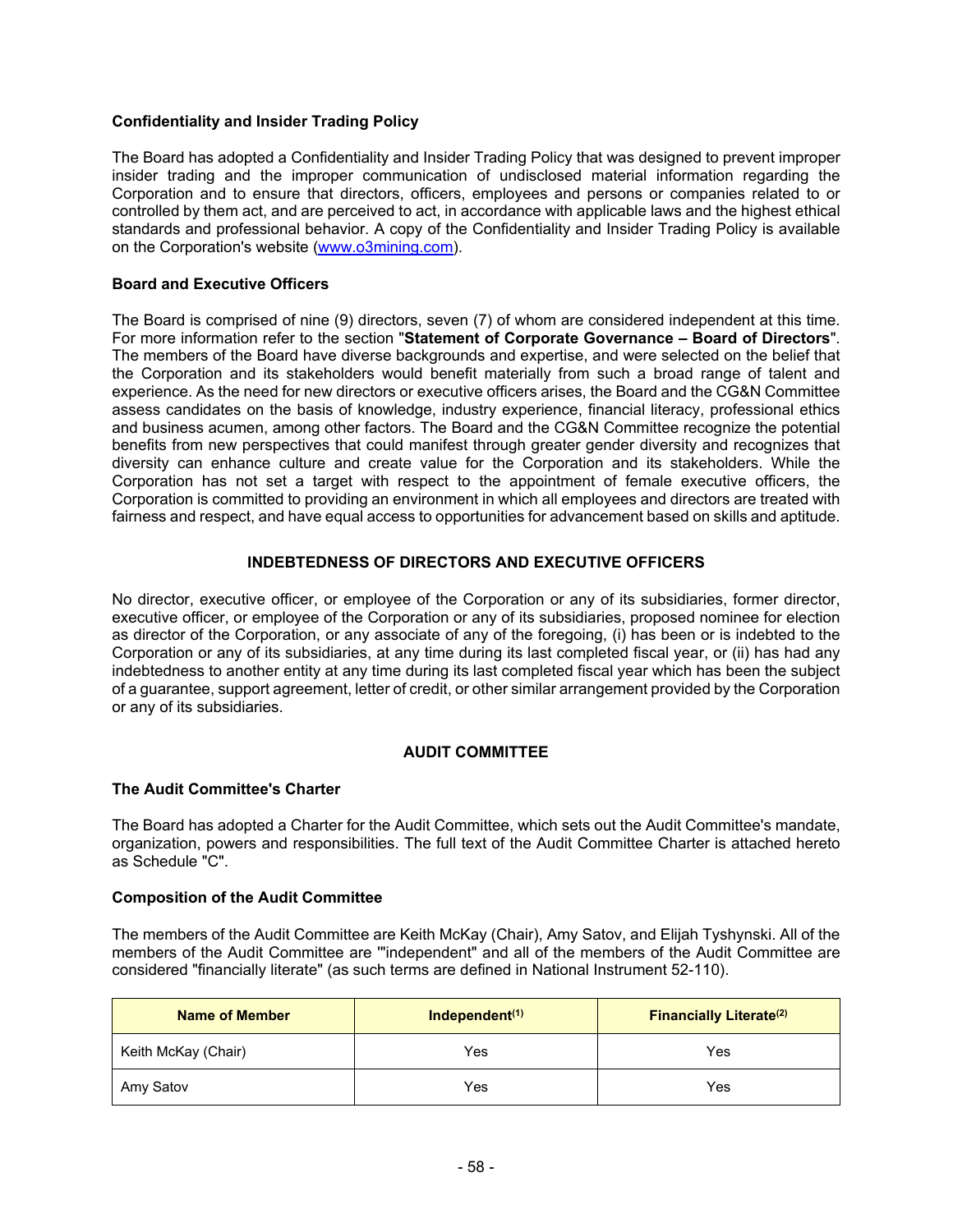| <b>Name of Member</b> | Independent $(1)$ | <b>Financially Literate</b> <sup>(2)</sup> |  |  |
|-----------------------|-------------------|--------------------------------------------|--|--|
| Elijah Tyshynski      | Yes               | Yes                                        |  |  |

**Notes:** 

- (1) To be considered independent, a member of the Audit Committee must not have any direct or indirect "**material relationship**" with the Corporation. A "**material relationship**" is a relationship which could, in the view of the Board, be reasonably expected to interfere with the exercise of a member's independent judgment.
- (2) To be considered financially literate, a member of the Audit Committee must have the ability to read and understand a set of financial statements that present a breadth and level of complexity of accounting issues that are generally comparable to the breadth and complexity of issues that can reasonably be expected to be raised by the Corporation's financial statements.

#### **Relevant Education and Experience**

Keith McKay (Chair): Mr. McKay brings approximately 30 years of financial management and risk assessment experience to the Audit Committee. Mr. McKay is currently the CFO of Dalradian Resources Inc., and has also been CFO of the following other companies: Continental Gold Limited, Andina Minerals Inc. and Aurelian Resources Inc. Mr. McKay is currently a director of the Corporation and director and chair of the audit committee of O3 Mining, and has also been a director of Noront Resources Ltd. He also previously served in a variety of other financial roles across the mining, engineering, and banking industries. Mr. McKay obtained his Chartered Professional Accountant designation at Coopers & Lybrand (now PricewaterhouseCoopers LLP) and, as a Chartered Professional Accountant, he has experience in preparing, auditing, analyzing and evaluating financial statements; understanding internal controls and procedures for financial reporting; and evaluating the accounting principles used by the Corporation to prepare its financial statements.

Amy Satov: Ms. Satov, B.A., LL.B., M.B.A. is General Counsel of Balcan Innovations Inc., and formerly Senior Legal Counsel of Nuvei Technologies Corp. Ms. Satov was previously the Chief Executive Officer of BL Solutions Inc., a national lighting distributor. Ms. Satov is also currently a director and chair of the compensation committee of Osisko Metals Inc. and O3 Mining Inc., and director and chair of the corporate governance and compensation committee of Brunswick Exploration Inc. Up to 2012, Ms. Satov was the Executive Vice President of Legal, Compliance and Distribution and Corporate Secretary of DundeeWealth, a wealth management company with \$80 billion of assets under management that was acquired by The Bank of Nova Scotia in 2011. Ms. Satov was in charge of all legal and compliance matters, was actively involved in DundeeWealth's expansion into Europe and the U.S. and sat on various subsidiary boards. Ms. Satov advised on all M&A activities as well as securities, regulatory and other corporate commercial matters. In 2010, Ms. Satov was recognized by Strathmore's "Who's Who" for excellence and achievement in her profession.

Elijah Tyshynski: Mr. Tyshynski has almost two decades of experience in International Capital Markets as a Structurer, Trader, and Portfolio Manager. Mr. Tyshynski was a Senior Principal (Portfolio Manager) for the Ontario Teachers' Pension Plan until 2019, where he managed the funds exposure to Emerging Markets. He has also served as Director, Head of Trading, for the Standard Bank of South Africa, in Johannesburg, where he gained considerable exposure to Infrastructure and Commodity Financing on the African Continent. Prior to this, he served as a VP at Morgan Stanley & The Royal Bank of Canada in London, England. Mr. Tyshynski graduated from McGill University with a Bachelor of Arts degree in Economics.

#### **Reliance on Exemptions in NI 52-110 regarding De Minimis Non-Audit Services or on a Regulatory Order Generally**

Since the Corporation's most recently completed financial year, the Corporation has not relied on the exemption in 2.4 of NI 52-110 or on the exemption from requirements of Part 8 of NI 52-110.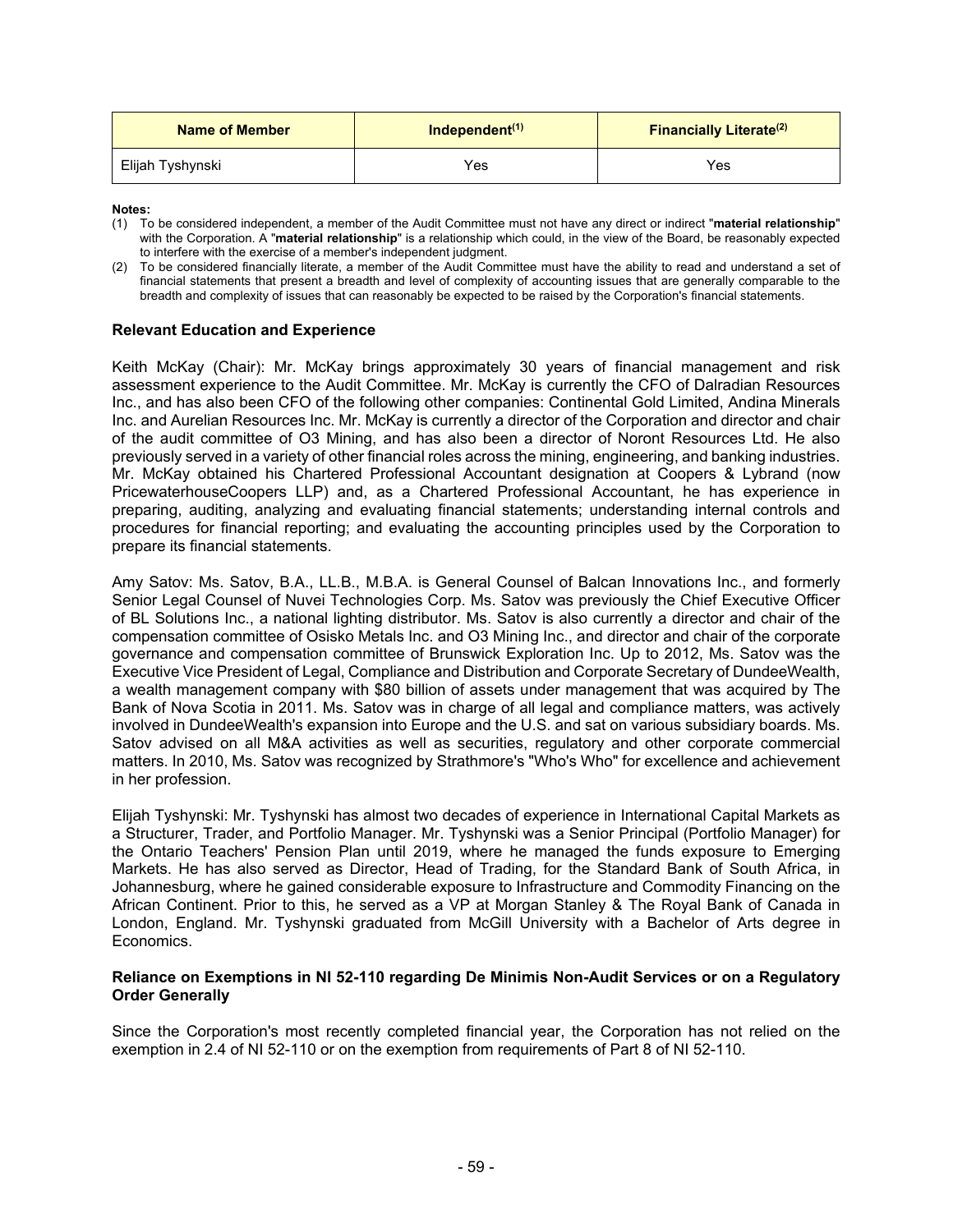#### **Pre-Approval Policies and Procedures**

In the event that the Corporation wishes to retain the services of the Corporation's external auditors for tax compliance, tax advice or tax planning, the Chief Financial Officer of the Corporation shall consult with the Chair of the Audit Committee, who shall have the authority to approve or disapprove such non-audit services on behalf of the Audit Committee. All other non-audit services shall be approved or disapproved by the Audit Committee as a whole.

The CFO of the Corporation shall maintain a record of non-audit services approved by the Chair of the Audit Committee or the Audit Committee for each financial year, and shall provide a report to the Audit Committee no less frequently than on a quarterly basis.

#### **External Auditor Service Fees**

The following table discloses the fees charged to the Corporation by its external auditor during the last two financial years:

| <b>Financial Year</b><br><b>Ending</b> | Audit Fees <sup>(1)</sup> | <b>Audit-Related</b><br>Fees <sup>(2)</sup> | <b>Tax Fees</b> | <b>All Other Fees</b> |
|----------------------------------------|---------------------------|---------------------------------------------|-----------------|-----------------------|
| December 31, 2021                      | \$84,000                  | \$Nil                                       | Nil             | Nil                   |
| December 31, 2020                      | \$80,000                  | \$54,500                                    | Nil             | Nil                   |

**Notes:** 

The aggregate fees charged for professional services rendered by the auditor for the audit of the Corporation's annual financial statements and interim reviews of the Corporation's quarterly financial statements.

### **INTEREST OF INFORMED PERSONS IN MATERIAL TRANSACTIONS**

To the knowledge of the Corporation, after reasonable enquiry, other than as disclosed herein, no informed person of the Corporation, any proposed nominee for election as a director, or any associate or affiliate of any informed person, or proposed nominee for election as a director has or had any material interest, direct or indirect, in any transaction or any proposed transaction which has materially affected or would materially affect the Corporation or its subsidiaries since the commencement of the Corporation's most recently completed fiscal year.

### **ADDITIONAL INFORMATION**

Additional information relating to the Corporation may be found on SEDAR (www.sedar.com) under the Corporation's issuer profile. Inquiries including requests for copies of the Corporation's financial statements and management's discussion and analysis may be directed to the Corporation at 155 University Avenue, Suite 1440, Toronto, Ontario, Canada, M5H 3B7, Attention: José Vizquerra Benavides, President and Chief Executive Officer. Additional financial information is provided in the Corporation's financial statements and management's discussion and analysis for the year ended December 31, 2020 which are also available on SEDAR (www.sedar.com) under the Corporation's issuer profile.

<sup>(1)</sup> The aggregate fees charged for professional services rendered by the auditor for the audit of the Corporation's annual financial statements and interim reviews of the Corporation's quarterly financial statements.

<sup>(2)</sup> The aggregate fees charged for assurance and related services that are reasonably related to the performance of the audit or review of the Corporation's financial statements and that are not disclosed in the "Audit Fees" column, including fees billed for 2020 due diligence includes fees incurred in connection with certain subsidiary audits during 2021.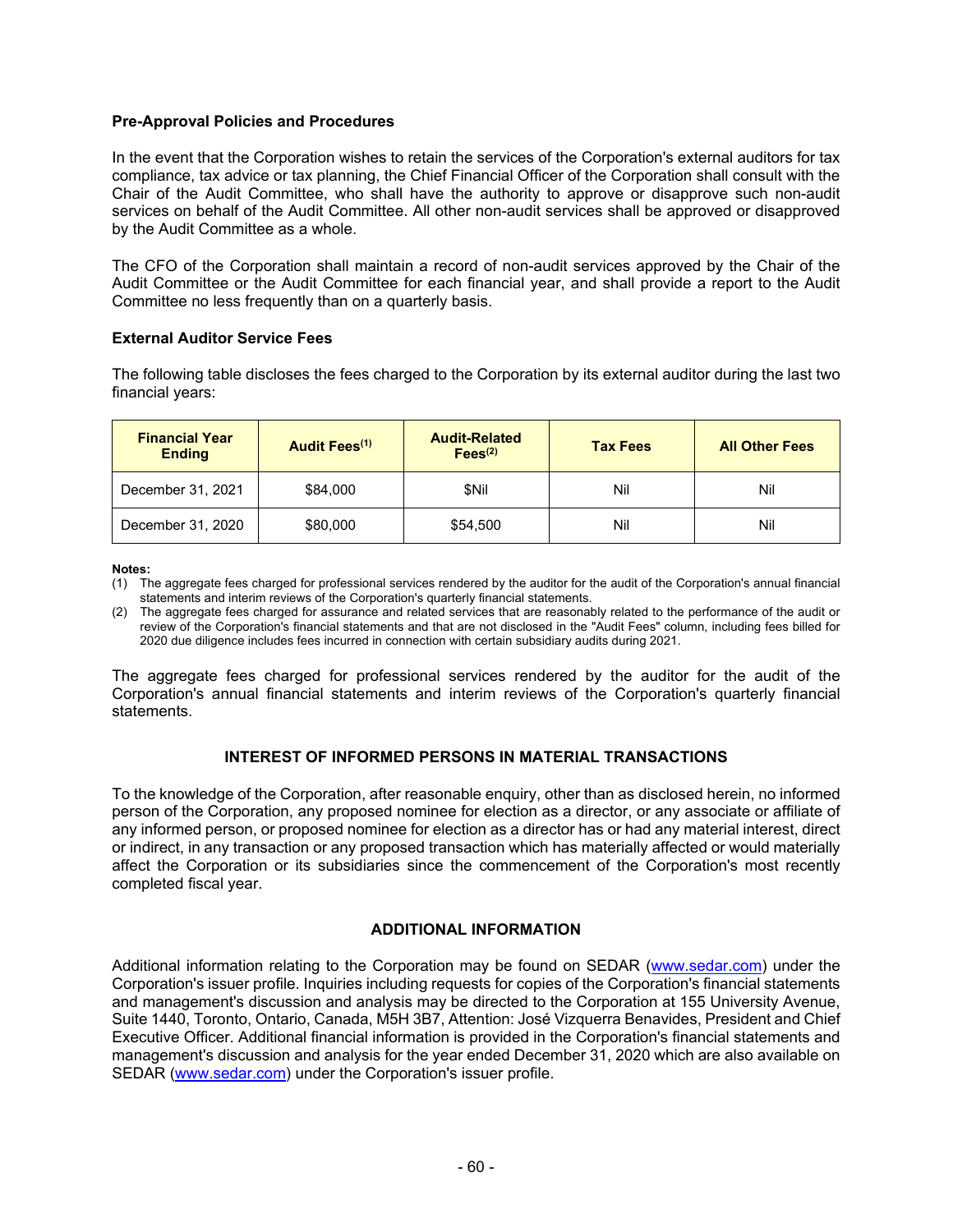# **APPROVAL**

The contents of this Circular and the sending thereof to the Shareholders have been approved by the Board.

# **BY ORDER OF THE BOARD OF DIRECTORS**

(signed) "*José Vizquerra Benavides*"

José Vizquerra Benavides President, Chief Executive Officer and Director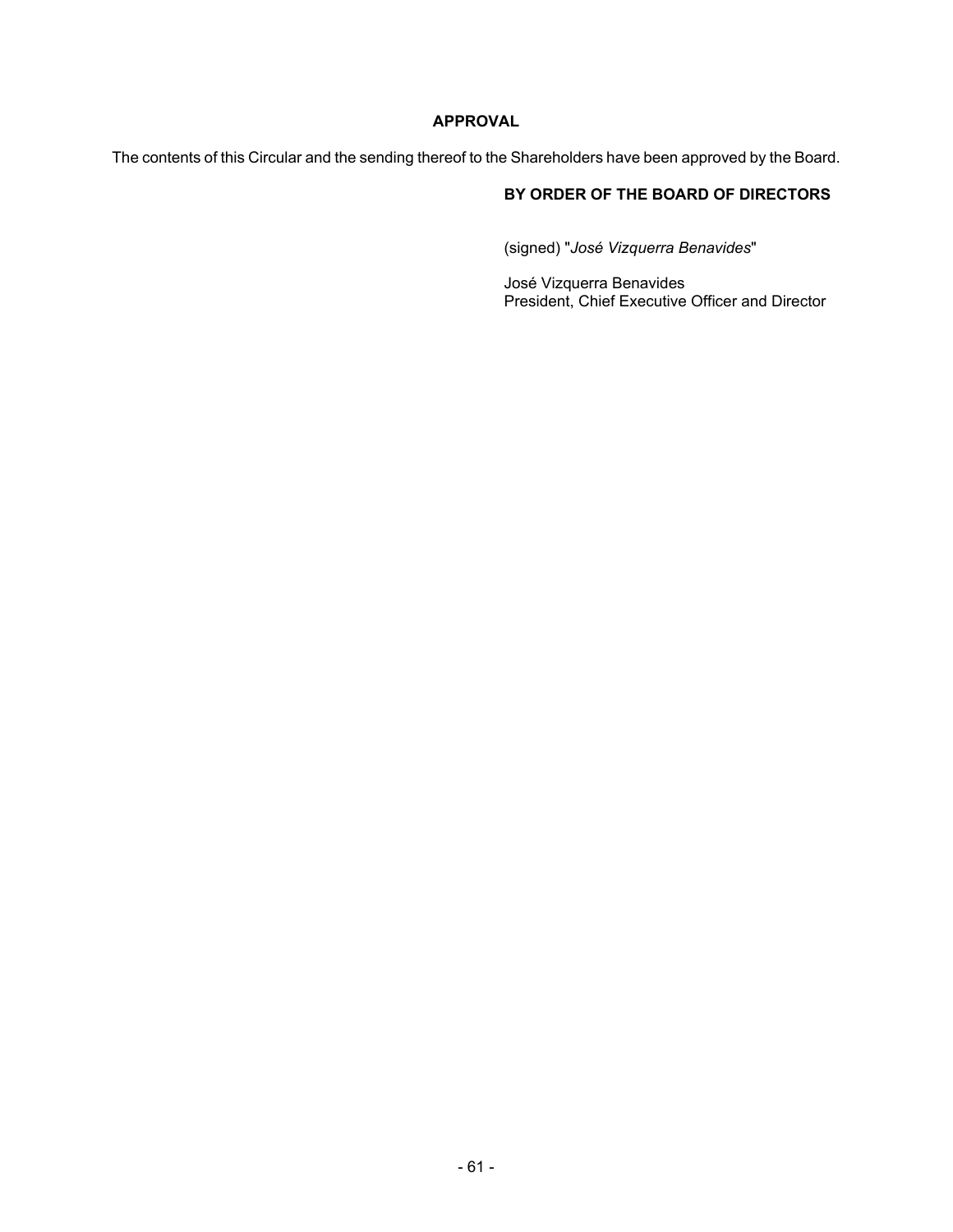#### **SCHEDULE "A" STOCK OPTION PLAN**

#### **Section 1 Purpose**

The purpose of this stock option plan (this "**Option Plan**") is to authorize the grant to service providers for O3 Mining Inc. (the "**Corporation**") of options to purchase common shares ("**shares**") of the Corporation's capital and thus benefit the Corporation by enabling it to attract, retain and motivate service providers by providing them with the opportunity, through share options, to acquire an increased proprietary interest in the Corporation.

### **Section 2 Administration**

This Option Plan shall be administered by the board of directors of the Corporation or a committee established by the board of directors for that purpose (the "**Committee**"). Subject to approval of the granting of options by the board of directors or Committee, as applicable, the Corporation shall grant options under this Option Plan.

# **Section 3 Shares Subject to this Option Plan**

Subject to adjustment under the provisions of Section 11 hereof, the aggregate number of shares of the Corporation which may be issued and sold under this Option Plan and pursuant to all other Security Based Compensation Arrangements (as defined herein), will not exceed 10% of the total number of issued and outstanding shares of the Corporation, unless this Option Plan is amended pursuant to the requirements of the TSXV Corporate Finance Manual and, if applicable, the NEX Policies. The Corporation shall not, upon the exercise of any option, be required to issue or deliver any shares prior to (a) the admission of such shares to listing on any stock exchange on which the Corporation's shares may then be listed, and (b) the completion of such registration or other qualification of such shares under any law, rules or regulation as the Corporation shall determine to be necessary or advisable. If any shares cannot be issued to any optionee for whatever reason, the obligation of the Corporation to issue such shares shall terminate and any option exercise price paid to the Corporation shall be returned to the optionee. Any increase in the issued and outstanding shares will result in an increase in the available number of shares issuable under this Option Plan, and any exercises of options will make new grants available under this Option Plan effectively resulting in a re-loading of the number of options available to grant under this Option Plan.

The maximum number of shares which may be issued to any one optionee under this Option Plan together with any Share Compensation Arrangement in any 12 month period shall not exceed 5% of the number of shares outstanding (on a non-diluted basis) from time to time, unless disinterested shareholder approval is obtained pursuant to the policies of the TSX Venture Exchange ("**TSXV**") or any stock exchange or regulatory authority having jurisdiction over the securities of the Corporation.

The maximum number of shares which may be issuable to all Insiders (as defined herein) at any time under this Option Plan together with any other Share Compensation Arrangement shall not exceed 10% of the shares outstanding (on a non-diluted basis). The number of shares issued to Insiders within any one year period pursuant to all of the Corporation's Security Based Compensation Arrangements shall not exceed 10% of the number of outstanding shares on a non-diluted basis.

The maximum number of shares which may be issuable to any one Consultant (as defined herein) within any one year period under this Option Plan together with any other Share Compensation Arrangement shall not exceed 2% of the shares outstanding on a non-diluted basis.

The maximum number of shares which may be issuable to all Investor Relations Employee (as defined herein) within any one year period, under this Option Plan together with any other Share Compensation Arrangement shall not exceed 2% of the shares outstanding on a non-diluted basis.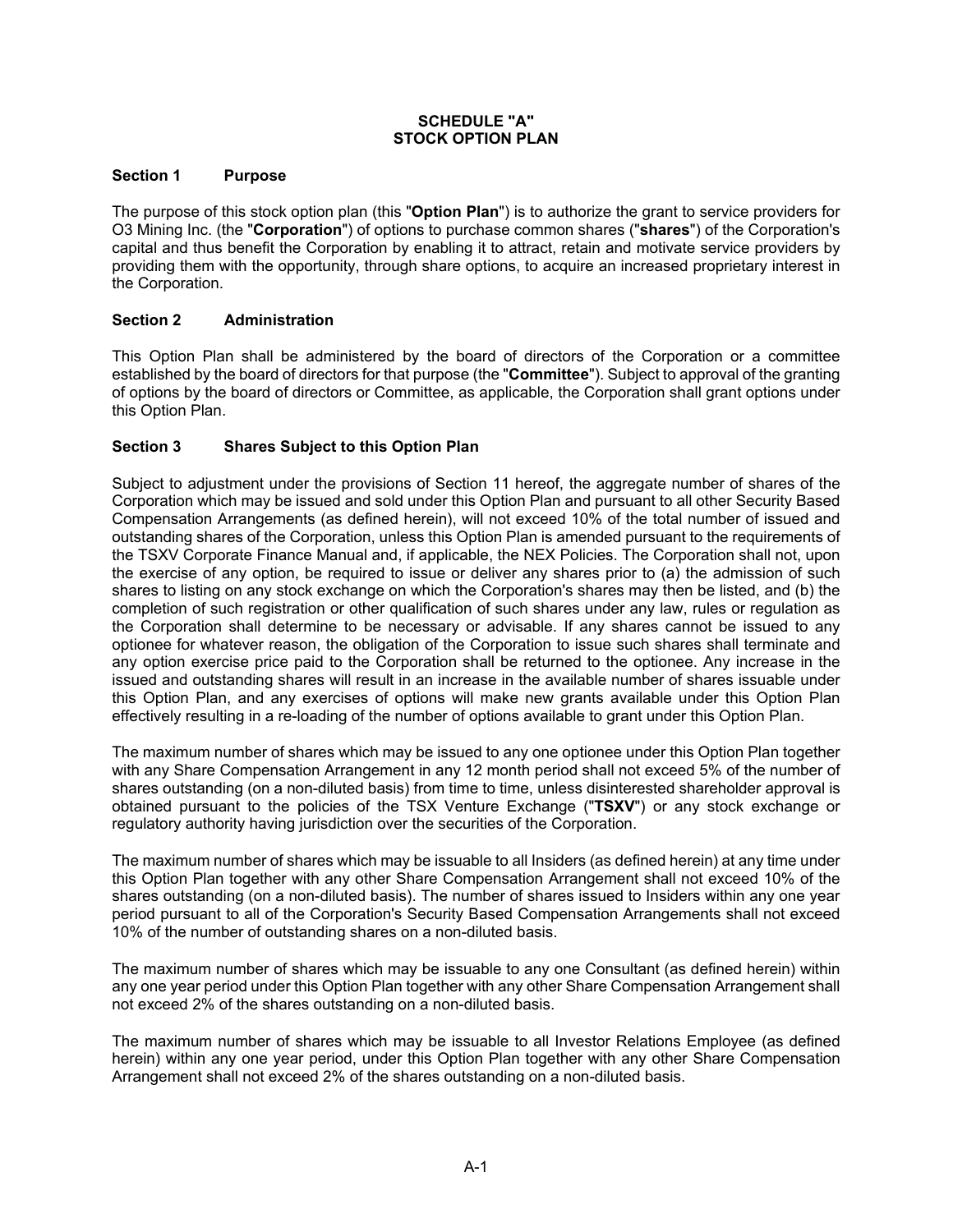No options can be granted under the Option Plan if the Corporation is on notice from the TSXV to transfer its listed shares to the NEX (as defined herein) or while the Corporation's shares trade on the NEX.

For the purpose of this Option Plan, "**Insider**" shall have the meaning ascribed to such term in the TSXV Corporate Finance Manual. For the purposes of this Option Plan, "**NEX**" means separate board of the TSXV for companies previously listed on the TSXV or the Toronto Stock Exchange which have failed to maintain compliance with the ongoing financial listing standards of those markets. For the purposes of this Option Plan "**NEX Policies**" means the rules and policies of the NEX as amended from time to time. For the purposes of this Option Plan, "**Security Based Compensation Arrangements**" means a stock option, stock option plan, restricted share unit plan, deferred share unit plan, employee stock purchase plan or any other compensation or incentive mechanism involving the issuance or potential issuance of shares to one or more service providers for the Corporation, including a share purchase from treasury which is financially assisted by the Corporation by way of a loan, guarantee or otherwise and any other equity-based compensation plan in effect from time to time. For the purposes of this Option Plan "**TSXV Corporate Finance Manual**" means the rules and policies of the TSXV as amended from time to time.

# **Section 4 Eligibility**

Options shall be granted only to service providers for the Corporation. The term "**service providers**" for the Corporation means: (a) any full or part-time employee ("**Employee**") or officer, or insider of the Corporation or any of its subsidiaries; (b) any other person employed by a company or individual providing management services to the Corporation ("**Management Company Employee**"); (c) any other person or company engaged to provide ongoing consulting services for the Corporation or any entity controlled by the Corporation ("**Consultant**"); (d) any individual engaged to provide services that promote the purchase or sale of the issued securities ("**Investor Relations Employee**"); and (e) also includes a corporation, 100% of the share capital of which is beneficially owned by one or more service providers (any person in (a) (b), (c), (d) or (e) hereinafter referred to as an "**Eligible Person**"); and (f) any registered retirement savings plan established by such Eligible Person, or any corporation controlled by such Eligible Person, the issued and outstanding voting shares of which are, and will continue to be, beneficially owned, directly or indirectly, by such Eligible Person and/or the spouse, children and/or grandchildren of such Eligible Person.

For stock options to Employees, Consultants or Management Company Employees, the Corporation must represent that the optionee is a bona fide Employee, Consultant or Management Company Employee as the case may be. The terms "insider", "controlled" and "subsidiaries" shall have the meanings ascribed thereto in the *Securities Act* (Ontario) from time to time. Subject to the foregoing, the board of directors or Committee, as applicable, shall have full and final authority to determine the persons who are to be granted options under this Option Plan and the number of shares subject to each option. In addition, the participation of non-employee directors in this Option Plan shall be subject to the following limitations: (a) grants to any individual non-employee director of the Corporation under this Option Plan, when combined with grants under all of the other security-based compensation arrangements of the Corporation, shall not exceed \$150,000 annually, with no more than \$100,000 in grant date value provided in the form of options under this Option Plan; and (b) the aggregate number of shares made available for issuance from treasury to all non-employee directors under this Option Plan, when combined with grants under all other security-based compensation arrangements of the shares, shall not exceed one percent (1%) of the total issued and outstanding shares of the Corporation.

# **Section 5 Price**

The purchase price (the "**Price**") for the shares of the Corporation under each option shall be determined by the board of directors or Committee, as applicable, on the basis of the market price at the time the option is granted, where "**market price**" shall mean the closing price of the shares of the Corporation on the TSXV or another stock exchange or dealing network where the majority of the trading volume or value of the shares occurs, on the date immediately preceding the date of the option grant in question, subject to applicable laws and regulations, and where there is no such closing price or trade on the prior trading day, "market price" shall mean the average of the most recent bid and ask of the shares of the Corporation on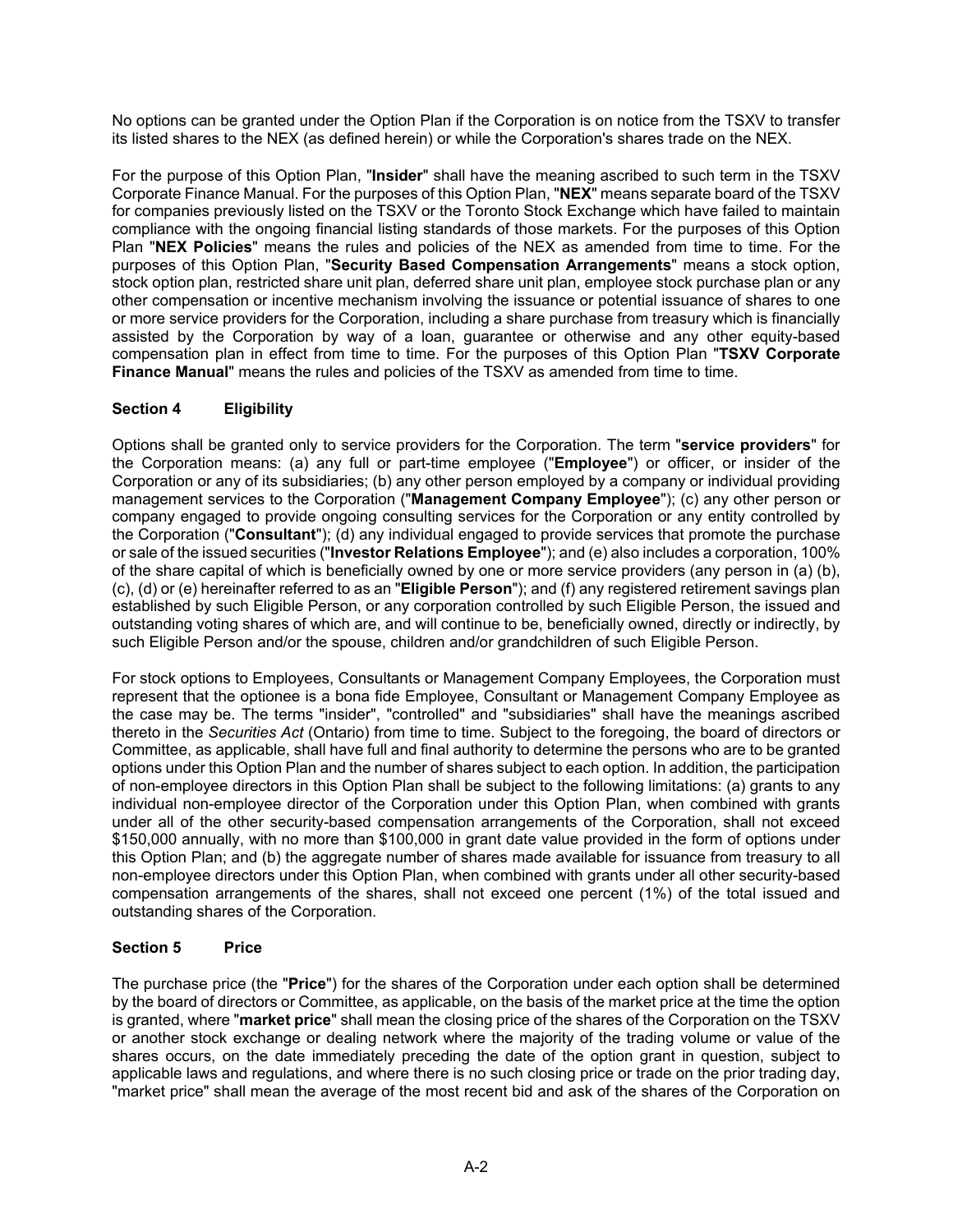any stock exchange on which the shares are listed or dealing network on which the shares of the Corporation trade.

In the event the shares are listed on the TSXV, in no event shall the Price be less than the Discounted Market Price, provided that (except for the exception outlined below) if options are granted within 90 days of a distribution of shares (or shares and other securities) of the Corporation by way of a prospectus, the minimum Price of those options will be the greater of the Discounted Market Price and the per share price paid by the public investors for shares acquired under the distribution. The 90 day period shall be calculated from the date a final receipt is issued for the prospectus unless the prospectus qualifies the distribution of shares underlying special warrants, in which case the 90 day period shall be calculated from the date of closing of the private placement of special warrants. Notwithstanding the foregoing, in certain circumstances, such as when an option is offered to an individual as an inducement to secure employment, the Price may be otherwise determined but only with the prior consent of the TSXV.

For the purposes of this Option Plan, "**Discounted Market Price**" means the market price less the following maximum discounts based on closing price (and subject, notwithstanding the application of any such maximum discount, to a minimum price per share of \$0.05):

| <b>Closing Price</b> | <b>Discount</b> |
|----------------------|-----------------|
| Up to \$0.50         | 25%             |
| \$0.51 to \$2.00     | 20%             |
| Above \$2.00         | 15%             |

### **Section 6 Period of Option and Rights to Exercise**

Subject to the provisions of this Section 6 and Sections 7, 8, 9 and 16 below, options will be exercisable in whole or in part, and from time to time, during the currency thereof. Options shall not be granted for a term exceeding the later of (i) ten years following the date of grant thereof; and (ii) the date which is the tenth business day following the conclusion of a self-imposed blackout period of the Corporation which is in effect on the date which is ten years following the date of grant thereof. The shares to be purchased upon each exercise of any option (the "**optioned shares**") shall be paid for in full at the time of such exercise. Except as provided in Sections 7, 8, 9 and 17 below, no option which is held by a service provider may be exercised unless the optionee is then a service provider for the Corporation.

### **Section 7 Cessation of Provision of Services**

Subject to Section 9 below, if any optionee who is a service provider shall cease to be a service provider for the Corporation for any reason (except as otherwise provided in Sections 8 or 9 below) (whether or not for cause) the optionee may, but only within the period of ninety days, or thirty days if the service provider is an Investor Relations Employee, next succeeding such cessation and in no event after the expiry date of the optionee's option, exercise the optionee's options which have vested as of the date of such cessation, unless such period is extended as provided in Section 9 below or reduced in accordance with any agreement pursuant to which the option is granted. For greater certainty, no options shall vest following the date upon which an optionee who is a service provider shall cease to be a service provider of the Corporation for any reason, unless otherwise approved by the board of directors.

### **Section 8 Death of Optionee**

Subject to Section 9 below, in the event of the death of an optionee during the currency of the optionee's option, the option theretofore granted to the optionee shall be exercisable within, but only within, the period of one year next succeeding the optionee's death and in no event after the expiry date of the option. Before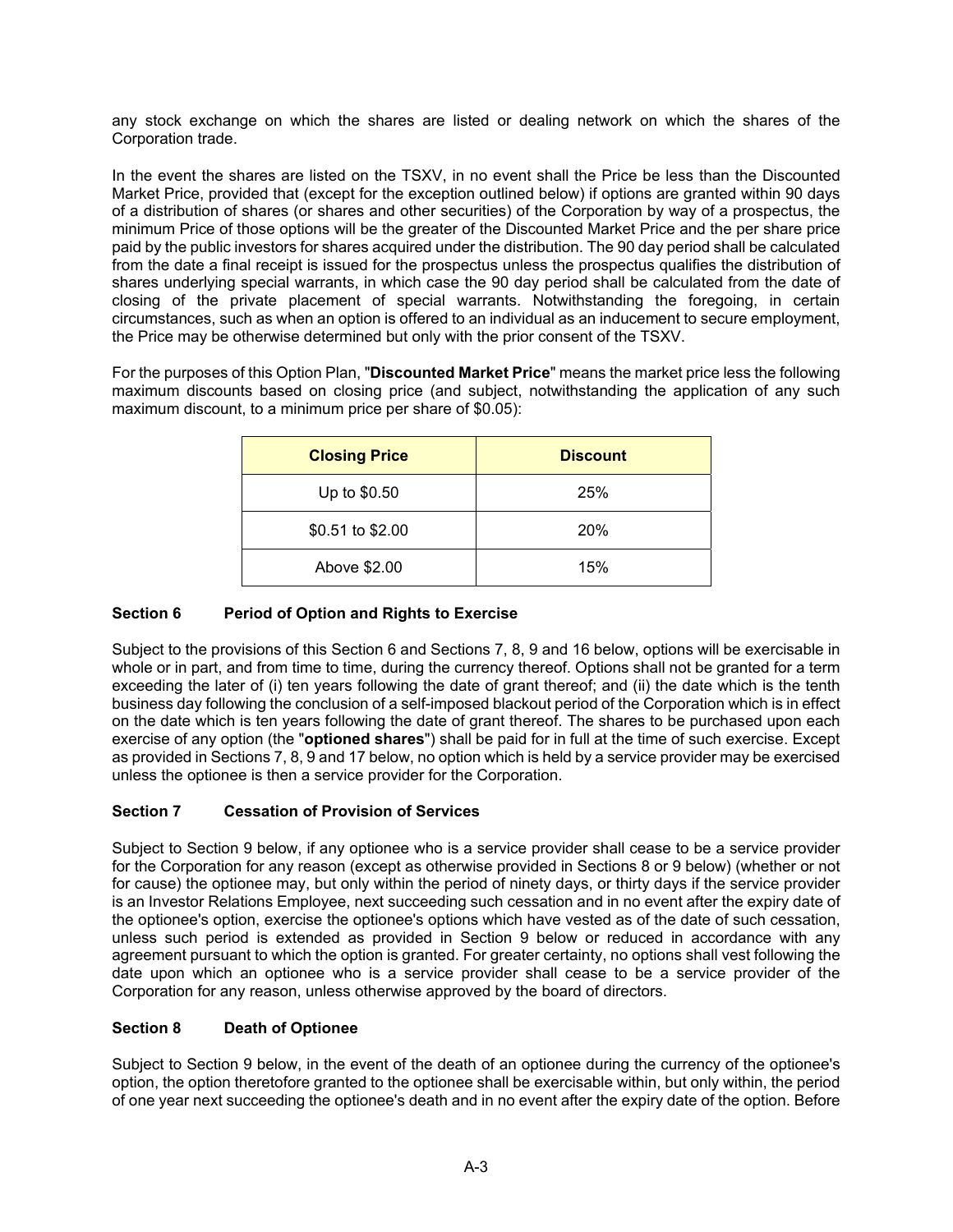expiry of an option under this Section 8, the board of directors or Committee, as applicable, shall notify the optionee's representative in writing of such expiry.

### **Section 9 Extension of Option**

- (a) In addition to the provisions of Sections 7 and 8, the board of directors or Committee, as applicable, may extend the period of time within which an option held by a deceased optionee may be exercised or within which an option may be exercised by an optionee who has ceased to be a service provider for the Corporation, but such an extension shall not be granted beyond the original expiry date of the option. Any extensions of options granted under this Option Plan are subject to applicable regulatory approval.
- (b) Subject to the approval of the TSXV, if required, the board of directors shall have the right to adjust the exercise period of any portion of any option which remains unvested.

### **Section 10 Non-Assignability and Non-Transferability of Option**

An option granted under this Option Plan shall be non-assignable and non-transferable by an optionee otherwise than by will or by the laws of descent and distribution, and such option shall be exercisable, during an optionee's lifetime, only by the optionee.

# **Section 11 Adjustments in Shares Subject to Plan**

The aggregate number and kind of shares available under this Option Plan shall be appropriately adjusted in the event of a reorganization, recapitalization, stock split, stock dividend, combination of shares, merger, consolidation, rights offering or any other change in the corporate structure or shares of the Corporation. Any adjustment, other than in connection with a security consolidation or security split pursuant to this Part, to the option granted or issued under this Plan is subject to the prior acceptance of the Exchange. The options granted under this Option Plan may contain such provisions as the board of directors, or Committee, as applicable, may determine with respect to adjustments to be made in the number and kind of shares covered by such options and in the option price in the event of any such change. If there is a reduction in the exercise price or an extension of the term of the options of an insider of the Corporation under any circumstances, the Corporation will be required to obtain approval from disinterested shareholders.

### **Section 12 Amendment and Termination of this Stock Option Plan**

(a) The board of directors or Committee may from time to time amend, suspend or terminate (or re-instate) this Option Plan in whole or in part, and without shareholder approval; provided however, that no such amendment may materially and adversely affect any option previously granted to an optionee without the consent of the optionee, except to the extent required by law. Any such amendment shall be subject to the receipt of requisite regulatory approval including, without limitation, the approval of any stock exchange upon which the shares may trade from time to time; provided, however, that no such amendment may: (i) increase the maximum number of shares that may be optioned under this Option Plan; (ii) change the manner of determining the minimum Price; or (iii) effect a reduction in the exercise price or extension of the term of any options; (iv) remove or exceed the insider participation limit prescribed by the TSXV Corporate Finance Manual; (v) broaden the definition of Eligible Person under this Option Plan; (vi) broaden or increase the annual participation limit of any non-employee director of the Corporation under this Option Plan; (vii) permit an optionee to transfer options granted under this Option Plan to another person that is not under such optionee's ownership or control; or (viii) modify this amendment provision, unless shareholder and regulatory approval is obtained. Any amendments to the terms of an option under this Option Plan shall also require regulatory approval, including without limitation, the approval of any stock exchange upon which the shares may trade from time to time.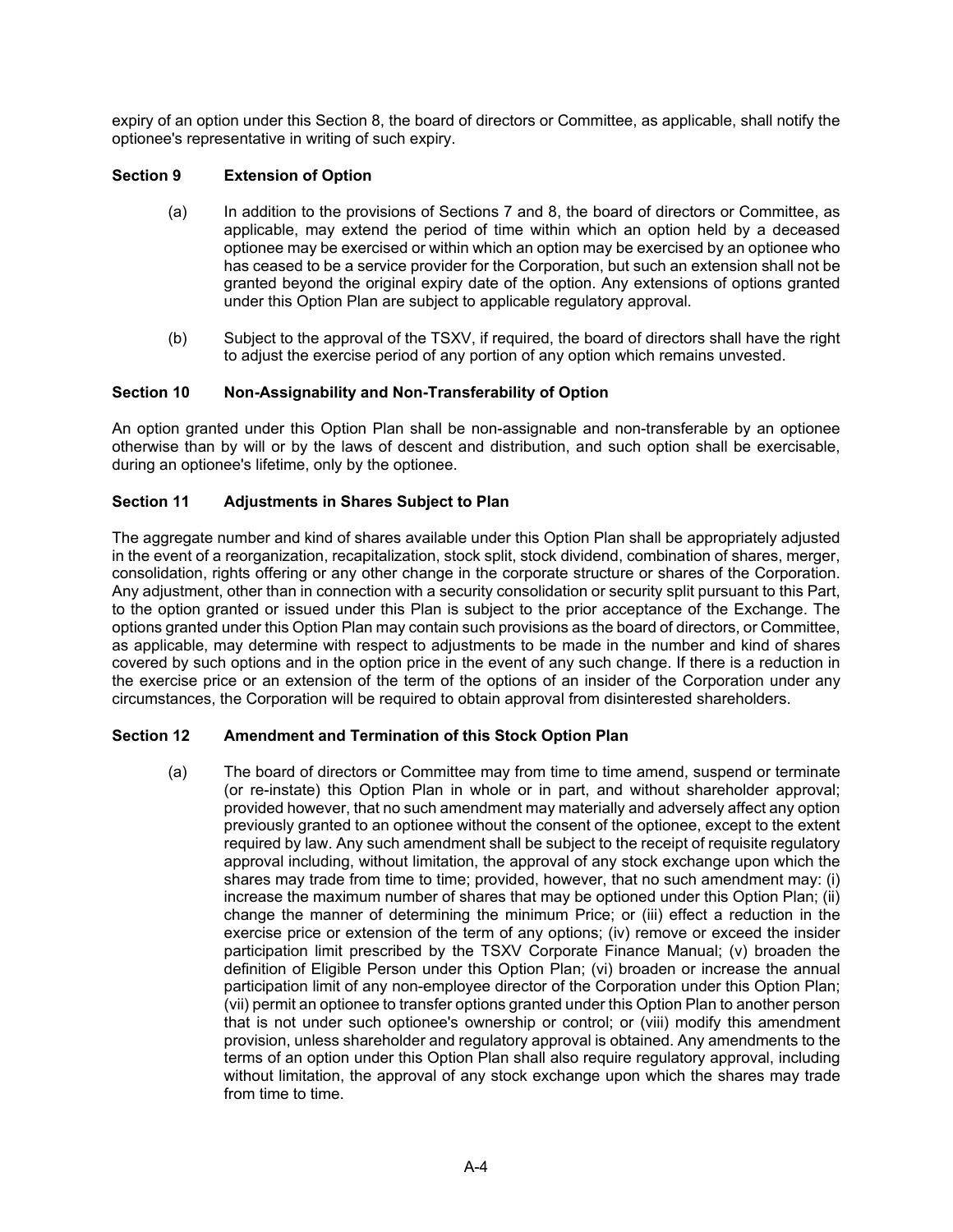- (b) For greater certainty, the board of directors or Committee may make the following amendments without seeking the approval of the shareholders of the Corporation:
	- (i) amendments to this Option Plan to rectify typographical errors and/or to include clarifying provisions for greater certainty;
	- (ii) amendments to the vesting provisions of a security or this Option Plan, subject to prior written approval of the TSXV, if applicable;
	- (iii) amendments to the termination provisions of a security or this Option Plan which does not entail an extension beyond the original expiry date thereof, subject to prior written approval of the TSXV, if applicable;
	- (iv) amendments necessary as a result of changes in securities laws and other laws applicable to the Corporation;
	- (v) if the Corporation becomes listed or quoted on a stock exchange or stock market senior to the TSXV, it may make such amendments as may be required by the policies of such senior stock exchange or stock market;
	- (vi) amendments to the exercise price (so long as any reduction does not cause the exercise price to go below the current "market price" as defined in Section 5 hereof) unless such amendment would benefit "insiders" as defined in the *Securities Ac*t (Ontario); and
	- (vii) amendments that reduce, and do not increase, the benefits of this Option Plan to service providers.
- (c) Subject to this Section 12 and the rules of the TSXV, the exercise price of an option may be amended only if at least six (6) months have elapsed since the later of the date of commencement of the term of the option, the date the shares commenced trading on the TSXV, and the date of the last amendment of the exercise price.
- (d) An option must be outstanding for at least one year before the Corporation may extend its term, subject to the limits contained in Section 6.
- (e) Any proposed amendment to the terms of an option is subject to the rules of the TSXV.

#### **Section 13 Terms or Amendments Requiring Disinterested Shareholder Approval**

The Corporation shall obtain disinterested shareholder approval prior to any of the following actions becoming effective:

- (a) the Option Plan, together with all of the Corporation's other Security Based Compensation Arrangements, could result at any time in:
	- (i) the number of shares reserved for issuance under options granted to Insiders exceeding 10% of the outstanding shares;
	- (ii) the grant to Insiders within a twelve-month period of a number of options exceeding 10% of the outstanding shares; and
	- (iii) the issuance to any one service provider, within a 12-month period, of a number of shares exceeding 5% of outstanding shares; or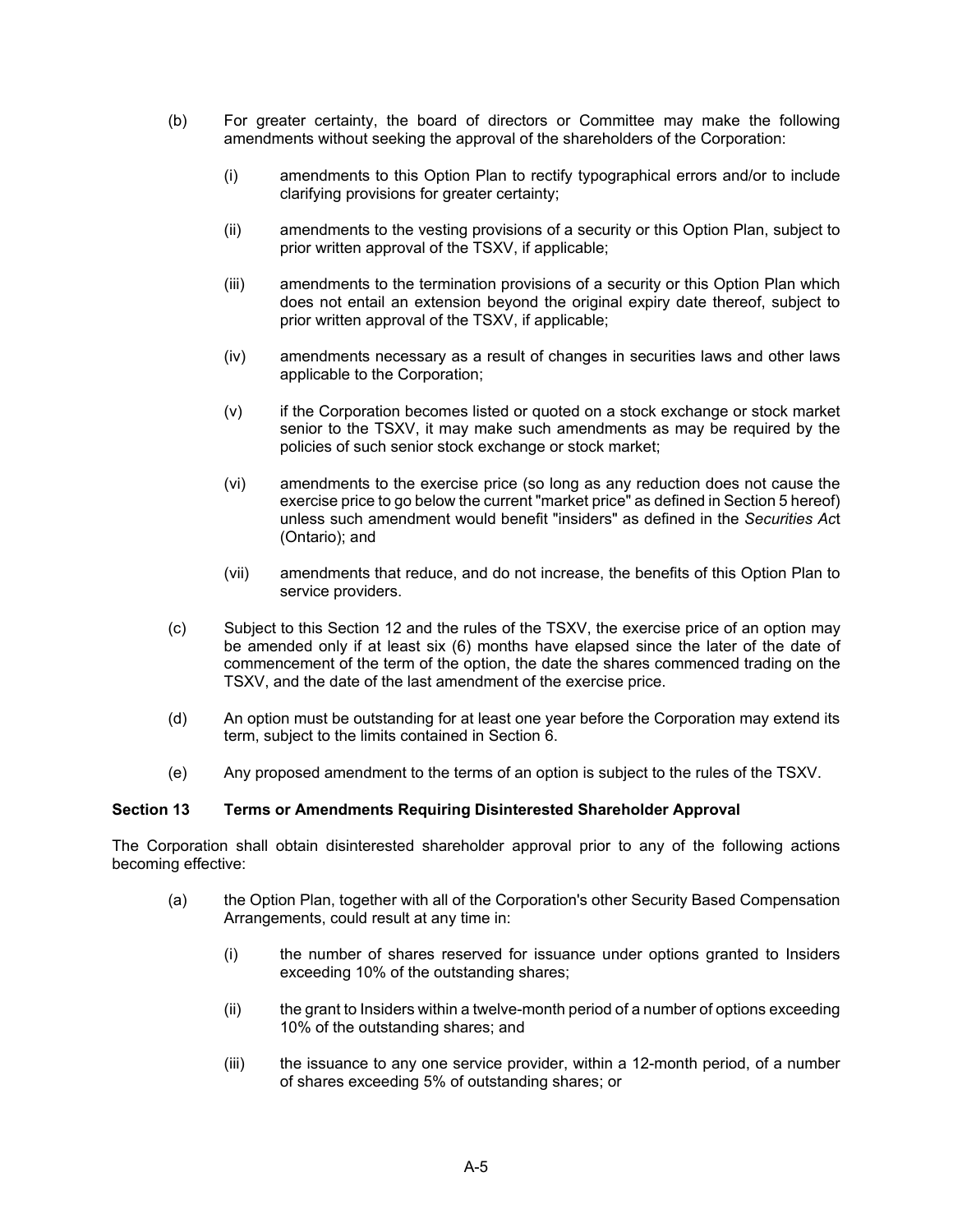(b) any reduction in the exercise price of an option previously granted to Insiders.

# **Section 14 Effective Date of the Plan**

This Option Plan becomes effective on the date of its approval by the shareholders of the Corporation.

### **Section 15 Evidence of Options**

Each option granted under this Option Plan shall be embodied in a written option agreement between the Corporation and the optionee which shall give effect to the provisions of this Option Plan.

### **Section 16 Exercise of Option**

Subject to the provisions of this Option Plan and the particular option, an option may be exercised from time to time by delivering to the Corporation at its registered office a written notice of exercise specifying the number of shares with respect to which the option is being exercised and accompanied by payment in cash, bank draft, money order or certified cheque for the full amount of the purchase price of the shares then being purchased.

Upon receipt of a certificate of an authorized officer directing the issue of shares purchased under this Option Plan, the transfer agent is authorized and directed to issue and countersign share certificates for the optioned shares in the name of such optionee or the optionee's legal personal representative or as may be directed in writing by the optionee's legal personal representative. Such certificate issued will bear a legend stipulating any resale restrictions required under applicable securities laws. Further, if the Corporation is a Tier 2 or NEX Issuer, or the exercise price is set below the then current market price of the shares on the TSXV, the certificate will also bear a legend stipulating that the option shares are subject to a four-month TSXV hold period commencing on the date of the grant of the option.

Notwithstanding any other provision herein, no options may be exercised during any self-imposed blackout period of the Corporation. In the event that the expiry date of an option falls within any such self-imposed blackout period, such expiry date shall be the date which is the tenth business day following the conclusion of such blackout period of the Corporation.

### **Section 17 Vesting Restrictions**

Options issued under this Option Plan may vest at the discretion of the board of directors or Committee, as applicable, provided that the number of shares which may be acquired pursuant to this Option Plan shall not exceed a specified number or percentage during the term of the option, other than in respect of any particular options granted to an Investor Relations Employee, which will vest in stages over twelve months with no more than one quarter  $(1/4)$  of such option vesting in any three month period.

### **Section 18 Notice of Sale of all or Substantially all Shares or Assets**

If at any time when an option granted under this Option Plan remains unexercised with respect to any optioned shares:

- (a) the Corporation seeks approval from its shareholders for a transaction which, if completed, would constitute an Acceleration Event; or
- (b) a third party makes a bona fide formal offer or proposal to the Corporation or its shareholders which, if accepted, would constitute an Acceleration Event;

the Corporation shall, subject to TSXV approval, if required, notify the optionee in writing of such transaction, offer or proposal as soon as practicable and, provided that the board of directors or Committee, as applicable, has determined that no adjustment shall be made pursuant to Section 11 hereof, (i) the board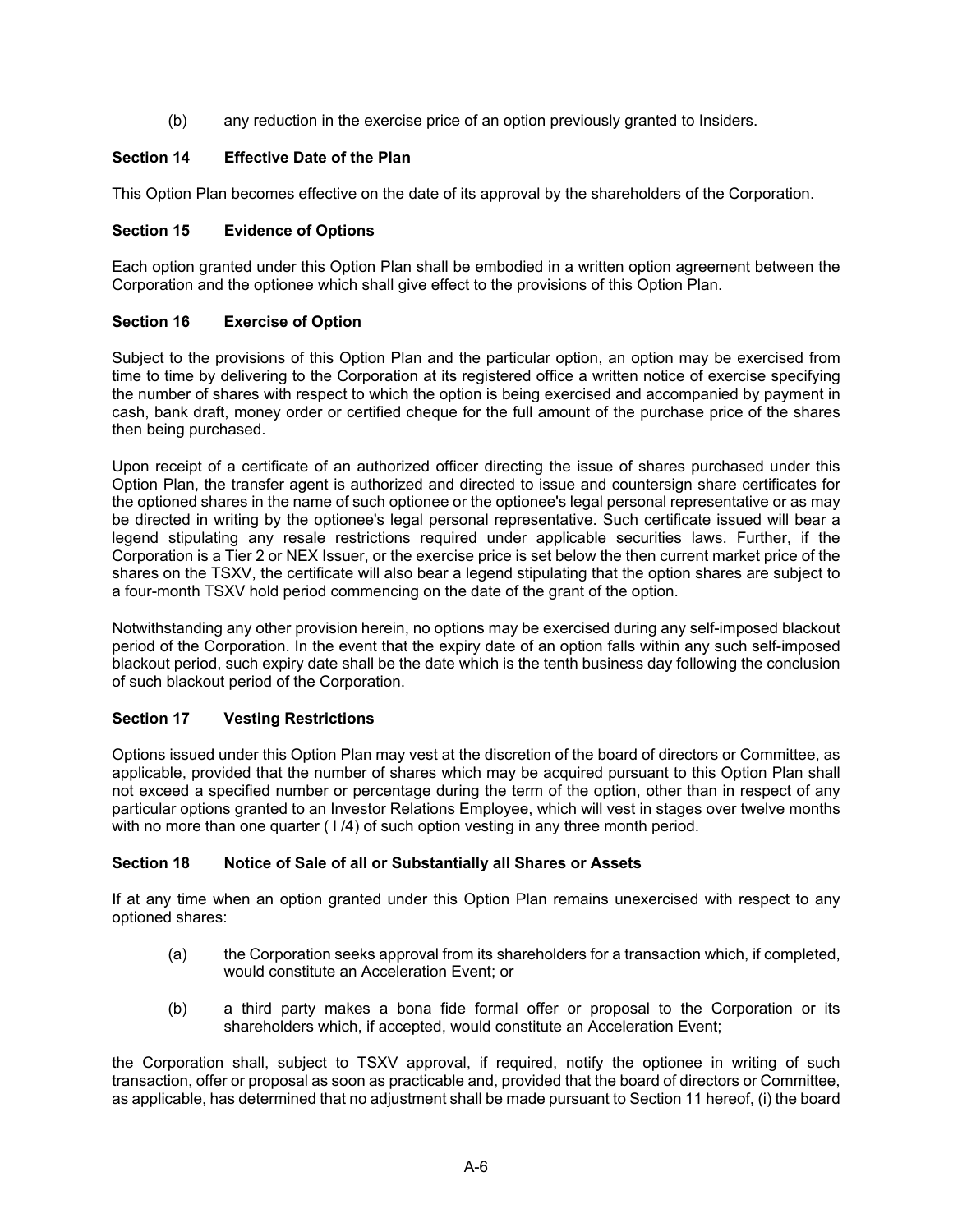of directors or Committee, as applicable, may permit the optionee to exercise the option granted under this Option Plan, as to all or any of the optioned shares in respect of which such option has not previously been exercised (regardless of any vesting restrictions), during the period specified in the notice (but in no event later than the expiry date of the option), so that the optionee may participate in such transaction, offer or proposal; and (ii) the board of directors or Committee, as applicable, may require the acceleration of the time for the exercise of the said option and of the time for the fulfilment of any conditions or restrictions on such exercise.

For these purposes, an Acceleration Event means the occurrence of any one or more of the following events:

- (a) the Corporation is not the surviving entity in a merger, amalgamation or other reorganization (or survives only as a subsidiary of an entity other than a previously whollyowned subsidiary of the Corporation);
- (b) the Corporation sells all or substantially all of its assets to any other person or entity (other than a wholly-owned subsidiary of the Corporation);
- (c) the Corporation is to be dissolved and liquidated;
- (d) any person, entity or group of persons, or entities acting jointly or in concert acquires or gains ownership or control (including, without limitation, the power to vote) more than 30% of the Corporation's outstanding voting securities; or
- (e) as a result of or in connection with (A) the contested election of directors or (B) a transaction referred to above whereby the persons who were directors of the Corporation before such election or transaction shall cease to constitute a majority of the board of directors of the Corporation.

#### **Section 19 Rights Prior to Exercise**

An optionee shall have no rights whatsoever as a shareholder in respect of any of the optioned shares (including any right to receive dividends or other distributions therefrom or thereon) other than in respect of optioned shares in respect of which the optionee shall have exercised the option to purchase hereunder and which the optionee shall have actually taken up and paid for.

#### **Section 20 Governing Law**

This Option Plan shall be construed in accordance with and be governed by the laws of the Province of Ontario and shall be deemed to have been made in said Province, and shall be in accordance with all applicable securities laws.

### **Section 21 Expiry of Option**

On the expiry date of any option granted under this Option Plan, and subject to any extension of such expiry date permitted in accordance with this Option Plan, such option hereby granted shall forthwith expire and terminate and be of no further force or effect whatsoever as to such of the optioned shares in respect of which the option has not been exercised.

#### **Section 22 Options not Exercised**

In the event an option granted under the Option Plan expires unexercised or is terminated by reason of dismissal of the optionee for cause or is otherwise lawfully cancelled prior to exercise of the option, the option shares that were issuable thereunder will be returned to the Option Plan and will be eligible for reissuance.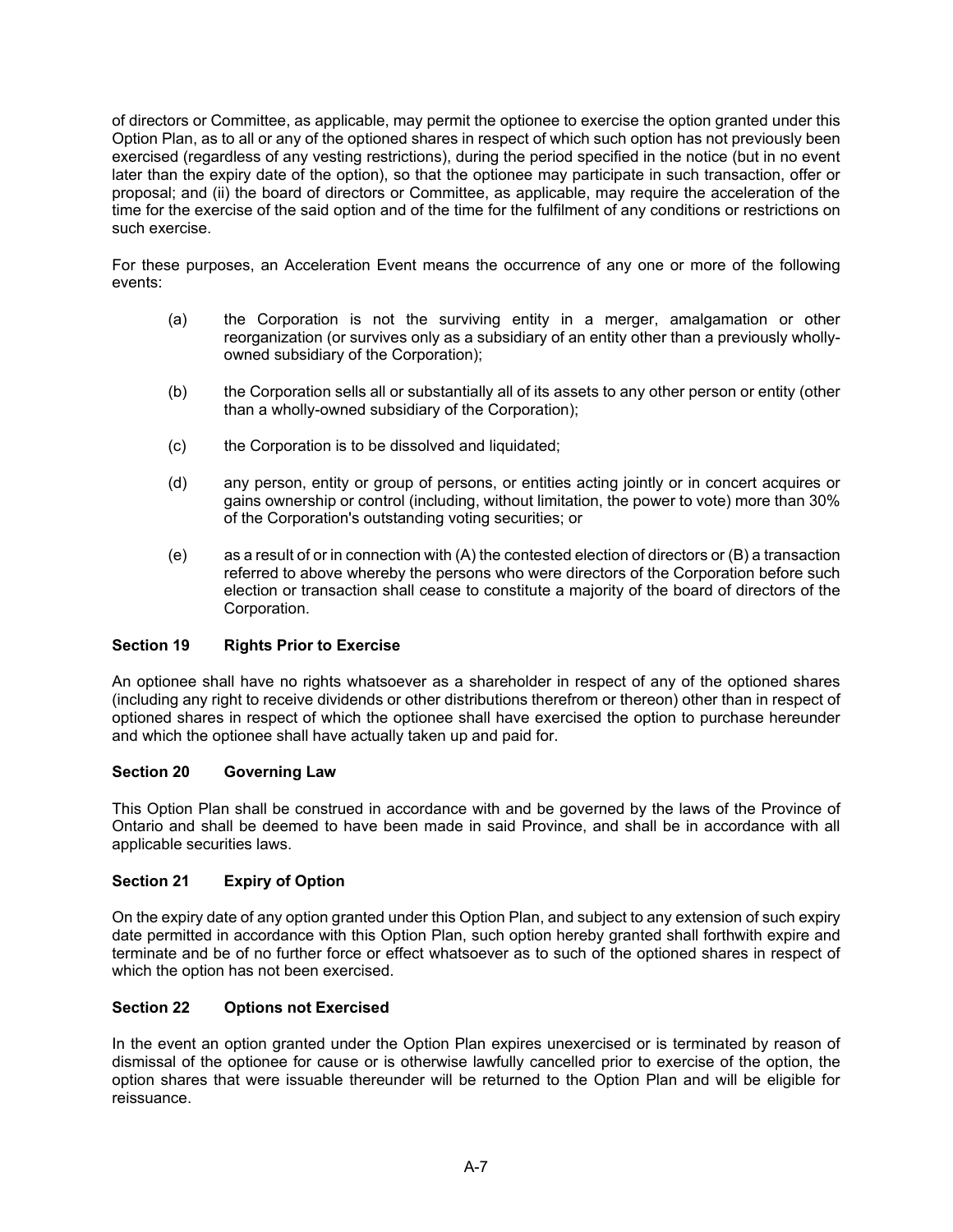*Initially adopted by the Shareholders of O3 Mining Inc. on June 28, 2019. Initially adopted by the Board of Directors of O3 Mining Inc. on July 5, 2019. Amendment adopted by the Board of Directors of O3 Mining Inc. on May 3, 2022. Amendment adopted by the Shareholders of O3 Mining Inc. on June 23, 2022*.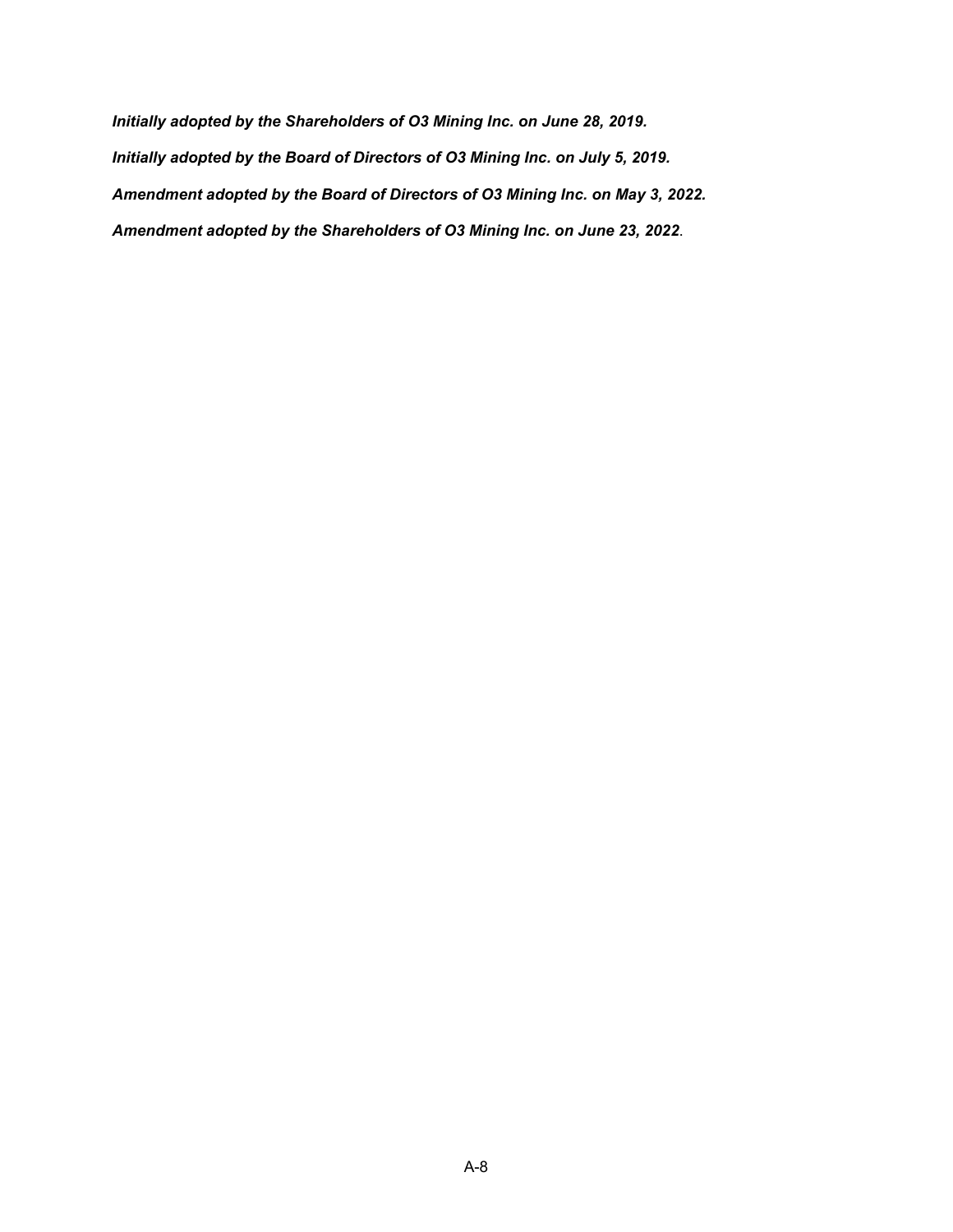### **SCHEDULE "B" BOARD CHARTER**

The term "**Corporation**" herein shall refer to O3 Mining Inc. and the term "**Board**" shall refer to the Board of Directors of the Corporation.

## **1. GENERAL**

The Board assumes responsibility for the stewardship of the Corporation.

Although Directors may be nominated by certain persons to bring special expertise or a point of view to Board deliberations, they are not chosen to represent a particular constituency. The best interests of the Corporation must be paramount at all times.

## **2. RESPONSIBILITIES**

As an integral part of that stewardship responsibility, the Board is responsible for the following matters (either itself, or through duly appointed and constituted committees of the Board in accordance with applicable laws):

- (a) The Board has primary responsibility for the development and adoption of the strategic direction of the Corporation. The Board contributes to the development of strategic direction by approving, at least annually, a strategic plan developed and proposed by management. The plan will take into account the business opportunities and business risks of the Corporation. The Board reviews with management from time to time the strategic planning environment, the emergence of new opportunities, trends and risks and the implications of these developments for the strategic direction of the Corporation. The Board reviews and approves the Corporation's financial objectives, plans and actions, including significant capital allocations and expenditures.
- (b) The Board monitors corporate performance against the strategic and business plans, including assessing operating results to evaluate whether the business is being properly managed.
- (c) The Board identifies the principal business risks of the Corporation and ensures that there are appropriate systems put in place to manage these risks.
- (d) The Board monitors and ensures the integrity of the internal controls and procedures (including adequate management information systems) and financial reporting procedures of the Corporation.
- (e) The Board is responsible for ensuring appropriate standards of corporate conduct including, adopting a corporate conduct and ethics policy for all employees and senior management, and monitoring compliance with such policy, if appropriate.
- (f) The Board is responsible for the review and approval of annual financial statements, management's discussion and analysis related to such financial statements, and forecasts.
- (g) The Board is responsible for reviewing the compensation of members of the Board to ensure that the compensation realistically reflects the responsibilities and risks involved in being an effective director and for reviewing the compensation of members of the senior management team to ensure that they are competitive within the industry and that the form of compensation aligns the interests of each such individual with those of the Corporation.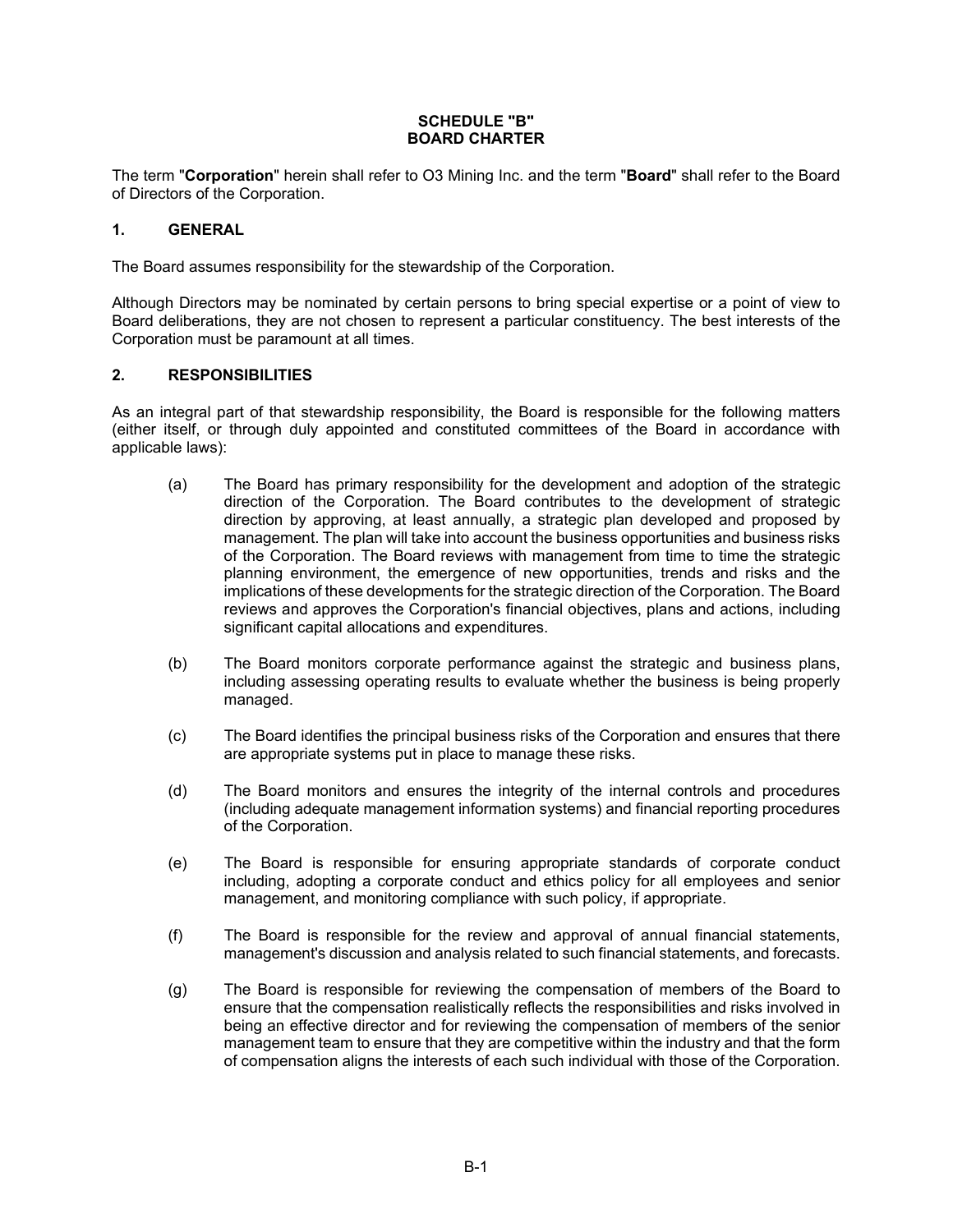- (h) The Board reviews and approves material transactions not in the ordinary course of business.
- (i) The Board reviews and approves the budget on an annual basis, including the spending limits and authorizations, as recommended by the Audit Committee.
- (j) The Board ensures that appropriate succession planning is in place, including the appointment, training and monitoring of senior management and members of the Board.
- (k) The Board is responsible for assessing its own effectiveness in fulfilling its mandate and evaluating the relevant disclosed relationships of each independent director and shall make an affirmative determination that such relationships do not preclude a determination that the director is independent.
- (l) The Board approves a disclosure policy that includes a framework for investor relations and a public disclosure policy.
- (m) The Board is responsible for satisfying itself as to the integrity of the Chief Executive Officer (the "**CEO**") and other senior officers and that the CEO and other senior officers create a culture of integrity throughout the organization. The Board is responsible for developing and approving goals and objectives, which the CEO is responsible for meeting.
- (n) The Board is responsible for developing the Corporation's approach to corporate governance principles and guidelines that are specifically applicable to the Corporation.
- (o) The Board is responsible for performing such other functions as prescribed by law or assigned to the Board in the Corporation's governing documents.

#### **3. COMPOSITION AND OPERATION OF THE BOARD**

#### **3.1 Election of Directors**

- (a) The directors of the Corporation are elected each year by the shareholders at the annual meeting of shareholders. The Board will determine a slate of nominees to be put to the shareholders for election based upon the following considerations and such other factors the Board considers relevant:
	- (i) the competencies and skills which the Board as a whole should possess;
	- (ii) the competencies and skills which each existing director possesses; and
	- (iii) the appropriate size of the Board to facilitate effective decision-making.
- (b) Any Shareholder may propose a nominee for election to the Board either by means of a Shareholder proposal upon compliance with the requirements of the *Business Corporations Act* (Ontario) ("**OBCA**") and the Corporation's by-laws or at the annual meeting in compliance with the requirements of the OBCA and the Corporation's by-laws.
- (c) The Board also recommends the number of directors on the Board to shareholders for approval, subject to compliance with the requirements of the OBCA and the Corporation's by-laws.
- (d) Between annual meetings, the Board may appoint directors to serve until the next annual meeting, subject to compliance with the requirements of the OBCA.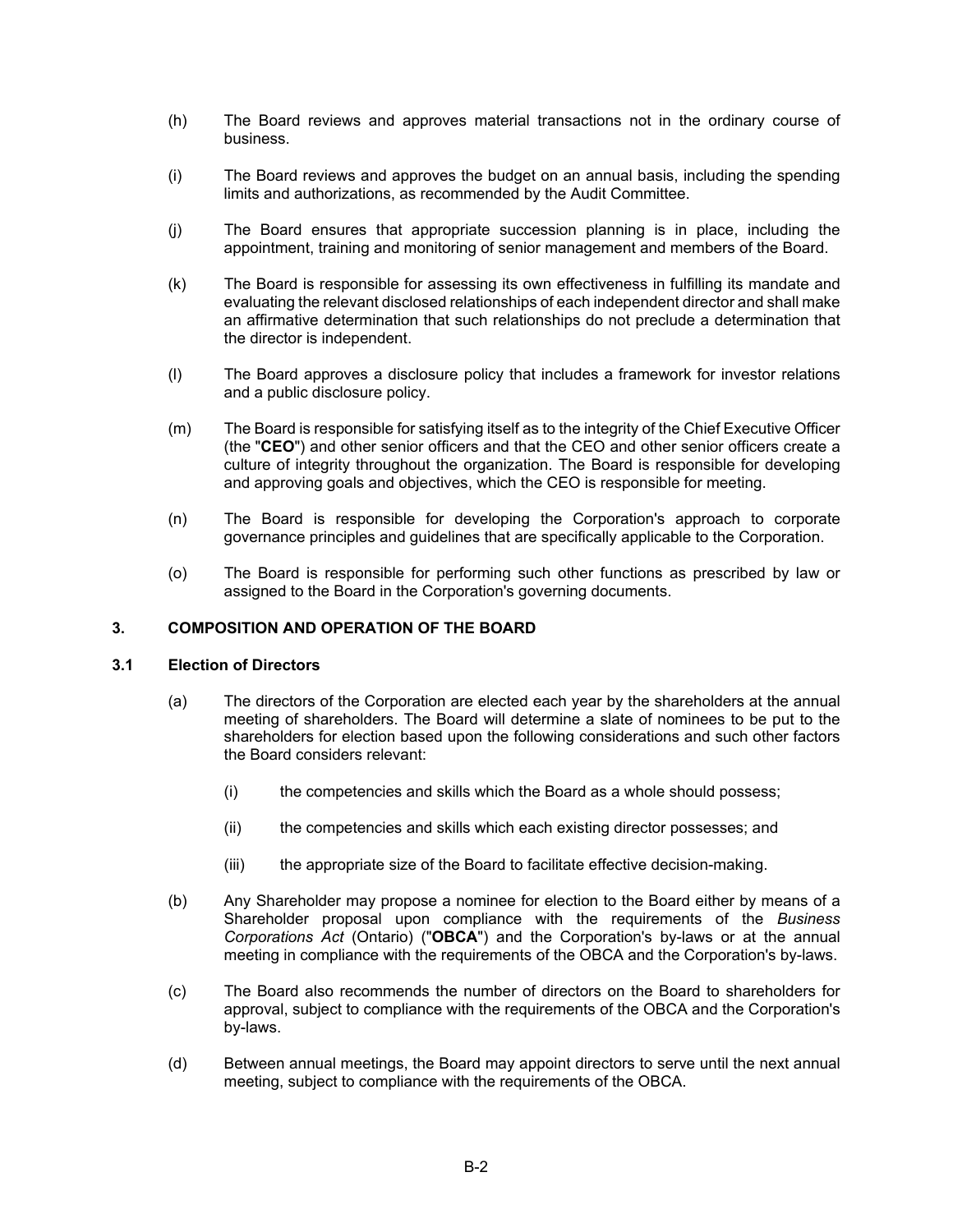(e) Individual Board members are responsible for assisting the Board in identifying and recommending new nominees for election to the Board, as needed or appropriate.

# **3.2 Nomination of Directors**

The Board, the Corporate Governance & Nominating Committee and the individual directors from time to time, will identify and recommend new nominees as directors of the Corporation, based upon the following considerations:

- (a) the competencies and skills necessary for the Board as a whole to possess;
- (b) the competencies and skills necessary for each individual director to possess;
- (c) competencies and skills which each new nominee to the Board is expected to bring; and
- (d) whether the proposed nominees to the Board will be able to devote sufficient time and resources to the Corporation.

# **3.3 Director Orientation and Continuing Education**

The Board, together with the Corporate Governance & Nominating Committee is responsible for providing a comprehensive orientation and education program for new directors which deals with the following matters and such other matters the Board considers relevant:

- (a) the role of the Board and its committees;
- (b) the nature and operation of the business of the Corporation; and
- (c) the contribution individual directors are expected to make to the Board in terms of both time and resource commitments.

In addition, the Board together with the Corporate Governance & Nominating Committee is also responsible for providing continuing education opportunities to existing directors so that individual directors can maintain and enhance their abilities and ensure that their knowledge of the business of the Corporation remains current, at the request of any individual director.

## **3.4 Meetings**

The Board has at least four scheduled meetings a year. The Board is responsible for its agenda. Prior to each Board meeting, a Board member shall circulate an agenda to the Board. Materials for each meeting will be distributed to directors in advance of the meetings. Directors are expected to make reasonable efforts to attend all meetings of the Board held in a given year, and are expected to make reasonable efforts to adequately review meeting materials in advance of all such meetings.

The independent directors or non-management directors shall meet at the end of each Board meeting without management and non-independent directors present. The chairman (the "**Chair**" or "**Chairman**") of the Board shall chair these meetings, unless the Chairman of the Board is not an independent director, in which case the Lead Director shall chair these meetings. If a Lead Director has not been appointed, or is not independent, the independent directors shall appoint a Chairman to chair these meetings. The independent directors shall appoint a person to maintain minutes of the meetings or, if no person is so appointed, the chair of the meeting shall maintain minutes of the meeting.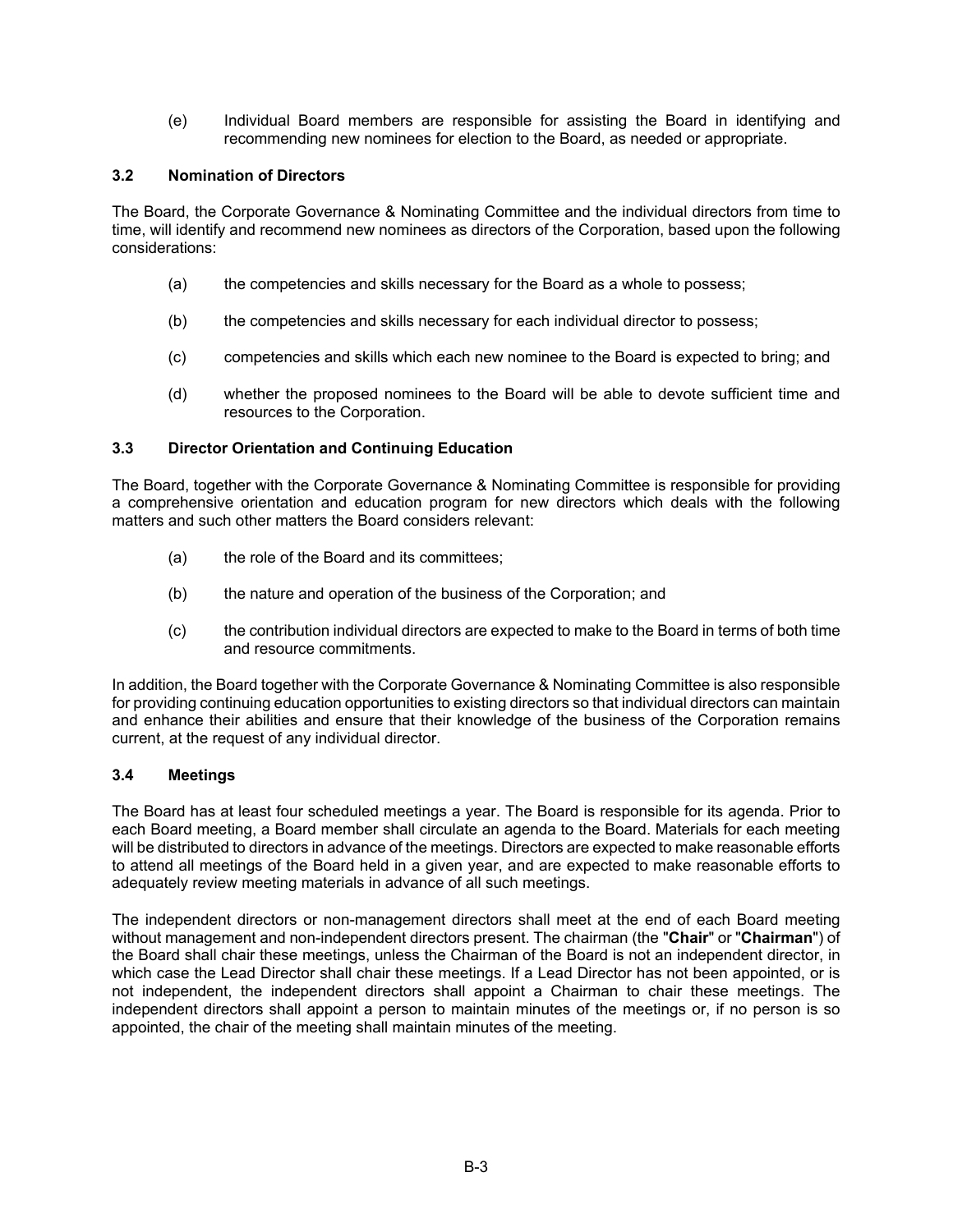### **3.5 Committees of the Board**

The Board has established the following standing committees to assist the Board in discharging its responsibilities: the Audit Committee, the Corporate Governance & Nominating Committee and the Compensation Committee. Special committees are established from time to time to assist the Board in connection with specific matters. The Board will appoint the members of each committee and may appoint the chair of each committee annually following the Corporation's annual meeting of shareholders. The chair of each committee reports to the Board following meetings of the committee. The terms of reference of each standing committee are reviewed annually by the Board.

### **3.6 Evaluation, Compensation and Access to Independent Advisors**

The Corporate Governance & Nominating Committee performs an annual evaluation of the effectiveness of the Board as a whole and each committee of the Board.

The Compensation Committee recommends to the Board the compensation and benefits for nonmanagement directors. The Committee seeks to ensure that such compensation and benefits reflect the responsibilities and risks involved in being a director of the Corporation and align the interests of the directors with the best interests of the Corporation.

The Board may at any time retain outside financial, legal or other advisors at the expense of the Corporation. Any director may, subject to the approval of the Corporate Governance & Nominating Committee, retain an outside advisor at the expense of the Corporation.

## **4. CHAIRMAN OF THE BOARD OF DIRECTORS**

- (a) The Chairman of the Board shall be a director who is designated by the full Board to act as the leader of the Board.
- (b) The Chairman will be selected amongst the directors of the Corporation who have a sufficient level of experience with corporate governance issues to ensure the leadership and effectiveness of the Board.
- (c) The Chairman will be selected annually at the first meeting of the Board following the annual general meeting of shareholders.

#### **4.2 Responsibilities**

The Chairman shall have the following responsibilities. The Chairman may, where appropriate, delegate to or share with the Corporate Governance and Compensation Committee and/or any other independent committee of the Board, certain of these responsibilities:

- (a) chair all meetings of the Board in a manner that promotes meaningful discussion.
- (b) Provide leadership to the Board to enhance the Board's effectiveness, including:
	- (i) ensure that the responsibilities of the Board are well understood by both management and the Board;
	- (ii) ensure that the Board works as a cohesive team with open communication;
	- (iii) ensure that the resources available to the Board (in particular timely and relevant information) are adequate to support its work;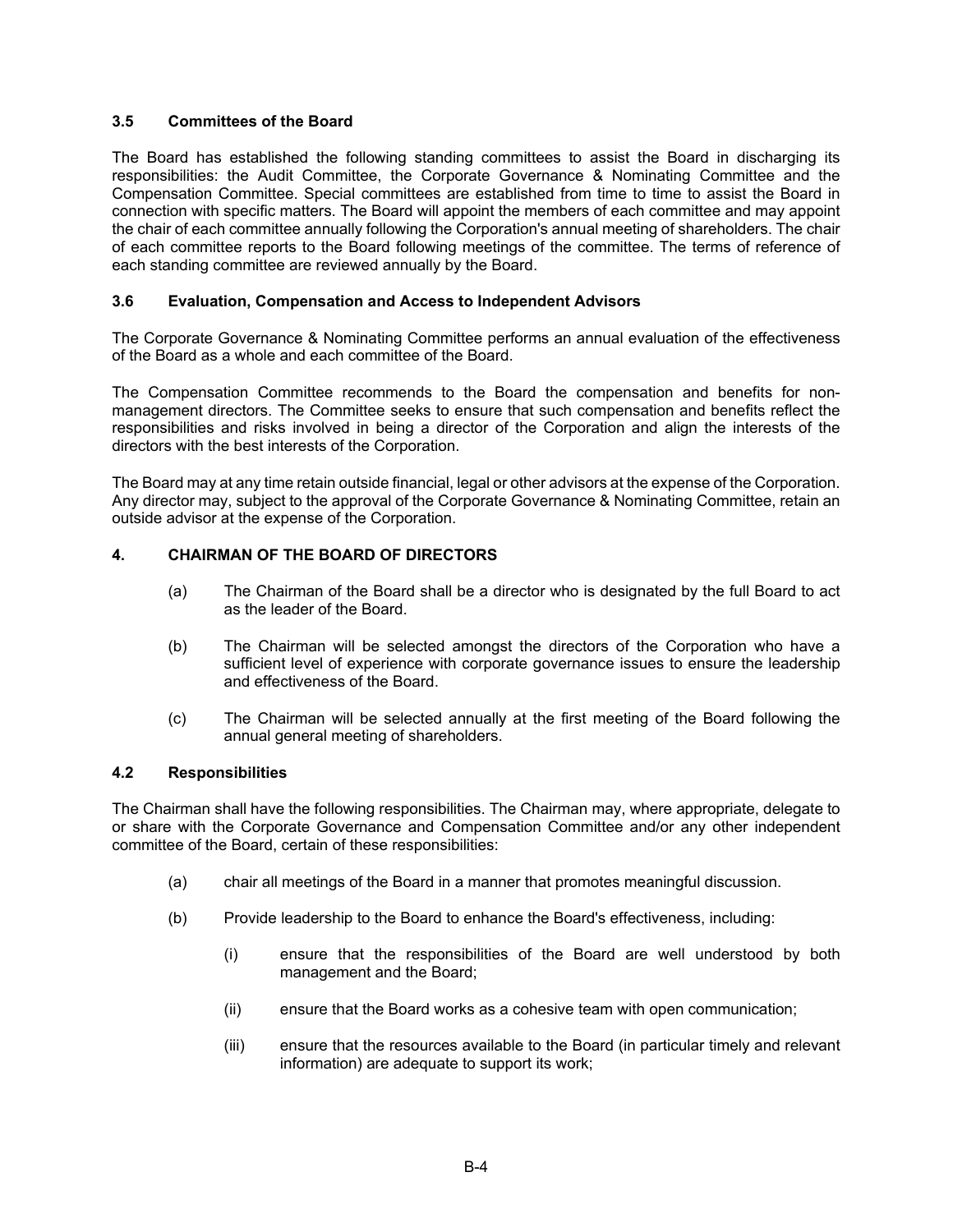- (iv) together with the Corporate Governance and Compensation Committee, ensure that a process is in place by which the effectiveness of the Board and its committees (including size and composition) is assessed at least annually; and
- (v) together with the Corporate Governance and Compensation Committee, ensure that a process is in place by which the contribution of each individual director to the effectiveness of the Board is assessed at least annually.
- (c) Manage the Board, including:
	- (i) prepare the agenda of the Board meetings and ensure pre-meeting material is distributed in a timely manner and is appropriate in terms of relevance, efficient format and detail;
	- (ii) adopt procedures to ensure that the Board can conduct its work effectively and efficiently, including committee structure and composition, scheduling, and management of meetings;
	- (iii) ensure meetings are appropriate in terms of frequency, length and content;
	- (iv) ensure that, where functions are delegated to appropriate committees, the functions are carried out and results are reported to the Board;
	- (v) ensure that a succession planning process is in place to appoint senior members of management and directors when necessary;
	- (vi) ensure procedures are established to identify, assess and recommend new nominees for appointment to the Board and its committees; and
	- (vii) together with any special committee appointed for such purpose, approach potential candidates once potential candidates are identified, to explore their interest in joining the Board and proposing new nominees for appointment to the Board and its committees.
- (d) If the Chairman is an independent director, the Chairman will:
	- (i) in conjunction with the chair of the Corporate Governance & Nominating Committee, provide leadership to ensure that the Board functions independently of management of the Corporation;
	- (ii) chair meetings of independent directors or non-management directors held following Board meetings;
	- (iii) recommend, where necessary, the holding of special meetings of the Board;
	- (iv) review items of importance for consideration by Board with the CEO;
	- (v) consult and meet with any or all of the Corporation's independent directors, at the discretion of either party and represent such directors in discussions with management of the Corporation concerning corporate governance issues and other matters;
	- (vi) ensure that all business required to come before the Board is brought before the Board, such that the Board is able to carry out all of its duties to supervise the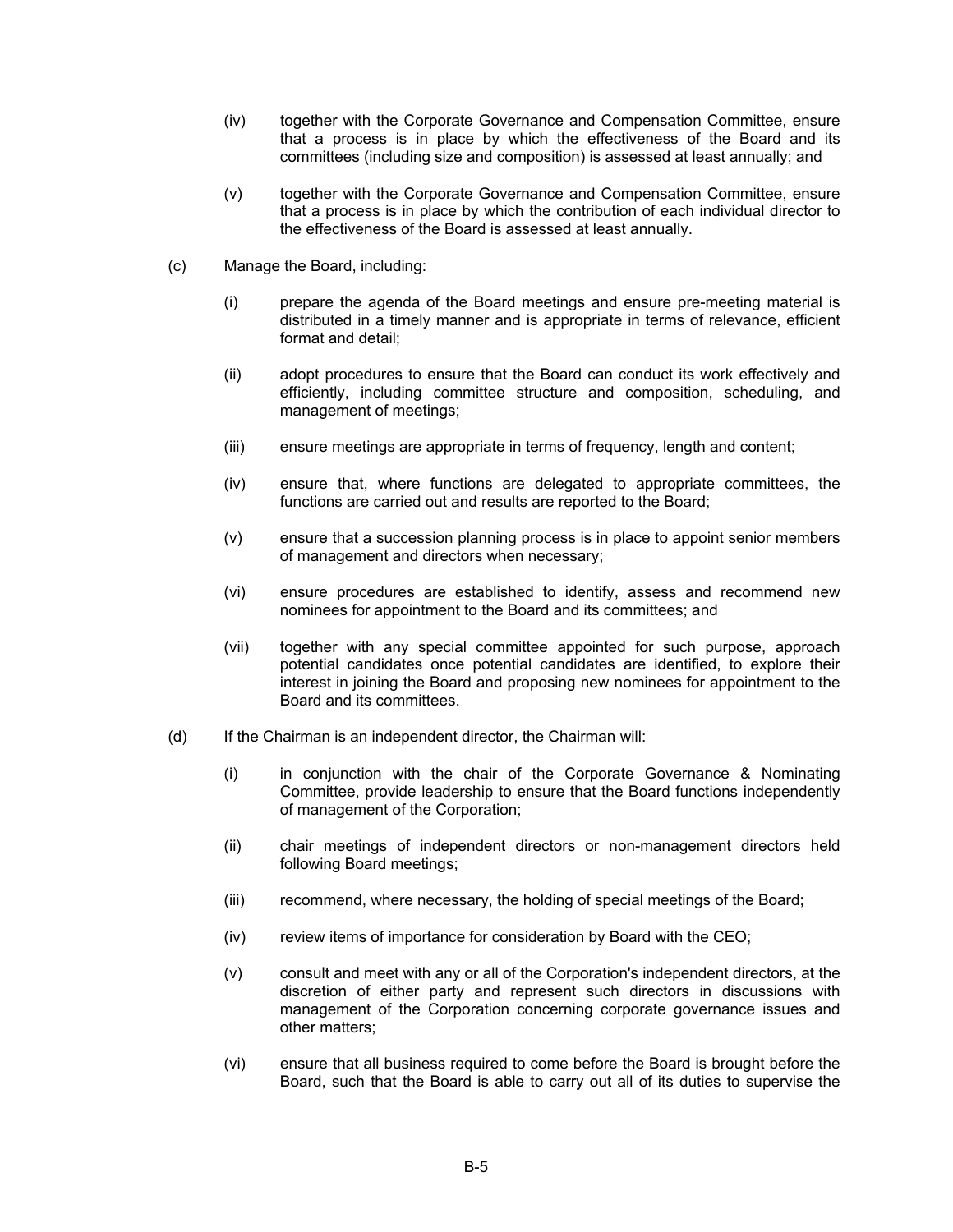management of the business and affairs of the Corporation, and together with the CEO, formulate an agenda for each Board meeting;

- (vii) together with the chair of the Corporate Governance & Nominating Committee, ensure that the Board, committees of the Board, individual directors and senior management of the Corporation understand and discharge their duties and obligations under the approach to corporate governance adopted by the Board from time to time;
- (viii) mentor and counsel new members of the Board to assist them in becoming active and effective directors;
- (ix) facilitate the process of conducting director evaluations; and
- (x) promote best practices and high standards of corporate governance.
- (e) Act as liaison between the Board and management to ensure that relationships between the Board and management are conducted in a professional and constructive manner. This involves working with the Corporate Governance & Nominating Committee to ensure that the Corporation is building a healthy governance culture.
- (f) At the request of the Board, represent the Corporation to external groups such as shareholders and other stakeholders, including community groups and governments.

# **5. LEAD DIRECTOR**

- (a) The Board will appoint a Lead Director in circumstances in which the Chairman of the Board is not considered independent under applicable securities laws, in order to provide independent leadership to the Board and for the other purposes set forth below.
- (b) When the Chair is independent, the Board may in its sole discretion designate from time to time a Lead Director who is not independent to assist the Board in its functioning.
- (c) The Corporate Governance & Nominating Committee will recommend a candidate for the position of Lead Director from among the independent members of the Board. The Board will be responsible for appointing the Lead Director.
- (d) The Lead Director will hold office at the pleasure of the Board, until a successor has been duly elected or appointed or until the Lead Director resigns or is otherwise removed from the office by the Board.
- (e) The Lead Director will provide independent leadership to the Board and will facilitate the functioning of the Board independently of the Corporation's management. Together with the chair of the Corporate Governance & Nominating Committee, the Lead Director will be responsible for the corporate governance practices of the Corporation.
- (f) The Lead Director will:
	- (i) in conjunction with the chair of the Corporate Governance & Nominating Committee, provide leadership to ensure that the Board functions independently of management of the Corporation;
	- (ii) chair meetings of independent directors or non-management directors held following Board meetings;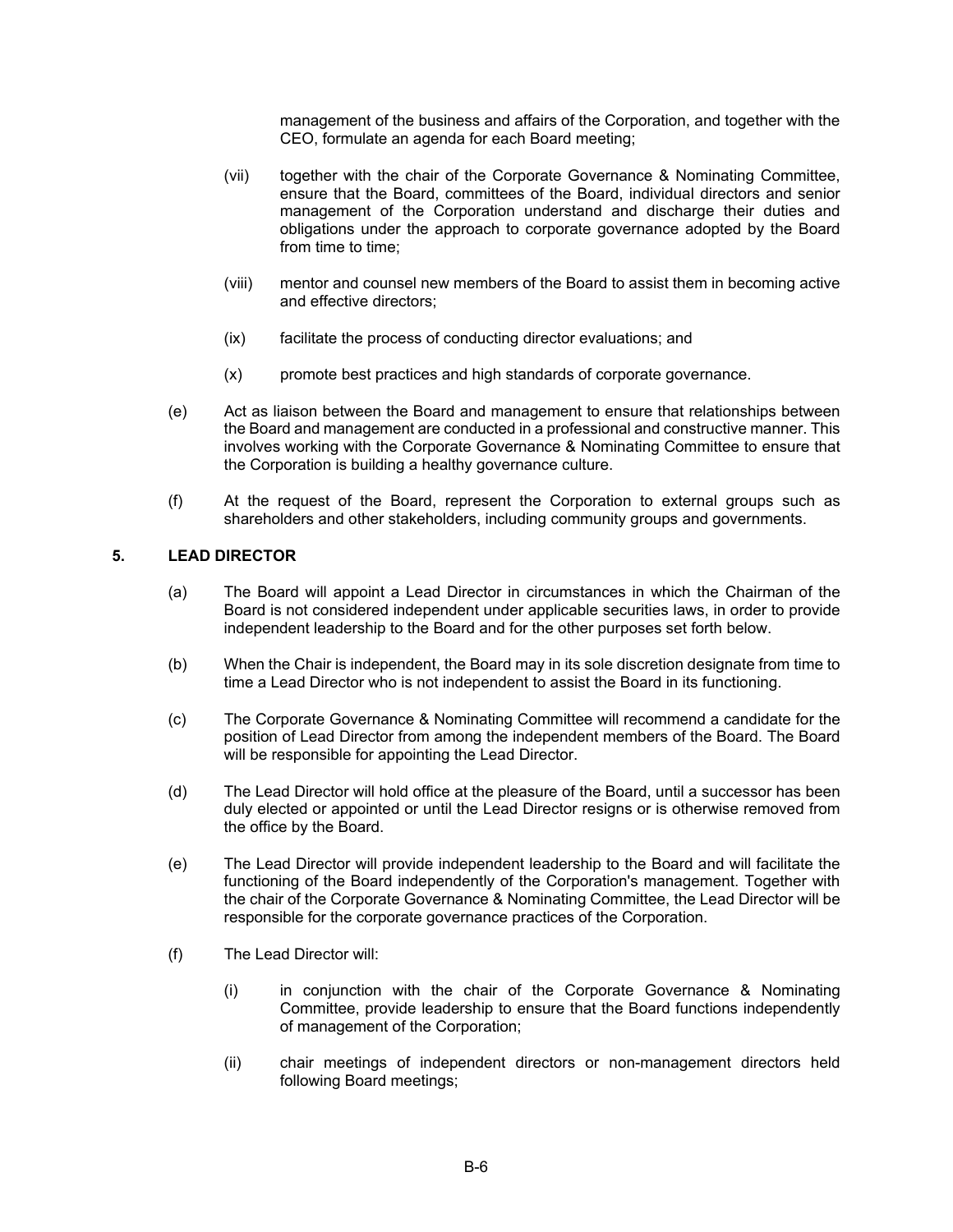- (iii) in the absence of the Chairman, act as chair of meetings of the Board;
- (iv) recommend, where necessary, the holding of special meetings of the Board;
- (v) review with the Chairman and the CEO items of importance for consideration by Board;
- (vi) consult and meet with any or all of the Corporation's independent directors, at the discretion of either party and with or without the attendance of the Chairman, and represent such directors in discussions with management of the Corporation concerning corporate governance issues and other matters;
- (vii) together with the Chairman, ensure that all business required to come before the Board is brought before the Board, such that the Board is able to carry out all of its duties to supervise the management of the business and affairs of the Corporation, and together with the Chairman and the CEO, formulate an agenda for each Board meeting;
- (viii) together with the Chairman and the chair of the Corporate Governance & Nominating Committee, ensure that the Board, committees of the Board, individual directors and senior management of the Corporation understand and discharge their duties and obligations under the approach to corporate governance adopted by the Board from time to time;
- (ix) mentor and counsel new members of the Board to assist them in becoming active and effective directors;
- (x) facilitate the process of conducting director evaluations;
- (xi) promote best practices and high standards of corporate governance; and
- (xii) perform such other duties and responsibilities as may be delegated to the Lead Director by the Board from time to time.

## **6. ACCOUNTABILITIES OF INDIVIDUAL DIRECTORS**

The accountabilities set out below are meant to serve as a framework to guide individual Directors in their participation on the Board, with a view to enabling the Board to meet its duties and responsibilities.

Principal accountabilities include:

- (a) assuming a stewardship role, overseeing the management of the business and affairs of the Corporation;
- (b) maintaining a clear understanding of the Corporation, including its strategic and financial plans and objectives, emerging trends and issues, significant strategic initiatives and capital allocations and expenditures, risks and management of those risks, internal systems, processes and controls, compliance with applicable laws and regulations, governance, audit and accounting principles and practices;
- (c) preparing for each Board and Committee meeting by reviewing materials that have been provided in a timely manner and requesting, where appropriate, information that will allow the Director to properly participate in the Board's deliberations, make informed business judgments, and exercise oversight;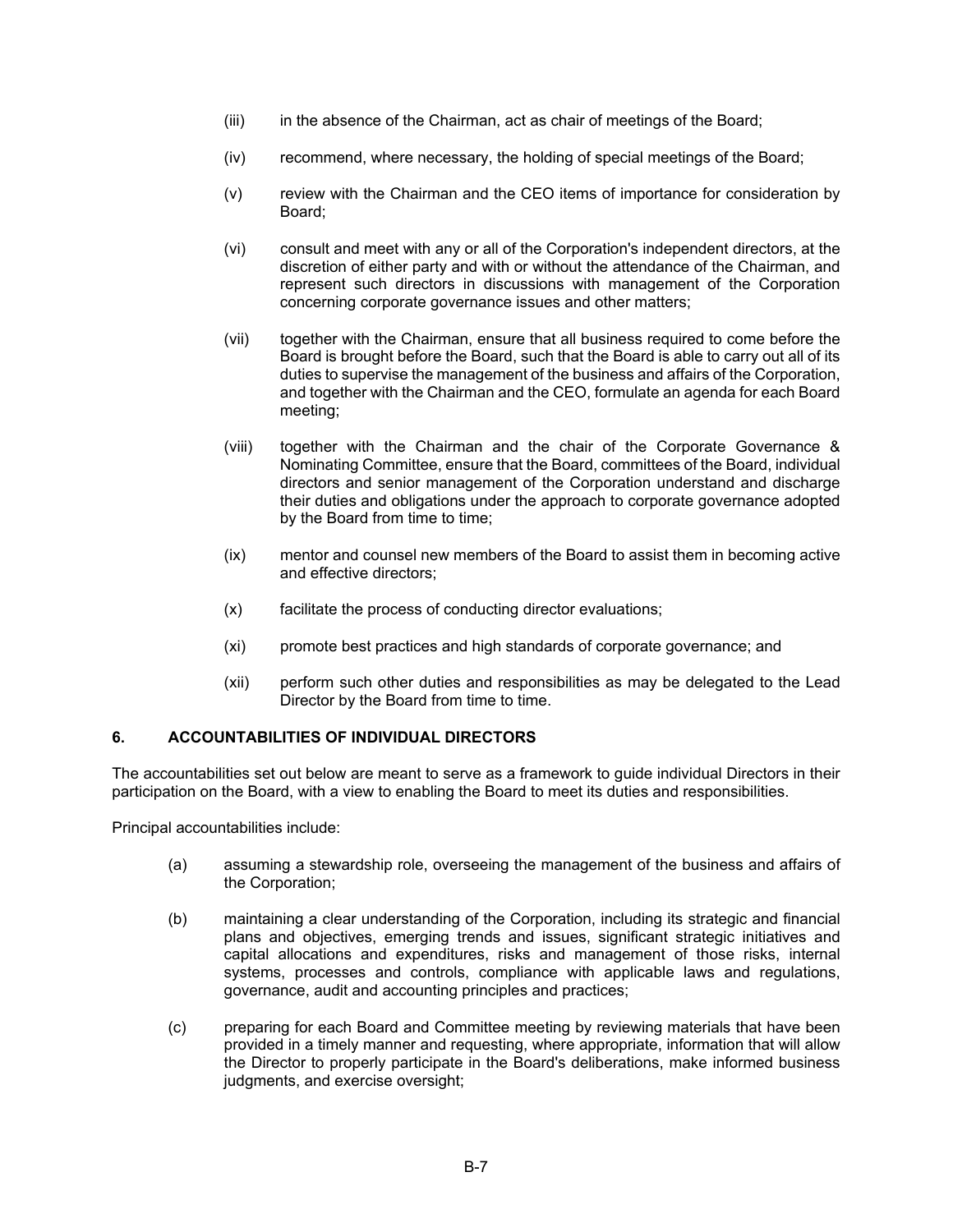- (d) absent a compelling reason, attending every meeting of the Board and each Committee of which such Director is a member, and actively participating in deliberations and decisions. When attendance is not possible a Director should become familiar with the matters to be covered at the meeting;
- (e) voting on all decisions of the Board or any Committees of which such Director is a member, except when a conflict of interest may exist;
- (f) preventing personal interests from conflicting with, or appearing to conflict with, the interests of the Corporation and disclosing details of such conflicting interests should they arise; and
- (g) acting in the highest ethical manner and with integrity in all professional dealings.

### **7. MANDATE REVIEW**

The Board will annually review and reassess the adequacy of this Board Charter.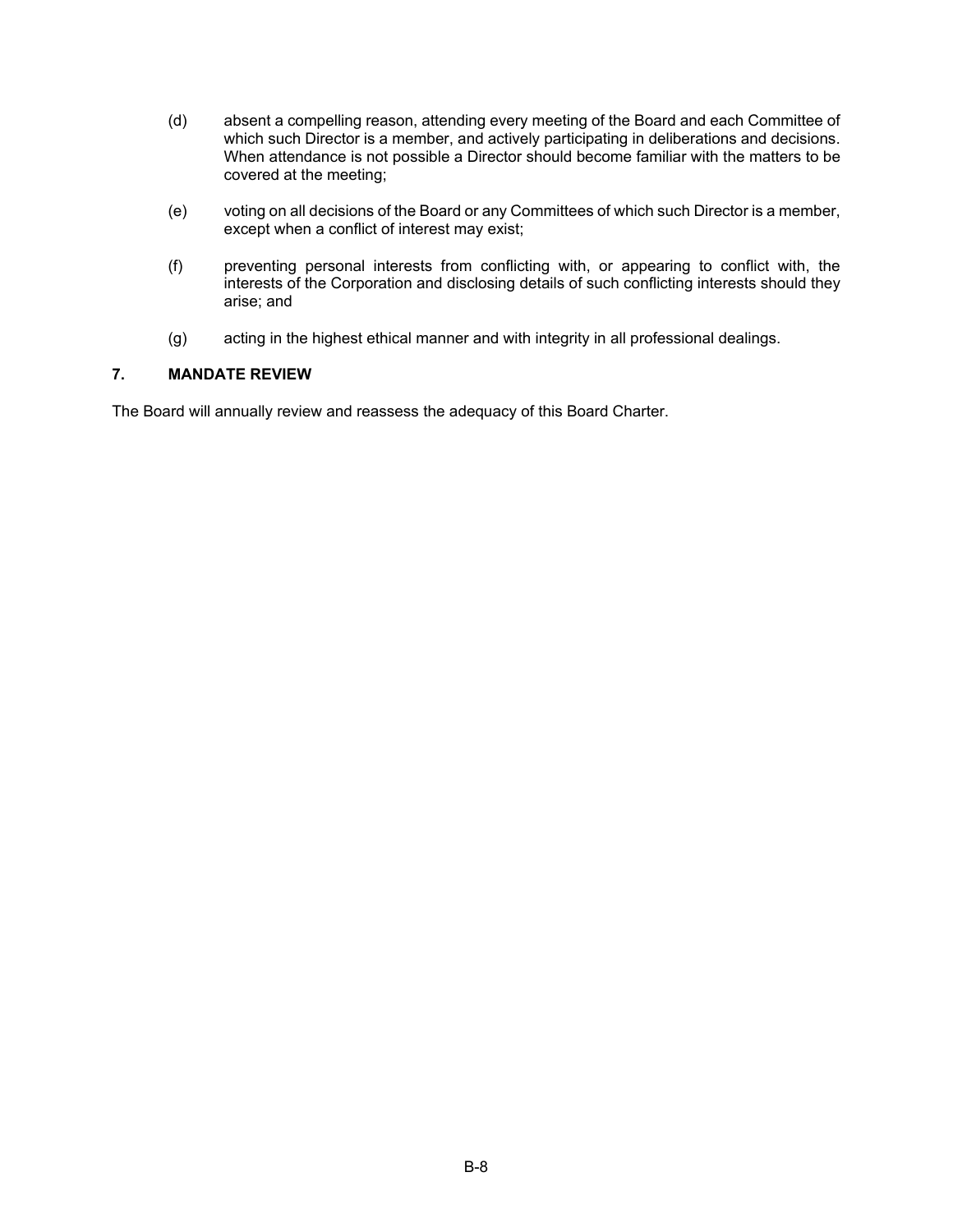### **SCHEDULE "C" AUDIT COMMITTEE CHARTER**

The term "**Corporation**" herein shall refer to O3 Mining Inc. and the term "**Committee**" shall refer to the Audit Committee of the Corporation.

## **1. PURPOSE**

The Committee is a committee of the Board of Directors (the "**Board**"). Its primary function shall be to assist the Board in fulfilling its oversight responsibilities with respect to financial reporting and disclosure requirements, the overall maintenance of the systems of internal controls that management has established and the overall responsibility for the Corporation's external and internal audit processes. The Committee's primary duties and responsibilities are to:

- (a) conduct such reviews and discussions with management and the external auditors relating to audit and financial reporting as are deemed appropriate by the Committee;
- (b) assess the integrity of internal controls and financial reporting procedures of the Corporation and ensure implementation of such controls and procedures;
- (c) review the quarterly and annual financial statements and management's discussion and analysis of the Corporation's financial position and operating results and in the case of the annual financial statements and related management's discussion and analysis, report thereon to the Board for approval of same;
- (d) select and monitor the independence and performance of the Corporation's external auditors, including attending private meetings with the external auditors and reviewing and approving all renewals or dismissals of the external auditors and their remuneration; and
- (e) provide oversight of all disclosure relating to, and information derived from, financial statements, management's discussion and analysis and information.

The Committee shall have the power to conduct or authorize investigations appropriate to its responsibilities, and it may request the external auditors, as well as any officer or employee of the Corporation, its external legal counsel or external auditor to attend a meeting of the Committee or to meet with any member(s) or advisors of the Committee.

The Committee shall have unrestricted access to the books and records of the Corporation and has the authority to retain, at the expense of the Corporation, special legal, accounting, or other consultants or experts to assist in the performance of the Committee's duties.

The Committee shall be accountable to the Board. In the course of fulfilling its specific responsibilities hereunder, the Committee shall maintain an open communication between the Corporation's outside auditor and the Board. The responsibilities of a member of the Committee shall be in addition to such member's duties as a member of the Board.

The Committee has the duty to determine whether the Corporation's financial disclosures are complete, accurate, are in accordance with international financial reporting standards ("**IFRS**") and fairly present the financial position and risks of the organization. The Committee should, where it deems appropriate, resolve disagreements, if any, between management and the external auditor, and review compliance with laws and regulations and the Corporation's own policies.

The Committee will provide the Board with such recommendations and reports with respect to the financial disclosures of the Corporation, as it deems advisable.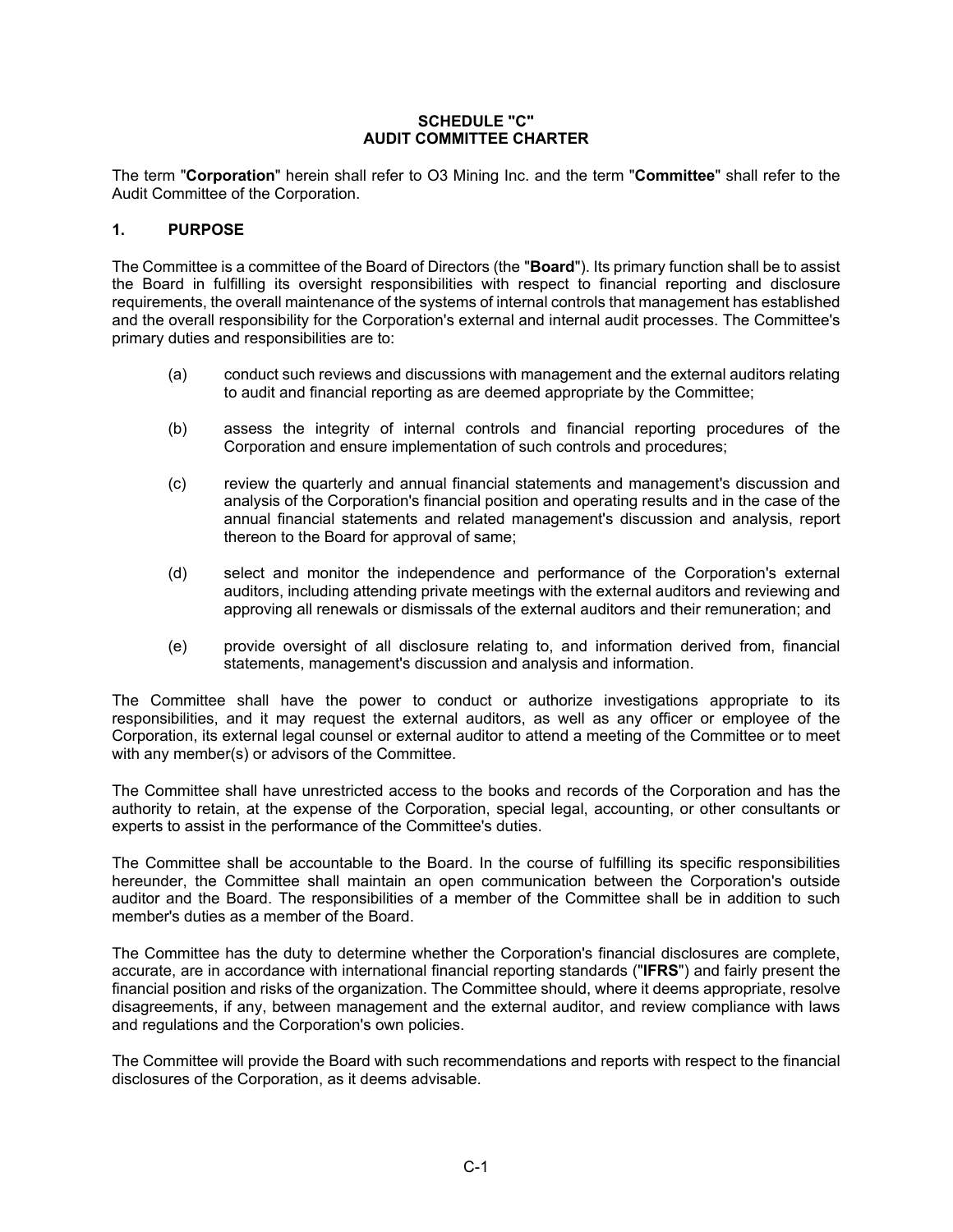The Committee shall review and assess the adequacy of this Charter annually and submit any proposed revisions to the Board for approval.

In fulfilling its responsibilities, the Committee will carry out the specific duties set out in this Charter.

## **2. AUTHORITY OF THE AUDIT COMMITTEE**

The Committee shall have the authority to:

- (a) engage independent counsel and other advisors as it deems necessary to carry out its duties;
- (b) set and pay the compensation for advisors employed by the Committee; and
- (c) communicate directly with the internal and external auditors.

### **3. MEMBERSHIP AND COMPOSITION**

The Committee and its membership shall meet all applicable legal, regulatory and listing requirements, including, without limitation, those of the Ontario Securities Commission ("**OSC**"), the Toronto Stock Exchange ("**TSX**"), the *Ontario Business Corporations Act* ("**OBCA**") and all applicable securities regulatory authorities.

- (a) The Committee shall be composed of three or more directors as shall be designated by the Board from time to time. Unless a chair (the "**Chair**") is elected by the Board, the members of the Committee shall designate from amongst themselves by an affirmative vote of the majority of the full Committee a member who shall serve as Chair. The position description and responsibilities of the Chair are set out in Schedule "A" attached hereto.
- (b) Each member of the Committee shall be "**independent**" and "**financially literate**", except as otherwise permitted under the limited exceptions as set out in National Instrument 52- 110 – *Audit Committees* ("**NI 52-110**"). An "**independent**" director is a director who has no direct or indirect material relationship with the Corporation. A "**material relationship**" is a relationship which, in the view of the Board, could be reasonably expected to interfere with the exercise of the director's independent judgement or a relationship deemed to be a material relationship pursuant to Sections 1.4 and 1.5 of NI 52-110, as set out in Schedule "B" hereto. A "**financially literate**" director is a director who has the ability to read and understand a set of financial statements that present a breadth and level of complexity of accounting issues that are generally comparable to the breadth and complexity of the accounting issues that can be reasonably expected to be raised in the Corporation's financial statements.
- (c) Each member of the Committee shall sit at the pleasure of the Board, and in any event, only so long as he or she shall be independent. The Committee shall report to the Board.

### **4. MEETINGS OF THE COMMITTTEE**

- (a) The Committee shall meet at least quarterly, at the discretion of the Chair or a majority of its members, as circumstances dictate or as may be required by applicable legal or listing requirements. The quorum shall be reached when at least 50% of the members of the Committee are present, either in person or by telephone.
- (b) If within one hour of the time planned for a meeting of the Committee, a quorum is not present, the meeting shall stand adjourned to the same hour on the next business day following the date of such meeting and shall be at the same place. If at the adjourned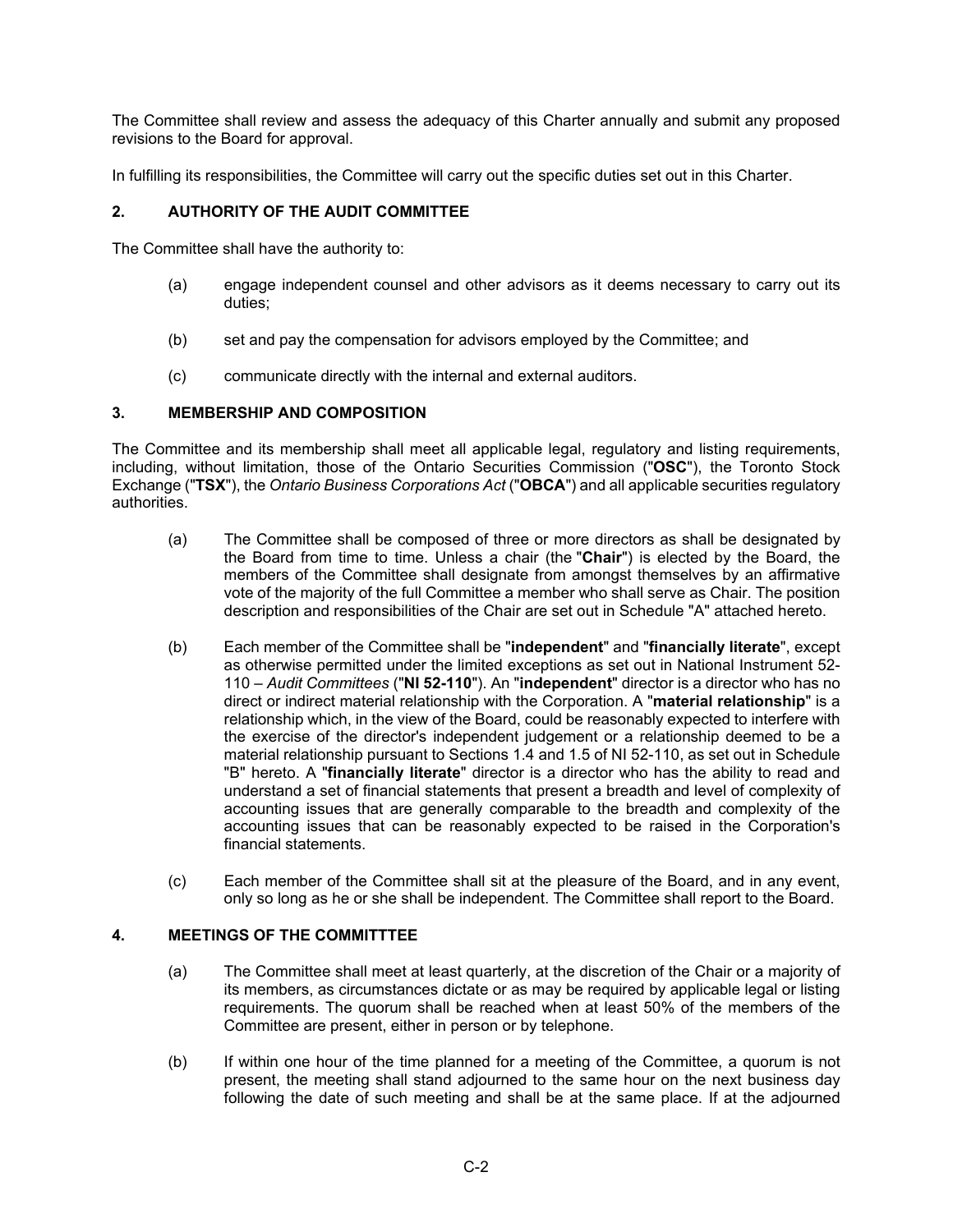meeting a quorum as hereinbefore specified is not present within one hour of the time appointed for such adjourned meeting, such meeting shall stand adjourned to the same hour on the second business day following the date of such meeting and shall be at the same place. If at the second adjourned meeting a quorum as hereinbefore specified is not present, the quorum for the adjourned meeting shall consist of the members then present (a "**Reduced Quorum**").

- (c) If, and whenever a vacancy shall exist, the remaining members of the Committee may exercise all of its powers and responsibilities so long as a quorum remains in office or, if applicable, a Reduced Quorum is present in respect of a specific Committee meeting.
- (d) The time and place at which meetings of the Committee shall be held, and procedures at such meetings, shall be determined from time to time by the Committee. A meeting of the Committee may be called by letter, telephone, facsimile, email or other communication equipment, by giving at least 48 hours' notice, provided that no notice of a meeting shall be necessary if all of the members are present either in person or by means of conference telephone or if those absent have waived notice or otherwise signified their consent to the holding of such meeting.
- (e) Any member of the Committee may participate in the meeting of the Committee by means of conference telephone or other communication equipment, and the member participating in a meeting pursuant to this paragraph shall be deemed, for purposes hereof, to be present in person at the meeting.
- (f) The Committee shall keep minutes of its meetings, which shall be available for review by the Board at any time. The Committee may, from time to time, appoint any person who need not be a member, to act as a secretary at any meeting.
- (g) Any director of the Corporation may attend meetings of the Committee, and the Committee may invite such officers and employees of the Corporation and its subsidiaries as the Committee may see fit, from time to time, to attend at meetings of the Committee.
- (h) Any matters to be determined by the Committee shall be decided by a majority of votes cast at a meeting of the Committee called for such purpose. Actions of the Committee may be taken by an instrument or instruments in writing signed by all of the members of the Committee, and such actions shall be effective as though they had been decided by a majority of votes cast at a meeting of the Committee called for such purpose. The Committee shall report its determinations to the Board at the next scheduled meeting of the Board, or earlier as the Committee deems necessary. All decisions or recommendations of the Committee shall require the approval of the Board prior to implementation, other than those relating to non-audit services and annual audit fees which do not require the approval of the Board.
- (i) The Committee members will be elected annually at the first meeting of the Board following the annual general meeting of shareholders.
- (j) The Board may at any time amend or rescind any of the provisions hereof, or cancel them entirely, with or without substitution.

# **5. RESPONSIBILITIES**

## **5.1 Financial Accounting and Reporting Processes and Internal Controls**

(a) The Committee shall review the annual audited and interim financial statements and related management's discussion and analysis before the Corporation publicly discloses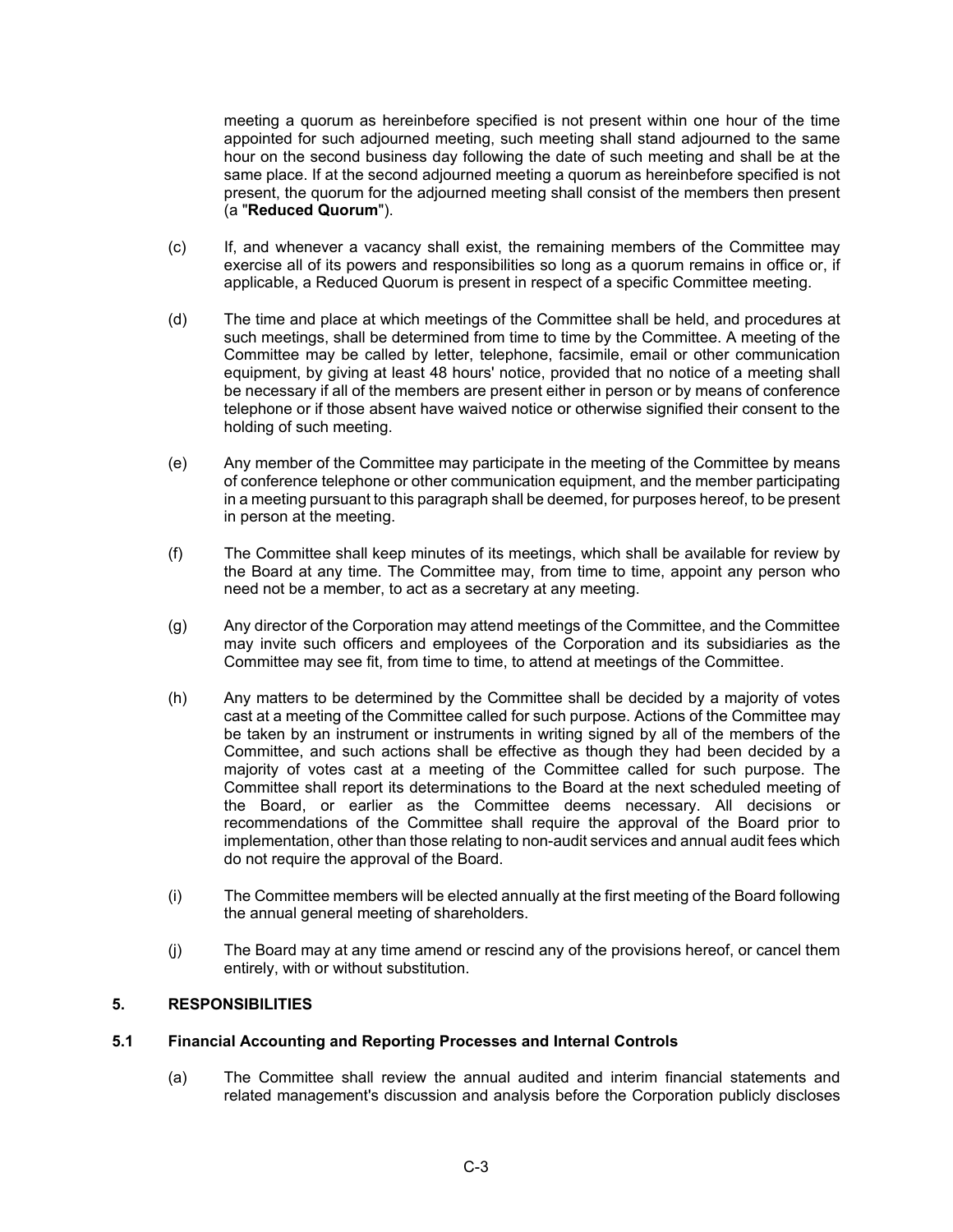this information to satisfy itself that the financial statements are presented in accordance with applicable accounting principles and in the case of the annual audited financial statements and related management's discussion and analysis, report thereon and recommend to the Board whether or not same should be approved prior to their being filed with the appropriate regulatory authorities. With respect to the annual audited financial statements, the Committee shall discuss significant issues regarding accounting principles, practices, and judgments of management with management and the external auditors as and when the Committee deems it appropriate to do so. The Committee shall consider whether the Corporation's financial disclosures are complete, accurate, prepared in accordance with International Financial Reporting Standards and fairly present the financial position of the Corporation. The Committee shall also satisfy itself that, in the case of the annual financial statements, the audit function has been effectively carried out by the auditors and, in the case of the interim financial statements that the review function has been effectively carried out.

- (b) The Committee shall ensure internal control procedures are reviewed at least twice annually.
- (c) The Committee shall be satisfied that adequate procedures are in place for the review of the Corporation's public disclosure of financial information extracted or derived from the Corporation's financial statements, management's discussion and analysis and annual and interim earnings press releases, and periodically assess the adequacy of these procedures in consultation with any disclosure committee of the Corporation.
- (d) The Committee shall review any press releases containing disclosure regarding financial information that are required to be reviewed by the Committee under any applicable laws or otherwise pursuant to the policies of the Corporation (including before the Corporation publicly discloses this information).
- (e) The Committee shall meet no less than annually with the external auditors and the Chief Financial Officer (the "**CFO**") or, in the absence of a CFO, with the officer of the Corporation in charge of financial matters, to review accounting practices, internal controls and such other matters as the Committee, CFO or, in the absence of a CFO, the officer of the Corporation in charge of financial matters, deem appropriate.
- (f) The Committee shall inquire of management and the external auditors about significant financial and internal control risks or exposures and assess the steps management has taken to minimize such risks.
- (g) The Committee shall review the post-audit or management letter, if any, containing the recommendations of the external auditors and management's response and subsequent follow-up to any identified weaknesses.
- (h) The Committee shall periodically review and make recommendations regarding the Business Conduct and Ethics Policy adopted by the Board;
- (i) The Committee shall follow procedures established as set out in the Whistleblower Policy of the Corporation, for:
	- (i) the receipt, retention, and treatment of complaints received by the Corporation regarding accounting, internal accounting controls, auditing matters or violations to the Corporation's Business Conduct and Ethics Policy; and
	- (ii) the submission by employees, consultants, contractors, directors or officers of the Corporation, on a confidential and anonymous basis, of concerns regarding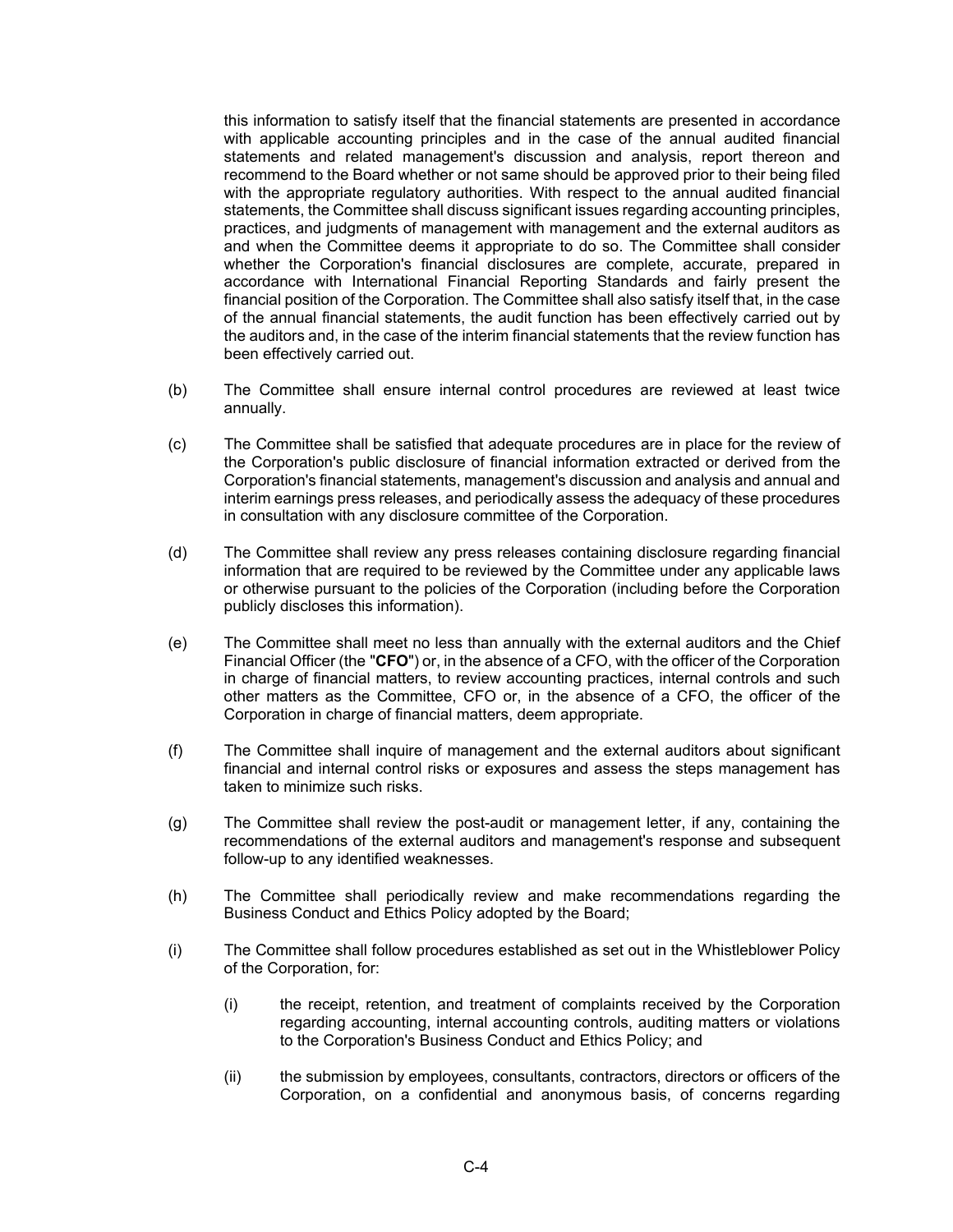questionable accounting, auditing matters or violations to the Corporation's Business Conduct and Ethics Policy.

- (j) The Committee shall ensure that management establishes and maintains an appropriate budget process, which shall include the preparation and delivery of periodic reports from the CFO to the Committee comparing actual spending to the budget. The budget shall include assumptions regarding economic parameters that are well supported and shall take into account the risks facing the Corporation.
- (k) The Committee shall provide oversight of the Corporation's policies, procedures and practices with respect to compliance with the *Extractive Sector Transparency Measures Act* (Canada) (the "**ESTMA**") and similar applicable legislation, and shall ensure compliance with such legislation. This shall include confirming that management has established and maintains appropriate record- keeping procedures with respect to payments made to all levels of government in Canada and abroad in connection with its exploration and development activities as prescribed by the ESTMA and similar applicable legislation, including the timely filing of requisite annual reports and ensuring the public accessibility of such reports. The Committee shall be responsible for monitoring and obtaining regular updates from management to ensure the maintenance of the Corporation's report filings under the ESTMA and similar applicable legislation.
- (l) The Committee shall have the authority to adopt such policies and procedures, as it deems appropriate to operate effectively.

## **6. INDEPENDENT AUDITORS**

- (a) The Committee shall recommend to the Board the external auditors to be nominated for the purpose of preparing or issuing an auditors' report or performing other audit, review or attest services for the Corporation, shall set the compensation for the external auditors, provide oversight of the external auditors and shall ensure that the external auditors report directly to the Committee.
- (b) The Committee shall ensure that procedures are in place to assess the audit activities of the independent auditors and the internal audit functions.
- (c) The pre-approval of the Committee shall be required as further set out in Schedule "C" prior to the undertaking of any non-audit services not prohibited by law to be provided by the external auditors in accordance with this Charter.
- (d) The Committee shall monitor and assess the relationship between management and the external auditors and monitor, support and assure the independence and objectivity of the external auditors and attempt to resolve disagreements between management and the external auditors regarding financial reporting.
- (e) The Committee shall review the external auditors' audit plan, including the scope, procedures and timing of the audit.
- (f) The Committee shall review the results of the annual audit with the external auditors, including matters related to the conduct of the audit.
- (g) The Committee shall obtain timely reports from the external auditors describing critical accounting policies and practices, alternative treatments of information within International Financial Reporting Standards that were discussed with management, their ramifications, and the external auditors' preferred treatment and material written communications between the Corporation and the external auditors.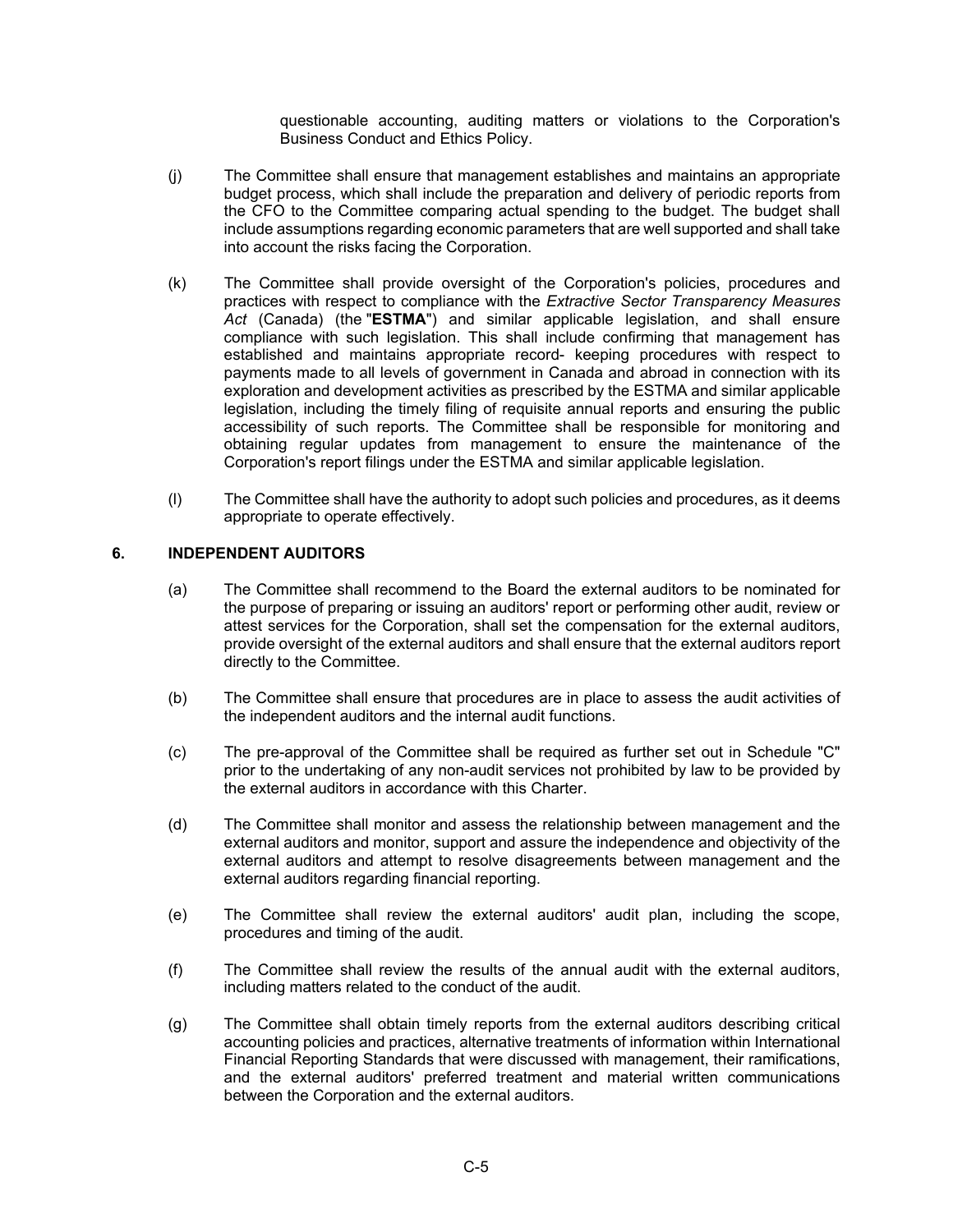- (h) The Committee shall review fees paid by the Corporation to the external auditors and other professionals in respect of audit and non-audit services on an annual basis.
- (i) The Committee shall review and approve the Corporation's hiring policies regarding partners, employees and former partners and employees of the present and former auditors of the Corporation.
- (j) The Committee shall have the authority to engage the external auditors to perform a review of the interim financial statements.
- (k) Develop an annual work plan that ensure that the Committee carries out its responsibilities.

### **6.2 Other Responsibilities**

The Committee shall perform any other activities consistent with this Charter and governing law, as the Committee or the Board deems necessary or appropriate.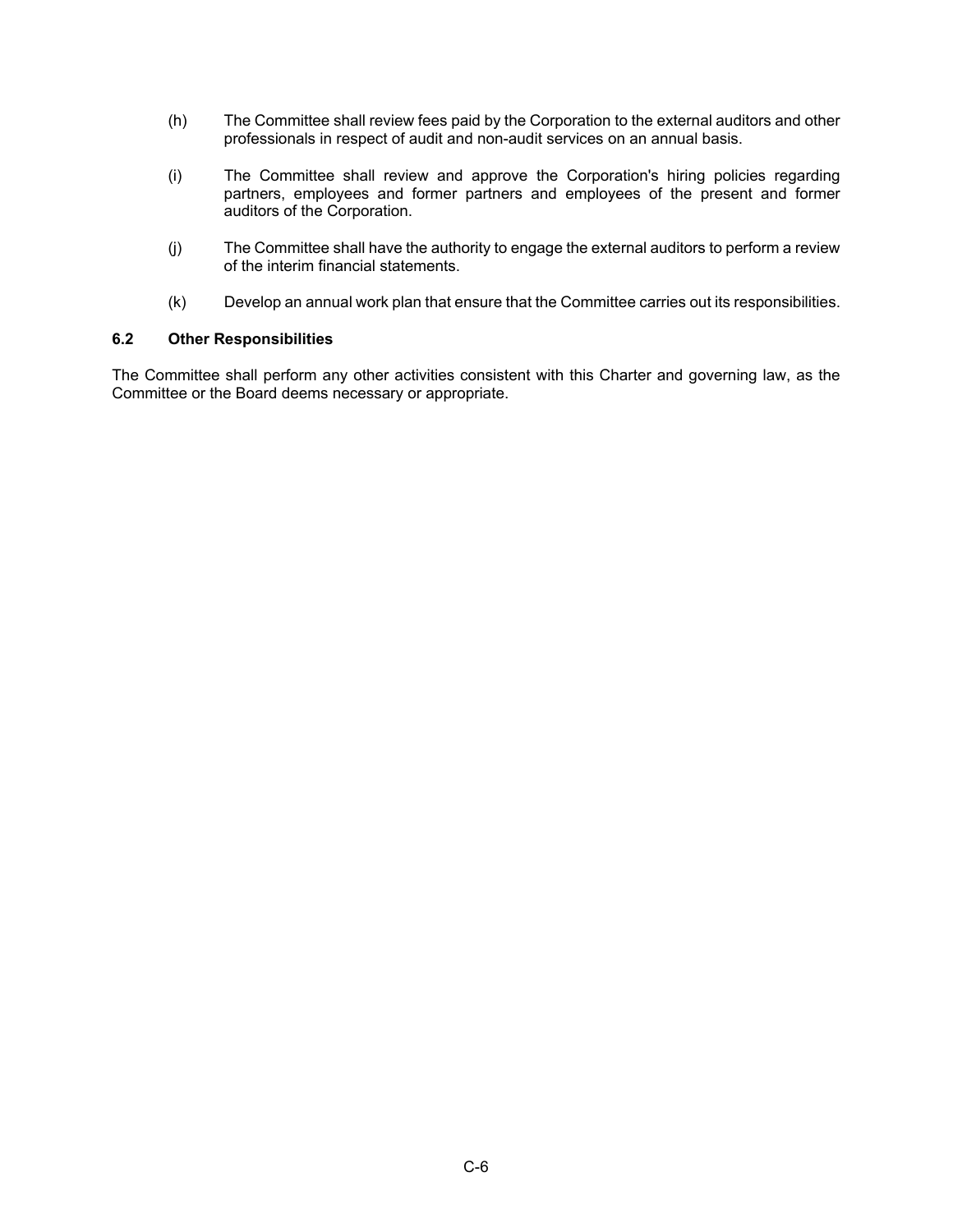### **SCHEDULE "A" POSITION DESCRIPTION FOR THE CHAIRMAN OF THE AUDIT COMMITTEE**

# **1. PURPOSE**

The chairman (the "**Chairman**") of the Audit Committee (the "**Committee**") shall be an independent director who is elected by the board of directors (the "**Board**") or designated by majority vote of the Committee to act as the leader of the Committee in assisting the Board in fulfilling its financial reporting and control responsibilities to the shareholders of O3 Mining Inc. (the "**Corporation**").

# **2. WHO MAY BE CHAIRMAN**

The Chairman will be selected from amongst the independent directors of the Corporation who have a sufficient level of financial sophistication and experience in dealing with financial issues to ensure the leadership and effectiveness of the Committee.

The Chairman will be selected annually at the first meeting of the Board following the annual general meeting of shareholders or designated by majority vote of the Committee.

## **3. RESPONSIBILITIES**

The following are the primary responsibilities of the Chairman:

- (a) chair all meetings of the Committee in a manner that promotes meaningful discussion;
- (b) ensure adherence to the Committee's Charter and that the adequacy of the Committee's Charter is reviewed annually;
- (c) provide leadership to the Committee to enhance the Committee's effectiveness, including:
	- (i) act as liaison and maintain communication with the Board to optimize and coordinate input from directors, and to optimize the effectiveness of the Committee. This includes ensuring that Committee materials are available to any director upon request and reporting to the Board on all decisions of the Committee at the first meeting of the Board after each Committee meeting and at such other times and in such manner as the Committee considers advisable;
	- (ii) ensure that the Committee works as a cohesive team with open communication, as well as to ensure open lines of communication among the independent auditors, financial and senior management and the Board for financial and control matters;
	- (iii) ensure that the resources available to the Committee are adequate to support its work and to resolve issues in a timely manner;
	- (iv) ensure that the Committee serves as an independent and objective party to monitor the Corporation's financial reporting process and internal control systems, as well as to monitor the relationship between the Corporation and the independent auditors to ensure independence;
	- (v) ensure that procedures as determined by the Committee are in place to assess the audit activities of the independent auditors and the internal audit functions; and
	- (vi) ensure that procedures as determined by the Committee are in place to review the Corporation's public disclosure of financial information and assess the adequacy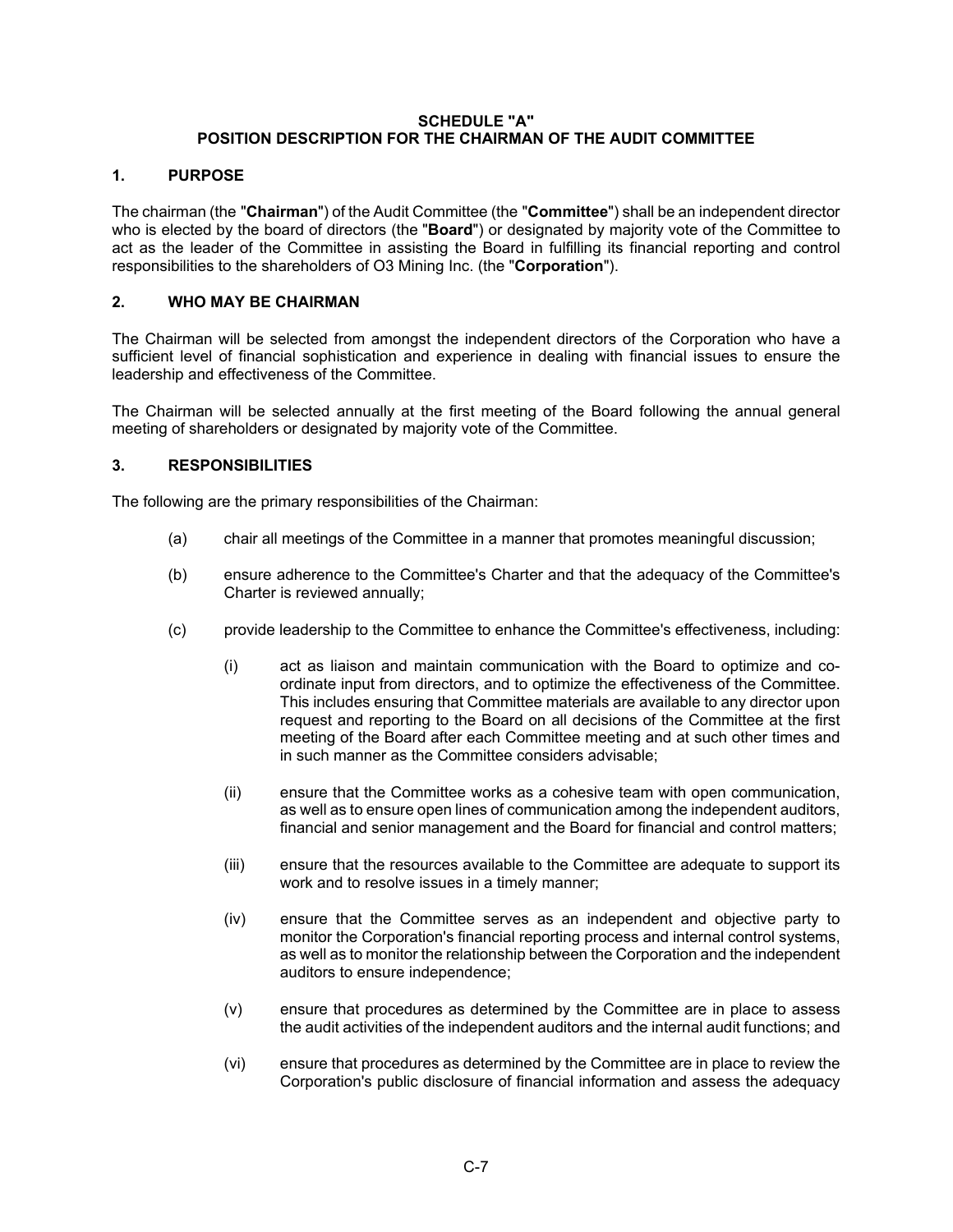of such procedures periodically, in consultation with any disclosure committee of the Corporation;

- (d) ensure that procedures as determined by the Committee are in place for dealing with complaints received by the Corporation regarding accounting, internal controls and auditing matters, and for employees to submit confidential anonymous concerns;
- (e) manage the Committee, including:
	- (i) adopt procedures to ensure that the Committee can conduct its work effectively and efficiently, including committee structure and composition, scheduling, and management of meetings;
	- (ii) prepare the agenda of the Committee meetings and ensure pre-meeting material is distributed in a timely manner and is appropriate in terms of relevance, efficient format and detail;
	- (iii) ensure meetings are appropriate in terms of frequency, length and content;
	- (iv) obtain a report from the independent auditors on an annual basis, review the report with the Committee and arrange meetings with the auditors and financial management to review the scope of the proposed audit for the current year, its staffing and the audit procedures to be used;
	- (v) oversee the Committee's participation in the Corporation's accounting and financial reporting process and the audits of its financial statements;
	- (vi) ensure that the auditor's report directly to the Committee, as representatives of the Corporation's shareholders;
	- (vii) annually review with the Committee its own performance, report annually to the Board on the role of the Committee and the effectiveness of the Committee in contributing to the effectiveness of the Board;
	- (viii) together with the Board, oversee the structure, composition and membership of, and activities delegated to, the Committee from time to time; and
- (f) perform such other duties as may be delegated from time to time to the Chairman by the Board.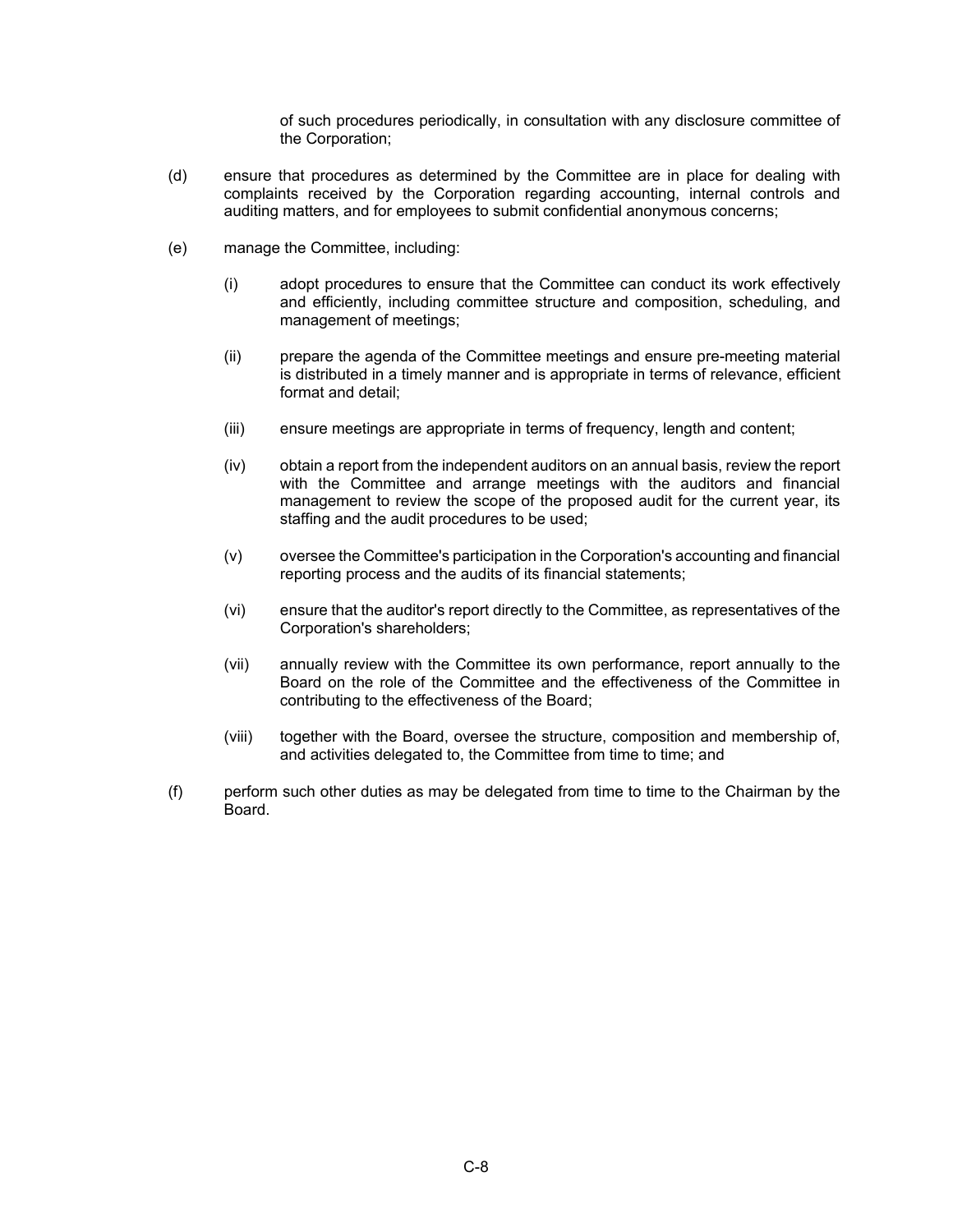#### **SCHEDULE "B" NATIONAL INSTRUMENT 52-110 AUDIT COMMITTEES (**"**NI 52-110**"**)**

### **E.1. Section 1.4 – Meaning of Independence**

- 1. An audit committee member is independent if he or she has no direct or indirect material relationship with the issuer.
- 2. For the purposes of subsection (1), a "**material relationship**" is a relationship, which could, in the view of the issuer's board of directors, be reasonably expected to interfere with the exercise of a member's independent judgment.
- 3. Despite subsection (2), the following individuals are considered to have a material relationship with an issuer:
	- (a) an individual who is, or has been within the last three years, an employee or executive officer of the issuer;
	- (b) an individual whose immediate family member is, or has been within the last three years, an executive officer of the issuer;
	- (c) an individual who:
		- (i) is a partner of a firm that is the issuer's internal or external auditor,
		- (ii) is an employee of that firm, or
		- (iii) was within the last three years a partner or employee of that firm and personally worked on the issuer's audit within that time;
	- (d) an individual whose spouse, minor child or stepchild, or child or stepchild who shares a home with the individual:
	- (e) is a partner of a firm that is the issuer's internal or external auditor,
	- (f) is an employee of that firm and participates in its audit, assurance or tax compliance (but not tax planning) practice, or
	- (g) was within the last three years a partner or employee of that firm and personally worked on the issuer's audit within that time;
	- (h) an individual who, or whose immediate family member, is or has been within the last three years, an executive officer of an entity if any of the issuer's current executive officers serves or served at that same time on the entity's compensation committee; and
	- (i) an individual who received, or whose immediate family member who is employed as an executive officer of the issuer received, more than \$75,000 in direct compensation from the issuer during any 12 month period within the last three years.
- 4. Despite subsection (3), an individual will not be considered to have a material relationship with the issuer solely because:
	- (a) he or she had a relationship identified in subsection (3) if that relationship ended before March 30, 2004; or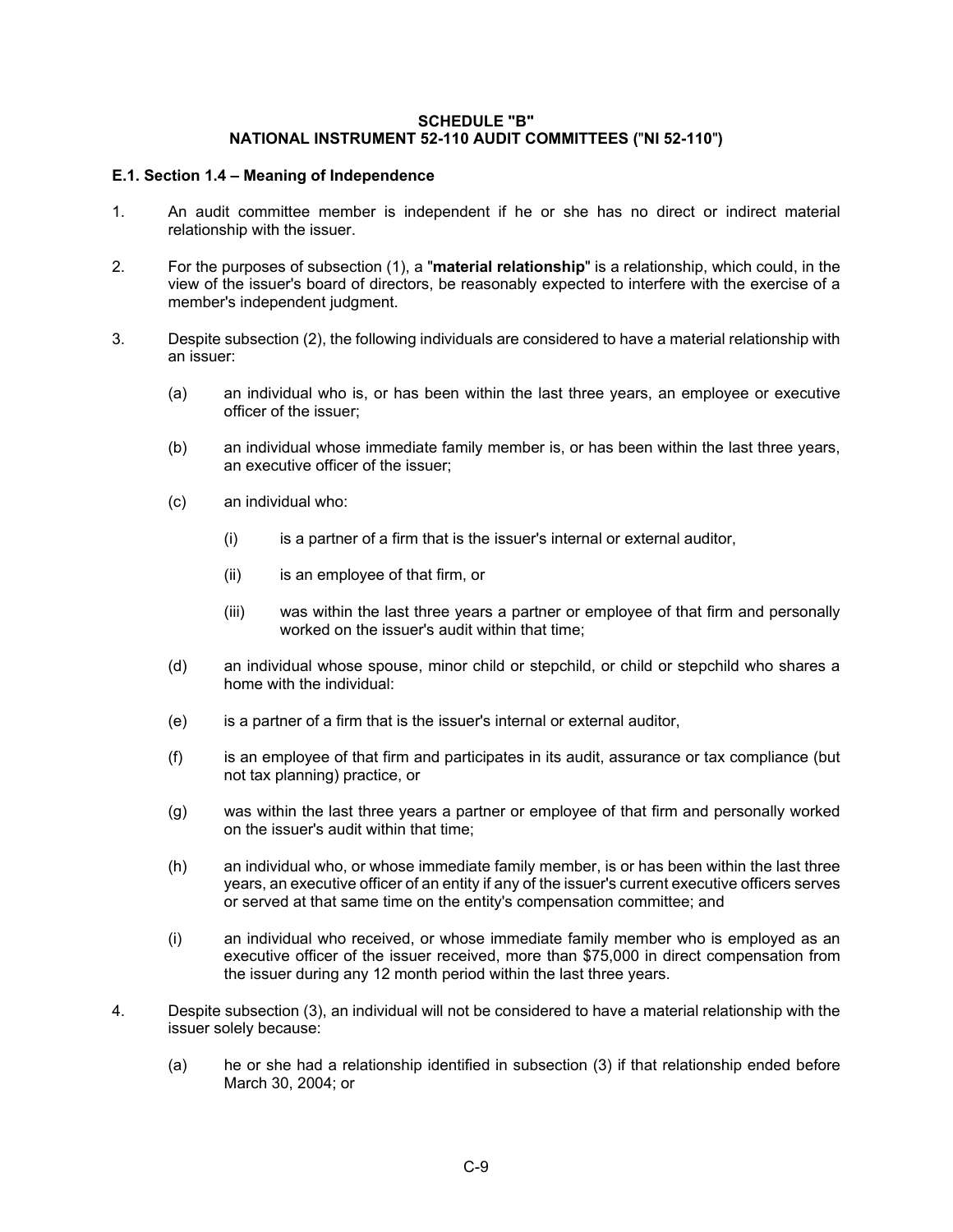- (b) he or she had a relationship identified in subsection (3) by virtue of subsection (8) if that relationship ended before June 30, 2005.
- 5. For the purposes of clauses (3)(c) and (3)(d), a partner does not include a fixed income partner whose interest in the firm that is the internal or external auditor is limited to the receipt of fixed amounts of compensation (including deferred compensation) for prior service with that firm if the compensation is not contingent in any way on continued service.
- 6. For the purposes of clause (3)(f), direct compensation does not include:
	- (a) remuneration for acting as a member of the board of directors or of any board committee of the issuer, and
	- (b) the receipt of fixed amounts of compensation under a retirement plan (including deferred compensation) for prior service with the issuer if the compensation is not contingent in any way on continued service.
- 7. Despite subsection (3), an individual will not be considered to have a material relationship with the issuer solely because the individual or his or her immediate family member
	- (a) has previously acted as an interim chief executive officer of the issuer, or
	- (b) acts, or has previously acted, as a chair or vice-chair of the board of directors or of any board committee of the issuer on a part-time basis.
- 8. For the purpose of section 1.4, an issuer includes a subsidiary entity of the issuer and a parent of the issuer.

#### **E.2. Section 1.5 – Additional Independence Requirements for Audit Committee Members**

- 9. Despite any determination made under section 1.4 of NI 52-110, an individual who
	- (a) accepts, directly or indirectly, any consulting, advisory or other compensatory fee from the issuer or any subsidiary entity of the issuer, other than as remuneration for acting in his or her capacity as a member of the board of directors or any board committee, or as a parttime chair or vice- chair of the board or any board committee; or
	- (b) is an affiliated entity of the issuer or any of its subsidiary entities, is considered to have a material relationship with the issuer.
- 10. For the purposes of subsection (1), the indirect acceptance by an individual of any consulting, advisory or other compensatory fee includes acceptance of a fee by
	- (a) an individual's spouse, minor child or stepchild, or a child or stepchild who shares the individual's home; or
	- (b) an entity in which such individual is a partner, member, an officer such as a managing director occupying a comparable position or executive officer, or occupies a similar position (except limited partners, non-managing members and those occupying similar positions who, in each case, have no active role in providing services to the entity) and which provides accounting, consulting, legal, investment banking or financial advisory services to the issuer or any subsidiary entity of the issuer.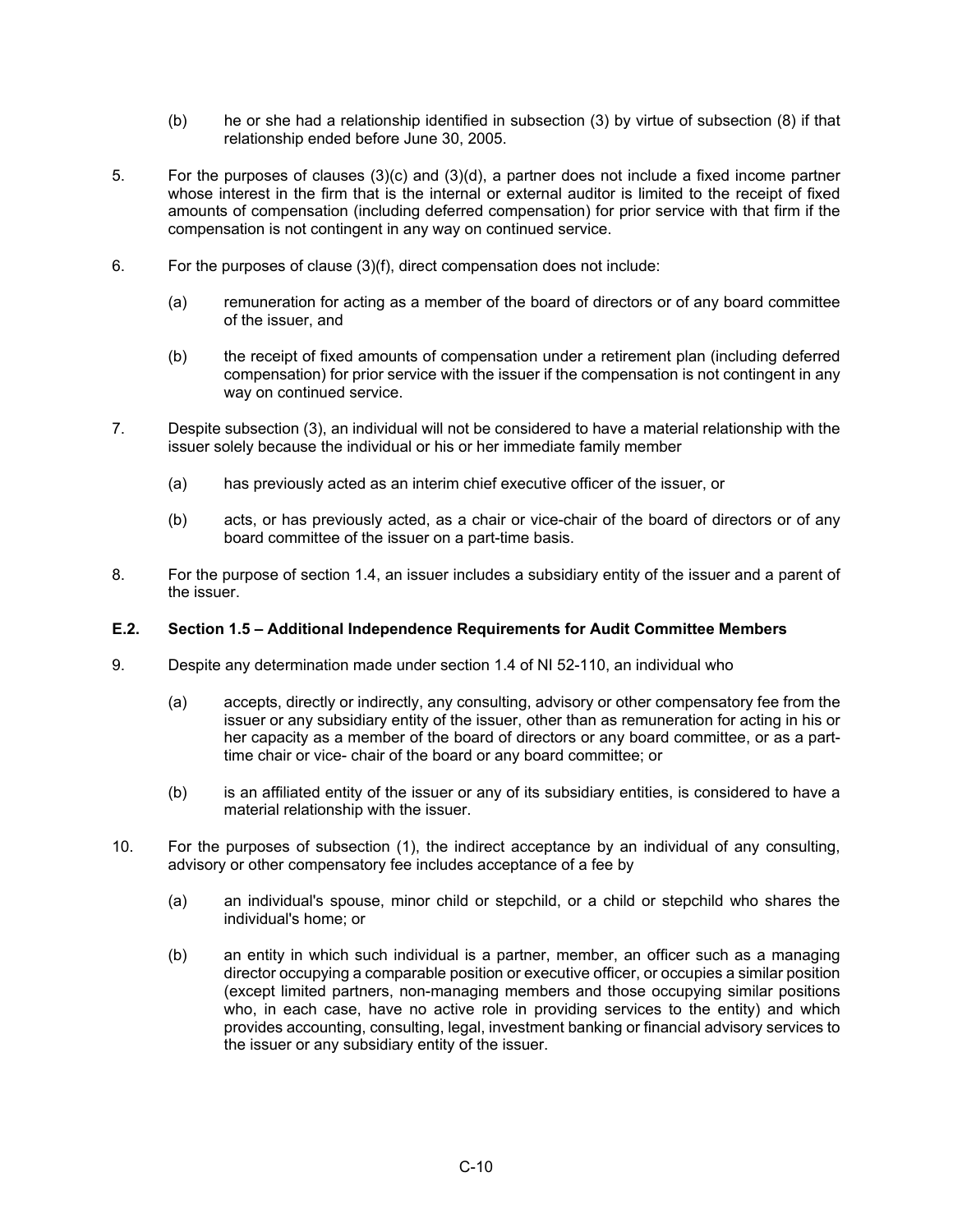11. For the purposes of subsection (1), compensatory fees do not include the receipt of fixed amounts of compensation under a retirement plan (including deferred compensation) for prior service with the issuer if the compensation is not contingent in any way on continued service.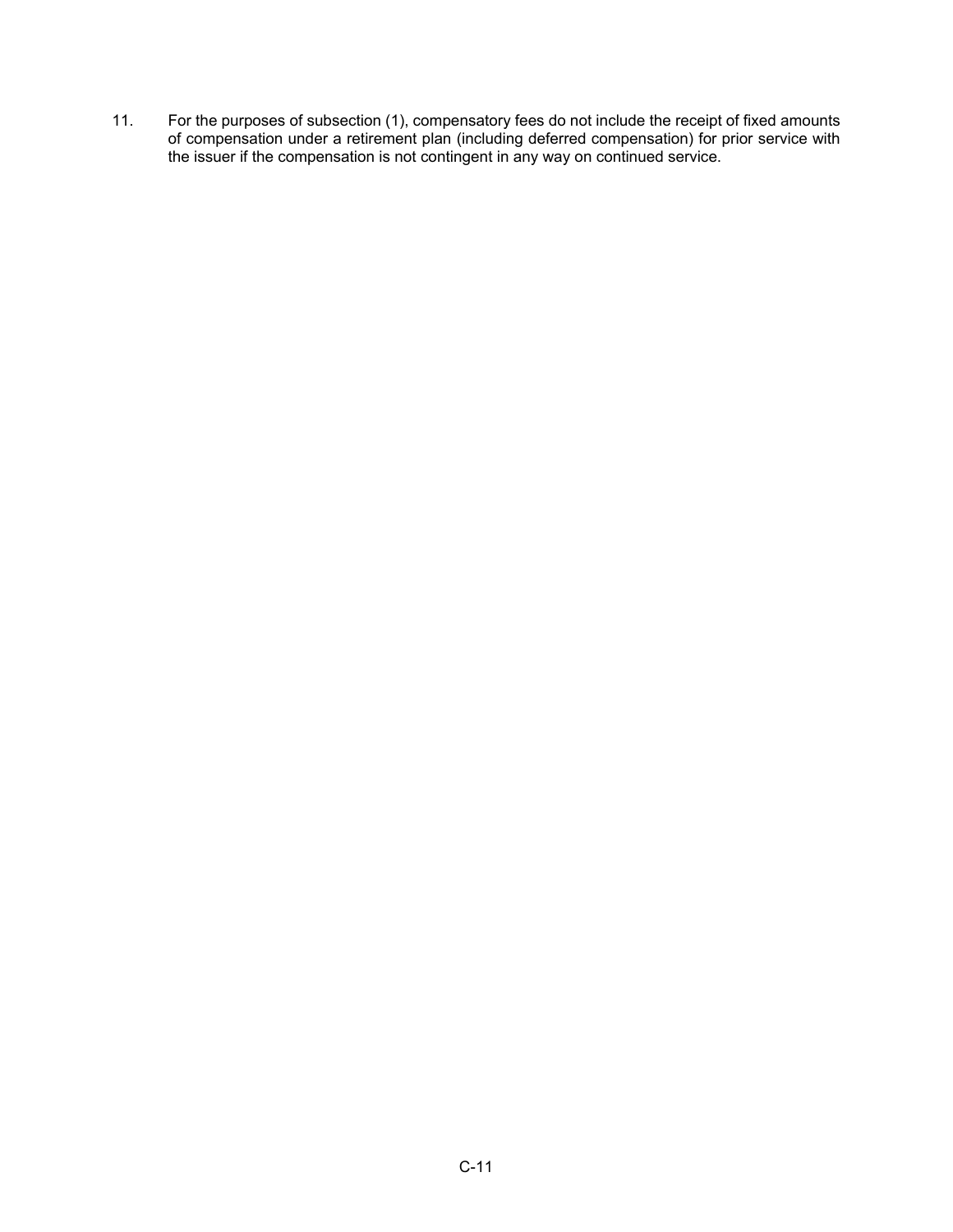#### **SCHEDULE "C" PROCEDURES FOR APPROVAL OF NON-AUDIT SERVICES**

- 1. The Corporation's external auditors shall be prohibited from performing for the Corporation the following categories of non-audit services:
	- (a) bookkeeping or other services related to the Corporation's accounting records or financial statements;
	- (b) appraisal or valuation services, fairness opinion or contributions-in-kind reports;
	- (c) actuarial services;
	- (d) internal audit outsourcing services;
	- (e) management functions;
	- (f) human resources;
	- (g) broker or dealer, investment adviser or investment banking services;
	- (h) legal services; and
	- (i) any other service that the Canadian Public Accountability Board or International Accounting Standards Board or other analogous board which may govern the Corporation's accounting standards, from time to time determines is impermissible.
- 2. In the event that the Corporation wishes to retain the services of the Corporation's external auditors for tax compliance, tax advice or tax planning, the Chief Financial Officer of the Corporation shall consult with the Chair of the Committee, who shall have the authority, subject to confirmation that such services will not compromise the independence of the Corporation's external auditors, to approve or disapprove on behalf of the Committee, such non-audit services. All other non-audit services shall be approved or disapproved by the Committee as a whole.

The Chief Financial Officer of the Corporation shall maintain a record of non-audit services approved by the Chair of the Committee or the Committee for each fiscal year and provide a report to the Committee no less frequently than on a quarterly basis.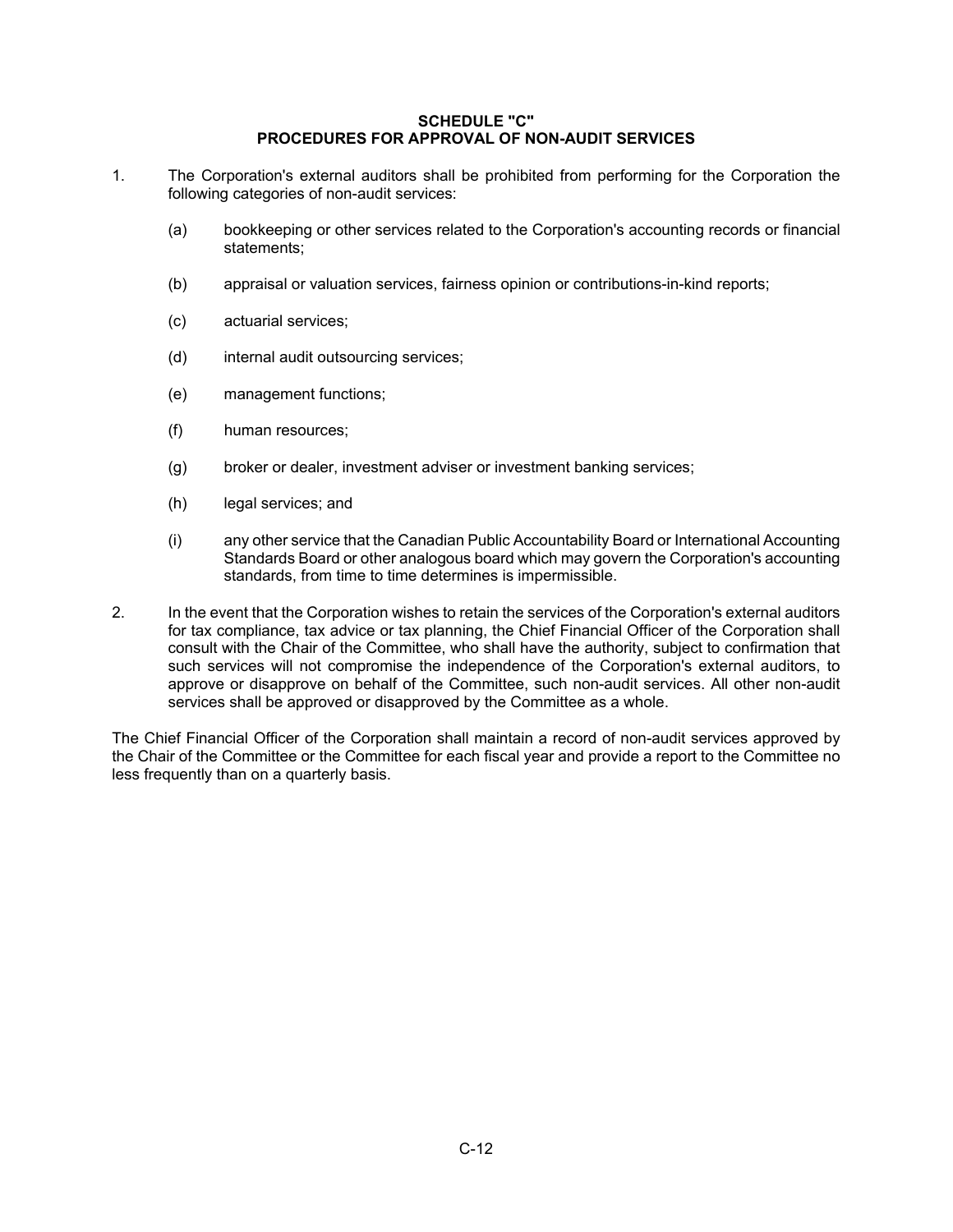#### **SCHEDULE "D" EMPLOYEE SHARE PURCHASE PLAN**

### **Section 1 Purpose of this ESP Plan**

This ESP Plan provides Eligible Employees of the Corporation and its Designated Affiliates with a cost efficient vehicle to acquire Common Shares and participate in the equity of the Corporation through payroll deductions for the purposes of: (i) advancing the interests of the Corporation through the motivation, attraction and retention of employees and officers of the Corporation and its Designated Affiliates; and (ii) aligning the interests of the employees of the Corporation with those of the shareholders of the Corporation.

### **Section 2 Definitions; Construction and Interpretation**

### **2.1 Definitions**

For purposes of this ESP Plan, unless such word or term is otherwise defined herein or the context in which such word or term is used herein otherwise requires, the words and terms contained in this Section 2.1 with the initial letter or letters thereof capitalized shall have the following meanings:

- (a) "**Aggregate Contribution**" means, for any Eligible Employee, the aggregate of the Employee Contribution and the Corporation Contribution.
- (b) "**Base Annual Salary**" means the basic annual remuneration of an Eligible Employee from the Corporation and its Designated Affiliates exclusive of any overtime pay, bonuses or allowances of any kind whatsoever.
- (c) "**Board**" means the board of directors of the Corporation.
- (d) "**Change of Control**" means the occurrence of any one or more of the following events: (i) the Corporation is not the surviving entity in a merger, amalgamation or other reorganization (or survives only as a subsidiary of an entity other than a previously whollyowned subsidiary of the Corporation); (ii) the Corporation sells all or substantially all of its assets to any other person or entity (other than a wholly-owned subsidiary of the Corporation); (iii) the Corporation is to be dissolved and liquidated; (iv) any person, entity or group of persons, or entities acting jointly or in concert acquires or gains ownership or control (including, without limitation, the power to vote) more than 30% of the Corporation's outstanding voting securities; or (v) as a result of or in connection with (A) the contested election of directors or (B) a transaction referred to above whereby the persons who were directors of the Corporation before such election or transaction shall cease to constitute a majority of the Board.
- (e) "**Committee**" means the Directors or, if the Directors so determine in accordance with Section 3.1, the committee of the Directors authorized to oversee this ESP Plan which includes any compensation committee of the Board.
- (f) "**Common Share**" means a common share in the capital of the Corporation as presently constituted, as adjusted in accordance with Section 8.5.
- (g) "**Contribution Adjustment Form**" means the contribution adjustment form, in the form attached to this ESP Plan as Schedule "B".
- (h) "**Corporation**" means O3 Mining Inc., a corporation existing under the *Business Corporations Act* (Ontario), or a successor thereto.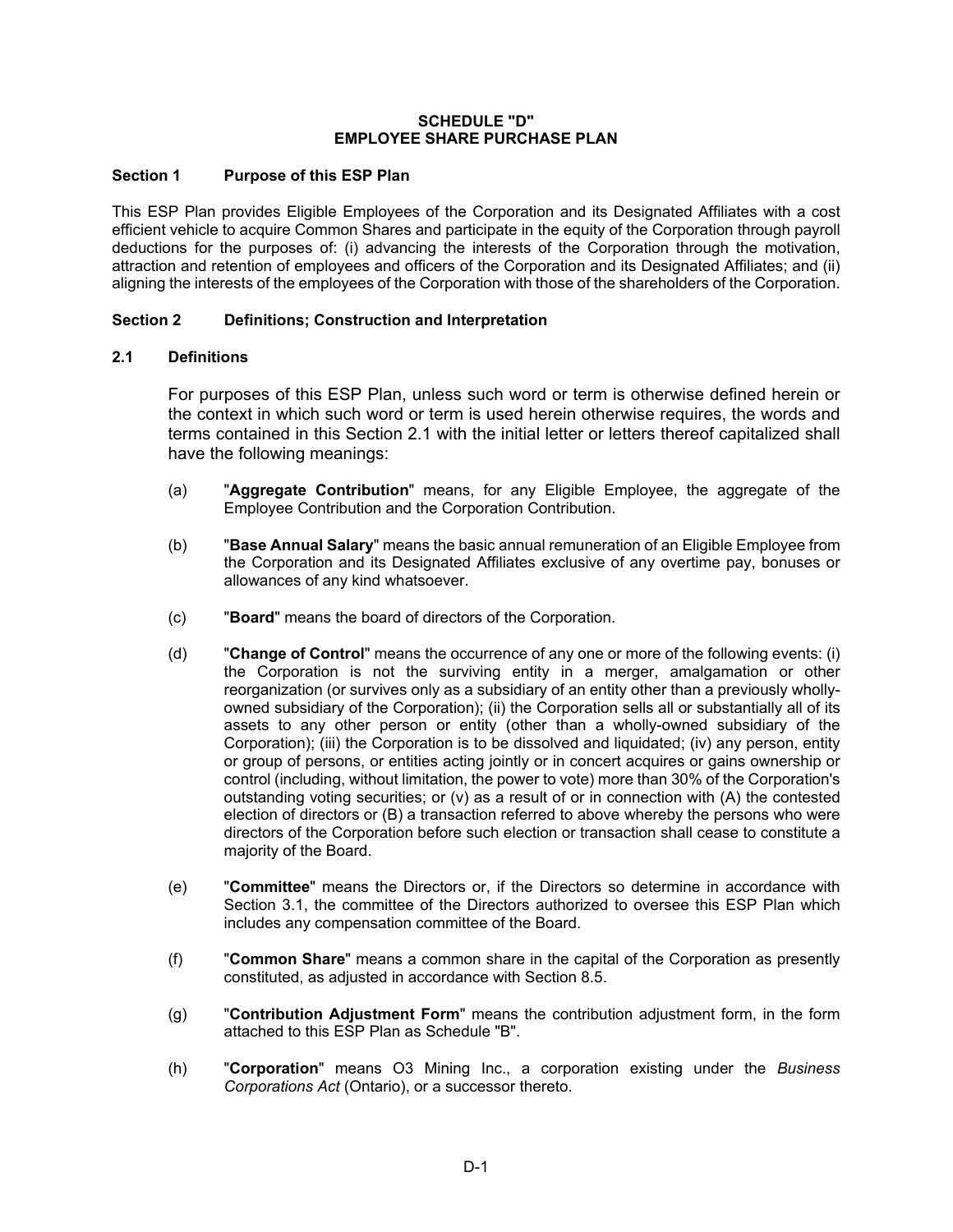- (i) "**Corporation Contribution**" means, for any Eligible Employee, the amount that the Corporation credits (or notionally credits) to such Eligible Employee under this ESP Plan pursuant Section 5.2.
- (j) "**Designated Affiliates**" means the affiliates of the Corporation designated by the Committee for purposes of this ESP Plan from time to time.
- (k) "**Directors**" means the members of the Board from time to time.
- (l) "**Eligible Employees**" means permanent employees, and including both full-time and parttime salaried employees, of the Corporation or any Designated Affiliates of the Corporation; for purposes hereof, a "permanent" employee is an employee who has an Employment Contract with the Corporation or any Designated Affiliates for a term of at least a year. For greater certainty, the definition of Eligible Employee shall exclude (i) persons engaged in Investor Relations Activities (as such term is defined in the policies of the Exchange) and (ii) Consultants (as such term is defined in the policies of the Exchange).
- (m) "**Employee Contribution**" means, for any Eligible Employee, the amount that such Eligible Employee contributes under this ESP Plan pursuant Section 5.1(a) and Section 5.1(d), as applicable.
- (n) "**Employment Contract**" means any contract between the Corporation or any Designated Affiliates of the Corporation and any Eligible Employee relating to, or entered into in connection with, the employment of the Eligible Employee.
- (o) "**Enrolment and Contribution Election Form**" means the enrolment and contribution election form, in the form attached to this ESP Plan as Schedule "A".
- (p) "*ESP Account*" means the account maintained by the Corporation for each Eligible Employee participating in this ESP Plan to be credited with notional grants of Common Shares for each Quarterly Period.
- (q) "**ESP Plan**" means this Employee Share Purchase Plan of the Corporation as set out herein, as it may be amended and varied from time to time.
- (r) "**Exchange**" means the TSX Venture Exchange.
- (s) "**Exchange Hold Period**" has the meaning attributed thereto in Policy 1.1 *Interpretation*, as amended from time to time, of the Corporate Finance Manual of the Exchange;
- (t) "**Holding Period**" means a holding period applicable to the Common Shares issuable under this ESP Plan, as the Committee deems appropriate or as required under applicable securities laws.
- (u) "**Insider**" means an "insider" as defined in the Corporate Finance Manual of the Exchange, as amended from time to time.
- (v) "**Market Value**" means, on any date, the volume weighted average price of the Common Shares traded on the Exchange for the five (5) consecutive trading days prior to such date or, if the Common Shares are not then listed on the Exchange, on such other stock exchange as determined for that purpose by the Committee in its discretion.
- (w) "**NI 45-106**" means National Instrument 45-106 *Prospectus Exemptions*.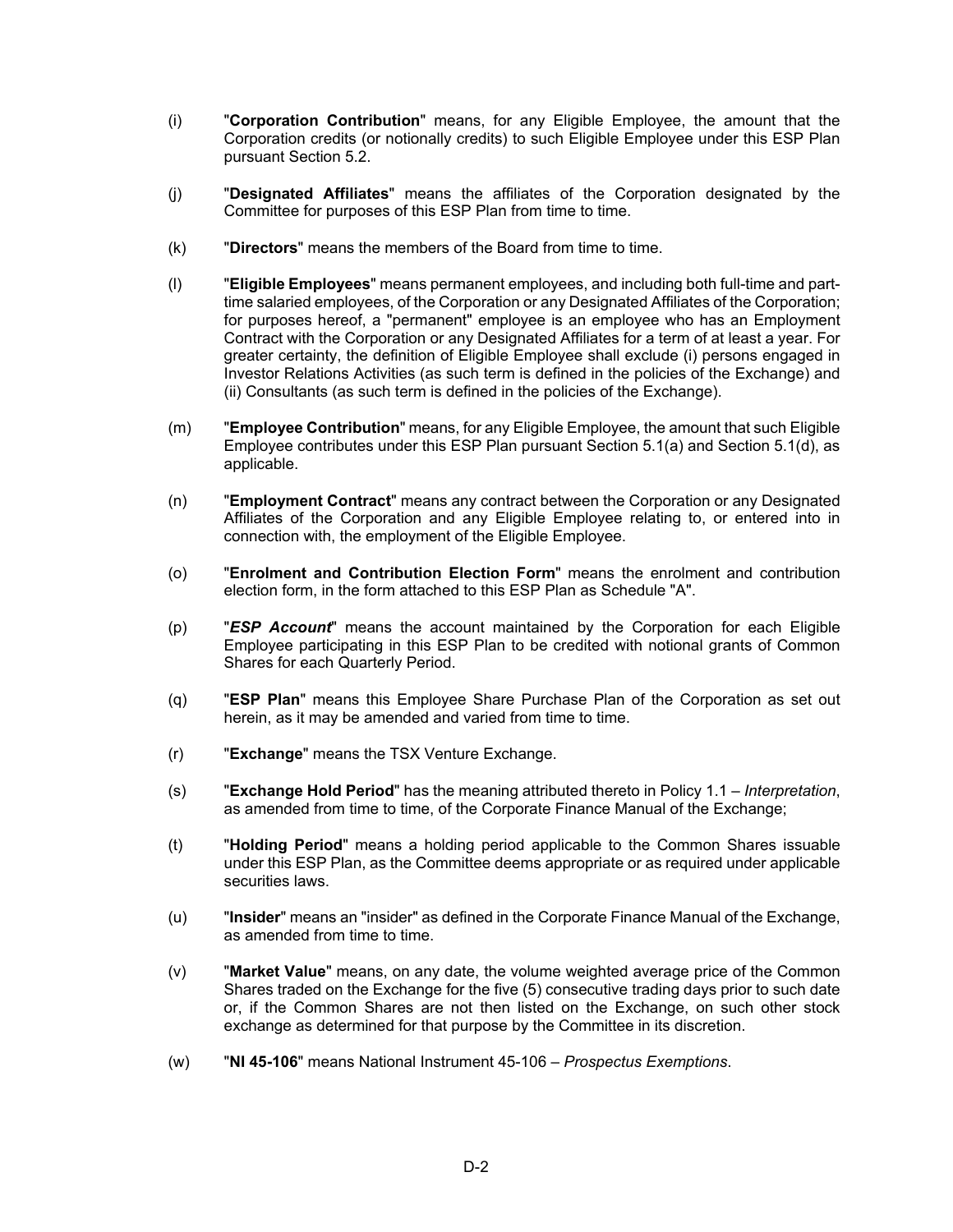- (x) "**Person**" means, unless the context otherwise requires or unless and to the extent otherwise limited or required by applicable law or rules of a stock exchange, any natural person, firm, partnership, limited liability company, association, corporation, company, trust, business trust, governmental authority or other entity.
- (y) "**Quarterly Period**" means a quarterly three-month period during the Corporation's fiscal year as determined by the Corporation from time to time, with the first Quarterly Period in each fiscal year commencing on the first day of the fiscal year and continuing for three months thereafter, and each subsequent Quarterly Period in that fiscal year running for consecutive three month periods thereafter.
- (z) "**Retirement**" means, in respect of any Eligible Employee, such Eligible Employee ceasing to be eligible to participate in this ESP Plan after attaining the Retirement Age.
- (aa) "**Retirement Age**" means 65 years of age, or as otherwise stipulated from time to time in the Corporation's retirement policy (as such policy may be established or revised from time to time at the discretion of Corporation and subject to applicable laws), or as otherwise determined by the Committee.
- (bb) "**Retirement Date**" means the date that an Eligible Employee ceases to be eligible to participate in this ESP Plan by reason of Retirement.
- (cc) "**Subsidiary**" shall mean any subsidiary of the Corporation from time to time.
- (dd) "**Termination**" or "**Terminated**" means (i) the termination of the employment of an Eligible Employee by the Corporation or a Designated Affiliate (with or without cause), or (ii) the cessation of the employment of an Eligible Employee with the Corporation or a Designated Affiliate as a result of the resignation, death or otherwise of an Eligible Employee other than in connection with the Retirement of an Eligible Employee.
- (ee) "**Withdrawal Form**" means the withdrawal form, in the form attached to this ESP Plan as Schedule "C".

### **2.2 Construction and Interpretation**

- (a) *Headings*. The headings of all Articles, Sections and Paragraphs in this ESP Plan are inserted for convenience of reference only and shall not affect the construction or interpretation of this ESP Plan. References to "Article", "Section" or "Paragraph" in this ESP Plan refer to an Article, Section or Paragraph in this ESP Plan unless expressly stated otherwise.
- (b) *Context and Construction*. Whenever the singular or masculine are used in this ESP Plan, the same shall be construed as being the plural or feminine or neuter or *vice versa* where the context so requires.
- (c) *References to this ESP Plan*. The words "hereto", "herein", "hereby", "hereunder", "hereof" and similar expressions mean or refer to this ESP Plan as a whole and not to any particular Article, Section, Paragraph or other part hereof. In this ESP Plan, "including" and "includes" means including or includes, as the case may be, without limitation.
- (d) *Discretion*. Whenever the Committee has discretion to administer this ESP Plan, the term "discretion" means the sole and absolute discretion of the Committee.
- (e) *Unenforceability*. If any Article, Section, Paragraph or provision of this ESP Plan is determined to be void or unenforceable (in whole or in part), then such determination shall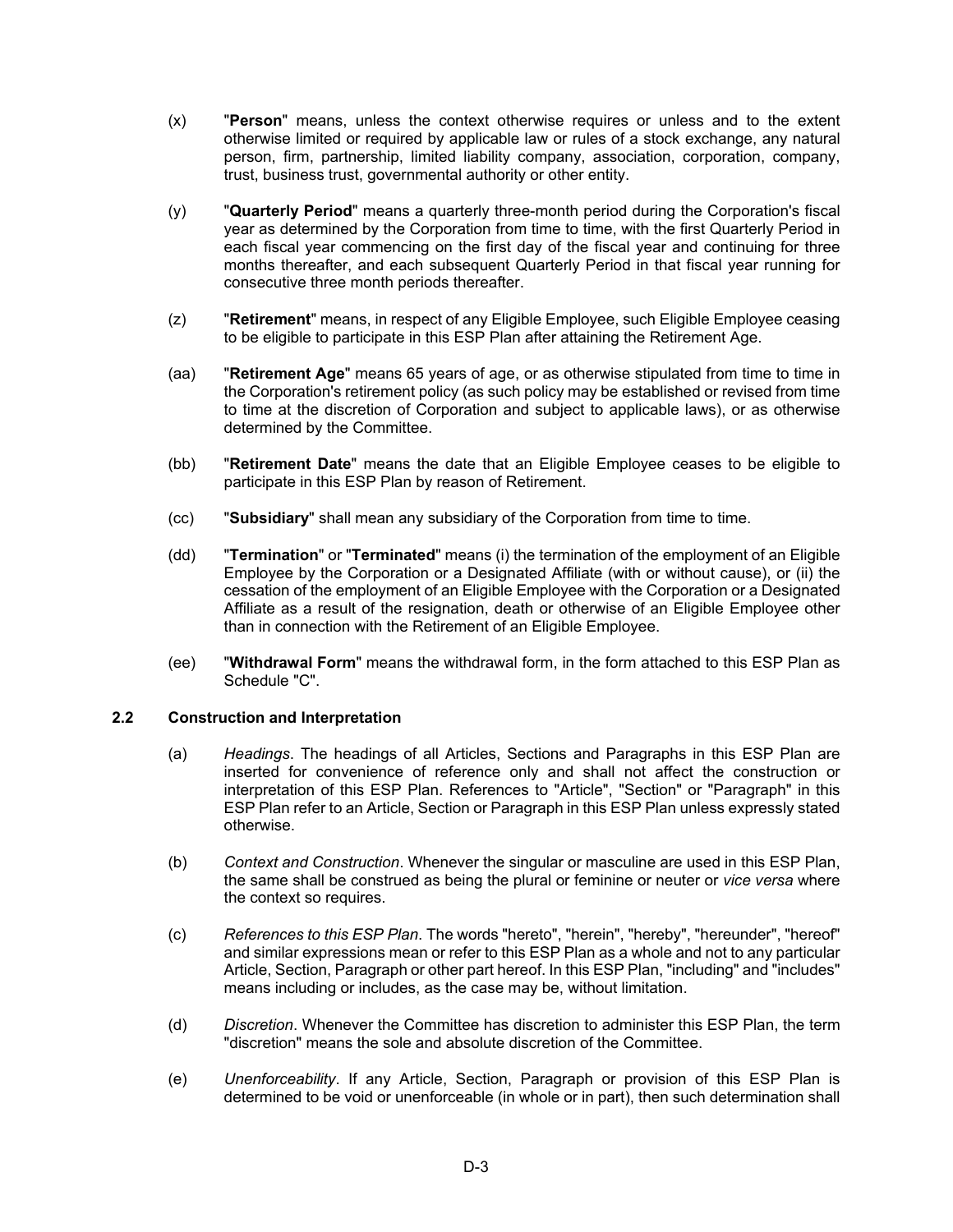not affect the validity or enforceability of any other Article, Section, Paragraph or provision of this ESP Plan.

(f) *Canadian Funds*. Unless otherwise specifically provided, all references to dollar amounts in this ESP Plan are references to lawful money of Canada.

### **Section 3 Administration of this ESP Plan**

#### **3.1 Delegation to Committee**

All of the powers exercisable hereunder by the Board may, to the extent permitted by applicable law and as determined by a resolution of the Board, be exercised by a committee of the Board comprised of not less than three (3) Directors, including any compensation committee of the Board.

### **3.2 Administration of this ESP Plan**

- (a) This ESP Plan shall be administered by the Committee, provided, however, that the Committee shall be entitled to delegate administrative duties relating to this ESP Plan to a third-party administrator as may from time to time be appointed by the Committee.
- (b) The Committee shall have full authority to administer this ESP Plan, including the authority to interpret and construe any provision of this ESP Plan and to adopt, amend and rescind such rules and regulations for administering this ESP Plan as the Committee may deem necessary or appropriate in order to comply with the requirements of this ESP Plan. All actions taken and all interpretations and determinations made by the Committee in good faith shall be final and conclusive and shall be binding on the Eligible Employees and the Corporation.
- (c) No member of the Committee shall be personally liable for any action taken or determination or interpretation made in good faith in connection with this ESP Plan and all members of the Committee shall, in addition to their rights as Directors, be fully protected, indemnified and held harmless by the Corporation with respect to any such action taken or determination or interpretation made.
- (d) The appropriate officers of the Corporation are hereby authorized and empowered to do all things, and to execute and deliver all instruments, undertakings, applications and writings as they, in their absolute discretion, consider necessary or appropriate for the implementation of this ESP Plan and of the rules and regulations established for administering this ESP Plan.
- (e) All costs incurred in connection with this ESP Plan shall be for the account of the Corporation.
- (f) The Corporation and the Eligible Employee are responsible for ensuring and confirming that the Eligible Employee is eligible to participate in this Plan as a *bona fide* employee of the Corporation and/or Designated Affiliates or Subsidiaries.
- (g) Consultants (as such term is defined in the policies of the Exchange) are not Eligible Employees under this Plan and are not entitled to participate under this Plan.

## **3.3 Maximum Number of Common Shares**

(a) The aggregate number of Common Shares made available for issuance from treasury under this ESP Plan, subject to adjustment pursuant to Section 8.5, shall not exceed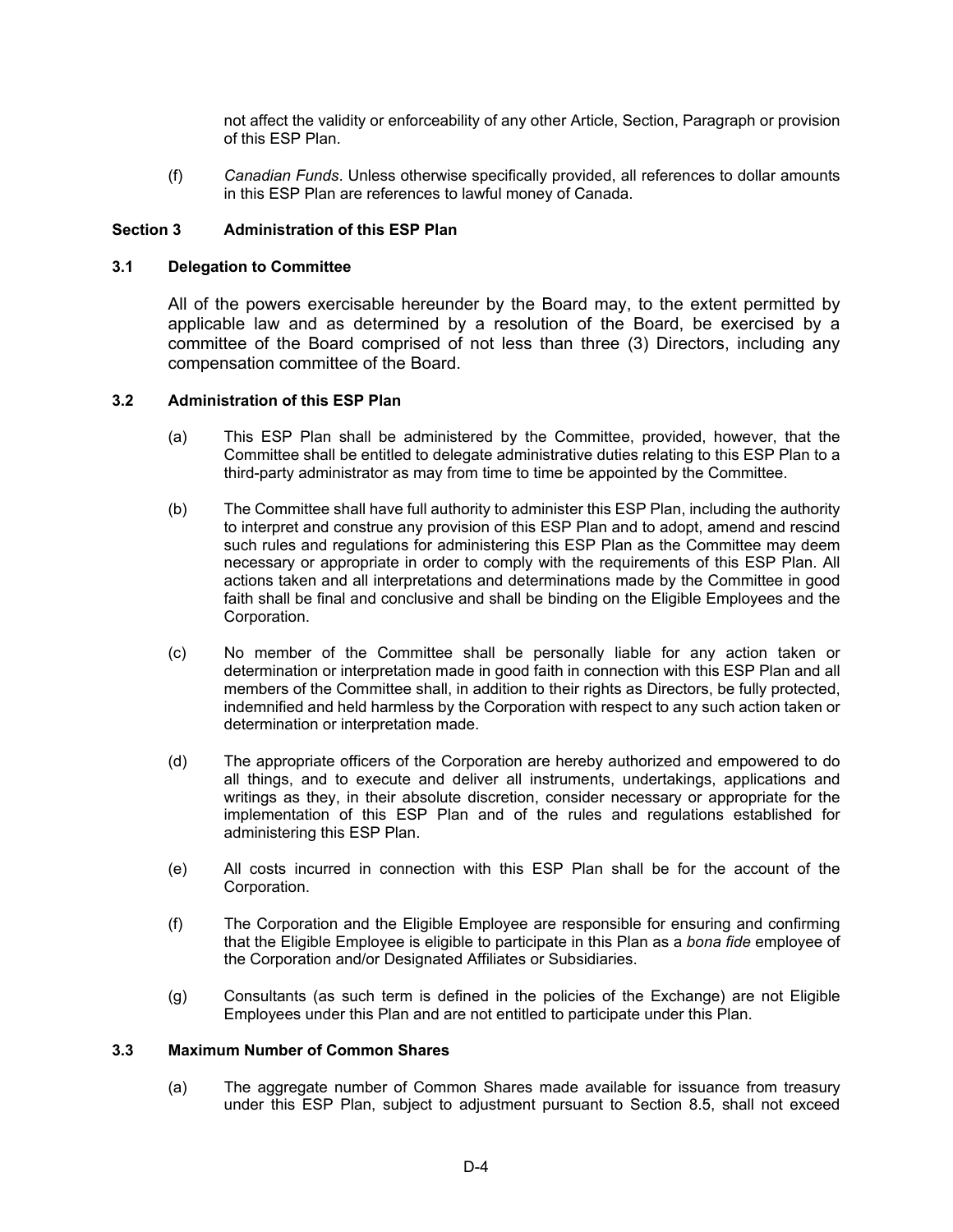2,000,000 Common Shares, provided, however, that the number of Common Shares reserved for issuance from treasury under this ESP Plan and pursuant to all other securitybased compensation arrangements of the Corporation and its Subsidiaries shall, in the aggregate, not exceed 10% of the number of Common Shares then issued and outstanding. The Corporation reserves the right to allocate Common Shares to Eligible Employees participating under this ESP Plan on a *pro-rata* basis should the number of Common Shares to be issued from treasury under this ESP Plan otherwise exceeds this threshold.

(b) The aggregate number of Common Shares that may be issued under this ESP Plan is subject to a number of restrictions including the following (i) the aggregate number of Common Shares issuable to Insiders, at any time, under this ESP Plan and all other security-based compensation arrangements of the Corporation and its Subsidiaries shall not, in the aggregate, exceed ten percent (10%) of the issued and outstanding Common Shares, calculated on a non-diluted basis; (ii) within any one-year period, the Corporation shall not issue Insiders under this ESP Plan and all other security-based compensation arrangements of the Corporation and its Subsidiaries, in the aggregate, a number of Common Shares exceeding ten percent (10%) of the issued and outstanding Common Shares, calculated on a non-diluted basis and (iii) within any one-year period, the Corporation shall not issue to any one Person (and companies wholly-owned by that Person) under this Plan and all other Security Based Compensation Arrangements of the Corporation and its Subsidiaries, in the aggregate, a number of Common Shares exceeding five percent (5%) of the issued and outstanding Common Shares, calculated on a non-diluted basis.

## **Section 4 Eligibility**

- (a) The Corporation is establishing this ESP Plan for all Eligible Employees.
- (b) Eligible Employees shall, from time to time, be entitled to participate in this ESP Plan. Notwithstanding the foregoing, the Committee shall have the right, in its absolute discretion, to determine that any employee that is otherwise an Eligible Employee is not entitled to participate in this ESP Plan.
- (c) Participation in this ESP Plan shall be entirely voluntary and shall not be construed to give any Eligible Employee the right to be employed or to continue to be employed by the Corporation or any Designated Affiliates.

## **Section 5 Participation and Contributions**

#### **5.1 Election to Participate in this ESP Plan; Employee Contribution**

- (a) Any Eligible Employee may elect to participate in this ESP Plan by delivering a completed and executed "Enrolment and Contribution Election Form" to the Corporation, which sets forth, among other things, the amount of the Employee Contribution and the registration and delivery instructions for the Common Shares issuable under this ESP Plan. The "Enrolment and Contribution Election Form" shall also authorize the Corporation to deduct from the amount of the Base Annual Salary payable to such Eligible Employee the amount of the Employee Contribution, in equal instalments, beginning in the first Quarterly Period in which such Eligible Employee enrols in this ESP Plan.
- (b) The ability of any Eligible Employee to participate in this ESP Plan shall be determined by the Corporation for each Quarterly Period. To be eligible to participate in this ESP Plan for any Quarterly Period, an Eligible Employee must either (i) already have a current "Enrolment and Contribution Election Form" on record with the Corporation in respect of a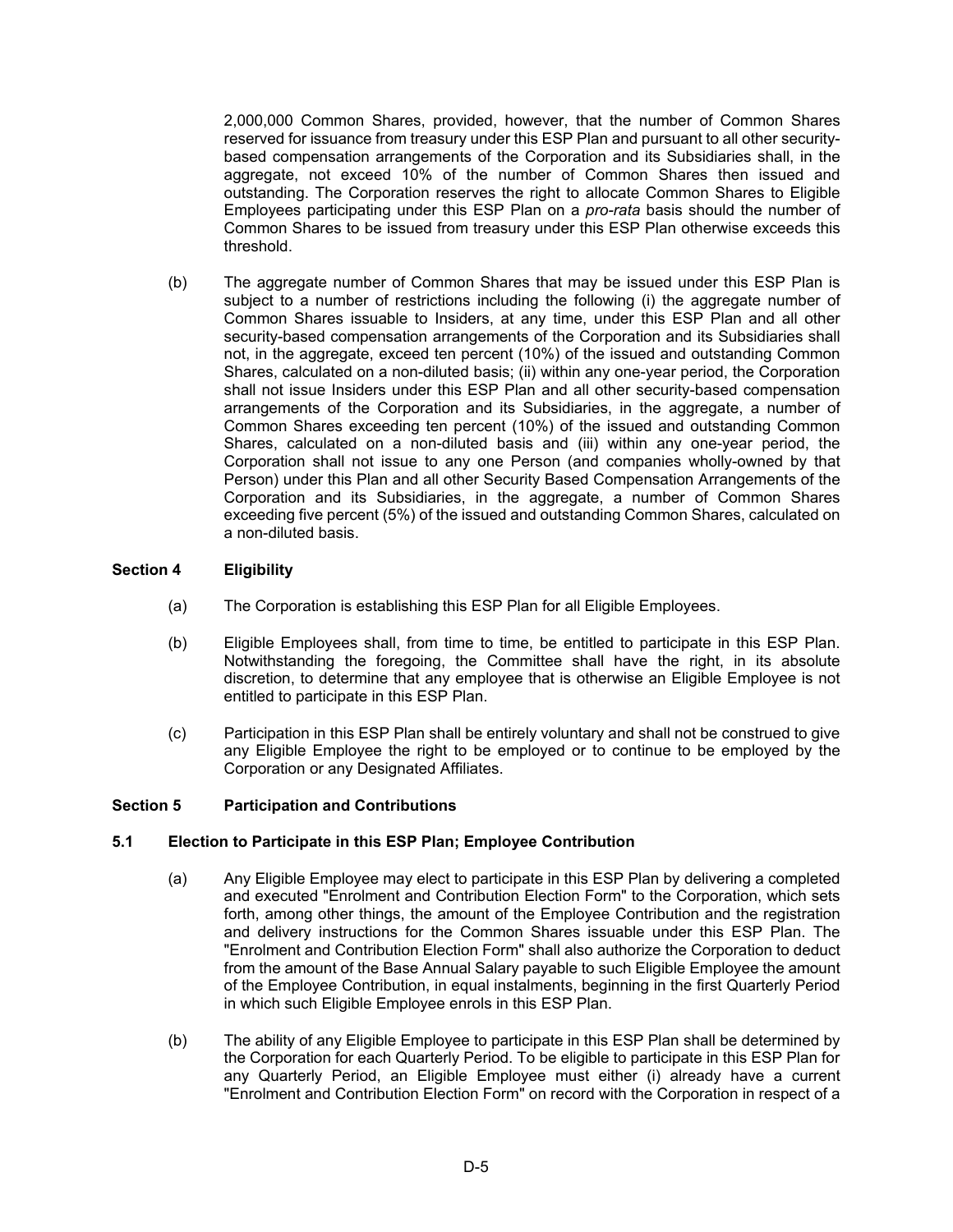prior Quarterly Period, or (ii) deliver a new completed and executed "Enrolment and Contribution Election Form" to the Corporation at least ten (10) business days before the beginning of any such Quarterly Period.

- (c) If an Eligible Employee delivers a completed and executed "Enrolment and Contribution Election Form" to the Corporation less than (10) business days before the beginning of any Quarterly Period, then such Eligible Employee shall not be eligible to participate in this ESP Plan for such Quarterly Period. However, the "Enrolment and Contribution Election Form" shall remain on record with the Corporation for the ensuing Quarterly Period for purposes of determining the eligibility of such Eligible Employee to participate in this ESP Plan for the ensuing Quarterly Period.
- (d) The amount of the Employee Contribution shall be a minimum of \$250 per month and a maximum of 15% of the Base Annual Salary (before deductions) of such Eligible Employee, subject to the discretion of the Committee. The Employee Contribution shall be subject to the limits set out in Section 3.3 hereto.
- (e) Any Eligible Employee participating in this ESP Plan may, once each calendar year, elect to change the amount of the Employee Contribution or the registration and delivery instructions for the Common Shares issuable under this ESP Plan by delivering a completed and executed "Contribution Adjustment Form" to the Corporation at least ten (10) business days before the beginning of any Quarterly Period. If an Eligible Employee delivers a completed and executed "Contribution Adjustment Form" to the Corporation less than (10) business days before the beginning of any Quarterly Period, then there shall be no adjustment to the amount of the Employee Contribution for such Quarterly Period. However, the "Contribution Adjustment Form" shall remain on record with the Corporation for the ensuing Quarterly Period for purposes of determining the Employee Contribution for the ensuing Quarterly Period, or the registration and delivery instructions for the Common Shares issuable under this ESP Plan.
- (f) The Chief Financial Officer shall have discretion to waive, from time to time in circumstances deemed appropriate by the Chief Financial Officer, the timing requirements under this ESP Plan for the delivery of the "Enrolment and Contribution Election Form" and the "Contribution Adjustment Form".
- (g) Any Eligible Employee delivering a completed and executed "Enrolment and Contribution Election Form" or "Contribution Adjustment Form" shall be deemed to have authorized and accepted the terms of this ESP Plan, as it may be amended and varied from time to time.

## **5.2 Corporation Contribution**

For each Quarterly Period during a calendar year (i.e., March  $31<sup>st</sup>$ , June  $30<sup>th</sup>$ , September 30th and December 31st), the Corporation shall credit (or notionally credit) the *"ESP Account"* of each Eligible Employee participating in the ESP Plan with the Corporation Contribution in an amount equal to 60% of the amount of the Employee Contribution of such Eligible Employee.

### **5.3 Aggregate Contribution**

The Corporation shall not be required to segregate the Aggregate Contribution from its own corporate funds or to pay interest thereon.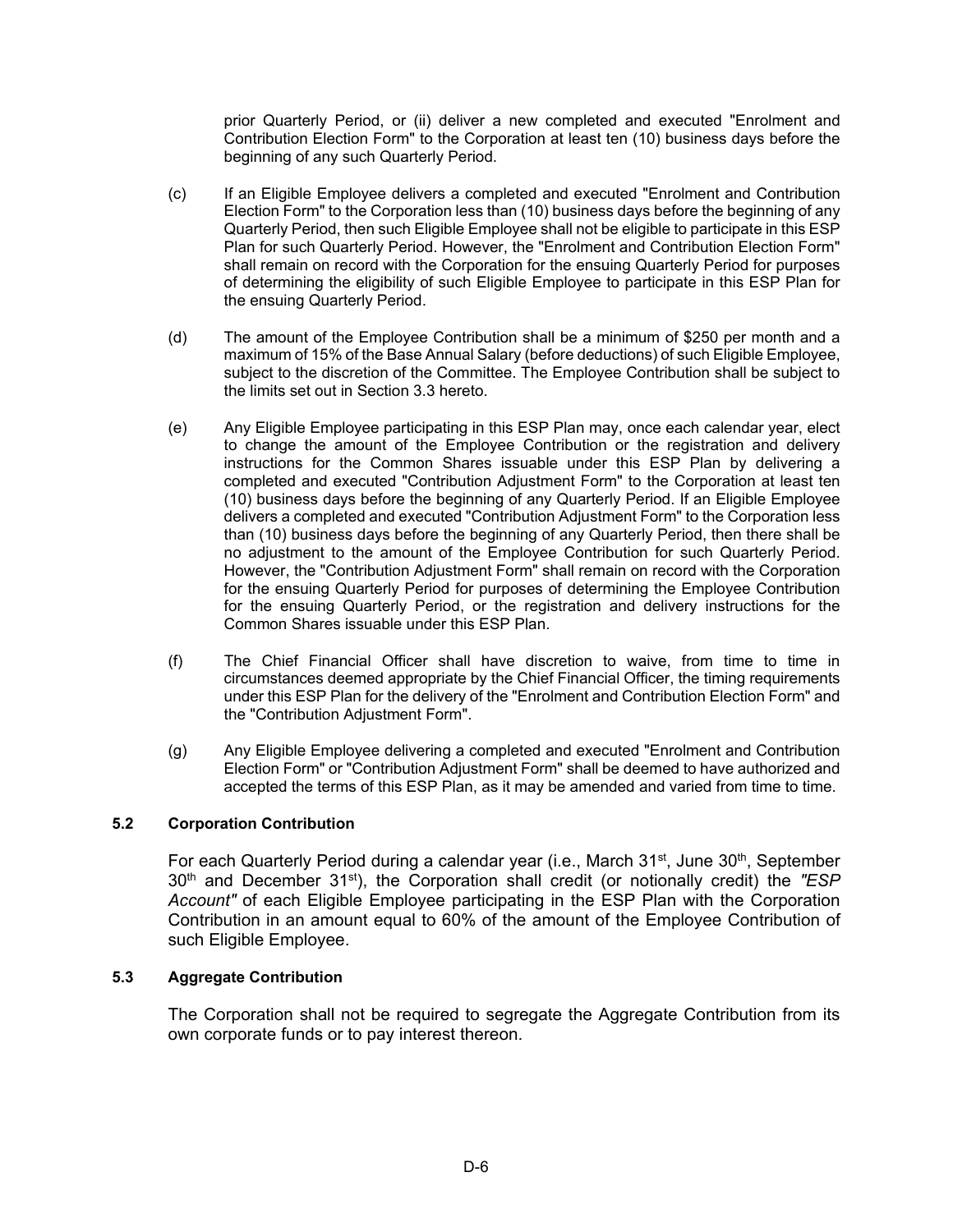# **Section 6 Vesting and Settlement**

### **6.1 ESP Accounts**

- (a) An *"ESP Account"* shall be maintained by the Corporation for each Eligible Employee participating in this ESP Plan and will be credited with notional grants of Common Shares for each Quarterly Period.
- (b) The *"ESP Account"* of each Eligible Employee shall be credited with notional grants of Common Shares for each Quarterly Period during a calendar year (i.e., March 31st, June 30th, September 30th and December 31st) in an amount equal to the quotient obtained when (i) the Aggregate Contribution then held by the Corporation in trust for an Eligible Employee as of the end of each Quarterly Period, is divided by (ii) the Market Value of the Common Shares as of the end of each Quarterly Period.
- (c) In the event there is any change in the Common Shares, whether by reason of a stock dividend, consolidation, subdivision, reclassification or otherwise, an appropriate adjustment shall be made by the Committee to the number of notional Common Shares then credited to the *"ESP Account"* of an Eligible Employee.
- (d) Whenever cash or other dividends are paid on the Common Shares, additional notional Common Shares will be credited to the *"ESP Account"* of an Eligible Employee in respect of the notional Common Shares then credited to the *"ESP Account"* of an Eligible Employee. The number of such additional notional Common Shares to be credited to the *"ESP Account"* of an Eligible Employee shall be an amount equal to the quotient obtained when (i) the aggregate value of the cash or other dividends that would have been paid to such Eligible Employee if the notional Common Shares then credited to the *"ESP Account"* of such Eligible Employee as of the record date for the dividend had been Common Shares, is divided by (ii) the Market Value of the Common Shares as of the date on which the dividend is paid on the Common Shares.
- (e) The *"ESP Account"* being maintained by the Corporation for each Eligible Employee participating in this ESP Plan shall, at all times, include: (i) the name and address of each Eligible Employee participating in this ESP Plan; (ii) the Aggregate Contribution of each such Eligible Employee, including a breakdown of the Employee Contribution and the Corporation Contribution; and (iii) the number of notional Common Shares then credited to the *"ESP Account"* of each Eligible Employee participating in this ESP Plan.
- (f) The notional Common Shares recorded in the *"ESP Account"* maintained by the Corporation for each Eligible Employee participating in this ESP Plan are not Common Shares or other securities of the Corporation and, except as specifically provided herein, shall not entitle an Eligible Employee to any rights of shareholders of the Corporation, including, without limitation, voting rights, distribution entitlements or rights on liquidation.
- (g) The Eligible Employee shall only be entitled to receive Common Shares upon the notional Common Shares recorded in his or her *"ESP Account"* becoming vested in accordance with Section 6.2.

## **6.2 Vesting**

(a) The notional Common Shares credited to the *"ESP Account"* of an Eligible Employee shall vest, in respect of the Employee Contribution, immediately upon the earlier of (i) a Change of Control of the Corporation, (ii) the Retirement of the Eligible Employee, (iii) the commencement of the total disability of the Eligible Employee, (iv) the death of the Eligible Employee, and (v) December 31st of any calendar year. For the avoidance of doubt, any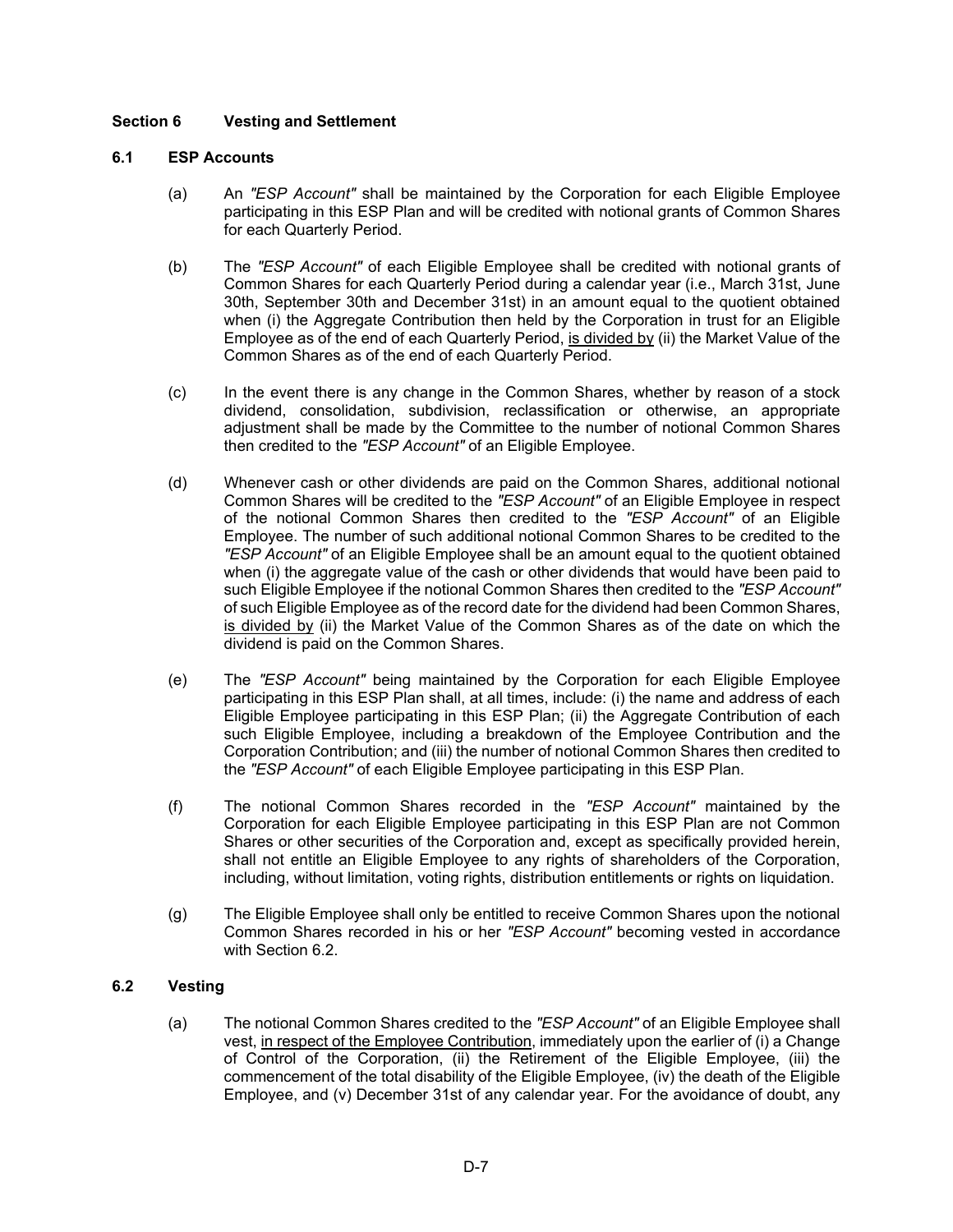notional Common Shares credited to the *"ESP Account"* of an Eligible Employee must not vest more than 12 months following the date that any such Eligible Employees ceases to be an Eligible Employee of the Corporation.

- (b) The notional Common Shares credited to the *"ESP Account"* of an Eligible Employee shall vest, in respect of the Corporation Contribution, immediately upon the earlier of (i) a Change of Control of the Corporation, (ii) the Retirement of the Eligible Employee, (iii) the commencement of the total disability of the Eligible Employee, (iv) the death of the Eligible Employee, and (v) December 31st of any calendar year, provided that such Eligible Employee has not been Terminated prior to such date.
- (c) If any notional Common Shares granted in respect of the Corporation Contribution do not vest on or prior to December 31st of any calendar year, then the amount of the Corporation Contribution shall be credited (or notionally credited) back to the Corporation. For greater certainty, if an Eligible Employee is Terminated prior to the notional Common Shares credited to his or her *"ESP Account"* becoming vested, then the amount of the Corporation Contribution shall be credited (or notionally credited) back to the Corporation.

### **6.3 Settlement of Vested Common Shares**

- (a) The Corporation, in its sole discretion, shall either:
	- (i) within ten (10) days from the end of each calendar year (i.e., by January 10th of the ensuing calendar year), issue for the account of each Eligible Employee, fully paid and non-assessable Common Shares equal to the number of notional Common Shares credited to the *"ESP Account"* of such Eligible Employee as at December 31st of such calendar year;
	- (ii) within ten (10) days from the end of each calendar year (i.e., by January 10th of the ensuing calendar year), purchase or arrange for the purchase on the market, on behalf of each Eligible Employee, such number of Common Shares equal to the number of notional Common Shares credited to the *"ESP Account"* of such Eligible Employee as at December 31st of such calendar year; or
	- (iii) within ten (10) days from the end of each calendar year (i.e., by January 10th of the ensuing calendar year), issue to each Eligible Employee in accordance with Paragraph 6.3(a)(i), or purchase on behalf of such Eligible Employee in accordance with Paragraph 6.3(a)(ii), in any combination of the foregoing, such number of Common Shares equal to the number of notional Common Shares credited to the *"ESP Account"* of such Eligible Employee as at December 31st of such calendar year.
- (b) No fractional Common Shares are authorized to be issued, purchased or otherwise awarded under this ESP Plan. For greater certainty, the Corporation will only issue, purchase or otherwise award whole Common Shares under this ESP Plan, and shall hold any unused balance of the Aggregate Contribution in trust for an Eligible Employee until used in accordance with this ESP Plan (without accruing interest).

#### **6.4 Holding Period**

(a) The Committee may make Common Shares issued to Eligible Employees under this ESP Plan subject to any Holding Period as deemed appropriate or as required under applicable securities laws and policies of the Exchange including the Exchange Hold Period, if applicable.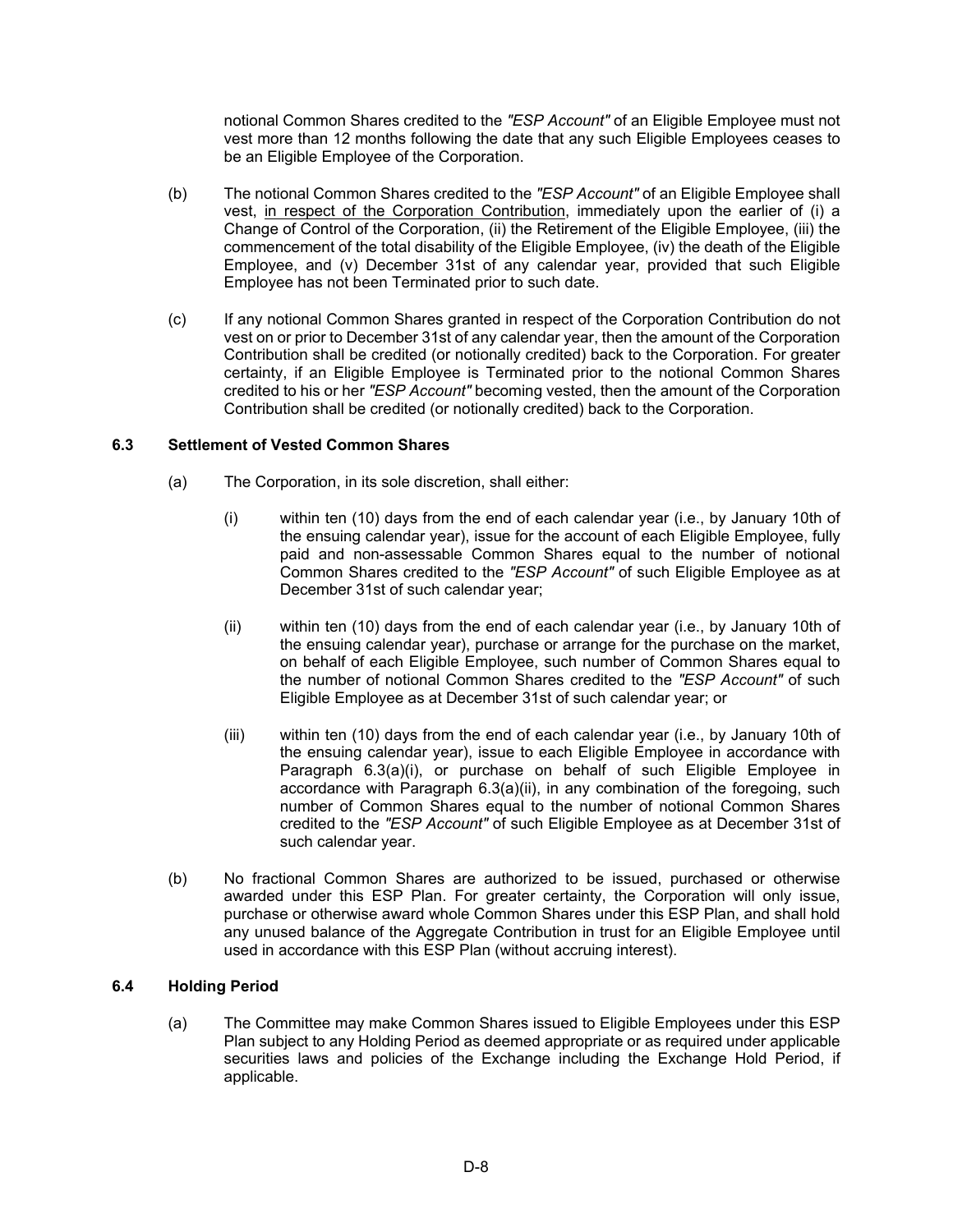(b) The Common Shares issuable under this ESP Plan shall only be issued where: (i) an exemption is available from the prospectus requirement to a distribution pursuant to section 2.24 of NI 45-106, and (ii) the Eligible Employee establishes that the conditions in subsection 2.6(3) of National Instrument 45-102 – *Prospectus Exempt Distributions* are satisfied.

# **6.5 Termination or Retirement**

- (a) In the event of the Termination or Retirement of an Eligible Employee, the Eligible Employee shall automatically and immediately cease to be entitled to participate in this ESP Plan.
- (b) In the event that an employee is an Eligible Employee at the beginning of a Quarterly Period, but, for any reason, including Termination or Retirement, is not an Eligible Employee at the end of a Quarterly Period, then the *"ESP Account"* of such employee shall not be credited with a notional grant of Common Shares in respect of such Quarterly Period pursuant to Section 6.1(b). Instead, any amount deducted by the Corporation from the amount of the Base Annual Salary in respect of such Quarterly Period, if any, (which, for greater certainty, would have represented the Employee Contribution) less any withholding taxes, shall be payable to such employee in cash by the Corporation within a reasonable period of time.
- (c) In the case of the death of an Eligible Employee, the entitlement to make a claim for notional Common Shares credited to the *"ESP Account"* of such Eligible Employee by his/her/its heirs or administrators must not exceed 12 months from the date of such Eligible Employee's death.

# **6.6 Election to Withdraw from this ESP Plan**

- (a) Any Eligible Employee may elect to withdraw from this ESP Plan by delivering a completed and executed "Withdrawal Form" to the Corporation at least ten (10) business days before the beginning of any Quarterly Period. If an Eligible Employee delivers a completed and executed "Withdrawal Form" to the Corporation less than ten (10) business days before the beginning of any Quarterly Period, then such Eligible Employee may continue to be deemed a participant in this ESP Plan for such Quarterly Period. However, the "Withdrawal Form" shall remain on record with the Corporation for the ensuing Quarterly Period for purposes of processing the withdrawal of such participant from this ESP Plan.
- (b) Any Eligible Employee who withdraws from this ESP Plan pursuant to Section 6.6(a) shall be deemed, for the ensuing four (4) Quarterly Periods, to not be an Eligible Employee for purposes of this ESP Plan and, for greater certainty, shall not be allowed to participate in this ESP Plan for the ensuing four (4) Quarterly Periods.
- (c) The Chief Financial Officer shall have discretion to waive, from time to time in circumstances deemed appropriate by the Chief Financial Officer, the timing requirements set forth in Section 6.6(a) and Section 6.6(b).

# **6.7 Necessary Approvals**

The obligation of the Corporation to issue and deliver any Common Shares in accordance with this ESP Plan shall be subject to any necessary approval of any stock exchange or regulatory authority having jurisdiction over the securities of the Corporation, including the Exchange. If any Common Shares cannot be issued to any Eligible Employee for whatever reason, then the obligation of the Corporation to issue such Common Shares shall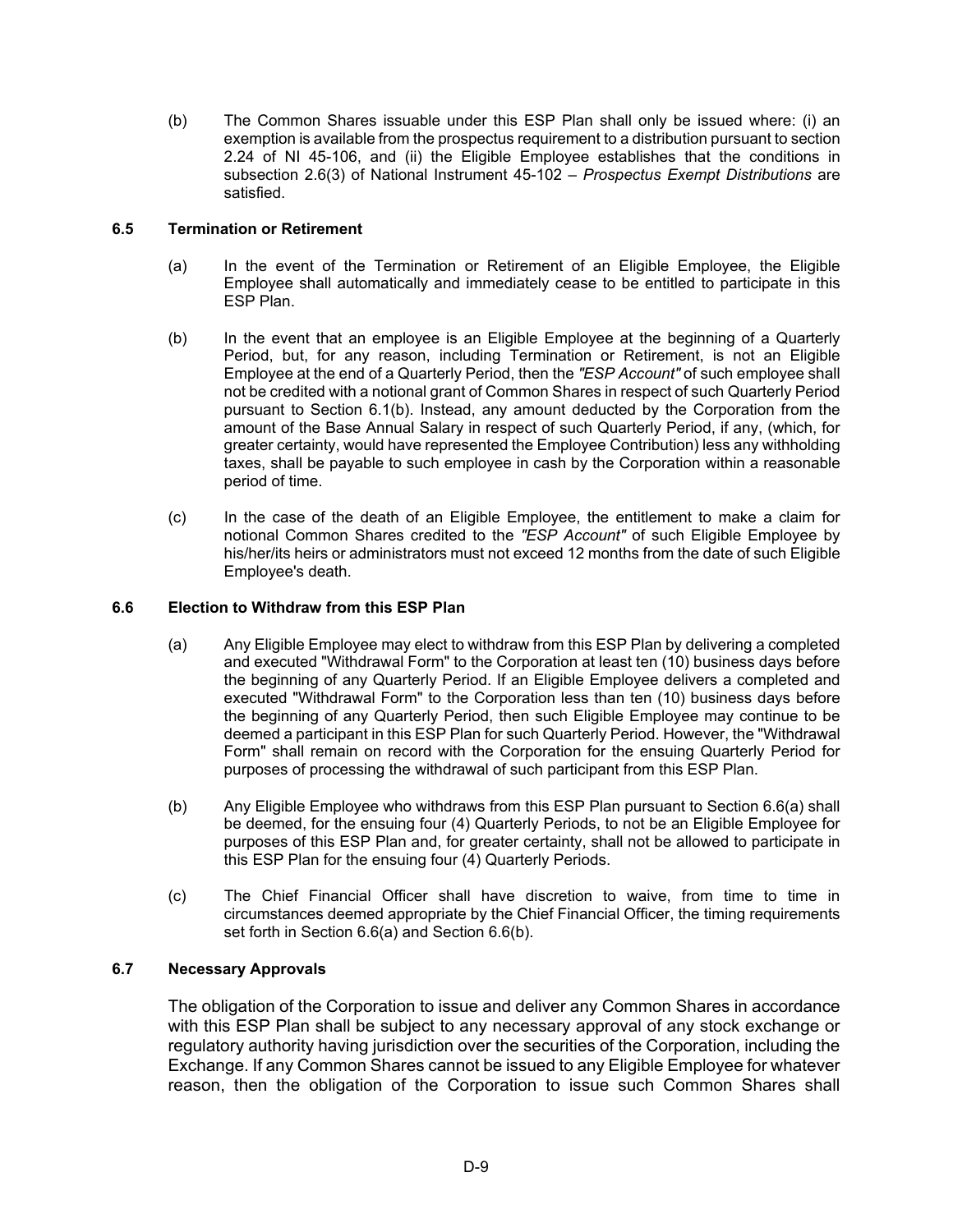terminate and any Employee Contribution held in trust for an Eligible Employee shall be returned to the Eligible Employee without interest.

# **Section 7 Withholding Taxes**

The tax ramifications for Eligible Employees participating in this ESP Plan will depend on a number of factors. Eligible Employees should note that income tax laws are subject to change and such changes may affect the tax treatment of this ESP Plan and the Eligible Employee's individual tax treatment. Eligible Employees should consult their tax advisors to determine their individual tax treatment in connection with their participation in this ESP Plan. The Corporation and any Designated Affiliates may withhold appropriate income taxes and other required withholdings on the basis of each Eligible Employee's actual salary and Common Shares issued under this ESP Plan.

## **Section 8 General**

# **8.1 Change of Control**

Notwithstanding any provisions to the contrary contained in this ESP Plan, all unvested notional Common Shares in an Eligible Employee's *"ESP Account"* that are outstanding at the time of a "Change of Control" shall vest immediately upon such Change of Control (or such earlier date as may be necessary or appropriate to facilitate the Change of Control transaction).

In addition, each Eligible Employee shall, upon a Change of Control, be entitled to a cash payment in respect of any amounts deducted by the Corporation from the amount of the Base Annual Salary of such Eligible Employee, if any, during the Quarterly Period in which such Change of Control occurred (which, for greater certainty, would have represented the Employee Contribution at the end of such Quarterly Period) plus an amount equal to 60% of such amount (which, for greater certainty, would have represented the Corporation Contribution at the end of such Quarterly Period) less any withholding taxes.

## **8.2 Suspension, Termination or Amendments of this ESP Plan**

The Committee may from time to time amend, suspend or terminate (and re-instate) this ESP Plan in whole or in part without approval of the shareholders of the Corporation, but subject to the receipt of all required regulatory approvals including, without limitation, the approval of the Exchange. Notwithstanding the foregoing, this ESP Plan shall not be amended to (i) increase the maximum number of Common Shares made available for issuance from treasury under this ESP Plan, or (ii) change the amount of the Corporation Contribution, or (iii) modify this amendment provision, without approval of the shareholders of the Corporation.

## **8.3 Non-Assignable**

Except as otherwise may be expressly provided for under this ESP Plan or pursuant to a will or by the laws of descent and distribution, no right or interest of an Eligible Employee under this ESP Plan is assignable or transferable.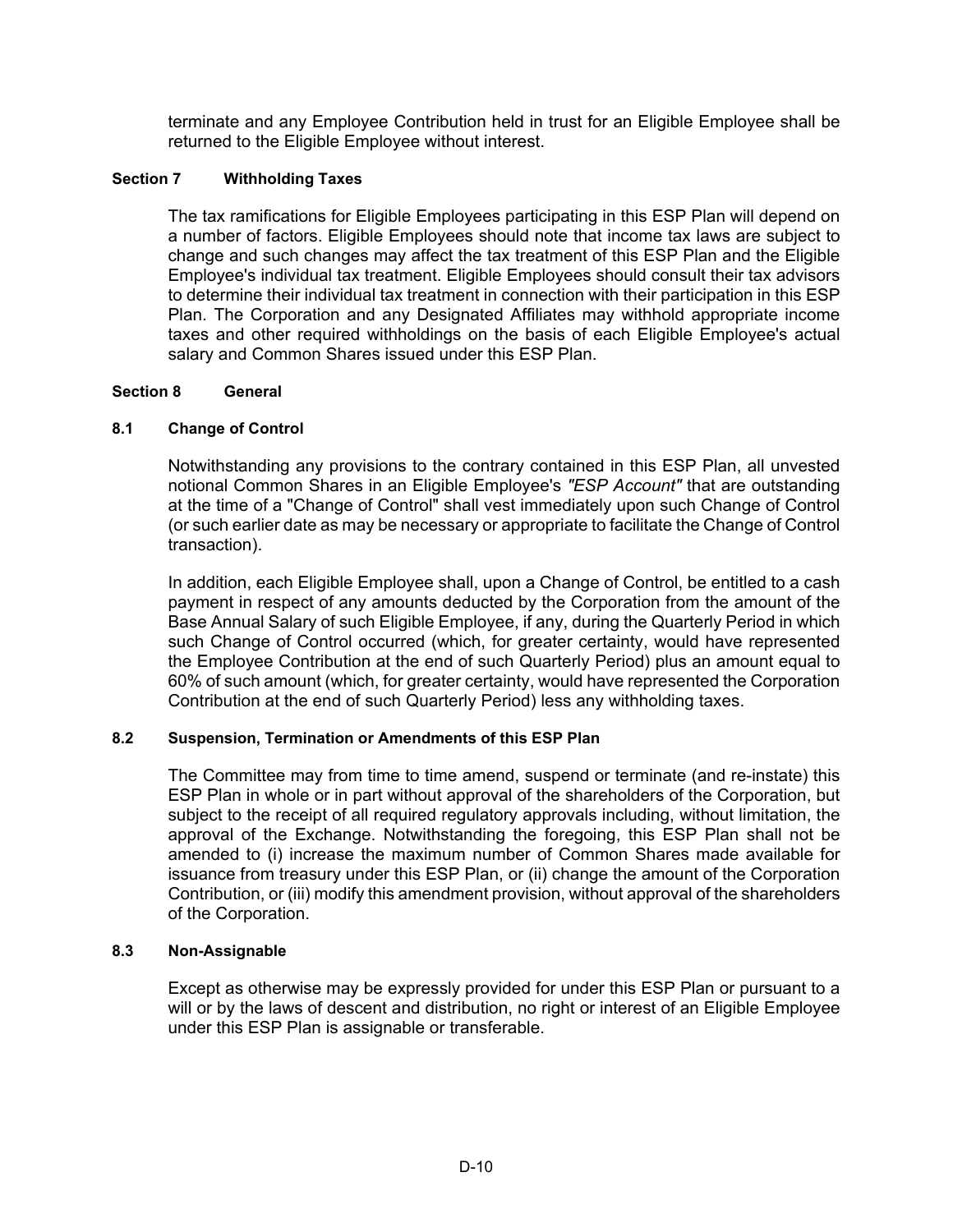# **8.4 No Contract of Employment**

Nothing contained in this ESP Plan shall confer or be deemed to confer upon any Eligible Employee the right to continue in the employment of, or to provide services to, the Corporation or any Designated Affiliates nor interfere or be deemed to interfere in any way with any right of the Corporation or any Designated Affiliates to discharge any Eligible Employee at any time for any reason whatsoever, with or without cause. Participation in this ESP Plan by an Eligible Employee shall be voluntary.

## **8.5 Adjustment in Number of Shares Subject to this ESP Plan**

In the event there is any change in the Common Shares, whether by reason of a stock dividend, consolidation, subdivision, reclassification or otherwise, an appropriate adjustment shall be made by the Committee in the number of Common Shares available under this ESP Plan. If such an adjustment shall result in a fractional Common Share, the fraction shall be disregarded. All such adjustments shall be conclusive, final and binding for all purposes of this ESP Plan.

### **8.6 Representation or Warranty**

The Corporation makes no representation or warranty as to the future market value of any Common Shares issued in accordance with the provisions of this ESP Plan.

### **8.7 Governing Law**

This ESP Plan and the Common Shares granted under this ESP Plan shall be governed by, and interpreted in accordance with, the laws of the Province of Ontario and the federal laws of Canada applicable therein.

*Adopted by the Board of Directors of O3 Mining Inc. on May 3, 2022. Approved by the Shareholders of O3 Mining Inc. on June 23, 2022.*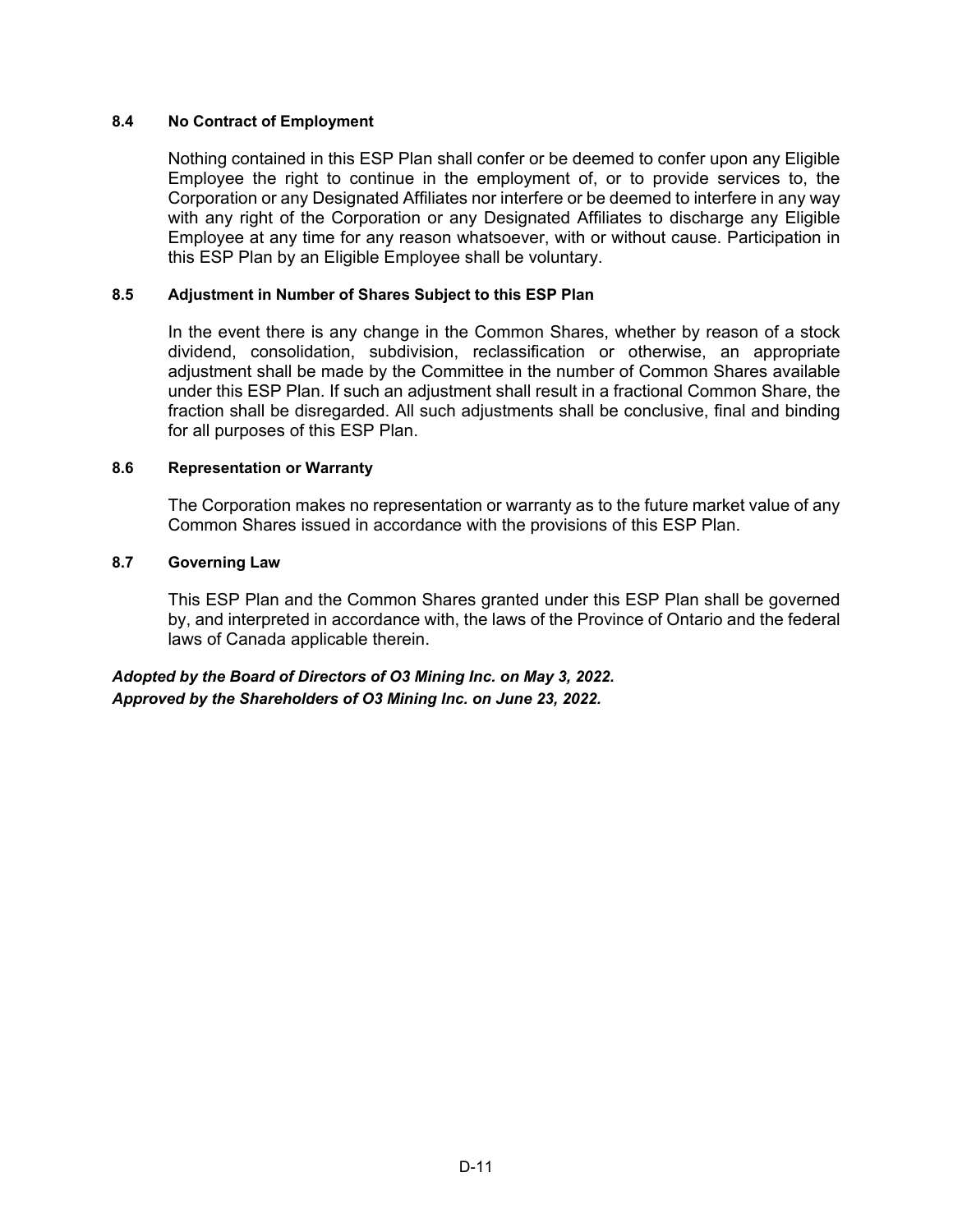### **SCHEDULE "A"**

### **ENROLMENT AND CONTRIBUTION ELECTION FORM**

#### **O3 MINING INC. EMPLOYEE SHARE PURCHASE PLAN**

#### To: O3 Mining Inc. (the "**Corporation**") Attention: Board of Directors of the Corporation

#### **Re: Employee Share Purchase Plan of the Corporation (the** "**ESP Plan**"**)**

Any words or terms not otherwise defined in this "Enrolment and Contribution Form", but defined in the ESP Plan, shall have the meanings ascribed thereto in the ESP Plan.

I hereby confirm that, as of the date written below, I am a permanent salaried employee (either full-time or part-time) of O3 Mining Inc. (the "**Corporation**") or an affiliate of the Corporation and, as such, may be eligible to participate in the ESP Plan, subject to and in accordance with the terms of the ESP Plan.

I also confirm and acknowledge that:

- 1. I have received and reviewed a copy of the ESP Plan, and agree to be bound by the terms of the ESP Plan.
- 2. The ESP Plan may be amended and varied from time to time or cancelled without notice.
- 3. My participation in the ESP Plan is subject, at all times, to the discretion of the Committee.
- 4. In order to participate in the ESP Plan, I must elect to contribute money to the ESP Plan, on an ongoing basis, which election must (i) be made at least ten (10) business days before the beginning of any Quarterly Period, (ii) authorize the Corporation to deduct from my Base Annual Salary the amount of the Employee Contribution in equal instalments beginning on the first day of such Quarterly Period, and (iii) specify the amount of the Employee Contribution in a minimum of \$250 per month (\$3,000 per year) and a maximum of 15% of my Base Annual Salary (before deductions), subject to the discretion of the Committee.
- 5. In order to change the amount of my Employee Contribution or the registry or delivery instructions in respect of Common Shares issuable to me, I must deliver a "Contribution Adjustment Form" (the form of which is attached to the ESP Plan as Schedule "B") at least ten (10) business days before the beginning of any Quarterly Period (subject to the discretion of the Committee).
- 6. In order to withdraw from the ESP Plan, I must deliver a "Withdraw Form" (the form of which is attached to the ESP Plan as Schedule "C") at least ten (10) business days before the beginning of any Quarterly Period (subject to the discretion of the Committee).
- 7. The Corporation or an affiliate of the Corporation may take such steps as are considered necessary or appropriate for the withholding of any taxes which the Corporation or an affiliate of the Corporation is required by any law or regulation of any governmental authority whatsoever to hold in connection with any common shares of the Corporation purchased pursuant to the ESP Plan.
- 8. The Common Shares issuable under this ESP Plan shall only be issued where: (i) an exemption is available from the prospectus requirement to a distribution pursuant to section 2.24 of National Instrument 45-106 – *Prospectus Exemptions*, and (ii) the Eligible Employee establishes that the conditions in subsection 2.6(3) of National Instrument 45-102 – *Prospectus Exempt Distributions*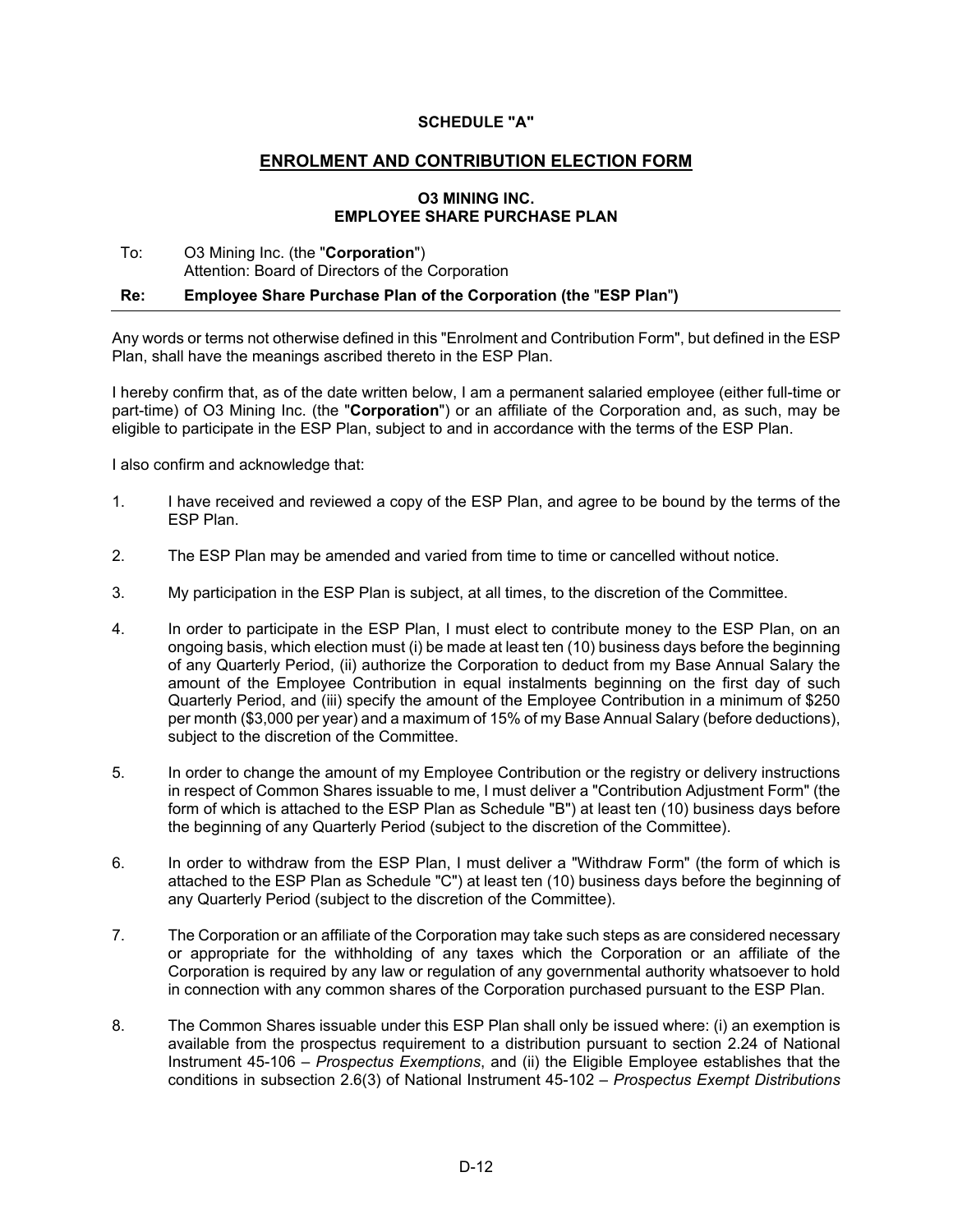are satisfied. I shall notify the Corporation if, at any time, any of the conditions in subsection 2.6(3) of National Instrument 45-102 – Prospectus Exempt Distributions are not satisfied.

9. The Corporation has made no representation or warranty as to the future market value of any common shares of the Corporation issued in accordance with the provisions of the ESP Plan.

{TO PARTICIPATE IN THE ESP PLAN, THE ELIGIBLE EMPLOYEE MUST COMPLETE ALL REQUESTED INFORMATION, INCLUDING INITIALLING AND SIGNING WHERE INDICATED BELOW}

|                                                                                                                                                                                                                                                                                                                                                                                  | <b>Initials</b> |
|----------------------------------------------------------------------------------------------------------------------------------------------------------------------------------------------------------------------------------------------------------------------------------------------------------------------------------------------------------------------------------|-----------------|
| I hereby irrevocably elect to participate in the ESP Plan, beginning the next Quarterly<br>Period in which I am eligible to participate in the ESP Plan.                                                                                                                                                                                                                         |                 |
| I hereby irrevocably authorize the Corporation to deduct from my Base Annual Salary<br>the Employee Contribution, in equal monthly instalments, beginning in the next<br>Quarterly Period in which I am eligible to participate in the ESP Plan, in the monthly<br>INSERT MONTHLY AMOUNT OF<br>amount of \$<br><b>EMPLOYEE CONTRIBUTION}</b>                                     |                 |
| I hereby acknowledge that I shall not be entitled to withdraw from the ESP Plan or<br>make any adjustment to the amount of my Employee Contribution unless a written<br>notice is delivered to the Corporation at least ten (10) business days before the<br>beginning of any Quarterly Period (subject to the discretion of the Committee), in<br>accordance with the ESP Plan. |                 |

**Account Registration Information:** The interest in the certificates representing the Common Shares, as applicable, should be registered as follows:

(Name to Appear on Certificate)

(Registration Address, including Postal Code)

(Account Reference, if applicable)

**Delivery Instructions**: Please deliver the certificates with respect to the Common Shares, as applicable, to:

(Name)

(Account Reference, if applicable)

(Delivery Address)

(Contact Name) (Telephone Number)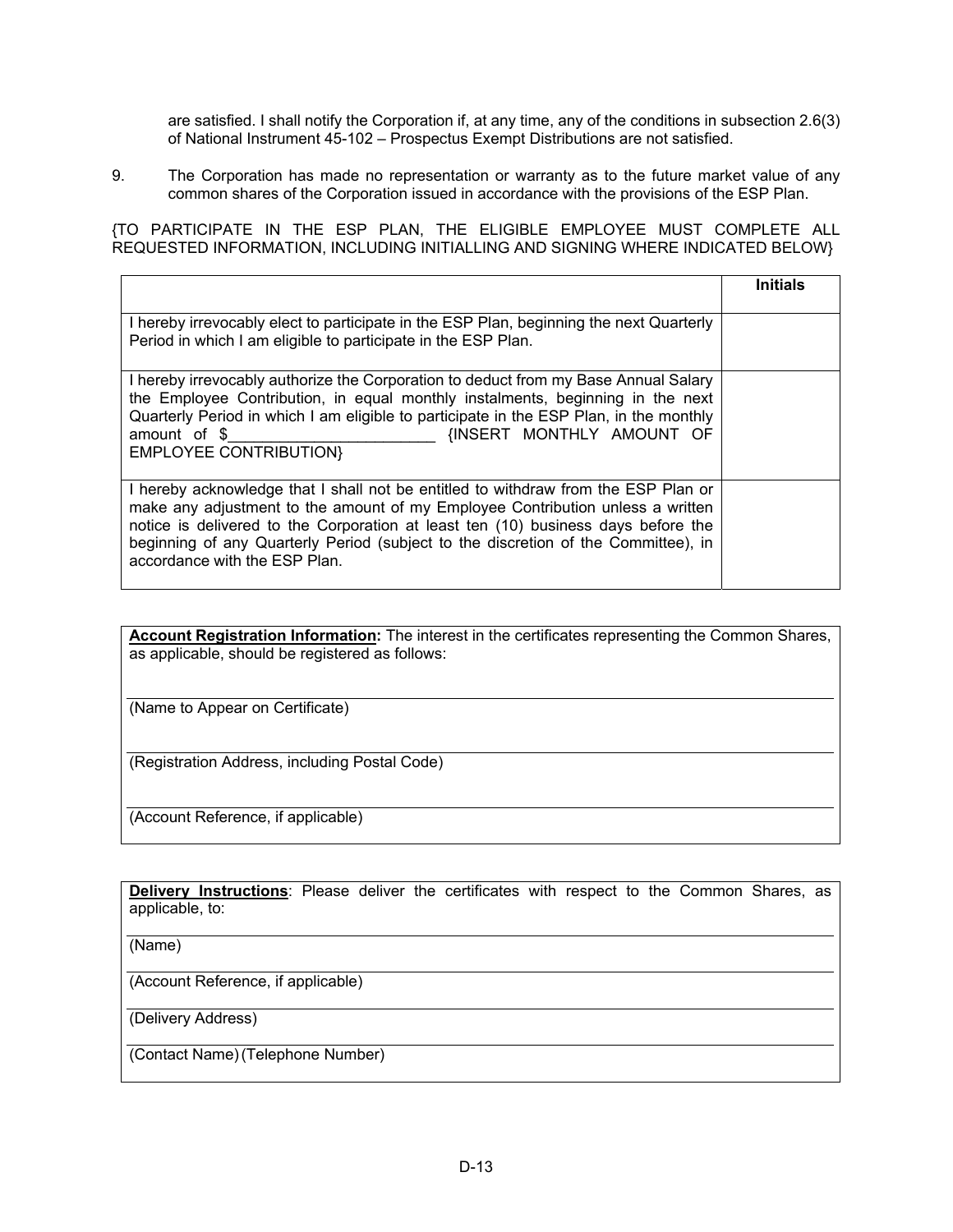| In case of the undersigned's death, the undersigned hereby designates that all of the contributions under<br>this ESP Plan made by the undersigned and held by the Corporation at the relevant time shall be distributed<br>{address for beneficiary}. |                             |              |
|--------------------------------------------------------------------------------------------------------------------------------------------------------------------------------------------------------------------------------------------------------|-----------------------------|--------------|
| The name of the trustee, if any, in the event such beneficiary is a minor child is<br>trustee}.                                                                                                                                                        |                             | {address for |
| DATED as of the __________ day of _______________________________, 20______.                                                                                                                                                                           |                             |              |
| (Signature of Witness)                                                                                                                                                                                                                                 | (Signature of Employee)     |              |
| (Print Name of Witness)                                                                                                                                                                                                                                | (Print Name of Employee)    |              |
| (Print Address of Witness)                                                                                                                                                                                                                             | (Print Address of Employee) |              |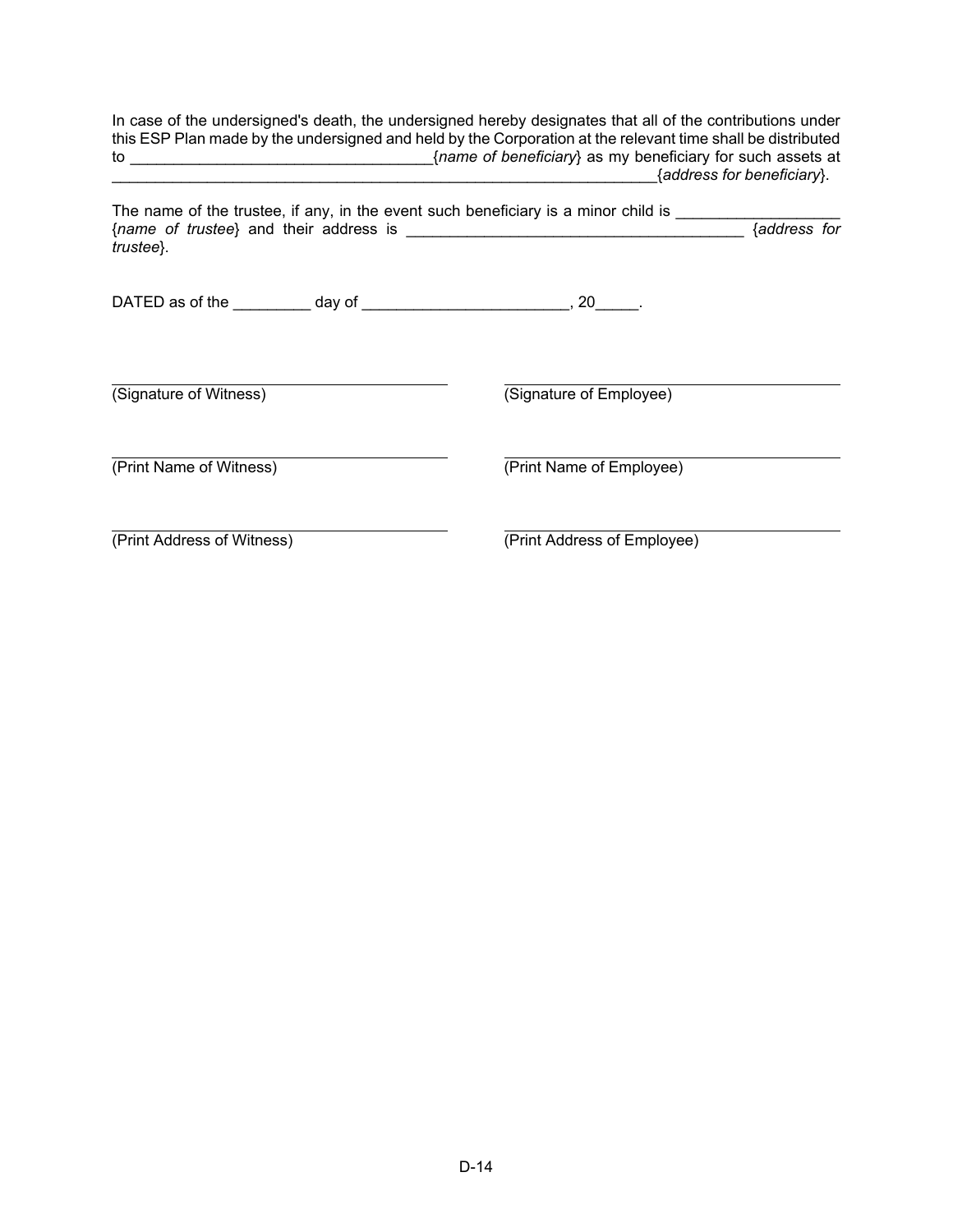### **SCHEDULE "B"**

# **CONTRIBUTION ADJUSTMENT FORM**

#### **O3 MINING INC. EMPLOYEE SHARE PURCHASE PLAN**

### To: O3 Mining Inc. (the "**Corporation**") Attention: Board of Directors of the Corporation

### **Re: Employee Share Purchase Plan of the Corporation (the** "**ESP Plan**"**)**

Any words or terms not otherwise defined in this "Contribution Adjustment Form", but defined in the ESP Plan, shall have the meanings ascribed thereto in the ESP Plan.

The undersigned hereby irrevocably gives notice to, and directs, the Corporation to: {CHECK ALL THAT APPLY}

|  | Adjust the amount of my <b>Employee Contribution</b> with effect beginning the next Quarterly<br>Period in which I am eligible to adjust the amount of my Employee Contribution under the<br>ESP Plan. I hereby irrevocably authorize the Corporation to deduct from my Base Annual<br>Salary the Employee Contribution, in equal monthly instalments, beginning in the next<br>Quarterly Period in which I am eligible to participate in the ESP Plan, in the adjusted monthly<br><b>{INSERT ADJUSTED AMOUNT OF MONTHLY</b><br>amount of \$<br><b>EMPLOYEE CONTRIBUTION</b> |
|--|------------------------------------------------------------------------------------------------------------------------------------------------------------------------------------------------------------------------------------------------------------------------------------------------------------------------------------------------------------------------------------------------------------------------------------------------------------------------------------------------------------------------------------------------------------------------------|
|  | Change the <b>account registration instructions</b> in respect of the issuance of the common<br>shares of the Corporation being issued to me under the ESP Plan. {INSERT ADJUSTED<br><b>ACCOUNT REGISTRATION INFORMATION}</b><br>Account Registration Information: The interest in the certificates representing the<br>Common Shares, as applicable, should be registered as follows:                                                                                                                                                                                       |
|  | (Name to Appear on Certificate)<br>(Registration Address, including Postal Code)                                                                                                                                                                                                                                                                                                                                                                                                                                                                                             |
|  | (Account Reference, if applicable)                                                                                                                                                                                                                                                                                                                                                                                                                                                                                                                                           |
|  |                                                                                                                                                                                                                                                                                                                                                                                                                                                                                                                                                                              |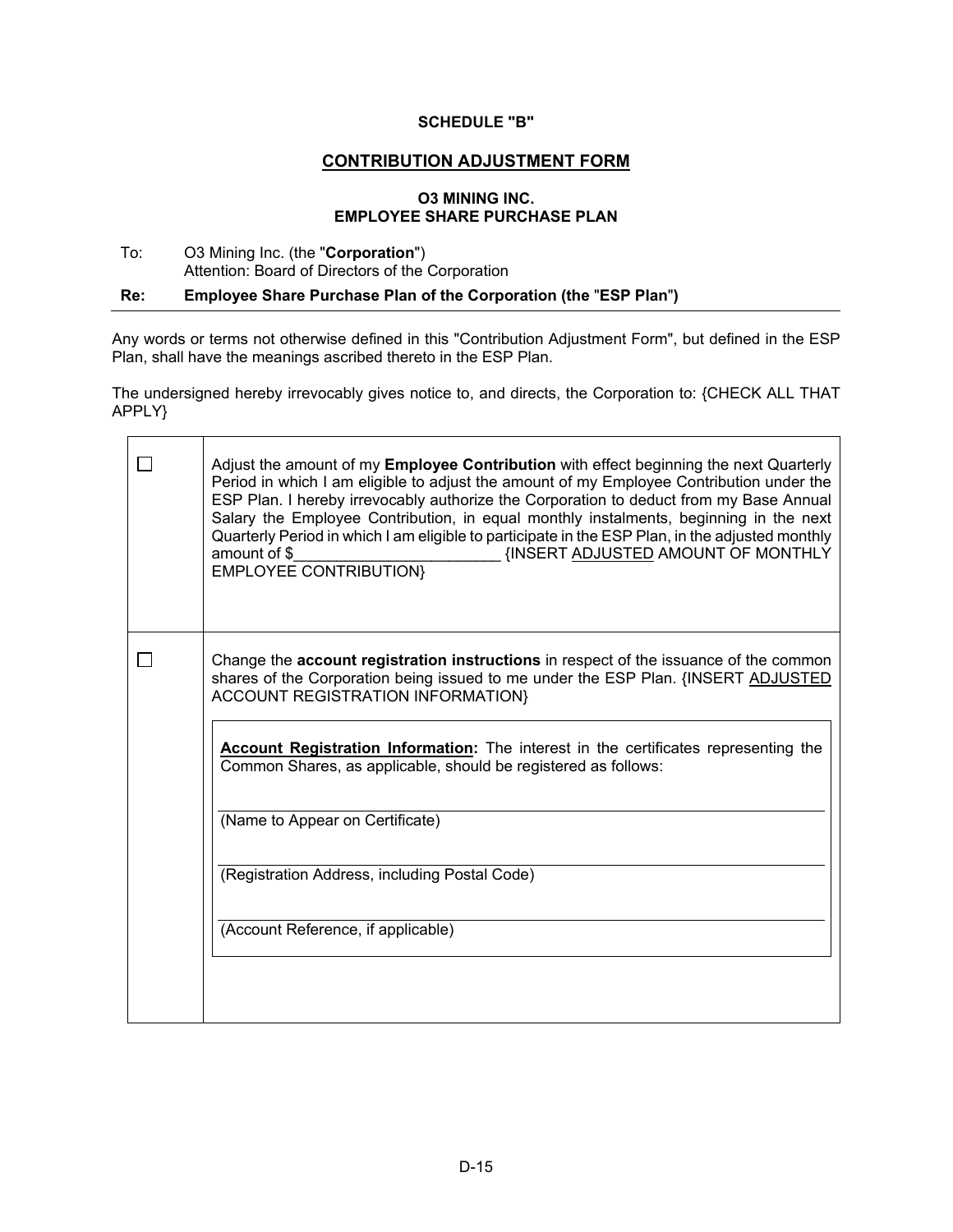|  | Change the <b>delivery instructions</b> in respect of the issuance of the common shares of the<br>Corporation being issued to me under the ESP Plan. {INSERT ADJUSTED DELIVERY<br>INSTRUCTIONS} |
|--|-------------------------------------------------------------------------------------------------------------------------------------------------------------------------------------------------|
|  | <b>Delivery Instructions:</b> Please deliver the certificates with respect to the Common<br>Shares, as applicable, to:                                                                          |
|  | (Name)                                                                                                                                                                                          |
|  | (Account Reference, if applicable)                                                                                                                                                              |
|  | (Delivery Address)                                                                                                                                                                              |
|  | (Contact Name) (Telephone Number)                                                                                                                                                               |
|  |                                                                                                                                                                                                 |

DATED as of the \_\_\_\_\_\_\_\_ day of \_\_\_\_\_\_\_\_\_\_\_\_\_\_\_\_\_\_\_\_\_\_, 20\_\_\_\_\_.

(Signature of Witness)

(Signature of Employee)

(Print Name of Witness)

(Print Address of Witness)

(Print Name of Employee)

(Print Address of Employee)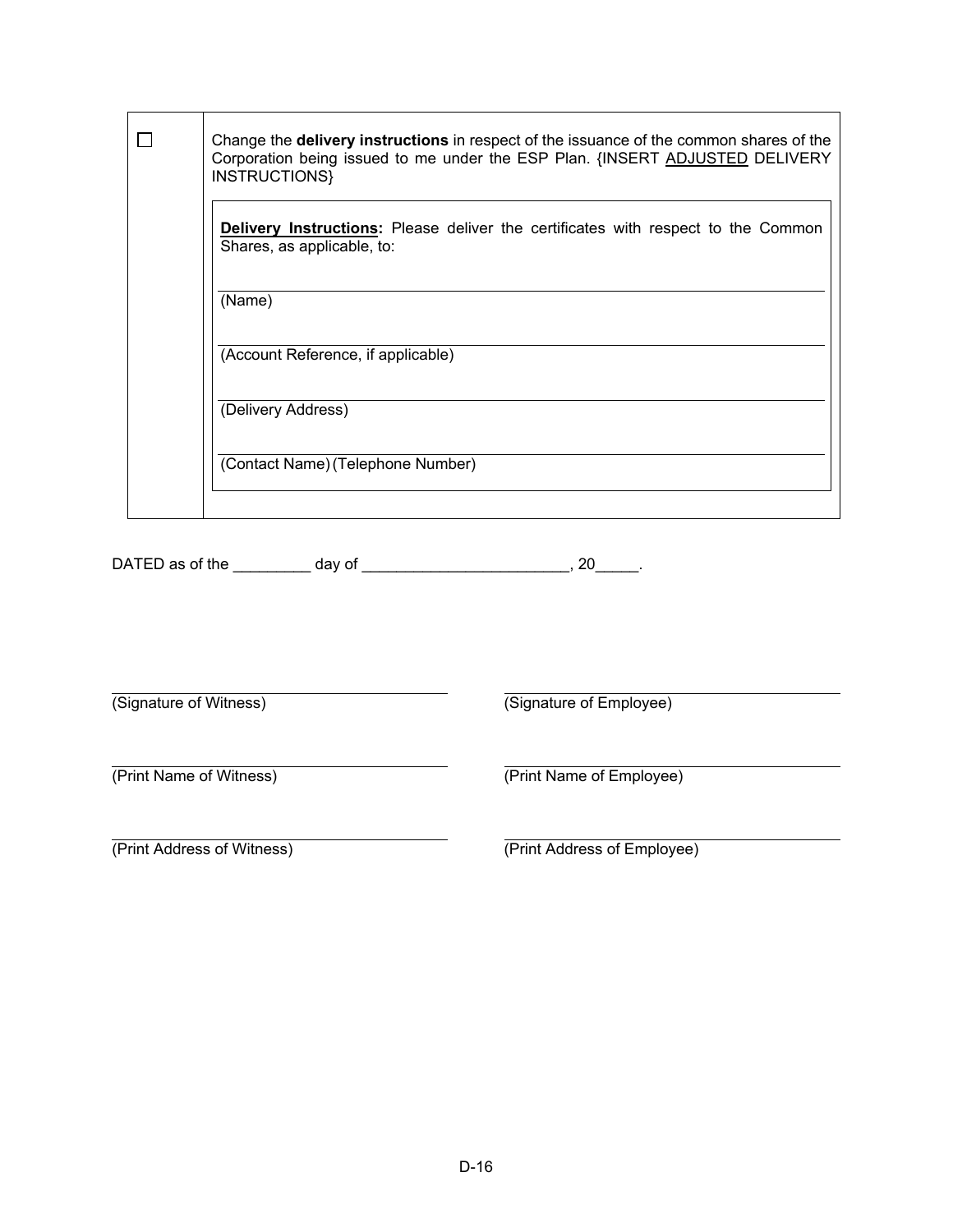#### **SCHEDULE "C"**

#### **WITHDRAWAL FORM**

#### **O3 MINING INC. EMPLOYEE SHARE PURCHASE PLAN**

# To: O3 Mining Inc. (the "**Corporation**") Attention: Board of Directors of the Corporation

**Re: Employee Share Purchase Plan of the Corporation (the** "**ESP Plan**"**)** 

Any words or terms not otherwise defined in this "Withdrawal Form", but defined in the ESP Plan, shall have the meanings ascribed thereto in the ESP Plan.

The undersigned hereby irrevocably gives notice to, and directs, the Corporation to, cancel the undersigned's participation in the ESP Plan, effective the ensuing Quarterly Period in which the undersigned is eligible to withdraw from the ESP Plan, pursuant to the terms of the ESP Plan.

DATED as of the \_\_\_\_\_\_\_\_ day of \_\_\_\_\_\_\_\_\_\_\_\_\_\_\_\_\_\_\_\_\_\_\_, 20\_\_\_\_\_.

(Signature of Witness) (Signature of Employee)

(Print Name of Witness) (Print Name of Employee)

(Print Address of Witness) (Print Address of Employee)

*Adopted by the Board of Directors of O3 Mining Inc. on May 3, 2022. Adopted by the Shareholders of O3 Mining Inc. on June 23, 2022.*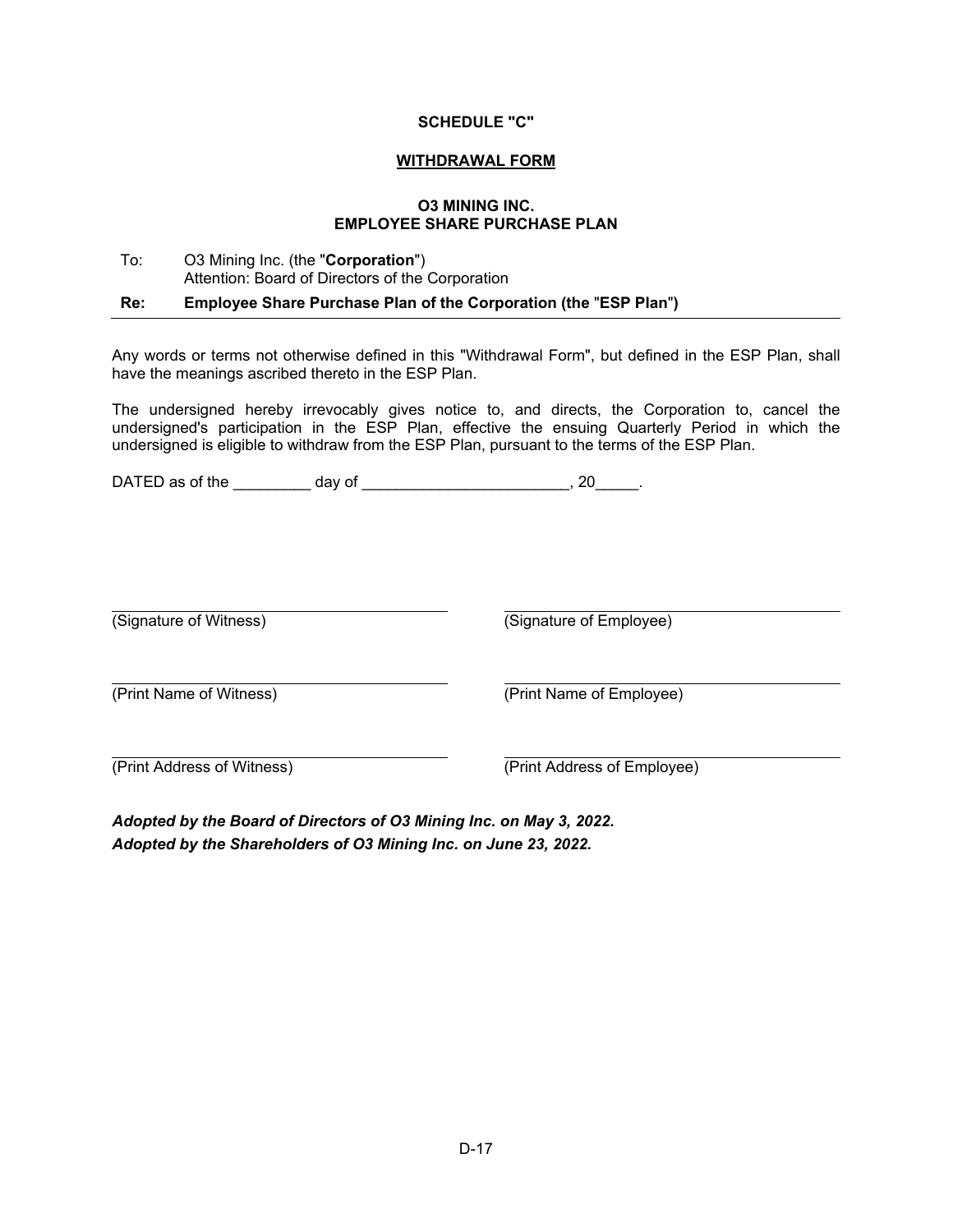#### **SCHEDULE "E" DEFERRED SHARE UNIT PLAN**

### **Section 1 Purpose of the DSU Plan**

The purpose of this DSU Plan is to advance the interests of the Corporation and its Subsidiaries by: (i) increasing the proprietary interests of the non-executive Directors in the Corporation; (ii) aligning the interests of the non-executive Directors with the interests of the Shareholders generally; and (iii) furnishing non-executive Directors with an additional incentive in their efforts on behalf of the Corporation.

### **Section 2 Definitions; Construction and Interpretation**

### **2.1 Definitions**

For purposes of this DSU Plan, unless such word or term is otherwise defined herein or the context in which such word or term is used herein otherwise requires, the words and terms contained in this Section 2.1 with the initial letter or letters thereof capitalized shall have the following meanings:

- (a) "**Allocation Notice**" means an allocation notice evidencing the election of a Participant to receive an award of DSUs *in lieu* of cash remuneration in respect of his or her annual board retainer, committee retainer and/or meeting fees, in the form attached to this DSU Plan as Schedule "D".
- (b) "**Blackout Period**" means any blackout period imposed by the Corporation applicable to a Participant, during which specified individuals, including Insiders of the Corporation, may not trade in the securities of the Corporation (including, for greater certainty, any period during which specific individuals are restricted from trading because they possess material non-public information).
- (c) "**Board**" means the board of directors of the Corporation.
- (d) "**Change of Control**" means the occurrence of any one or more of the following events: (i) the Corporation is not the surviving entity in a merger, amalgamation or other reorganization (or survives only as a subsidiary of an entity other than a previously whollyowned subsidiary of the Corporation); (ii) the Corporation sells all or substantially all of its assets to any other Person (other than a wholly-owned subsidiary of the Corporation); (iii) the Corporation is to be dissolved and liquidated; (iv) any Person or group of Persons, acting jointly or in concert acquires or gains ownership or control (including, without limitation, the power to vote) more than 30% of the Corporation's outstanding voting securities; or (v) as a result of or in connection with (A) the contested election of directors or (B) a transaction referred to above whereby the Persons who were directors of the Corporation before such election or transaction shall cease to constitute a majority of the Board.
- (e) "**Cease Trade Date**" has the meaning ascribed thereto in Section 9.1.
- (f) "**Committee**" means the Directors or, if the Directors so determine in accordance with Section 3.1, the committee of the Directors authorized to oversee this DSU Plan which includes any compensation committee of the Board.
- (g) "**Common Share**" means a common share in the capital of the Corporation as presently constituted, as adjusted in accordance with Section 10.
- (h) "**Corporation**" means O3 Mining Inc., a corporation existing under the Business *Corporations Act* (Ontario), or a successor thereto.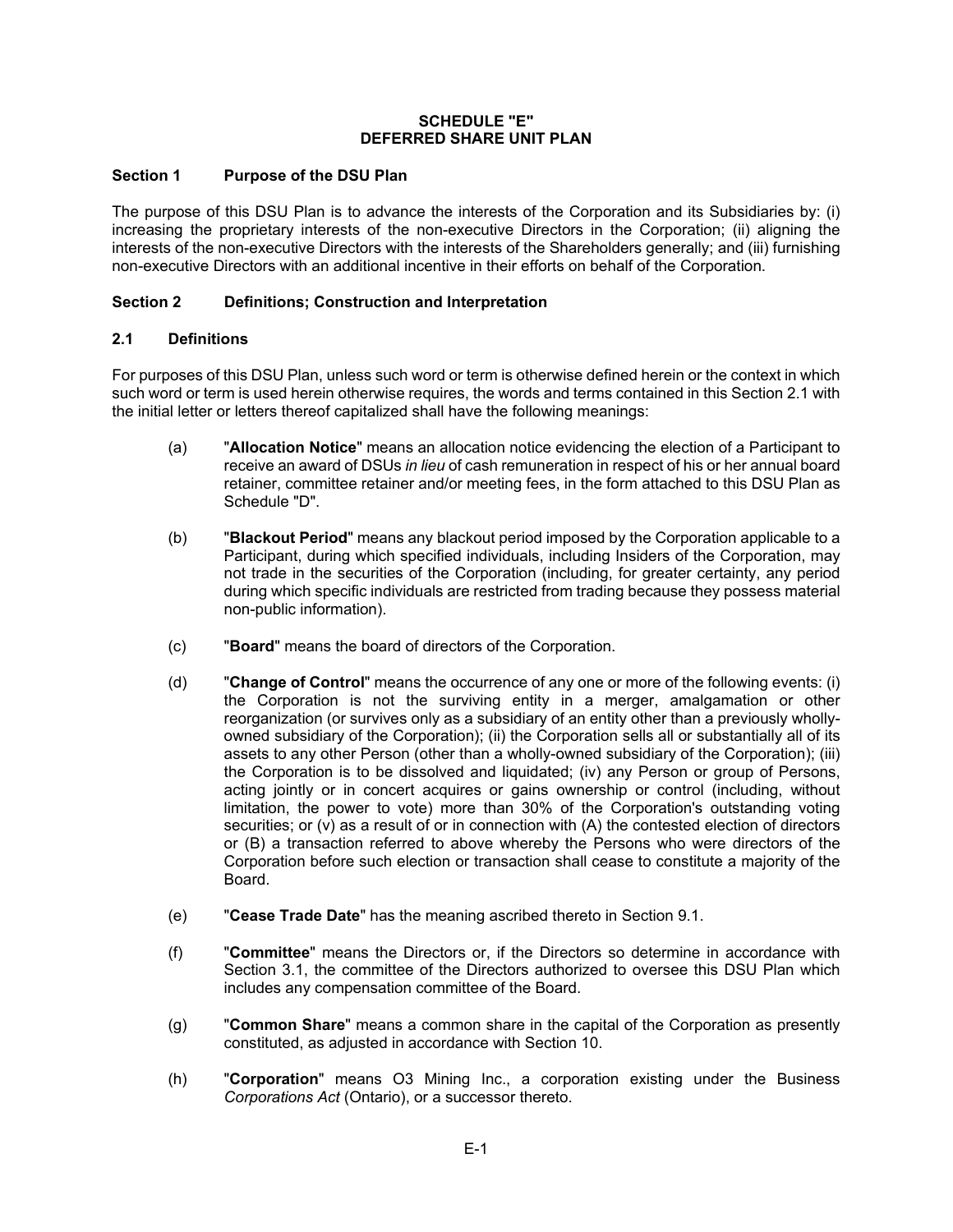- (i) "**Directors**" means the members of the Board from time to time.
- (j) "**DSU**" means a deferred share unit of the Corporation represented by a notional bookkeeping entry on the books of the Corporation, with each deferred share unit of the Corporation having a value, on any particular date, equal to the Market Value.
- (k) "**DSU Account**" means the account maintained by the Corporation for each Participant participating in this DSU Plan to be credited with notional grants of DSUs from time to time.
- (l) "**DSU Award Agreement**" means an award agreement evidencing an award of DSUs, in the form attached to this DSU Plan as Schedule "C".
- (m) "**Director**" means a director of the Corporation who is not an employee of the Corporation otherwise than in his or her capacity as a member of the Board.
- (n) "**DSU Plan**" means this Deferred Share Unit Plan of the Corporation as set out herein, as it may be amended and varied from time to time.
- (o) "**Eligible Director**" means a non-employee member of the Board.
- (p) "**Grant Date**" means the effective date that a DSU is awarded to a Participant under this DSU Plan, as evidenced by a "DSU Award Agreement".
- (q) "**Insider**" means an "insider" as defined in the TSXV Corporate Finance Manual, as amended from time to time.
- (r) "**Market Value**" means, on any date, the volume weighted average price of the Common Shares traded on the TSXV for the five (5) consecutive trading days prior to such date or, if the Common Shares are not then listed on the TSXV, on such other stock exchange as determined for that purpose by the Committee in its discretion.
- (s) "**Outside Settlement Date**" shall have the meaning ascribed thereto in Section 8.
- (t) "**Participant**" means an Eligible Director of the Corporation who has been granted DSUs.
- (u) "**Participation Agreement**" means the participation agreement to be delivered by each Participant, in the form attached to this DSU Plan as Schedule "A".
- (v) "**Person**" shall mean, unless the context otherwise requires or unless and to the extent otherwise limited or required by applicable law or rules of a stock exchange, any natural person, firm, partnership, limited liability company, association, corporation, company, trust, business trust, governmental authority or other entity.
- (w) "**Redemption Notice**" means the redemption notice to be delivered by the Participant to the Corporation to redeem the DSUs on any date following the Settlement Date, in the form attached to this DSU Plan as Schedule "B".
- (x) "**Security Based Compensation Arrangements**" means the DSU Plan, the Corporation's stock option plan, the Corporation's restricted share unit plan, and any other equity-based compensation plan in effect from time to time.
- (y) "**Settlement Date**" shall have the meaning ascribed thereto in Section 8.
- (z) "**Shareholders**" means the holders of Common Shares at any time and from time to time.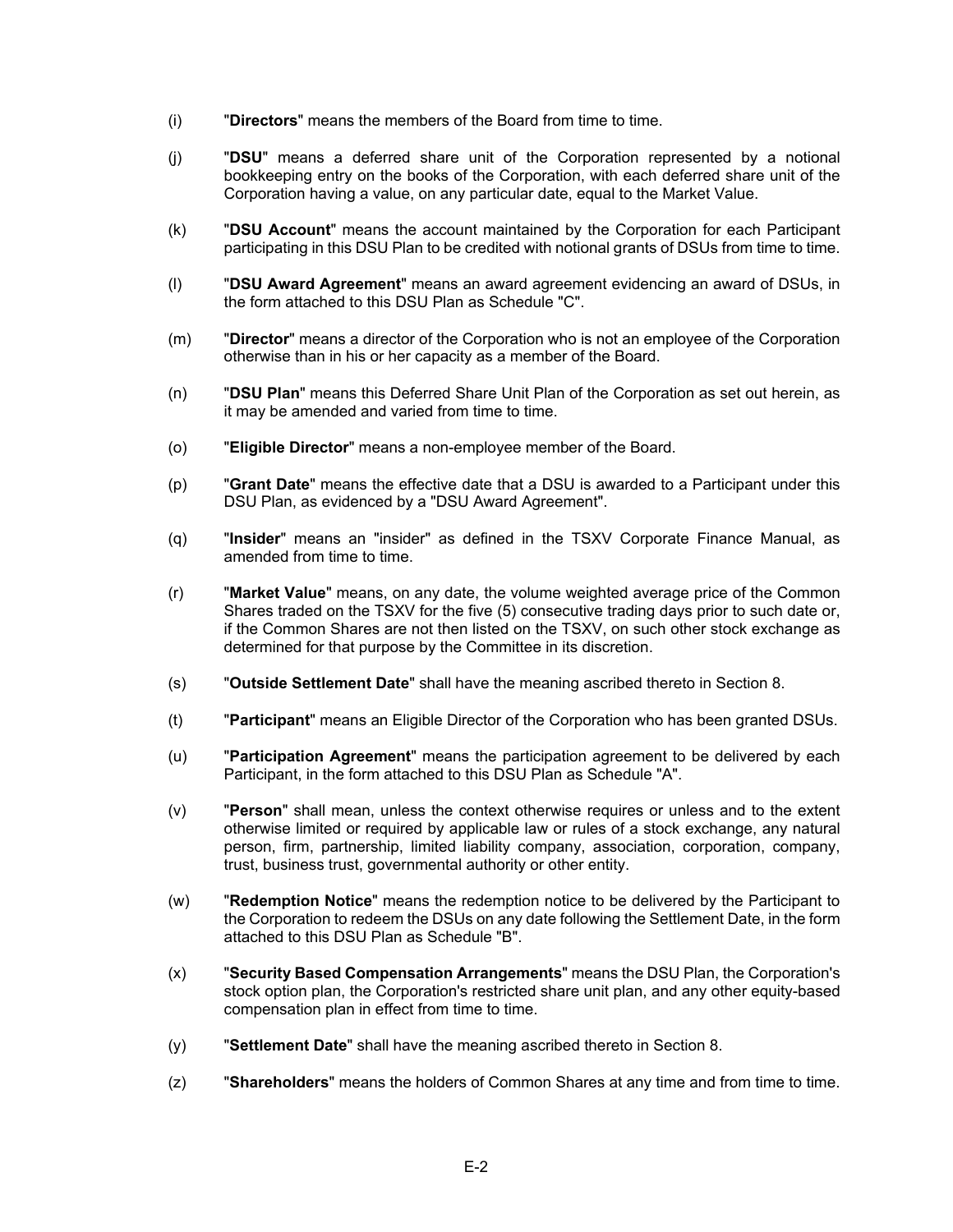- (aa) "**Subsidiary**" shall mean any subsidiary of the Corporation from time to time.
- (bb) "**Tax Act**" means the *Income Tax Act* (Canada), including the regulations promulgated thereunder, as amended from time to time.
- (cc) "**Termination**" shall mean the termination of the mandate of a Participant as a member of the Board for any reason, including by resignation, death or failure to be re-elected at the Corporation's annual (or annual and special) meeting of shareholders called for the purpose of electing directors.
- (dd) "**Termination Date**" means the effective date of the Termination of a Participant.
- (ee) "**Trading Day**" means any date on which the TSXV is open for the trading of Common Shares and on which one or more Common Shares actually traded.
- (ff) "**TSXV**" means the TSX Venture Exchange, or if the Common Shares are not listed on the TSXV, such other stock exchange on which the Common Shares are listed, or if the Common Shares are not listed on any stock exchange, then on the over-the-counter market.

### **2.2 Construction and Interpretation**

- (a) *Headings*. The headings of all Articles, Sections and Paragraphs in this DSU Plan are inserted for convenience of reference only and shall not affect the construction or interpretation of this DSU Plan. References to "Article", "Section" or "Paragraph" in this DSU Plan refer to an Article, Section or Paragraph in this DSU Plan unless expressly stated otherwise.
- (b) *Context and Construction*. Whenever the singular or masculine are used in this DSU Plan, the same shall be construed as being the plural or feminine or neuter or vice versa where the context so requires.
- (c) *References to this DSU Plan*. The words "hereto", "herein", "hereby", "hereunder", "hereof" and similar expressions mean or refer to this DSU Plan as a whole and not to any particular Article, Section, Paragraph or other part hereof. In this DSU Plan, "including" and "includes" means including or includes, as the case may be, without limitation.
- (d) *Discretion*. Whenever the Committee has discretion to administer this DSU Plan, the term "discretion" means the sole and absolute discretion of the Committee.
- (e) *Unenforceability*. If any Article, Section, Paragraph or provision of this DSU Plan is determined to be void or unenforceable (in whole or in part), then such determination shall not affect the validity or enforceability of any other Article, Section, Paragraph or provision of this DSU Plan.
- (f) *Canadian Funds*. Unless otherwise specifically provided, all references to dollar amounts in this DSU Plan are references to lawful money of Canada.

#### **Section 3 Administration of this DSU Plan**

### **3.1 Delegation to Committee**

All of the powers exercisable hereunder by the Board may, to the extent permitted by applicable law and as determined by a resolution of the Board, be exercised by a committee of the Board comprised of not less than three (3) Directors, including any compensation committee of the Board.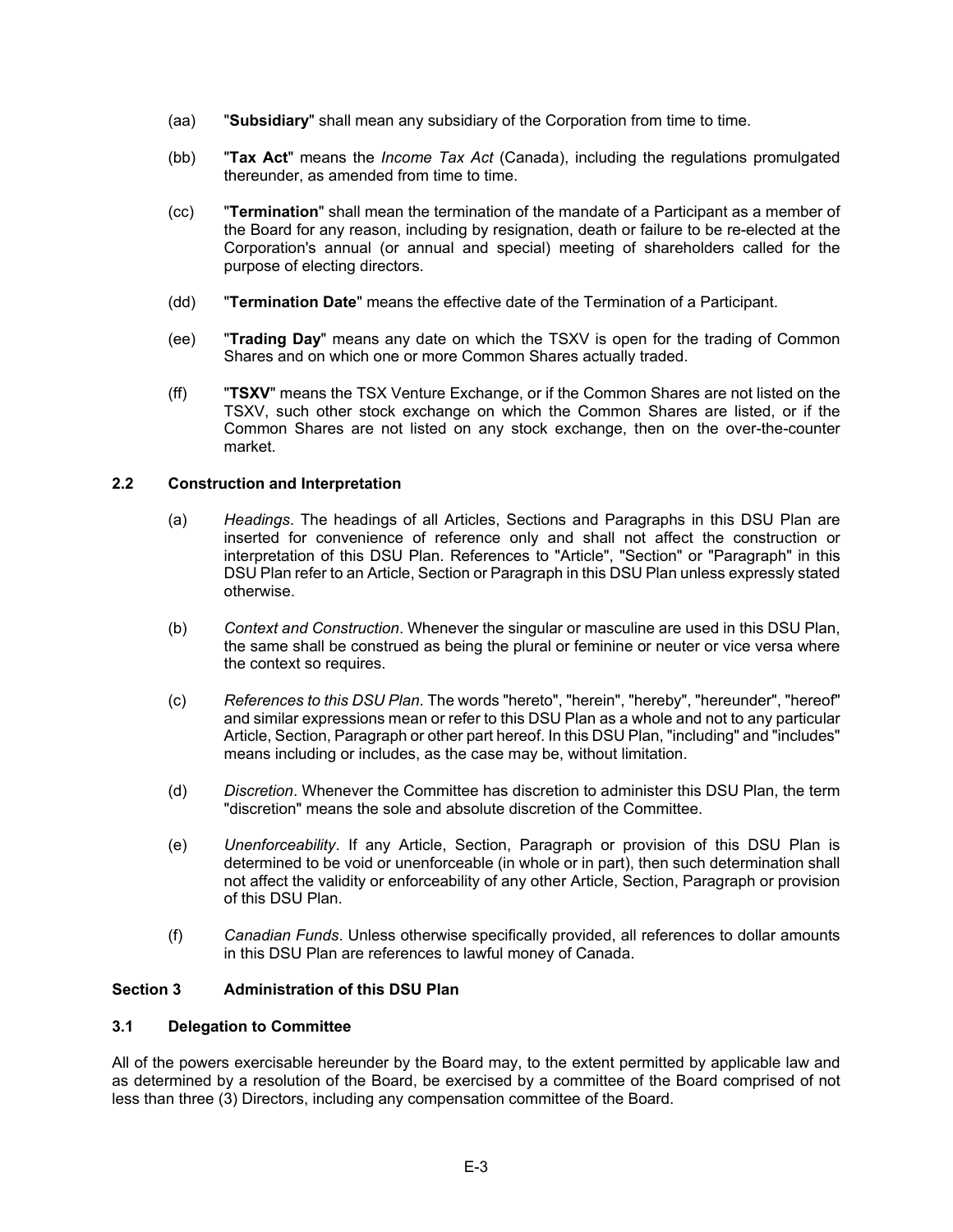### **3.2 Administration of this DSU Plan**

- (a) This DSU Plan shall be administered by the Committee, provided, however, that the Committee shall be entitled to delegate administrative duties relating to this DSU Plan to a third-party administrator as may from time to time be appointed by the Committee.
- (b) The Committee shall have full authority to administer this DSU Plan, including the authority to interpret and construe any provision of this DSU Plan and to adopt, amend and rescind such rules and regulations for administering this DSU Plan as the Committee may deem necessary or appropriate in order to comply with the requirements of this DSU Plan. All actions taken and all interpretations and determinations made by the Committee in good faith shall be final and conclusive and shall be binding on the Eligible Director and the Corporation.
- (c) No member of the Committee shall be personally liable for any action taken or determination or interpretation made in good faith in connection with this DSU Plan and all members of the Committee shall, in addition to their rights as Directors, be fully protected, indemnified and held harmless by the Corporation with respect to any such action taken or determination or interpretation made.
- (d) The appropriate officers of the Corporation are hereby authorized and empowered to do all things, and to execute and deliver all instruments, undertakings, applications and writings as they, in their absolute discretion, consider necessary or appropriate for the implementation of this DSU Plan and of the rules and regulations established for administering this DSU Plan.
- (e) All costs incurred in connection with this DSU Plan shall be for the account of the Corporation.

#### **3.3 Maximum Number of Shares**

- (a) The maximum number of Common Shares made available for issuance from treasury under this DSU Plan, subject to adjustments pursuant to Section 10 and Section 13.6, shall not exceed 2,000,000 Common Shares, provided, however, that the number of Common Shares reserved for issuance from treasury under this DSU Plan and pursuant to all other Security Based Compensation Arrangements of the Corporation and its Subsidiaries shall, in the aggregate, not exceed 10% of the number of Common Shares then issued and outstanding. Any Common Shares subject to a DSU which has been cancelled or terminated in accordance with the terms of this DSU Plan without settlement will again be available under this DSU Plan. The number of Common Shares reserved for issuance from treasury under this DSU Plan may be amended subject to the policies and approval of the TSXV and the approval of the disinterested holders of Common Shares by way of ordinary resolution at a meeting of the holders of Common Shares.
- (b) The grant of DSUs under this DSU Plan is subject to a number of restrictions including the following: (i) the aggregate number of Common Shares issuable to Insiders, at any time, under this DSU Plan and all other Security Based Compensation Arrangements of the Corporation and its Subsidiaries shall not, in the aggregate, exceed ten percent (10%) of the issued and outstanding Common Shares, calculated on a non-diluted basis, at any point in time, unless the Corporation has obtained the requisite disinterested Shareholder Approval; (ii) within any twelve (12) month period, the Corporation shall not issue Insiders under this DSU Plan and all other Security Based Compensation Arrangements of the Corporation and its Subsidiaries, in the aggregate, a number of Common Shares exceeding ten percent (10%) of the issued and outstanding Common Shares, calculated on a non-diluted basis; and (iii) within any twelve (12) month period, the Corporation shall not issue to any one Person (and companies wholly-owned by that Person) under this DSU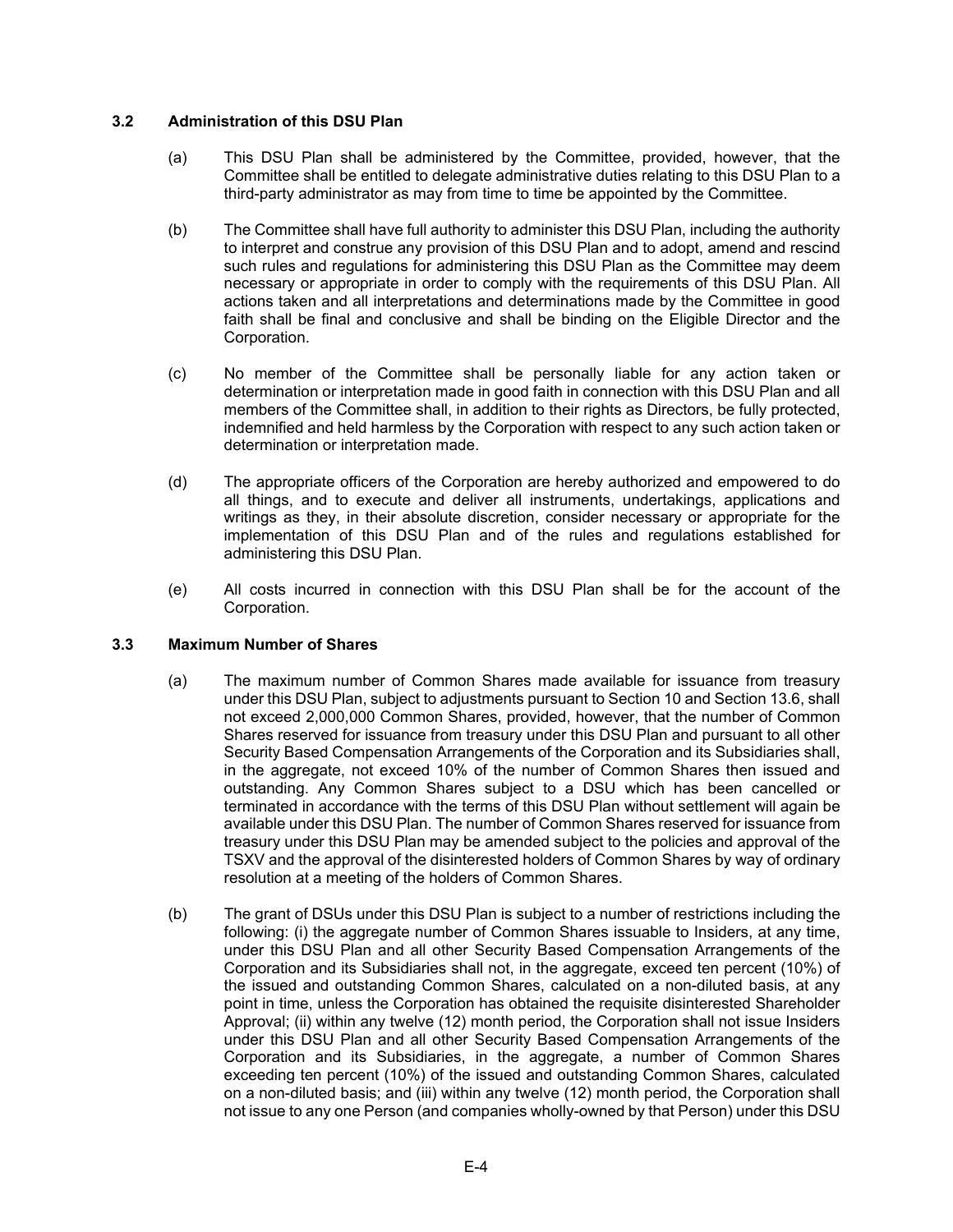Plan and all other Security Based Compensation Arrangements of the Corporation and its Subsidiaries, in the aggregate, a number of Common Shares exceeding five percent (5%) of the issued and outstanding Common Shares, calculated on a non-diluted basis.

- (c) In addition, the participation of non-employee Directors in this DSU Plan shall be subject to the following limitations: (i) the aggregate number of Common Shares made available for issuance from treasury to all non-employee directors of the Corporation under this DSU Plan, or when combined with all of the other Security Based Compensation Arrangements of the Corporation and its Subsidiaries, shall not exceed one percent (1%) of the Corporation's total issued and outstanding Common Shares, and (ii) the value of Common Shares associated with grants to any individual non-employee director of the Corporation under this DSU Plan, or when combined with grants under all of the other Security Based Compensation Arrangements of the Corporation and its Subsidiaries, shall not exceed \$150,000 annually. For greater certainty, the number of Common Shares outstanding shall mean the number of Common Shares outstanding on a non-diluted basis on the date immediately prior to the proposed Grant Date. However, the yearly limitation set forth herein shall not apply to the initial grant of securities under the Security Based Compensation Arrangements to new non-employee Directors.
- (d) A DSU award granted to a Participant for services rendered will entitle the Participant, subject to the Participant's satisfaction of any conditions, vesting periods, restrictions or limitations imposed pursuant to this DSU Plan or as set out in the "DSU Award Agreement", to receive payment following the applicable Termination Date in accordance with Section 8 of this DSU Plan.

### **Section 4 Eligibility**

- (a) The Committee designates, from time to time and at their sole discretion, the Eligible Directors who are entitled to participate in this DSU Plan.
- (b) Both the Corporation and the Participant are responsible for ensuring and confirming that the Participant is an Eligible Director
- (c) The participation of an Eligible Director in this DSU Plan shall be evidenced by the delivery to the Corporation of a "Participation Agreement".
- (d) Each Participant's "Participant Agreement" shall specify, for purposes of Section 8, the elected form of payment to be received for each DSU, being either: (i) one (1) Common Share, (ii) a lump sum payment in cash equal to the Market Value of one (1) Common Share on the Settlement Date, or (iii) any combination of the foregoing. A Participant may only update their election by delivering a new "Participation Agreement" to the Corporation (which, for greater certainty, shall supersede any previously delivered "Participation Agreement") during a period that such Participant is not subject to a Blackout Period imposed by the Corporation applicable to a Participant, during which specified individuals, including "insiders" of the Corporation, may not trade in the securities of the Corporation (including, for greater certainty, any period during which specified individuals are restricted from trading because they possess material non-public information).
- (e) Investor Relation Service Providers and Consultants (as such terms are defined in the policies of the Exchange) are not eligible to participate in this DSU Plan.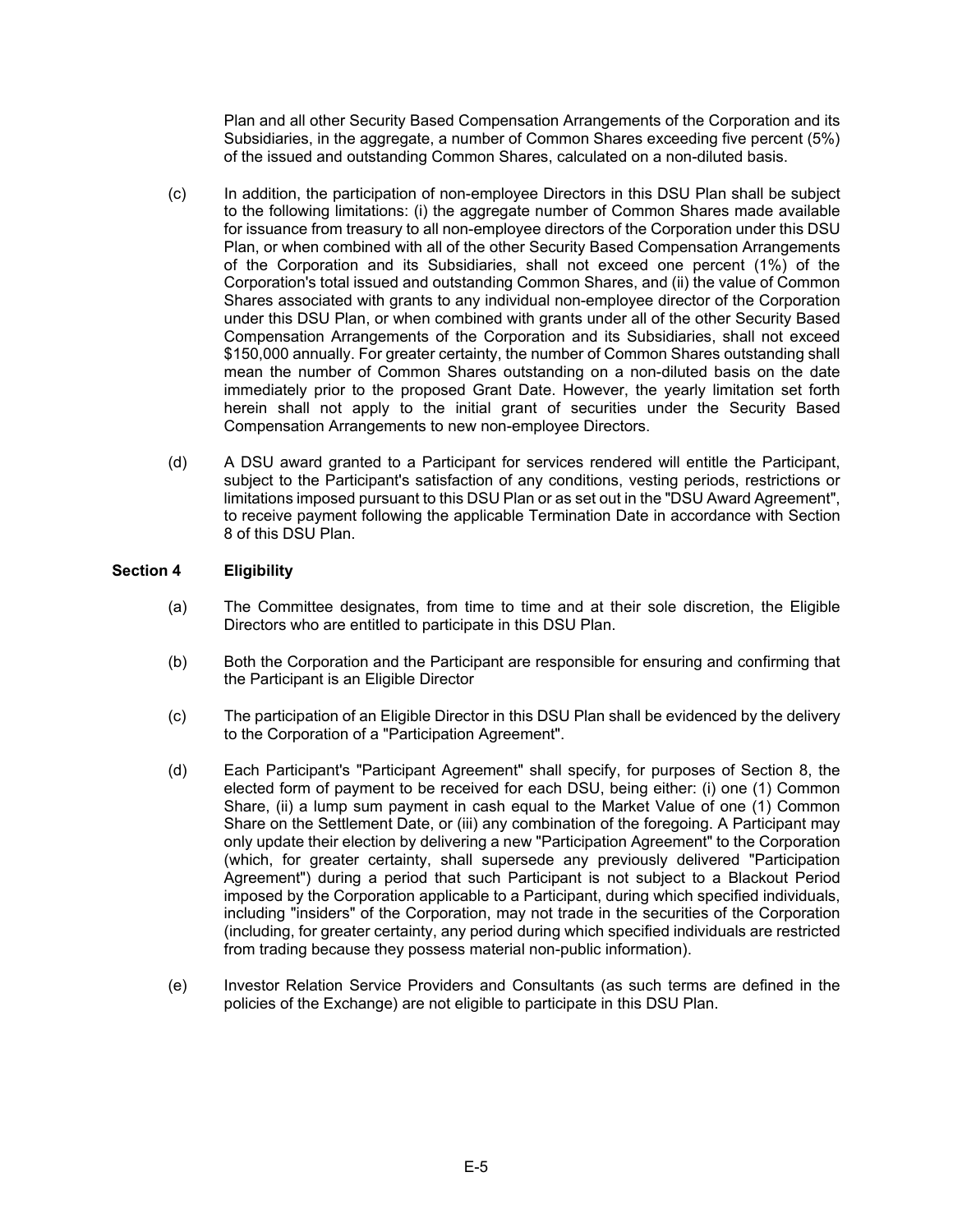### **Section 5 Grants of Deferred Share Units**

- (a) The Committee will periodically, in its sole discretion, make determinations on DSU grants in connection with Security Based Compensation Arrangements of the Corporation, including the number of DSUs to be granted to a Participant.
- (b) The DSUs granted under Section 5(a) shall vest in their entirety on the earlier of (i) the first anniversary of their Grant Date and (ii) the Participant's termination date, but shall not in either case be payable to the Participant until such Participant's Termination Date and following the delivery of a "Redemption Notice" to the Corporation, in accordance with the terms of this DSU Plan.
- (c) The Corporation shall, within a reasonable period of time, notify each Participant in writing by way of a "DSU Award Agreement" of the number of DSUs granted to him/her under Section 5(a).
- (d) Any DSUs granted under Section 5(a) will expire 12 months after the Participant ceases to be eligible for this DSU Plan.

#### **Section 6 Deferred Share Units** *In Lieu* **of Cash Remuneration**

- (a) An Eligible Director can elect, from time to time but never during a Blackout Period, to receive an award of DSUs *in lieu* of cash remuneration in respect of his/her annual board retainer, committee retainer and/or meeting fees (or any portion thereof) by delivering an "Allocation Notice" to the Corporation, in accordance with the terms of this DSU Plan. An "Allocation Notice" delivered to the Corporation will become effective at the beginning of the next quarterly period, and will only become applicable to the category of remuneration that would otherwise have been payable to such Eligible Director in cash on or after the beginning of such quarterly period. An Eligible Director can elect, from time to time but never during a Blackout Period, to modify an "Allocation Notice" previously delivered to the Corporation, for an ensuing quarterly period, by delivering an updated "Allocation Notice" to the Corporation, which shall be deemed to supersede any prior "Allocation Notice" delivered to the Corporation in respect of such Eligible Director. For greater certainty, if an Eligible Director wishes to modify an "Allocation Notice" for an ensuing quarterly period to cease to receive DSUs *in lieu* of cash remuneration, then such Eligible Director shall deliver an updated "Allocation Notice" to the Corporation indicating "0%" under the heading "Percent Remuneration in DSUs".
- (b) The number of DSUs to be credited to the Participant's "*DSU Account*" *in lieu* of such cash remuneration shall be determined on a quarterly basis, as of the final day of any quarterly period, calculated as the quotient obtained when (i) the aggregate value of the cash remuneration that would have been paid to such Eligible Director during such quarterly period if the Eligible Director had not delivered an "Allocation Notice" to the Corporation, is divided by (ii) the Market Value of the Common Shares as of the last day of such quarterly period.
- (c) The DSUs granted under Section 6(b) shall vest in their entirety on the earlier of (i) the first anniversary of their Grant Date and (ii) the Participant's termination date, but shall not be payable to the Participant until such Participant's Termination Date and following the delivery of a "Redemption Notice" to the Corporation, in accordance with the terms of this DSU Plan.
- (d) The Corporation shall, within a reasonable period of time, notify each Participant in writing by way of a "DSU Award Agreement" of the number of DSUs granted to him/her under Section 6(b).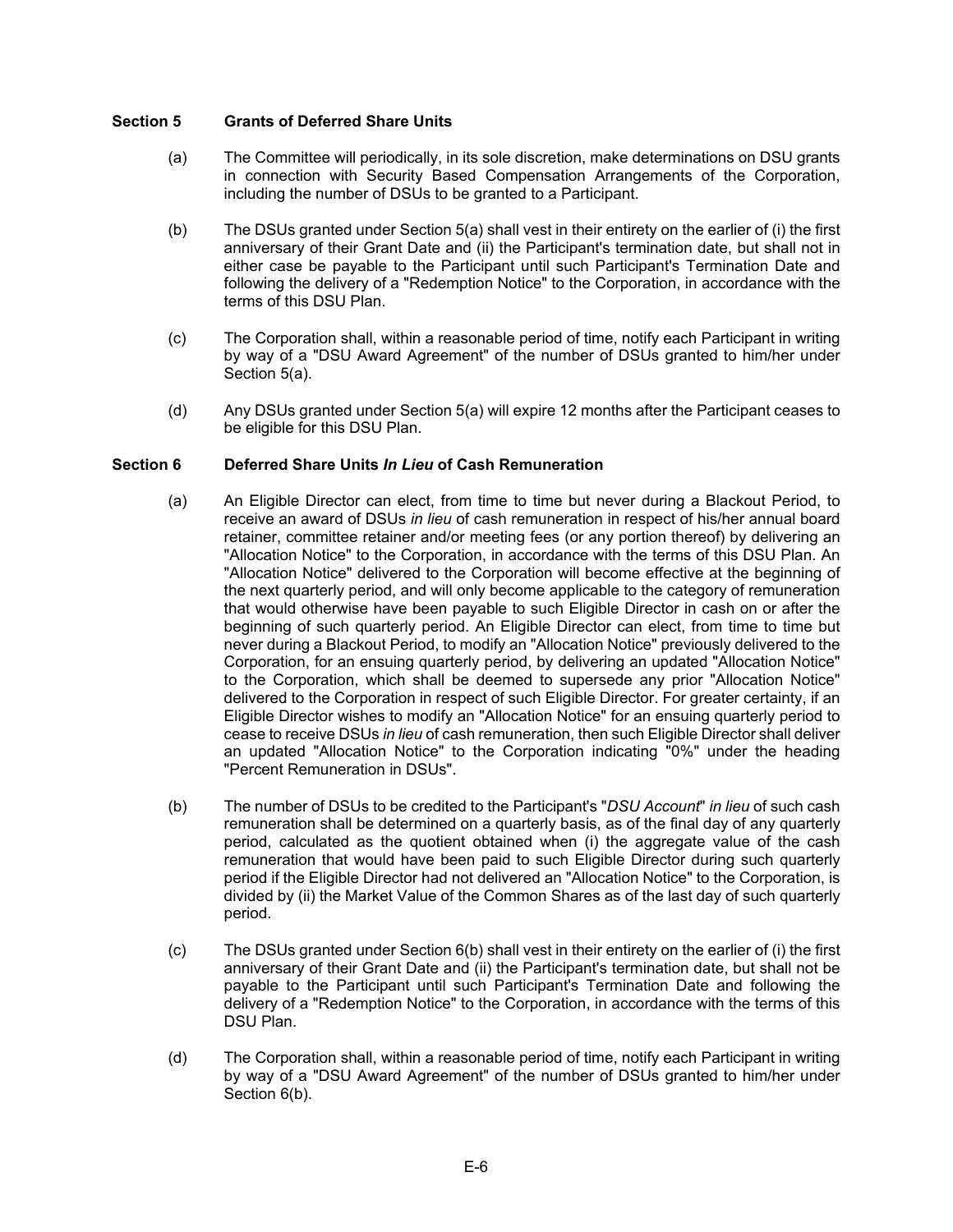## **Section 7 Credits for Dividends**

- (a) Whenever cash or other dividends are paid on Common Shares, additional DSUs will be automatically granted to each Participant who holds DSUs on the record date for such dividends. The number of such DSUs (rounded to the nearest whole DSU) to be credited to such Participant as of the date on which the dividend is paid on the Common Shares shall be an amount equal to the quotient obtained when (i) the aggregate value of the cash or other dividends that would have been paid to such Participant if the Participant's DSUs as of the record date for the dividend had been Common Shares, is divided by (ii) the Market Value of the Common Shares as of the date on which the dividend is paid on the Common Shares.
- (b) Notwithstanding Section 7(a), nothing in this DSU Plan shall permit the Corporation to grant DSUs in excess of the maximum number of Common Shares reserved for issuance from treasury under this DSU Plan, as set out in Section 3.3(a).

### **Section 8 Settlement of Deferred Share Units**

A Participant shall be entitled to select a date to receive settlement for his or her DSUs on any date following the Termination Date (the "**Settlement Date**"), but no later than December 15 of the calendar year following such Termination (the "**Outside Settlement Date**"). Such settlement election must be made by completing a "Redemption Notice" and delivering it to the Corporation upon a minimum notice of five (5) business days from the proposed Settlement Date. On the Settlement Date, the Corporation shall either:

- (a) deliver to the Participant, or his legal representative, Common Shares issued from treasury equal in number to one (1) Common Share for each DSU credited to the Participant's "*DSU Account*" on the Settlement Date;
- (b) pay to the Participant, or his legal representative, a lump sum cash payment equal to the Market Value of one (1) Common Share for each DSU credited to the Participant's "*DSU Account*" on the Settlement Date; or
- (c) any combination of the foregoing.

Notwithstanding the foregoing, if the Settlement Date in respect of any DSUs occurs during a Blackout Period, or within ten (10) business days after the expiry of a Blackout Period, then the Settlement Date shall be the date that is the tenth (10<sup>th</sup>) business day after the expiry of the Blackout Period, provided that such Settlement Date may not be later than the Outside Settlement Date. If the revised Settlement Date is not a date that is prior to the Outside Settlement Date, then the Settlement Date in respect of such DSUs shall, notwithstanding any other provision of this DSU Plan, be the Outside Settlement Date.

Notwithstanding the election of the Participant (or his or her succession) in Section 8(a)-(c), the Committee, in its sole discretion, shall be entitled to settle the Participant's "*DSU Account*" in any alternative form provided for in Section 8(a)-(c).

The "Redemption Notice" shall apply to all the DSUs outstanding in a Participant's account. No partial settlement of DSUs will be permitted. The Market Value of the Common Shares is not guaranteed. Shares issued by the Corporation under this DSU Plan shall be considered fully paid in consideration of past services that is no less in value than the fair equivalent of the money the Corporation would have received if the Common Shares had been issued for money.

A Participant's failure to deliver a "Redemption Notice" to the Corporation will result in the Settlement Date being December 15 of the calendar year following the date of Termination.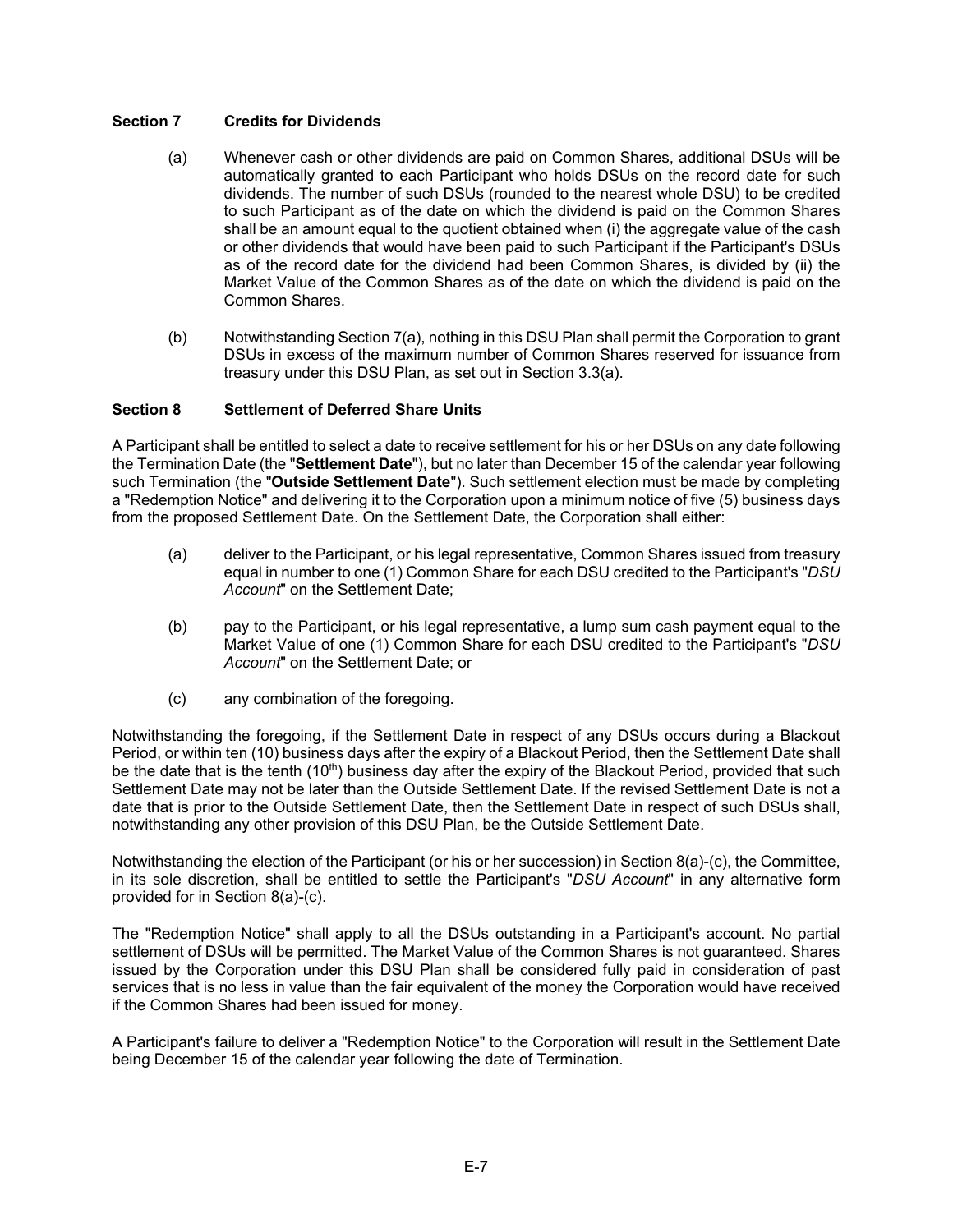# **Section 9 Cease Trade**

- **9.1** In the event that the Participant's Settlement Date is after the date on which the Common Shares ceased to be traded on the TSXV, provided such cessation in trading is not reasonably expected to be temporary (the "**Cease Trade Date**"), the value of the DSUs redeemed by or in respect of the Director pursuant to Section 8 shall be determined in accordance with the following:
	- (a) where the Participant's Termination Date is before or not more than 365 days after the last Trading Day of the Common Shares before the Cease Trade Date, the value of each DSU credited to the Director's DSU Account at his or her Settlement Date shall be equal to the Market Value on the last Trading Day before the Cease Trade Date; and
	- (b) where the Participant's Termination Date is after the date that is 365 days after the last Trading Day before the Cease Trade Date, the value of each DSU credited to the Director's DSU Account at his or her Settlement Date shall be based on the fair market value of a Common Share of the Corporation or of a corporation related thereto at his or her Settlement Date as is determined on a reasonable and equitable basis by the Board after receiving the advice of one or more independent firms of investment bankers of national repute.

The value of a Director's DSUs determined in accordance with Paragraph (a) or (b) of this Section 9.1, as applicable, shall be paid to the Director (or, if the Director has died, to his or her estate) in the form of newly issued Common Shares by the Corporation, net of any applicable withholdings as soon as practicable after the Participant's Settlement Date, provided that in any event such payment date shall be no later than December 31 of the first calendar year commencing after the Participant's Termination Date.

# **Section 10 Adjustments to the Number of Deferred Share Units**

In the event of any stock dividend, stock split, combination or exchange of shares, merger, consolidation, recapitalization, amalgamation, plan of arrangement, reorganization, spin off or other distribution (other than normal cash dividends) of the Corporation's assets to shareholders or any other change affecting the Common Shares, such adjustments as are required to reflect such change shall be made with respect to the number of DSUs in the accounts maintained for each Participant, provided that no fractional DSUs shall be issued to Participants and the number of DSUs to be issued in such event shall be rounded down to the next whole number of DSUs.

# **Section 11 Participant Accounts**

A "*DSU Account*" shall be maintained by the Corporation for each Participant participating in this DSU Plan. The Corporation shall record in the "*DSU Account*" of each Participant, at all times, the number of DSUs notionally credited to such Participant. Upon payment in satisfaction of DSUs pursuant to Section 8 hereof, such DSUs shall be cancelled. A written notification of the balance in the account maintained for each Participant shall be mailed by the Corporation or by an administrator on behalf of the Corporation to each Participant at least annually. A Participant shall not be entitled to any certificate or other document evidencing the amount of DSUs in his or her account.

### **Section 12 Withholding Taxes**

The Corporation will deduct or withhold from any payment or settlement in Common Shares, for the benefit of a Participant, any amount required in order to comply with the applicable provisions of any federal or provincial law relating to the withholding of tax or the making of any other source deductions, including on the amount, if any, included in income of a Participant and may adopt and apply such rules and regulations that, in its opinion, will enable the Corporation to so comply. The obligation of the Corporation to deliver payment or Common Shares in settlement of DSUs, for the benefit of a Participant, is conditional upon the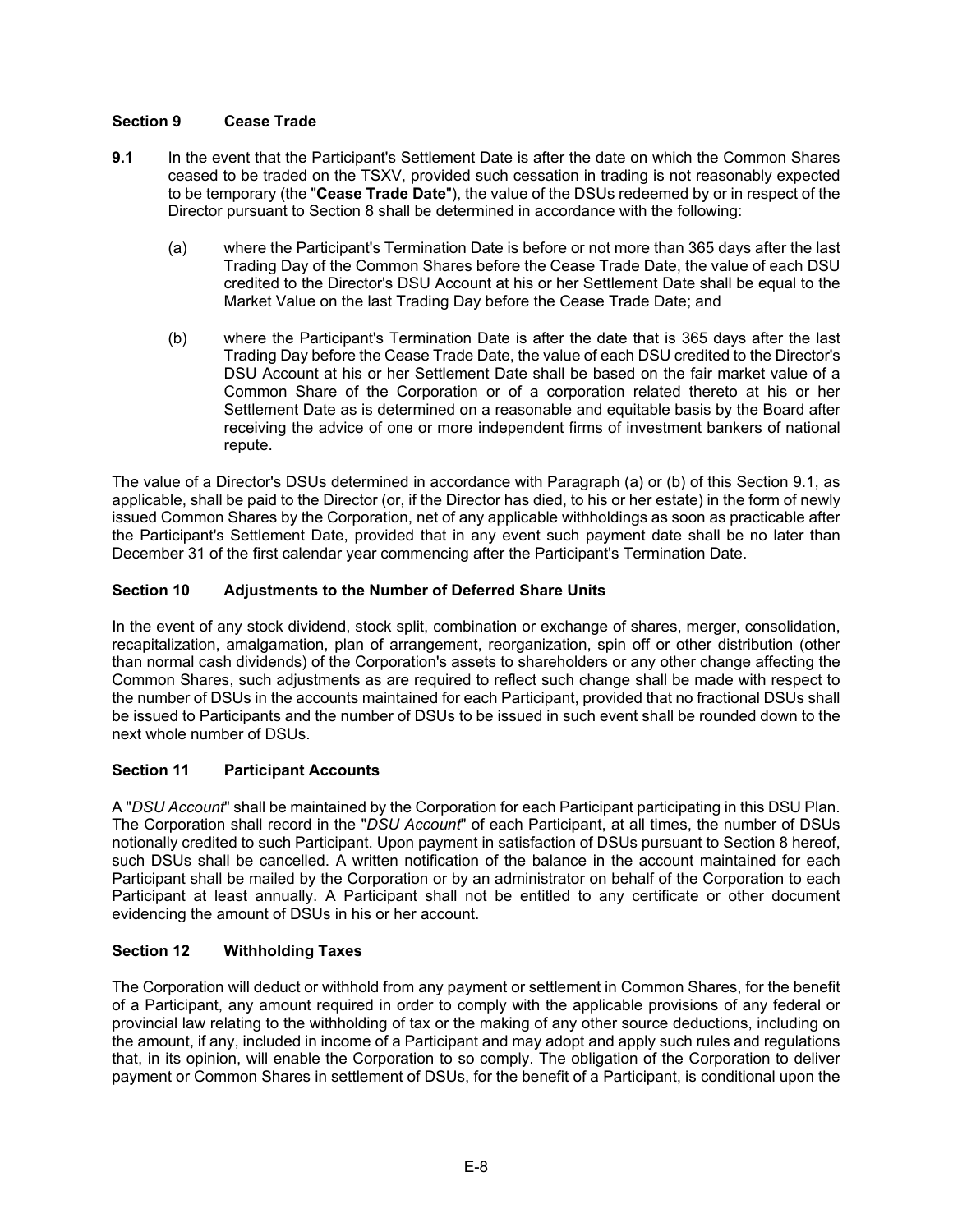Participant paying such amount as may be requested for the purpose of satisfying any liability in respect of such withholding.

Unless the Corporation decides otherwise, the Corporation may allow any Participant to deliver to the Corporation, or to a third party appointed or designated by the Corporation for that purpose under the DSU Plan, an amount, in immediately available funds, that is equal to the required withholding. Such funds must be received in advance of any settlement of DSUs, or any other event in respect of which a withholding must be made. If such withholding is not fully satisfied by delivery of funds as aforesaid, the Corporation shall have the irrevocable right to, and each Participant consents to, the Corporation:

- (a) setting off any amount required to be withheld against amounts otherwise owing by the Corporation to the Participant (whether arising pursuant to the Participant's relationship as director of the Corporation or as a result of the Participant providing services on an ongoing basis to the Corporation or otherwise and whether or not such amount is then eligible); or
- (b) satisfying the withholding requirement by selling, on behalf of the Participant, such number of Common Shares as it determines are required to be sold, as trustee, through a trustee or broker or otherwise;

or any combination thereof, in each case in whole or in part, in its sole discretion. In respect of any sale of Common Shares effected pursuant to Section 12(b) above, each Participant hereby acknowledges and agrees (i) that selling costs (including any brokerage commission) shall be paid by the Participant, (ii) to consent to such sale and to grant to the Corporation an irrevocable power of attorney to effect such sale. (iii) that the Corporation does not accept nor assume any responsibility for the price obtained on any such sale, and (iv) that any such sale by the Corporation is subject to securities legislation and other restrictions and may be delayed, during which delay the price of Common Shares may fluctuate and the price obtained by the Corporation may be lower than the price at which DSUs are settled.

# **Section 13 General**

### **13.1 Change of Control**

Upon a Change of Control, all outstanding DSUs will remain outstanding, unless the Participant's Board mandate is terminated as a result of the Change of Control. In such case, the outstanding DSUs will be settled in accordance with Section 8. The Committee may also convert outstanding DSUs as of the Change of Control by equivalent value DSUs in the new entity, subject to applicable laws, and provided that such conversion does not give rise to any immediate income tax consequence to the Participant.

### **13.2 Non-Assignable**

Except as otherwise may be expressly provided for under this DSU Plan or pursuant to a will or by the laws of descent and distribution, no right or interest of a Participant under this DSU Plan is assignable or transferable.

### **13.3 No Contract of Employment**

Neither participation in this DSU Plan nor any action taken under this DSU Plan shall give or be deemed to give any Participant a right to continued employment with the Corporation and shall not interfere with any right of the Corporation to dismiss any Participant. The payment of any sum of money in cash *in lieu* of notice of the termination of employment shall not be considered as extending the period of employment for the purposes of this DSU Plan.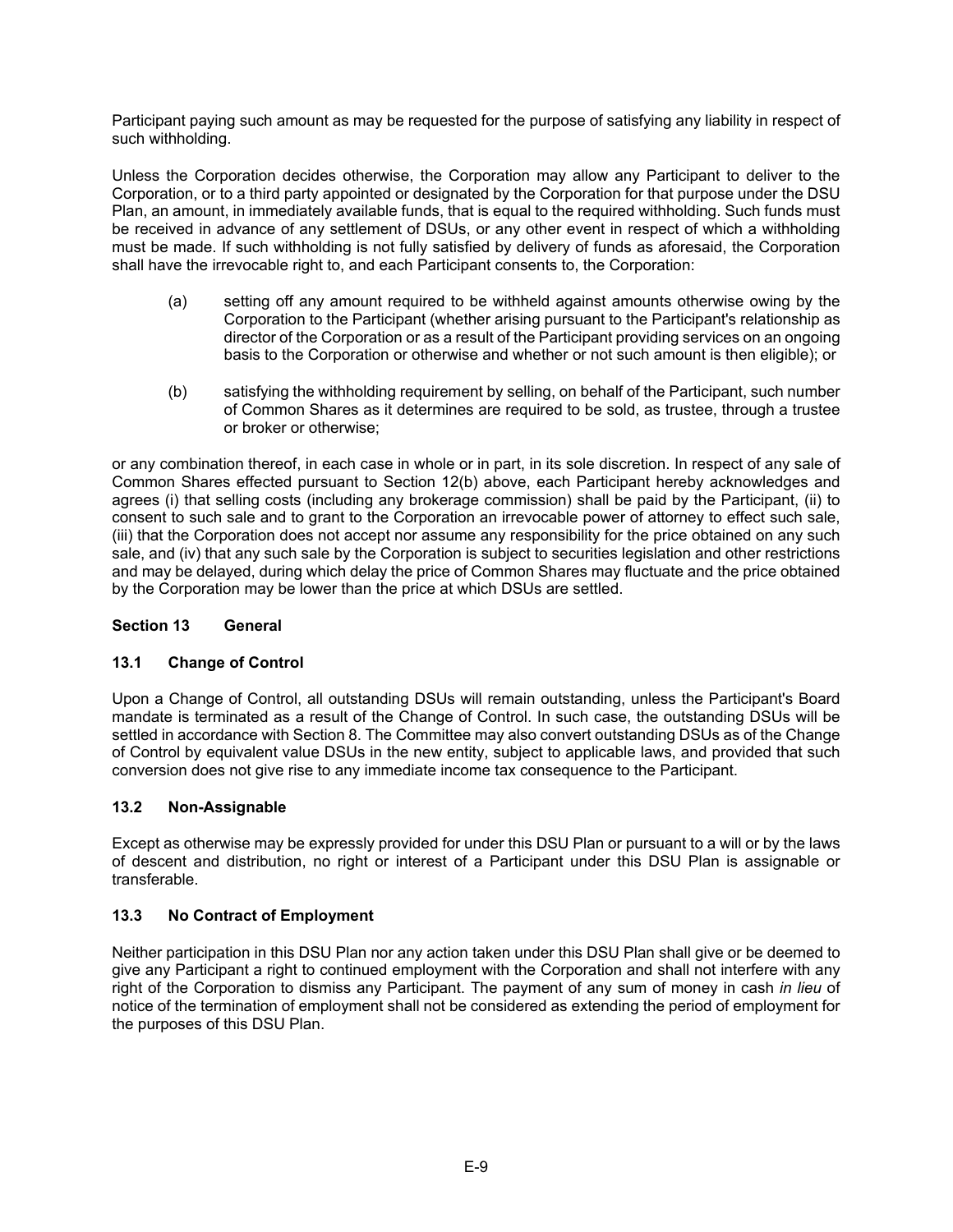# **13.4 Clawback**

All DSUs granted under this DSU Plan shall be and remain subject to any incentive compensation clawback or recoupment policy currently in effect or as may be adopted by the Board (or a committee of the Board) and, in each case, as may be amended from time to time.

### **13.5 No Shareholder Rights**

No Participant shall have any claim or right to any Common Shares pursuant to this DSU Plan. Under no circumstances shall DSUs be considered Common Shares nor shall they entitle any Participant to exercise voting rights or any other rights attaching to the ownership or control of Common Shares, nor shall any Participant be considered the owner of any Common Shares pursuant to this DSU Plan.

### **13.6 Reorganization of the Corporation**

The existence of any DSUs shall not affect in any way the right or power of the Corporation or its shareholders to make or authorize any adjustment, recapitalization, reorganization or other change in the Corporation's capital structure or its business, or any amalgamation, combination, merger or consolidation involving the Corporation or to create or issue any bonds, debentures, shares or other securities of the Corporation or the rights and conditions attaching thereto or to effect the dissolution or liquidation of the Corporation or any sale or transfer of all or any part of its assets or business, or any other corporate act or proceeding, whether of a similar nature or otherwise.

In the case of an adjustment to the Common Shares following a dividend of shares, an amalgamation, a combination, merger or consolidation, a share-for-share exchange or any other similar change in the capital structure of the Corporation, an adjustment shall be made by the Corporation to the number of DSUs or to the kind of shares that are subject to the issued DSUs, as the case may be. The Committee shall make such adjustment, which shall be final and binding for purposes of this DSU Plan.

### **13.7 Suspension, Termination or Amendments of this DSU Plan**

The Committee may from time to time amend, suspend or terminate (and re-instate) this DSU Plan in whole or in part or amend the terms of DSUs credited in accordance with this DSU Plan, without approval of the Shareholders, but subject to the receipt of all required regulatory approvals including, without limitation, the approval of the TSXV. Notwithstanding the foregoing, this DSU Plan shall not be amended to (i) remove or exceed the insider participation limit prescribed by the TSXV Corporate Finance Manual, (ii) increase the maximum number of Common Shares made available for issuance from treasury under this DSU Plan, (iii) modify the definition of "Eligible Director", or (iv) modify this amendment provision, without the approval of the shareholders of the Corporation.

If any such amendment, suspension or termination will materially or adversely affect the rights of a Participant with respect to DSUs credited to such Participant, then the written consent of such Participant to such amendment, suspension or termination shall be obtained. Notwithstanding the foregoing, the obtaining of the written consent of any Participant to an amendment, suspension or termination which materially or adversely affects the rights of such Participant with respect to any credited DSUs shall not be required if such amendment, suspension or termination is required in order to comply with applicable laws, regulations, rules, orders of government or regulatory authorities or the requirements of any stock exchange on which shares of the Corporation are listed.

If the Committee terminates this DSU Plan, then DSUs previously credited to Participants shall remain outstanding and in effect and be settled in due course in accordance with the terms of this DSU Plan (which shall continue to have effect, but only for such purposes) on the Settlement Date.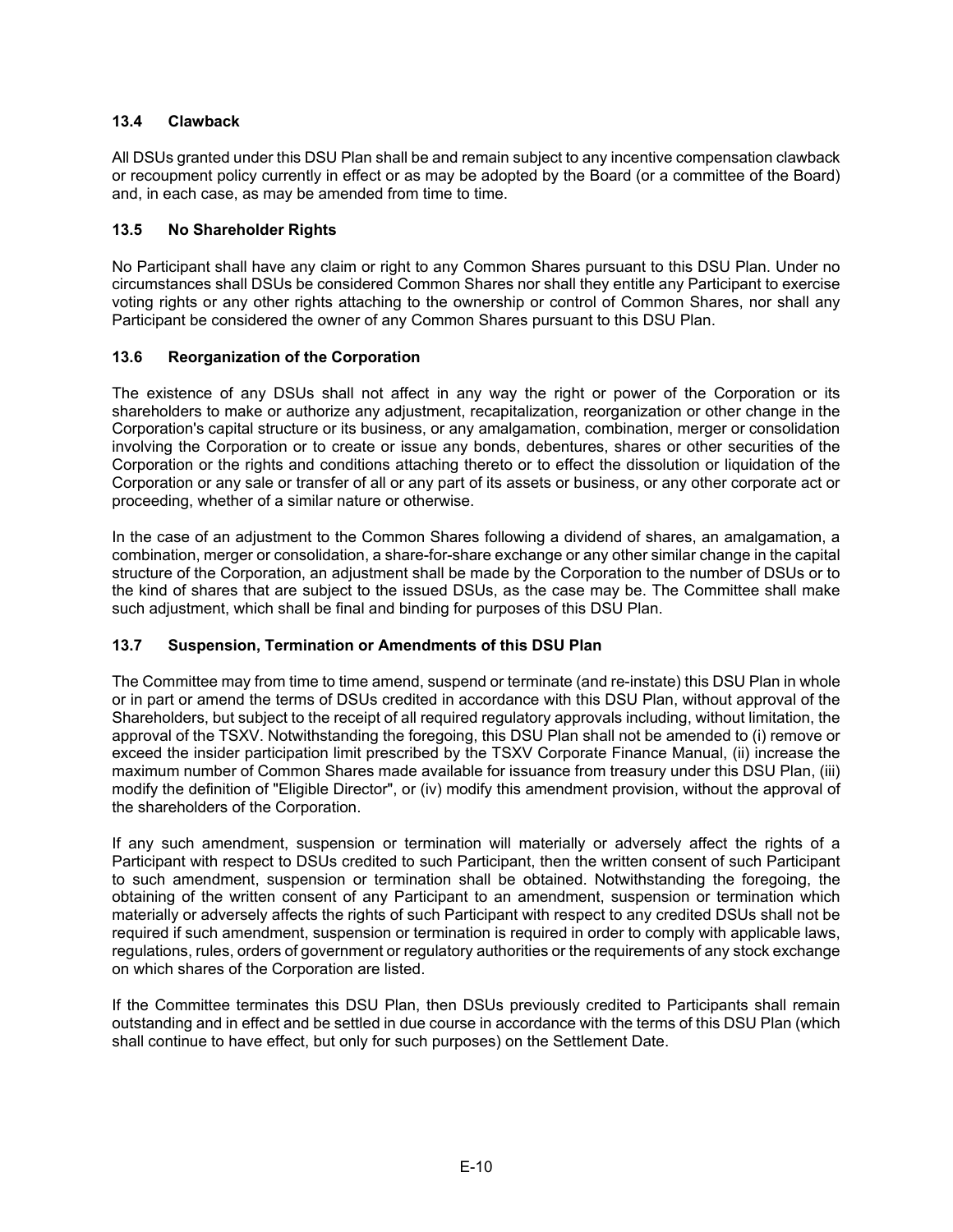### **13.8 Representation or Warranty**

The Corporation makes no representation or warranty as to the future market value of any Common Shares issued in accordance with the provisions of this DSU Plan

#### **13.9 Governing Law**

This DSU Plan and the DSUs granted under this DSU Plan shall be governed by, and interpreted in accordance with, the laws of the Province of Ontario and the federal laws of Canada applicable therein.

*Initially adopted by the Shareholders of O3 Mining Inc. on June 28, 2019. Initially adopted by the Board of Directors of O3 Mining Inc. on July 5, 2019. Amendment adopted by the Board of Directors of O3 Mining Inc. on May 3, 2022. Amendment adopted by the Shareholders of O3 Mining Inc. on June 23, 2022.*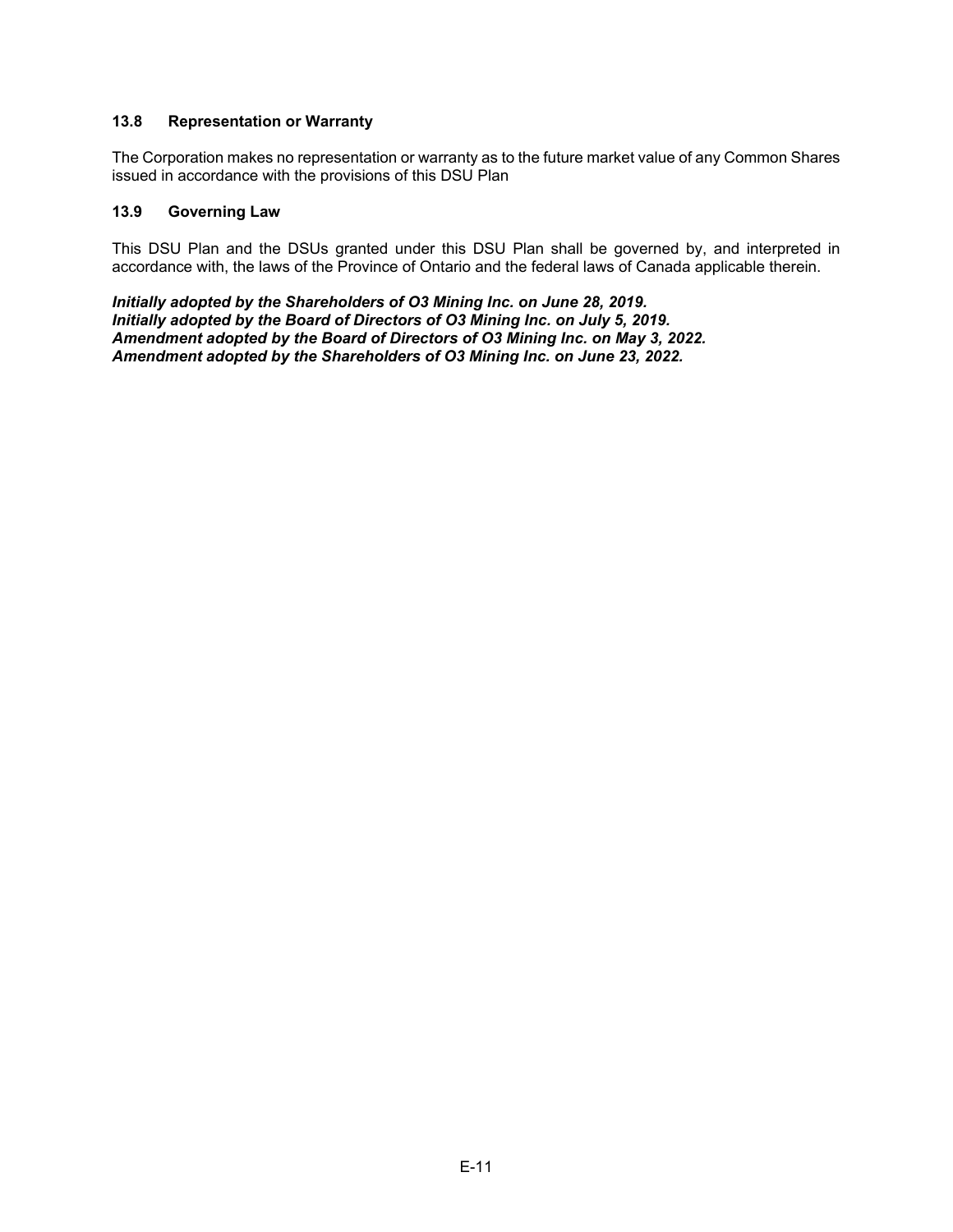### **SCHEDULE "A" FORM OF PARTICIPATION AGREEMENT**

**\* \* \* \* \*** 

#### **O3 MINING INC. DEFERRED SHARE UNIT PLAN**

#### **PARTICIPATION AGREEMENT**

I hereby confirm that, as of the date written below, I am a member of the Board of Directors of O3 Mining Inc. (the "**Corporation**") and acknowledge that I will be granted deferred share units of the Corporation ("**DSUs**") under the Deferred Share Unit Plan of the Corporation (the "**DSU Plan**"), on an annual basis, subject to and in accordance with the terms of the DSU Plan.

I also confirm that:

- 1. I have received and reviewed a copy of the terms of the DSU Plan and agree to be bound by them.
- 2. I understand that I will not be able to cause the Corporation to redeem DSUs granted under the DSU Plan until I am no longer either a director of the Corporation or of an affiliate of the Corporation.
- 3. I recognize that when DSUs credited pursuant to the DSU Plan are redeemed in accordance with the terms of the DSU Plan after I am no longer either a director of the Corporation or of an affiliate of the Corporation, income tax and other withholdings as required will arise at that time. Upon redemption of the DSUs, the Corporation will make all appropriate withholdings as required by law at that time.
- 4. The value of DSUs are based on the value of the common shares of the Corporation from time to time and therefore are not guaranteed.
- 5. A Participant shall not be entitled to any certificate or other document evidencing the amount of DSUs in his or her account.
- 6. Each DSU is exchangeable for (i) one (1) Common Share, (ii) a lump sum payment in cash equal to the Market Value of one (1) Common Share on the Settlement Date, or (iii) any combination of the foregoing.
- 7. In accordance with Section 4(d) of the DSU Plan, I hereby elect to receive the following payout with respect to any DSUs that vest in my "*DSU Account*": {CHECK ONE}

 Common Shares issued from treasury equal in number to the vested DSUs in the my "*DSU Account*" on the Settlement Date

 a lump sum payment in cash equal to the number of vested DSUs recorded in my "*DSU Account*" multiplied by the Market Value of a Common Share on the Settlement Date

% in Common Shares issued from treasury equal in number to the vested DSUs in the my "*DSU Account*" on the Settlement Date, and \_\_\_\_\_\_\_\_\_% as a lump sum payment in cash equal to the number of vested DSUs recorded in my "*DSU Account*" multiplied by the Market Value of a Common Share on the Settlement Date

in each case, less any applicable withholding taxes and other deductions required by law to be withheld by the Corporation in connection with the satisfaction of the Participant's DSUs.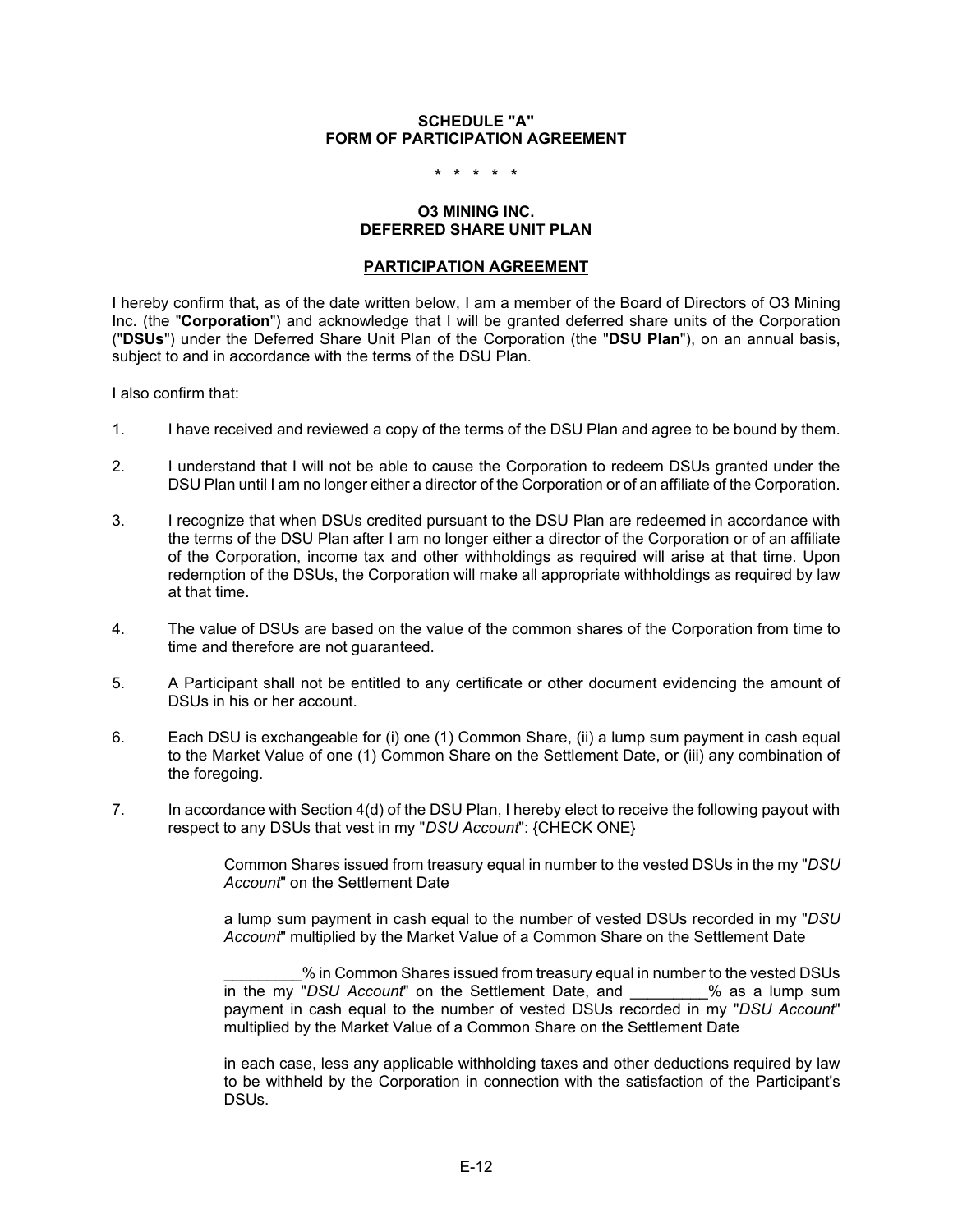- 8. Notwithstanding your election, the Committee, in its sole discretion, shall be entitled to settle your "*DSU Account*" in any alternative form provided for in the DSU Plan.
- 9. I am not currently subject to a Blackout Period imposed by the Corporation applicable to a Participant, during which specified individuals, including "insiders" of the Corporation, may not trade in the securities of the Corporation (including, for greater certainty, any period during which specified individuals are restricted from trading because they possess material non-public information).
- 10. The Common Shares issuable under this DSU Plan shall only be issued where: (i) an exemption is available from the prospectus requirement to a distribution pursuant to section 2.24 of National Instrument 45-106 – *Prospectus Exemptions*, and (ii) the Participant establishes that the conditions in subsection 2.6(3) of National Instrument 45-102 – *Prospectus Exempt Distributions* are satisfied. I shall notify the Corporation if, at any time, any of the conditions in subsection 2.6(3) of National Instrument 45-102 – *Prospectus Exempt Distributions* are not satisfied.
- 11. The value of DSUs are based on the value of Common Shares from time to time and therefore are not guaranteed.
- 12. The Corporation has made no representation or warranty as to the future market value of any Common Shares issued in accordance with the provisions of the DSU Plan.

The foregoing is only a brief outline of certain key provisions of the DSU Plan. For more complete information, reference should be made to the DSU Plan text which governs in the case of conflict or inconsistency with this "Participation Agreement". All capitalized expressions used herein shall have the same meaning as in the DSU Plan unless otherwise defined herein.

(Date) (Name of Director)

(Signature of Director)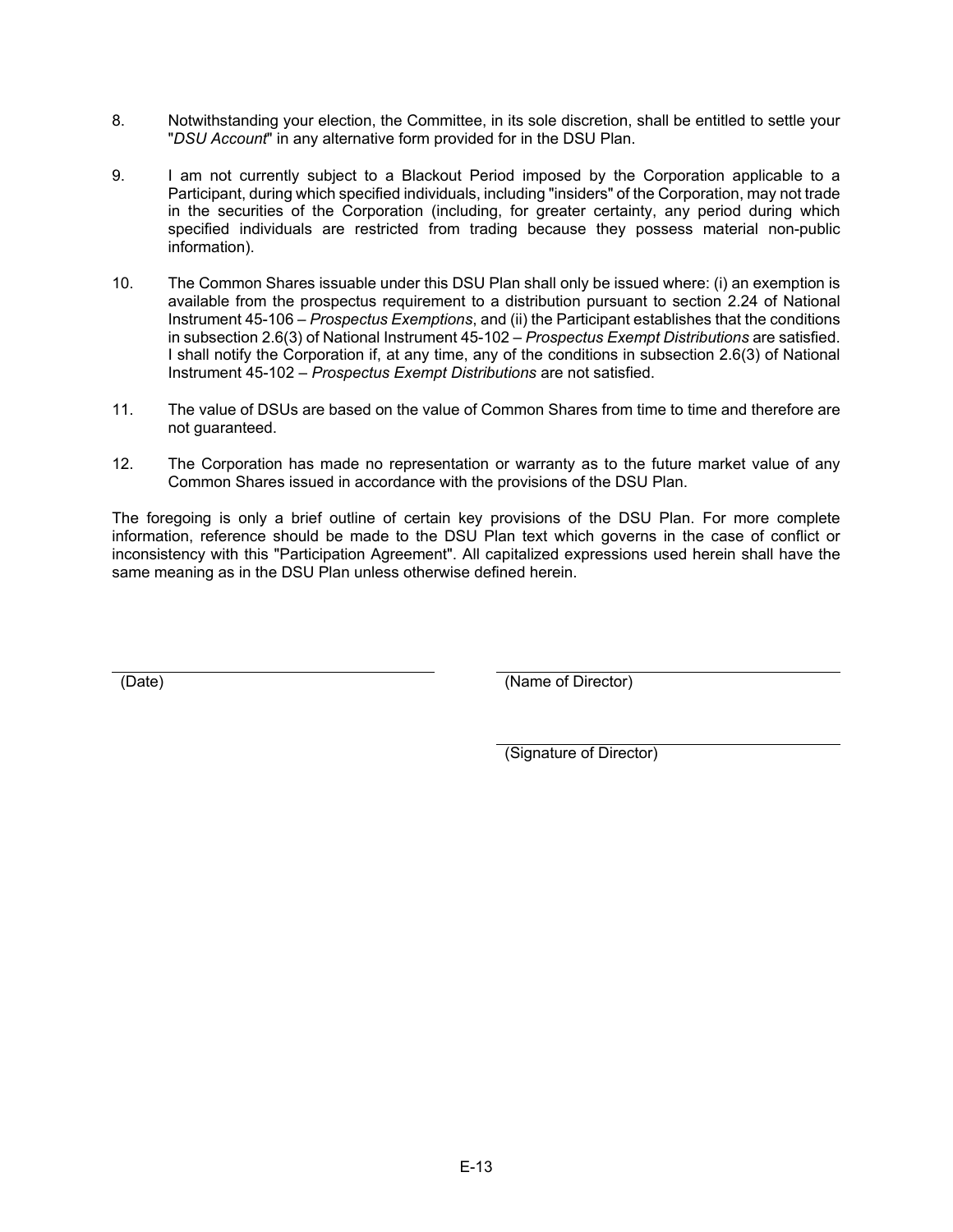#### **SCHEDULE "B" FORM OF REDEMPTION NOTICE**

**\* \* \* \* \*** 

#### **O3 MINING INC. DEFERRED SHARE UNIT PLAN**

#### **REDEMPTION NOTICE**

Pursuant to Section 8 of the Deferred Share Unit Plan (the "**DSU Plan**") of O3 Mining Inc. (the "**Corporation**"), I hereby advise the Corporation that I wish to redeem all the Deferred Share Units of the Corporation credited to my account under the DSU Plan on {INSERT SETTLEMENT DATE, WHICH SHALL BE NO LATER THAN DECEMBER 15 OF THE FIRST CALENDAR YEAR COMMENCING AFTER THE YEAR IN WHICH THE DIRECTOR CEASES TO BE ANY OF A DIRECTOR OR AN EMPLOYEE OF O3 MINING INC. OR AN AFFILIATE OF O3 MINING INC.}

Date (Name of Director)

(Signature of Director)

If this "Redemption Notice" is signed by a legal representative, documents providing the authority of such signature must be provided to the Corporation.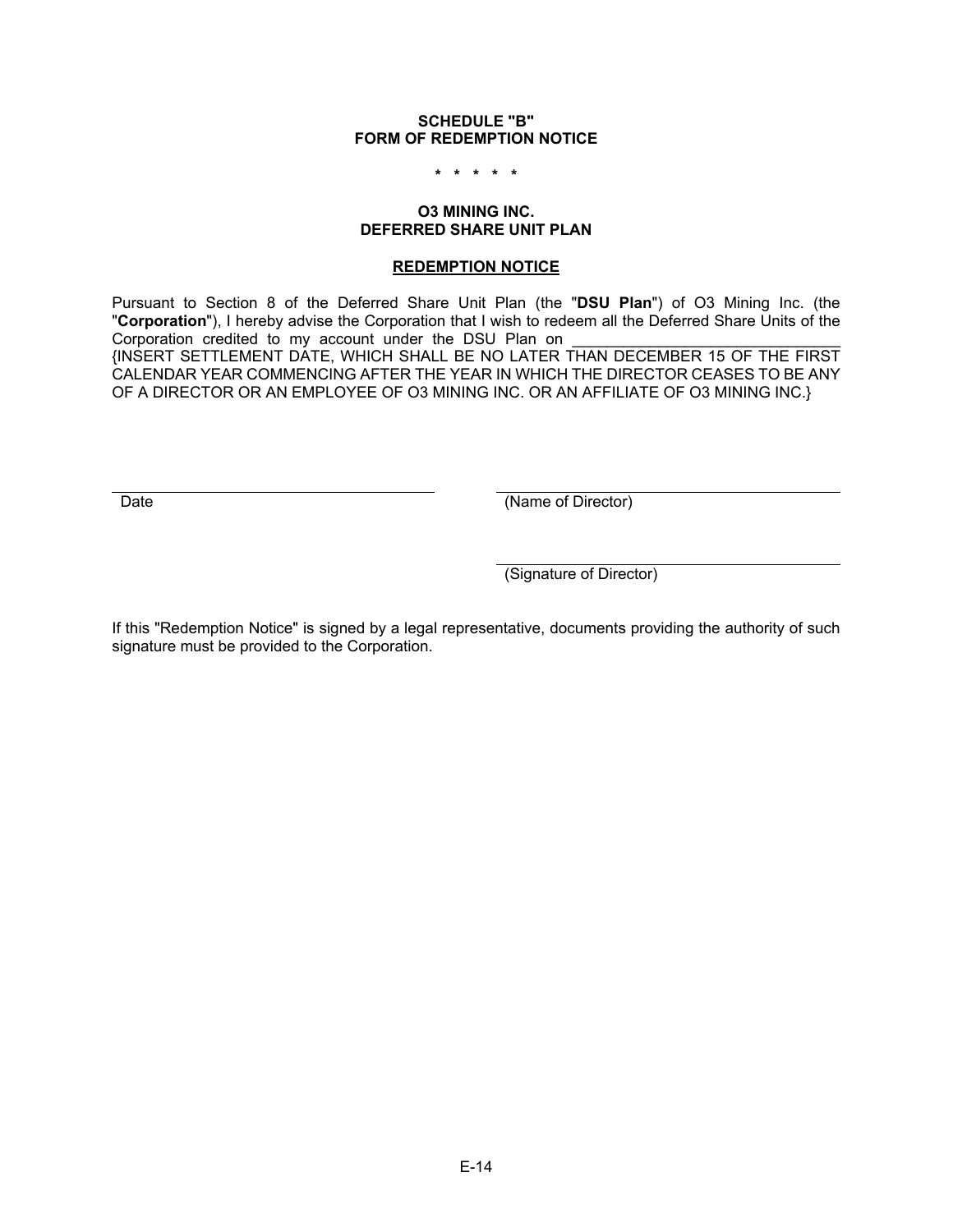#### **SCHEDULE "C" FORM OF DSU AWARD AGREEMENT**

**\* \* \* \* \*** 

#### **O3 MINING INC. DEFERRED SHARE UNIT PLAN**

#### **AWARD AGREEMENT**

#### **PERSONAL & CONFIDENTIAL**

 $\blacksquare$  {NAME}

■ {ADDRESS}

Dear {NAME}:

#### **Grant of Deferred Share Units**

You have been designated as a Participant in the Deferred Share Unit Plan (the "**DSU Plan**") of O3 Mining Inc. (the "**Corporation**") as of {GRANT DATE} (your "**Grant Date**").

I am pleased to advise you that the Board of Directors of the Corporation has granted you deferred share units of the Corporation ("**DSUs**"), with each DSU entitling you to receive (i) one (1) common share of the Corporation on the Settlement Date, (ii) a lump sum payment in cash equal in value to one (1) common share of the Corporation on the Settlement Date, or (iii) any combination of the foregoing, in each case upon you no longer being either a director of the Corporation or of an affiliate of the Corporation, all in accordance with the terms of the DSU Plan.

The value of DSUs are based on the value of the common shares of the Corporation from time to time and therefore are not guaranteed.

These DSUs were granted on the basis set out in this "DSU Award Agreement", and are subject to the DSU Plan. The terms and expressions used in this "DSU Award Agreement" and which are defined under this DSU Plan have the meaning assigned to them under this DSU Plan, unless the context requires otherwise.

The settlement of the DSUs, either in common shares of the Corporation, a lump sum cash payment or a combination of the foregoing, shall be payable to you net of any applicable withholding taxes.

#### **O3 MINING INC.**

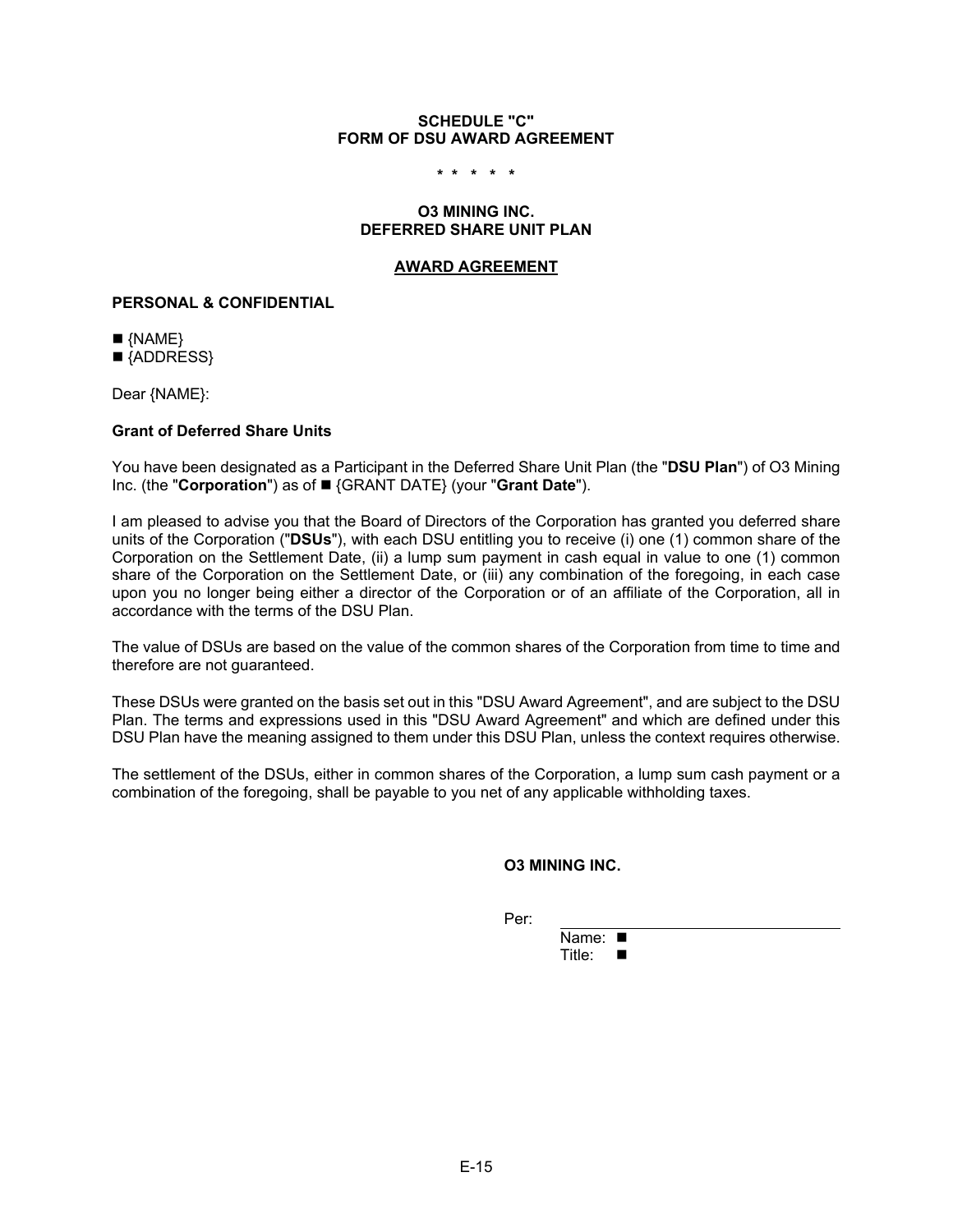### **SCHEDULE "D" FORM OF ALLOCATION NOTICE**

**\* \* \* \* \*** 

#### **O3 MINING INC. DEFERRED SHARE UNIT PLAN**

#### **ALLOCATION NOTICE**

I hereby confirm that, as of the date written below, I am a member of the Board of Directors of O3 Mining Inc. (the "**Corporation**"), and hereby request that the following remuneration categories be paid to be my way of grants of deferred share units of the Corporation ("**DSUs**") under the Deferred Share Unit Plan of the Corporation (the "**DSU Plan**"):

| <b>CATEGORY</b><br>(as indicated by checking the box) |                              | <b>PERCENT REMUNERATION IN DSUS</b><br>(denote a percentage between 0% and 100%) |  |
|-------------------------------------------------------|------------------------------|----------------------------------------------------------------------------------|--|
|                                                       | <b>Annual Board Retainer</b> | %                                                                                |  |
| $\Box$                                                | Annual Committee Retainer    | %                                                                                |  |
|                                                       | <b>Meeting Fees</b>          | %                                                                                |  |

I also confirm that:

- 1. I have received and reviewed a copy of the terms of the DSU Plan and agree to be bound by them.
- 2. I understand that I will not be able to cause the Corporation to redeem DSUs granted under the DSU Plan until I am no longer either a director of the Corporation or of an affiliate of the Corporation.
- 3. I recognize that when DSUs credited pursuant to the DSU Plan are redeemed in accordance with the terms of the DSU Plan after I am no longer either a director of the Corporation or of an affiliate of the Corporation, income tax and other withholdings as required will arise at that time. Upon redemption of the DSUs, the Corporation will make all appropriate withholdings as required by law at that time.
- 4. The value of DSUs are based on the value of the common shares of the Corporation from time to time and therefore are not guaranteed.
- 5. This "Allocation Notice" is not being delivered during a Blackout Period.

The foregoing is only a brief outline of certain key provisions of the DSU Plan. For more complete information, reference should be made to the DSU Plan text which governs in the case of conflict or inconsistency with this "Allocation Notice". All capitalized expressions used herein shall have the same meaning as in the DSU Plan unless otherwise defined herein.

(Date) (Name of Director)

(Signature of Director)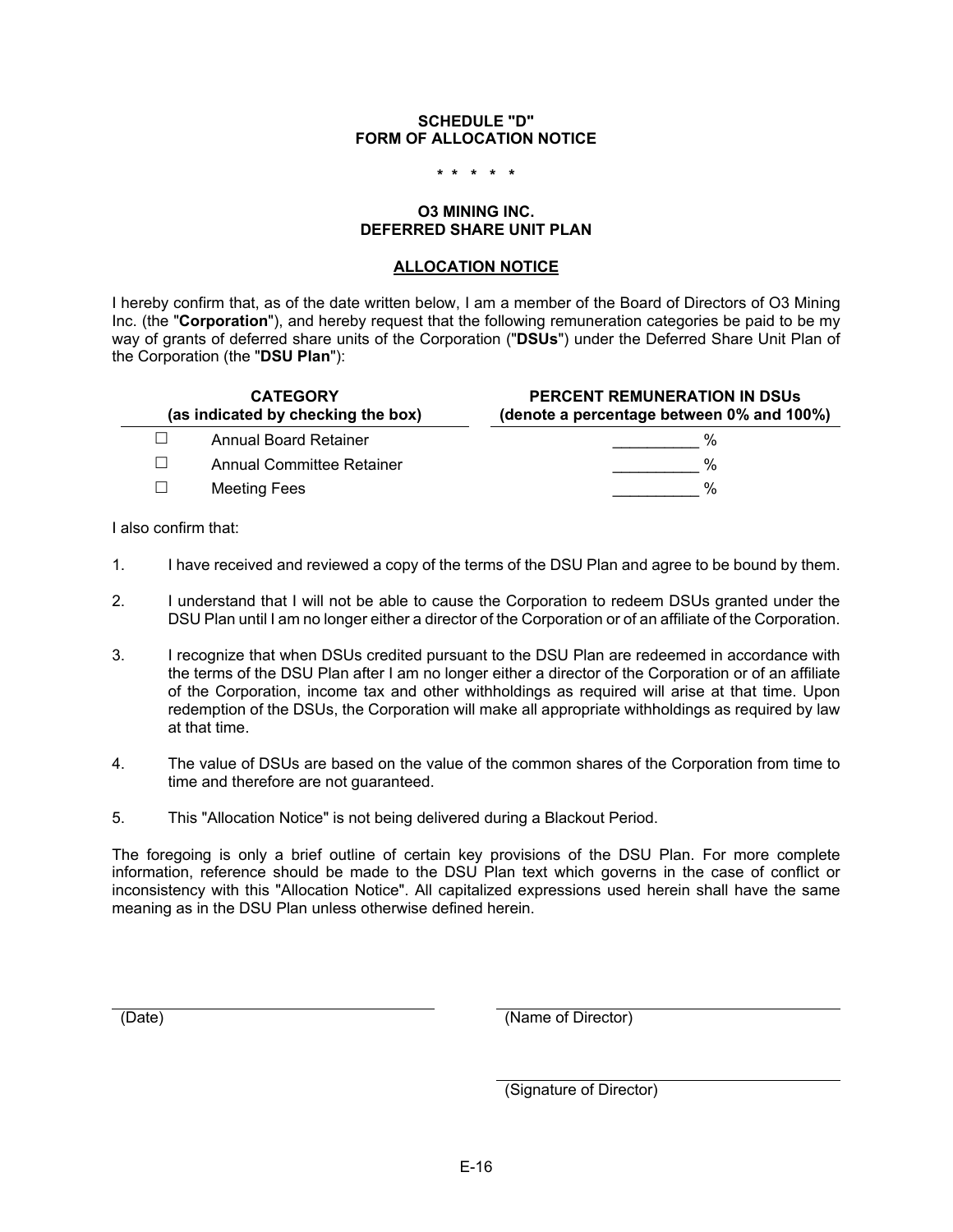#### **SCHEDULE "F" RESTRICTED SHARE UNIT PLAN**

### **Section 1 Purpose of the RSU Plan**

The purpose of this RSU Plan is to advance the interests of the Corporation and its Subsidiaries by: (i) assisting the Corporation and its Subsidiaries in attracting and retaining executive officers and key employees with experience and ability; (ii) allowing certain executive officers, key employees and Consultants of the Corporation and its Subsidiaries to participate in the long-term success of the Corporation; and (iii) promoting a greater alignment of interests between the executive officers, Consultants and key employees designated under this RSU Plan and the Shareholders.

### **Section 2 Definitions; Construction and Interpretation**

#### **2.1 Definitions**

For purposes of this RSU Plan, unless such word or term is otherwise defined herein or the context in which such word or term is used herein otherwise requires, the words and terms contained in this Section 2.1 with the initial letter or letters thereof capitalized shall have the following meanings:

- (a) "**Benefits Extension Period**" means any additional period of time allocated to a terminated Participant, as the case may be, during which certain benefits of employment are contractually maintained.
- (b) "**Blackout Period**" means any blackout period imposed by the Corporation applicable to a Participant, during which specified individuals, including Insiders of the Corporation, may not trade in the securities of the Corporation (including, for greater certainty, any period during which specific individuals are restricted from trading because they possess material non-public information).
- (c) "**Board**" means the board of directors of the Corporation.
- (d) "**Change of Control**" means the occurrence of any one or more of the following events: (i) the Corporation is not the surviving entity in a merger, amalgamation or other reorganization (or survives only as a subsidiary of an entity other than a previously whollyowned subsidiary of the Corporation); (ii) the Corporation sells all or substantially all of its assets to any other Person (other than a wholly-owned subsidiary of the Corporation); (iii) the Corporation is to be dissolved and liquidated; (iv) any Person or group of Persons, acting jointly or in concert acquires or gains ownership or control (including, without limitation, the power to vote) more than 30% of the Corporation's outstanding voting securities; or (v) as a result of or in connection with (A) the contested election of directors or (B) a transaction referred to above whereby the Persons who were directors of the Corporation before such election or transaction shall cease to constitute a majority of the Board.
- (e) "**Committee**" means the Directors or, if the Directors so determine in accordance with Section 3.1, the committee of the Directors authorized to oversee this RSU Plan which includes any compensation committee of the Board.
- (f) "**Common Share**" means a common share in the capital of the Corporation as presently constituted, as adjusted in accordance with Section 9.
- (g) "**Consultant**" means, other than an individual engaged to provide services that promote the purchase or sale of the issued securities, a Person that (i) is engaged to provide on an ongoing *bona fide* basis, consulting, technical, management or other services to the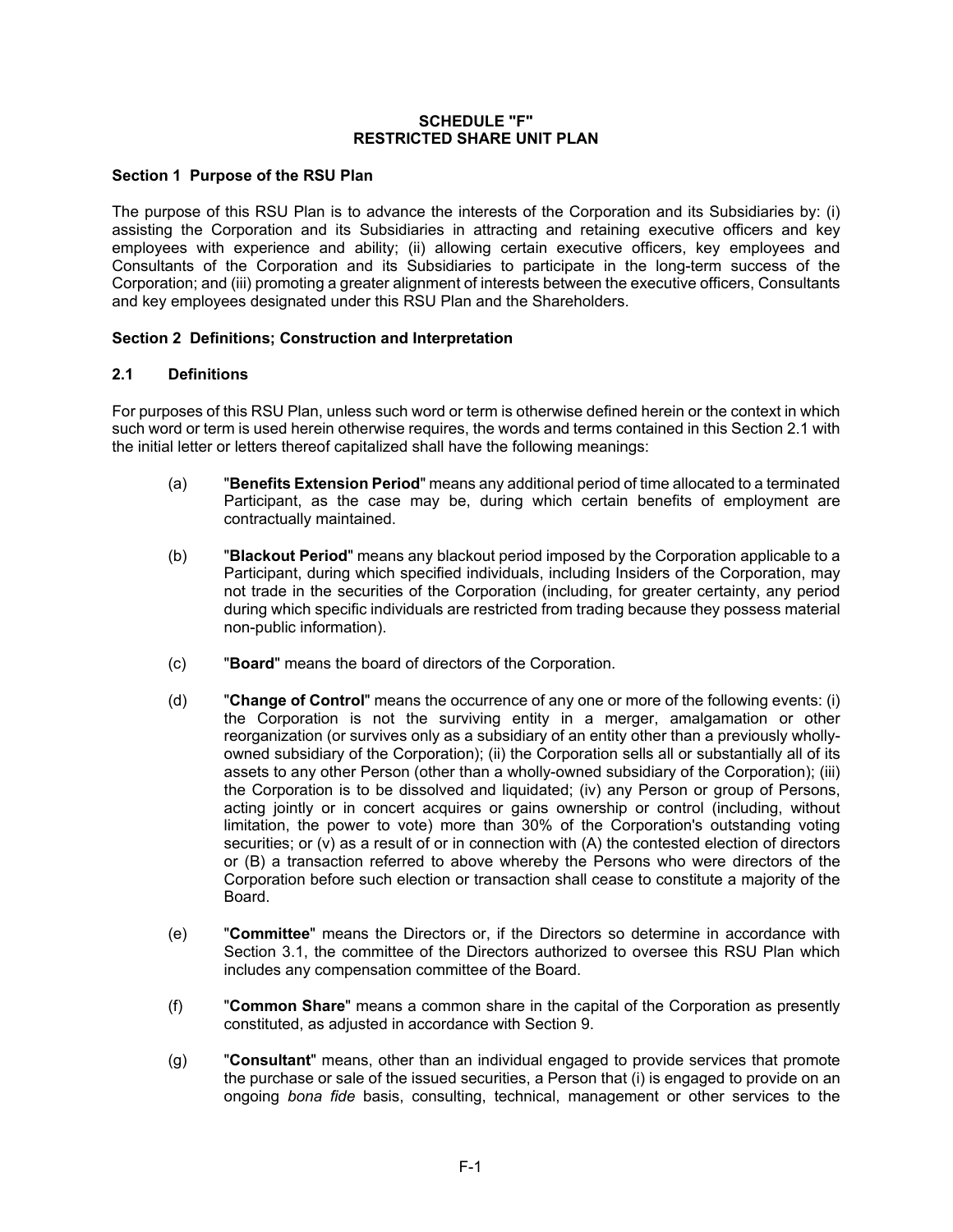Corporation or to an affiliate of the Corporation, (ii) provides the services under a written contract between the Corporation or the affiliate such the Person, (iii) in the reasonable opinion of the Corporation, spends or will spend a significant amount of time and attention on the affairs and business of the Corporation or an affiliate of the Corporation, and (iv) has a relationship with the Corporation or an affiliate of the Corporation that enables such Person to be knowledgeable about the business and affairs of the Corporation.

- (h) "**Corporation**" means O3 Mining Inc., a corporation existing under the *Business Corporations Act* (Ontario), or a successor thereto.
- (i) "**Directors**" means the members of the Board from time to time.
- (j) "**Grant Date**" means the effective date that a RSU is awarded to a Participant under this RSU Plan, as evidenced by a "RSU Award Agreement".
- (k) "**Insider**" means an "insider" as defined in the TSXV Corporate Finance Manual, as amended from time to time.
- (l) "**Long-Term Disability**" means a total permanent disability for a continuous period of more than four (4) months.
- (m) "**Market Value**" means, on any date, the volume weighted average price of the Common Shares traded on the TSXV for the five (5) consecutive trading days prior to such date or, if the Common Shares are not then listed on the TSXV, on such other stock exchange as determined for that purpose by the Committee in its discretion.
- (n) "**Participant**" means a Consultant or employee of the Corporation and/or a Subsidiary who has been granted RSUs under this RSU Plan which have not all been cancelled or redeemed.
- (o) "**Participation Agreement**" means the participation agreement to be delivered by each Participant, in the form attached to this RSU Plan as Schedule "A".
- (p) "**Person**" shall mean, unless the context otherwise requires or unless and to the extent otherwise limited or required by applicable law or rules of a stock exchange, any natural person, firm, partnership, limited liability company, association, corporation, company, trust, business trust, governmental authority or other entity.
- (q) "**Retirement**" means, in respect of any Participant, such Participant attaining the Retirement Age.
- (r) "**Retirement Age**" means 65 years of age, or as otherwise stipulated from time to time in the Corporation's retirement policy (as such policy may be established or revised from time to time at the discretion of Corporation and subject to applicable laws), or as otherwise determined by the Committee.
- (s) "**RSU**" means a notional unit credited to a Participant's account in accordance with the terms and conditions of this RSU Plan.
- (t) "**RSU Account**" means the account maintained by the Corporation for each Participant participating in this RSU Plan to be credited with notional grants of RSUs from time to time.
- (u) "**RSU Award Agreement**" means an award agreement evidencing an award of RSUs, in the form attached to this RSU Plan as 0.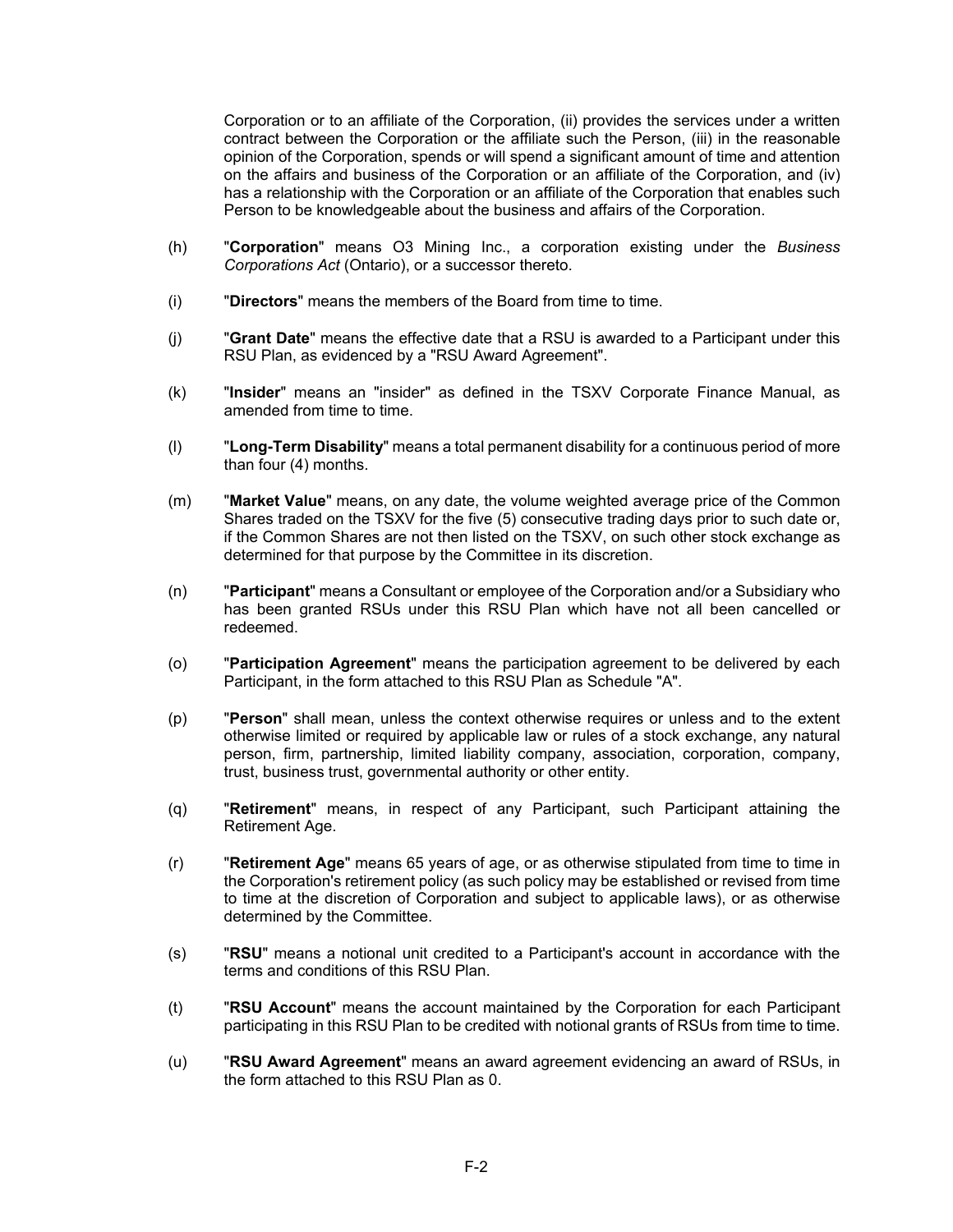- (v) "**RSU Plan**" means this Restricted Share Unit Plan of the Corporation as set out herein, as it may be amended and varied from time to time.
- (w) "**Security Based Compensation Arrangements**" means the RSU Plan, the Corporation's stock option plan and the Corporation's deferred share unit plan and any other equitybased compensation plan in effect from time to time.
- (x) "**Settlement Date**" means the day on which the Corporation pays to a Participant the Market Value of the RSUs that have become vested and payable.
- (y) "**Shareholder**" means a shareholder of the Corporation.
- (z) "**Subsidiaries**" means the subsidiaries of the Corporation from time to time, and "**Subsidiary**" means any one of them.
- (aa) "**TSXV**" means the TSX Venture Exchange.

### **2.2 Construction and Interpretation**

- (a) *Headings*. The headings of all Articles, Sections and Paragraphs in this RSU Plan are inserted for convenience of reference only and shall not affect the construction or interpretation of this RSU Plan. References to "Article", "Section" or "Paragraph" in this RSU Plan refer to an Article, Section or Paragraph in this RSU Plan unless expressly stated otherwise.
- (b) *Context and Construction.* Whenever the singular or masculine are used in this RSU Plan, the same shall be construed as being the plural or feminine or neuter or *vice versa* where the context so requires.
- (c) *References to this RSU Plan.* The words "hereto", "herein", "hereby", "hereunder", "hereof" and similar expressions mean or refer to this RSU Plan as a whole and not to any particular Article, Section, Paragraph or other part hereof. In this RSU Plan, "including" and "includes" means including or includes, as the case may be, without limitation.
- (d) *Discretion.* Whenever the Committee has discretion to administer this RSU Plan, the term "discretion" means the sole and absolute discretion of the Committee.
- (e) *Unenforceability.* If any Article, Section, Paragraph or provision of this RSU Plan is determined to be void or unenforceable (in whole or in part), then such determination shall not affect the validity or enforceability of any other Article, Section, Paragraph or provision of this RSU Plan.
- (f) *Canadian Funds.* Unless otherwise specifically provided, all references to dollar amounts in this RSU Plan are references to lawful money of Canada.

#### **Section 3 Administration of this RSU Plan**

#### **3.1 Delegation to Committee**

All of the powers exercisable hereunder by the Board may, to the extent permitted by applicable law and as determined by a resolution of the Board, be exercised by a committee of the Board comprised of not less than three (3) Directors, including any compensation committee of the Board.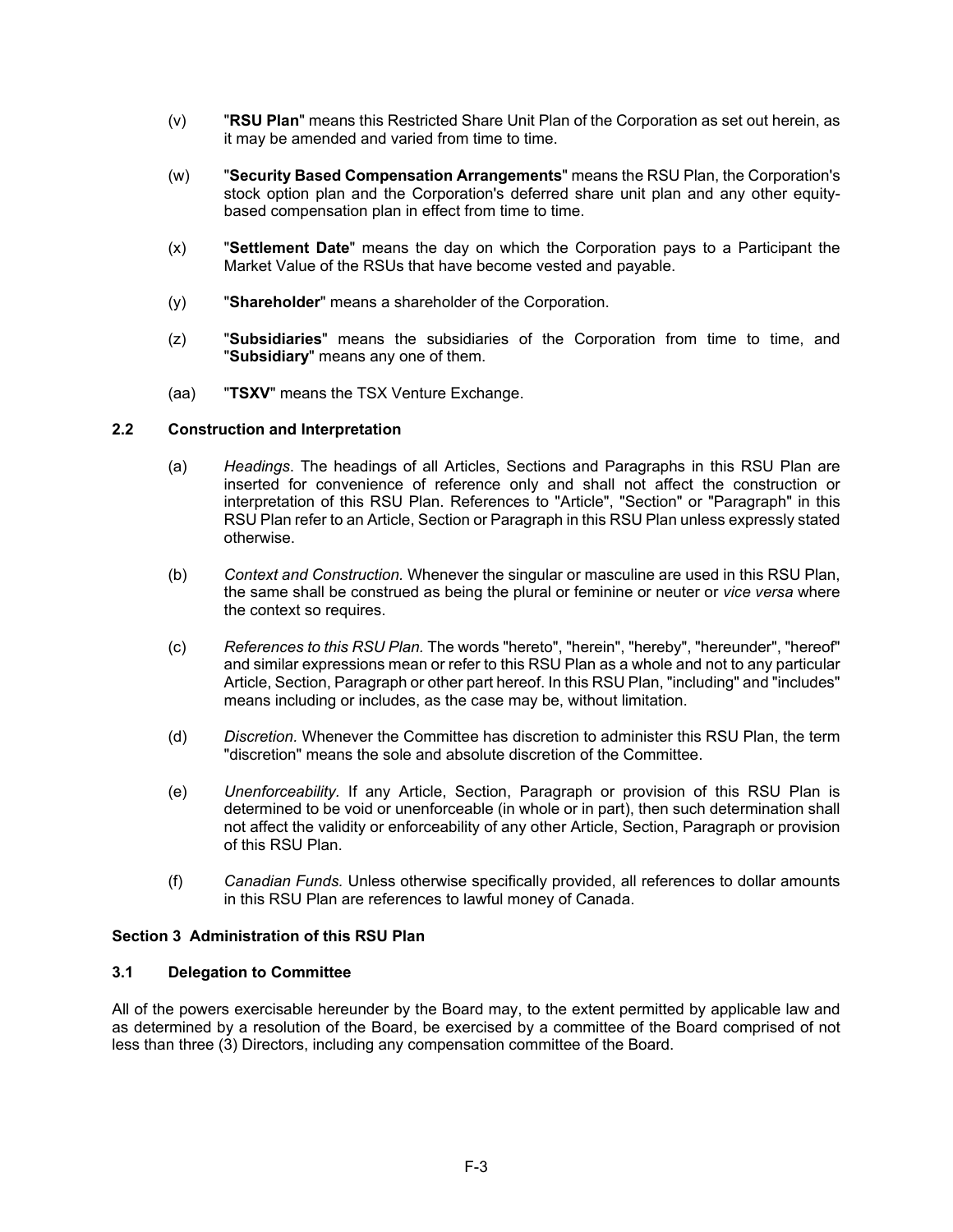### **3.2 Administration of this RSU Plan**

- (a) This RSU Plan shall be administered by the Committee, provided, however, that the Committee shall be entitled to delegate administrative duties relating to this RSU Plan to a third-party administrator as may from time to time be appointed by the Committee.
- (b) The Committee shall have full authority to administer this RSU Plan, including the authority to interpret and construe any provision of this RSU Plan and to adopt, amend and rescind such rules and regulations for administering this RSU Plan as the Committee may deem necessary or appropriate in order to comply with the requirements of this RSU Plan. All actions taken and all interpretations and determinations made by the Committee in good faith shall be final and conclusive and shall be binding on the Participants and the Corporation.
- (c) No member of the Committee shall be personally liable for any action taken or determination or interpretation made in good faith in connection with this RSU Plan and all members of the Committee shall, in addition to their rights as Directors, be fully protected, indemnified and held harmless by the Corporation with respect to any such action taken or determination or interpretation made.
- (d) The appropriate officers of the Corporation are hereby authorized and empowered to do all things, and to execute and deliver all instruments, undertakings, applications and writings as they, in their absolute discretion, consider necessary or appropriate for the implementation of this RSU Plan and of the rules and regulations established for administering this RSU Plan.
- (e) All costs incurred in connection with this RSU Plan shall be for the account of the Corporation.

#### **3.3 Maximum Number of Shares**

- (a) The maximum number of Common Shares made available for issuance from treasury under this RSU Plan, subject to adjustments pursuant to Section 9 and Section 11.5, shall not exceed 2,500,000 Common Shares, provided, however, the number of Common Shares reserved for issuance from treasury under this RSU Plan and pursuant to all other Security Based Compensation Arrangements of the Corporation and its Subsidiaries shall, in the aggregate, not exceed 10% of the number of Common Shares then issued and outstanding. Any Common Shares subject to a RSU which has been cancelled or terminated in accordance with the terms of this RSU Plan without settlement will again be available under this RSU Plan. The number of Common Shares reserved for issuance from treasury under this RSU Plan may be amended subject to the policies and approval of the TSXV and the approval of the disinterested holders of Common Shares by way of ordinary resolution at a meeting of the holders of Common Shares.
- (b) The grant of RSUs under this RSU Plan is subject to a number of restrictions including the following: (i) the aggregate number of Common Shares which may be reserved for issuance to Insiders under this RSU Plan and all other Security Based Compensation Arrangements of the Corporation and its Subsidiaries shall not, in the aggregate, exceed ten percent (10%) of the issued and outstanding Common Shares, calculated on a nondiluted basis, at any point in time, unless the Corporation has obtained the requisite disinterested Shareholder Approval; (ii) within any twelve (12) month period, the Corporation shall not issue Insiders under this RSU Plan and all other Security Based Compensation Arrangements of the Corporation and its Subsidiaries, in the aggregate, a number of Common Shares exceeding ten percent (10%) of the issued and outstanding Common Shares, calculated on a non-diluted basis; (iii) within any twelve (12) month period, the Corporation shall not issue to any one Person (and companies wholly-owned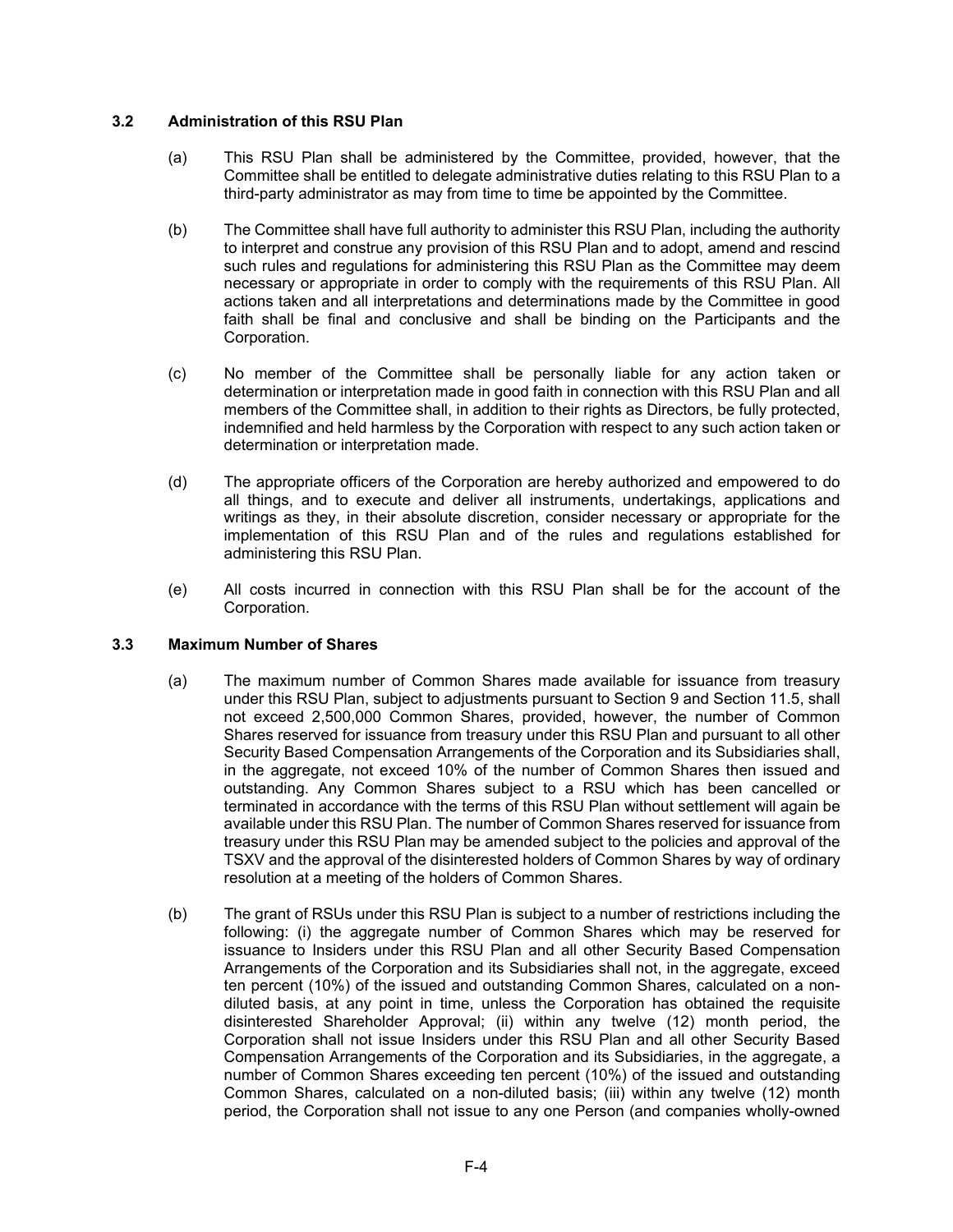by that Person) under this RSU Plan and all other Security Based Compensation Arrangements of the Corporation and its Subsidiaries, in the aggregate, a number of Common Shares exceeding five percent (5%) of the issued and outstanding Common Shares, calculated on a non-diluted basis; and (v) within any twelve (12) month period the Corporation shall not issue to a Consultant under this RSU Plan and all other Security Based Compensation Arrangements of the Corporation and its Subsidiaries, in the aggregate, a number of Common Shares exceeding two percent (2%) of the issued and outstanding Common Shares, calculated on a non-diluted basis.

- (c) In addition, the participation of non-employee Directors in this RSU Plan shall be subject to the following limitations: (i) the aggregate number of Common Shares made available for issuance from treasury to all non-employee Directors of the Corporation under this RSU Plan, or when combined with all of the other Security Based Compensation Arrangements of the Corporation and its Subsidiaries, shall not exceed one percent (1%) of the Corporation's total issued and outstanding Common Shares, and (ii) the value of Common Shares associated with grants to any individual non-employee Director of the Corporation under this RSU Plan, or when combined with grants under all of the other Security Based Compensation Arrangements of the Corporation and its Subsidiaries, shall not exceed \$150,000 annually. For greater certainty, the number of Common Shares outstanding shall mean the number of Common Shares outstanding on a non-diluted basis on the date immediately prior to the proposed Grant Date. However, the yearly limitation set forth herein shall not apply to the initial grant of securities under the Security Based Compensation Arrangements to new non-employee Directors.
- (d) A RSU award granted to a Participant for services rendered will entitle the Participant, subject to the Participant's satisfaction of any conditions, vesting periods, restrictions or limitations imposed pursuant to this RSU Plan or as set out in the "RSU Award Agreement", to receive payment following the applicable Settlement Date in accordance with Section 8(e) of this RSU Plan.
- (e) The maximum aggregate number of Listed Shares issuable pursuant to this RSU Plan granted to any one Consultant in any 12 month period must not exceed 2% of the issued and outstanding shares, calculated on the date of the RSUs being granted.

### **Section 4 Eligibility**

- (a) The Committee designates, upon recommendation from the President and/or Chief Executive Officer, from time to time and at his/her/their sole discretion, the executives, key employees and Consultants of the Corporation and/or a Subsidiary who are entitled to participate in this RSU Plan.
- (b) The Corporation and the Participant are responsible for ensuring and confirming that the Participant is a *bona fide* employee, consultant or management company employee.
- (c) The participation of an executive officers and/or key employee or Consultant in this RSU Plan shall be evidenced by the delivery to the Corporation of a "Participation Agreement".
- (d) Each Participant's "Participant Agreement" shall specify, for purposes of Section 8(e), the elected form of payment to be received for each vested RSU, being either: (i) one (1) Common Share, (ii) a lump sum payment in cash equal to the Market Value of one (1) Common Share on the Settlement Date, or (iii) any combination of the foregoing. A Participant may only update their election by delivering a new "Participation Agreement" to the Corporation (which, for greater certainty, shall supersede any previously delivered "Participation Agreement") during a period that such Participant is not subject to a Blackout Period imposed by the Corporation applicable to a Participant, during which specified individuals, including "insiders" of the Corporation, may not trade in the securities of the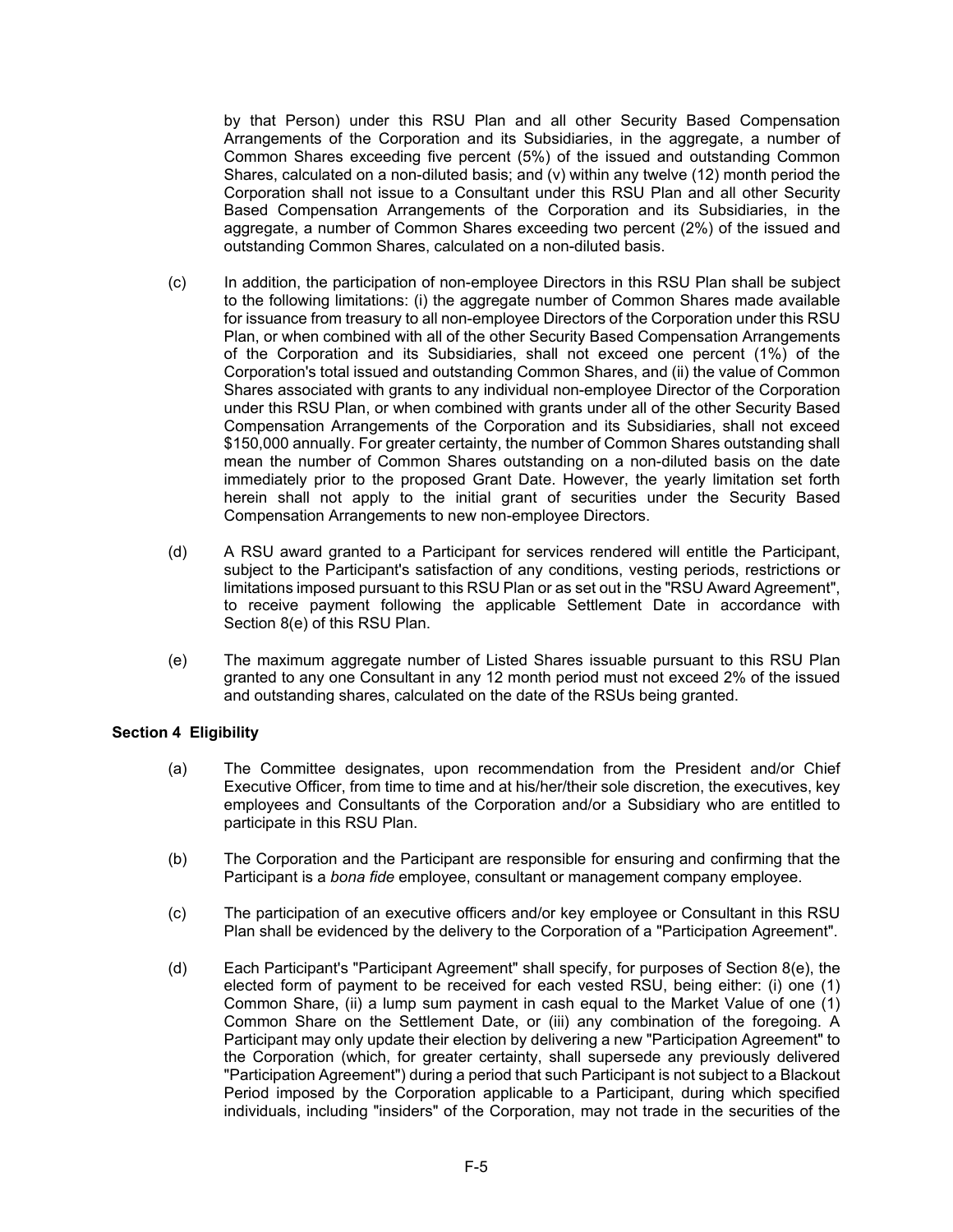Corporation (including, for greater certainty, any period during which specified individuals are restricted from trading because they possess material non-public information).

### **Section 5 Grant of Restricted Share Units**

- (a) The Committee will periodically, in its sole discretion, make determinations on RSU grants, including the number of RSUs to be granted to a Participant, and the vesting conditions applicable to such RSUs, including time and performance vesting conditions (as applicable).
- (b) Subject to the discretion of the Committee, RSUs will vest in their entirety over three (3) years from the Grant Date (one-third on each of the first, second and third anniversary of the Grant Date).
- (c) The Corporation shall, within a reasonable period of time, notify each Participant in writing, by way of a "RSU Award Agreement", of the number of RSUs granted to him/her and the vesting conditions applicable to such RSUs, including time and performance vesting conditions (as applicable).
- (d) Investor Relation Service Providers (as such term is defined in the policies of the Exchange) are not eligible to participate in this RSU Plan.

#### **Section 6 Credits for Dividends**

- (a) Whenever cash or other dividends are paid on Common Shares, additional RSUs will be automatically granted to each Participant who holds RSUs on the record date for such dividends. The number of such RSUs (rounded to the nearest whole RSU) to be credited to such Participant as of the date on which the dividend is paid on the Common Shares shall be an amount equal to the quotient obtained when (i) the aggregate value of the cash or other dividends that would have been paid to such Participant if the Participant's RSUs as of the record date for the dividend had been Common Shares, is divided by (ii) the Market Value of the Common Shares as of the date on which the dividend is paid on the Common Shares. RSUs granted to a Participant under this Section F-6(a), shall be subject to the same vesting conditions (time and performance (as applicable)) as the RSUs to which they relate.
- (b) Notwithstanding Section F-6(a), nothing in this RSU Plan shall permit the Corporation to grant RSUs in excess of the maximum number of Common Shares reserved for issuance from treasury under this RSU Plan, as set out in Section 3.3(a).

#### **Section 7 Termination of Employment**

Unless otherwise determined by the Board, the following provisions shall apply in the event that a Participant ceases to be employed by the Corporation or a Subsidiary:

- (a) Termination for Cause and Voluntary Resignation. If a Participant ceases to be an employee as a result of (I) termination for cause, then effective as of the date notice is given to the Participant of such termination all outstanding RSUs shall be terminated, or (II) a voluntary termination, then effective as of the date on which the Corporation or the Subsidiary receives communication of such voluntary resignation, all outstanding RSUs shall be terminated.
- (b) Death, Termination not for Cause, Retirement or Long-Term Disability. If a Participant ceases to be an employee of the Corporation or a Subsidiary as a result of death,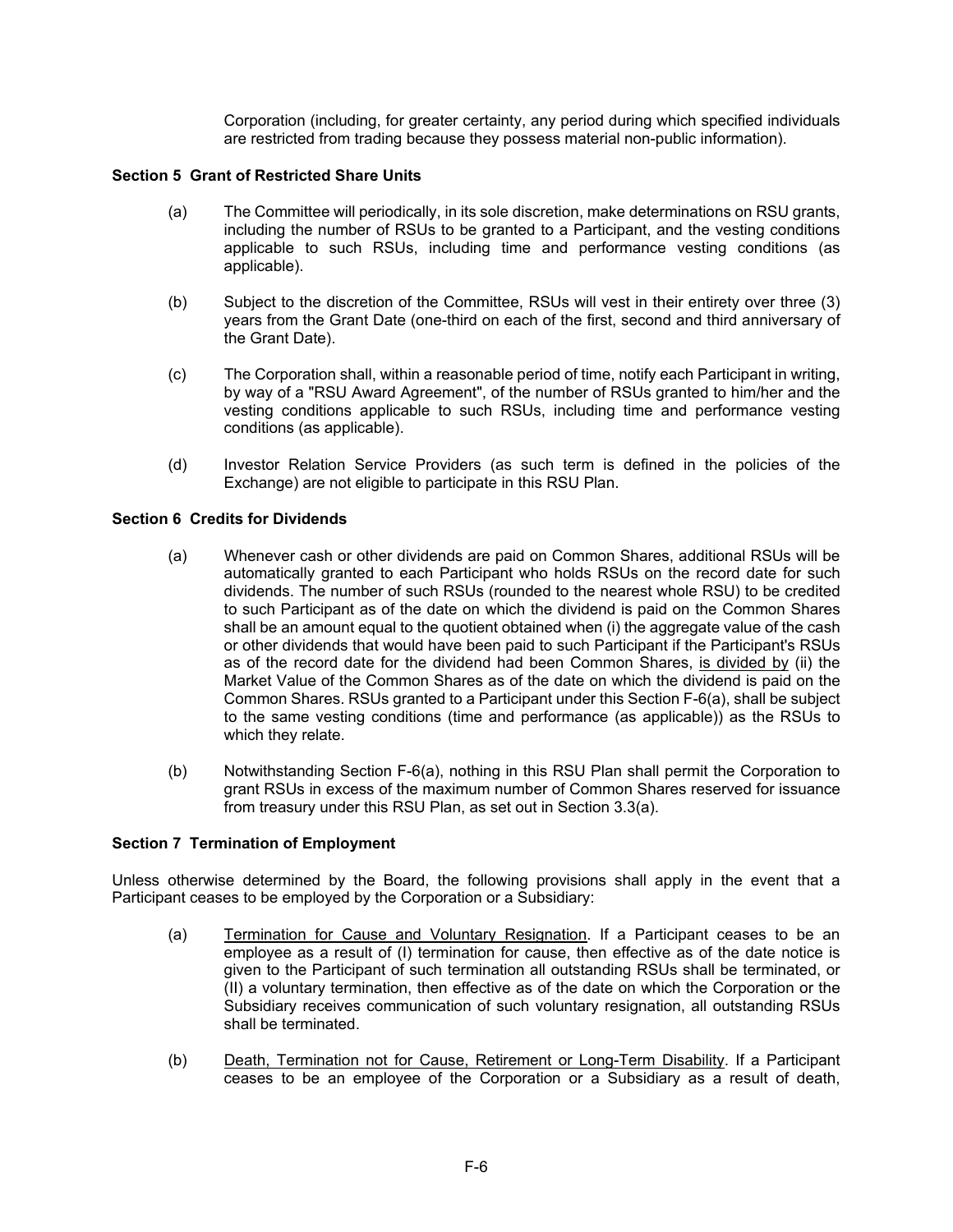termination not for cause, Retirement or Long-Term Disability, then the vesting of RSUs shall be subject to the following:

- (i) For Each Outstanding RSUs Granted Time Vesting Component:
	- (A) in the event the Participant is not entitled to a Benefits Extension Period, then the time vesting component of each RSU grant will be *pro-rated* based on the number of days actually worked from the Grant Date of such RSUs until the date of death, termination not for cause, Retirement or Long-Term Disability, over the number of days in the original vesting schedule in relation to such RSU grant; or
	- (B) in the event the Participant is entitled to a Benefits Extension Period, then the time vesting component of each RSU grant will be *pro-rated* based on the sum of (I) the number of days actually worked from the Grant Date up until the date of death, termination not for cause, Retirement or Long - Term Disability, and (II) the number of days included in the Benefits Extension Period, over the number of days in the original vesting schedule in relation to such grant; and
- (ii) For Each Outstanding RSUs Granted Performance Vesting Component:
	- (A) in the event the Participant is not entitled to a Benefits Extension Period, then the performance vesting component of each RSU grant will be *prorated* based on the number of days actually worked from the Grant Date of such RSUs until the date of death, termination not for cause, Retirement or Long-Term Disability, over the number of days in the original vesting schedule in relation to such grant; the number of vested RSUs resulting from such *pro-rated* calculation will be multiplied by the performance percentage determined by the Committee.
	- (B) in the event the Participant is entitled to a Benefits Extension Period, then the performance vesting component of each RSU grant will be *pro-rated* based on the sum of (I) the number of days actually worked from the Grant Date up until the date of death, termination not for cause, Retirement or Long- Term Disability, and (II) the number of days included in the Benefits Extension Period, over the number of days of the original vesting schedule set forth in relation to such grant; and

For greater certainty, a voluntary resignation will be considered as Retirement if the Participant has reached 65 years of age, or as otherwise stipulated from time to time in the Corporation's retirement policy (as such policy may be established or revised from time to time at the discretion of Corporation and subject to applicable laws), or as otherwise determined by the Committee.

Any RSUs granted under Section 5(a) will expire 12 months after the Participant ceases to be eligible for the RSU Plan.

If the Termination Date occurs because of the death of the Participant, the Participant's legal representative shall have up to one year from the Participant's death to make a claim for the entitlement.

### **Section 8 Vesting and Settlement of Restricted Share Units**

(a) Subject to the discretion of the Committee, RSUs will vest in their entirety over three (3) years from the Grant Date (one-third on each of the first, second and third anniversary of the Grant Date).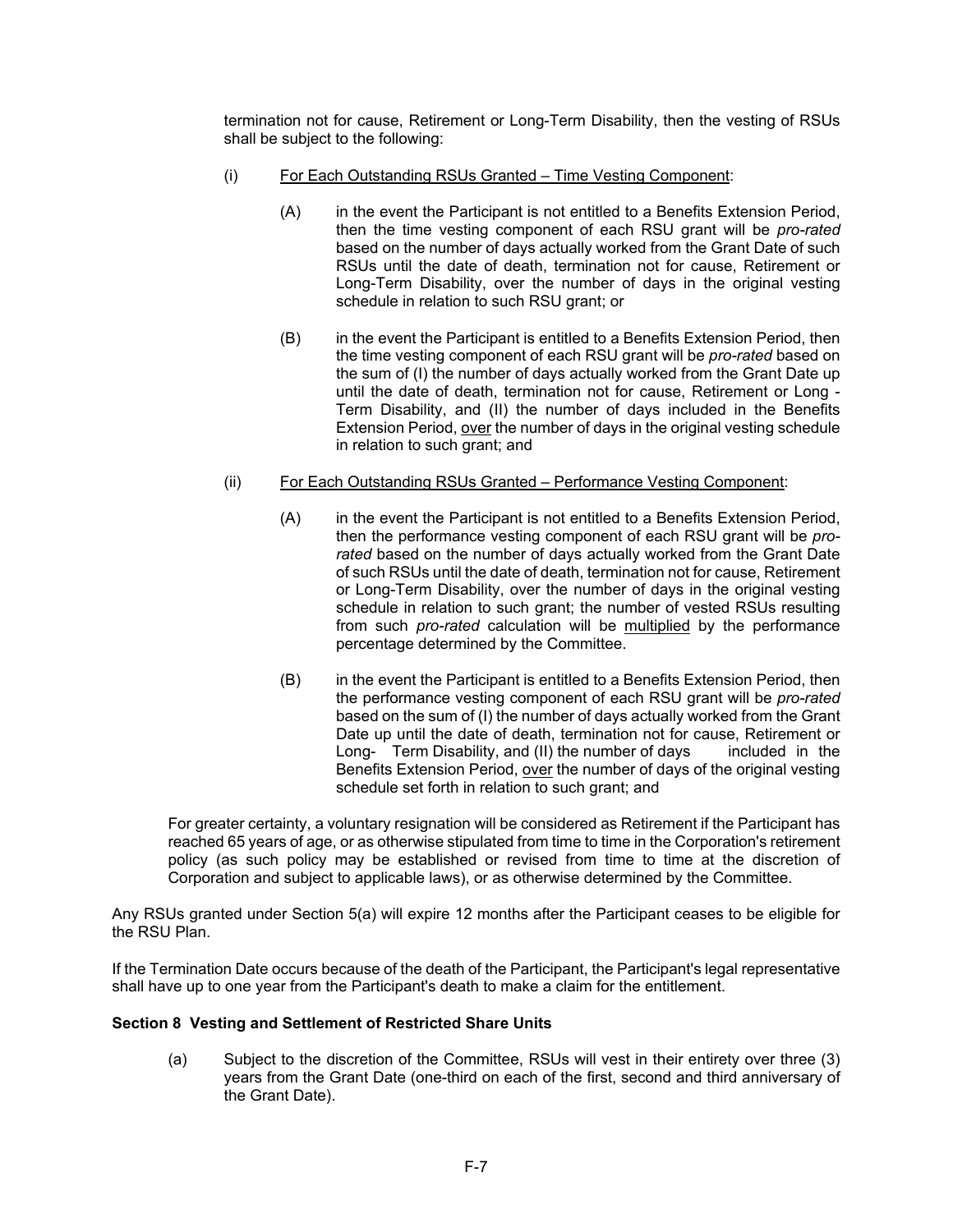- (b) The RSUs may vest according to time and/or performance vesting conditions. The RSUs that are subject to the time vesting condition shall be deemed to have been 100% satisfied if the Participant is employed by the Corporation and/or a Subsidiary on the date specified in the "RSU Award Agreement". The RSUs that are subject to the performance vesting condition(s) (as applicable) shall also vest on the date specified in the "RSU Award Agreement", provided that such number of vested RSUs shall be multiplied by the performance percentage determined by the Committee, all in accordance with the "RSU Award Agreement".
- (c) However, the Committee may, in its entire discretion, accelerate the terms of vesting of any RSUs in circumstances deemed appropriate by the Committee, so long as no RSU vests before the one year anniversary of being granted.
- (d) Upon a Change of Control, all outstanding RSUs shall vest, irrespective of any time or performance vesting conditions.
- (e) Within ten (10) days from the date on which RSUs vest to the Participant (or his or her succession), the Participant (or his or her succession) shall be entitled to receive, subject to Section 8(f), and the Corporation shall issue or pay, a payout with respect to the vested RSUs in the Participant's *"RSU Account"* in one of the following forms, in accordance with the election in such Participant's "Participation Agreement":
	- (i) Common Shares issued from treasury equal in number to the vested RSUs in the Participant's *"RSU Account"* on the Settlement Date;
	- (ii) a lump sum payment in cash equal to the number of vested RSUs recorded in the Participant's *"RSU Account"* multiplied by the Market Value of a Common Share on the Settlement Date; or
	- (iii) any combination of the foregoing,

in each case, less any applicable withholding taxes and other deductions required by law to be withheld by the Corporation in connection with the satisfaction of the Participant's RSUs.

- (f) Notwithstanding the election of the Participant (or his or her succession) in Section 8(e), the Committee, in its sole discretion, shall be entitled to settle the Participant's *"RSU Account"* in any alternative form provided for in Section 8(e)(i)-(iii).
- (g) If, on the date that RSUs vest to a Participant, there is a Blackout Period imposed by the Corporation during which specified individuals, including "insiders" of the Corporation, may not trade in the securities of the Corporation (including, for greater certainty, any period during which specified individuals are restricted from trading because they possess material non-public information), then the Settlement Date for such RSUs shall be the tenth  $(10<sup>th</sup>)$  day following the date on which the RSUs vest to such Participant (or the immediately ensuing business day if such date is not a business day).
- (h) Once vested RSUs have settled, the Participant shall have no further entitlement in connection with such vested RSUs under this RSU Plan.
- (i) Shares issued by the Corporation under this RSU Plan shall be considered fully paid in consideration of past services that is no less in value than the fair equivalent of the money the Corporation would have received if the Common Shares had been issued for money.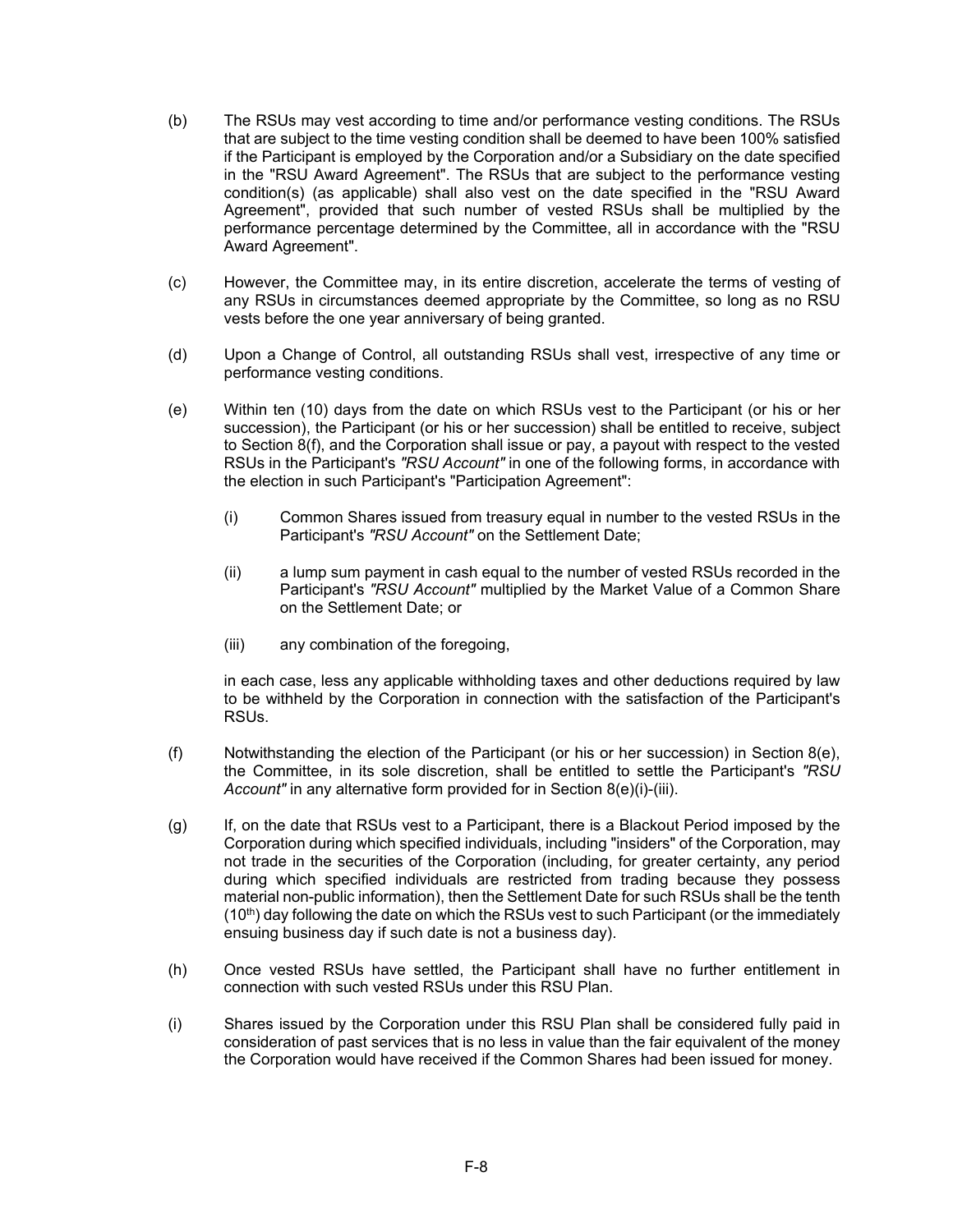# **Section 9 Adjustments to the Number of Restricted Share Units**

In the event of any stock dividend, stock split, combination or exchange of shares, merger, consolidation, recapitalization, amalgamation, plan of arrangement, reorganization, spin-off or other distribution (other than normal cash dividends) of the Corporation's assets to Shareholders or any other change affecting the Common Shares, such adjustments as are required to reflect such change shall be made with respect to the number of RSUs in the accounts maintained for each Participant, provided that no fractional RSUs shall be issued to Participants and the number of RSUs to be issued in such event shall be rounded down to the next whole number of RSUs.

### **Section 10 Participant Accounts**

An *"RSU Account"* shall be maintained by the Corporation for each Participant participating in this RSU Plan. The Corporation shall record in the *"RSU Account"* of each Participant, at all times, the number of RSUs notionally credited to such Participant. Upon payment in satisfaction of RSUs pursuant to Section 8 hereof, such RSUs shall be cancelled. A written notification of the balance in the account maintained for each Participant shall be mailed by the Corporation or by an administrator on behalf of the Corporation to each Participant at least annually. A Participant shall not be entitled to any certificate or other document evidencing the amount of RSUs in his or her account.

### **Section 11 General**

### **11.1 Change of Control**

Notwithstanding any provisions to the contrary contained in this RSU Plan, all unvested RSUs outstanding at the time of a "Change of Control" shall vest immediately upon such Change of Control.

#### **11.2 Non-Assignable**

Except as otherwise may be expressly provided for under this RSU Plan or pursuant to a will or by the laws of descent and distribution, no right or interest of a Participant under this RSU Plan is assignable or transferable.

### **11.3 No Contract of Employment**

Neither participation in this RSU Plan nor any action taken under this RSU Plan shall give or be deemed to give any Participant a right to continued employment with the Corporation and shall not interfere with any right of the Corporation to dismiss any Participant. The payment of any sum of money in cash *in lieu* of notice of the termination of employment shall not be considered as extending the period of employment for the purposes of this RSU Plan.

#### **11.4 No Shareholder Rights**

No Participant shall have any claim or right to any Common Shares pursuant to this RSU Plan. Under no circumstances shall RSUs be considered Common Shares nor shall they entitle any Participant to exercise voting rights or any other rights attaching to the ownership or control of Common Shares, nor shall any Participant be considered the owner of any Common Shares pursuant to this RSU Plan.

#### **11.5 Reorganization of the Corporation**

The existence of any RSUs shall not affect in any way the right or power of the Corporation or its Shareholders to make or authorize any adjustment, recapitalization, reorganization or other change in the Corporation's capital structure or its business, or any amalgamation, combination, merger or consolidation involving the Corporation or to create or issue any bonds, debentures, shares or other securities of the Corporation or the rights and conditions attaching thereto or to effect the dissolution or liquidation of the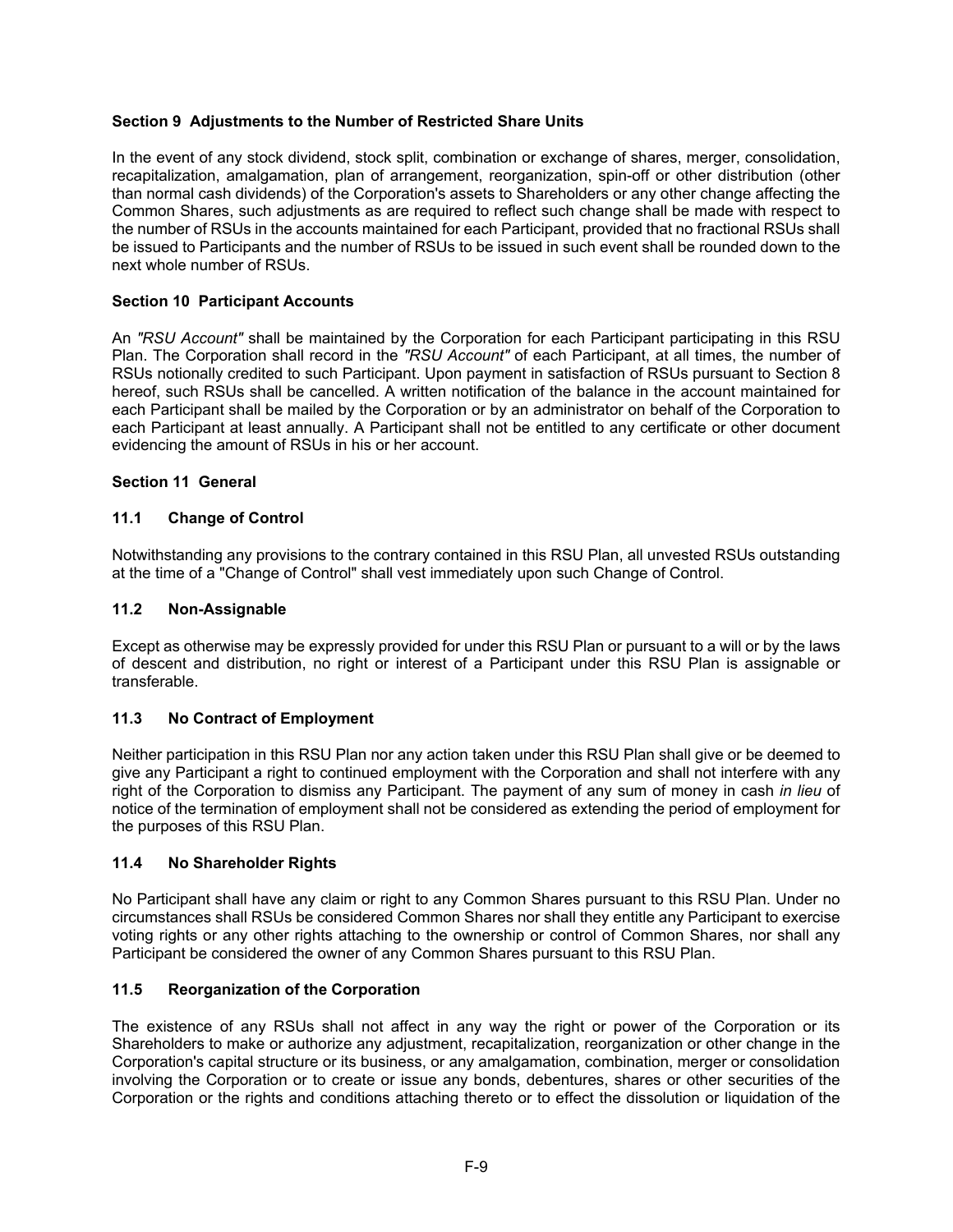Corporation or any sale or transfer of all or any part of its assets or business, or any other corporate act or proceeding, whether of a similar nature or otherwise.

In the case of an adjustment to the Common Shares following a dividend of shares, an amalgamation, a combination, merger or consolidation, a share-for-share exchange or any other similar change in the capital structure of the Corporation, an adjustment shall be made by the Corporation to the number of RSUs or to the kind of shares that are subject to the issued RSUs, as the case may be. The Committee shall make such adjustment, which shall be final and binding for purposes of this RSU Plan.

### **11.6 Suspension, Termination or Amendments of this RSU Plan**

The Committee may from time to time amend, suspend or terminate this RSU Plan in whole or in part or amend the terms of RSUs credited in accordance with this RSU Plan. If any such amendment, suspension or termination will materially or adversely affect the rights of a Participant with respect to RSUs credited to such Participant, the written consent of such Participant to such amendment, suspension or termination shall be obtained. Notwithstanding the foregoing, the obtaining of the written consent of any Participant to an amendment, suspension or termination which materially or adversely affects the rights of such Participant with respect to any credited RSUs shall not be required if such amendment, suspension or termination is required in order to comply with applicable laws, regulations, rules, orders of government or regulatory authorities or the requirements of any stock exchange on which shares of the Corporation are listed.

If the Committee terminates this RSU Plan, RSUs previously credited to Participants shall remain outstanding and in effect and be settled in due course in accordance with the terms of this RSU Plan (which shall continue to have effect, but only for such purposes) on the Settlement Date.

Notwithstanding the foregoing, any amendment to this RSU Plan shall be subject to the receipt of all required regulatory approvals including, without limitation, the approval of the TSXV.

### **11.7 Representation or Warranty**

The Corporation makes no representation or warranty as to the future market value of any Common Shares issued in accordance with the provisions of this RSU Plan

### **11.8 Governing Law**

This RSU Plan and the RSUs granted under this RSU Plan shall be governed by, and interpreted in accordance with, the laws of the Province of Ontario and the federal laws of Canada applicable therein.

*Initially adopted by the Shareholders of O3 Mining Inc. on June 28, 2019. Initially adopted by the Board of Directors of O3 Mining Inc. on July 5, 2019. Amendment adopted by the Board of Directors of O3 Mining Inc. on May 3, 2022. Amendment adopted by the Shareholders of O3 Mining Inc. on June 23, 2022.*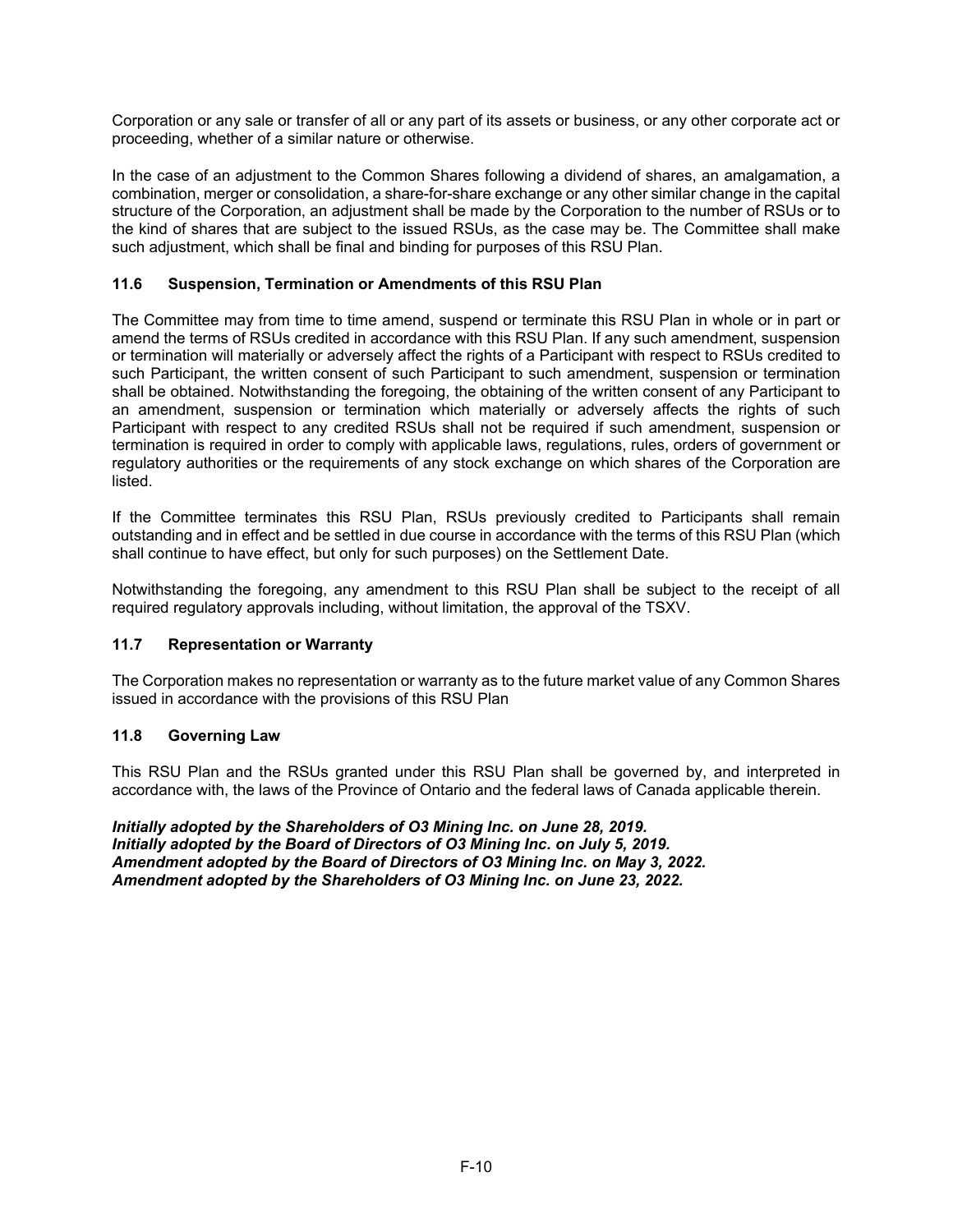#### **SCHEDULE** "**A**" **FORM OF PARTICIPATION AGREEMENT**  \* \* \* \* \*

### **O3 MINING INC. RESTRICTED SHARE UNIT PLAN PARTICIPATION AGREEMENT**

I hereby confirm that, as of the date written below, I am an executive officer and/or a key employee or Consultant of O3 Mining Inc. (the "**Corporation**") and acknowledge that I may be granted restricted share units of the Corporation ("**RSUs**") under the Restricted Share Unit Plan of the Corporation (the "**RSU Plan**"), from time to time, subject to and in accordance with the terms of the RSU Plan.

All capitalized expressions used herein shall have the same meaning as in the RSU Plan unless otherwise defined herein.

I also confirm and acknowledge that:

- 1. I have received and reviewed a copy of the RSU Plan and agree to be bound by the terms of the RSU Plan.
- 2. The Committee may periodically, in its sole discretion, make determinations on RSU grants, including the number of RSUs to be granted to a Participant, and the vesting conditions applicable to such RSUs, including time and performance vesting conditions (as applicable).
- 3. RSUs are notionally credited to a Participant's *"RSU Account"* and, as such, there is no guarantee that any of the vesting conditions will be satisfied or that any RSUs will vest to any Participant.
- 4. A Participant shall not be entitled to any certificate or other document evidencing the amount of RSUs in his or her account.
- 5. Each RSU is exchangeable for (i) one (1) Common Share, (ii) a lump sum payment in cash equal to the Market Value of one (1) Common Share on the Settlement Date, or (iii) any combination of the foregoing.
- 6. In accordance with Section 4(d) of the RSU Plan, I hereby elect to receive the following payout with respect to any RSUs that vest in my *"RSU Account"*: {CHECK ONE}

 Common Shares issued from treasury equal in number to the vested RSUs in the my *"RSU Account"* on the Settlement Date

 a lump sum payment in cash equal to the number of vested RSUs recorded in my *"RSU Account"* multiplied by the Market Value of a Common Share on the Settlement Date

 \_\_\_\_\_\_\_\_\_% in Common Shares issued from treasury equal in number to the vested RSUs in the my "RSU Account" on the Settlement Date, and  $\%$  as a lump sum payment in cash equal to the number of vested RSUs recorded in my *"RSU Account"* multiplied by the Market Value of a Common Share on the Settlement Date

in each case, less any applicable withholding taxes and other deductions required by law to be withheld by the Corporation in connection with the satisfaction of the Participant's RSUs.

7. Notwithstanding your election, the Committee, in its sole discretion, shall be entitled to settle your *"RSU Account"* in any alternative form provided for in the RSU Plan.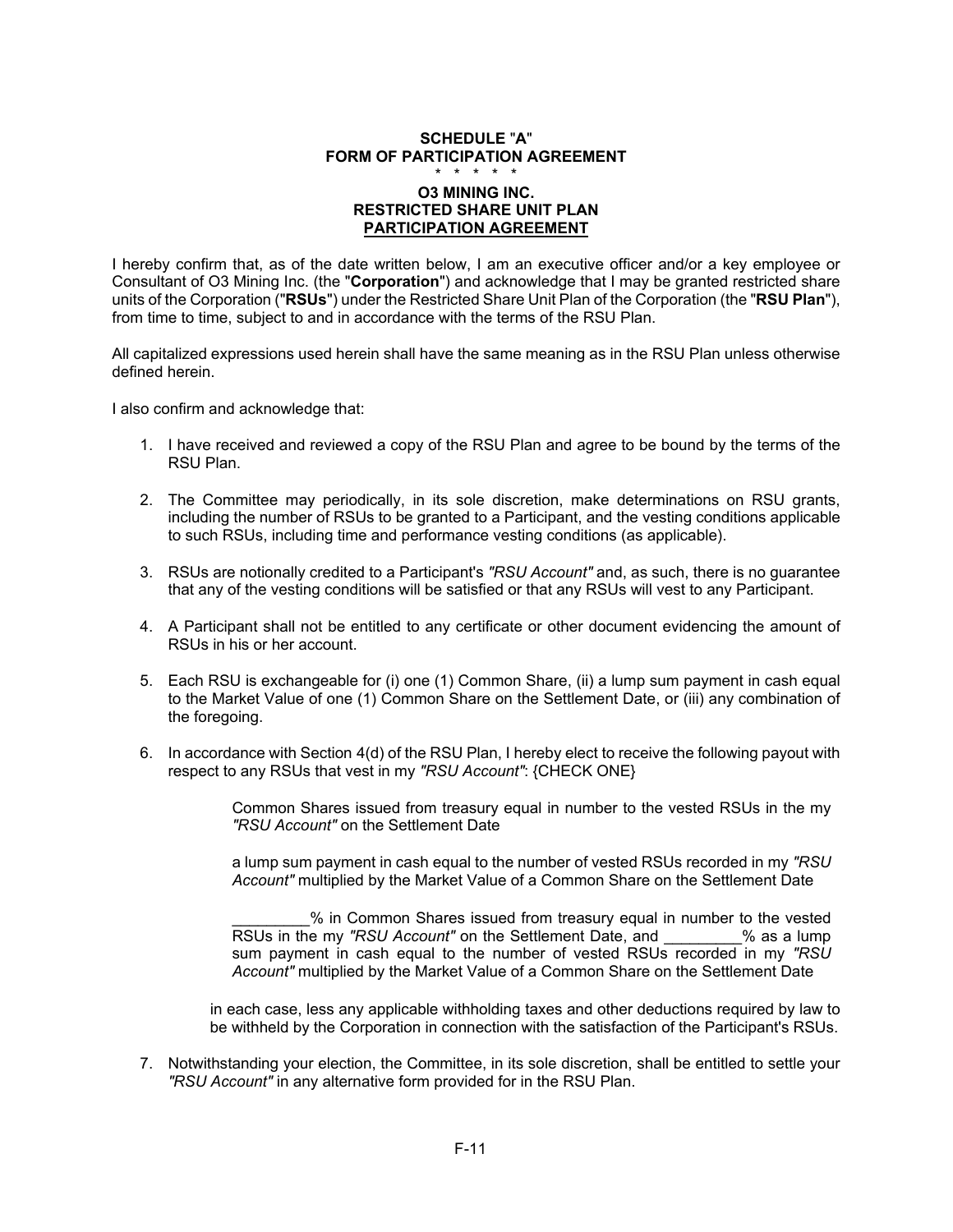- 8. I am not currently subject to a Blackout Period imposed by the Corporation applicable to a Participant, during which specified individuals, including "insiders" of the Corporation, may not trade in the securities of the Corporation (including, for greater certainty, any period during which specified individuals are restricted from trading because they possess material non-public information).
- 9. The Common Shares issuable under this RSU Plan shall only be issued where: (i) an exemption is available from the prospectus requirement to a distribution pursuant to section 2.24 of National Instrument 45-106 – *Prospectus Exemptions*, and (ii) the Participant establishes that the conditions in subsection 2.6(3) of National Instrument 45-102 – *Prospectus Exempt Distributions* are satisfied. I shall notify the Corporation if, at any time, any of the conditions in subsection 2.6(3) of National Instrument 45-102 – *Prospectus Exempt Distributions* are not satisfied.
- 10. The value of RSUs are based on the value of Common Shares from time to time and therefore are not guaranteed.
- 11. The Corporation has made no representation or warranty as to the future market value of any Common Shares issued in accordance with the provisions of the RSU Plan.

The foregoing is only a brief outline of certain key provisions of the RSU Plan. For more complete information, reference should be made to the RSU Plan text which governs in the case of conflict or inconsistency with this Participation Agreement.

(Date) (Name of Participant)

(Signature of Participant)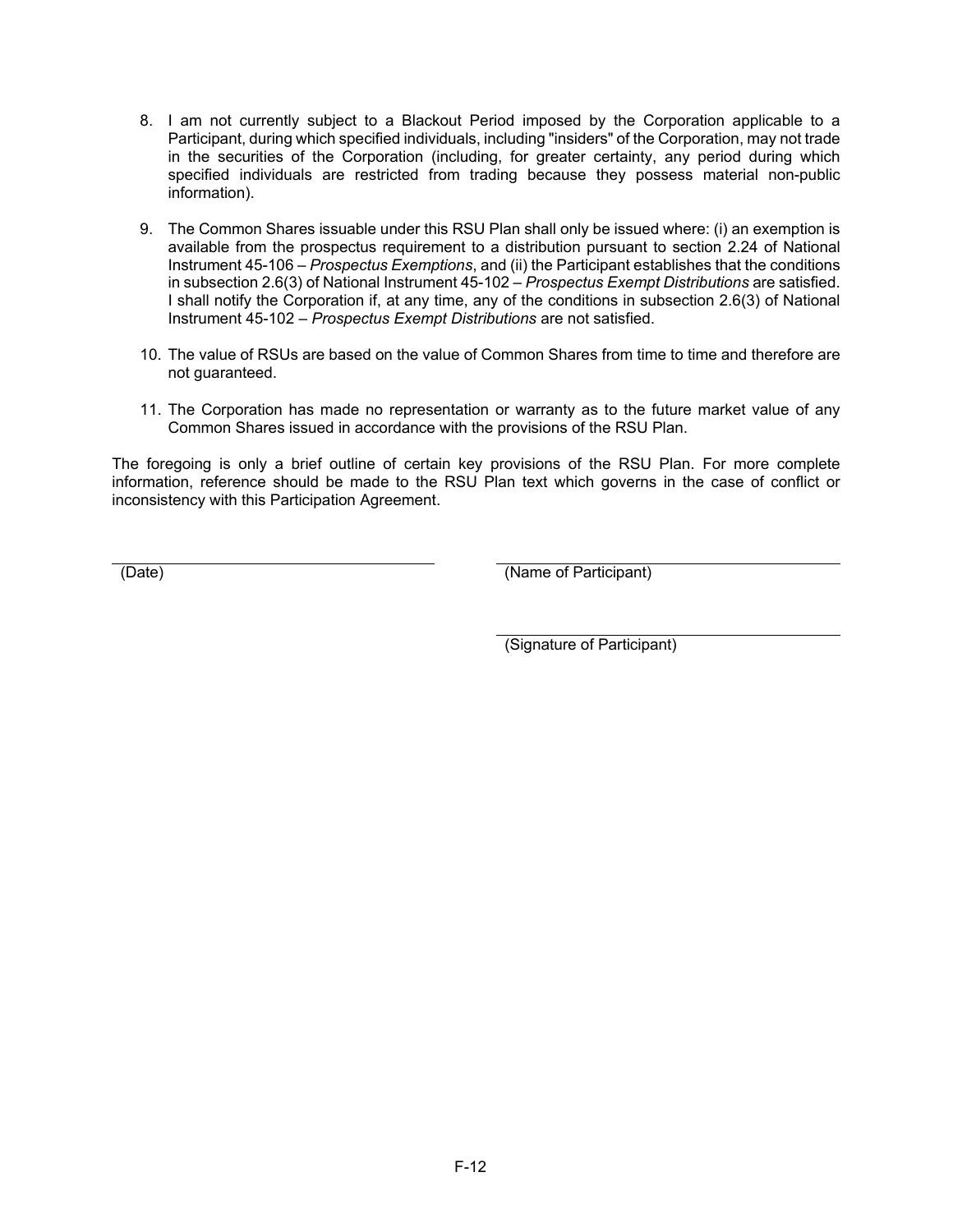#### **SCHEDULE** "**B' FORM OF RSU AWARD AGREEMENT**  \* \* \* \* \*

### **O3 MINING INC. RESTRICTED SHARE UNIT PLAN**

#### **AWARD AGREEMENT**

### **PERSONAL & CONFIDENTIAL**

 $\blacksquare$ {NAME} ■ {ADDRESS}

Dear {NAME}:

# **Grant of Restricted Share Units**

You have been designated as a Participant of the RSU Plan (as defined herein) as of **F** {GRANT DATE} (your "**Grant Date**").

I am pleased to advise you that the Board of Directors of O3 Mining Inc. (the "**Corporation**") has granted you restricted share units of the Corporation ("**RSUs**" or "**Restricted Share Units**"), which entitle you to acquire common shares of the Corporation ("**Common Shares**").

These RSUs were granted on the basis set out in this "RSU Award Agreement", and are subject to the Restricted Share Unit Plan of the Corporation (the "**RSU Plan**"). The terms and expressions used in this "RSU Award Agreement" and which are defined under this RSU Plan have the meaning assigned to them under this RSU Plan, unless the context requires otherwise.

In accordance with the rules of this RSU Plan, this is a description of the terms of vesting of the RSUs:

- A. ■{NUMBER OF RSUs} Restricted Share Units of O3 Mining Inc. are granted to you
- B. the Restricted Share Units granted to you shall vest according to the following schedule:

|      | Total Number of     | <b>Total Number of Time</b> | Total Number of               |
|------|---------------------|-----------------------------|-------------------------------|
| Date | <b>RSUs Vesting</b> | <b>Vesting RSUs</b>         | Performance Vesting RSUs      |
|      | $(A + B)$           |                             | (B'                           |
|      | $\P\{\frac{1}{3}\}$ |                             | $\blacksquare^{(1)}$          |
|      | $\P\{\frac{1}{3}\}$ |                             | $\blacksquare$ <sup>(2)</sup> |
|      | $\P\{\frac{1}{3}\}$ |                             | $\blacksquare$ <sup>(3)</sup> |

**Note:** {IF ANY RSUs VEST BASED ON PERFORMANCE VESTING CONDITION(S), THEN PLEASE (I) DESCRIBE THOSE PERFORMANCE VESTING CONDITION(S) WITH PARTICULARITY, AND (II) ASSIGN A PERCENTAGE (OUT OF 100%) TO EACH SUCH PERFORMANCE VESTING CONDITION(S)}

- $(1)$  .
- $(2) \blacksquare$ .
- $(3)$  .
- C. each RSU is exchangeable, on the Settlement Date, for (i) one (1) Common Share, (ii) a lump sum payment in cash equal to the Market Value of one (1) Common Share on the Settlement Date, or (iii) any combination of the foregoing.